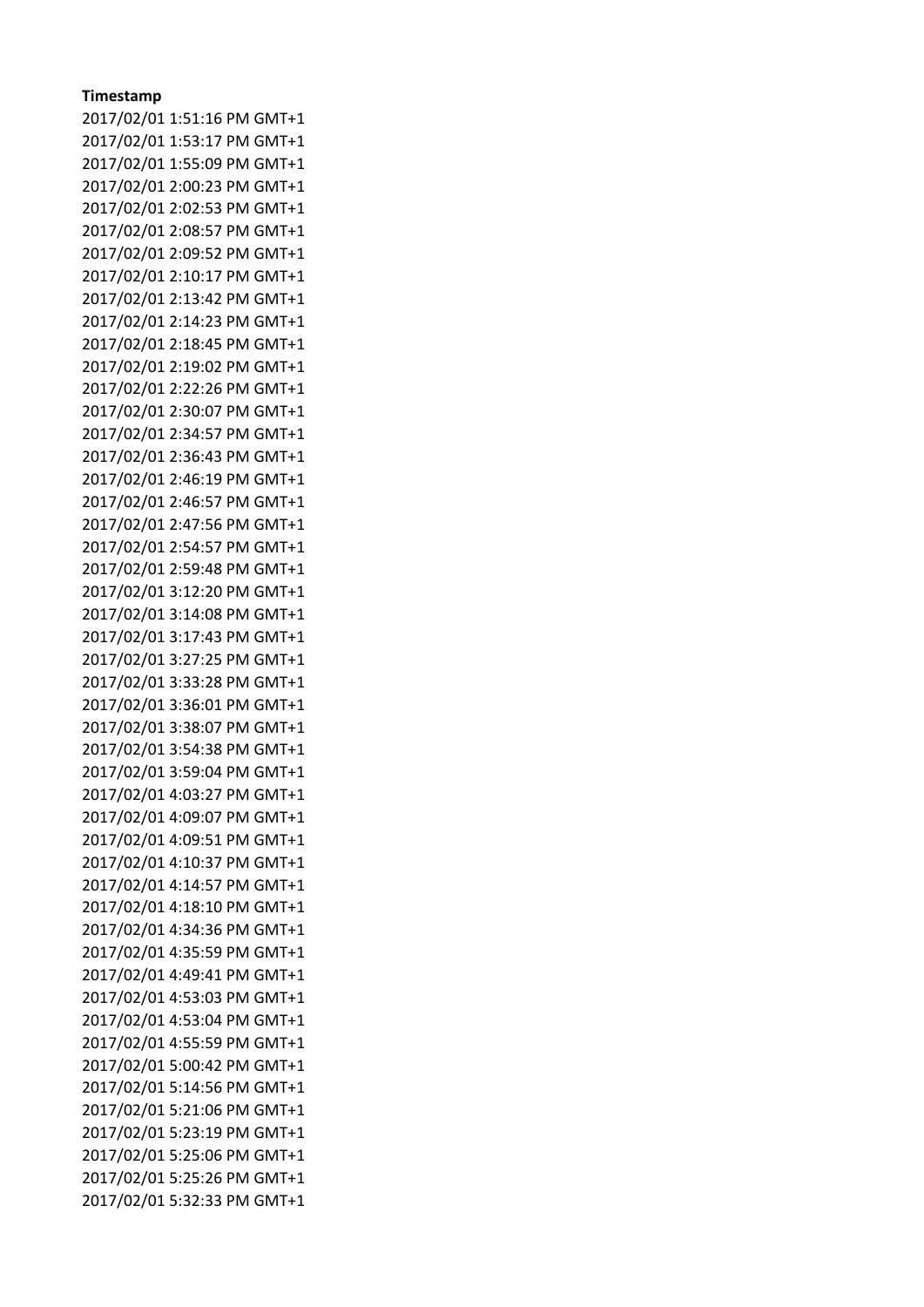2017/02/01 5:35:51 PM GMT+1 2017/02/01 6:16:32 PM GMT+1 2017/02/01 6:36:53 PM GMT+1 2017/02/01 6:51:52 PM GMT+1 2017/02/01 7:03:02 PM GMT+1 2017/02/01 7:06:05 PM GMT+1 2017/02/01 7:12:31 PM GMT+1 2017/02/01 7:21:28 PM GMT+1 2017/02/01 7:40:36 PM GMT+1 2017/02/01 7:50:20 PM GMT+1 2017/02/01 7:52:41 PM GMT+1 2017/02/01 7:59:22 PM GMT+1 2017/02/01 8:08:42 PM GMT+1 2017/02/01 8:36:25 PM GMT+1 2017/02/01 8:54:28 PM GMT+1 2017/02/01 8:58:28 PM GMT+1 2017/02/01 8:58:31 PM GMT+1 2017/02/01 9:09:57 PM GMT+1 2017/02/01 9:13:49 PM GMT+1 2017/02/01 9:13:50 PM GMT+1 2017/02/01 9:13:55 PM GMT+1 2017/02/01 9:28:39 PM GMT+1 2017/02/01 9:29:18 PM GMT+1 2017/02/01 9:36:34 PM GMT+1 2017/02/01 9:44:40 PM GMT+1 2017/02/01 9:51:50 PM GMT+1 2017/02/01 10:04:25 PM GMT+1 2017/02/01 10:25:37 PM GMT+1 2017/02/01 10:37:16 PM GMT+1 2017/02/01 10:40:58 PM GMT+1 2017/02/01 10:52:21 PM GMT+1 2017/02/01 10:59:09 PM GMT+1 2017/02/01 11:03:33 PM GMT+1 2017/02/01 11:54:30 PM GMT+1 2017/02/02 12:40:35 AM GMT+1 2017/02/02 2:18:27 AM GMT+1 2017/02/02 2:25:51 AM GMT+1 2017/02/02 3:23:26 AM GMT+1 2017/02/02 4:33:38 AM GMT+1 2017/02/02 5:25:58 AM GMT+1 2017/02/02 5:56:01 AM GMT+1 2017/02/02 6:04:13 AM GMT+1 2017/02/02 6:20:08 AM GMT+1 2017/02/02 7:05:49 AM GMT+1 2017/02/02 8:43:36 AM GMT+1 2017/02/02 8:50:37 AM GMT+1 2017/02/02 9:40:38 AM GMT+1 2017/02/02 9:50:57 AM GMT+1 2017/02/02 10:09:11 AM GMT+1 2017/02/02 10:38:17 AM GMT+1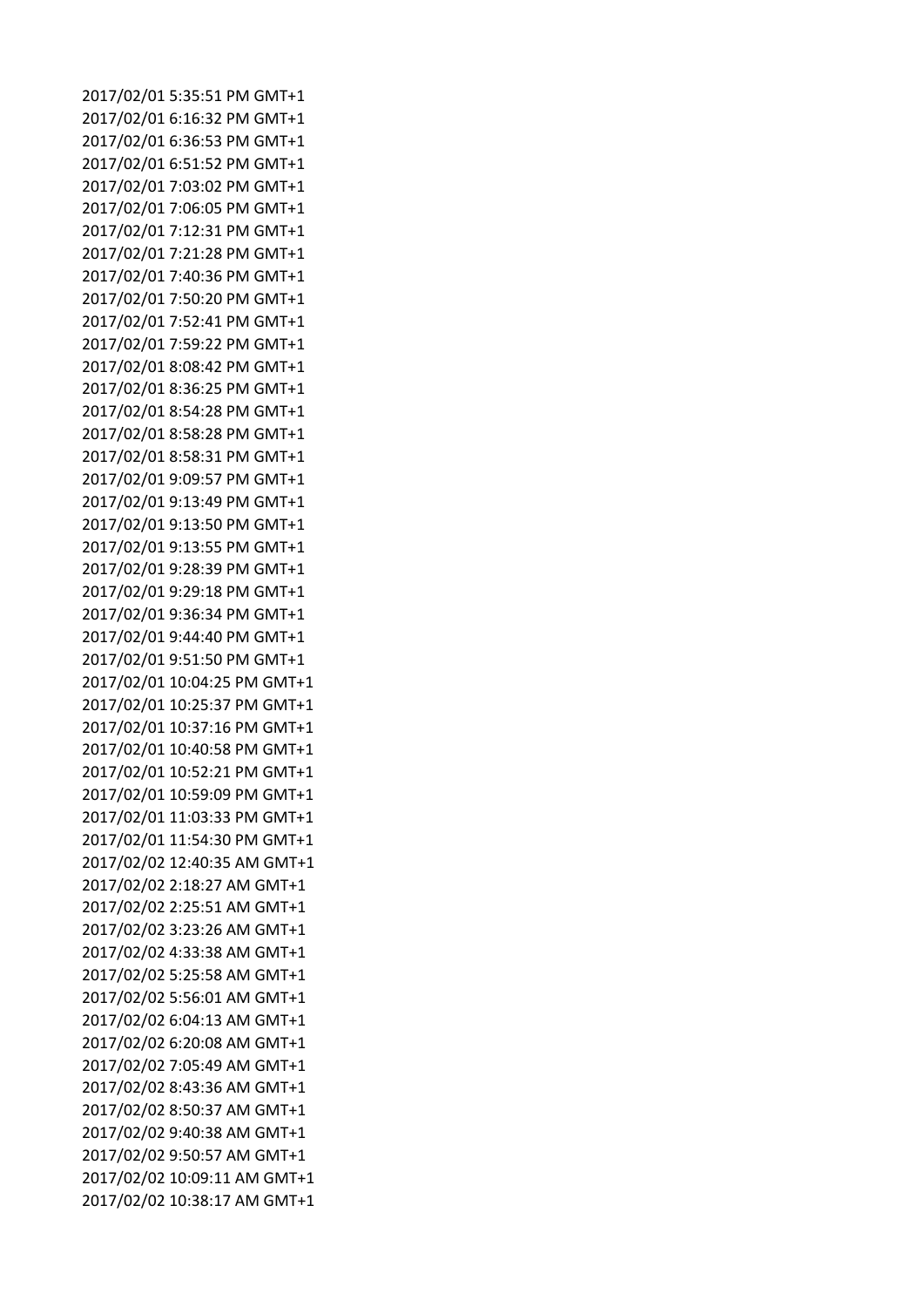2017/02/02 10:54:59 AM GMT+1 2017/02/02 11:24:05 AM GMT+1 2017/02/02 12:09:48 PM GMT+1 2017/02/02 1:36:26 PM GMT+1 2017/02/02 1:39:52 PM GMT+1 2017/02/02 2:01:11 PM GMT+1 2017/02/02 2:25:44 PM GMT+1 2017/02/02 2:47:11 PM GMT+1 2017/02/02 5:32:12 PM GMT+1 2017/02/02 5:42:16 PM GMT+1 2017/02/02 7:29:38 PM GMT+1 2017/02/02 7:36:48 PM GMT+1 2017/02/02 7:48:38 PM GMT+1 2017/02/02 7:50:26 PM GMT+1 2017/02/02 9:09:49 PM GMT+1 2017/02/02 9:45:13 PM GMT+1 2017/02/02 9:49:41 PM GMT+1 2017/02/02 10:42:08 PM GMT+1 2017/02/03 12:09:27 AM GMT+1 2017/02/03 12:17:03 AM GMT+1 2017/02/03 12:30:12 AM GMT+1 2017/02/03 1:18:18 AM GMT+1 2017/02/03 1:57:54 AM GMT+1 2017/02/03 8:55:00 AM GMT+1 2017/02/03 8:56:28 AM GMT+1 2017/02/03 10:51:20 AM GMT+1 2017/02/03 10:51:35 AM GMT+1 2017/02/03 10:54:49 AM GMT+1 2017/02/03 12:27:02 PM GMT+1 2017/02/03 1:52:36 PM GMT+1 2017/02/03 1:55:13 PM GMT+1 2017/02/03 5:14:37 PM GMT+1 2017/02/03 8:23:59 PM GMT+1 2017/02/03 8:47:07 PM GMT+1 2017/02/03 11:23:39 PM GMT+1 2017/02/04 4:28:56 AM GMT+1 2017/02/04 7:01:51 AM GMT+1 2017/02/04 10:45:50 AM GMT+1 2017/02/04 1:52:57 PM GMT+1 2017/02/04 8:29:02 PM GMT+1 2017/02/04 9:03:40 PM GMT+1 2017/02/04 9:04:32 PM GMT+1 2017/02/04 9:07:08 PM GMT+1 2017/02/04 9:17:26 PM GMT+1 2017/02/04 9:19:18 PM GMT+1 2017/02/04 9:29:05 PM GMT+1 2017/02/04 9:44:19 PM GMT+1 2017/02/04 9:44:50 PM GMT+1 2017/02/04 9:45:23 PM GMT+1 2017/02/04 10:25:08 PM GMT+1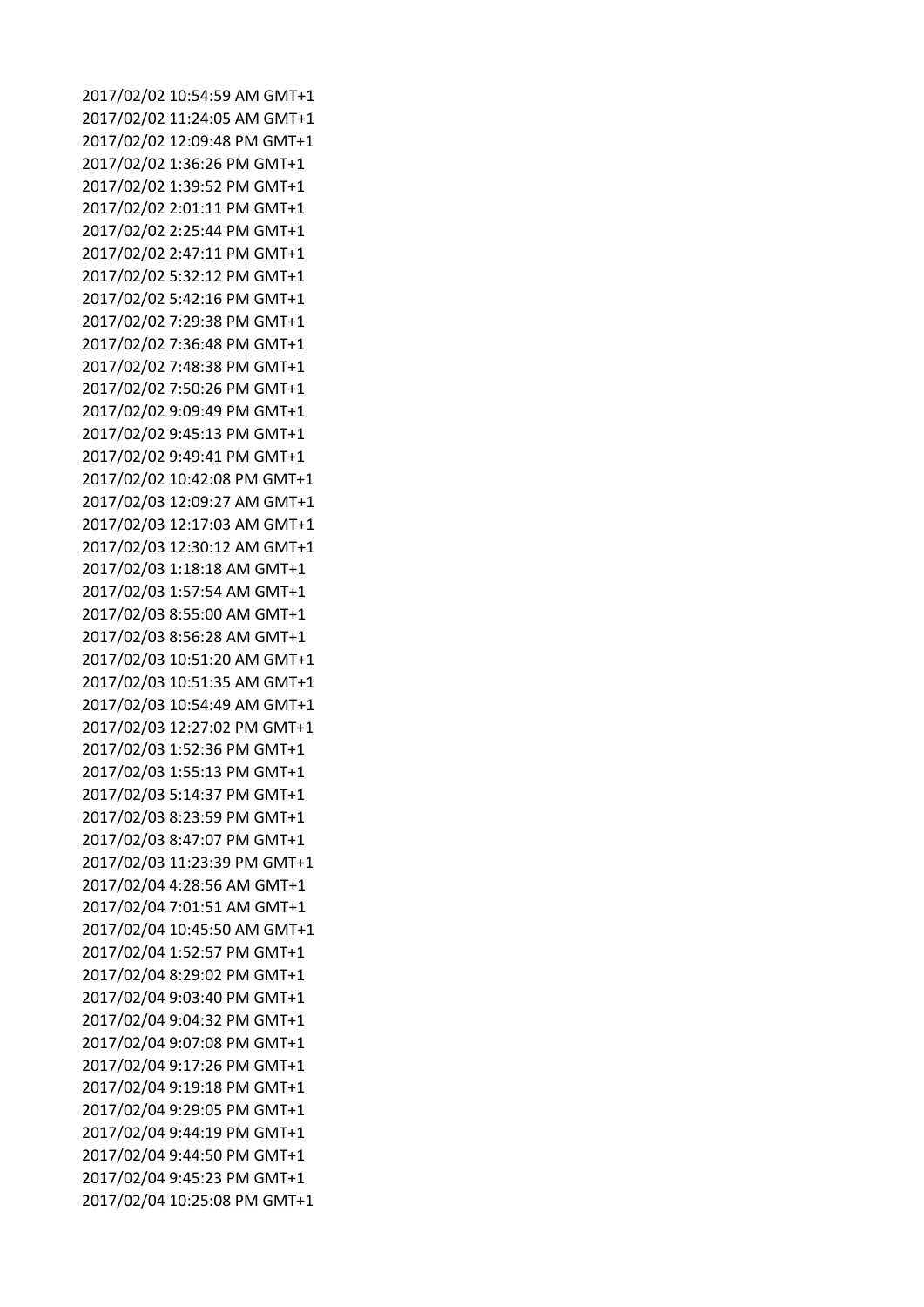2017/02/04 10:34:14 PM GMT+1 2017/02/04 10:43:58 PM GMT+1 2017/02/04 11:03:13 PM GMT+1 2017/02/05 12:01:04 AM GMT+1 2017/02/05 12:01:26 AM GMT+1 2017/02/05 12:15:15 AM GMT+1 2017/02/05 1:50:09 AM GMT+1 2017/02/05 2:34:56 AM GMT+1 2017/02/05 5:29:19 AM GMT+1 2017/02/05 7:21:52 AM GMT+1 2017/02/05 7:45:03 AM GMT+1 2017/02/05 8:05:48 AM GMT+1 2017/02/05 11:03:22 AM GMT+1 2017/02/05 11:16:58 AM GMT+1 2017/02/05 11:42:35 AM GMT+1 2017/02/05 3:46:09 PM GMT+1 2017/02/05 4:01:55 PM GMT+1 2017/02/05 4:36:06 PM GMT+1 2017/02/05 4:47:00 PM GMT+1 2017/02/05 7:49:26 PM GMT+1 2017/02/05 7:50:00 PM GMT+1 2017/02/05 8:18:24 PM GMT+1 2017/02/06 4:52:47 AM GMT+1 2017/02/06 8:55:32 AM GMT+1 2017/02/06 10:07:51 AM GMT+1 2017/02/06 4:07:04 PM GMT+1 2017/02/06 4:30:16 PM GMT+1 2017/02/06 8:39:30 PM GMT+1 2017/02/06 9:21:31 PM GMT+1 2017/02/06 9:26:25 PM GMT+1 2017/02/07 12:13:55 AM GMT+1 2017/02/07 12:43:57 AM GMT+1 2017/02/07 12:59:42 AM GMT+1 2017/02/07 1:43:42 AM GMT+1 2017/02/07 6:06:35 AM GMT+1 2017/02/07 6:24:19 AM GMT+1 2017/02/07 10:03:22 AM GMT+1 2017/02/07 10:51:48 AM GMT+1 2017/02/07 12:00:08 PM GMT+1 2017/02/07 6:31:06 PM GMT+1 2017/02/08 3:06:33 AM GMT+1 2017/02/08 8:53:33 AM GMT+1 2017/02/08 11:10:07 AM GMT+1 2017/02/08 11:30:01 AM GMT+1 2017/02/08 3:10:40 PM GMT+1 2017/02/09 9:38:59 AM GMT+1 2017/02/09 11:38:52 AM GMT+1 2017/02/09 1:32:28 PM GMT+1 2017/02/09 1:32:28 PM GMT+1 2017/02/09 1:32:59 PM GMT+1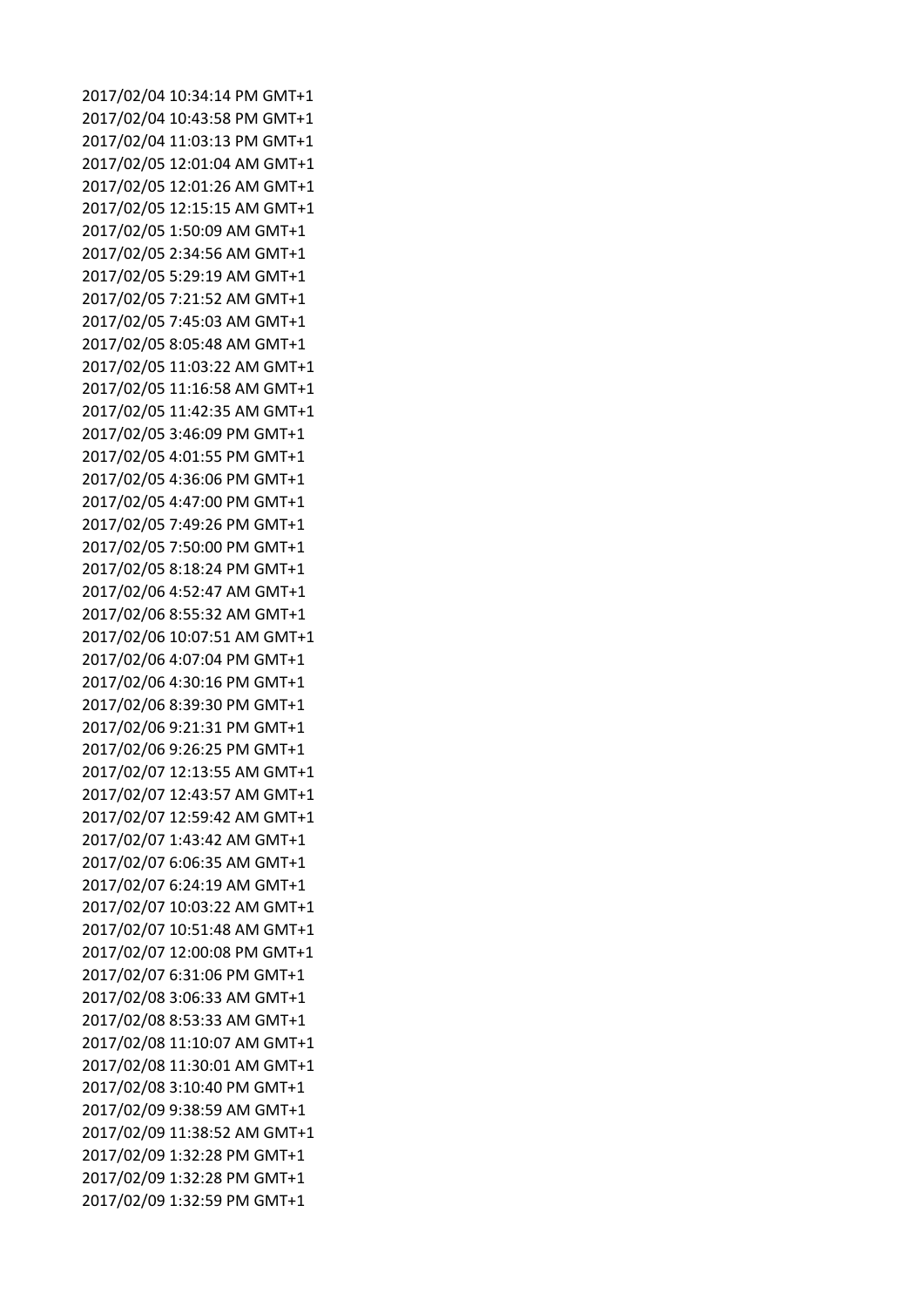2017/02/09 1:33:07 PM GMT+1 2017/02/09 1:33:39 PM GMT+1 2017/02/09 1:33:46 PM GMT+1 2017/02/09 1:33:52 PM GMT+1 2017/02/09 1:34:12 PM GMT+1 2017/02/09 1:36:37 PM GMT+1 2017/02/09 1:38:08 PM GMT+1 2017/02/09 1:40:50 PM GMT+1 2017/02/09 1:41:19 PM GMT+1 2017/02/09 1:41:39 PM GMT+1 2017/02/09 1:43:52 PM GMT+1 2017/02/09 1:47:50 PM GMT+1 2017/02/09 1:48:36 PM GMT+1 2017/02/09 1:50:26 PM GMT+1 2017/02/09 1:50:35 PM GMT+1 2017/02/09 1:55:37 PM GMT+1 2017/02/09 1:57:01 PM GMT+1 2017/02/09 1:57:32 PM GMT+1 2017/02/09 1:59:26 PM GMT+1 2017/02/09 2:00:18 PM GMT+1 2017/02/09 2:00:55 PM GMT+1 2017/02/09 2:02:36 PM GMT+1 2017/02/09 2:09:10 PM GMT+1 2017/02/09 2:10:51 PM GMT+1 2017/02/09 2:12:34 PM GMT+1 2017/02/09 2:13:53 PM GMT+1 2017/02/09 2:14:39 PM GMT+1 2017/02/09 2:17:59 PM GMT+1 2017/02/09 2:18:22 PM GMT+1 2017/02/09 2:42:53 PM GMT+1 2017/02/09 2:44:17 PM GMT+1 2017/02/09 2:45:05 PM GMT+1 2017/02/09 2:54:21 PM GMT+1 2017/02/09 2:54:46 PM GMT+1 2017/02/09 3:29:32 PM GMT+1 2017/02/09 3:31:11 PM GMT+1 2017/02/09 3:33:13 PM GMT+1 2017/02/09 3:34:42 PM GMT+1 2017/02/09 3:43:01 PM GMT+1 2017/02/09 3:43:38 PM GMT+1 2017/02/09 3:50:50 PM GMT+1 2017/02/09 4:15:44 PM GMT+1 2017/02/09 4:36:32 PM GMT+1 2017/02/09 4:39:47 PM GMT+1 2017/02/09 5:13:26 PM GMT+1 2017/02/09 5:58:40 PM GMT+1 2017/02/09 6:52:59 PM GMT+1 2017/02/09 9:29:51 PM GMT+1 2017/02/09 11:01:19 PM GMT+1 2017/02/10 12:04:16 AM GMT+1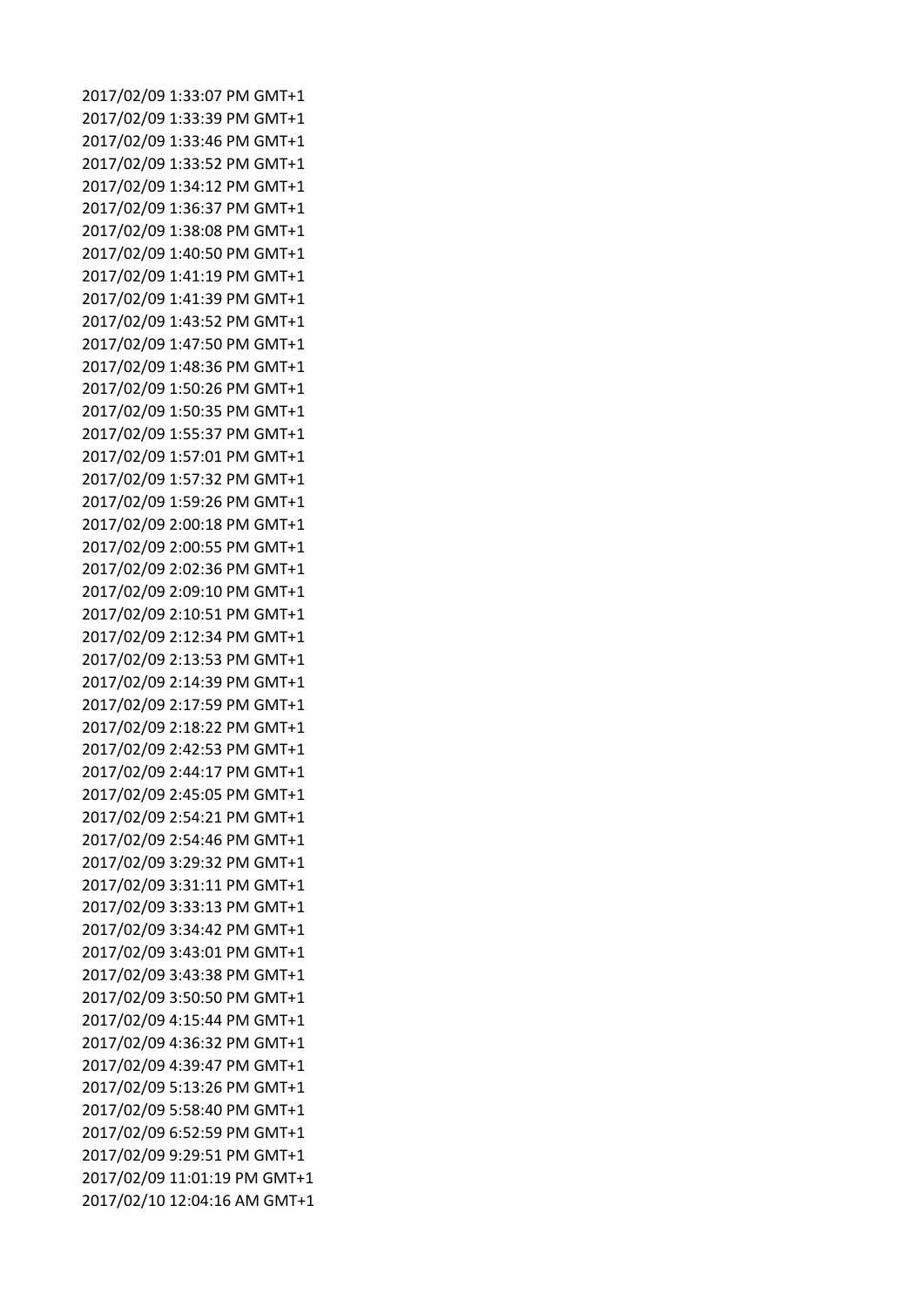2017/02/10 12:58:51 AM GMT+1 2017/02/10 9:42:05 AM GMT+1 2017/02/10 10:01:43 AM GMT+1 2017/02/10 10:11:00 AM GMT+1 2017/02/10 10:32:17 AM GMT+1 2017/02/10 11:47:56 AM GMT+1 2017/02/10 11:55:18 AM GMT+1 2017/02/10 12:03:42 PM GMT+1 2017/02/10 4:12:06 PM GMT+1 2017/02/10 4:21:04 PM GMT+1 2017/02/10 6:11:03 PM GMT+1 2017/02/10 6:53:33 PM GMT+1 2017/02/10 7:45:00 PM GMT+1 2017/02/10 11:09:17 PM GMT+1 2017/02/11 10:23:15 PM GMT+1 2017/02/12 5:29:07 PM GMT+1 2017/02/13 10:48:06 AM GMT+1 2017/02/13 11:06:14 AM GMT+1 2017/02/13 4:20:13 PM GMT+1 2017/02/13 8:21:01 PM GMT+1 2017/02/13 11:41:44 PM GMT+1 2017/02/14 12:20:25 AM GMT+1 2017/02/14 12:30:34 AM GMT+1 2017/02/14 12:56:57 AM GMT+1 2017/02/14 3:48:42 AM GMT+1 2017/02/14 6:17:21 AM GMT+1 2017/02/14 6:22:37 AM GMT+1 2017/02/14 7:14:08 AM GMT+1 2017/02/14 10:13:39 AM GMT+1 2017/02/14 11:33:10 AM GMT+1 2017/02/14 11:33:39 AM GMT+1 2017/02/14 11:48:16 AM GMT+1 2017/02/14 12:08:32 PM GMT+1 2017/02/14 1:15:38 PM GMT+1 2017/02/14 1:35:56 PM GMT+1 2017/02/14 1:49:07 PM GMT+1 2017/02/14 3:28:03 PM GMT+1 2017/02/14 3:42:28 PM GMT+1 2017/02/14 3:50:47 PM GMT+1 2017/02/14 3:54:39 PM GMT+1 2017/02/14 4:41:10 PM GMT+1 2017/02/14 7:44:22 PM GMT+1 2017/02/14 7:46:43 PM GMT+1 2017/02/15 5:17:31 PM GMT+1 2017/02/17 7:37:41 AM GMT+1 2017/02/21 2:49:22 PM GMT+1 2017/02/21 3:11:18 PM GMT+1 2017/02/21 3:50:04 PM GMT+1 2017/02/21 6:45:11 PM GMT+1 2017/02/21 9:55:40 PM GMT+1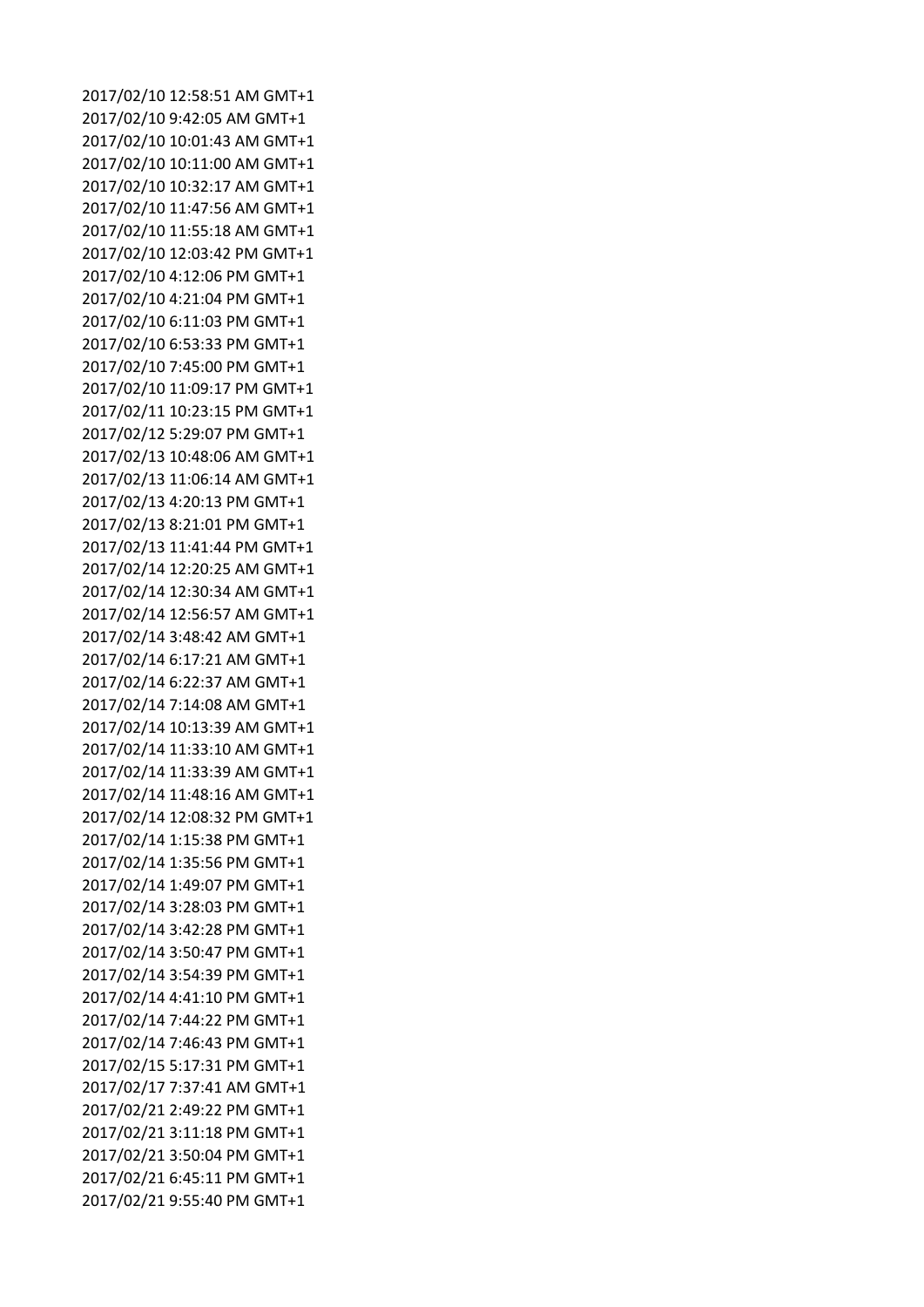2017/02/22 3:09:55 AM GMT+1 2017/02/22 5:54:44 PM GMT+1 2017/02/23 8:20:36 PM GMT+1 2017/02/24 3:56:19 AM GMT+1 2017/03/06 5:37:01 PM GMT+1 2017/04/05 2:12:44 AM GMT+1 2017/04/26 2:21:05 PM GMT+1 2017/04/26 2:34:27 PM GMT+1 2017/04/26 3:01:57 PM GMT+1 2017/04/26 3:13:59 PM GMT+1 2017/04/26 3:31:14 PM GMT+1 2017/04/26 3:33:29 PM GMT+1 2017/04/26 3:50:07 PM GMT+1 2017/04/26 4:13:31 PM GMT+1 2017/04/26 4:15:43 PM GMT+1 2017/04/26 4:23:17 PM GMT+1 2017/04/26 4:40:48 PM GMT+1 2017/04/26 4:55:48 PM GMT+1 2017/04/26 5:23:20 PM GMT+1 2017/04/26 5:39:16 PM GMT+1 2017/04/26 9:41:56 PM GMT+1 2017/04/27 5:50:29 PM GMT+1 2017/04/27 5:54:03 PM GMT+1 2017/05/04 8:42:28 PM GMT+1 2017/05/04 8:58:37 PM GMT+1 2017/05/04 9:37:06 PM GMT+1 2017/05/05 9:55:29 AM GMT+1 2017/05/05 7:54:42 PM GMT+1 2017/05/14 9:38:58 AM GMT+1 2017/06/16 3:43:16 PM GMT+1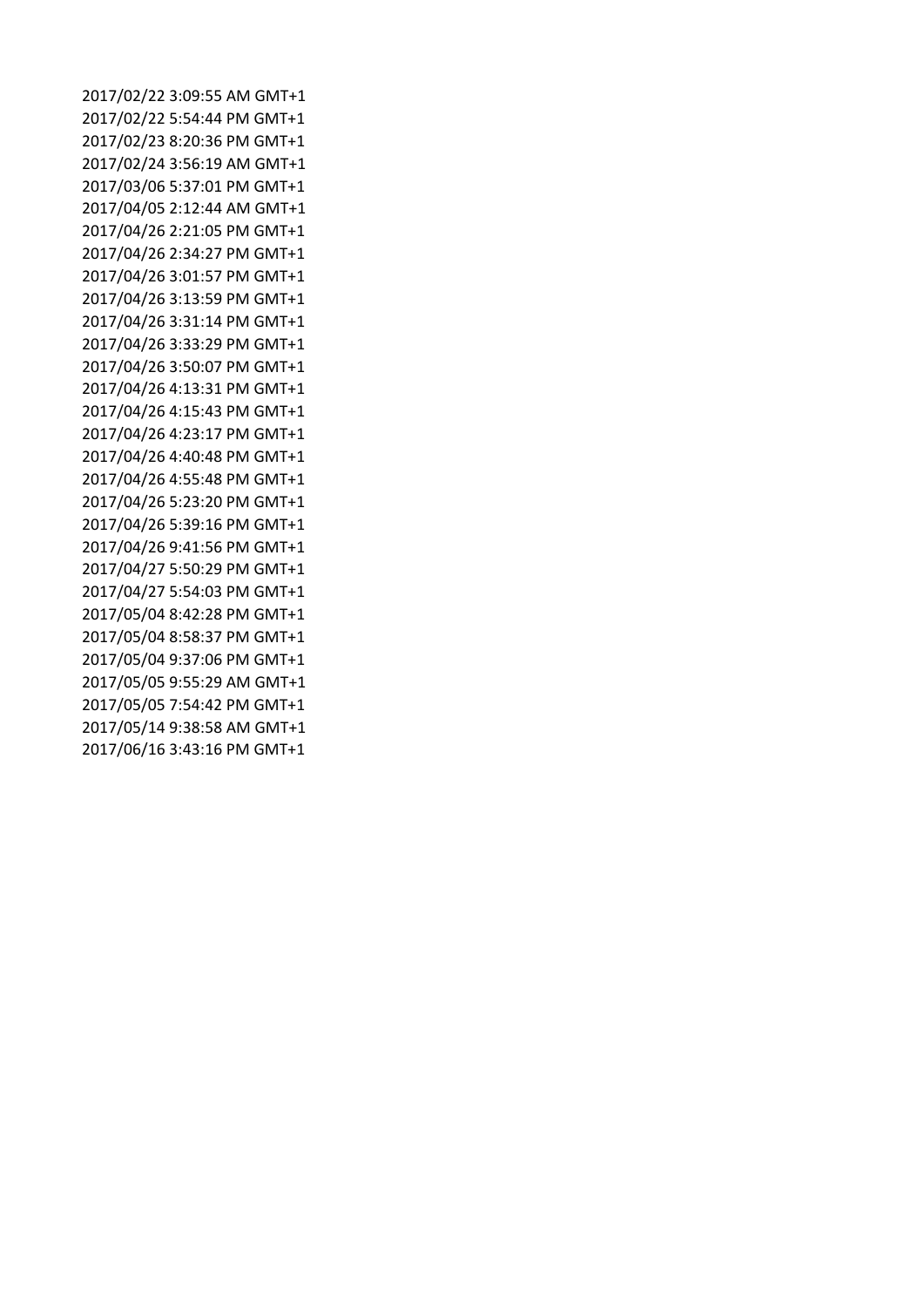## **1) How many hours (per week) do you spend searching for information on the web?**

More than 12 hours 2-6 hours 2-6 hours 2-6 hours More than 12 hours Less than 2 hours More than 12 hours More than 12 hours 2-6 hours 7-12 hours 2-6 hours 2-6 hours 2-6 hours 7-12 hours More than 12 hours More than 12 hours 2-6 hours 2-6 hours Less than 2 hours Less than 2 hours 7-12 hours 2-6 hours Less than 2 hours 2-6 hours 2-6 hours 2-6 hours 7-12 hours Less than 2 hours Less than 2 hours 2-6 hours 2-6 hours 2-6 hours 7-12 hours 7-12 hours More than 12 hours 2-6 hours 2-6 hours More than 12 hours 2-6 hours 2-6 hours More than 12 hours Less than 2 hours 2-6 hours Less than 2 hours More than 12 hours 2-6 hours 2-6 hours Less than 2 hours 2-6 hours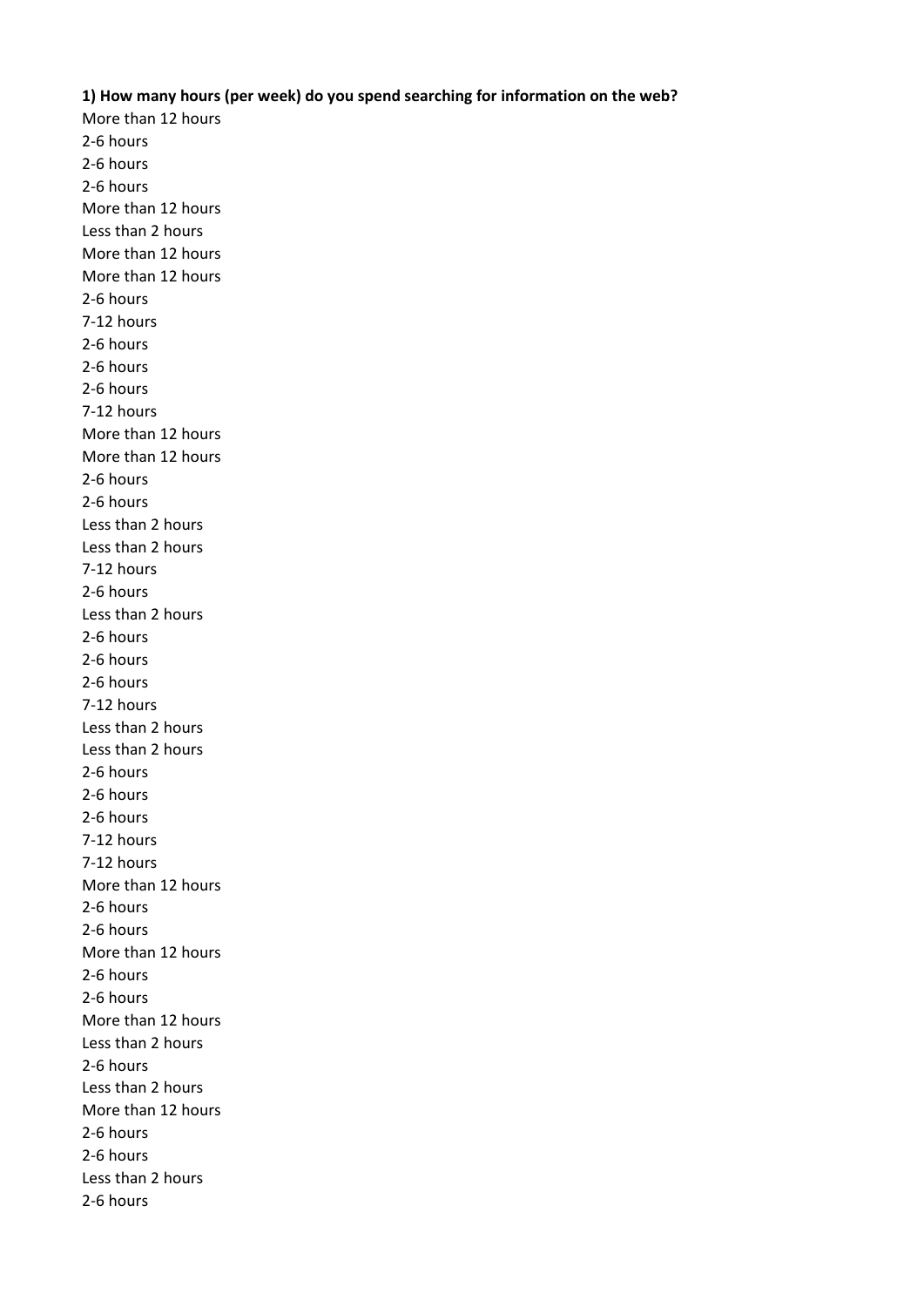2-6 hours More than 12 hours 7-12 hours 2-6 hours More than 12 hours 2-6 hours 2-6 hours Less than 2 hours Less than 2 hours 2-6 hours 2-6 hours 2-6 hours More than 12 hours 2-6 hours More than 12 hours 7-12 hours More than 12 hours More than 12 hours 2-6 hours 2-6 hours More than 12 hours 2-6 hours 2-6 hours More than 12 hours More than 12 hours 7-12 hours 7-12 hours 2-6 hours 2-6 hours More than 12 hours 7-12 hours 2-6 hours 2-6 hours 7-12 hours 2-6 hours Less than 2 hours More than 12 hours Less than 2 hours More than 12 hours 7-12 hours More than 12 hours Less than 2 hours 7-12 hours Less than 2 hours 2-6 hours Less than 2 hours 7-12 hours 7-12 hours 7-12 hours 7-12 hours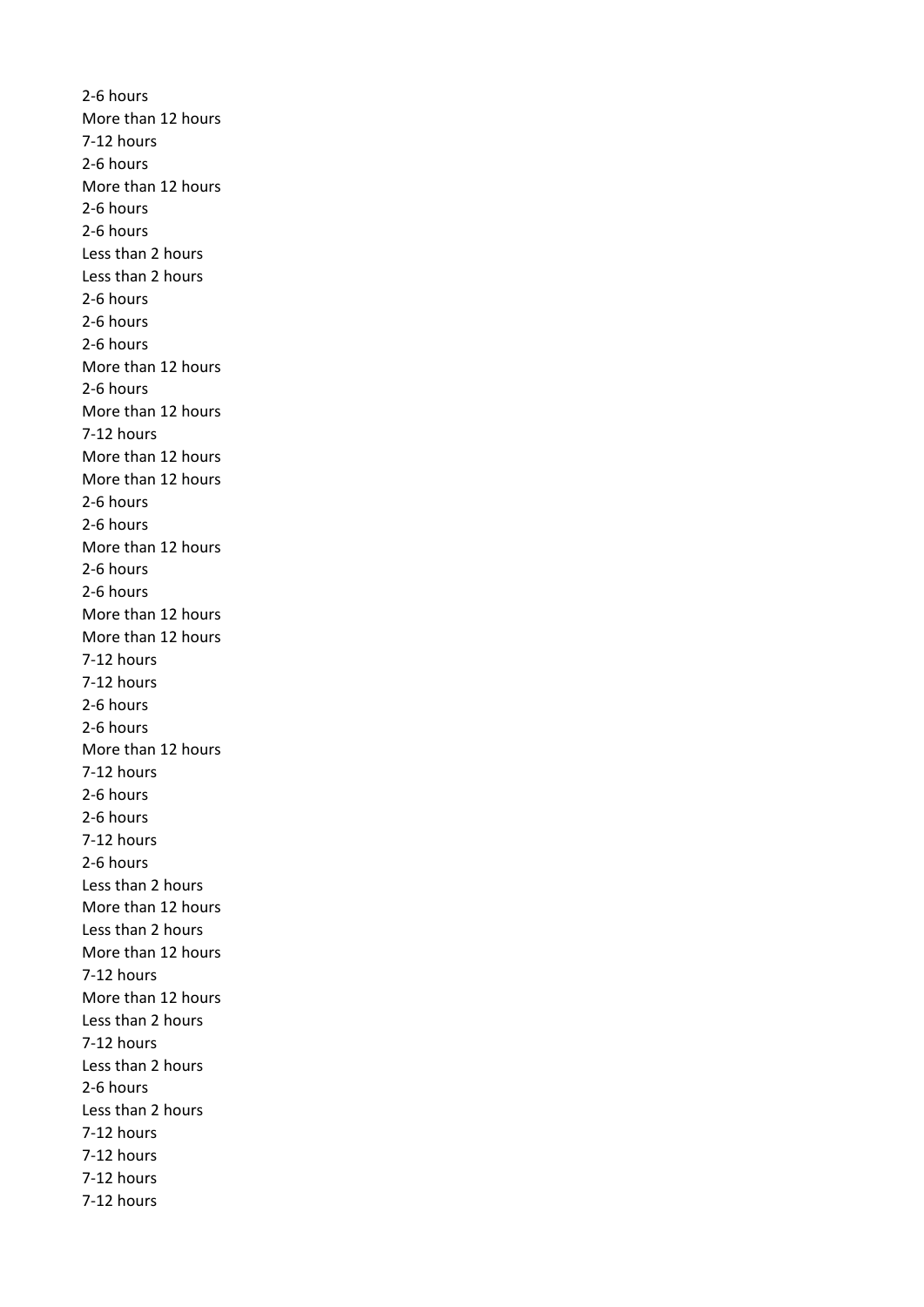7-12 hours Less than 2 hours 2-6 hours More than 12 hours 2-6 hours More than 12 hours More than 12 hours 2-6 hours More than 12 hours 7-12 hours 7-12 hours 7-12 hours More than 12 hours 7-12 hours Less than 2 hours 2-6 hours 2-6 hours 7-12 hours More than 12 hours More than 12 hours 2-6 hours 2-6 hours 2-6 hours More than 12 hours 7-12 hours 2-6 hours More than 12 hours More than 12 hours 2-6 hours 2-6 hours More than 12 hours 7-12 hours Less than 2 hours Less than 2 hours 2-6 hours 7-12 hours 2-6 hours 7-12 hours 2-6 hours 7-12 hours 2-6 hours 7-12 hours 2-6 hours 7-12 hours Less than 2 hours 2-6 hours 7-12 hours 7-12 hours 7-12 hours More than 12 hours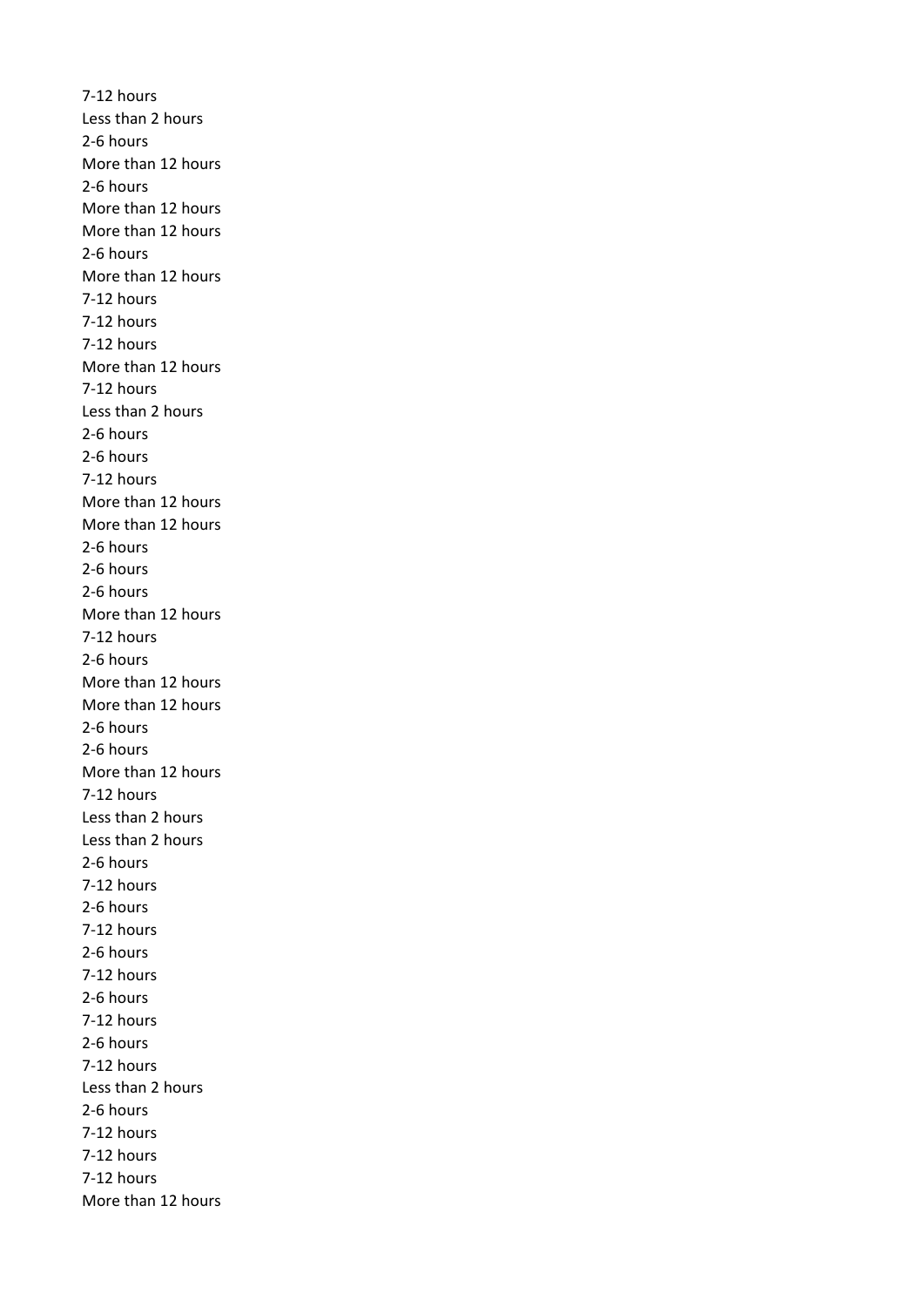Less than 2 hours 2-6 hours 2-6 hours 7-12 hours 2-6 hours 7-12 hours More than 12 hours More than 12 hours Less than 2 hours 2-6 hours More than 12 hours 2-6 hours 7-12 hours More than 12 hours 2-6 hours Less than 2 hours Less than 2 hours 2-6 hours Less than 2 hours 7-12 hours 7-12 hours 2-6 hours Less than 2 hours 7-12 hours 2-6 hours 7-12 hours Less than 2 hours 7-12 hours 7-12 hours 2-6 hours More than 12 hours 2-6 hours 2-6 hours 2-6 hours 2-6 hours 2-6 hours Less than 2 hours Less than 2 hours 2-6 hours More than 12 hours 2-6 hours More than 12 hours 2-6 hours 2-6 hours 2-6 hours 7-12 hours 7-12 hours 7-12 hours More than 12 hours Less than 2 hours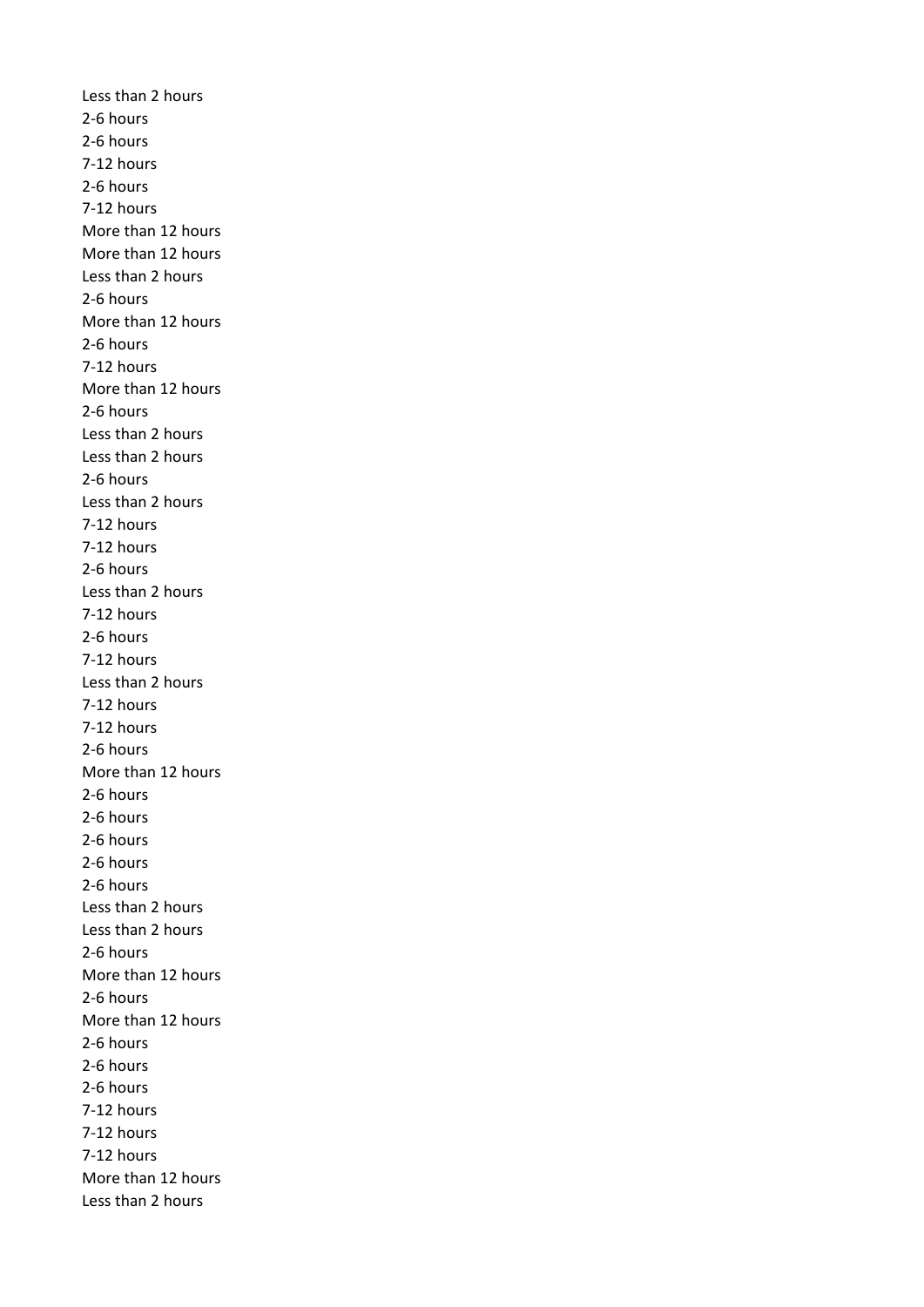7-12 hours More than 12 hours 7-12 hours More than 12 hours 7-12 hours Less than 2 hours More than 12 hours 2-6 hours Less than 2 hours Less than 2 hours 7-12 hours More than 12 hours Less than 2 hours 2-6 hours 7-12 hours Less than 2 hours Less than 2 hours Less than 2 hours 7-12 hours More than 12 hours More than 12 hours Less than 2 hours 7-12 hours 7-12 hours Less than 2 hours 7-12 hours More than 12 hours More than 12 hours More than 12 hours Less than 2 hours More than 12 hours 2-6 hours 2-6 hours More than 12 hours 2-6 hours More than 12 hours More than 12 hours 2-6 hours 2-6 hours Less than 2 hours More than 12 hours 2-6 hours 2-6 hours 7-12 hours Less than 2 hours Less than 2 hours 2-6 hours More than 12 hours 2-6 hours More than 12 hours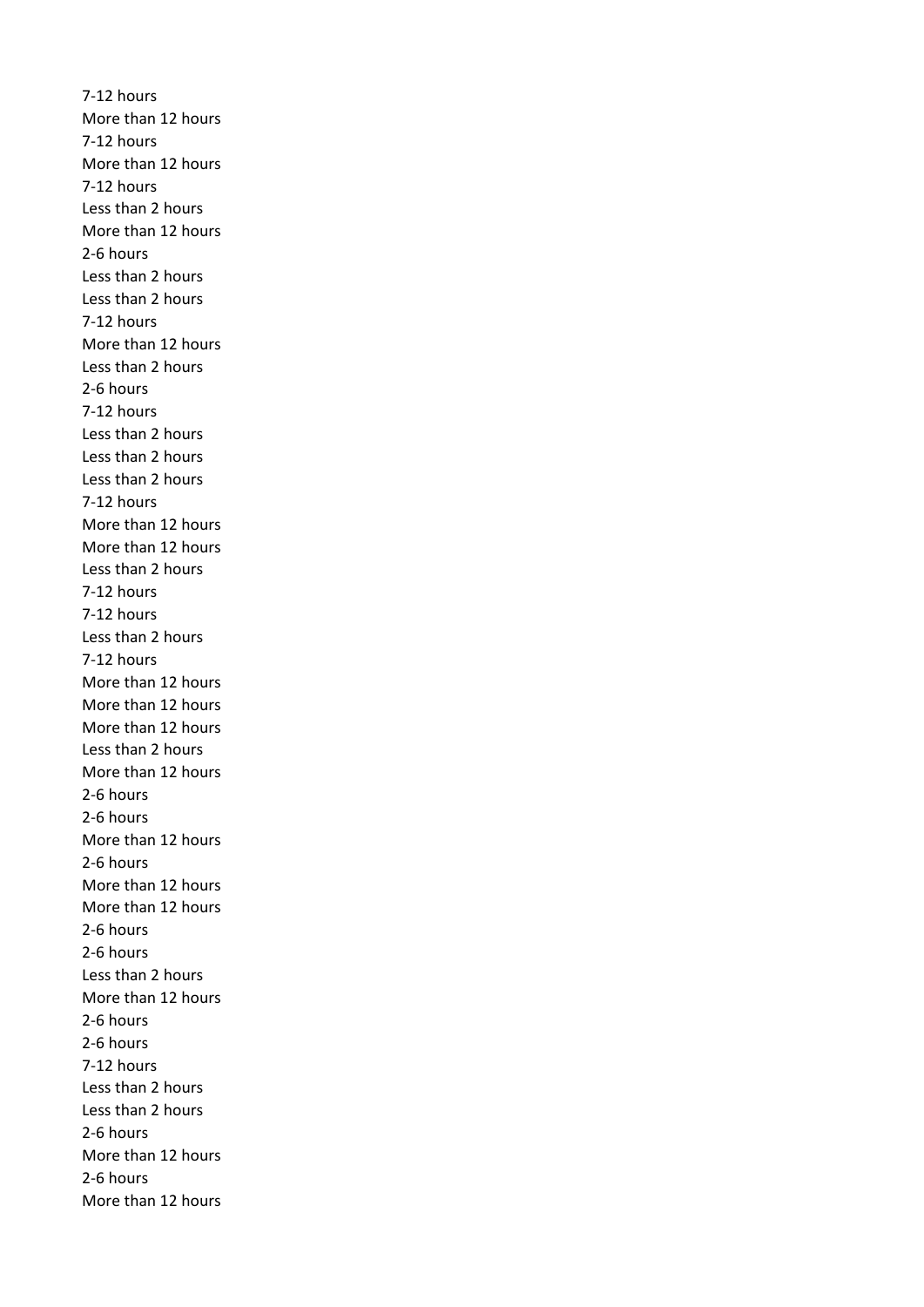Less than 2 hours Less than 2 hours More than 12 hours 2-6 hours More than 12 hours 7-12 hours 7-12 hours 2-6 hours Less than 2 hours 2-6 hours Less than 2 hours More than 12 hours 2-6 hours 2-6 hours More than 12 hours 2-6 hours 2-6 hours 7-12 hours More than 12 hours More than 12 hours 2-6 hours 7-12 hours 7-12 hours 2-6 hours 7-12 hours 2-6 hours 2-6 hours 7-12 hours 2-6 hours More than 12 hours More than 12 hours 2-6 hours More than 12 hours 2-6 hours More than 12 hours 2-6 hours 2-6 hours 2-6 hours 2-6 hours More than 12 hours 2-6 hours 7-12 hours More than 12 hours 7-12 hours More than 12 hours Less than 2 hours 7-12 hours 7-12 hours 2-6 hours 2-6 hours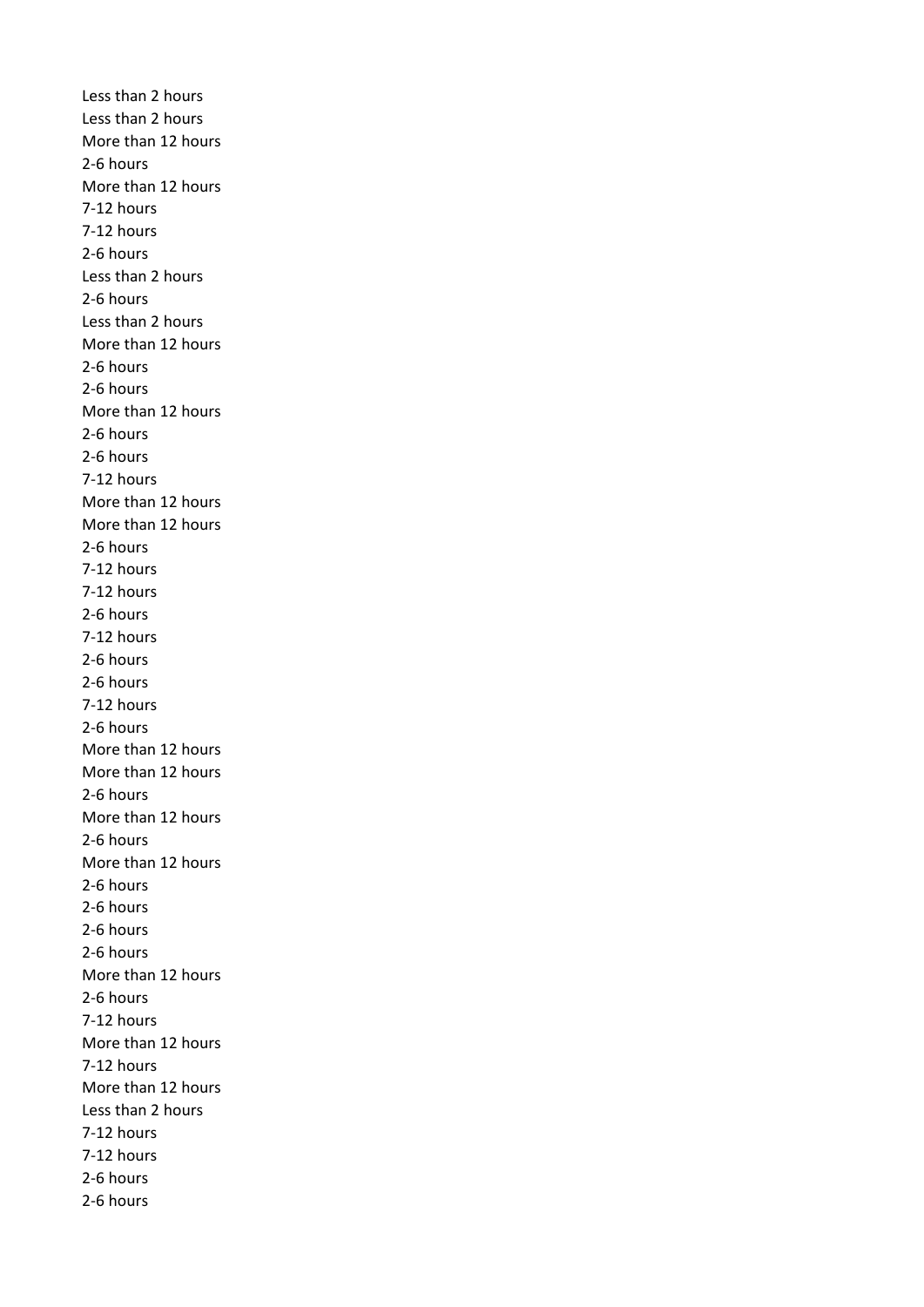7-12 hours Less than 2 hours More than 12 hours Less than 2 hours 7-12 hours More than 12 hours 2-6 hours 7-12 hours 7-12 hours More than 12 hours More than 12 hours Less than 2 hours 2-6 hours 7-12 hours 2-6 hours More than 12 hours 7-12 hours 2-6 hours 7-12 hours Less than 2 hours 2-6 hours 2-6 hours Less than 2 hours 7-12 hours 2-6 hours 7-12 hours 7-12 hours 2-6 hours More than 12 hours 7-12 hours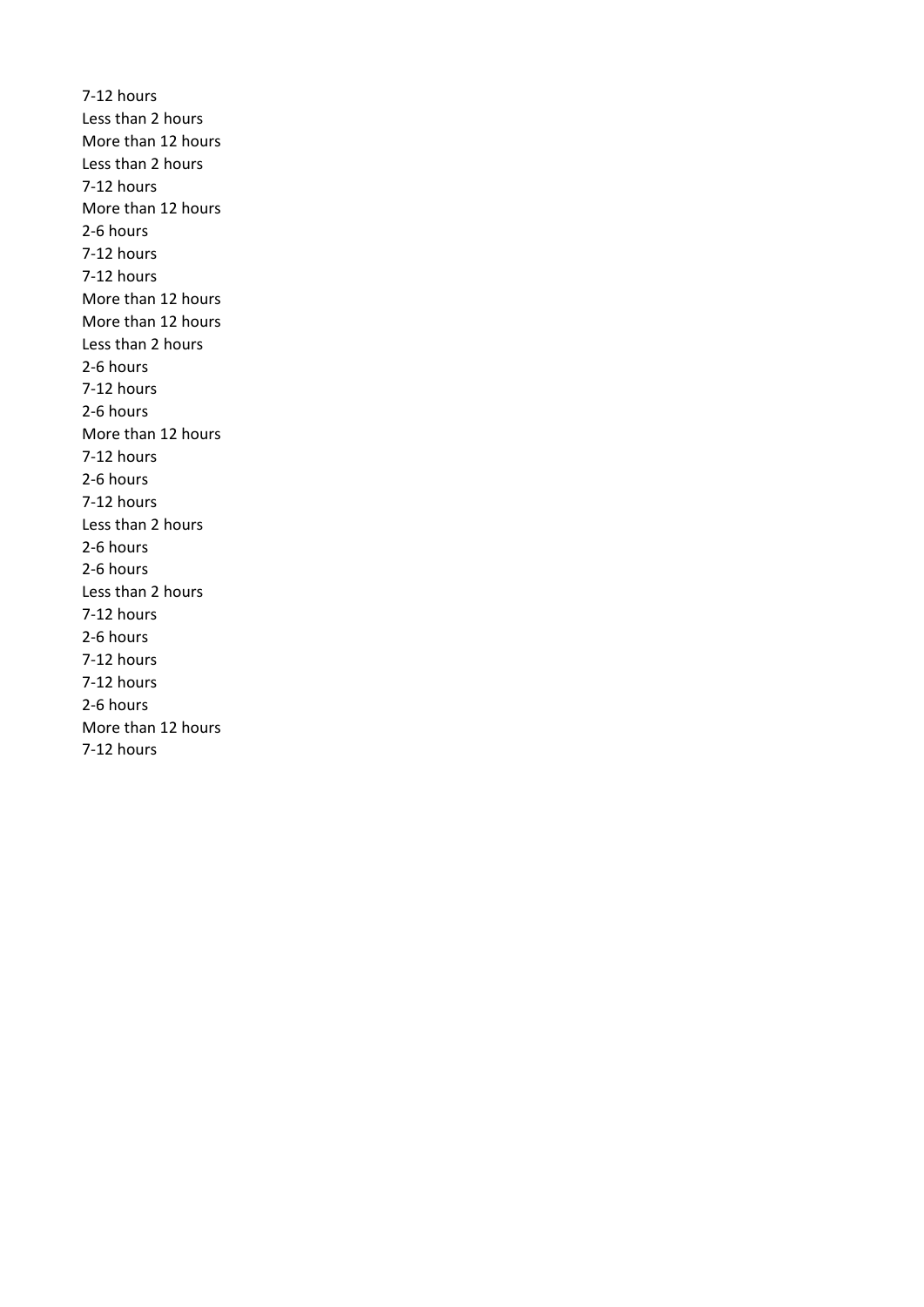## **2) How many years since you became familiar with Internet?**

More than 10 years 5-10 years More than 10 years More than 10 years 5-10 years 3-5 years More than 10 years Less than 3 years More than 10 years 5-10 years More than 10 years 3-5 years More than 10 years More than 10 years More than 10 years More than 10 years More than 10 years 5-10 years Less than 3 years Less than 3 years 5-10 years More than 10 years More than 10 years More than 10 years 5-10 years More than 10 years 5-10 years 5-10 years More than 10 years More than 10 years More than 10 years More than 10 years More than 10 years 3-5 years More than 10 years More than 10 years More than 10 years More than 10 years 5-10 years 5-10 years More than 10 years 5-10 years More than 10 years More than 10 years More than 10 years 3-5 years More than 10 years More than 10 years More than 10 years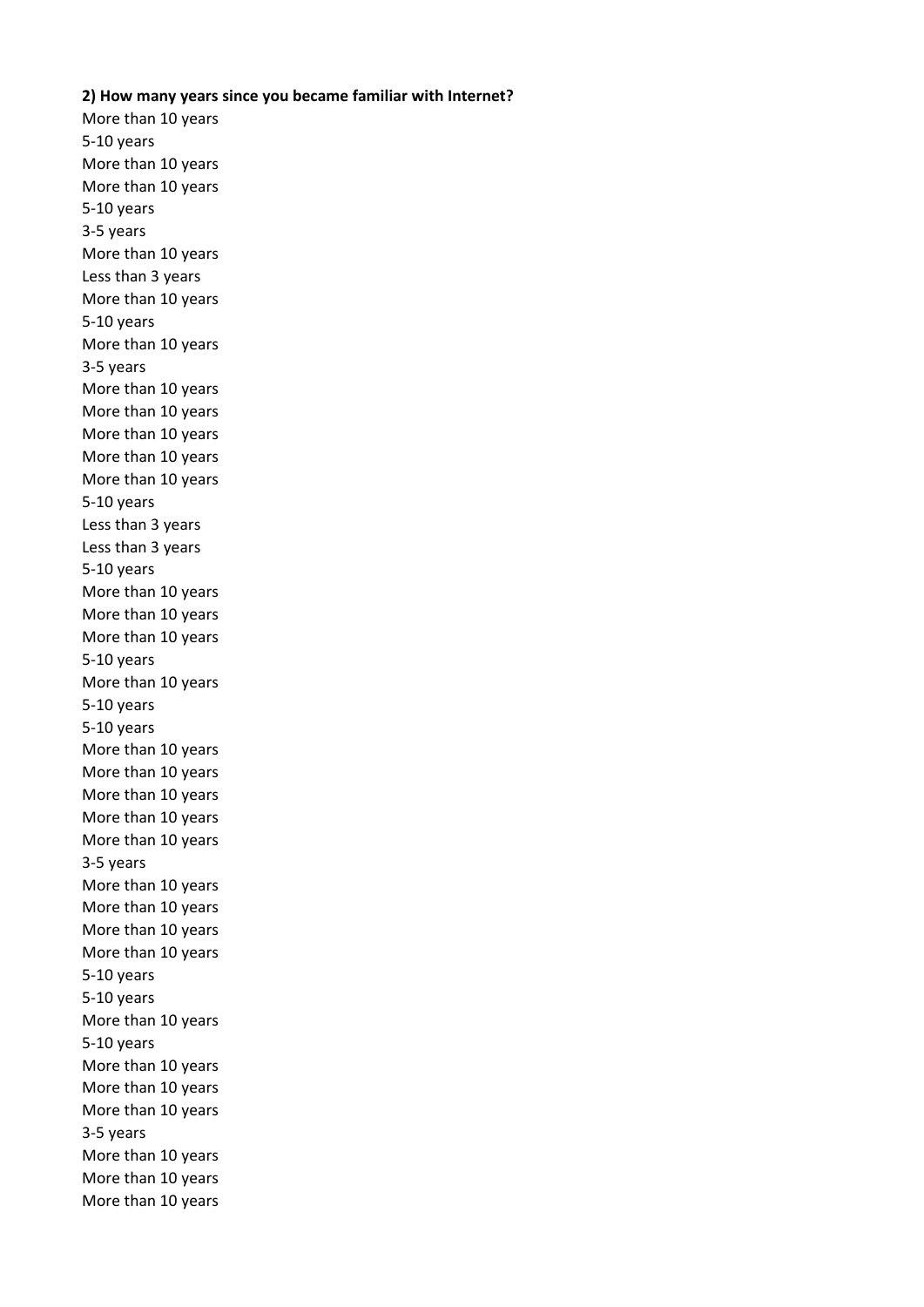5-10 years More than 10 years 5-10 years More than 10 years More than 10 years 5-10 years More than 10 years 5-10 years More than 10 years More than 10 years 5-10 years More than 10 years More than 10 years More than 10 years 5-10 years 3-5 years More than 10 years More than 10 years 3-5 years 5-10 years More than 10 years More than 10 years Less than 3 years More than 10 years 5-10 years More than 10 years 5-10 years 5-10 years Less than 3 years 5-10 years 3-5 years 5-10 years More than 10 years More than 10 years 5-10 years More than 10 years More than 10 years More than 10 years 5-10 years More than 10 years More than 10 years 5-10 years 5-10 years More than 10 years More than 10 years More than 10 years 3-5 years 5-10 years More than 10 years 5-10 years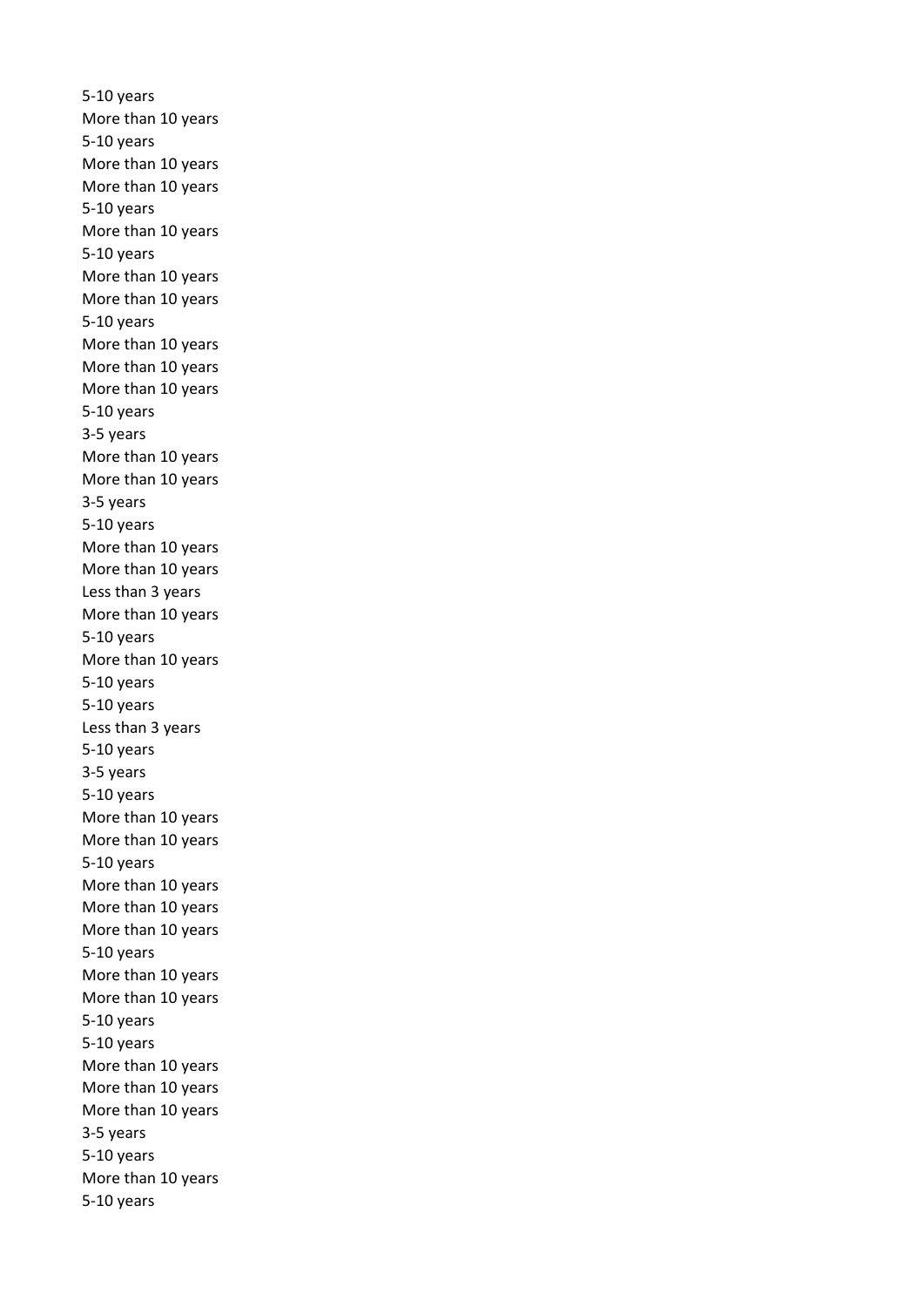More than 10 years 5-10 years More than 10 years More than 10 years 5-10 years 5-10 years More than 10 years 5-10 years 5-10 years 5-10 years 3-5 years 5-10 years More than 10 years More than 10 years 3-5 years More than 10 years More than 10 years More than 10 years Less than 3 years 5-10 years Less than 3 years 5-10 years More than 10 years 5-10 years More than 10 years 5-10 years More than 10 years 5-10 years More than 10 years More than 10 years 5-10 years 5-10 years Less than 3 years 5-10 years More than 10 years More than 10 years More than 10 years More than 10 years 5-10 years More than 10 years More than 10 years More than 10 years More than 10 years 5-10 years Less than 3 years 5-10 years More than 10 years More than 10 years More than 10 years More than 10 years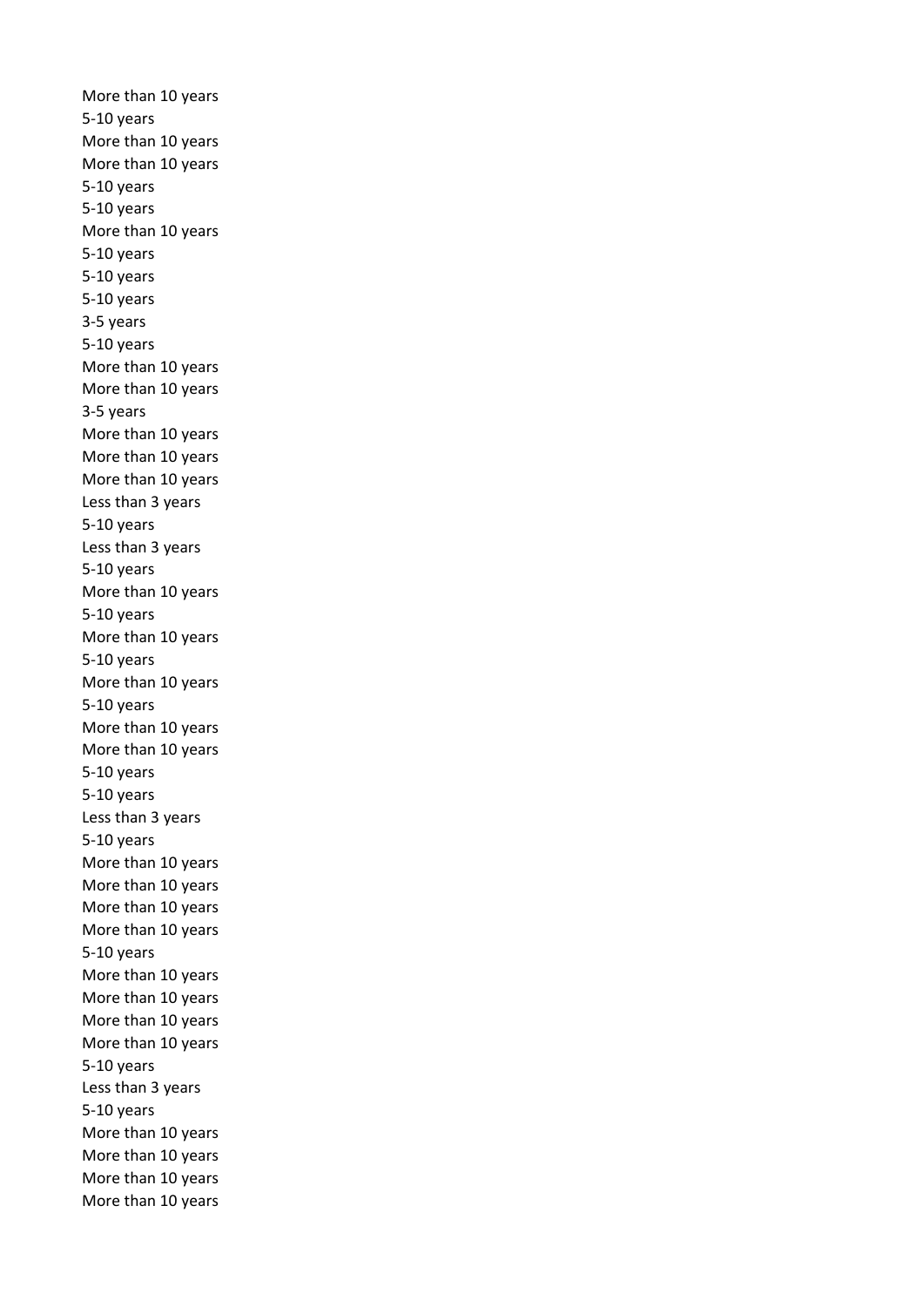More than 10 years More than 10 years 5-10 years More than 10 years 5-10 years 5-10 years 5-10 years Less than 3 years More than 10 years 3-5 years More than 10 years More than 10 years 5-10 years 5-10 years More than 10 years 3-5 years Less than 3 years 5-10 years 5-10 years More than 10 years 3-5 years More than 10 years More than 10 years More than 10 years More than 10 years More than 10 years 5-10 years More than 10 years More than 10 years More than 10 years 5-10 years More than 10 years More than 10 years More than 10 years More than 10 years More than 10 years 5-10 years Less than 3 years More than 10 years More than 10 years More than 10 years More than 10 years More than 10 years 3-5 years More than 10 years 5-10 years 5-10 years More than 10 years More than 10 years More than 10 years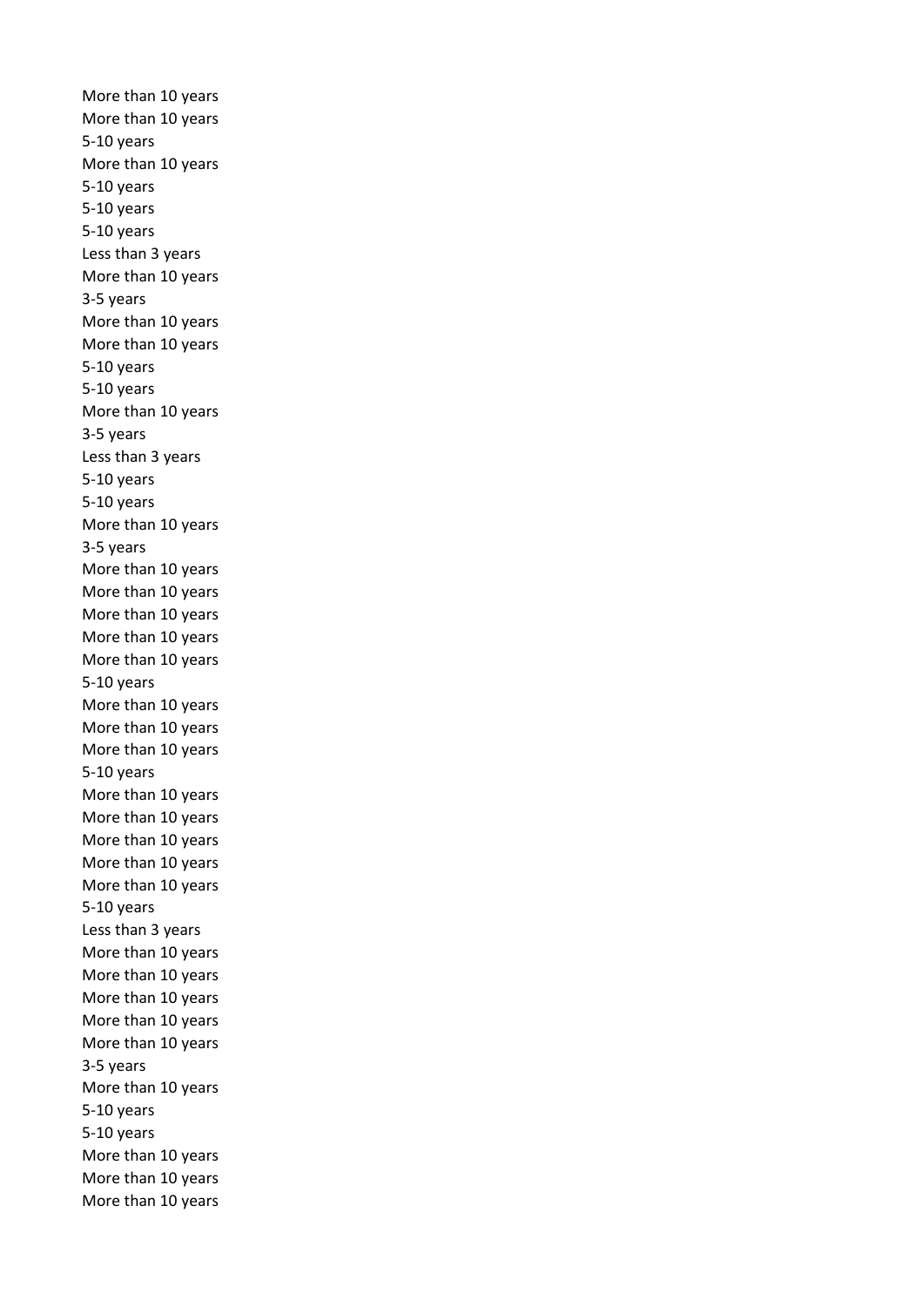More than 10 years More than 10 years More than 10 years More than 10 years 5-10 years 5-10 years More than 10 years More than 10 years More than 10 years More than 10 years More than 10 years More than 10 years More than 10 years More than 10 years More than 10 years 5-10 years 5-10 years More than 10 years More than 10 years More than 10 years More than 10 years More than 10 years More than 10 years More than 10 years More than 10 years More than 10 years More than 10 years More than 10 years More than 10 years 5-10 years 5-10 years 5-10 years More than 10 years More than 10 years More than 10 years More than 10 years More than 10 years More than 10 years More than 10 years More than 10 years More than 10 years More than 10 years 5-10 years More than 10 years More than 10 years More than 10 years More than 10 years More than 10 years More than 10 years More than 10 years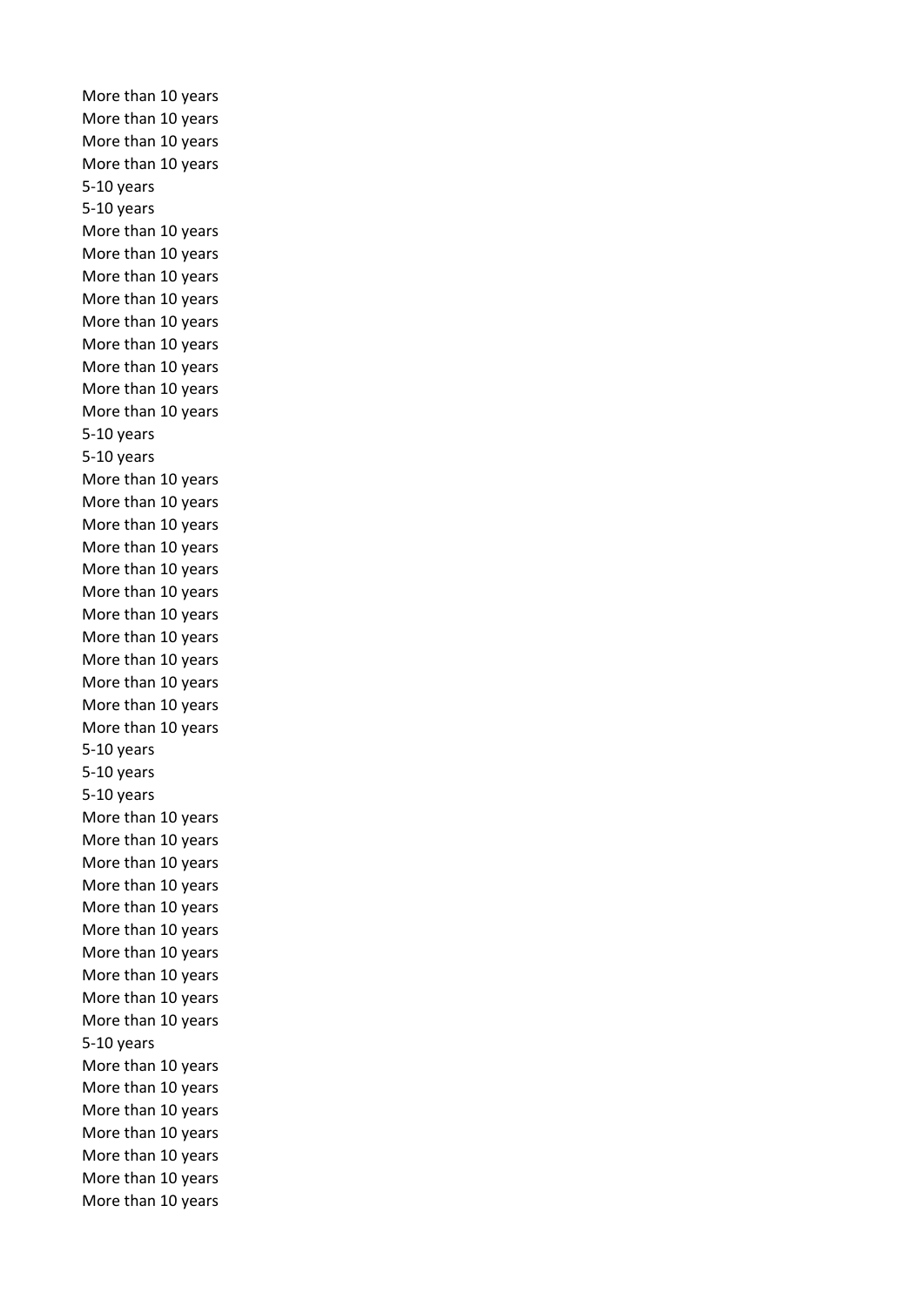5-10 years 5-10 years More than 10 years 5-10 years More than 10 years More than 10 years More than 10 years More than 10 years More than 10 years More than 10 years 5-10 years 5-10 years 5-10 years 3-5 years More than 10 years More than 10 years 5-10 years More than 10 years More than 10 years More than 10 years 3-5 years More than 10 years More than 10 years More than 10 years More than 10 years 5-10 years 3-5 years 5-10 years More than 10 years 5-10 years More than 10 years More than 10 years More than 10 years 5-10 years More than 10 years 5-10 years 5-10 years More than 10 years 5-10 years More than 10 years More than 10 years 5-10 years More than 10 years 3-5 years More than 10 years 5-10 years 5-10 years More than 10 years 5-10 years More than 10 years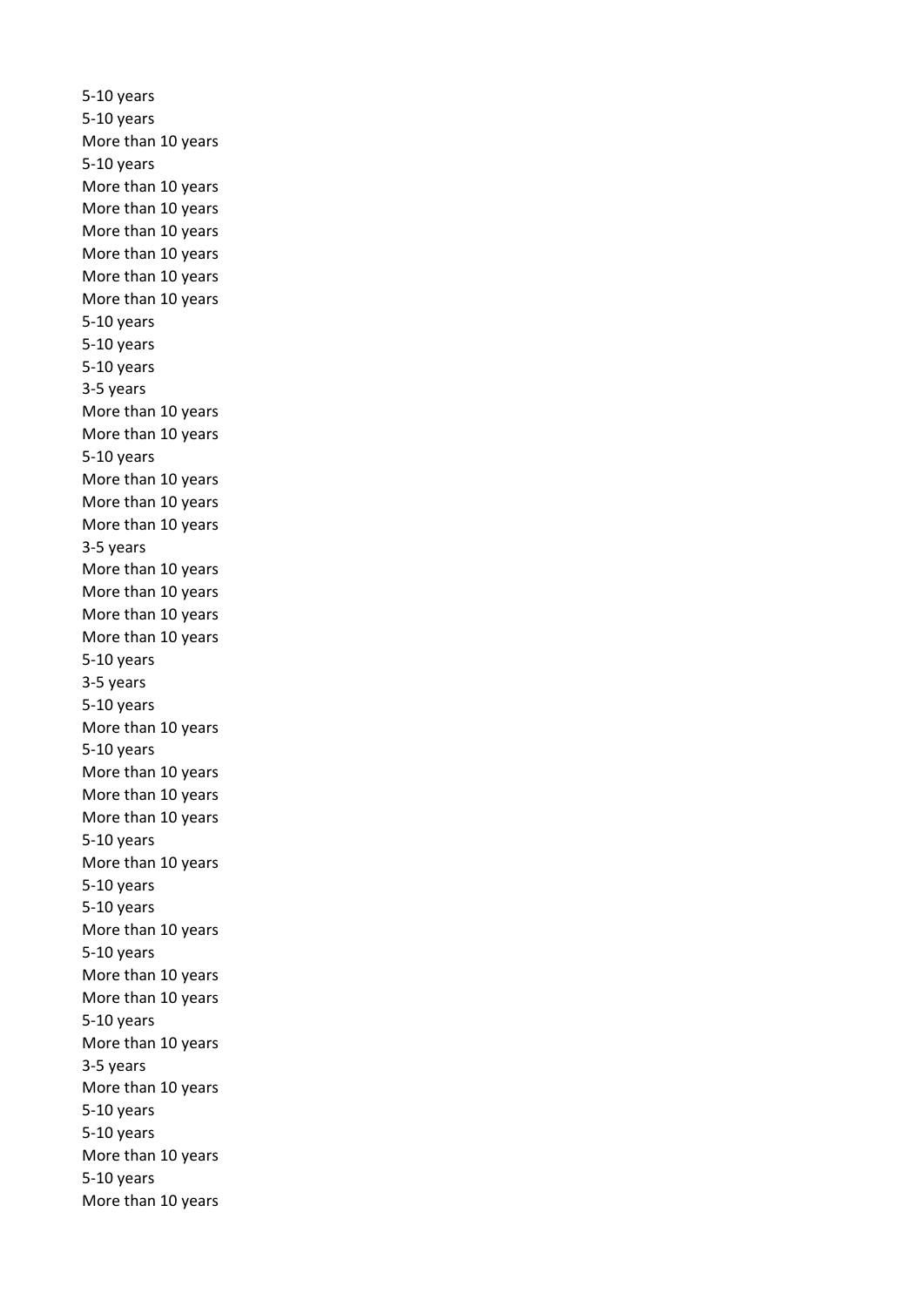5-10 years 5-10 years More than 10 years 5-10 years More than 10 years More than 10 years More than 10 years 5-10 years 5-10 years More than 10 years More than 10 years 5-10 years More than 10 years More than 10 years More than 10 years More than 10 years More than 10 years More than 10 years More than 10 years 5-10 years More than 10 years More than 10 years More than 10 years More than 10 years More than 10 years 5-10 years More than 10 years More than 10 years 3-5 years More than 10 years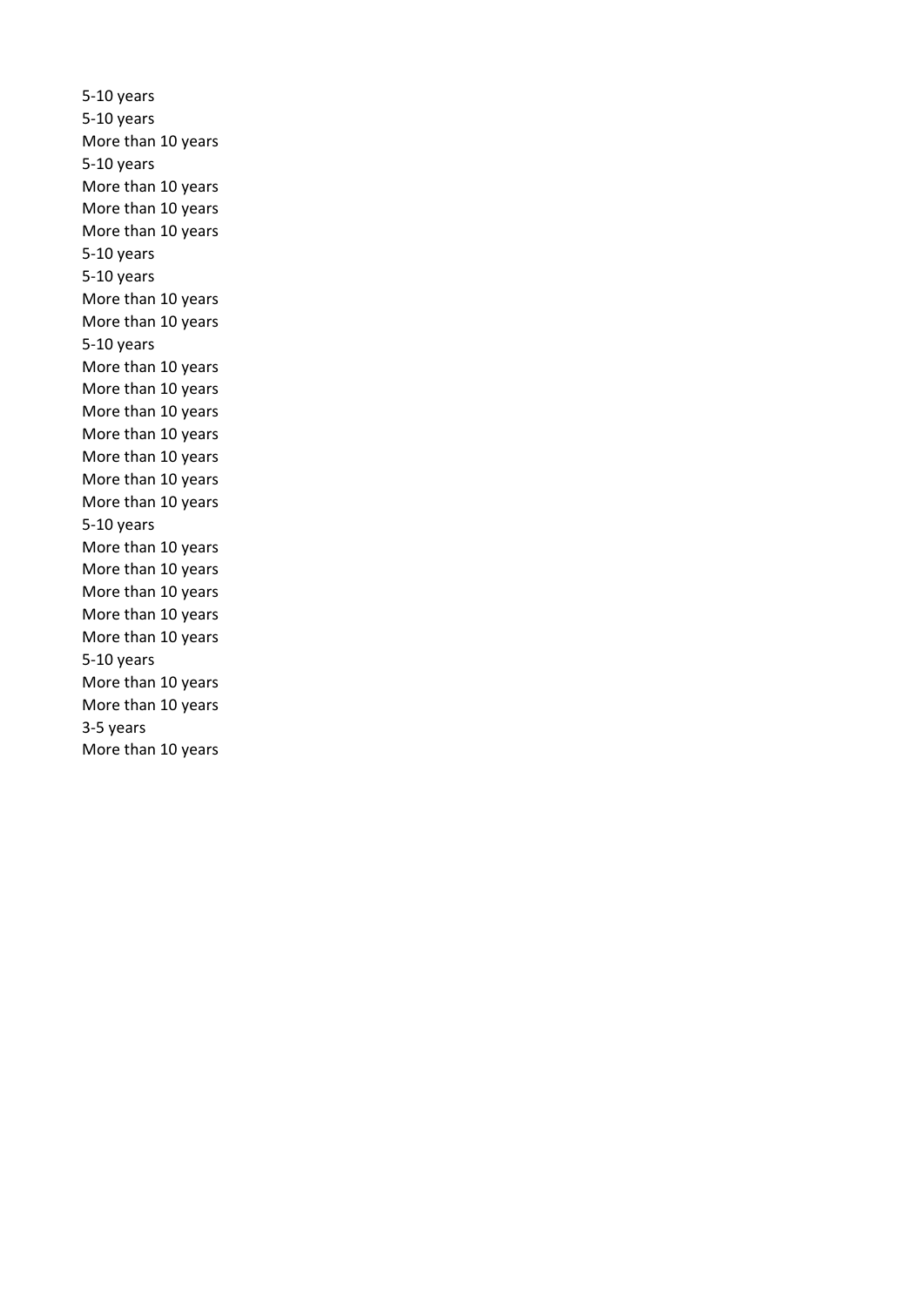## **3) What device do you use to browse Internet (you can select more than one)?**

Personal Computer/Laptop;Tablet;Smart phone;Smart TV Personal Computer/Laptop;Smart phone Personal Computer/Laptop;Tablet;Smart phone Personal Computer/Laptop;Tablet;Smart phone;Smart TV Personal Computer/Laptop;Smart phone Personal Computer/Laptop;Smart phone Personal Computer/Laptop;Smart phone Personal Computer/Laptop;Tablet;Smart phone Personal Computer/Laptop;Tablet;Smart phone;Smart TV Personal Computer/Laptop Personal Computer/Laptop;Tablet;Smart phone Personal Computer/Laptop;Smart phone;Smart TV Personal Computer/Laptop;Tablet;Smart phone Personal Computer/Laptop;Smart phone Personal Computer/Laptop;Smart phone Personal Computer/Laptop;Tablet;Smart phone Personal Computer/Laptop Personal Computer/Laptop;Tablet;Smart phone Personal Computer/Laptop;Tablet;Smart phone Personal Computer/Laptop;Smart phone Smart phone Personal Computer/Laptop;Smart phone Smart phone Personal Computer/Laptop;Smart phone Personal Computer/Laptop;Smart phone Personal Computer/Laptop;Tablet;Smart phone Personal Computer/Laptop;Smart phone Smart phone Personal Computer/Laptop;Smart phone Personal Computer/Laptop;Tablet;Smart phone;Smart TV Personal Computer/Laptop;Smart phone Personal Computer/Laptop;Smart phone Personal Computer/Laptop;Smart phone Personal Computer/Laptop Personal Computer/Laptop;Smart phone;Amazon Echo Personal Computer/Laptop;Smart phone Personal Computer/Laptop;Smart phone Personal Computer/Laptop;Tablet;Smart phone Personal Computer/Laptop;Smart phone Personal Computer/Laptop;Smart phone Smart phone Smart phone Personal Computer/Laptop;Smart phone Personal Computer/Laptop;Smart phone Personal Computer/Laptop;Smart phone Personal Computer/Laptop;Smart phone Personal Computer/Laptop;Tablet;Smart phone Smart phone Tablet;Smart phone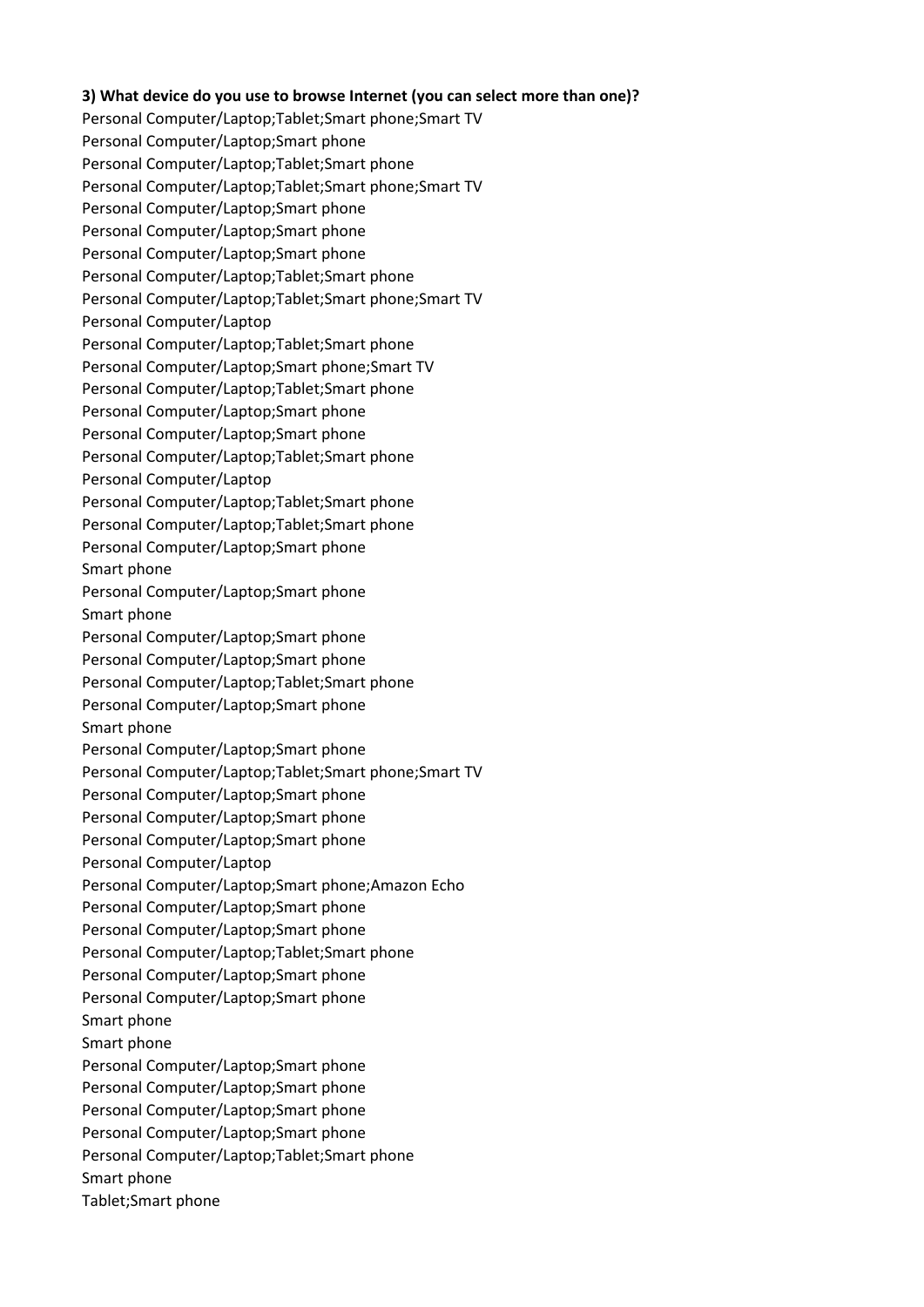Personal Computer/Laptop;Smart phone Personal Computer/Laptop;Tablet;Smart phone Personal Computer/Laptop;Tablet;Smart phone Smart phone Personal Computer/Laptop;Smart phone;Smart TV Personal Computer/Laptop;Tablet;Smart phone Personal Computer/Laptop;Tablet;Smart phone Personal Computer/Laptop;Smart phone Personal Computer/Laptop;Smart phone;Smart TV Personal Computer/Laptop;Tablet;Smart phone Personal Computer/Laptop;Smart phone Personal Computer/Laptop;Smart phone Personal Computer/Laptop;Tablet Personal Computer/Laptop;Smart phone;Smart TV Personal Computer/Laptop;Smart phone Personal Computer/Laptop;Smart phone Personal Computer/Laptop;Smart phone Personal Computer/Laptop;Tablet;Smart phone Tablet;Smart phone;Smart TV Personal Computer/Laptop;Smart phone Personal Computer/Laptop;Tablet;Smart phone Personal Computer/Laptop;Smart phone Personal Computer/Laptop Personal Computer/Laptop Personal Computer/Laptop;Tablet;Smart phone Personal Computer/Laptop;Smart phone Personal Computer/Laptop;Smart phone Personal Computer/Laptop;Smart phone Personal Computer/Laptop;Smart phone Smart phone Personal Computer/Laptop;Smart phone Smart phone Personal Computer/Laptop;Tablet;Smart phone Personal Computer/Laptop;Smart phone Personal Computer/Laptop;Tablet;Smart phone Personal Computer/Laptop;Tablet;Smart phone Personal Computer/Laptop;Tablet Personal Computer/Laptop;Smart phone Smart phone Personal Computer/Laptop;Tablet;Smart phone Personal Computer/Laptop;Tablet;Smart phone Personal Computer/Laptop Personal Computer/Laptop;Smart phone Personal Computer/Laptop Personal Computer/Laptop;Smart phone Tablet;Smart phone Smart phone Smart phone Personal Computer/Laptop;Smart phone Personal Computer/Laptop;Smart phone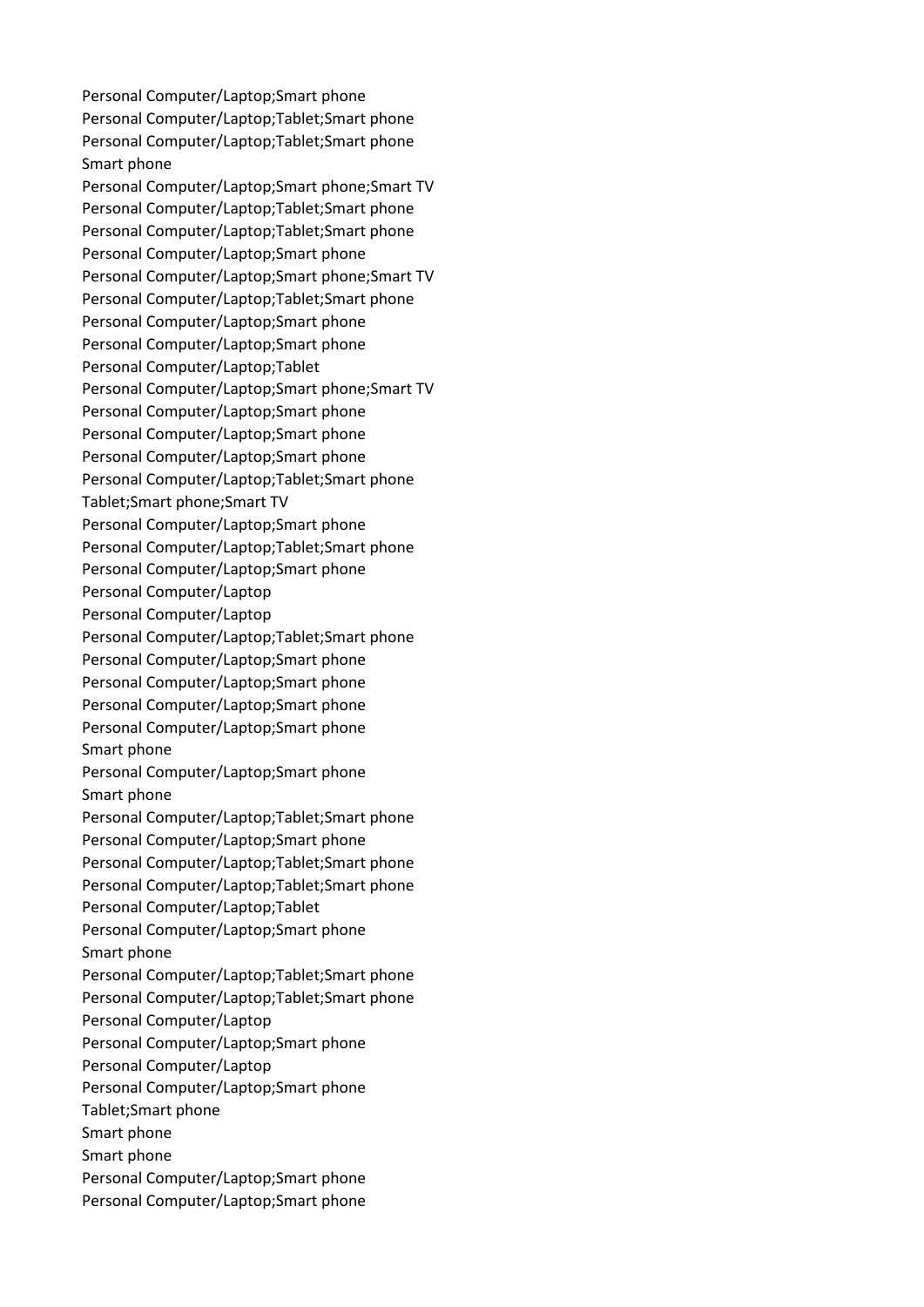Personal Computer/Laptop;Smart phone Personal Computer/Laptop;Smart phone Personal Computer/Laptop;Smart phone Smart phone Personal Computer/Laptop;Smart phone Personal Computer/Laptop;Smart phone Personal Computer/Laptop;Tablet;Smart phone;Smart TV Personal Computer/Laptop;Smart phone Personal Computer/Laptop;Smart phone Personal Computer/Laptop;Smart phone Personal Computer/Laptop;Smart phone Personal Computer/Laptop;Smart phone Personal Computer/Laptop;Smart phone Personal Computer/Laptop;Smart phone Personal Computer/Laptop;Smart phone Personal Computer/Laptop;Smart phone Personal Computer/Laptop Personal Computer/Laptop;Tablet;Smart phone Personal Computer/Laptop;Tablet;Smart phone Personal Computer/Laptop;Smart phone Personal Computer/Laptop;Smart phone Personal Computer/Laptop;Smart phone Personal Computer/Laptop;Tablet;Smart phone Personal Computer/Laptop;Tablet;Smart phone Personal Computer/Laptop;Smart phone Personal Computer/Laptop;Smart phone Personal Computer/Laptop;Tablet;Smart phone Personal Computer/Laptop;Tablet;Smart phone Personal Computer/Laptop;Smart phone Personal Computer/Laptop;Smart phone;Smart TV Personal Computer/Laptop;Smart phone Personal Computer/Laptop;Smart phone Personal Computer/Laptop;Smart phone Personal Computer/Laptop;Tablet;Smart phone Personal Computer/Laptop;Smart phone Personal Computer/Laptop;Tablet;Smart phone;Smart TV Personal Computer/Laptop Tablet;Smart phone Personal Computer/Laptop;Smart phone Tablet;Smart phone Personal Computer/Laptop;Tablet;Smart phone Personal Computer/Laptop;Smart phone Personal Computer/Laptop;Smart phone Personal Computer/Laptop;Smart phone Smart phone Personal Computer/Laptop;Smart phone Personal Computer/Laptop;Tablet;Smart phone Tablet;Smart phone Personal Computer/Laptop Personal Computer/Laptop;Smart phone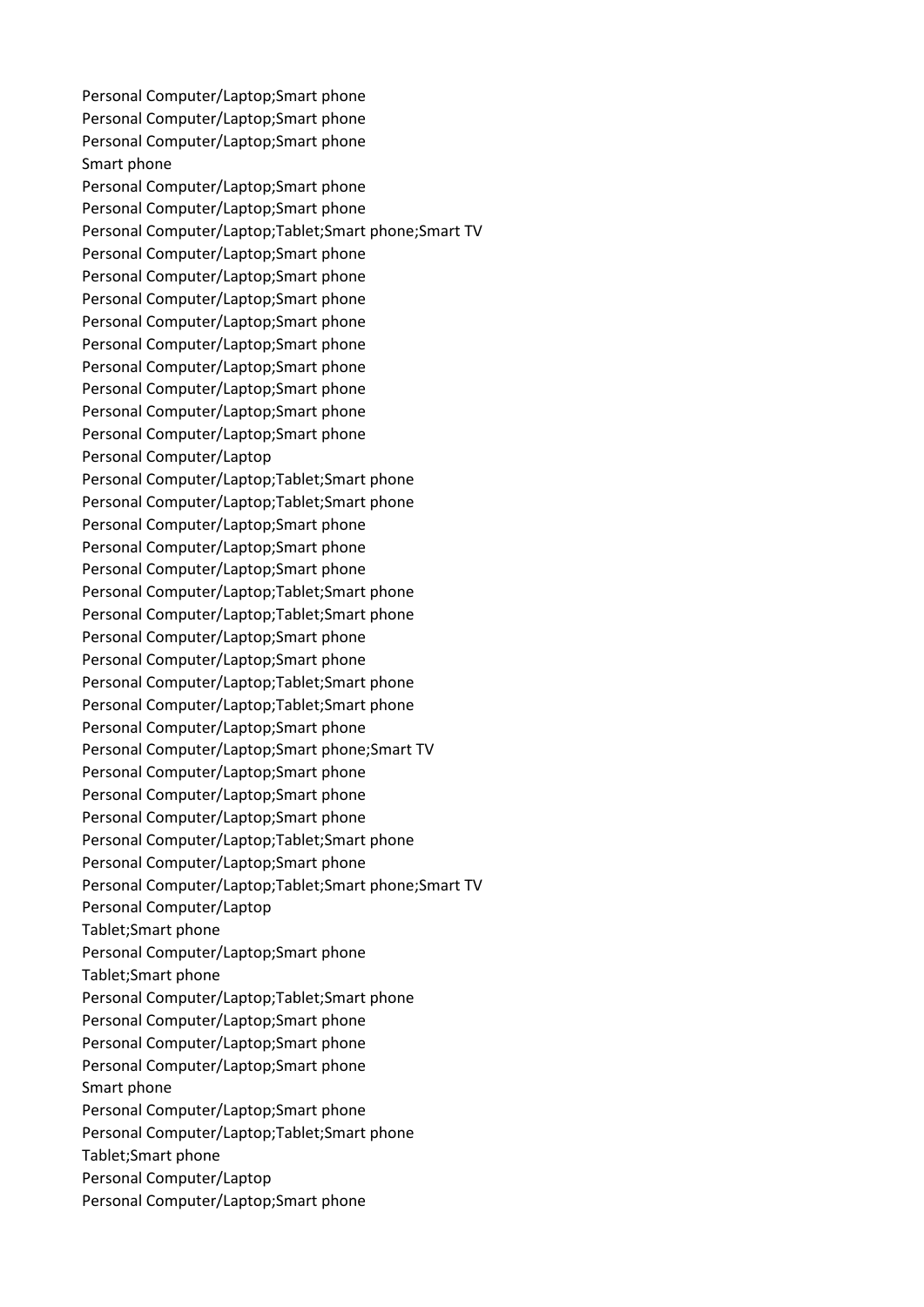Personal Computer/Laptop;Smart phone Personal Computer/Laptop;Tablet;Smart phone;Smart TV Personal Computer/Laptop;Smart phone Personal Computer/Laptop;Smart phone Smart phone Smart phone Personal Computer/Laptop;Tablet;Smart phone Smart phone Personal Computer/Laptop;Tablet;Smart phone Personal Computer/Laptop;Smart phone Personal Computer/Laptop;Smart phone Tablet;Smart phone Personal Computer/Laptop;Smart phone Personal Computer/Laptop;Smart phone Personal Computer/Laptop;Smart phone Personal Computer/Laptop;Smart phone Personal Computer/Laptop;Tablet;Smart phone Personal Computer/Laptop;Smart phone Personal Computer/Laptop;Smart phone Personal Computer/Laptop Tablet;Smart phone Personal Computer/Laptop;Smart phone Personal Computer/Laptop;Smart phone Personal Computer/Laptop;Smart phone Smart phone Personal Computer/Laptop;Tablet;Smart phone Personal Computer/Laptop;Tablet;Smart phone Personal Computer/Laptop;Tablet;Smart phone Smart phone Personal Computer/Laptop;Smart phone Personal Computer/Laptop;Tablet;Smart phone Smart phone Personal Computer/Laptop;Smart phone Personal Computer/Laptop;Smart phone Personal Computer/Laptop;Smart phone Personal Computer/Laptop;Smart phone Personal Computer/Laptop;Smart phone Personal Computer/Laptop;Smart phone Personal Computer/Laptop;Smart phone Personal Computer/Laptop;Smart phone Personal Computer/Laptop;Smart phone Personal Computer/Laptop;Smart phone Personal Computer/Laptop Personal Computer/Laptop;Smart phone Personal Computer/Laptop Personal Computer/Laptop;Smart phone Personal Computer/Laptop;Tablet Personal Computer/Laptop Personal Computer/Laptop;Smart phone Tablet;Smart phone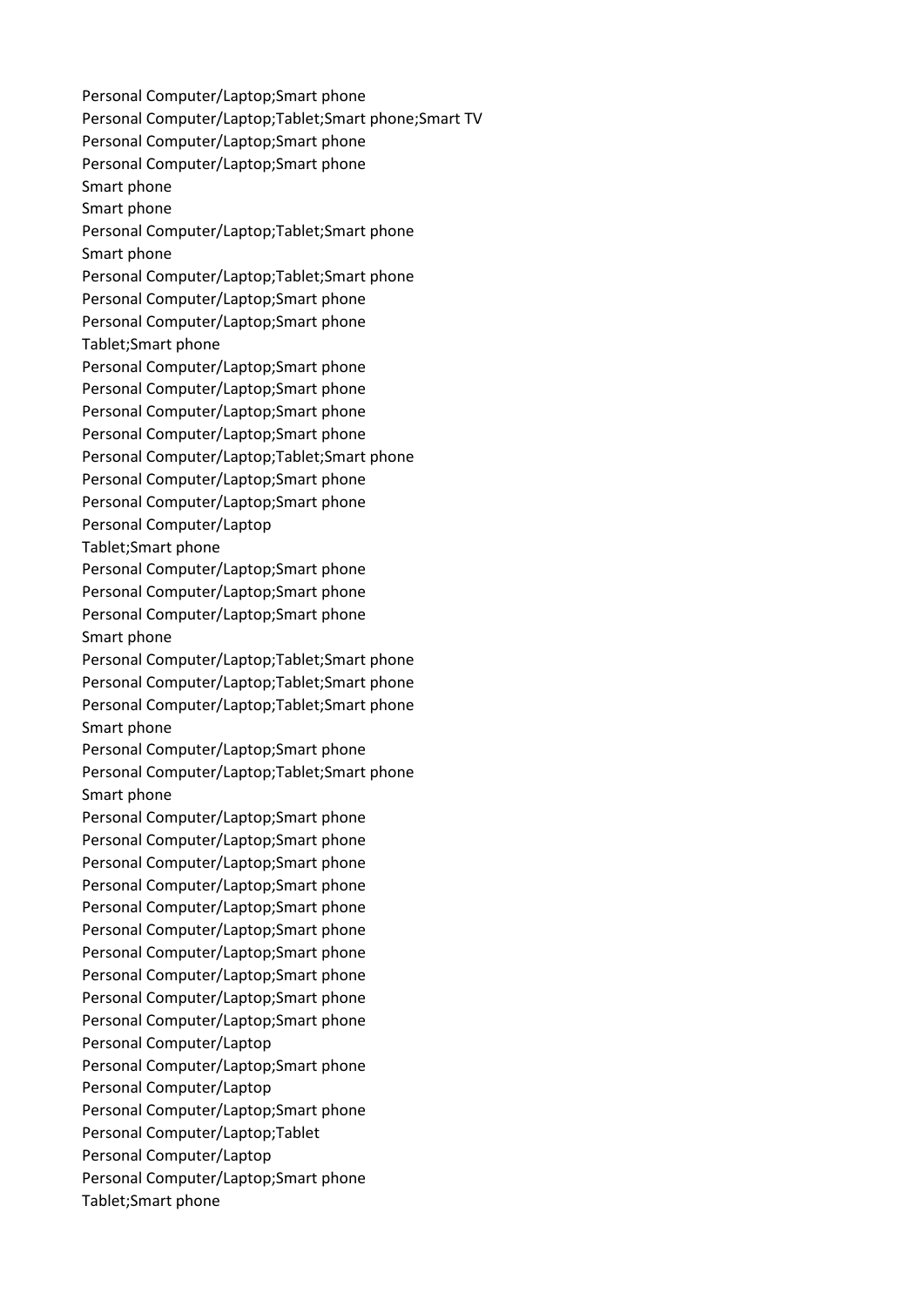Personal Computer/Laptop;Tablet;Smart phone Personal Computer/Laptop Personal Computer/Laptop;Tablet Personal Computer/Laptop;Tablet Personal Computer/Laptop Personal Computer/Laptop Personal Computer/Laptop Personal Computer/Laptop;Smart phone Personal Computer/Laptop;Smart phone Personal Computer/Laptop;Smart phone Personal Computer/Laptop;Smart phone Personal Computer/Laptop Personal Computer/Laptop Personal Computer/Laptop;Smart phone;Smart TV Personal Computer/Laptop;Tablet;Smart phone Personal Computer/Laptop;Tablet Personal Computer/Laptop;Smart phone Personal Computer/Laptop;Smart phone Personal Computer/Laptop;Tablet;Smart phone Personal Computer/Laptop;Tablet Personal Computer/Laptop;Tablet;Smart phone Personal Computer/Laptop Personal Computer/Laptop;Tablet;Smart phone Personal Computer/Laptop;Tablet;Smart phone Personal Computer/Laptop Personal Computer/Laptop;Tablet;Smart phone Personal Computer/Laptop;Tablet;Smart phone Personal Computer/Laptop;Tablet Personal Computer/Laptop;Tablet;Smart phone Personal Computer/Laptop;Tablet;Smart phone Personal Computer/Laptop;Smart phone Smart phone Personal Computer/Laptop;Tablet;Smart phone;Work PC Personal Computer/Laptop;Tablet;Smart phone Personal Computer/Laptop;Smart phone Personal Computer/Laptop;Smart phone Personal Computer/Laptop;Tablet;Smart phone;Smart TV Personal Computer/Laptop;Tablet;Smart phone Personal Computer/Laptop;Tablet;Smart phone Personal Computer/Laptop;Tablet;Smart phone Personal Computer/Laptop;Smart phone Personal Computer/Laptop;Tablet Personal Computer/Laptop;Smart phone Personal Computer/Laptop;Tablet;Smart phone Personal Computer/Laptop;Tablet;Smart phone Personal Computer/Laptop;Tablet;Smart phone;work computer Personal Computer/Laptop;Tablet;Smart phone Personal Computer/Laptop;Tablet;Smart phone Personal Computer/Laptop;Smart phone Personal Computer/Laptop;Tablet;Smart phone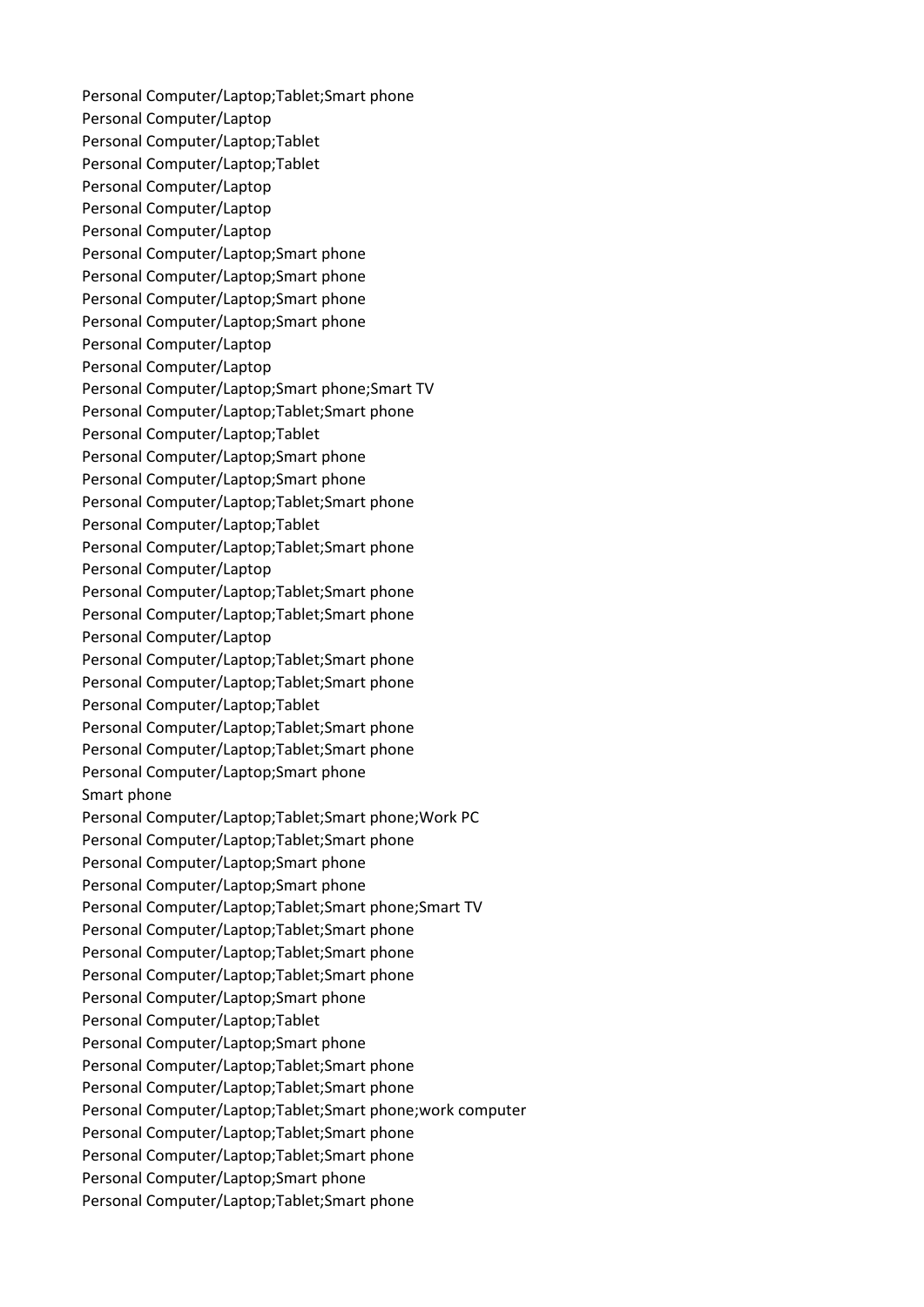Personal Computer/Laptop Personal Computer/Laptop;Tablet Personal Computer/Laptop;Smart phone Personal Computer/Laptop;Tablet;Smart phone Personal Computer/Laptop;Tablet;Smart phone Personal Computer/Laptop;Smart phone Personal Computer/Laptop;Smart phone Personal Computer/Laptop;Smart phone Personal Computer/Laptop;Tablet Personal Computer/Laptop;Tablet;Smart phone Personal Computer/Laptop Tablet;Smart phone Personal Computer/Laptop;Tablet Personal Computer/Laptop;Smart phone Personal Computer/Laptop;Tablet;Smart phone Personal Computer/Laptop Smart phone Personal Computer/Laptop;Tablet;Smart phone Personal Computer/Laptop;Smart phone Personal Computer/Laptop;Tablet;Smart phone Personal Computer/Laptop;Smart phone Personal Computer/Laptop;Smart phone Personal Computer/Laptop;Smart phone Personal Computer/Laptop;Smart phone Personal Computer/Laptop;Smart phone Personal Computer/Laptop;Smart phone Personal Computer/Laptop;Smart phone Tablet;Smart phone Personal Computer/Laptop;Tablet;Smart phone Smart phone Personal Computer/Laptop;Smart phone;Smart TV Personal Computer/Laptop;Smart phone Personal Computer/Laptop;Smart phone Personal Computer/Laptop;Smart phone Personal Computer/Laptop;Smart phone Personal Computer/Laptop;Smart phone Smart phone Personal Computer/Laptop Personal Computer/Laptop Personal Computer/Laptop;Smart phone Personal Computer/Laptop;Tablet;Smart phone;Smart TV Personal Computer/Laptop;Smart phone Personal Computer/Laptop;Tablet;Smart phone Personal Computer/Laptop;Tablet;Smart phone Personal Computer/Laptop;Smart phone Personal Computer/Laptop;Smart phone Personal Computer/Laptop;Smart phone Personal Computer/Laptop;Tablet;Smart phone Personal Computer/Laptop;Smart phone Personal Computer/Laptop;Tablet;Smart phone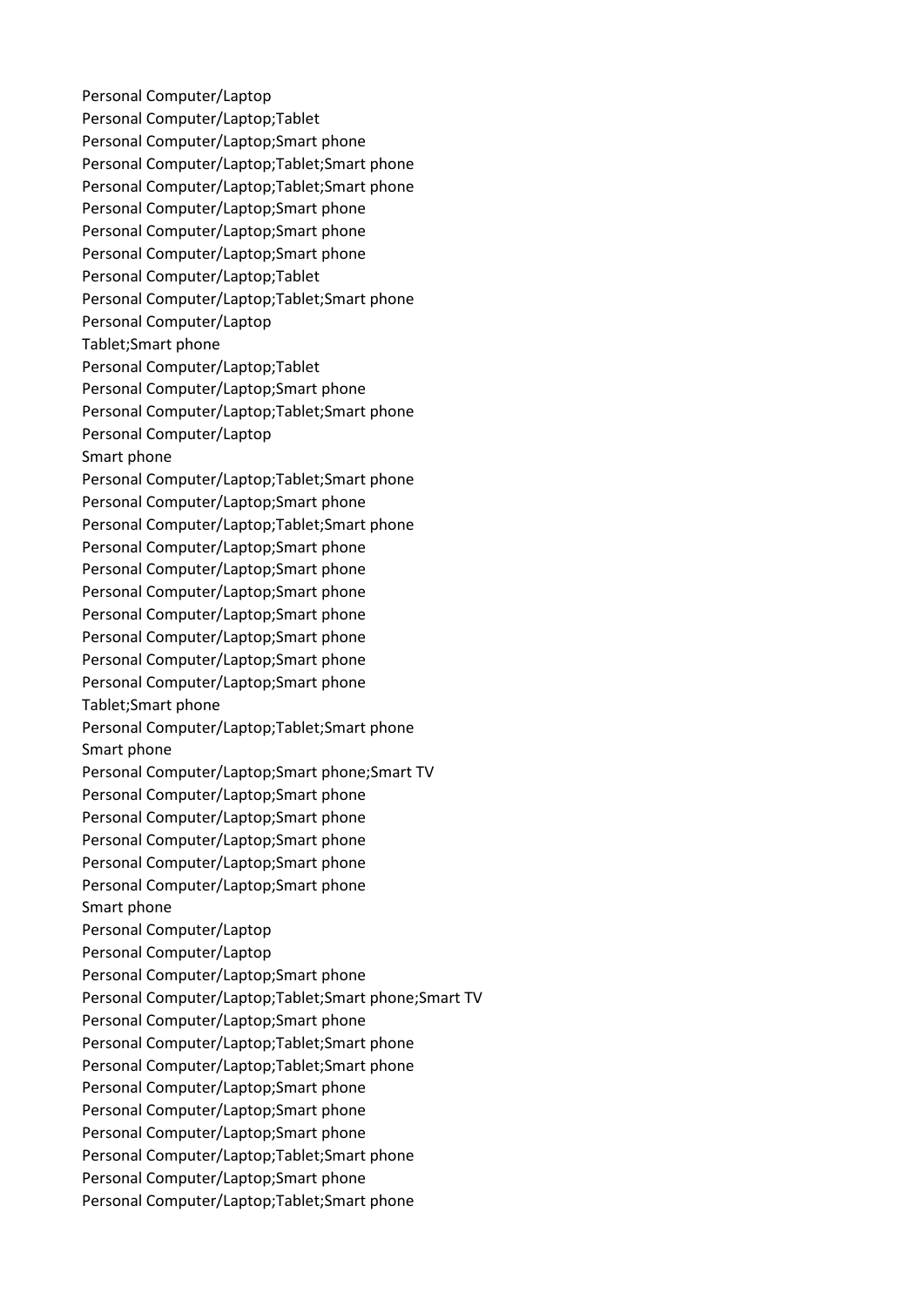Personal Computer/Laptop;Smart phone Personal Computer/Laptop;Smart phone Personal Computer/Laptop;Tablet;Smart phone Personal Computer/Laptop;Smart phone Personal Computer/Laptop;Smart phone Smart phone Personal Computer/Laptop;Tablet;Smart phone Personal Computer/Laptop;Smart phone Personal Computer/Laptop;Smart phone Personal Computer/Laptop;Smart phone Personal Computer/Laptop;Smart phone Personal Computer/Laptop;Tablet;Smart phone Personal Computer/Laptop;Smart phone Personal Computer/Laptop Personal Computer/Laptop Personal Computer/Laptop;Tablet;Smart phone;Smart TV Personal Computer/Laptop Personal Computer/Laptop;Tablet;Smart phone Personal Computer/Laptop;Tablet;Smart phone;Smart TV Personal Computer/Laptop;Tablet;Smart phone Personal Computer/Laptop;Smart phone Personal Computer/Laptop;Smart phone Personal Computer/Laptop;Smart phone Personal Computer/Laptop;Smart phone Personal Computer/Laptop;Smart phone Personal Computer/Laptop;Smart phone Personal Computer/Laptop;Smart phone Personal Computer/Laptop;Tablet;Smart phone Smart phone Personal Computer/Laptop;Smart phone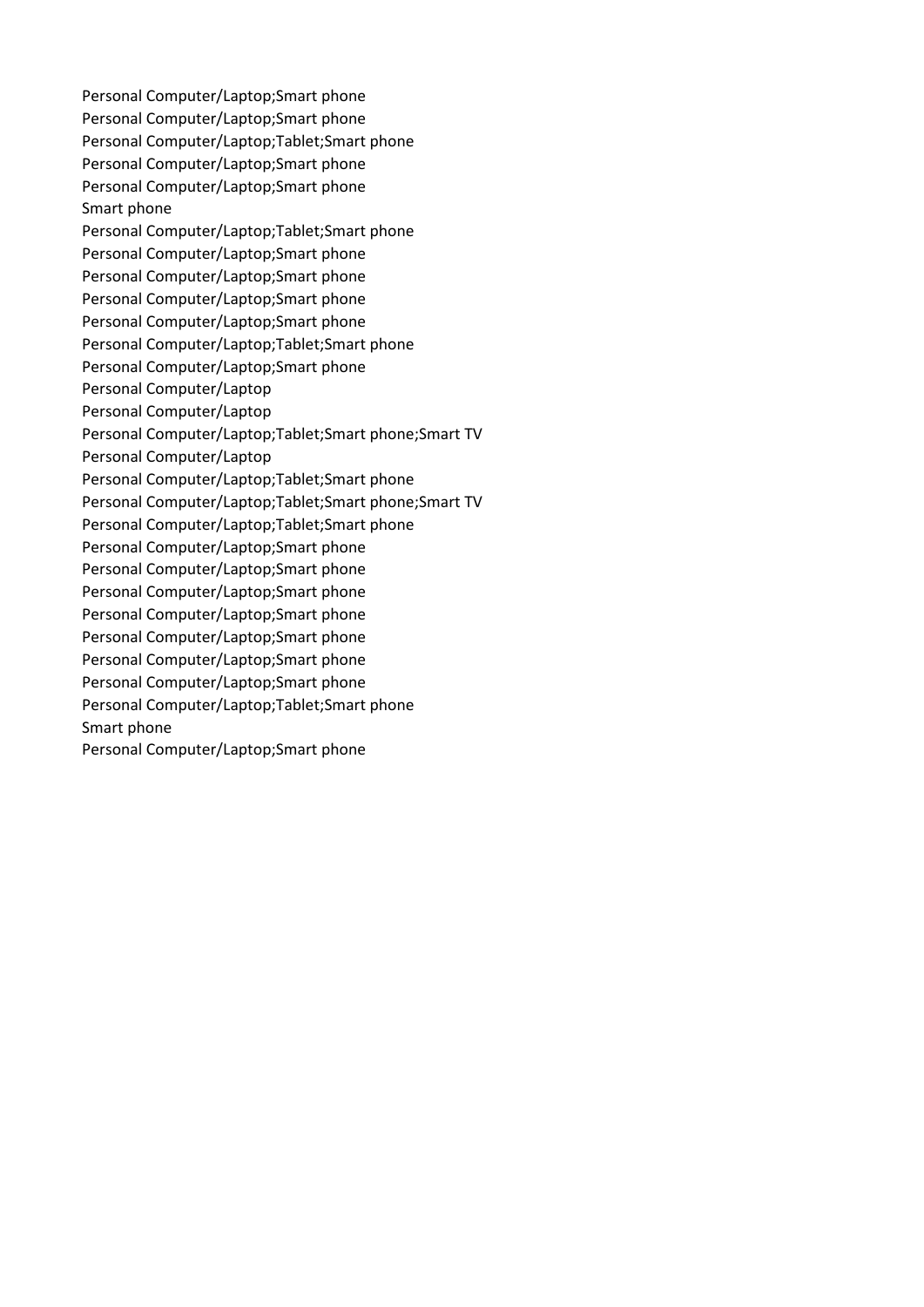**4) Which search engines do you mainly use?**  Google Google Google Google Google Google Google Google;Bing;Yahoo! Google Google Google;Yahoo! Google Google Google Google Google Google Google Google Google Google Google Google Google Google Google Google;U...Ø-رUfات اU"Ø"Ø-Ø« اU"Ø1U"U...UŠØ© اU"اخرU‰ Google Google Google;Yahoo! Google Google Google Google;Yahoo! Google Google Google Google;IEEE Xplore Google Google Google Google Google Google Google Google Google Google Google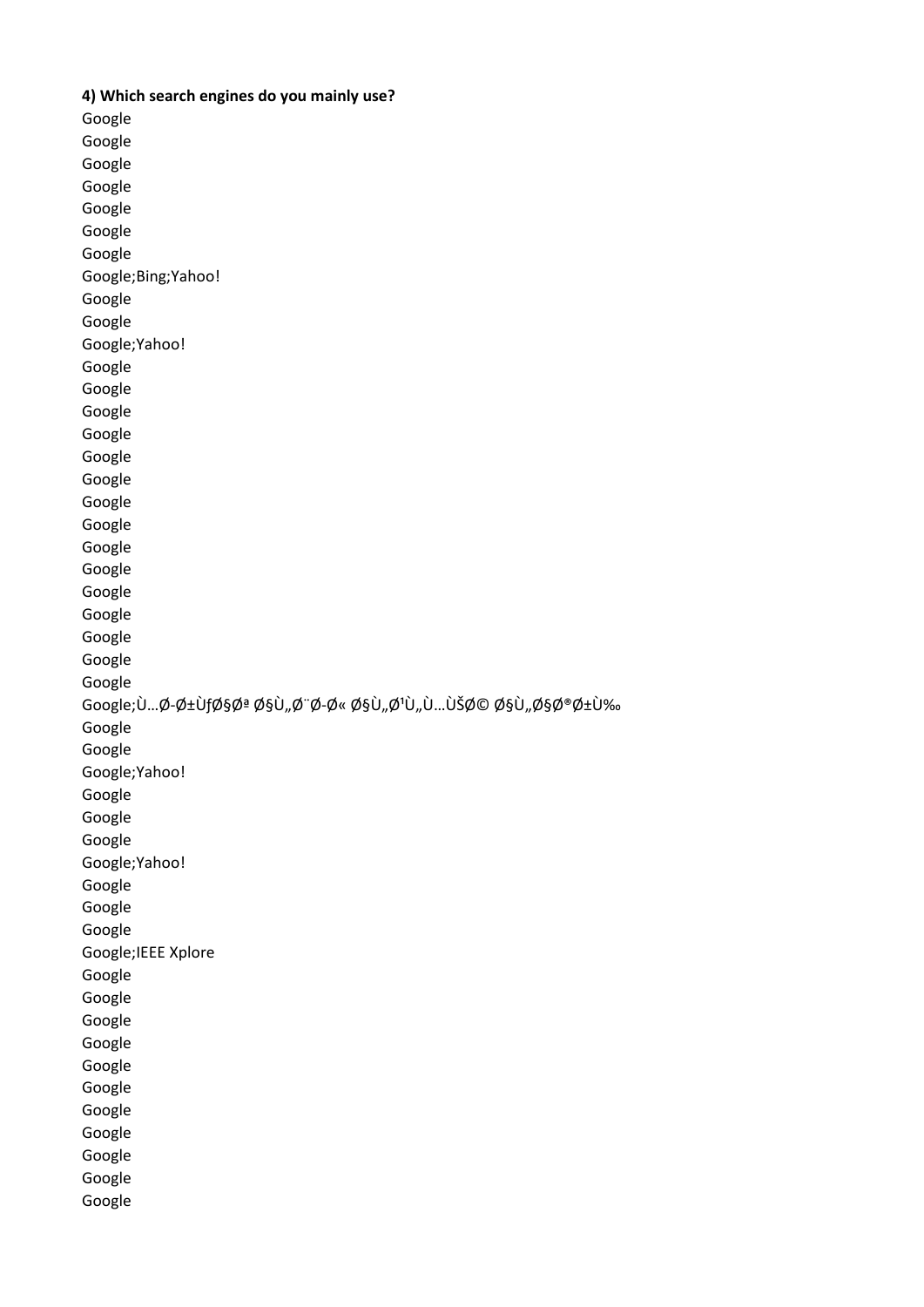Google Google Google Google Google;Bing Google Google Google Google Google Google Google Google Google Google Google Google Google Google Google Google;Yahoo! Google Google Google Google Google Google;Bing;Yahoo! Google Google Google Google Google Google Google Google Google Google Google Google Google Google;Bing Google Google Google Google Google Google Google Google Google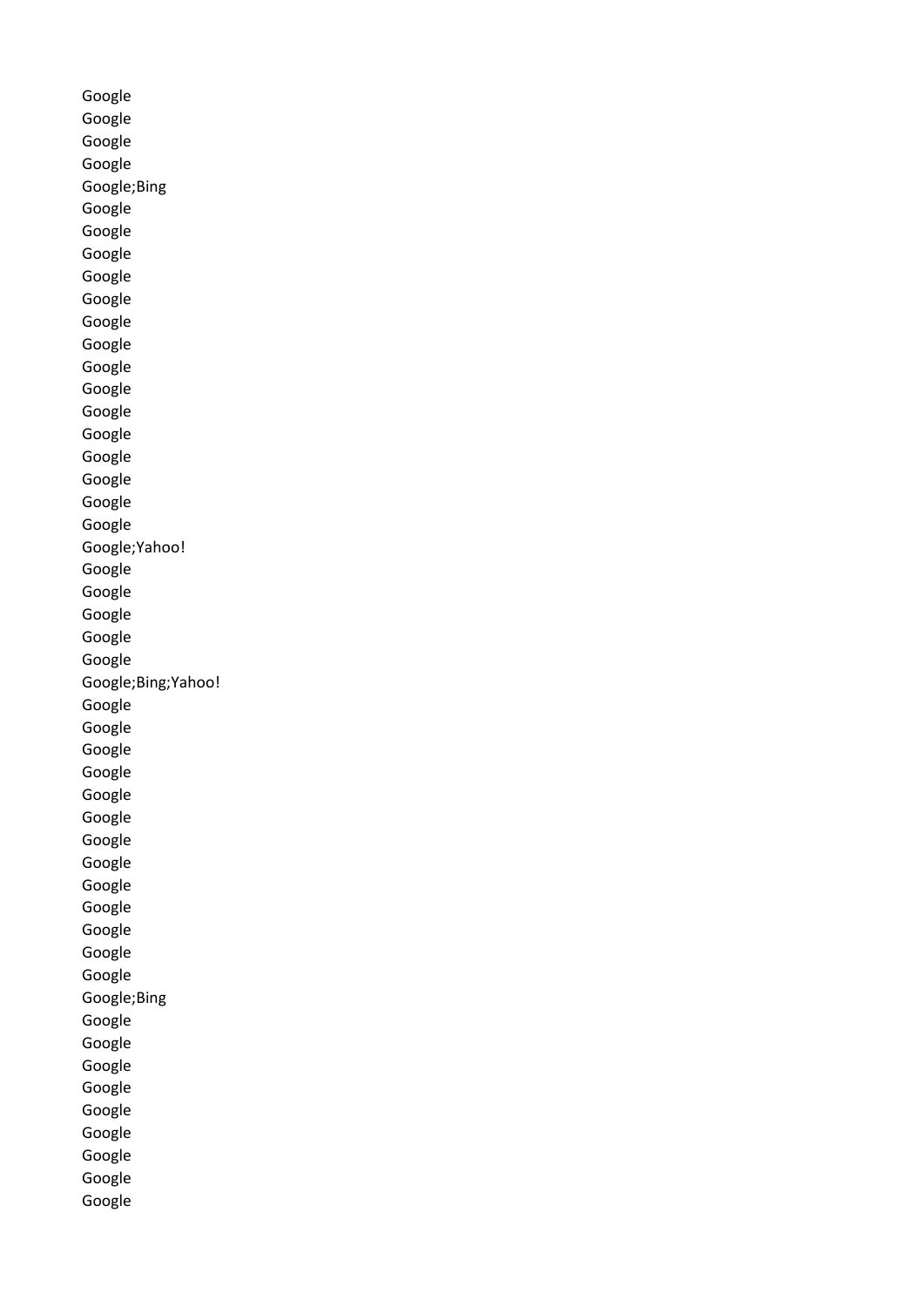Google Google Google Google Google Google Google Google Google Google Google Google Google;Bing Google Google Google Google Google;onepetro Google Google Google Google Google Google Google Google Google Google Google Google Google Google Google Google Google Google Google Google Google;youtube Google Google Google Google Google Google Google Google Google Google Google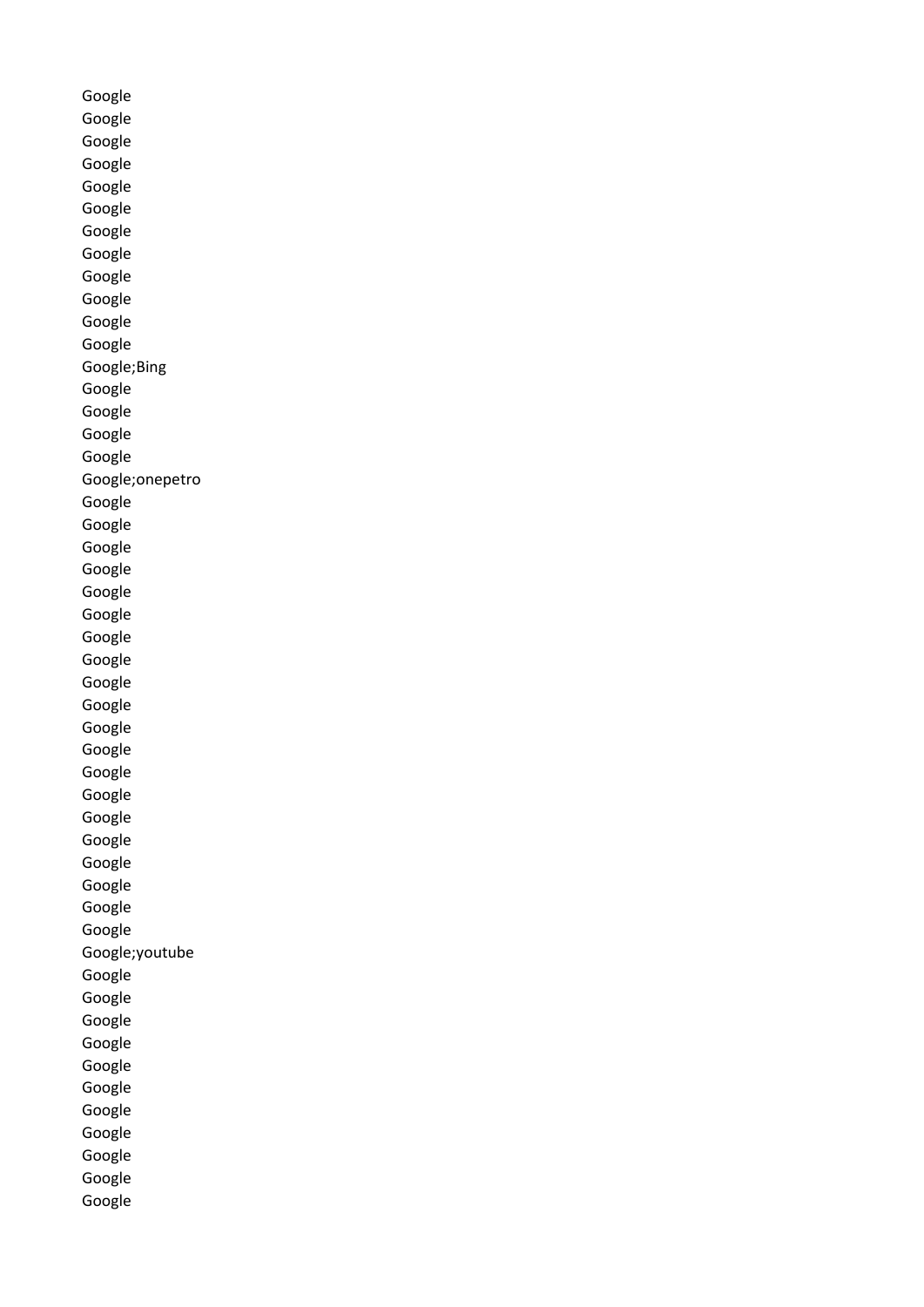Google Google Google Google Google Google Google Google Google Google;Bing;Yahoo! Google Google Google Google Google Google Google Google Google Google Google Google Google;Bing Google;Bing Google Google Google Google Google Google Google;Yahoo! Google Google Google Google Google Google;Bing;Yahoo! Google Google Google Google Google Google;Bing Google Google Google Google;Yahoo! Google Google Google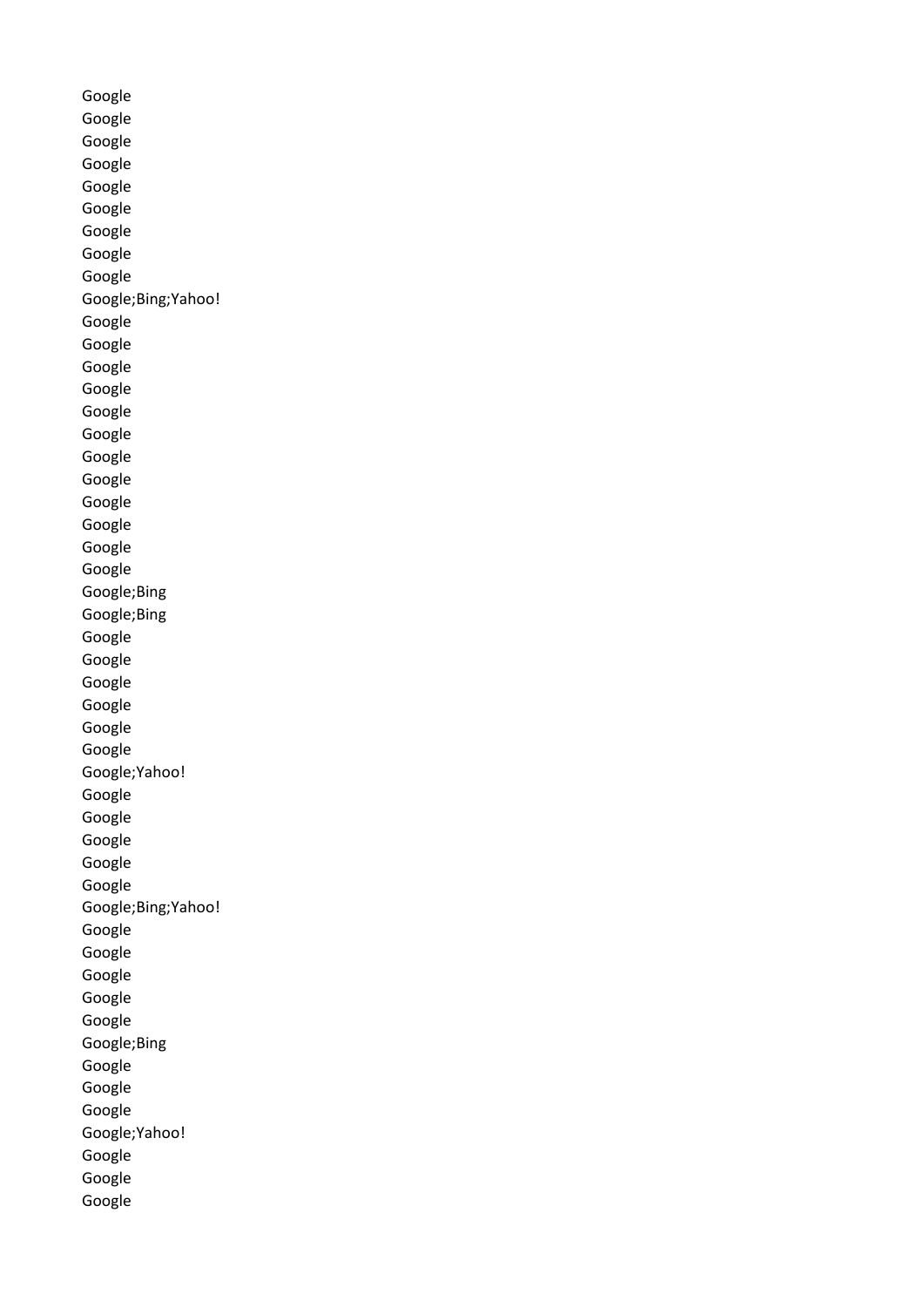Google Google Google Google Google Google Google Google Google Google Google Google Google Google Google Google Google;some private weblogs Google;Firefox Google Google Google Google Google Google;Bing Google Google Google Google;Bing Google Google Google Google Google Google Google Google Google Google;Yahoo! Google Google;Safari Google Google Google Google Google Google Google Google Google Google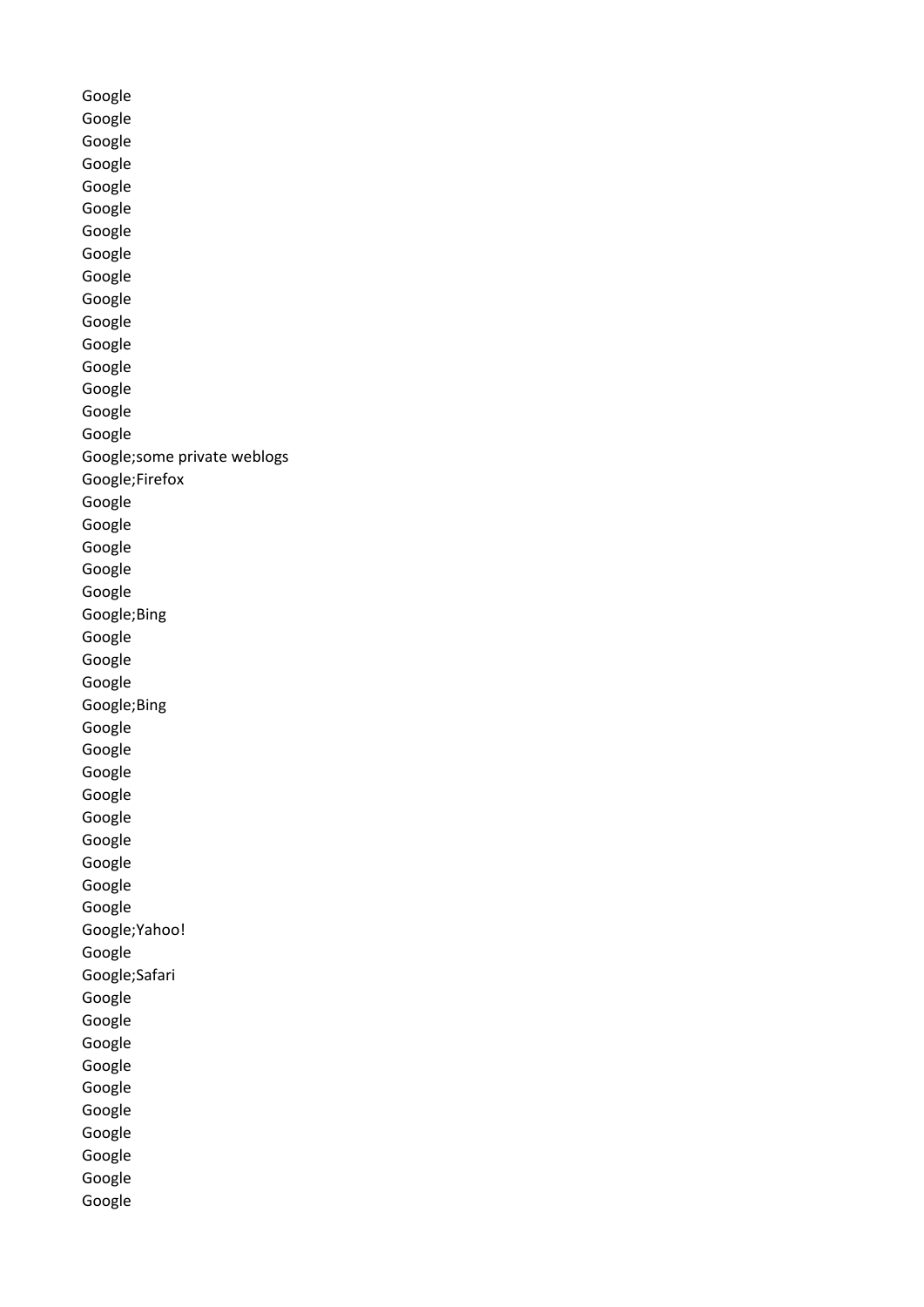Google Google Google Google;Firefox, Explorer Google Google Google Google Google;one search - UoB library search Google Google Google Google;dogpile Google Google Google;Bing Google Google Google Google Google Google Google Google Google Google;Yahoo! Google Google Google Google Google Google Google Google Google Google Google Google Google Google Google Google Google Google Google Google Google Google Google Google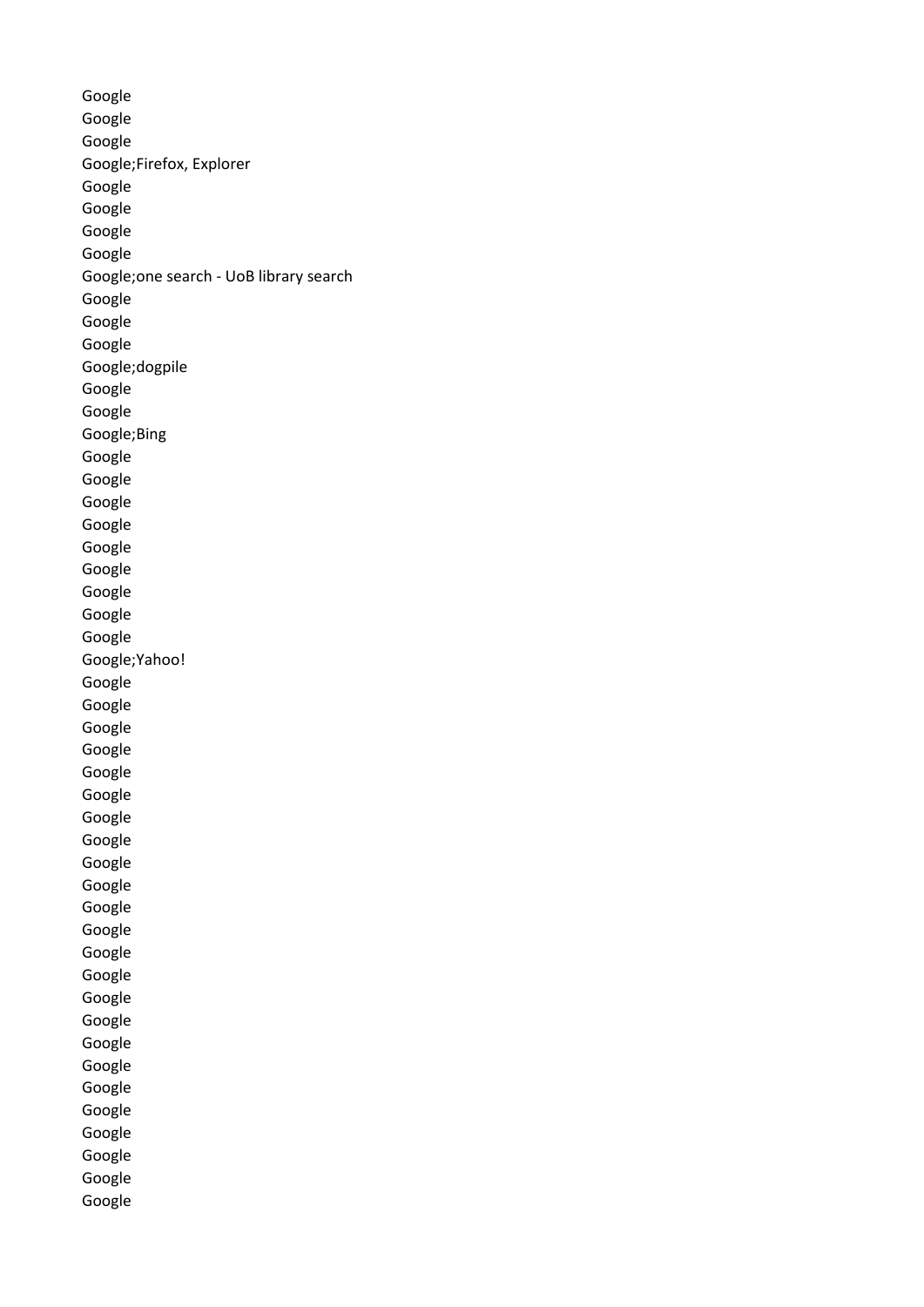Google Google Google Google Google Google Google Google Google Google Google Google Google Google Google Google Google;ecosia Google Google Google Google Google Google Google;ecosia Google Google Google Google;Library catalogue when I need VERY specific information Google Google;Yahoo!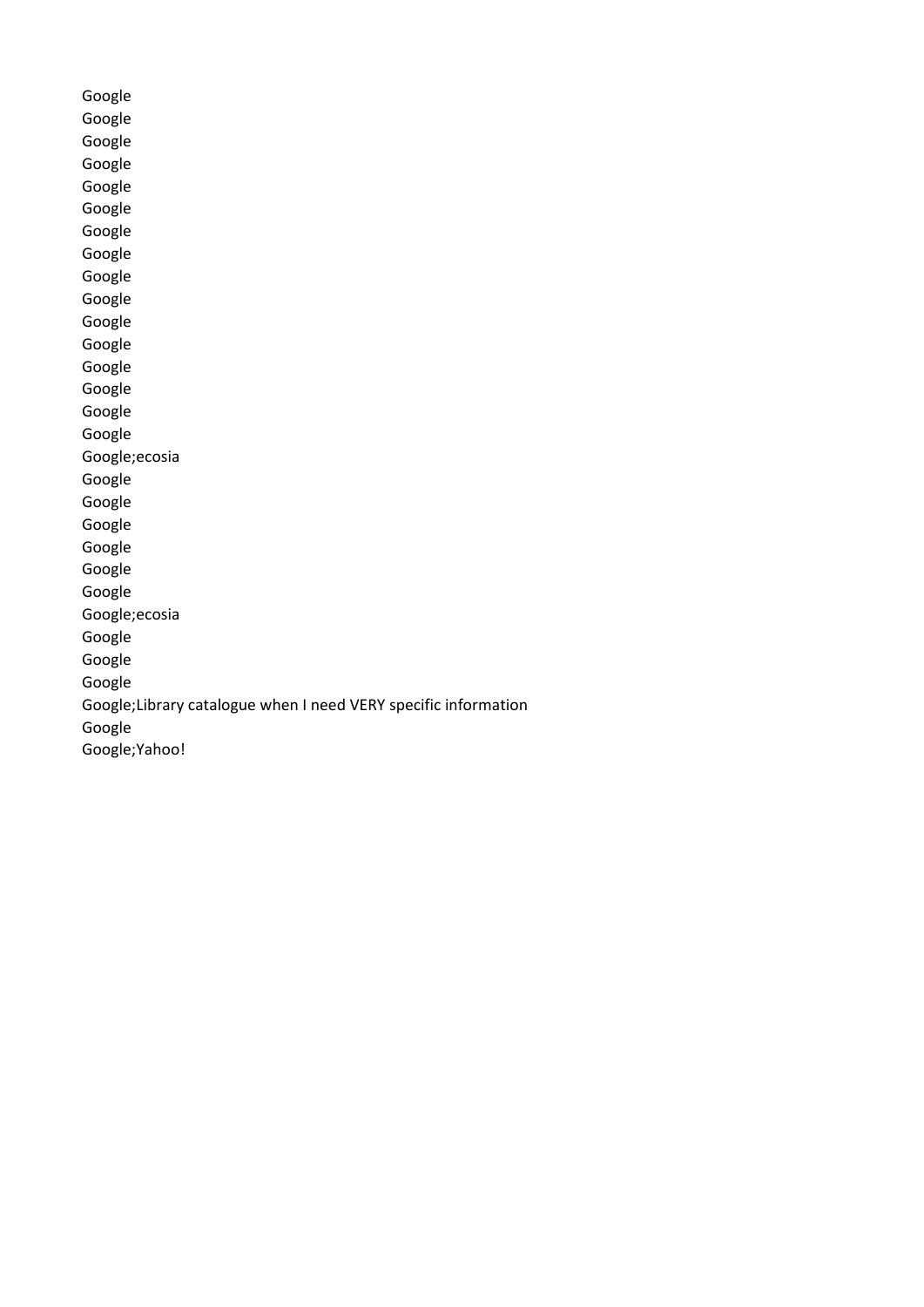**5) In the last year, how often have you tried to seek healthcare information online (for you or for someone e**

More than 6 times 1-2 times More than 6 times More than 6 times More than 6 times 3-5 times More than 6 times More than 6 times 1-2 times 3-5 times 3-5 times 3-5 times I have never sought health information online More than 6 times 3-5 times More than 6 times More than 6 times More than 6 times More than 6 times More than 6 times 1-2 times 1-2 times More than 6 times More than 6 times 3-5 times More than 6 times More than 6 times 3-5 times 1-2 times 1-2 times More than 6 times More than 6 times 3-5 times 1-2 times More than 6 times More than 6 times More than 6 times I have never sought health information online 3-5 times More than 6 times 3-5 times 3-5 times More than 6 times More than 6 times More than 6 times More than 6 times 3-5 times More than 6 times 3-5 times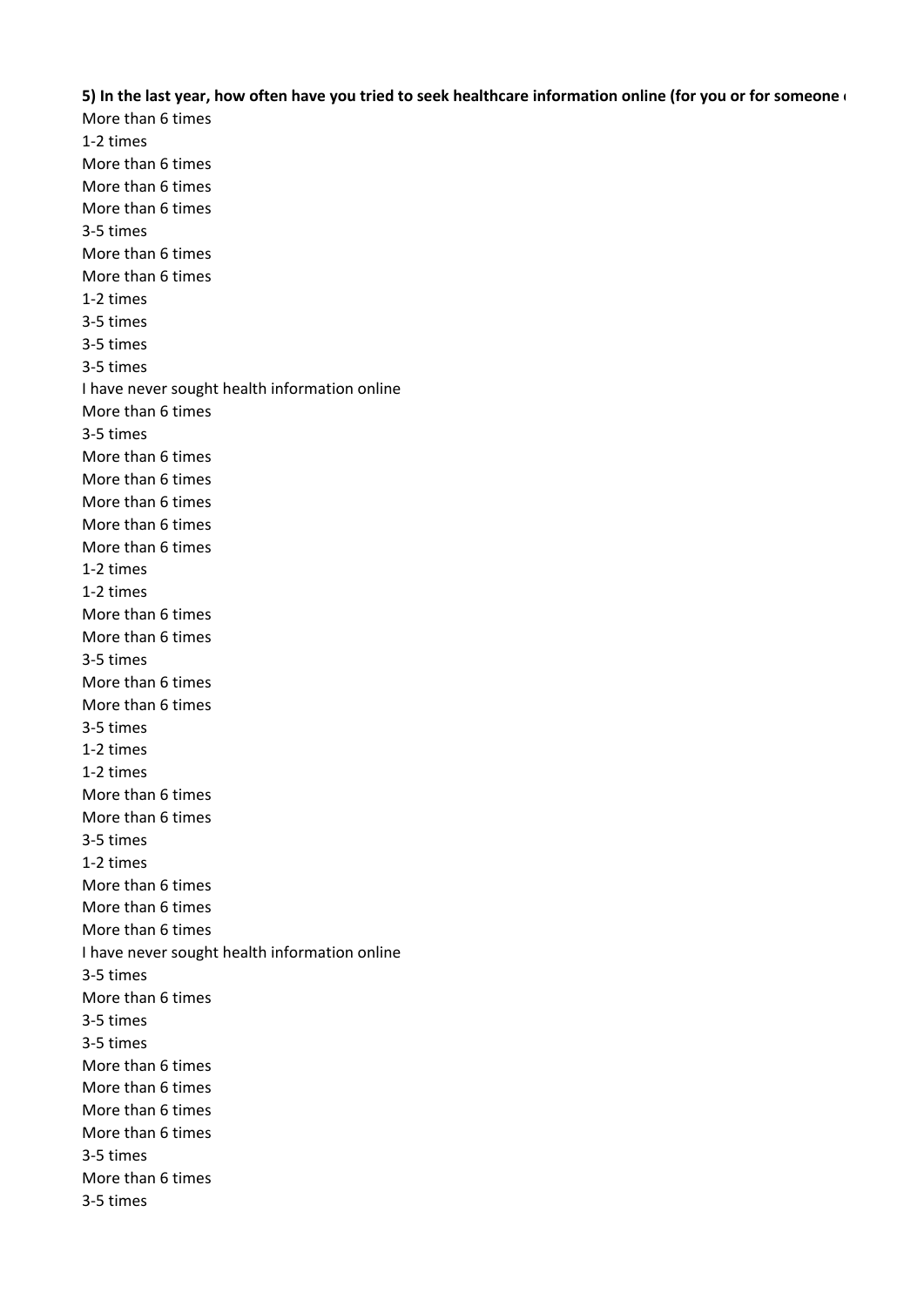3-5 times More than 6 times More than 6 times More than 6 times More than 6 times More than 6 times More than 6 times 3-5 times 3-5 times More than 6 times 1-2 times More than 6 times More than 6 times More than 6 times More than 6 times 1-2 times More than 6 times More than 6 times 1-2 times More than 6 times More than 6 times 3-5 times 3-5 times 3-5 times More than 6 times More than 6 times More than 6 times More than 6 times More than 6 times More than 6 times 3-5 times More than 6 times 3-5 times More than 6 times 1-2 times More than 6 times More than 6 times 1-2 times More than 6 times More than 6 times More than 6 times 3-5 times More than 6 times More than 6 times 3-5 times 1-2 times More than 6 times More than 6 times More than 6 times 1-2 times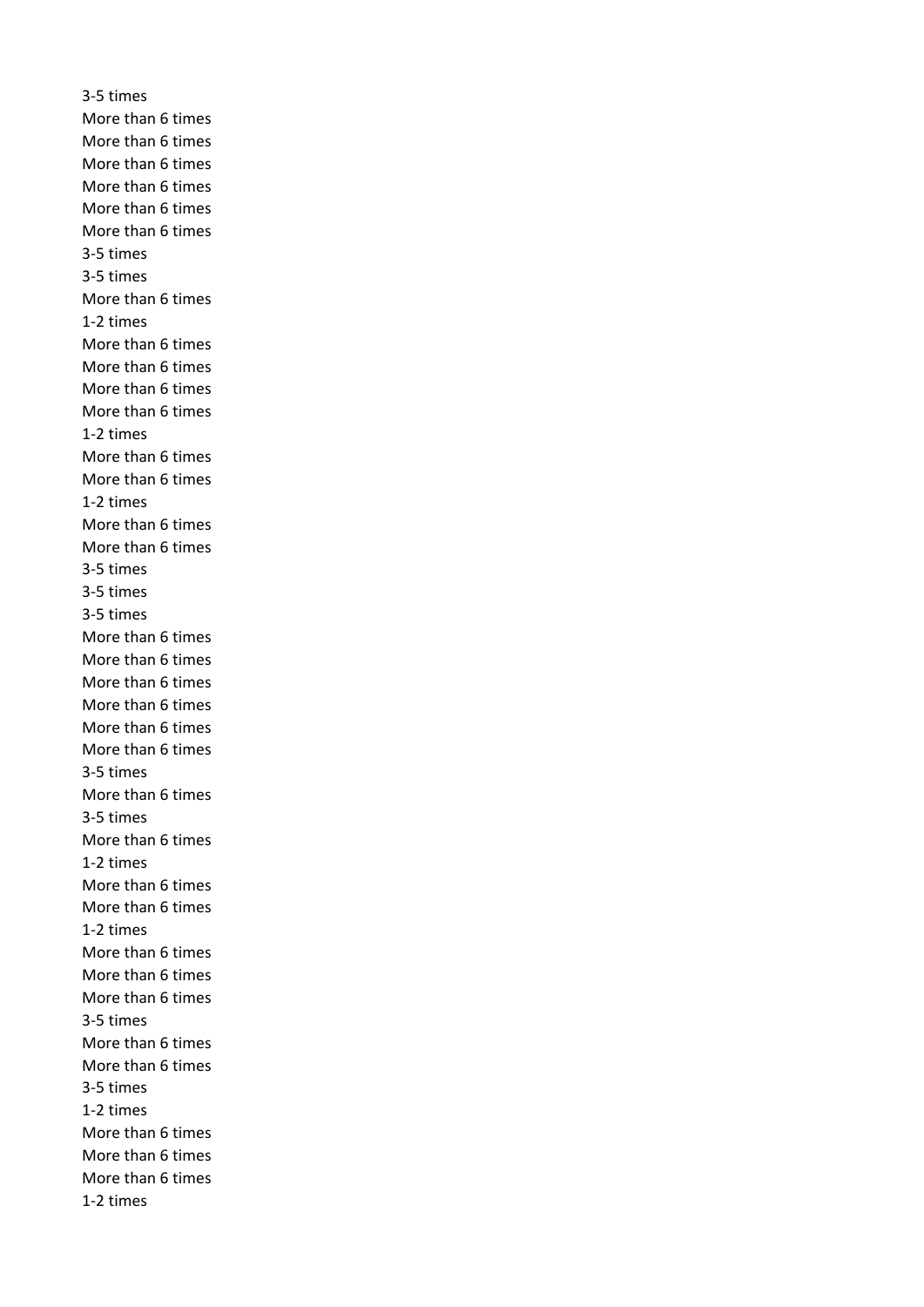More than 6 times 1-2 times More than 6 times 3-5 times More than 6 times More than 6 times 1-2 times More than 6 times I have never sought health information online More than 6 times More than 6 times I have never sought health information online More than 6 times More than 6 times I have never sought health information online More than 6 times More than 6 times 3-5 times 3-5 times 3-5 times More than 6 times I have never sought health information online More than 6 times More than 6 times More than 6 times I have never sought health information online More than 6 times More than 6 times More than 6 times 3-5 times 1-2 times 1-2 times 3-5 times More than 6 times I have never sought health information online More than 6 times More than 6 times 3-5 times More than 6 times 3-5 times More than 6 times 1-2 times More than 6 times More than 6 times 3-5 times 1-2 times More than 6 times More than 6 times More than 6 times 3-5 times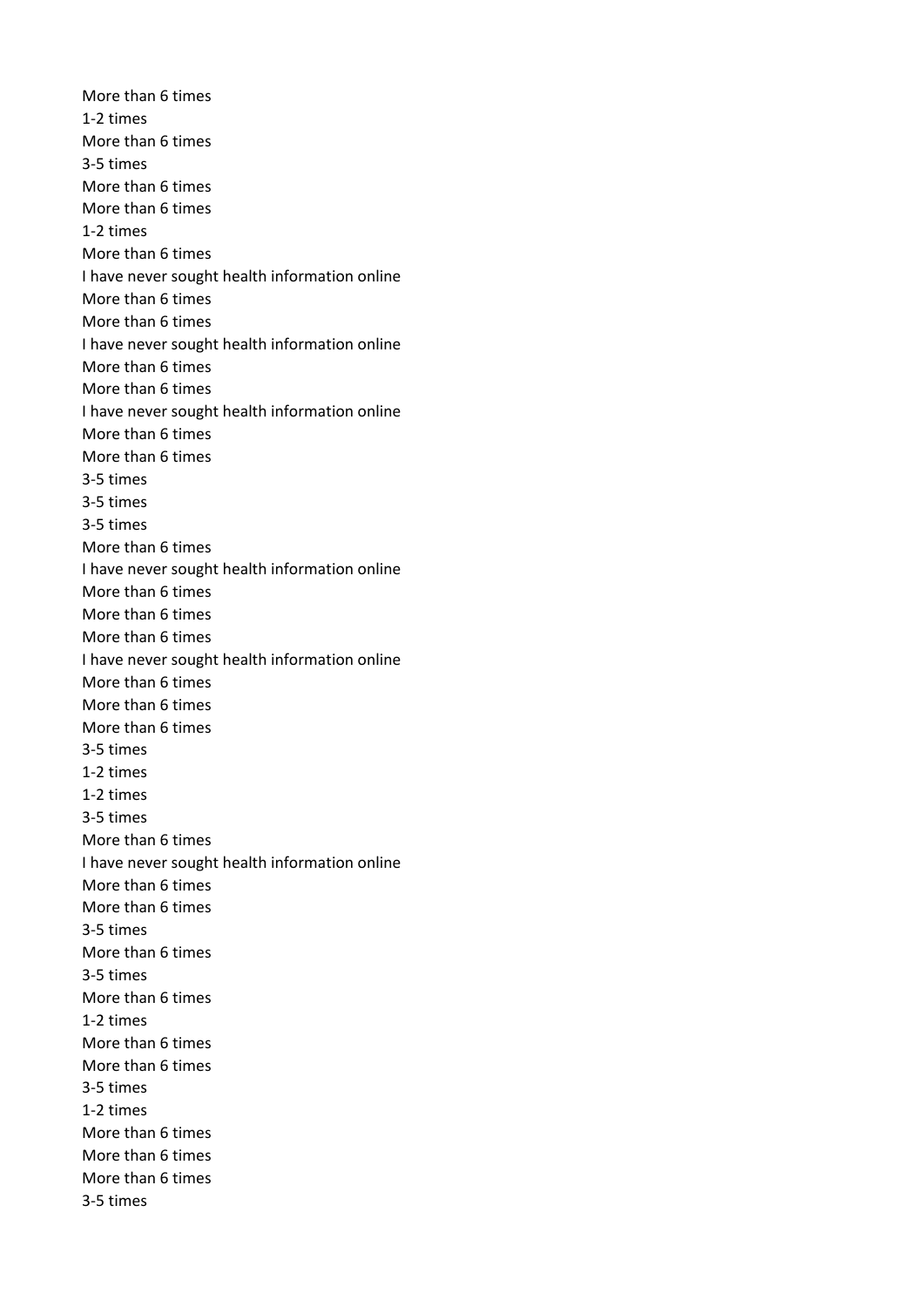3-5 times 1-2 times More than 6 times 1-2 times 1-2 times More than 6 times 3-5 times 1-2 times More than 6 times 3-5 times More than 6 times More than 6 times 1-2 times 1-2 times 3-5 times 3-5 times 1-2 times More than 6 times More than 6 times More than 6 times More than 6 times More than 6 times More than 6 times 1-2 times More than 6 times 1-2 times More than 6 times More than 6 times More than 6 times More than 6 times More than 6 times More than 6 times More than 6 times More than 6 times 3-5 times More than 6 times 3-5 times 1-2 times More than 6 times More than 6 times 3-5 times More than 6 times More than 6 times 1-2 times More than 6 times 1-2 times 3-5 times More than 6 times More than 6 times 3-5 times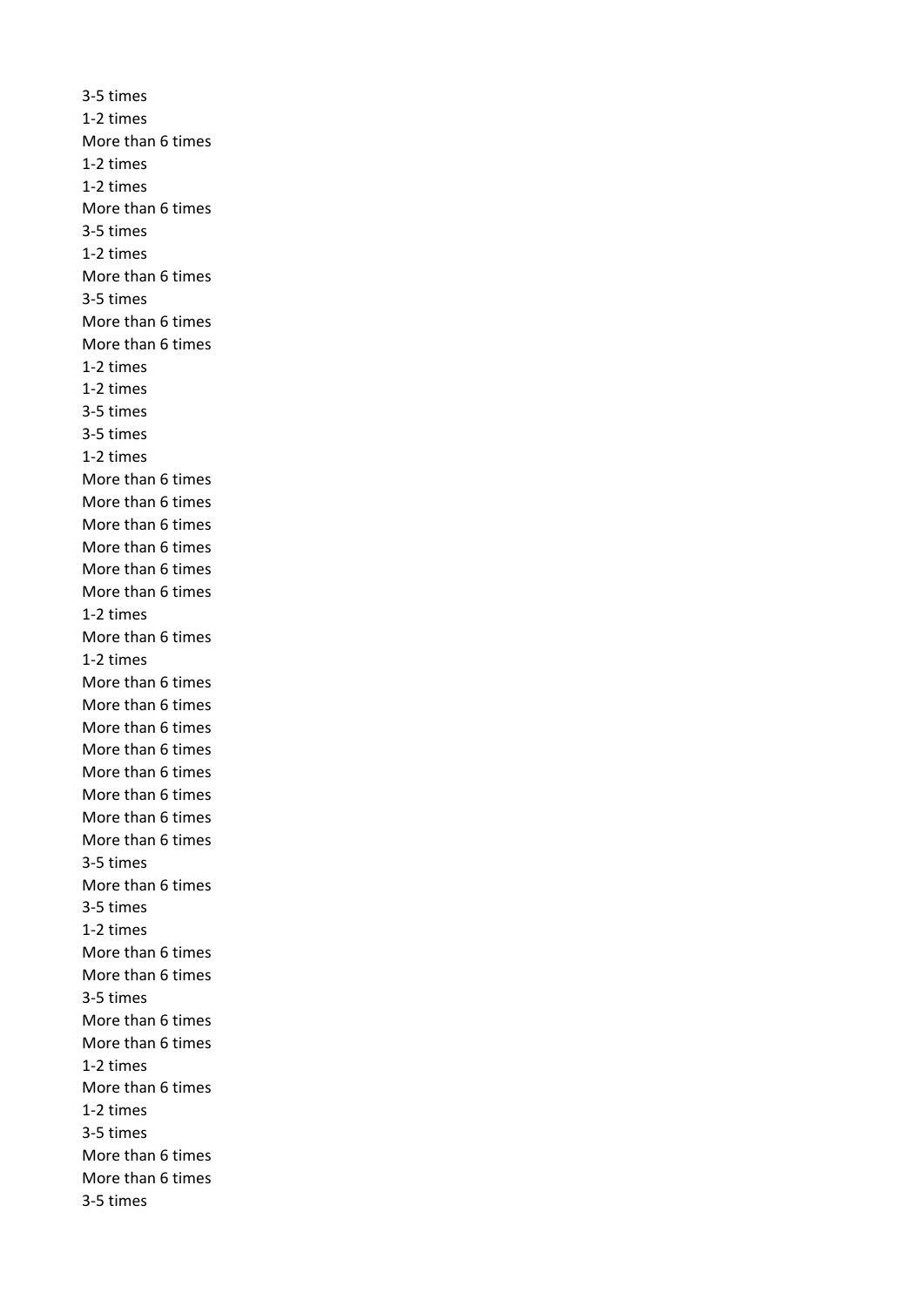3-5 times More than 6 times More than 6 times 3-5 times 1-2 times 1-2 times More than 6 times 1-2 times 3-5 times 3-5 times More than 6 times 1-2 times More than 6 times More than 6 times 3-5 times 1-2 times More than 6 times 1-2 times More than 6 times 3-5 times 3-5 times 3-5 times 3-5 times More than 6 times More than 6 times More than 6 times More than 6 times 3-5 times 3-5 times 3-5 times 3-5 times 3-5 times More than 6 times More than 6 times More than 6 times More than 6 times 3-5 times More than 6 times More than 6 times 3-5 times 3-5 times More than 6 times 3-5 times 3-5 times More than 6 times More than 6 times 3-5 times More than 6 times 3-5 times More than 6 times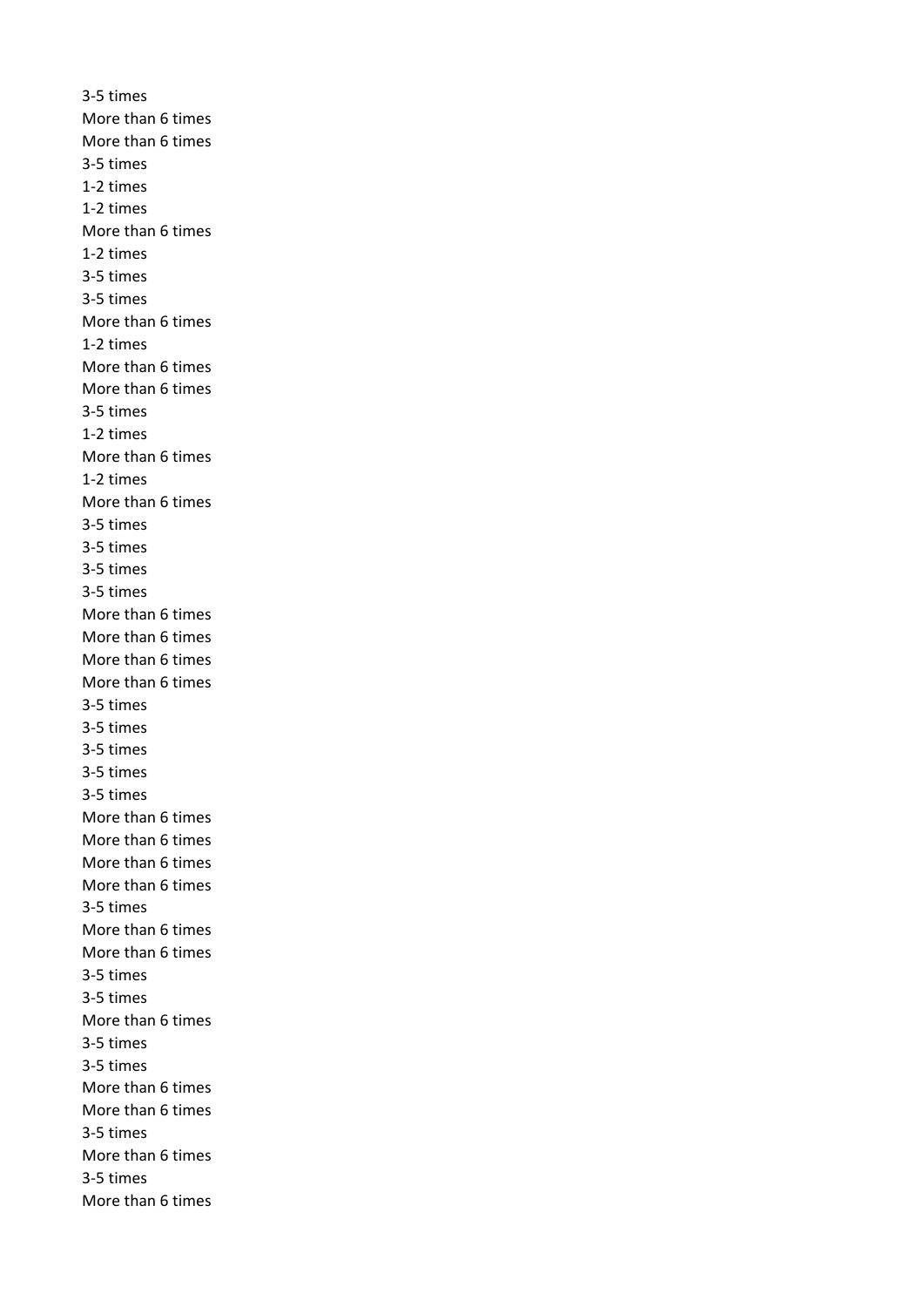More than 6 times 3-5 times More than 6 times More than 6 times More than 6 times 3-5 times More than 6 times More than 6 times 3-5 times More than 6 times More than 6 times More than 6 times 1-2 times More than 6 times More than 6 times 3-5 times 3-5 times More than 6 times 3-5 times More than 6 times 3-5 times 1-2 times More than 6 times More than 6 times 3-5 times 1-2 times I have never sought health information online 1-2 times More than 6 times 3-5 times More than 6 times More than 6 times More than 6 times More than 6 times More than 6 times More than 6 times 3-5 times More than 6 times More than 6 times 1-2 times 1-2 times 3-5 times More than 6 times More than 6 times 3-5 times 1-2 times More than 6 times More than 6 times More than 6 times More than 6 times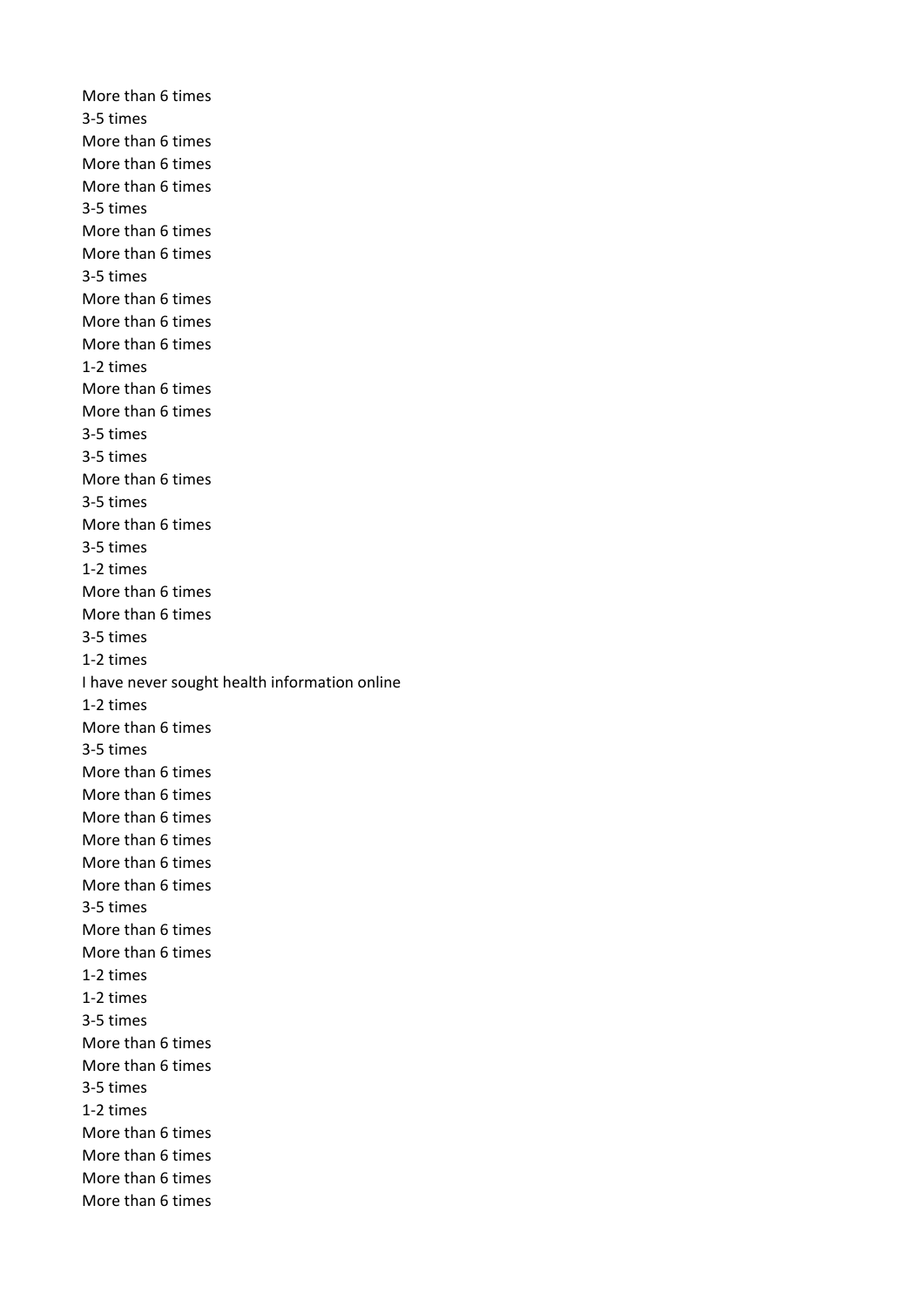3-5 times More than 6 times More than 6 times 1-2 times More than 6 times More than 6 times 3-5 times I have never sought health information online 3-5 times More than 6 times More than 6 times More than 6 times More than 6 times 3-5 times More than 6 times 3-5 times More than 6 times More than 6 times More than 6 times 3-5 times More than 6 times More than 6 times 3-5 times 1-2 times More than 6 times 3-5 times 1-2 times 1-2 times More than 6 times More than 6 times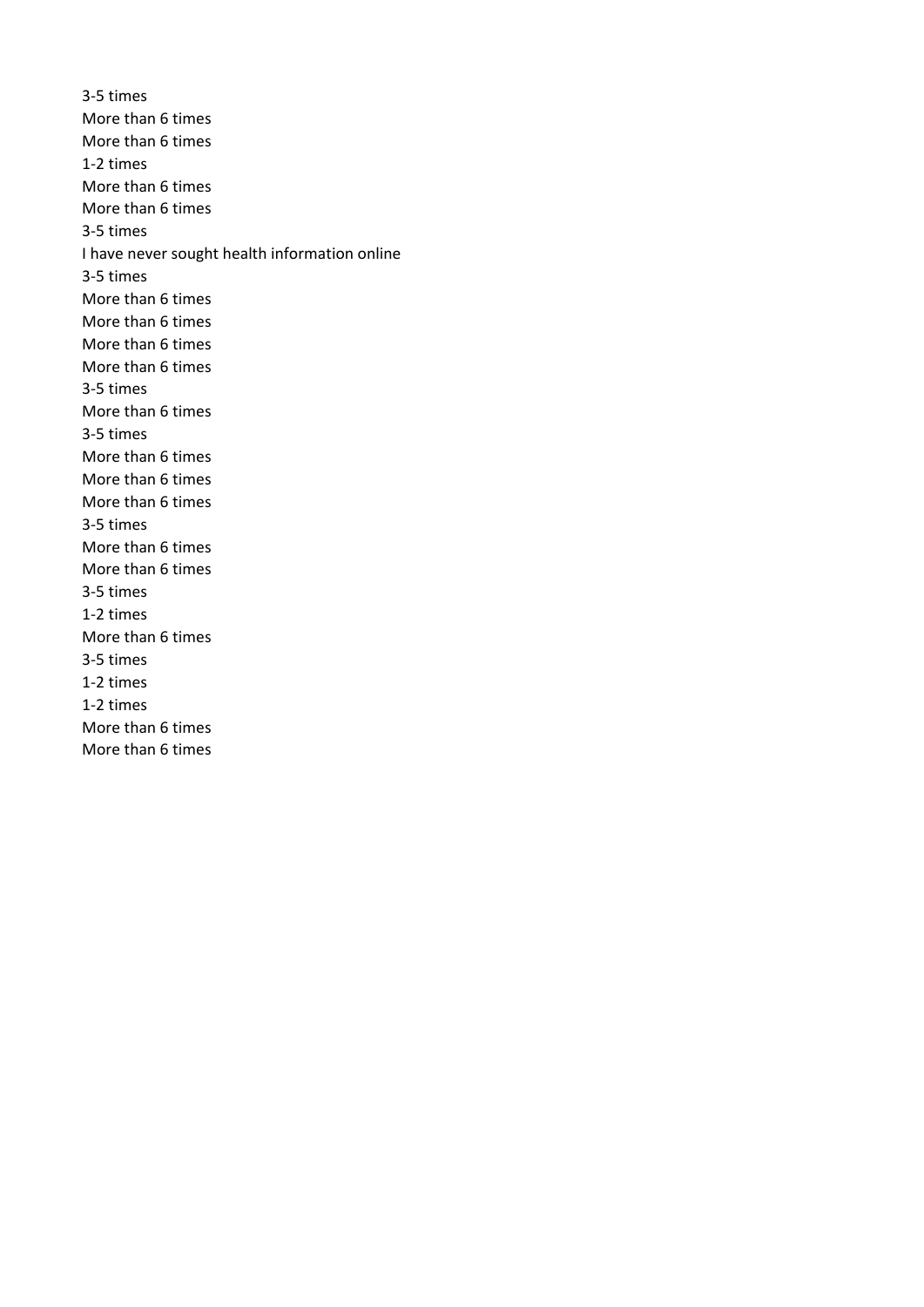## **6) Please specify the purpose of seeking health information online. Is it to : (you can select more than one a** Research

Look for symptoms and the possible diagnosis

Look for medication for specific disease;Look for symptoms and the possible diagnosis;Read more about disea Look for medication for specific disease;Look for symptoms and the possible diagnosis;Read more about disea Look for medication for specific disease;Look for symptoms and the possible diagnosis;Read more about disea Look for symptoms and the possible diagnosis

Look for medication for specific disease;Read about medications prescribed by your doctor

Look for medication for specific disease

Look for medication for specific disease

Look for medication for specific disease;Look for symptoms and the possible diagnosis;Read more about disea Look for medication for specific disease;Look for symptoms and the possible diagnosis

Look for symptoms and the possible diagnosis;Read about medications prescribed by your doctor

Look for symptoms and the possible diagnosis

Look for medication for specific disease;Look for symptoms and the possible diagnosis;Read more about disea Look for symptoms and the possible diagnosis

Look for medication for specific disease;Look for symptoms and the possible diagnosis;Read more about disea Look for medication for specific disease;Look for symptoms and the possible diagnosis;Read more about disea Look for medication for specific disease;Look for symptoms and the possible diagnosis;Read more about disea Look for medication for specific disease;Read about medications prescribed by your doctor

Look for symptoms and the possible diagnosis;Read more about disease diagnosed by your doctor

Look for medication for specific disease;Look for symptoms and the possible diagnosis

Look for medication for specific disease;Look for symptoms and the possible diagnosis;Read more about disea Read more about disease diagnosed by your doctor

Look for medication for specific disease;Look for symptoms and the possible diagnosis

Look for medication for specific disease;Look for symptoms and the possible diagnosis;Read more about disea Look for medication for specific disease;Look for symptoms and the possible diagnosis;Read more about disea Look for symptoms and the possible diagnosis;Read more about disease diagnosed by your doctor

Look for symptoms and the possible diagnosis

Look for medication for specific disease

Look for symptoms and the possible diagnosis;Read more about disease diagnosed by your doctor

Look for medication for specific disease;Look for symptoms and the possible diagnosis;Read more about disea Look for medication for specific disease;Look for symptoms and the possible diagnosis;Read more about disea Look for symptoms and the possible diagnosis

Look for symptoms and the possible diagnosis

Look for symptoms and the possible diagnosis; Read more about disease diagnosed by your doctor; Read about

Look for symptoms and the possible diagnosis;Read about medications prescribed by your doctor

Look for medication for specific disease;Read about medications prescribed by your doctor

I never seek health information online

Look for medication for specific disease

Look for symptoms and the possible diagnosis

Read more about disease diagnosed by your doctor

Look for medication for specific disease;Read more about disease diagnosed by your doctor

Look for symptoms and the possible diagnosis;Read about medications prescribed by your doctor

Look for medication for specific disease;Read more about disease diagnosed by your doctor;Read about medig Look for medication for specific disease;Read about medications prescribed by your doctor

Look for symptoms and the possible diagnosis;Read about medications prescribed by your doctor

Read more about disease diagnosed by your doctor;Read about medications prescribed by your doctor Look for symptoms and the possible diagnosis

Look for symptoms and the possible diagnosis;Read more about disease diagnosed by your doctor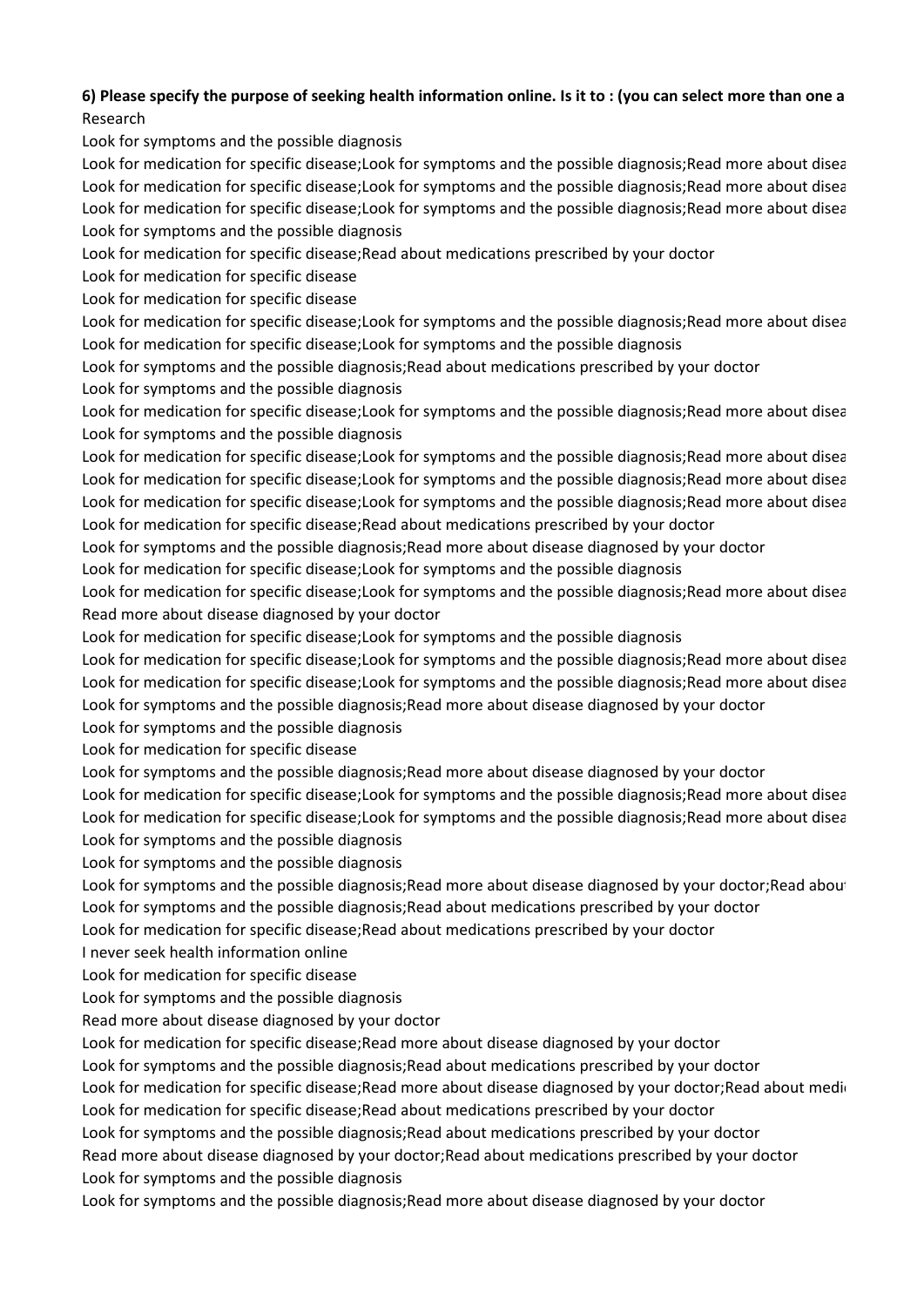Look for medication for specific disease;Read more about disease diagnosed by your doctor

Look for medication for specific disease;Look for symptoms and the possible diagnosis;Read more about disea Look for medication for specific disease;Looking for health information

Look for medication for specific disease;Look for symptoms and the possible diagnosis;Read more about disea Read more about disease diagnosed by your doctor;Read about medications prescribed by your doctor

Look for medication for specific disease;Look for symptoms and the possible diagnosis;Read more about disea Look for medication for specific disease;Look for symptoms and the possible diagnosis;Read more about disea Look for medication for specific disease;Look for symptoms and the possible diagnosis;Read more about disea Look for medication for specific disease

Read more about disease diagnosed by your doctor;Read about medications prescribed by your doctor Look for symptoms and the possible diagnosis

Look for medication for specific disease;Look for symptoms and the possible diagnosis;Read more about disea Look for medication for specific disease

Look for medication for specific disease;Look for symptoms and the possible diagnosis;Read more about disea Look for medication for specific disease;Look for symptoms and the possible diagnosis;Read more about disea Look for symptoms and the possible diagnosis

Look for medication for specific disease;Look for symptoms and the possible diagnosis;Read more about disea Look for medication for specific disease;Read more about disease diagnosed by your doctor;Read about medion Read more about disease diagnosed by your doctor

Look for symptoms and the possible diagnosis; Read more about disease diagnosed by your doctor; Read about Look for medication for specific disease;Look for symptoms and the possible diagnosis;Read more about disea Look for medication for specific disease; Read about medications prescribed by your doctor

Look for medication for specific disease;Look for symptoms and the possible diagnosis;Read about medication Read more about disease diagnosed by your doctor

Look for medication for specific disease;Look for symptoms and the possible diagnosis;Read more about disea Look for medication for specific disease;Look for symptoms and the possible diagnosis;Read about medication Look for symptoms and the possible diagnosis;Read more about disease diagnosed by your doctor

Look for medication for specific disease;Look for symptoms and the possible diagnosis

Look for medication for specific disease;Look for symptoms and the possible diagnosis

Look for symptoms and the possible diagnosis

Look for symptoms and the possible diagnosis;Read about medications prescribed by your doctor Look for symptoms and the possible diagnosis;Read more about disease diagnosed by your doctor Look for medication for specific disease

Look for symptoms and the possible diagnosis;Read more about disease diagnosed by your doctor

Look for medication for specific disease;Look for symptoms and the possible diagnosis;Read about medicatior Look for symptoms and the possible diagnosis;Read more about disease diagnosed by your doctor

Look for medication for specific disease;Read more about disease diagnosed by your doctor;Read about medio Look for symptoms and the possible diagnosis

I never seek health information online

Look for medication for specific disease;Look for symptoms and the possible diagnosis;Read about medicatior Look for symptoms and the possible diagnosis; Read more about disease diagnosed by your doctor; Read about Look for medication for specific disease

Look for medication for specific disease;Look for symptoms and the possible diagnosis;Read more about disea Read more about disease diagnosed by your doctor;Read about medications prescribed by your doctor Look for medication for specific disease;Read more about disease diagnosed by your doctor Look for symptoms and the possible diagnosis

Look for symptoms and the possible diagnosis; Read more about disease diagnosed by your doctor; Read about Look for medication for specific disease;Look for symptoms and the possible diagnosis;Read more about disea Look for medication for specific disease;Look for symptoms and the possible diagnosis;Look for natural medici Read more about disease diagnosed by your doctor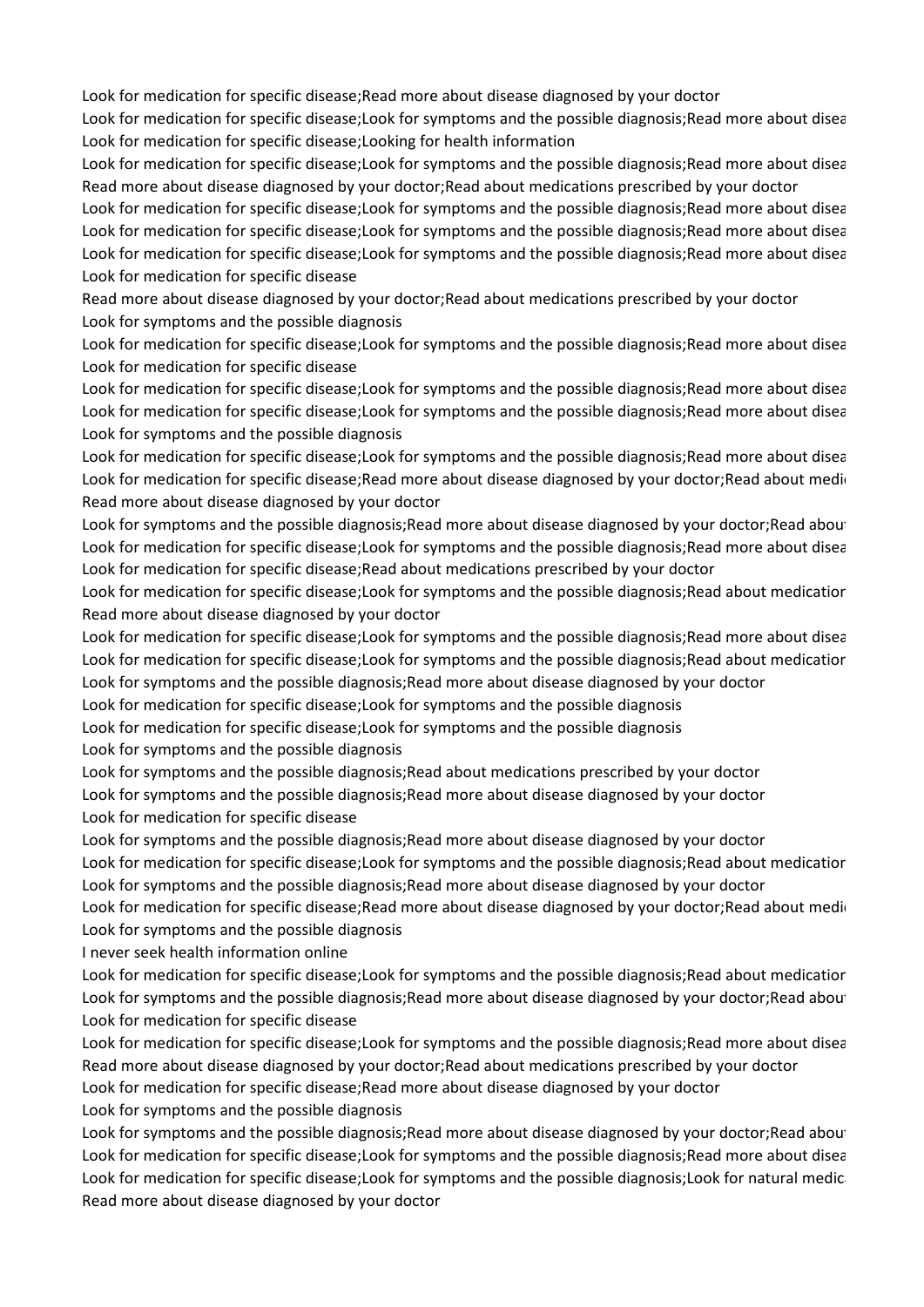Look for medication for specific disease;Read more about disease diagnosed by your doctor;Read about medi-Look for symptoms and the possible diagnosis

Look for symptoms and the possible diagnosis

Look for symptoms and the possible diagnosis;Read more about disease diagnosed by your doctor

Look for symptoms and the possible diagnosis; Read more about disease diagnosed by your doctor; Read about Look for medication for specific disease;Look for symptoms and the possible diagnosis

Read more about disease diagnosed by your doctor

Look for medication for specific disease;Look for symptoms and the possible diagnosis;Read more about disea I never seek health information online

Look for medication for specific disease;Look for symptoms and the possible diagnosis;Read more about disea Look for medication for specific disease;Look for symptoms and the possible diagnosis;Read more about disea Look for medication for specific disease

Look for medication for specific disease;Look for symptoms and the possible diagnosis;Read about medicatior Read more about disease diagnosed by your doctor

I never seek health information online

Look for medication for specific disease;Read more about disease diagnosed by your doctor

Look for symptoms and the possible diagnosis; Read more about disease diagnosed by your doctor; Read about Look for medication for specific disease;Read about medications prescribed by your doctor

Look for symptoms and the possible diagnosis;Read about medications prescribed by your doctor

Look for medication for specific disease;Look for symptoms and the possible diagnosis;Read about medicatior Look for medication for specific disease;Look for symptoms and the possible diagnosis

Look for medication for specific disease;Look for symptoms and the possible diagnosis

Look for symptoms and the possible diagnosis

Look for medication for specific disease;Look for symptoms and the possible diagnosis;Read more about disea Look for symptoms and the possible diagnosis; Read more about disease diagnosed by your doctor; Read about Look for medication for specific disease;Look for symptoms and the possible diagnosis

Look for medication for specific disease;Look for symptoms and the possible diagnosis

Look for symptoms and the possible diagnosis; Read more about disease diagnosed by your doctor; Read about

Look for medication for specific disease;Look for symptoms and the possible diagnosis

Look for medication for specific disease

Look for medication for specific disease

Look for symptoms and the possible diagnosis; Read more about disease diagnosed by your doctor; Read about Look for medication for specific disease;Look for symptoms and the possible diagnosis

Look for symptoms and the possible diagnosis

I never seek health information online

Look for medication for specific disease;Look for symptoms and the possible diagnosis;Read more about disea Look for medication for specific disease;Read more about disease diagnosed by your doctor

Look for symptoms and the possible diagnosis;Read about medications prescribed by your doctor

Look for symptoms and the possible diagnosis;the new things of dentist

Look for symptoms and the possible diagnosis;Read about medications prescribed by your doctor

Look for medication for specific disease;Look for symptoms and the possible diagnosis;Read more about disea Look for symptoms and the possible diagnosis

Look for symptoms and the possible diagnosis;Read more about disease diagnosed by your doctor;Read about Look for medication for specific disease;Look for symptoms and the possible diagnosis;Read more about disea Look for medication for specific disease

Read more about disease diagnosed by your doctor

Look for medication for specific disease;Look for symptoms and the possible diagnosis;Read more about disea Look for medication for specific disease;Look for symptoms and the possible diagnosis

Look for symptoms and the possible diagnosis

Look for symptoms and the possible diagnosis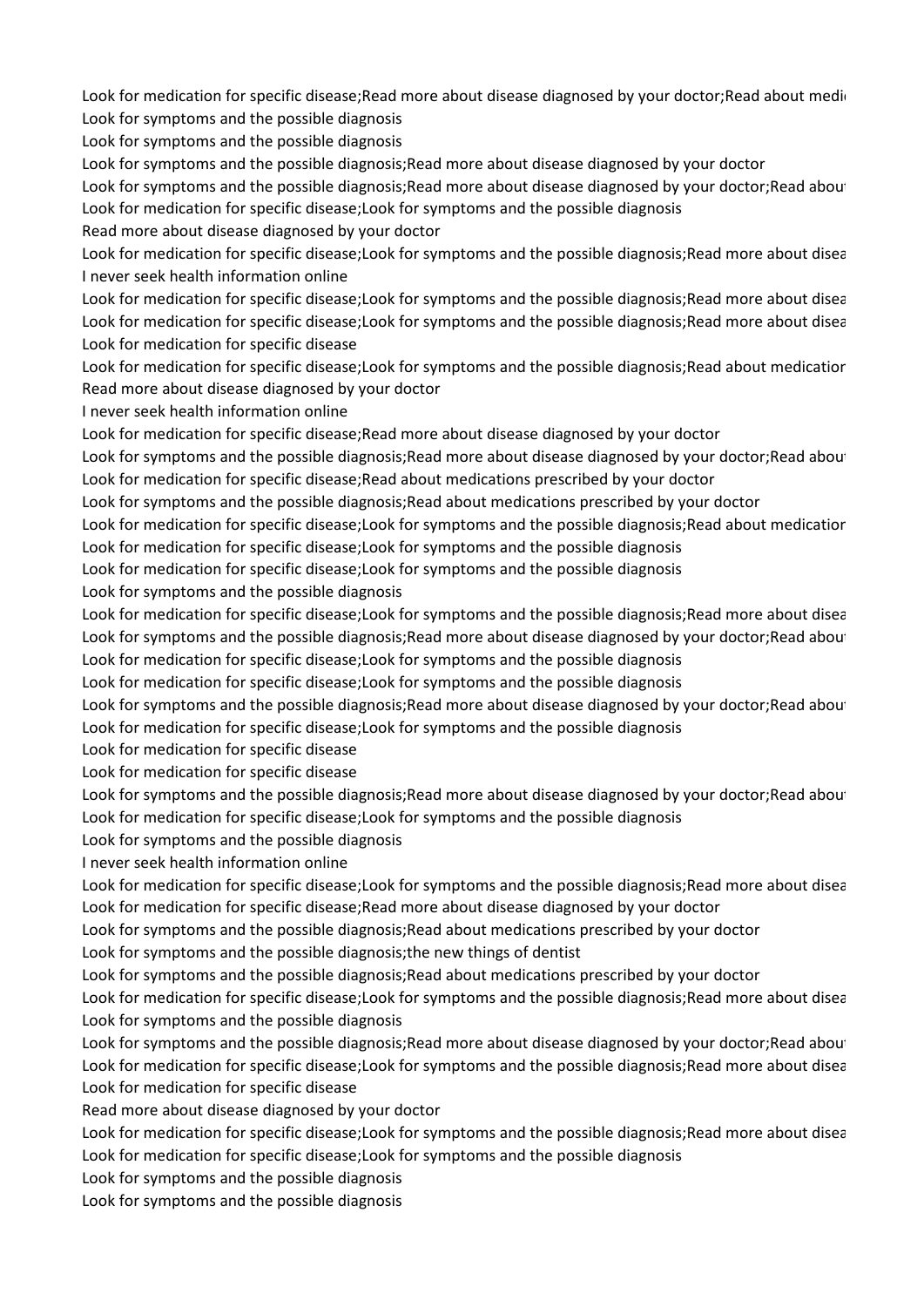Look for symptoms and the possible diagnosis

Look for medication for specific disease;Look for symptoms and the possible diagnosis

Look for medication for specific disease;Look for symptoms and the possible diagnosis;Read more about disea Look for symptoms and the possible diagnosis

Look for medication for specific disease;Look for symptoms and the possible diagnosis;Read about medicatior Look for medication for specific disease;Look for symptoms and the possible diagnosis

Look for symptoms and the possible diagnosis;Read more about disease diagnosed by your doctor

Look for medication for specific disease

Look for symptoms and the possible diagnosis

Look for medication for specific disease;Look for symptoms and the possible diagnosis;Read more about disea Look for medication for specific disease;Look for symptoms and the possible diagnosis;Read more about disea Look for symptoms and the possible diagnosis; Read more about disease diagnosed by your doctor; Read about Look for symptoms and the possible diagnosis

Look for medication for specific disease;Look for symptoms and the possible diagnosis

Look for medication for specific disease

Read more about disease diagnosed by your doctor

Look for medication for specific disease

Look for medication for specific disease;Look for symptoms and the possible diagnosis;Read more about disea Look for symptoms and the possible diagnosis

Read more about disease diagnosed by your doctor

Look for symptoms and the possible diagnosis

Look for medication for specific disease;Look for symptoms and the possible diagnosis

Look for medication for specific disease;Look for symptoms and the possible diagnosis;Read more about disea Read more about disease diagnosed by your doctor

Look for medication for specific disease;Read more about disease diagnosed by your doctor

Read more about disease diagnosed by your doctor

Look for medication for specific disease;Look for symptoms and the possible diagnosis;Read more about disea Look for symptoms and the possible diagnosis;Read more about disease diagnosed by your doctor

Look for medication for specific disease;Look for symptoms and the possible diagnosis;Read more about disea Look for symptoms and the possible diagnosis;Read more about disease diagnosed by your doctor

Look for symptoms and the possible diagnosis

Look for symptoms and the possible diagnosis

Look for medication for specific disease;Look for symptoms and the possible diagnosis;Read more about disea Look for symptoms and the possible diagnosis; Read more about disease diagnosed by your doctor; Read about Look for medication for specific disease;Look for symptoms and the possible diagnosis;Look for more details a Look for medication for specific disease;Look for symptoms and the possible diagnosis;Read about medicatior Look for medication for specific disease;Look for symptoms and the possible diagnosis;Read more about disea Look for medication for specific disease

Look for medication for specific disease;Look for symptoms and the possible diagnosis;Read more about disea Look for medication for specific disease;Read more about disease diagnosed by your doctor

Look for medication for specific disease;Look for symptoms and the possible diagnosis

Look for medication for specific disease;Look for symptoms and the possible diagnosis;Read more about disea Look for medication for specific disease;Look for symptoms and the possible diagnosis;Read more about disea Look for medication for specific disease;Read more about disease diagnosed by your doctor

Look for medication for specific disease;Look for symptoms and the possible diagnosis;Read more about disea Read about medications prescribed by your doctor

Look for symptoms and the possible diagnosis;Read more about disease diagnosed by your doctor

Look for medication for specific disease;Look for symptoms and the possible diagnosis;Read about medicatior Look for symptoms and the possible diagnosis;Read more about disease diagnosed by your doctor;Read about Look for symptoms and the possible diagnosis;Read more about disease diagnosed by your doctor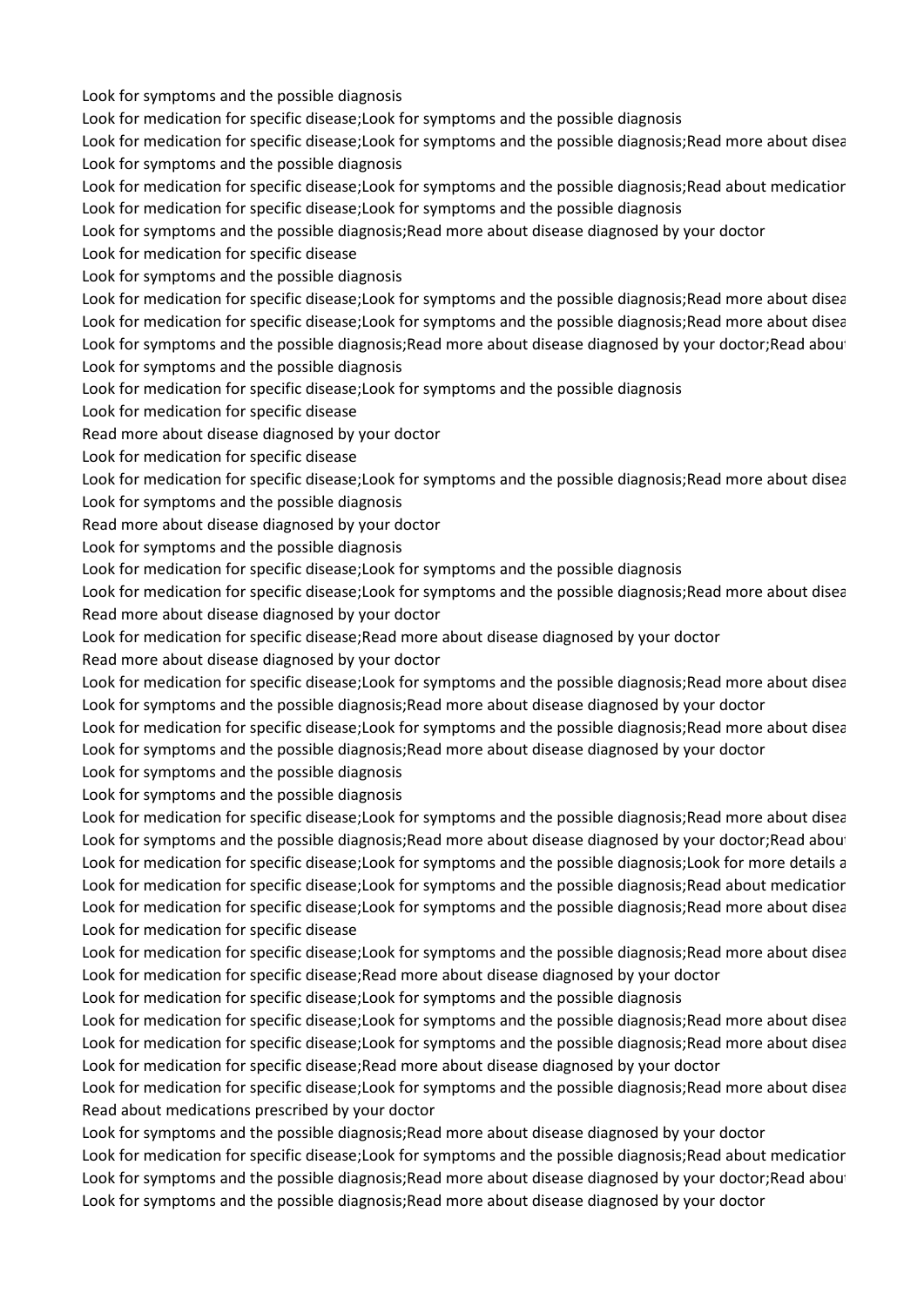Look for symptoms and the possible diagnosis

Look for medication for specific disease;Look for symptoms and the possible diagnosis;Read more about disea Look for symptoms and the possible diagnosis; Read more about disease diagnosed by your doctor; Read about Look for symptoms and the possible diagnosis; Read more about disease diagnosed by your doctor; Read about Look for medication for specific disease;Look for symptoms and the possible diagnosis;Read more about disea Look for symptoms and the possible diagnosis

Looking for information on Ayurvedic Treatments and Herbs

Look for symptoms and the possible diagnosis

Look for symptoms and the possible diagnosis;Read about medications prescribed by your doctor

further information about a health condition rather than disease

Look for symptoms and the possible diagnosis;Read more about disease diagnosed by your doctor;Read about Look for medication for specific disease;Look for symptoms and the possible diagnosis;Read about medication Look for symptoms and the possible diagnosis;Read more about disease diagnosed by your doctor

Look for symptoms and the possible diagnosis; Read more about disease diagnosed by your doctor; Read about Look for symptoms and the possible diagnosis; Read more about disease diagnosed by your doctor; Read about Look for symptoms and the possible diagnosis

Look for medication for specific disease;Look for symptoms and the possible diagnosis;Read more about disea Look for symptoms and the possible diagnosis

Look for medication for specific disease;Look for symptoms and the possible diagnosis;Read more about disea Look for medication for specific disease;Look for symptoms and the possible diagnosis;Read more about disea Look for medication for specific disease;Look for symptoms and the possible diagnosis;Read about medicatior Look for symptoms and the possible diagnosis;Read more about disease diagnosed by your doctor

Look for medication for specific disease;Look for symptoms and the possible diagnosis;Read more about disea Look for symptoms and the possible diagnosis;Read about medications prescribed by your doctor

Look for symptoms and the possible diagnosis; Read more about disease diagnosed by your doctor; Read about Look for medication for specific disease;Look for symptoms and the possible diagnosis

Look for symptoms and the possible diagnosis

Look for symptoms and the possible diagnosis;Read more about disease diagnosed by your doctor

Look for medication for specific disease;Look for symptoms and the possible diagnosis;Read about medicatior Look for symptoms and the possible diagnosis

Look for medication for specific disease;Look for symptoms and the possible diagnosis;Read more about disea Look for symptoms and the possible diagnosis; Read more about disease diagnosed by your doctor; Read about Look for symptoms and the possible diagnosis; Read more about disease diagnosed by your doctor; Read about Look for symptoms and the possible diagnosis; Read more about disease diagnosed by your doctor; Read about Look for medication for specific disease;Look for symptoms and the possible diagnosis;Read more about disea Look for medication for specific disease;Look for symptoms and the possible diagnosis

Look for symptoms and the possible diagnosis; Read more about disease diagnosed by your doctor; Read about Look for symptoms and the possible diagnosis; Lots of (paranoid) questions about pregnancy & babies...

Look for symptoms and the possible diagnosis;Read more about disease diagnosed by your doctor;Read about Look for medication for specific disease;Look for symptoms and the possible diagnosis;Read more about disea Look for medication for specific disease;Read more about disease diagnosed by your doctor;Read about medic Look for symptoms and the possible diagnosis; Read more about disease diagnosed by your doctor; Read about Look for medication for specific disease;Look for symptoms and the possible diagnosis

Look for symptoms and the possible diagnosis

Look for symptoms and the possible diagnosis;Read about medications prescribed by your doctor clinical management (I am a doctor)

Look for symptoms and the possible diagnosis;Read more about disease diagnosed by your doctor;look for na Look for medication for specific disease;Look for symptoms and the possible diagnosis;Read more about disea Read about medications prescribed by your doctor

Look for medication for specific disease;Look for symptoms and the possible diagnosis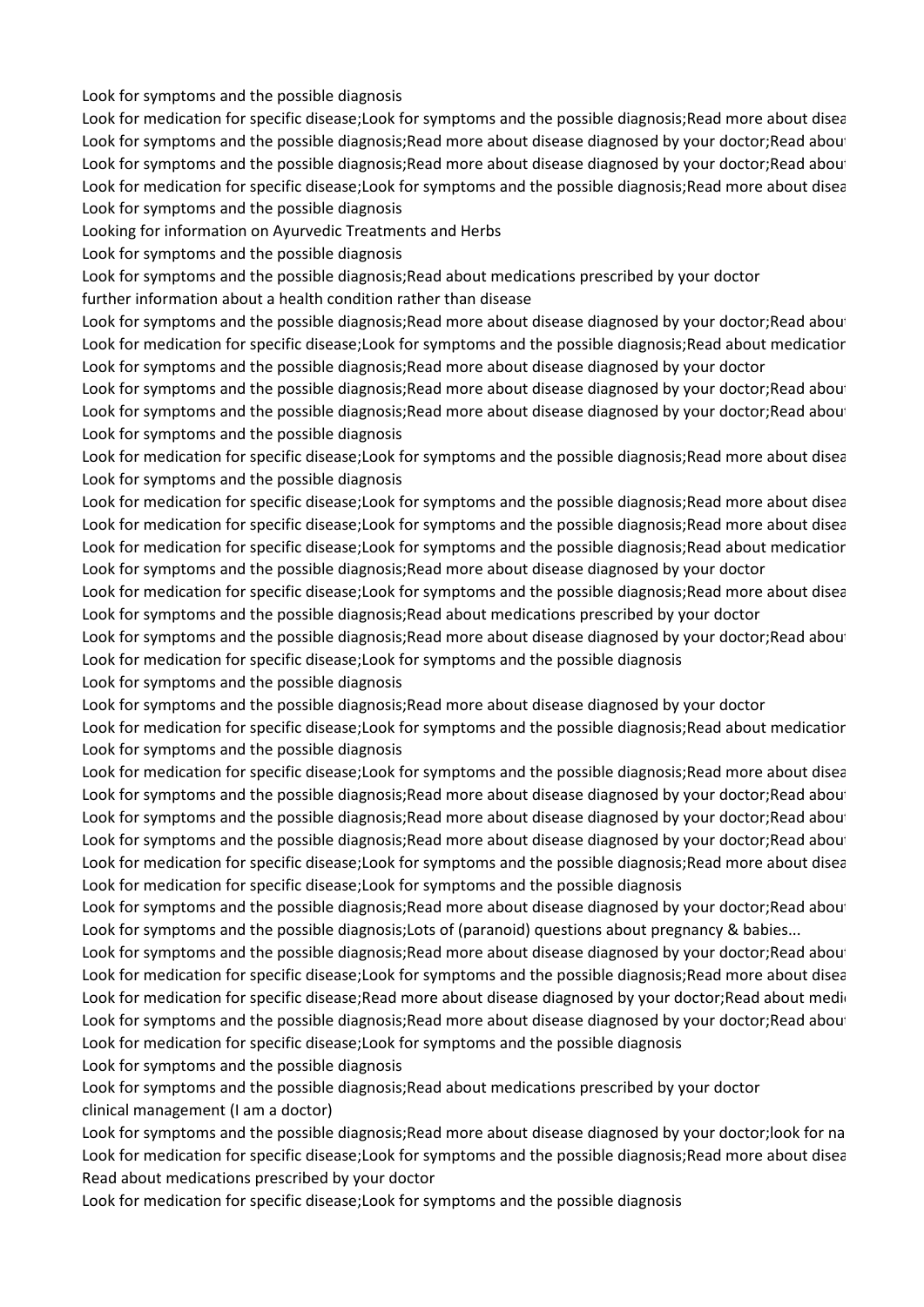Look for symptoms and the possible diagnosis;Read more about disease diagnosed by your doctor;Read about Look for symptoms and the possible diagnosis;Read more about disease diagnosed by your doctor Look for symptoms and the possible diagnosis; Read more about disease diagnosed by your doctor; Read about Look for symptoms and the possible diagnosis;Read more about disease diagnosed by your doctor Look for symptoms and the possible diagnosis;Read about medications prescribed by your doctor Look for symptoms and the possible diagnosis

Look for medication for specific disease;Look for symptoms and the possible diagnosis;Read more about disea Look for symptoms and the possible diagnosis; Read more about disease diagnosed by your doctor; Read about Read more about disease diagnosed by your doctor;Read about medications prescribed by your doctor;for inf Look for symptoms and the possible diagnosis; Read more about disease diagnosed by your doctor; Read about Look for symptoms and the possible diagnosis

Look for medication for specific disease;Look for symptoms and the possible diagnosis;Read more about disea Look for symptoms and the possible diagnosis;Look for natural remedies

Look for medication for specific disease;Look for symptoms and the possible diagnosis

Look for medication for specific disease;Look for symptoms and the possible diagnosis;Read more about disea Look for symptoms and the possible diagnosis

Look for symptoms and the possible diagnosis;Read more about disease diagnosed by your doctor Look for symptoms and the possible diagnosis

Look for medication for specific disease;Look for symptoms and the possible diagnosis;Read more about disea I am a health scientist. So I look for health information almost every day.

Look for medication for specific disease;Look for symptoms and the possible diagnosis

Look for medication for specific disease

Look for symptoms and the possible diagnosis; Read more about disease diagnosed by your doctor; Read about Look for medication for specific disease;Look for symptoms and the possible diagnosis

Look for medication for specific disease;Look for symptoms and the possible diagnosis;Read about medicatior Look for medication for specific disease;Read more about disease diagnosed by your doctor;Read about medic I never seek health information online

Look for medication for specific disease;Read about medications prescribed by your doctor

Look for medication for specific disease;Look for symptoms and the possible diagnosis;Read more about disea Look for medication for specific disease; Read more about disease diagnosed by your doctor

Look for medication for specific disease;Look for symptoms and the possible diagnosis;Read more about disea Look for medication for specific disease;Look for symptoms and the possible diagnosis;Read about medicatior Look for symptoms and the possible diagnosis;Read more about disease diagnosed by your doctor

Look for medication for specific disease;Look for symptoms and the possible diagnosis;Read more about disea Look for medication for specific disease;Look for symptoms and the possible diagnosis;Read more about disea because I'm pharmacist

Look for symptoms and the possible diagnosis

Look for medication for specific disease;Look for symptoms and the possible diagnosis;Read more about disea Look for medication for specific disease;Look for symptoms and the possible diagnosis

Look for medication for specific disease;Look for symptoms and the possible diagnosis

Look for symptoms and the possible diagnosis;Read more about disease diagnosed by your doctor Look for symptoms and the possible diagnosis

Look for symptoms and the possible diagnosis;Read more about disease diagnosed by your doctor;Read about Look for medication for specific disease;Look for symptoms and the possible diagnosis;Read about medicatior Look for medication for specific disease;Look for symptoms and the possible diagnosis

Look for symptoms and the possible diagnosis;Read more about disease diagnosed by your doctor

Look for medication for specific disease;Look for symptoms and the possible diagnosis;Read more about disea Look for symptoms and the possible diagnosis;Read about medications prescribed by your doctor

Look for medication for specific disease;Look for symptoms and the possible diagnosis;Read more about disea Look for medication for specific disease;Look for symptoms and the possible diagnosis;Read more about disea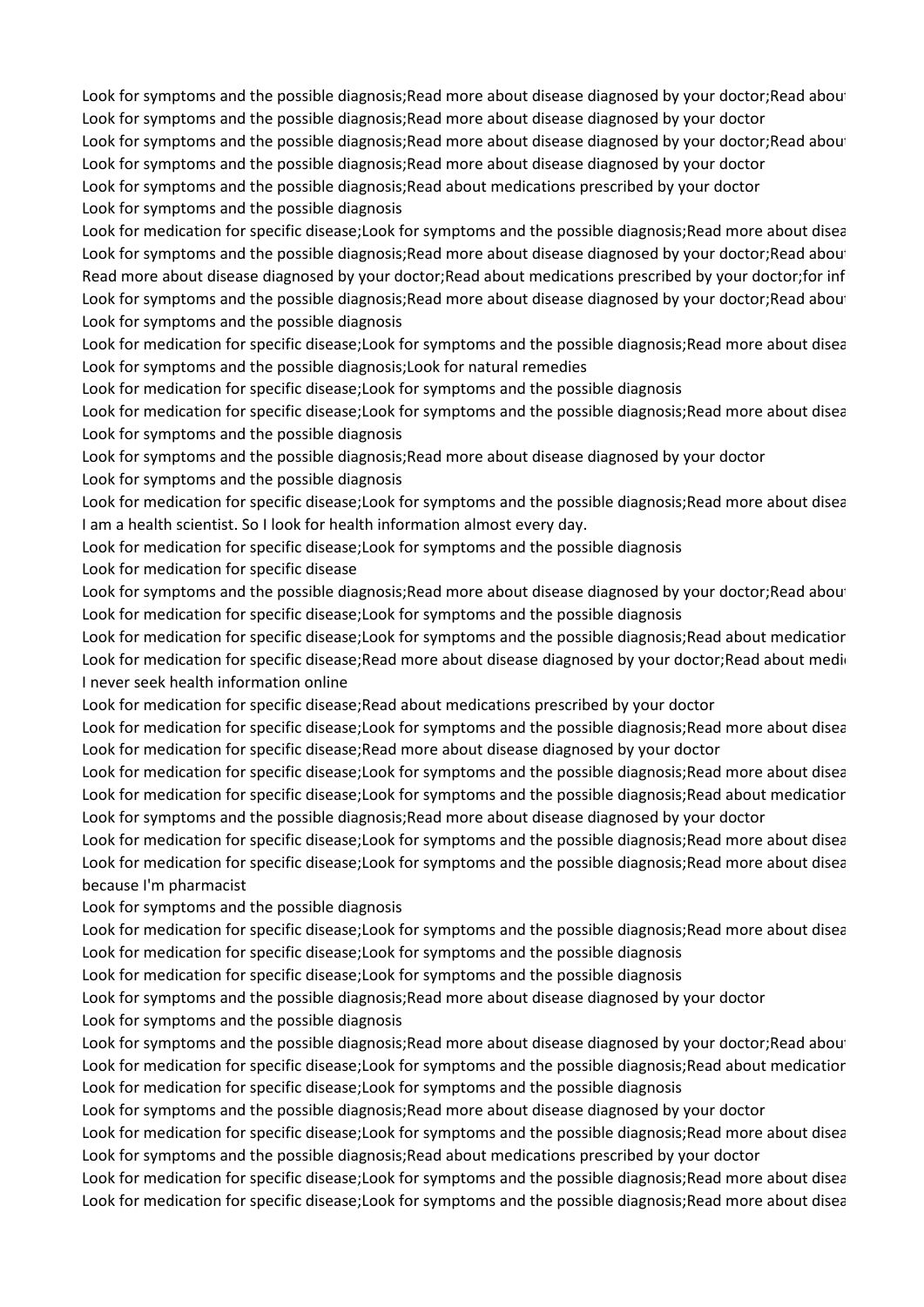Look for medication for specific disease

Look for medication for specific disease;Look for symptoms and the possible diagnosis;Read more about disea As a med student I use it for furtger readings, clarification and updating.

Look for symptoms and the possible diagnosis;Read about medications prescribed by your doctor

Look for medication for specific disease;Look for symptoms and the possible diagnosis;Read more about disea Look for symptoms and the possible diagnosis

Look for medication for specific disease;Look for symptoms and the possible diagnosis

I never seek health information online

Look for symptoms and the possible diagnosis

Look for medication for specific disease;Look for symptoms and the possible diagnosis;Research for medical d Look for medication for specific disease;Look for symptoms and the possible diagnosis;Read about medicatior Look for symptoms and the possible diagnosis;Read more about disease diagnosed by your doctor;Read about Look for medication for specific disease;Look for symptoms and the possible diagnosis;Read more about disea Look for symptoms and the possible diagnosis; Read more about disease diagnosed by your doctor; Read about Part of medical school learning

Read about medications prescribed by your doctor

Look for symptoms and the possible diagnosis; Read more about disease diagnosed by your doctor; Read about Look for symptoms and the possible diagnosis;Read more about disease diagnosed by your doctor;Read about Look for medication for specific disease;Look for symptoms and the possible diagnosis;Read about medicatior Look for symptoms and the possible diagnosis;Read more about disease diagnosed by your doctor

Look for medication for specific disease;Look for symptoms and the possible diagnosis;Read more about disea Look for medication for specific disease;Look for symptoms and the possible diagnosis;Read more about disea Look for medication for specific disease;Read about medications prescribed by your doctor

Look for symptoms and the possible diagnosis

Look for symptoms and the possible diagnosis; Read more about disease diagnosed by your doctor; Read about Look for symptoms and the possible diagnosis; Read more about disease diagnosed by your doctor; Read about Look for symptoms and the possible diagnosis;Read more about disease diagnosed by your doctor Read more about disease diagnosed by your doctor;Read about medications prescribed by your doctor Look for symptoms and the possible diagnosis; Read more about disease diagnosed by your doctor; Read about Look for symptoms and the possible diagnosis;Read about medications prescribed by your doctor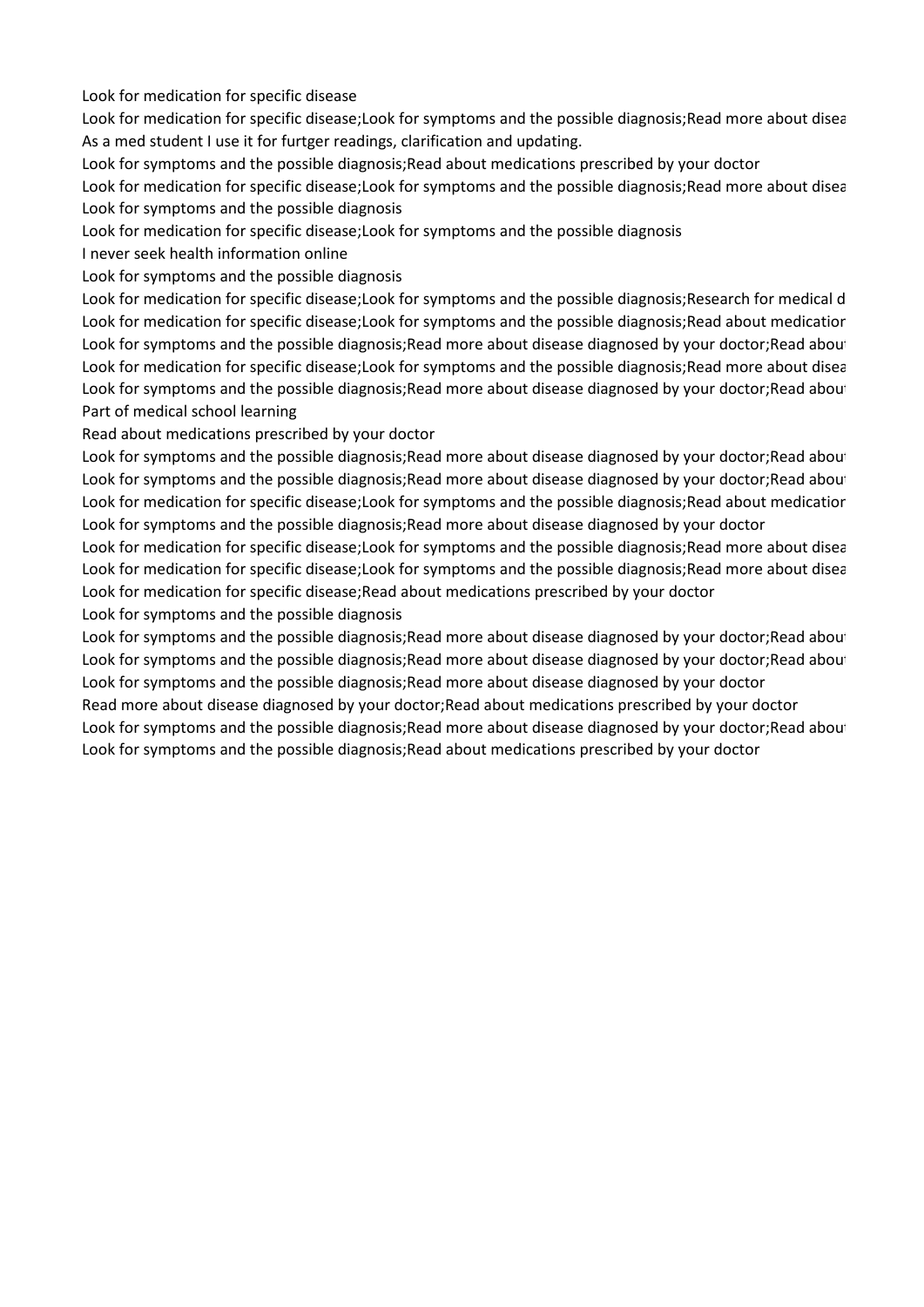## **7) How do you start looking for health information online (think about the last time you did this)? Do you st**

At a site that specializes in health information, like NHS choices or WebMD (if you use a search engine to reacl

- At a general search engine such as Google, Bing or Yahoo
- At a general search engine such as Google, Bing or Yahoo
- At a general search engine such as Google, Bing or Yahoo
- At a general search engine such as Google, Bing or Yahoo
- At a general search engine such as Google, Bing or Yahoo
- At a social network site like Facebook
- At a social network site like Facebook
- At a general search engine such as Google, Bing or Yahoo
- At a general search engine such as Google, Bing or Yahoo
- At a general search engine such as Google, Bing or Yahoo
- At a site that specializes in health information, like NHS choices or WebMD (if you use a search engine to reach At a site that specializes in health information, like NHS choices or WebMD (if you use a search engine to reacl At a general search engine such as Google, Bing or Yahoo
- At a site that specializes in health information, like NHS choices or WebMD (if you use a search engine to reach
- At a general search engine such as Google, Bing or Yahoo
- At a general search engine such as Google, Bing or Yahoo
- At a more general site like Wikipedia, that contains information on all kinds of topics (if you use a search engin
- At a general search engine such as Google, Bing or Yahoo
- At a general search engine such as Google, Bing or Yahoo
- At a general search engine such as Google, Bing or Yahoo
- At a general search engine such as Google, Bing or Yahoo
- At a general search engine such as Google, Bing or Yahoo
- At a social network site like Facebook
- At a site that specializes in health information, like NHS choices or WebMD (if you use a search engine to reacl
- At a general search engine such as Google, Bing or Yahoo
- At a general search engine such as Google, Bing or Yahoo
- At a general search engine such as Google, Bing or Yahoo
- At a general search engine such as Google, Bing or Yahoo
- At a more general site like Wikipedia, that contains information on all kinds of topics (if you use a search engin
- At a general search engine such as Google, Bing or Yahoo
- At a general search engine such as Google, Bing or Yahoo
- At a more general site like Wikipedia, that contains information on all kinds of topics (if you use a search engin
- At a general search engine such as Google, Bing or Yahoo
- At a general search engine such as Google, Bing or Yahoo
- At a general search engine such as Google, Bing or Yahoo
- At a general search engine such as Google, Bing or Yahoo
- I never sought health information online
- At a general search engine such as Google, Bing or Yahoo
- At a general search engine such as Google, Bing or Yahoo
- At a more general site like Wikipedia, that contains information on all kinds of topics (if you use a search engin At a more general site like Wikipedia, that contains information on all kinds of topics (if you use a search engin
- At a general search engine such as Google, Bing or Yahoo
- At a general search engine such as Google, Bing or Yahoo
- At a general search engine such as Google, Bing or Yahoo
- At a general search engine such as Google, Bing or Yahoo
- At a general search engine such as Google, Bing or Yahoo
- At a site that specializes in health information, like NHS choices or WebMD (if you use a search engine to reacl At a more general site like Wikipedia, that contains information on all kinds of topics (if you use a search engin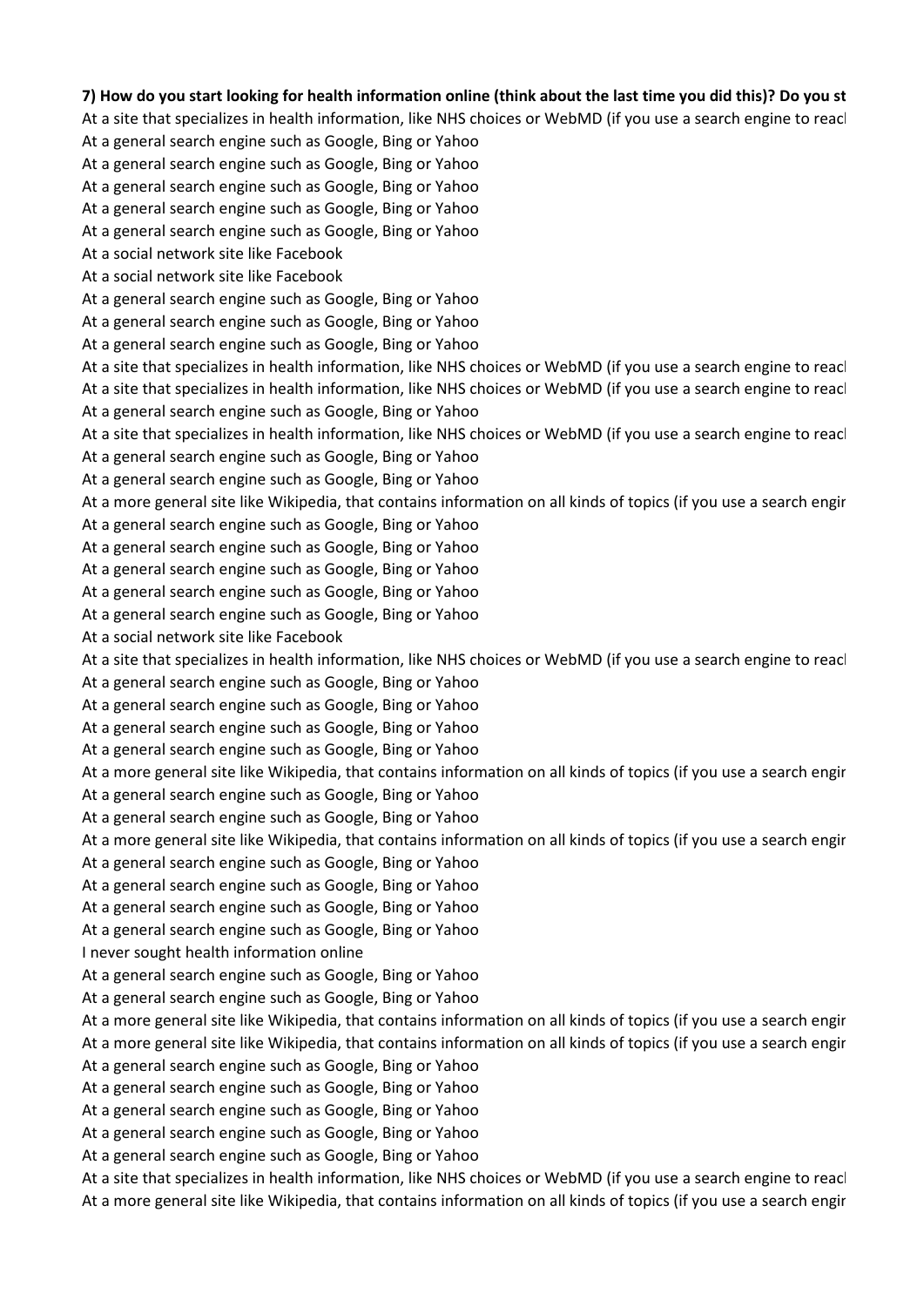At a general search engine such as Google, Bing or Yahoo At a general search engine such as Google, Bing or Yahoo At a general search engine such as Google, Bing or Yahoo At a general search engine such as Google, Bing or Yahoo At a site that specializes in health information, like NHS choices or WebMD (if you use a search engine to reach At a general search engine such as Google, Bing or Yahoo At a general search engine such as Google, Bing or Yahoo At a general search engine such as Google, Bing or Yahoo At a general search engine such as Google, Bing or Yahoo At a general search engine such as Google, Bing or Yahoo At a general search engine such as Google, Bing or Yahoo At a general search engine such as Google, Bing or Yahoo At a general search engine such as Google, Bing or Yahoo At a general search engine such as Google, Bing or Yahoo At a general search engine such as Google, Bing or Yahoo At a general search engine such as Google, Bing or Yahoo At a general search engine such as Google, Bing or Yahoo At a general search engine such as Google, Bing or Yahoo At a general search engine such as Google, Bing or Yahoo At a general search engine such as Google, Bing or Yahoo At a site that specializes in health information, like NHS choices or WebMD (if you use a search engine to reacl At a general search engine such as Google, Bing or Yahoo At a general search engine such as Google, Bing or Yahoo At a general search engine such as Google, Bing or Yahoo At a general search engine such as Google, Bing or Yahoo At a general search engine such as Google, Bing or Yahoo At a site that specializes in health information, like NHS choices or WebMD (if you use a search engine to reacl At a general search engine such as Google, Bing or Yahoo At a site that specializes in health information, like NHS choices or WebMD (if you use a search engine to reacl At a general search engine such as Google, Bing or Yahoo At a site that specializes in health information, like NHS choices or WebMD (if you use a search engine to reacl At a general search engine such as Google, Bing or Yahoo At a general search engine such as Google, Bing or Yahoo At a general search engine such as Google, Bing or Yahoo At a general search engine such as Google, Bing or Yahoo At a site that specializes in health information, like NHS choices or WebMD (if you use a search engine to reacl At a general search engine such as Google, Bing or Yahoo At a general search engine such as Google, Bing or Yahoo At a general search engine such as Google, Bing or Yahoo At a general search engine such as Google, Bing or Yahoo At a site that specializes in health information, like NHS choices or WebMD (if you use a search engine to reacl At a site that specializes in health information, like NHS choices or WebMD (if you use a search engine to reacl At a site that specializes in health information, like NHS choices or WebMD (if you use a search engine to reacl At a general search engine such as Google, Bing or Yahoo At a general search engine such as Google, Bing or Yahoo At a general search engine such as Google, Bing or Yahoo At a general search engine such as Google, Bing or Yahoo At a general search engine such as Google, Bing or Yahoo At a general search engine such as Google, Bing or Yahoo At a general search engine such as Google, Bing or Yahoo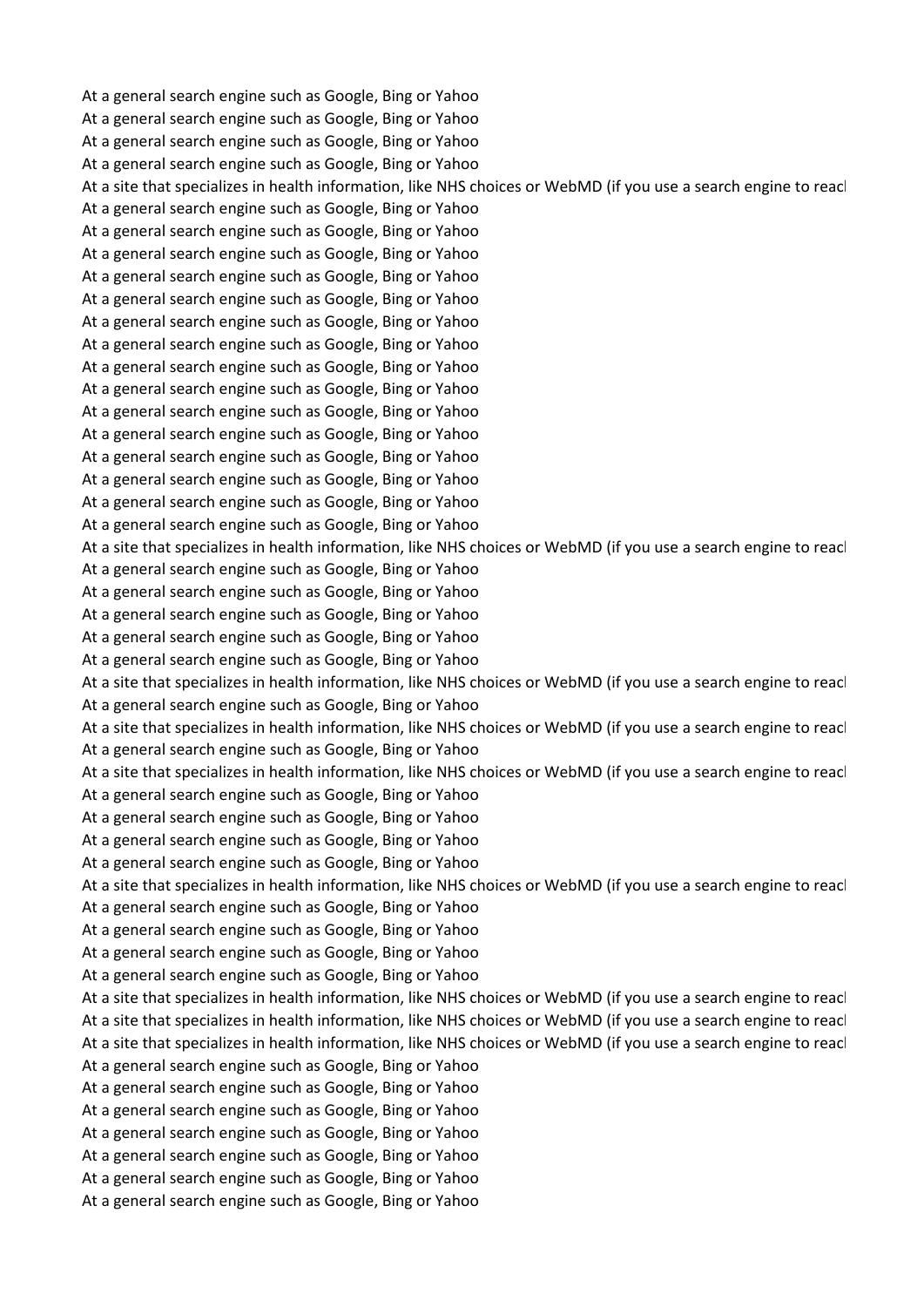At a general search engine such as Google, Bing or Yahoo

At a general search engine such as Google, Bing or Yahoo

At a general search engine such as Google, Bing or Yahoo

At a general search engine such as Google, Bing or Yahoo

At a site that specializes in health information, like NHS choices or WebMD (if you use a search engine to reacl At a general search engine such as Google, Bing or Yahoo

At a more general site like Wikipedia, that contains information on all kinds of topics (if you use a search engin

At a general search engine such as Google, Bing or Yahoo

I never sought health information online

At a general search engine such as Google, Bing or Yahoo

At a more general site like Wikipedia, that contains information on all kinds of topics (if you use a search engin At a more general site like Wikipedia, that contains information on all kinds of topics (if you use a search engin http://consult.islamweb.net/consult/index.php?page=listing&pid=4

At a general search engine such as Google, Bing or Yahoo

I never sought health information online

At a general search engine such as Google, Bing or Yahoo

At a general search engine such as Google, Bing or Yahoo

At a social network site like Facebook

At a general search engine such as Google, Bing or Yahoo

At a general search engine such as Google, Bing or Yahoo

At a general search engine such as Google, Bing or Yahoo

At a general search engine such as Google, Bing or Yahoo

At a site that specializes in health information, like NHS choices or WebMD (if you use a search engine to reacl

At a general search engine such as Google, Bing or Yahoo

At a general search engine such as Google, Bing or Yahoo

At a general search engine such as Google, Bing or Yahoo

At a general search engine such as Google, Bing or Yahoo

At a more general site like Wikipedia, that contains information on all kinds of topics (if you use a search engin At a site that specializes in health information, like NHS choices or WebMD (if you use a search engine to reacl

At a site that specializes in health information, like NHS choices or WebMD (if you use a search engine to reacl

At a general search engine such as Google, Bing or Yahoo

At a general search engine such as Google, Bing or Yahoo

At a more general site like Wikipedia, that contains information on all kinds of topics (if you use a search engin

At a general search engine such as Google, Bing or Yahoo

I never sought health information online

At a general search engine such as Google, Bing or Yahoo

At a general search engine such as Google, Bing or Yahoo

At a general search engine such as Google, Bing or Yahoo

At a site that specializes in health information, like NHS choices or WebMD (if you use a search engine to reacl

At a general search engine such as Google, Bing or Yahoo

At a general search engine such as Google, Bing or Yahoo

At a general search engine such as Google, Bing or Yahoo

At a site that specializes in health information, like NHS choices or WebMD (if you use a search engine to reacl At a site that specializes in health information, like NHS choices or WebMD (if you use a search engine to reacl

At a general search engine such as Google, Bing or Yahoo

At a site that specializes in health information, like NHS choices or WebMD (if you use a search engine to reacl At a general search engine such as Google, Bing or Yahoo

YouTube

At a general search engine such as Google, Bing or Yahoo

At a more general site like Wikipedia, that contains information on all kinds of topics (if you use a search engin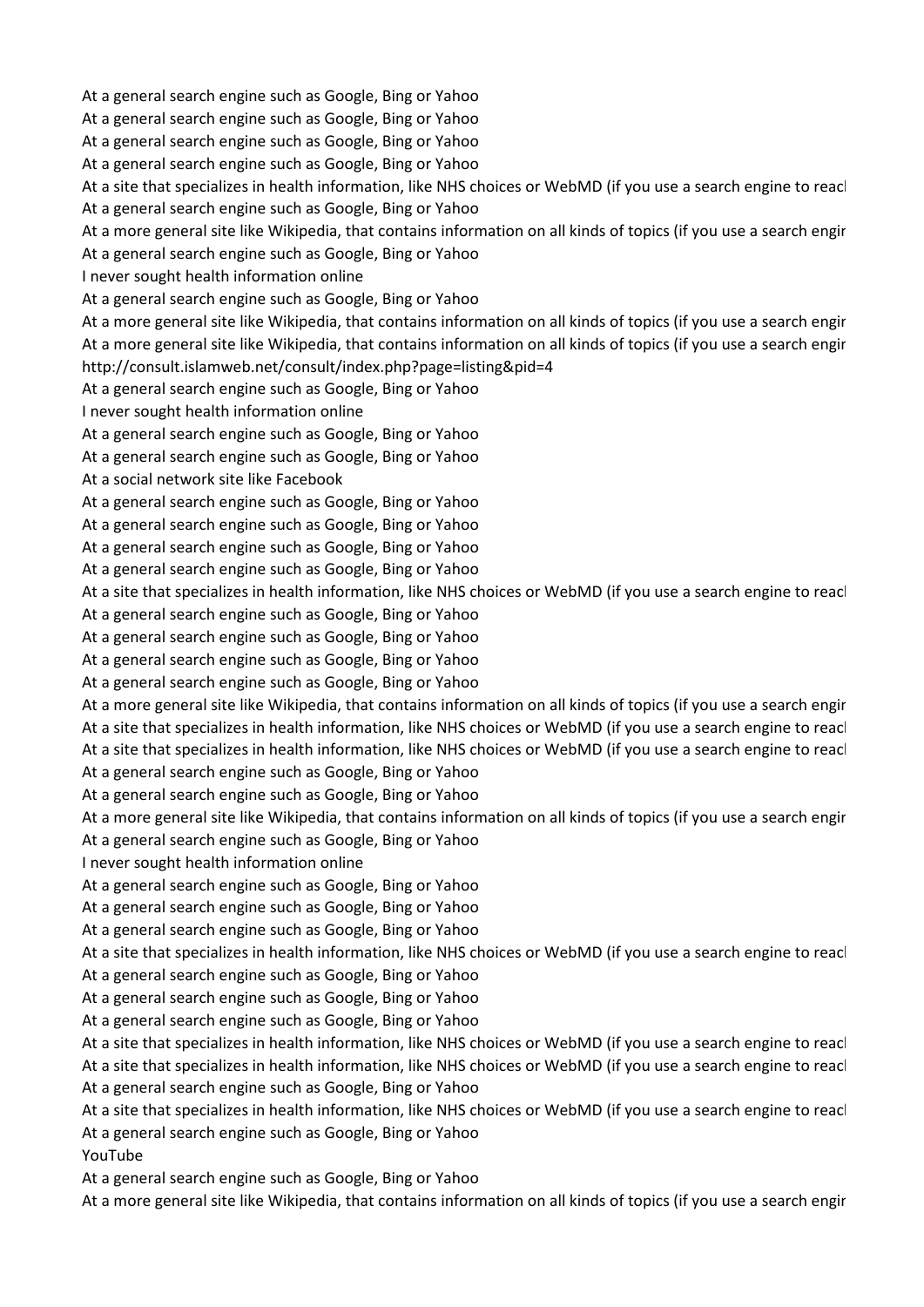At a general search engine such as Google, Bing or Yahoo At a general search engine such as Google, Bing or Yahoo At a site that specializes in health information, like NHS choices or WebMD (if you use a search engine to reacl At a general search engine such as Google, Bing or Yahoo At a general search engine such as Google, Bing or Yahoo At a social network site like Facebook At a general search engine such as Google, Bing or Yahoo At a general search engine such as Google, Bing or Yahoo At a general search engine such as Google, Bing or Yahoo At a more general site like Wikipedia, that contains information on all kinds of topics (if you use a search engin At a general search engine such as Google, Bing or Yahoo At a general search engine such as Google, Bing or Yahoo At a general search engine such as Google, Bing or Yahoo At a general search engine such as Google, Bing or Yahoo At a general search engine such as Google, Bing or Yahoo At a general search engine such as Google, Bing or Yahoo At a general search engine such as Google, Bing or Yahoo At a site that specializes in health information, like NHS choices or WebMD (if you use a search engine to reacl At a general search engine such as Google, Bing or Yahoo At a general search engine such as Google, Bing or Yahoo At a general search engine such as Google, Bing or Yahoo At a general search engine such as Google, Bing or Yahoo At a site that specializes in health information, like NHS choices or WebMD (if you use a search engine to reacl At a general search engine such as Google, Bing or Yahoo At a more general site like Wikipedia, that contains information on all kinds of topics (if you use a search engin At a general search engine such as Google, Bing or Yahoo At a general search engine such as Google, Bing or Yahoo At a general search engine such as Google, Bing or Yahoo At a general search engine such as Google, Bing or Yahoo At a general search engine such as Google, Bing or Yahoo At a general search engine such as Google, Bing or Yahoo At a general search engine such as Google, Bing or Yahoo At a more general site like Wikipedia, that contains information on all kinds of topics (if you use a search engin At a general search engine such as Google, Bing or Yahoo At a general search engine such as Google, Bing or Yahoo At a general search engine such as Google, Bing or Yahoo At a general search engine such as Google, Bing or Yahoo At a general search engine such as Google, Bing or Yahoo At a general search engine such as Google, Bing or Yahoo At a site that specializes in health information, like NHS choices or WebMD (if you use a search engine to reacl At a general search engine such as Google, Bing or Yahoo At a general search engine such as Google, Bing or Yahoo At a general search engine such as Google, Bing or Yahoo At a general search engine such as Google, Bing or Yahoo At a site that specializes in health information, like NHS choices or WebMD (if you use a search engine to reacl At a general search engine such as Google, Bing or Yahoo At a more general site like Wikipedia, that contains information on all kinds of topics (if you use a search engin At a general search engine such as Google, Bing or Yahoo At a general search engine such as Google, Bing or Yahoo At a general search engine such as Google, Bing or Yahoo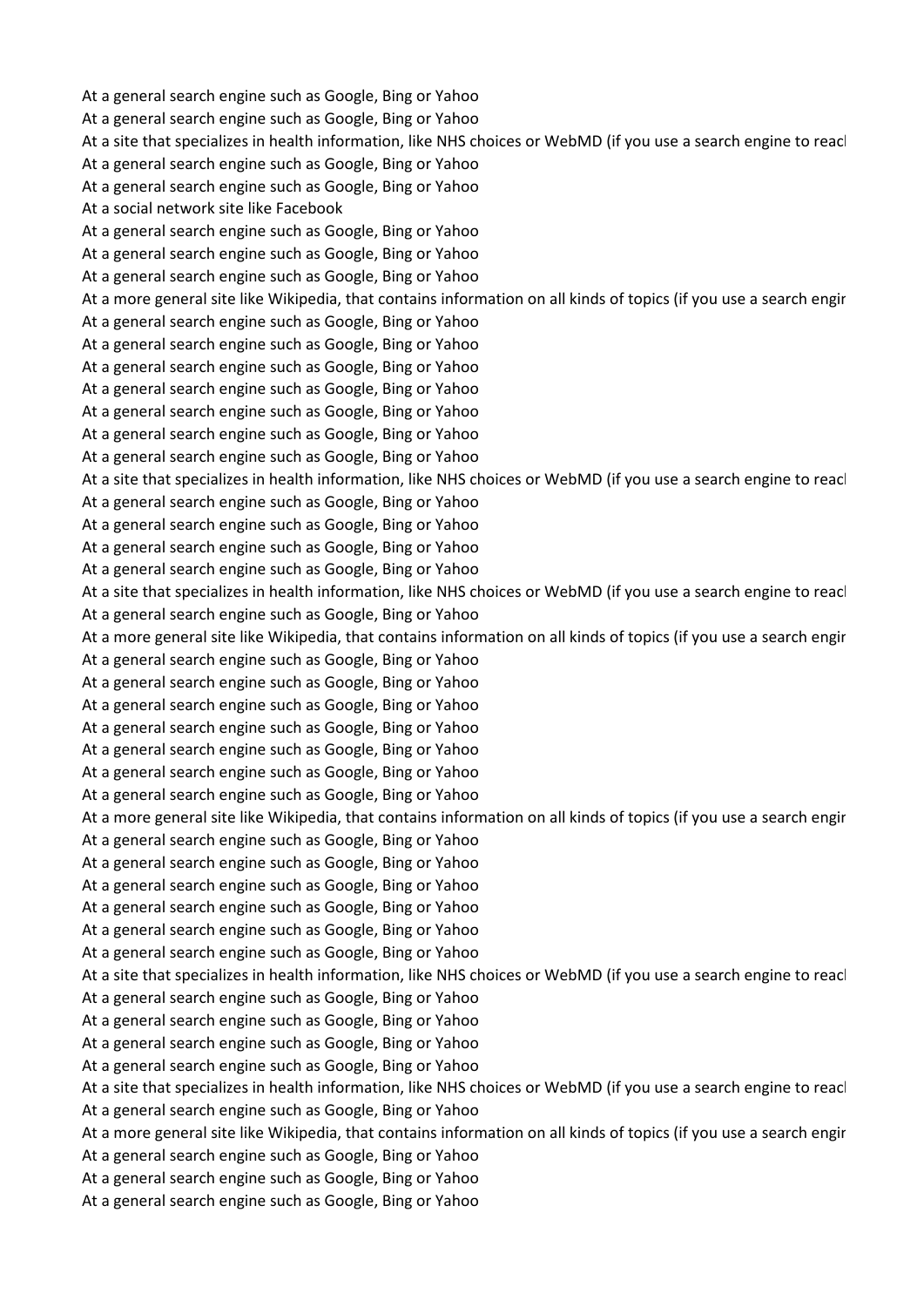At a general search engine such as Google, Bing or Yahoo At a general search engine such as Google, Bing or Yahoo At a site that specializes in health information, like NHS choices or WebMD (if you use a search engine to reacl At a general search engine such as Google, Bing or Yahoo At a general search engine such as Google, Bing or Yahoo At a general search engine such as Google, Bing or Yahoo At a general search engine such as Google, Bing or Yahoo At a general search engine such as Google, Bing or Yahoo At a general search engine such as Google, Bing or Yahoo At a site that specializes in health information, like NHS choices or WebMD (if you use a search engine to reach At a site that specializes in health information, like NHS choices or WebMD (if you use a search engine to reacl At a general search engine such as Google, Bing or Yahoo At a site that specializes in health information, like NHS choices or WebMD (if you use a search engine to reacl At a site that specializes in health information, like NHS choices or WebMD (if you use a search engine to reacl At a general search engine such as Google, Bing or Yahoo At a general search engine such as Google, Bing or Yahoo At a general search engine such as Google, Bing or Yahoo At a general search engine such as Google, Bing or Yahoo At a site that specializes in health information, like NHS choices or WebMD (if you use a search engine to reacl At a general search engine such as Google, Bing or Yahoo At a site that specializes in health information, like NHS choices or WebMD (if you use a search engine to reacl At a site that specializes in health information, like NHS choices or WebMD (if you use a search engine to reacl At a general search engine such as Google, Bing or Yahoo At a general search engine such as Google, Bing or Yahoo At a general search engine such as Google, Bing or Yahoo At a general search engine such as Google, Bing or Yahoo At a general search engine such as Google, Bing or Yahoo At a general search engine such as Google, Bing or Yahoo At a general search engine such as Google, Bing or Yahoo At a general search engine such as Google, Bing or Yahoo At a site that specializes in health information, like NHS choices or WebMD (if you use a search engine to reacl At a general search engine such as Google, Bing or Yahoo At a general search engine such as Google, Bing or Yahoo At a general search engine such as Google, Bing or Yahoo At a site that specializes in health information, like NHS choices or WebMD (if you use a search engine to reacl At a general search engine such as Google, Bing or Yahoo At a site that specializes in health information, like NHS choices or WebMD (if you use a search engine to reacl At a site that specializes in health information, like NHS choices or WebMD (if you use a search engine to reacl At a general search engine such as Google, Bing or Yahoo At a general search engine such as Google, Bing or Yahoo At a general search engine such as Google, Bing or Yahoo At a general search engine such as Google, Bing or Yahoo At a general search engine such as Google, Bing or Yahoo At a site that specializes in health information, like NHS choices or WebMD (if you use a search engine to reacl At a general search engine such as Google, Bing or Yahoo clinical knowledge summary (CKS) - outstanding At a site that specializes in health information, like NHS choices or WebMD (if you use a search engine to reacl At a site that specializes in health information, like NHS choices or WebMD (if you use a search engine to reacl At a general search engine such as Google, Bing or Yahoo At a general search engine such as Google, Bing or Yahoo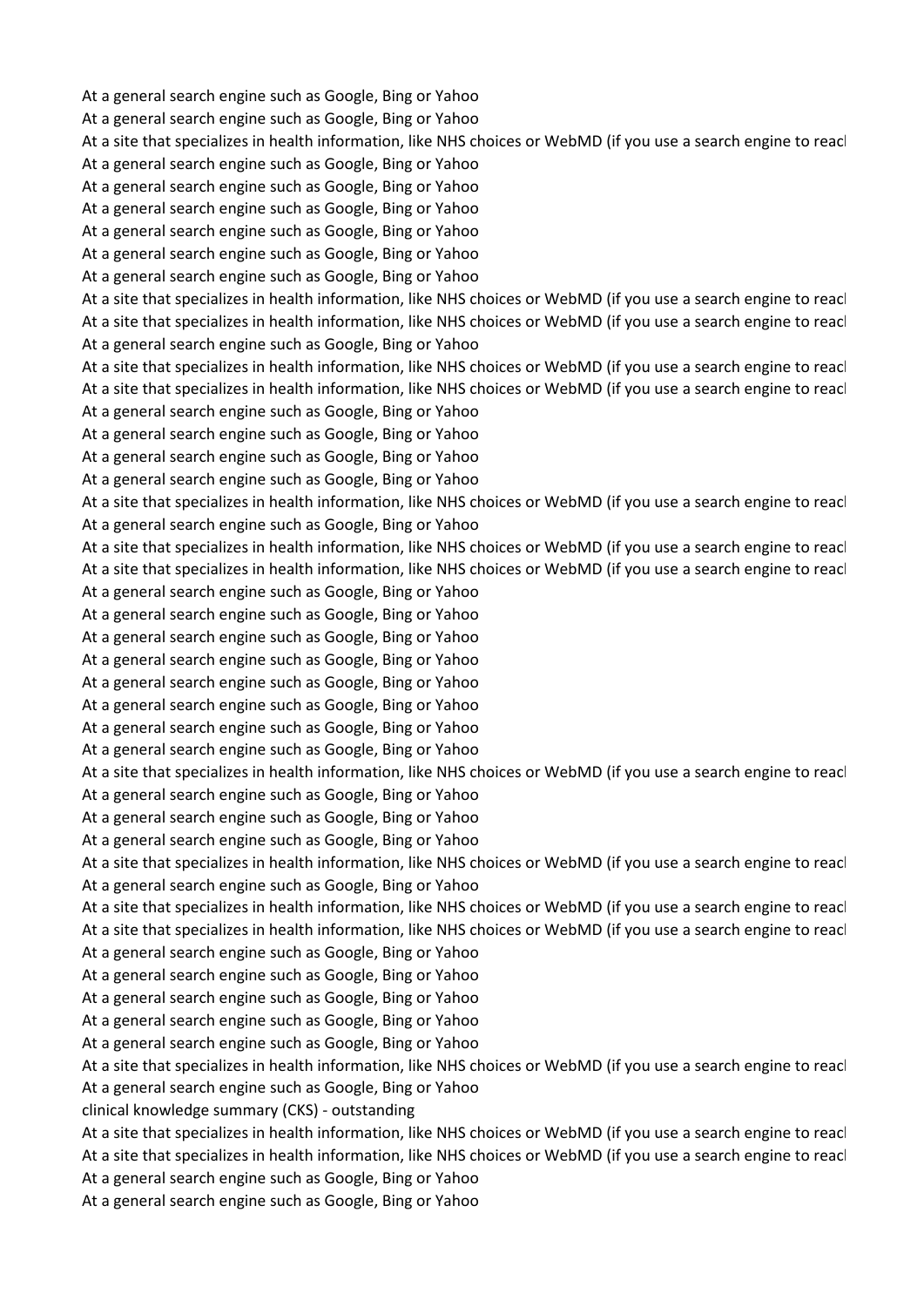At a general search engine such as Google, Bing or Yahoo At a general search engine such as Google, Bing or Yahoo At a site that specializes in health information, like NHS choices or WebMD (if you use a search engine to reacl At a general search engine such as Google, Bing or Yahoo At a general search engine such as Google, Bing or Yahoo At a general search engine such as Google, Bing or Yahoo At a site that specializes in health information, like NHS choices or WebMD (if you use a search engine to reach At a general search engine such as Google, Bing or Yahoo At a site that specializes in health information, like NHS choices or WebMD (if you use a search engine to reacl At a general search engine such as Google, Bing or Yahoo At a general search engine such as Google, Bing or Yahoo At a general search engine such as Google, Bing or Yahoo At a general search engine such as Google, Bing or Yahoo At a general search engine such as Google, Bing or Yahoo At a general search engine such as Google, Bing or Yahoo At a general search engine such as Google, Bing or Yahoo At a general search engine such as Google, Bing or Yahoo At a general search engine such as Google, Bing or Yahoo At a site that specializes in health information, like NHS choices or WebMD (if you use a search engine to reacl Not sure, but to get access to wikipedia, you need a webbrowswer. So you need Google or similar. At a general search engine such as Google, Bing or Yahoo At a general search engine such as Google, Bing or Yahoo At a more general site like Wikipedia, that contains information on all kinds of topics (if you use a search engir At a general search engine such as Google, Bing or Yahoo At a general search engine such as Google, Bing or Yahoo At a site that specializes in health information, like NHS choices or WebMD (if you use a search engine to reacl I never sought health information online At a general search engine such as Google, Bing or Yahoo At a general search engine such as Google, Bing or Yahoo At a general search engine such as Google, Bing or Yahoo At a site that specializes in health information, like NHS choices or WebMD (if you use a search engine to reacl At a social network site like Facebook At a general search engine such as Google, Bing or Yahoo At a general search engine such as Google, Bing or Yahoo At a general search engine such as Google, Bing or Yahoo At a site that specializes in health information, like NHS choices or WebMD (if you use a search engine to reacl At a general search engine such as Google, Bing or Yahoo At a general search engine such as Google, Bing or Yahoo At a general search engine such as Google, Bing or Yahoo At a general search engine such as Google, Bing or Yahoo At a general search engine such as Google, Bing or Yahoo At a general search engine such as Google, Bing or Yahoo At a general search engine such as Google, Bing or Yahoo At a general search engine such as Google, Bing or Yahoo At a general search engine such as Google, Bing or Yahoo At a general search engine such as Google, Bing or Yahoo At a site that specializes in health information, like NHS choices or WebMD (if you use a search engine to reacl At a site that specializes in health information, like NHS choices or WebMD (if you use a search engine to reacl At a more general site like Wikipedia, that contains information on all kinds of topics (if you use a search engin At a general search engine such as Google, Bing or Yahoo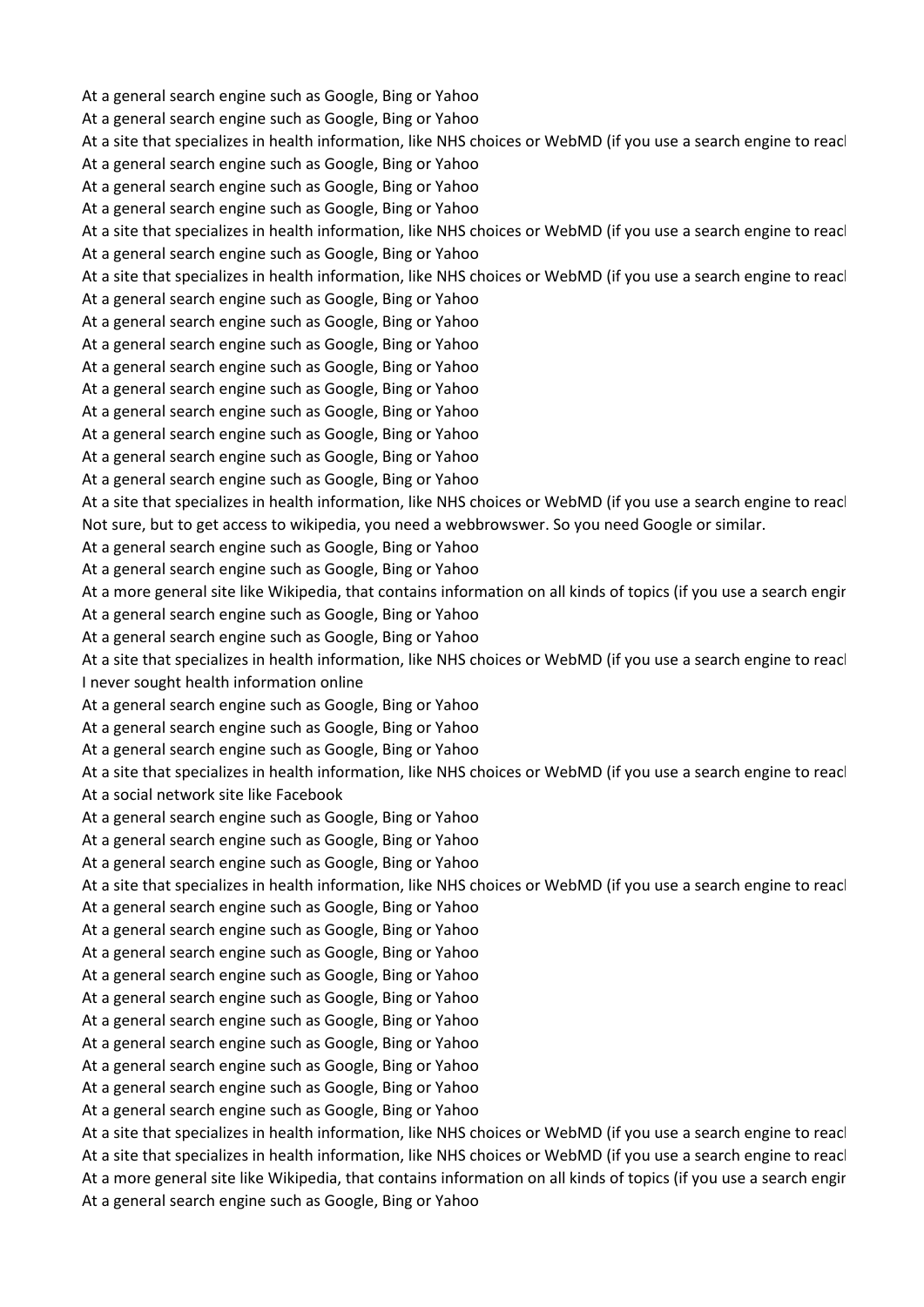At a more general site like Wikipedia, that contains information on all kinds of topics (if you use a search engin

At a more general site like Wikipedia, that contains information on all kinds of topics (if you use a search engin

At a general search engine such as Google, Bing or Yahoo

At a general search engine such as Google, Bing or Yahoo

At a general search engine such as Google, Bing or Yahoo

At a more general site like Wikipedia, that contains information on all kinds of topics (if you use a search engin

At a general search engine such as Google, Bing or Yahoo

I never sought health information online

At a general search engine such as Google, Bing or Yahoo

Medical journals such as the BMJ

At a general search engine such as Google, Bing or Yahoo

At a site that specializes in health information, like NHS choices or WebMD (if you use a search engine to reacl A mix depending on what information I want

At a general search engine such as Google, Bing or Yahoo

BMJ best practice

At a site that specializes in health information, like NHS choices or WebMD (if you use a search engine to reach

At a general search engine such as Google, Bing or Yahoo

At a general search engine such as Google, Bing or Yahoo

At a more general site like Wikipedia, that contains information on all kinds of topics (if you use a search engin At a general search engine such as Google, Bing or Yahoo

At a general search engine such as Google, Bing or Yahoo

At a site that specializes in health information, like NHS choices or WebMD (if you use a search engine to reacl

At a general search engine such as Google, Bing or Yahoo

At a general search engine such as Google, Bing or Yahoo

At a general search engine such as Google, Bing or Yahoo

At a site that specializes in health information, like NHS choices or WebMD (if you use a search engine to reacl

At a general search engine such as Google, Bing or Yahoo

Specific websites that focus on my disease

At a site that specializes in health information, like NHS choices or WebMD (if you use a search engine to reacl At a general search engine such as Google, Bing or Yahoo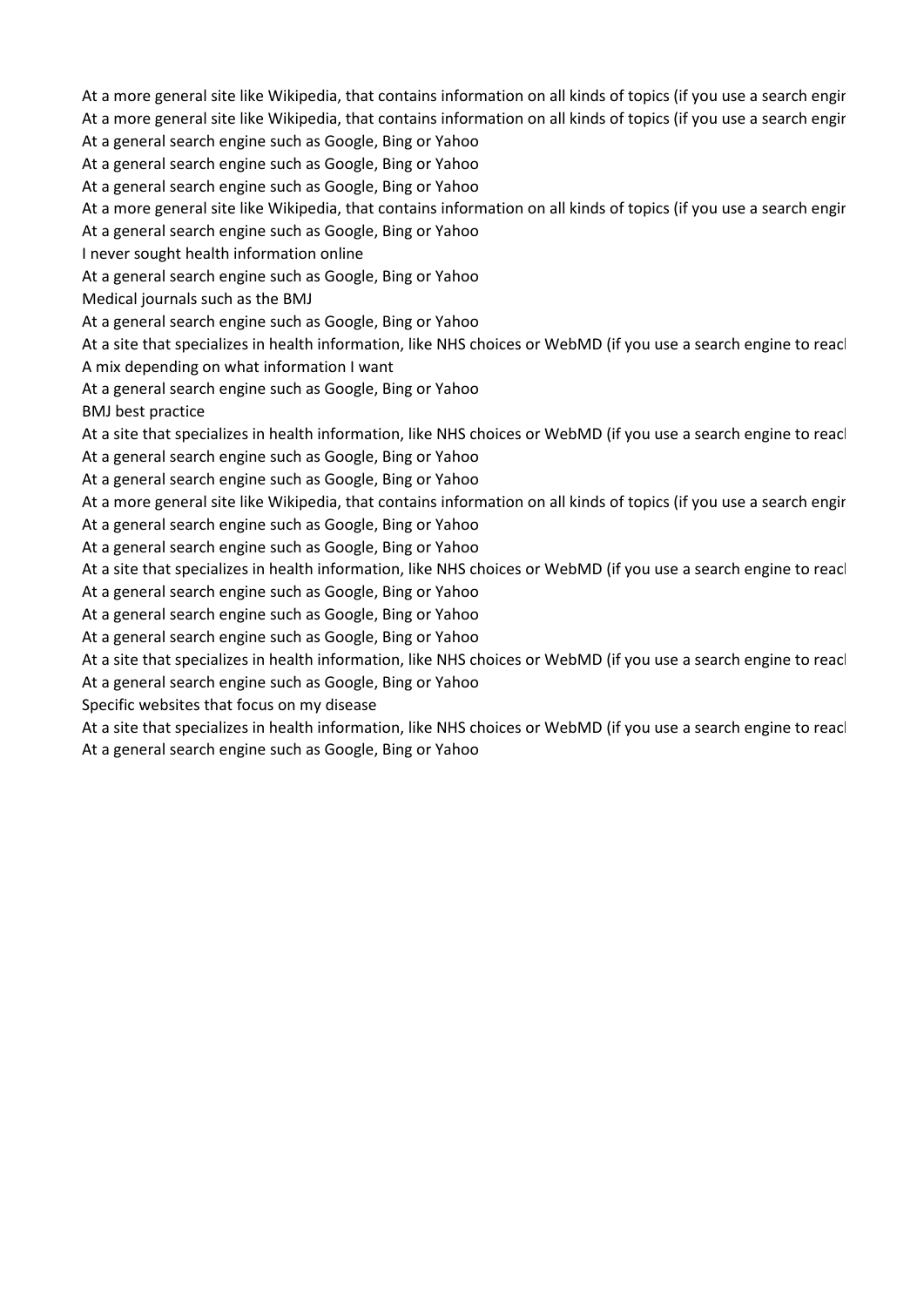**8) Do you believe that pages returned by your search engine are the best matches for your search term.**

Somewhat agree Somewhat agree Somewhat agree Neither disagree nor agree Somewhat agree Somewhat disagree Somewhat agree Somewhat agree Neither disagree nor agree Completely agree Somewhat agree Somewhat disagree Completely disagree Somewhat agree Somewhat agree Somewhat agree Somewhat agree Completely agree Somewhat agree Somewhat agree Somewhat disagree Somewhat agree Somewhat disagree Somewhat agree Somewhat disagree Somewhat agree Somewhat disagree Neither disagree nor agree Somewhat agree Somewhat agree Somewhat agree Somewhat agree Neither disagree nor agree Somewhat agree Somewhat agree Somewhat disagree Somewhat agree Somewhat agree Somewhat agree Somewhat agree Somewhat agree Completely disagree Somewhat agree Somewhat agree Somewhat agree Somewhat disagree Somewhat agree Somewhat agree Completely agree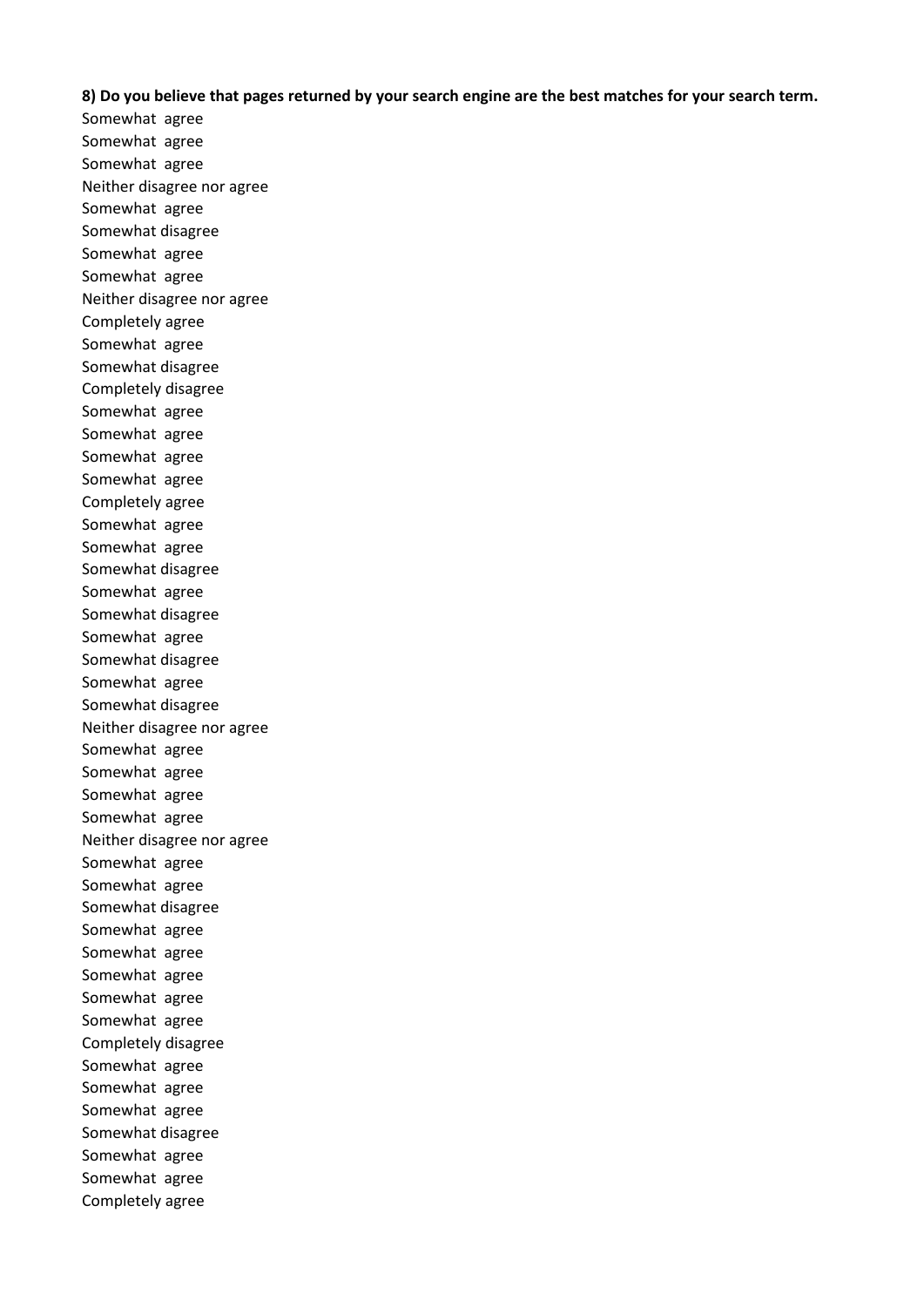Neither disagree nor agree Completely agree Somewhat agree Completely agree Neither disagree nor agree Somewhat agree Somewhat agree Somewhat agree Somewhat agree Somewhat agree Somewhat agree Somewhat agree Somewhat disagree Neither disagree nor agree Somewhat agree Neither disagree nor agree Somewhat agree Somewhat agree Neither disagree nor agree Somewhat agree Somewhat agree Neither disagree nor agree Neither disagree nor agree Somewhat agree Somewhat agree Neither disagree nor agree Somewhat agree Somewhat agree Somewhat agree Somewhat agree Somewhat disagree Somewhat agree Somewhat disagree Somewhat agree Somewhat agree Somewhat agree Somewhat agree Neither disagree nor agree Neither disagree nor agree Somewhat agree Somewhat disagree Somewhat disagree Neither disagree nor agree Somewhat disagree Somewhat agree Somewhat disagree Somewhat agree Neither disagree nor agree Somewhat agree Somewhat agree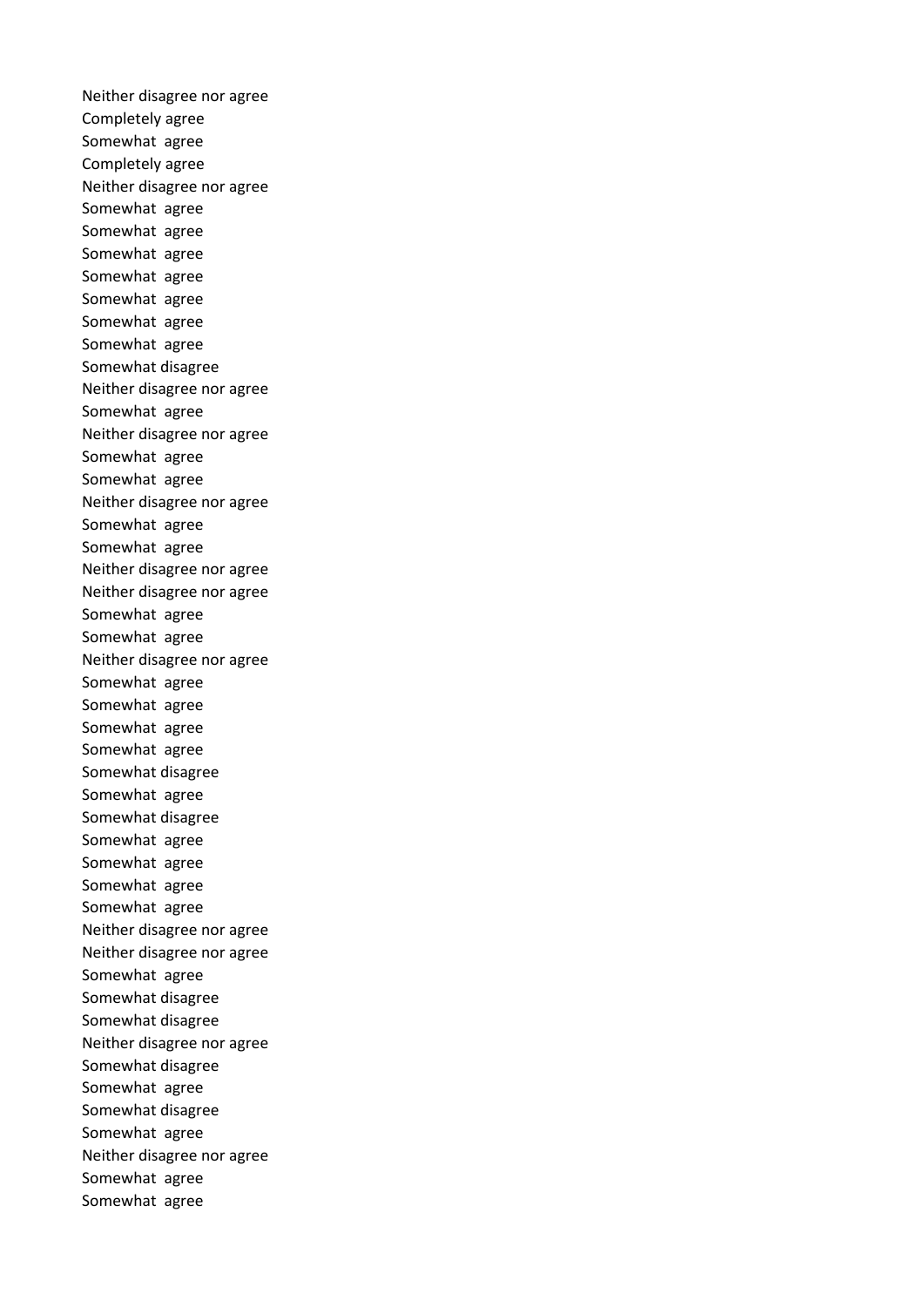Somewhat agree Somewhat disagree Neither disagree nor agree Somewhat agree Somewhat agree Neither disagree nor agree Neither disagree nor agree Neither disagree nor agree Somewhat agree Neither disagree nor agree Somewhat agree Completely agree Neither disagree nor agree Completely agree Somewhat agree Somewhat agree Somewhat agree Somewhat disagree Completely agree Somewhat agree Somewhat disagree Somewhat disagree Somewhat disagree Completely agree Somewhat agree Somewhat disagree Somewhat agree Somewhat agree Somewhat disagree Neither disagree nor agree Somewhat agree Completely disagree Completely agree Completely disagree Completely disagree Somewhat agree Neither disagree nor agree Somewhat agree Somewhat disagree Neither disagree nor agree Somewhat disagree Somewhat agree Neither disagree nor agree Somewhat agree Somewhat disagree Neither disagree nor agree Somewhat agree Completely agree Somewhat agree Neither disagree nor agree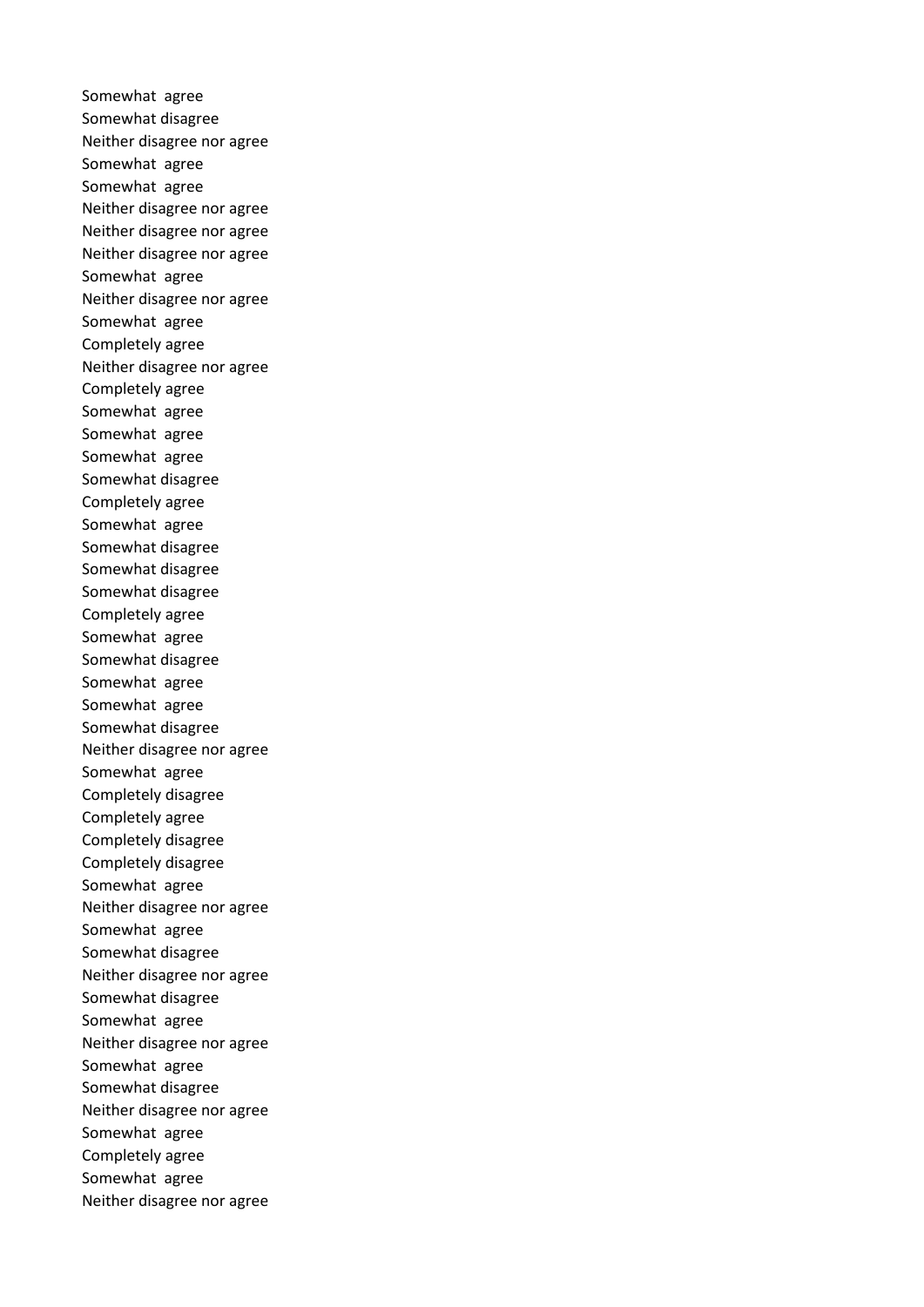Completely agree Somewhat agree Somewhat agree Somewhat disagree Somewhat agree Somewhat agree Somewhat disagree Somewhat agree Somewhat agree Somewhat disagree Neither disagree nor agree Somewhat agree Neither disagree nor agree Neither disagree nor agree Somewhat agree Somewhat disagree Neither disagree nor agree Neither disagree nor agree Somewhat agree Somewhat agree Somewhat agree Somewhat agree Somewhat disagree Somewhat agree Somewhat agree Neither disagree nor agree Neither disagree nor agree Neither disagree nor agree Neither disagree nor agree Somewhat agree Somewhat disagree Somewhat agree Somewhat agree Somewhat agree Somewhat agree Completely agree Somewhat disagree Neither disagree nor agree Neither disagree nor agree Somewhat agree Somewhat agree Somewhat agree Somewhat agree Somewhat disagree Somewhat agree Somewhat agree Somewhat agree Somewhat disagree Somewhat agree Somewhat agree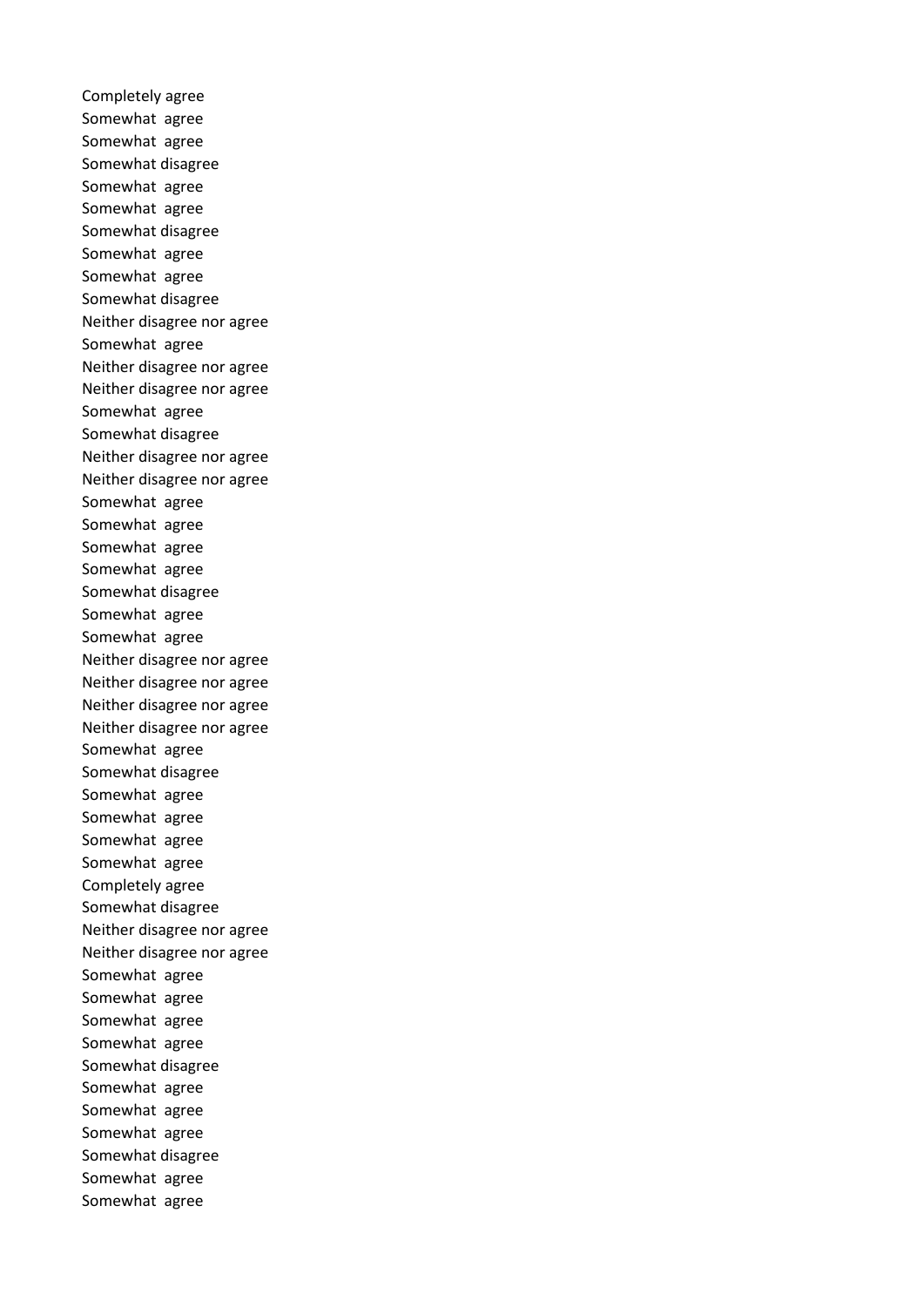Neither disagree nor agree Neither disagree nor agree Somewhat agree Completely disagree Somewhat agree Somewhat agree Somewhat agree Somewhat disagree Somewhat agree Somewhat disagree Somewhat disagree Neither disagree nor agree Somewhat agree Somewhat disagree Somewhat agree Somewhat agree Somewhat agree Completely agree Somewhat agree Neither disagree nor agree Somewhat agree Somewhat agree Somewhat disagree Somewhat agree Somewhat disagree Somewhat agree Somewhat disagree Somewhat agree Neither disagree nor agree Neither disagree nor agree Somewhat agree Somewhat agree Somewhat agree Somewhat agree Somewhat agree Somewhat disagree Neither disagree nor agree Somewhat agree Neither disagree nor agree Somewhat agree Somewhat agree Neither disagree nor agree Somewhat agree Somewhat agree Somewhat agree Somewhat disagree Somewhat agree Somewhat agree Somewhat agree Somewhat agree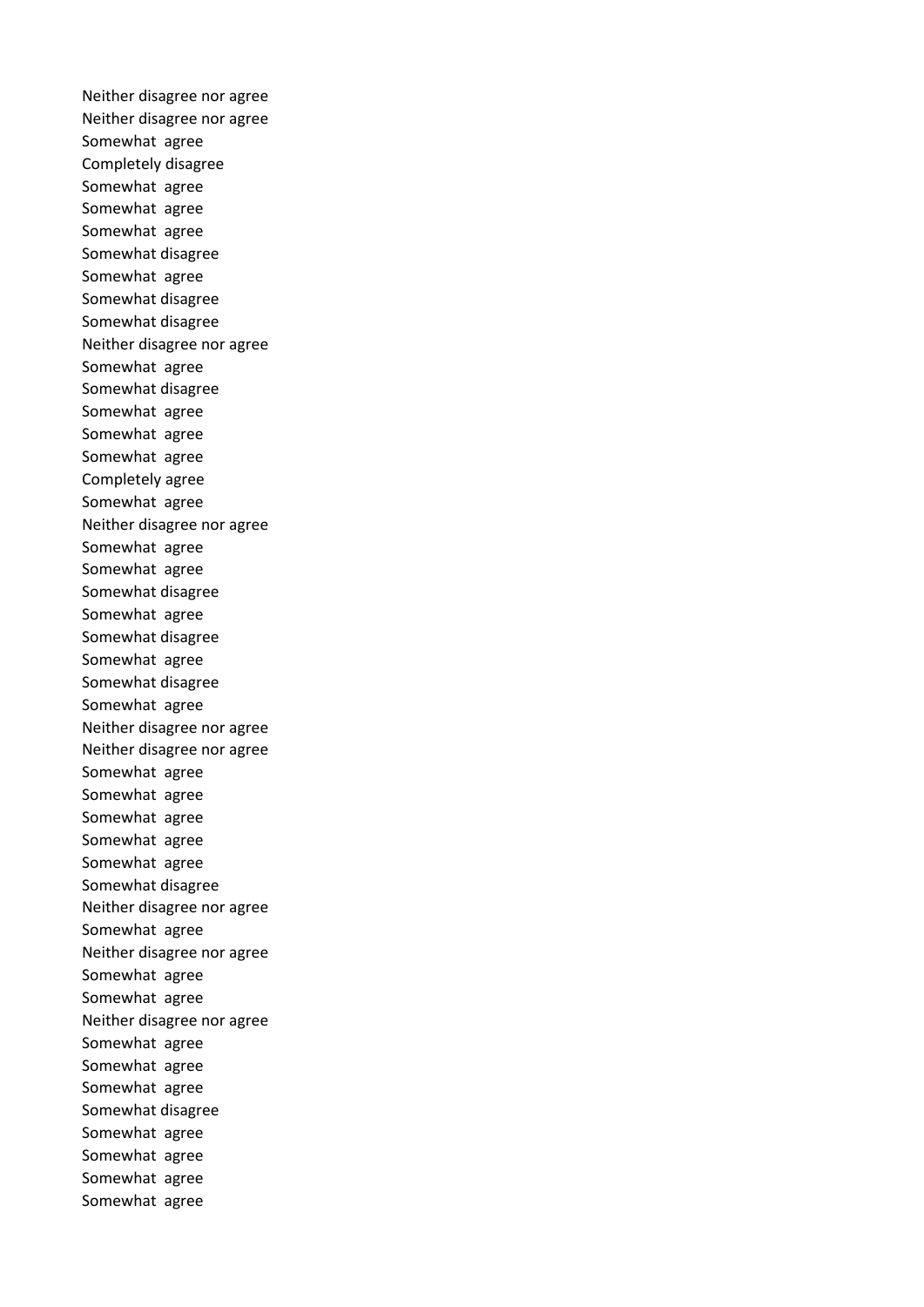Somewhat disagree Neither disagree nor agree Completely disagree Somewhat agree Somewhat agree Somewhat agree Somewhat agree Somewhat agree Completely disagree Somewhat disagree Neither disagree nor agree Somewhat agree Somewhat disagree Neither disagree nor agree Neither disagree nor agree Somewhat disagree Somewhat agree Somewhat disagree Somewhat agree Somewhat agree Somewhat disagree Somewhat disagree Somewhat agree Somewhat agree Somewhat agree Neither disagree nor agree Completely disagree Somewhat agree Neither disagree nor agree Somewhat agree Somewhat agree Neither disagree nor agree Somewhat disagree Somewhat agree Somewhat agree Completely agree Completely disagree Somewhat agree Somewhat disagree Somewhat agree Somewhat agree Neither disagree nor agree Completely agree Somewhat agree Neither disagree nor agree Neither disagree nor agree Neither disagree nor agree Completely disagree Somewhat agree Somewhat agree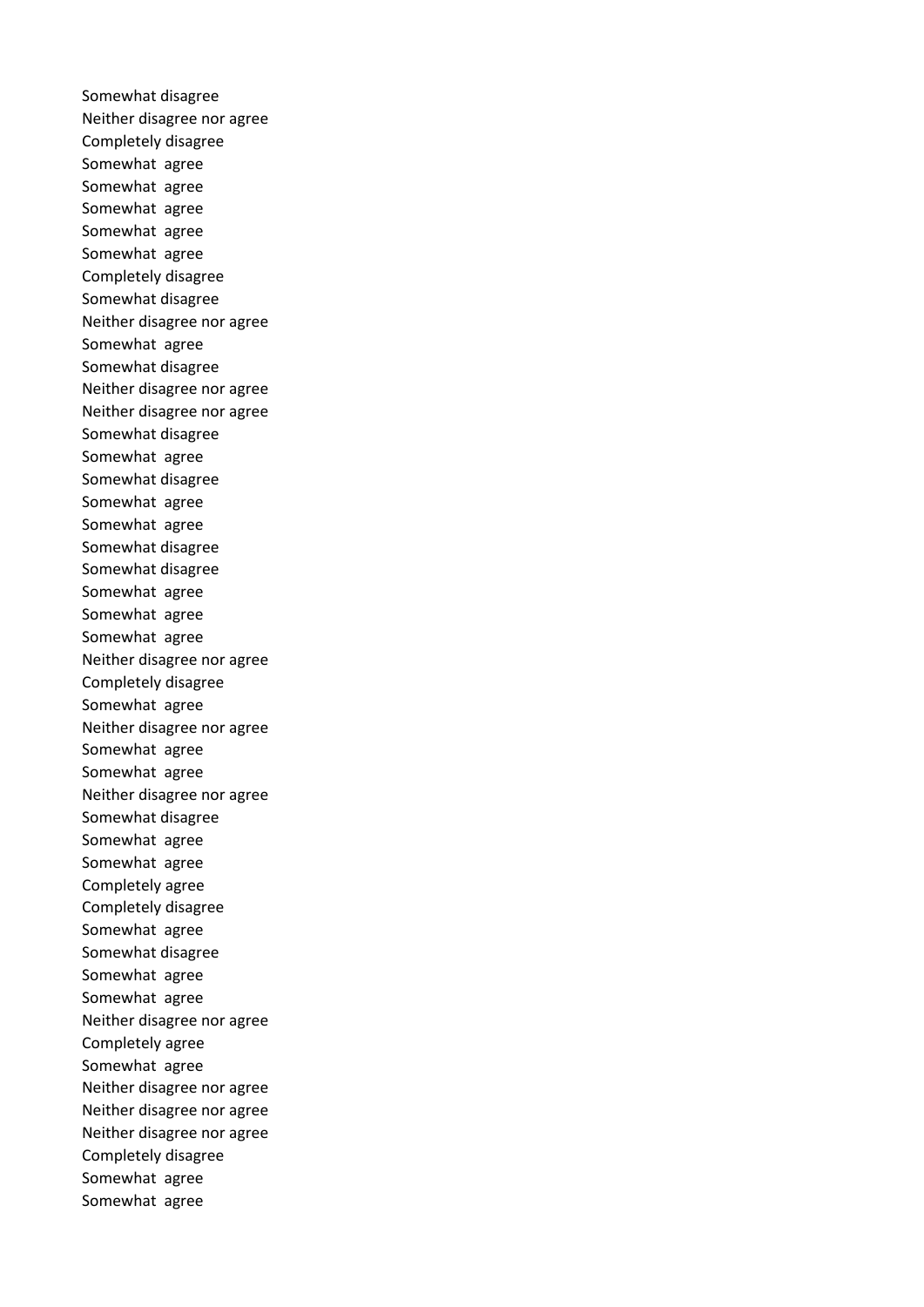Completely agree Somewhat agree Somewhat agree Somewhat agree Somewhat agree Somewhat agree Somewhat agree Somewhat agree Somewhat agree Completely agree Somewhat agree Somewhat agree Somewhat agree Somewhat agree Somewhat agree Somewhat agree Somewhat agree Somewhat agree Somewhat agree Somewhat agree Somewhat agree Neither disagree nor agree Somewhat agree Somewhat disagree Somewhat agree Somewhat disagree Somewhat disagree Somewhat disagree Somewhat agree Somewhat agree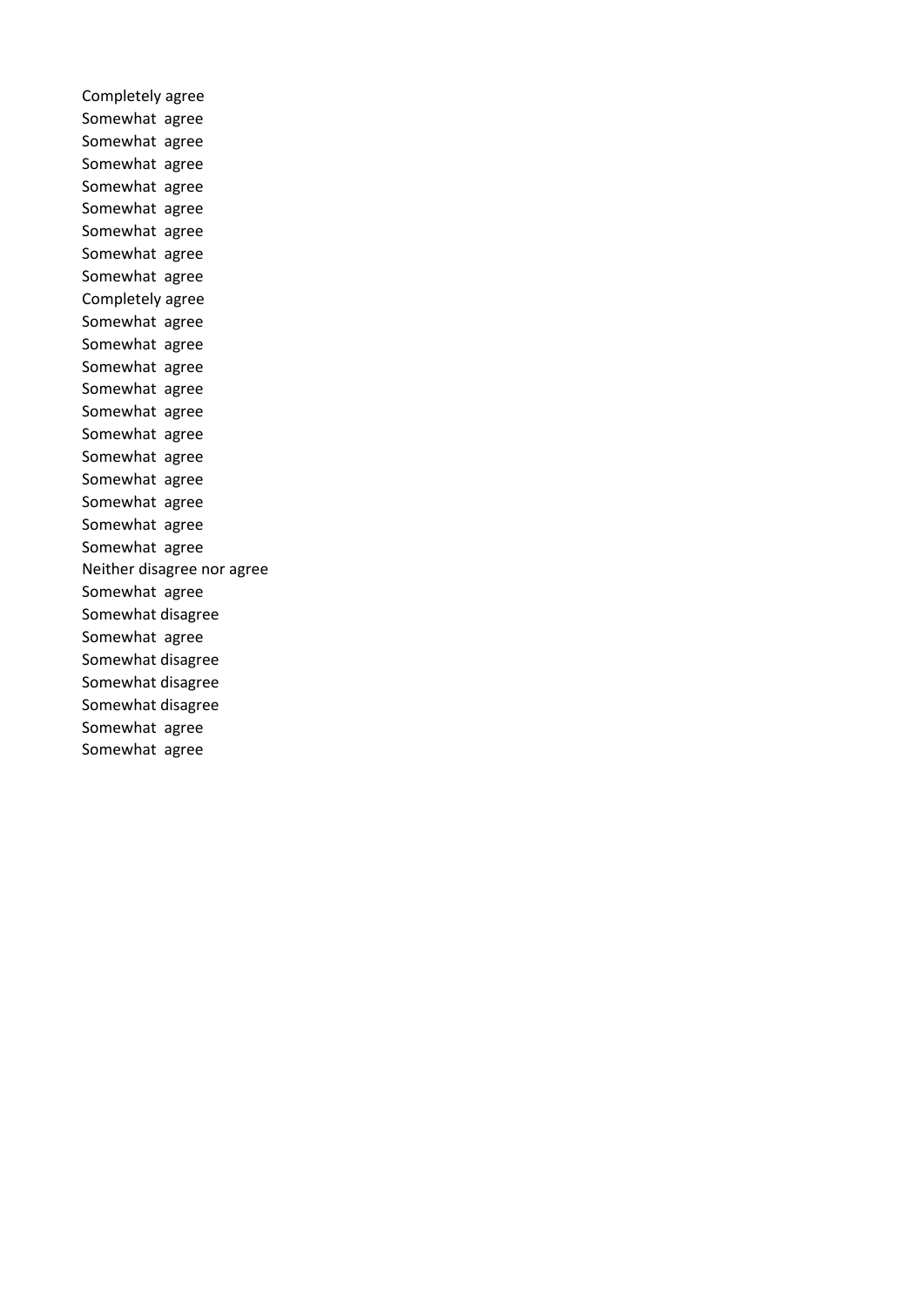## **9) If you make a query in a search engine, how many results do you usually view?**

More than 5 links More than 5 links More than 5 links 2-3 links More than 5 links 4-5 links 4-5 links 2-3 links 4-5 links 4-5 links More than 5 links 2-3 links 2-3 links 4-5 links 2-3 links 4-5 links More than 5 links More than 5 links 2-3 links More than 5 links Just one link 2-3 links 4-5 links More than 5 links 4-5 links 2-3 links More than 5 links More than 5 links 2-3 links 4-5 links More than 5 links More than 5 links 4-5 links 2-3 links 4-5 links More than 5 links More than 5 links More than 5 links 2-3 links 2-3 links 4-5 links More than 5 links 4-5 links More than 5 links 4-5 links More than 5 links More than 5 links 2-3 links 4-5 links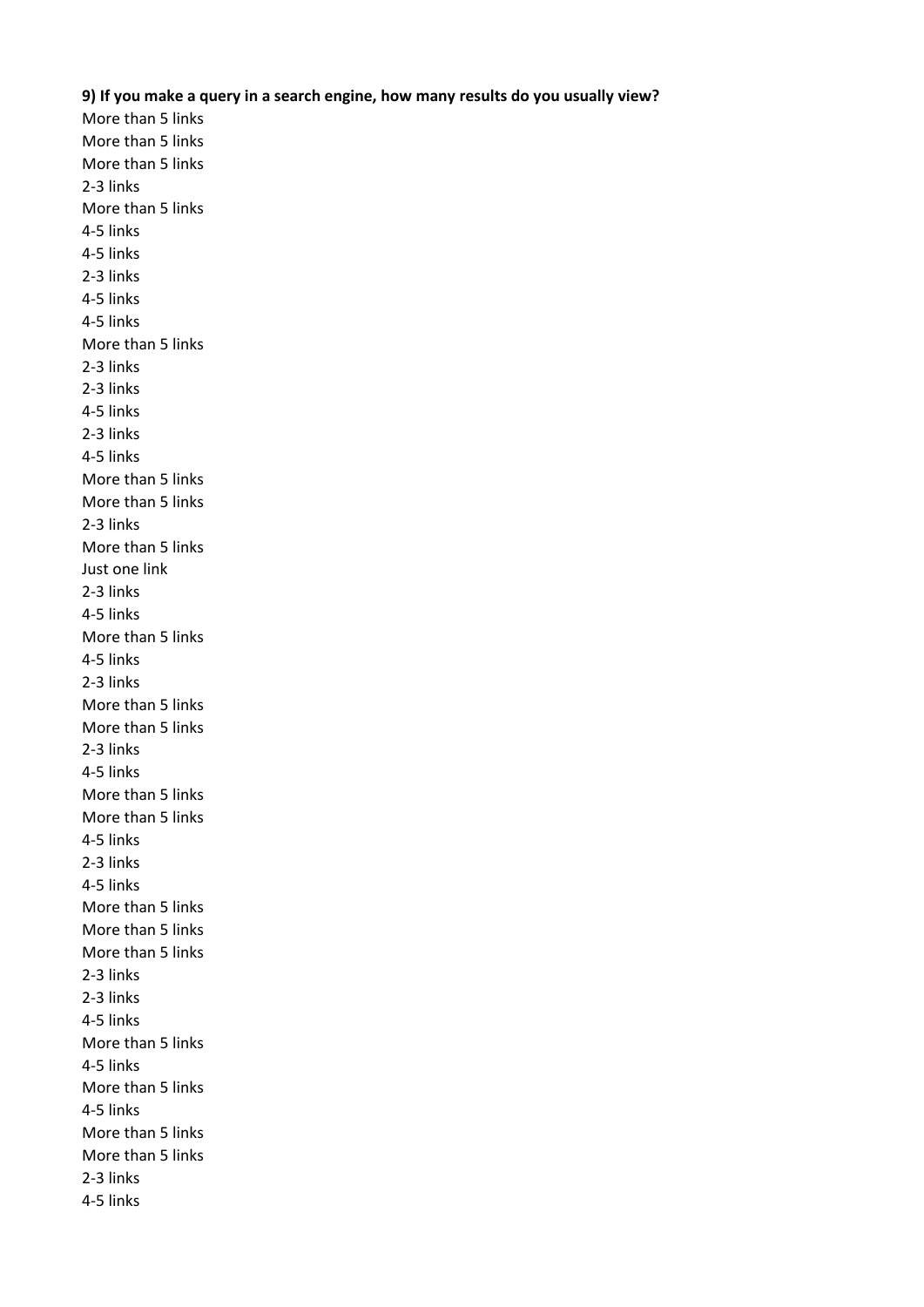More than 5 links More than 5 links 2-3 links More than 5 links 2-3 links 4-5 links More than 5 links 2-3 links 4-5 links More than 5 links 2-3 links More than 5 links More than 5 links 2-3 links More than 5 links 2-3 links More than 5 links 2-3 links 2-3 links 2-3 links More than 5 links 2-3 links More than 5 links More than 5 links 4-5 links More than 5 links 2-3 links 2-3 links More than 5 links 2-3 links 2-3 links More than 5 links 4-5 links More than 5 links More than 5 links 2-3 links More than 5 links 2-3 links More than 5 links 2-3 links 4-5 links 2-3 links 2-3 links More than 5 links 2-3 links 2-3 links 2-3 links 2-3 links 2-3 links More than 5 links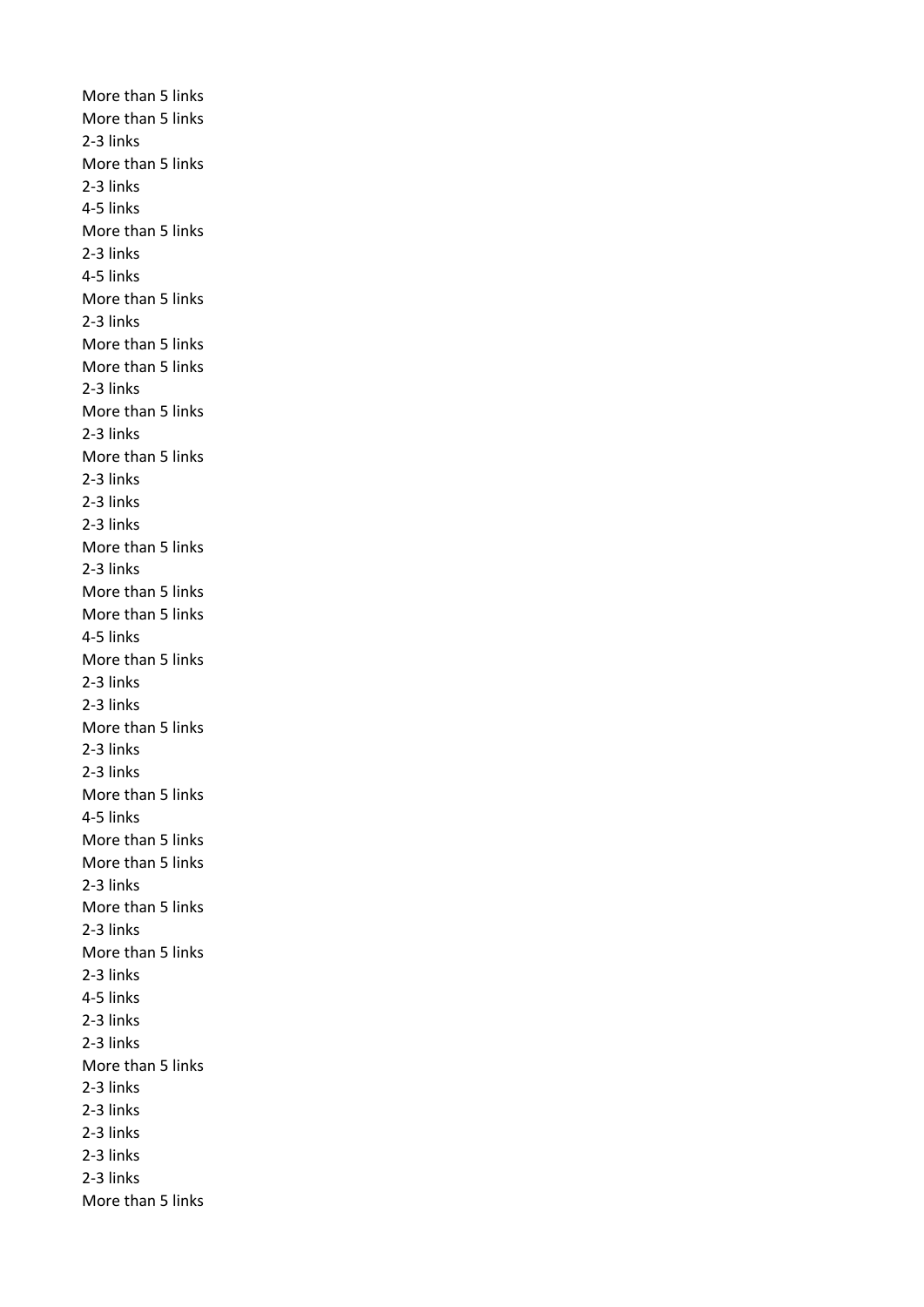2-3 links 2-3 links 2-3 links More than 5 links 2-3 links 2-3 links 2-3 links More than 5 links Just one link More than 5 links 2-3 links Just one link 4-5 links 4-5 links Just one link More than 5 links 4-5 links 2-3 links More than 5 links More than 5 links More than 5 links 2-3 links 4-5 links 2-3 links More than 5 links 2-3 links 4-5 links 4-5 links 2-3 links 4-5 links More than 5 links 2-3 links 4-5 links 2-3 links 2-3 links 4-5 links 2-3 links 4-5 links 2-3 links 2-3 links More than 5 links 2-3 links 4-5 links 2-3 links Just one link 2-3 links More than 5 links 4-5 links 4-5 links 4-5 links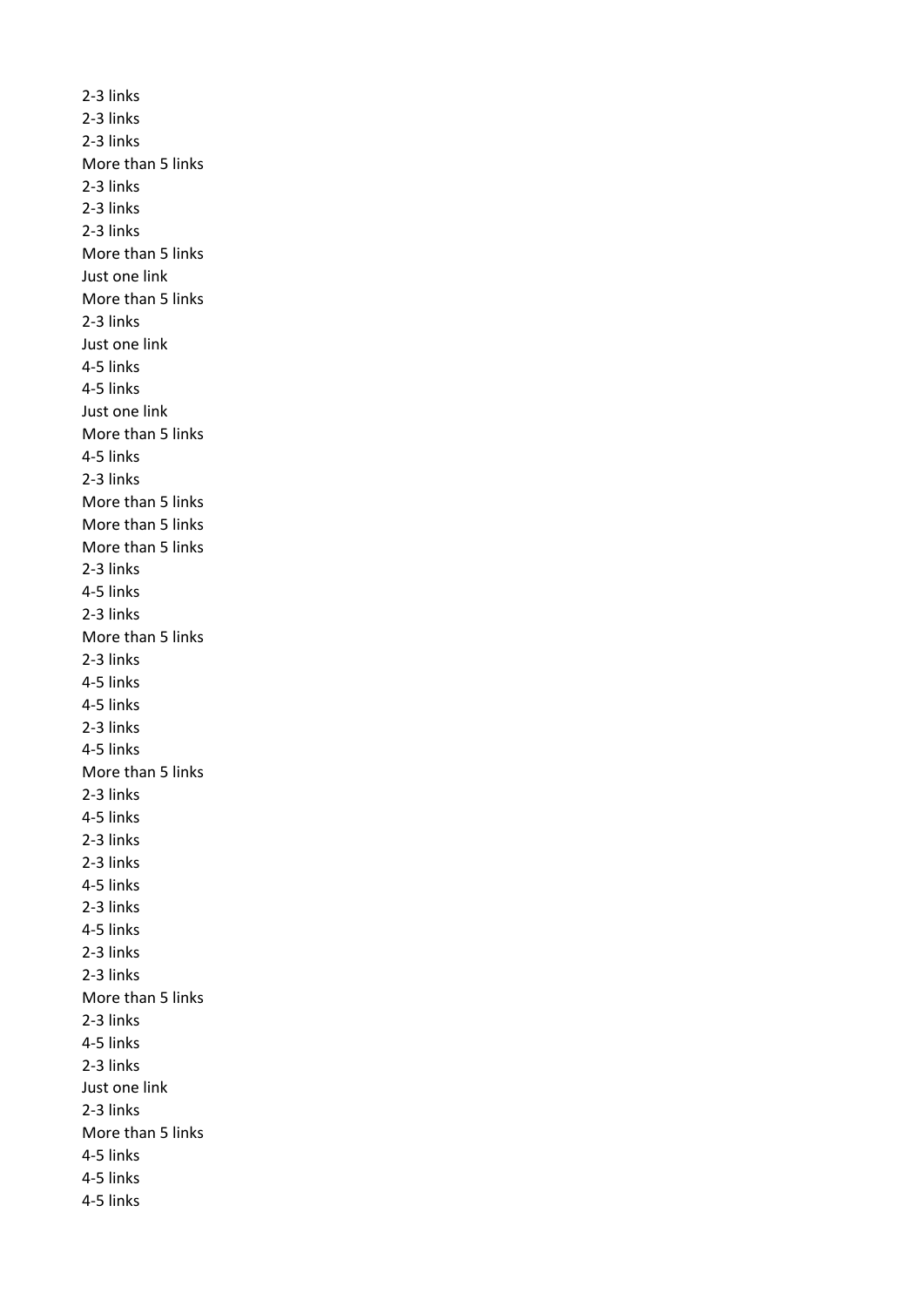2-3 links 2-3 links 2-3 links 2-3 links 2-3 links 2-3 links 2-3 links More than 5 links 2-3 links More than 5 links 2-3 links 2-3 links 2-3 links More than 5 links 2-3 links More than 5 links More than 5 links 2-3 links 4-5 links 2-3 links 2-3 links More than 5 links More than 5 links More than 5 links 4-5 links 2-3 links 4-5 links More than 5 links 4-5 links 2-3 links 4-5 links More than 5 links More than 5 links 2-3 links 2-3 links More than 5 links 2-3 links 4-5 links 2-3 links 4-5 links More than 5 links More than 5 links More than 5 links 2-3 links 2-3 links More than 5 links 2-3 links More than 5 links More than 5 links More than 5 links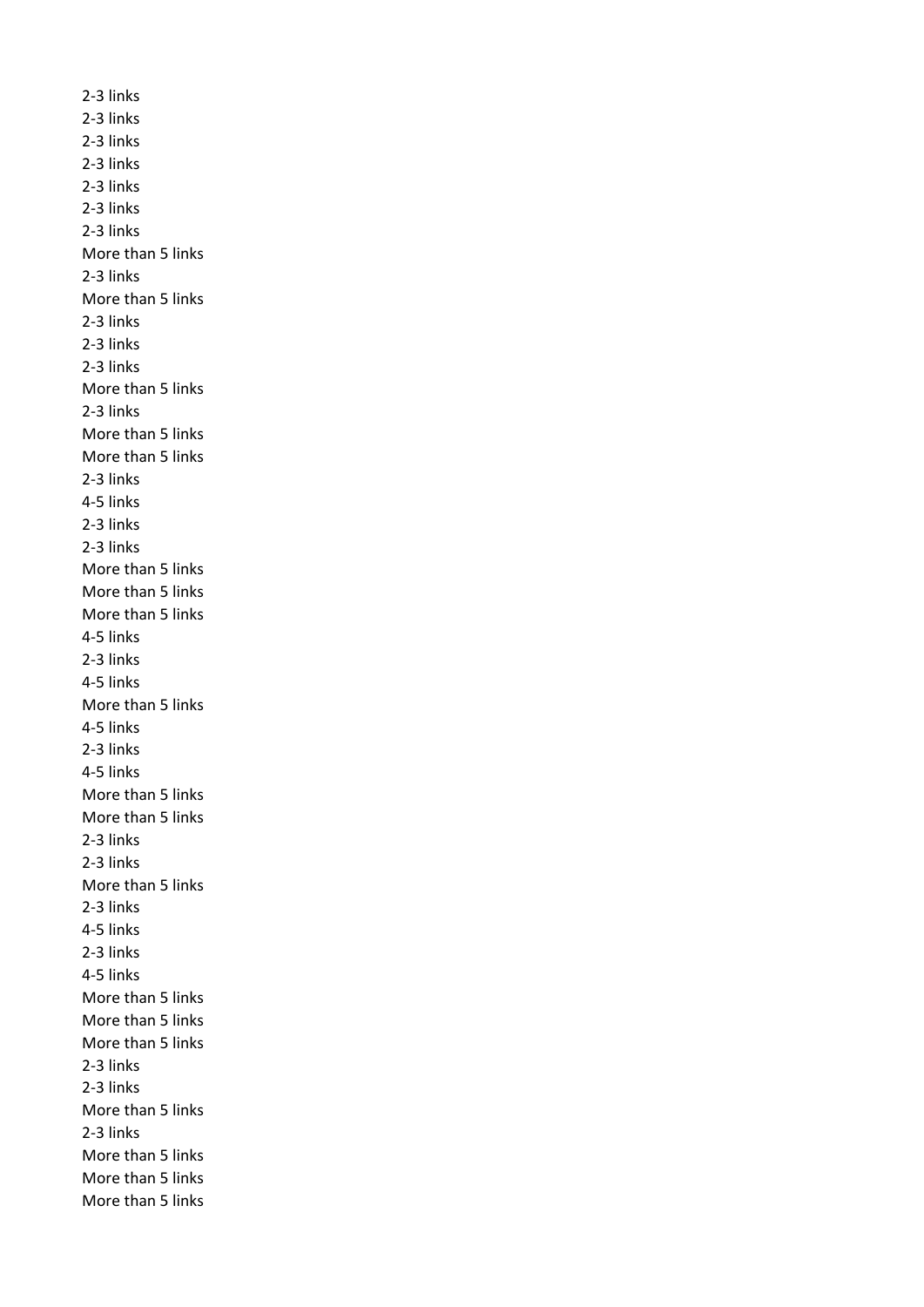4-5 links More than 5 links 2-3 links 4-5 links 4-5 links 2-3 links More than 5 links More than 5 links 2-3 links 4-5 links 2-3 links More than 5 links 2-3 links 2-3 links More than 5 links 2-3 links 4-5 links 2-3 links More than 5 links More than 5 links 2-3 links 2-3 links 4-5 links 2-3 links 2-3 links 4-5 links More than 5 links 2-3 links 2-3 links 4-5 links 2-3 links 4-5 links 2-3 links 2-3 links 2-3 links 4-5 links 2-3 links 2-3 links 4-5 links 4-5 links 4-5 links 2-3 links 4-5 links 4-5 links 4-5 links 2-3 links 4-5 links More than 5 links More than 5 links More than 5 links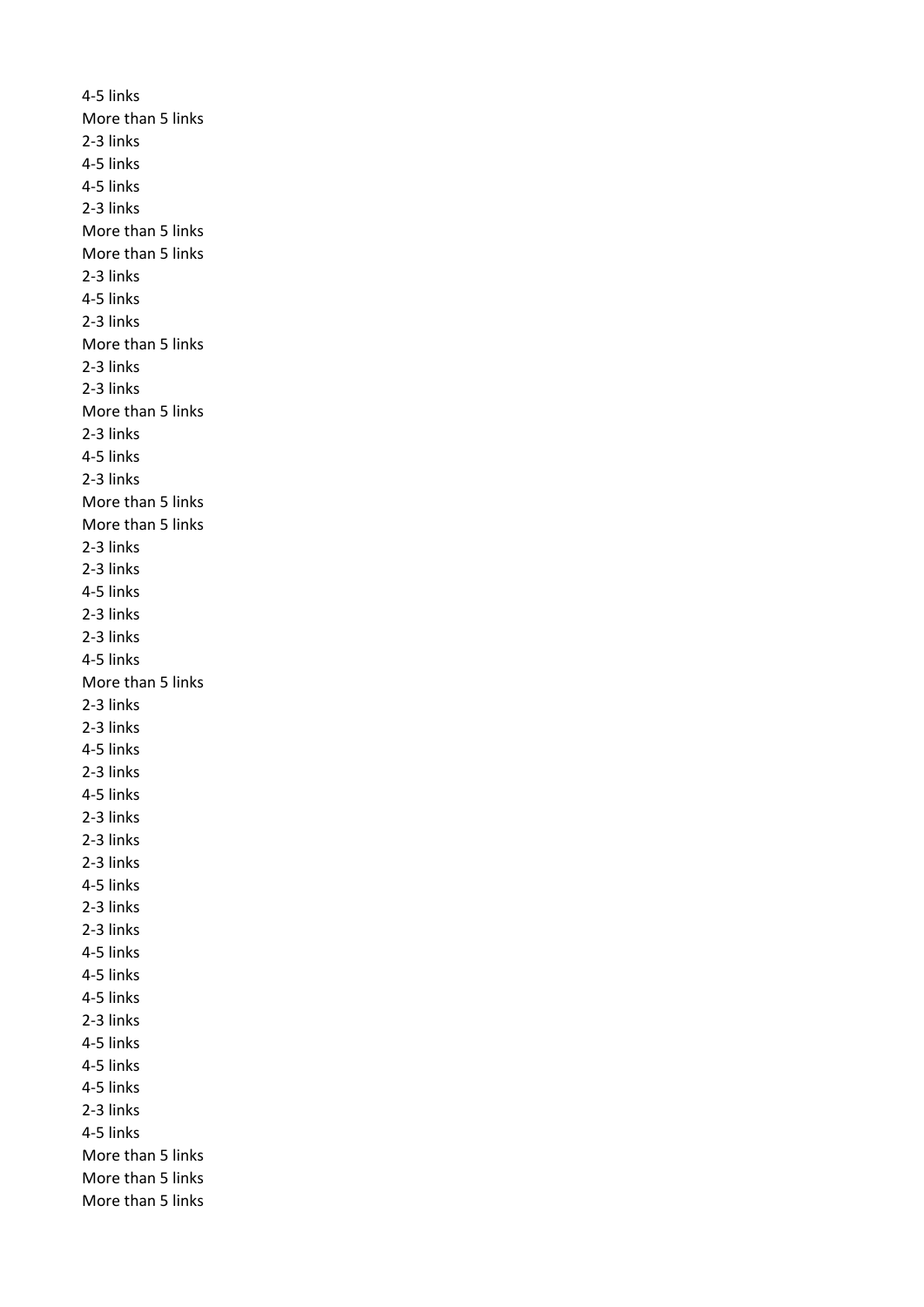More than 5 links 4-5 links More than 5 links 2-3 links 2-3 links 2-3 links 2-3 links 4-5 links 2-3 links More than 5 links 2-3 links 4-5 links More than 5 links 2-3 links 4-5 links 2-3 links 2-3 links 2-3 links More than 5 links More than 5 links 4-5 links 2-3 links 4-5 links More than 5 links More than 5 links 2-3 links 2-3 links More than 5 links 4-5 links 2-3 links More than 5 links More than 5 links 4-5 links More than 5 links More than 5 links More than 5 links 2-3 links More than 5 links 4-5 links 4-5 links 4-5 links 2-3 links More than 5 links 2-3 links More than 5 links 4-5 links More than 5 links More than 5 links 2-3 links 4-5 links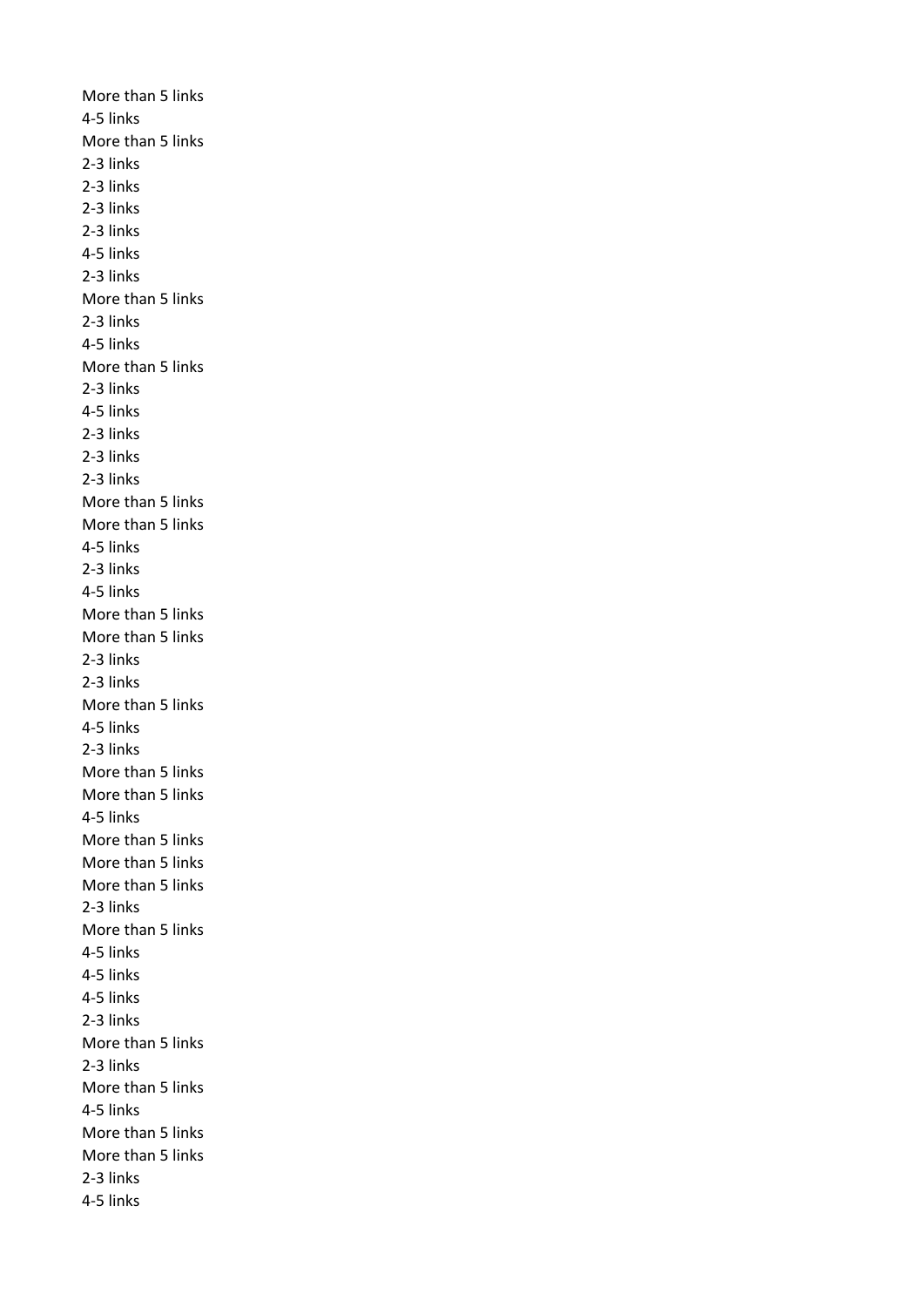2-3 links More than 5 links 2-3 links 4-5 links 4-5 links 4-5 links 2-3 links 2-3 links 4-5 links 2-3 links 2-3 links 4-5 links 4-5 links 2-3 links Just one link 2-3 links 2-3 links 4-5 links 2-3 links 2-3 links 2-3 links More than 5 links 2-3 links 2-3 links 2-3 links 4-5 links 2-3 links More than 5 links More than 5 links 4-5 links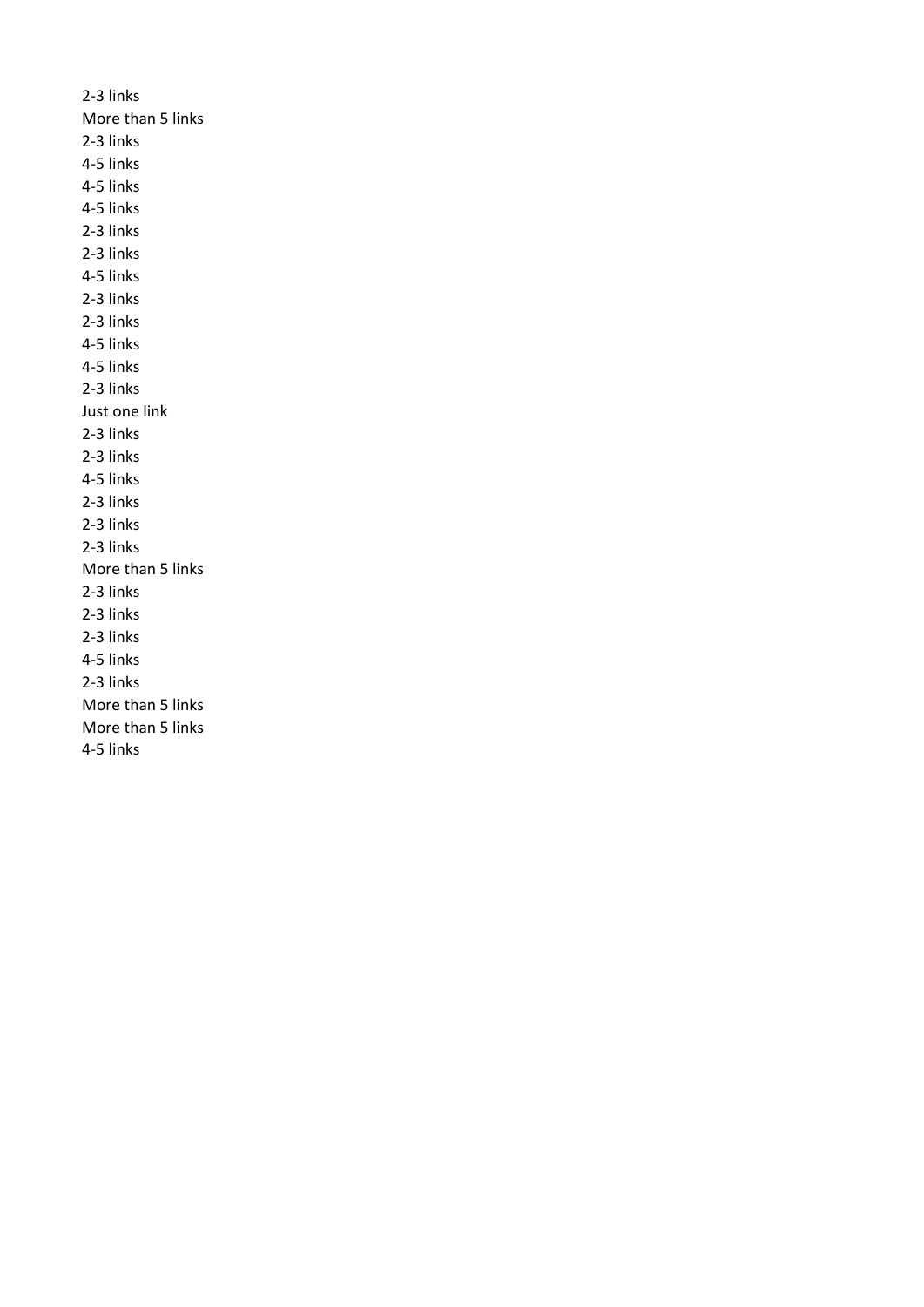## **1) I trust a health webpage more if it identifies the author.**

Somewhat agree Completely agree Somewhat agree Somewhat disagree Somewhat agree Somewhat agree Somewhat agree Somewhat disagree Neither disagree nor agree Somewhat agree Somewhat agree Somewhat disagree Neither disagree nor agree Somewhat agree Neither disagree nor agree Somewhat agree Neither disagree nor agree Completely disagree Somewhat disagree Neither disagree nor agree Completely agree Neither disagree nor agree Somewhat disagree Completely disagree Somewhat agree Somewhat agree Completely disagree Completely disagree Neither disagree nor agree Completely disagree Somewhat agree Completely agree Neither disagree nor agree Neither disagree nor agree Completely agree Somewhat agree Somewhat agree Neither disagree nor agree Somewhat disagree Somewhat agree Neither disagree nor agree Somewhat disagree Completely agree Somewhat agree Completely disagree Somewhat agree Neither disagree nor agree Somewhat agree Somewhat agree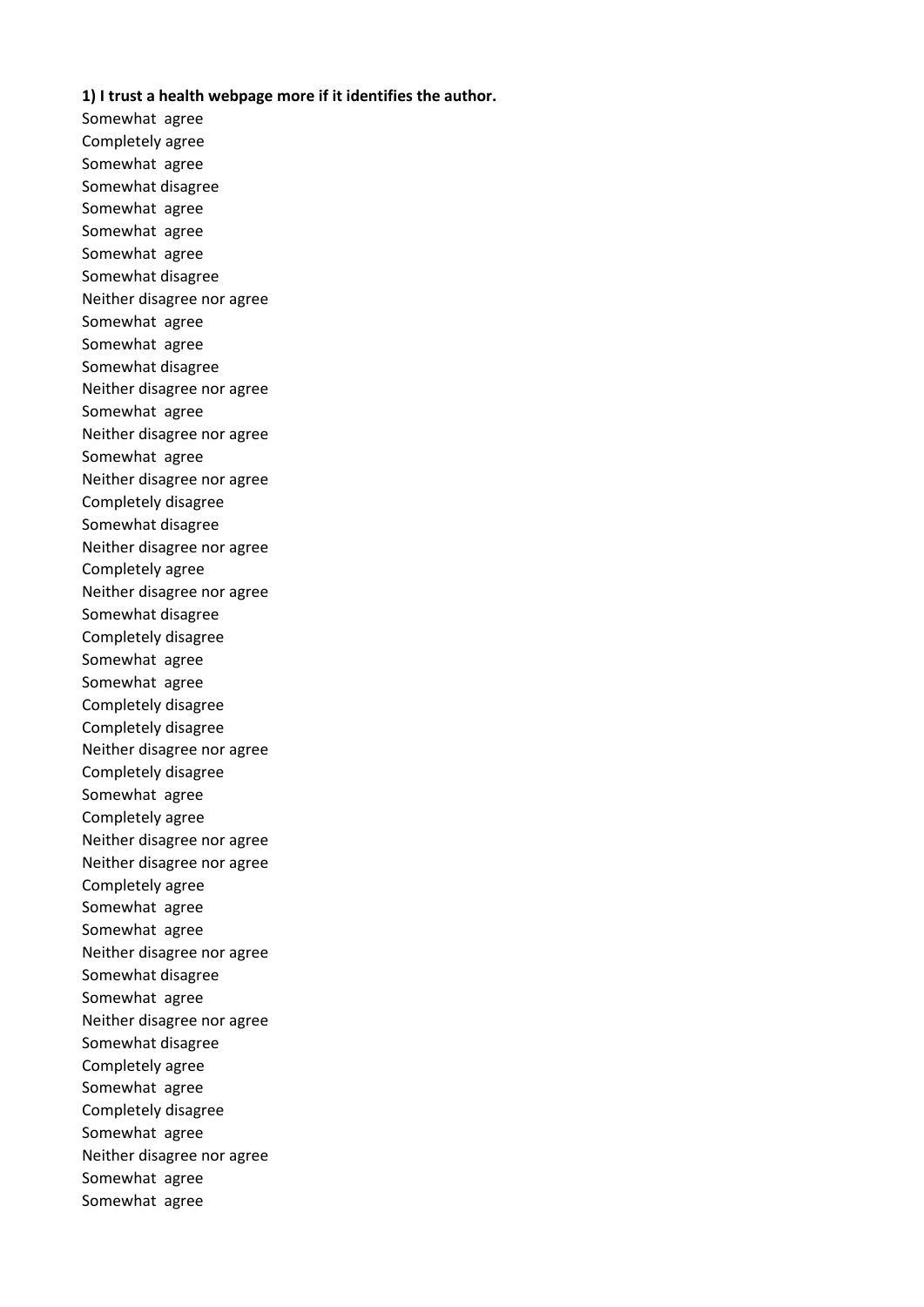Somewhat agree Completely agree Neither disagree nor agree Completely agree Somewhat disagree Completely agree Somewhat agree Somewhat agree Neither disagree nor agree Completely agree Somewhat agree Somewhat agree Completely disagree Completely agree Somewhat agree Somewhat agree Completely agree Neither disagree nor agree Somewhat agree Neither disagree nor agree Completely agree Somewhat agree Somewhat agree Somewhat disagree Somewhat agree Completely agree Somewhat agree Neither disagree nor agree Somewhat agree Somewhat agree Completely agree Completely agree Somewhat agree Neither disagree nor agree Somewhat agree Neither disagree nor agree Somewhat agree Somewhat agree Somewhat agree Somewhat agree Somewhat agree Somewhat disagree Completely agree Somewhat agree Completely agree Somewhat disagree Somewhat agree Completely agree Completely agree Neither disagree nor agree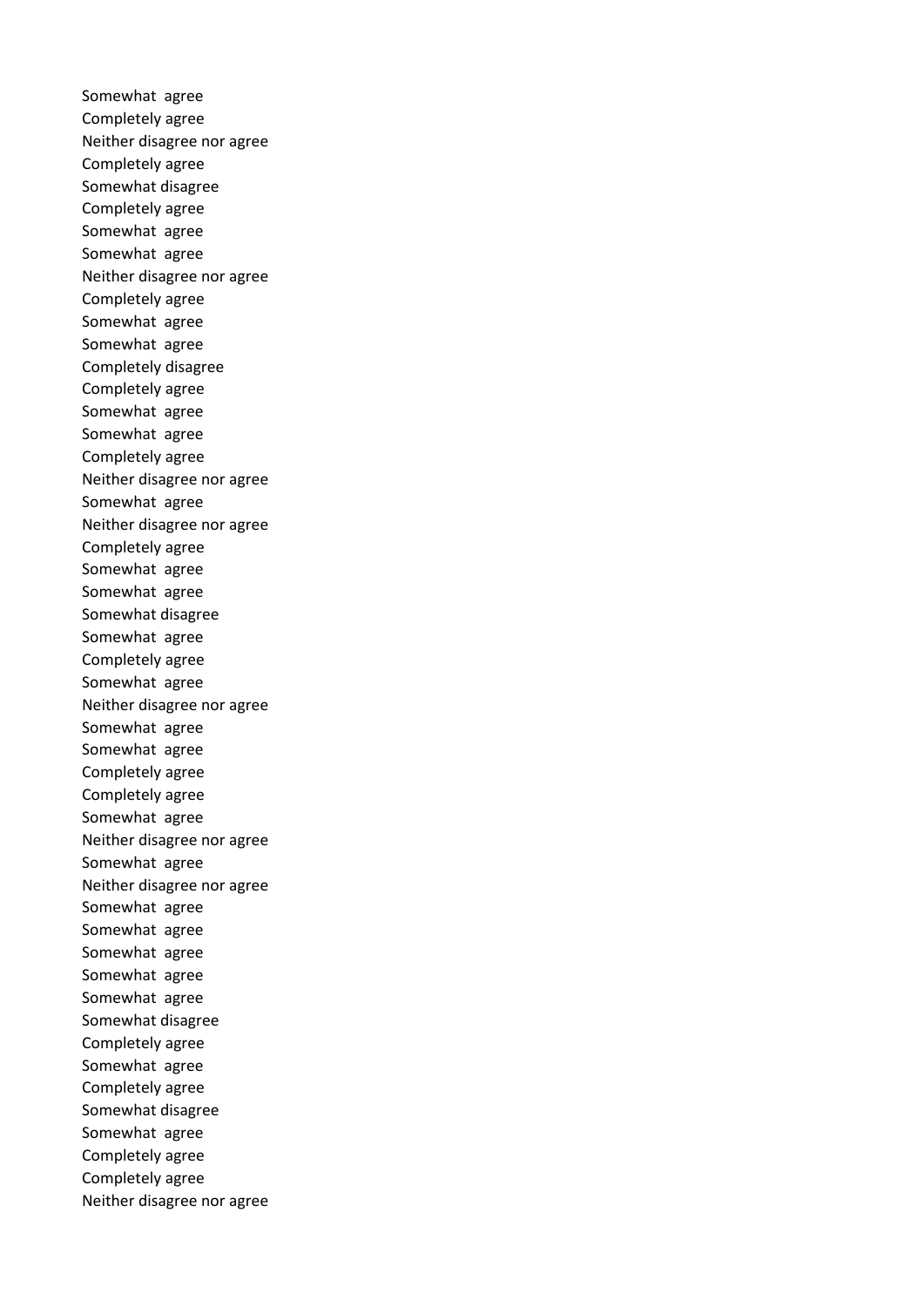Somewhat agree Somewhat agree Somewhat agree Completely agree Neither disagree nor agree Completely agree Neither disagree nor agree Neither disagree nor agree Completely disagree Somewhat agree Neither disagree nor agree Completely disagree Somewhat agree Somewhat agree Somewhat agree Somewhat agree Somewhat disagree Somewhat disagree Completely agree Somewhat agree Somewhat agree Completely disagree Somewhat disagree Completely agree Somewhat agree Completely disagree Completely agree Somewhat agree Completely agree Completely disagree Neither disagree nor agree Completely disagree Somewhat disagree Somewhat disagree Somewhat agree Neither disagree nor agree Somewhat agree Completely agree Somewhat agree Somewhat agree Somewhat disagree Somewhat agree Somewhat agree Somewhat agree Completely agree Somewhat disagree Neither disagree nor agree Completely agree Somewhat agree Somewhat disagree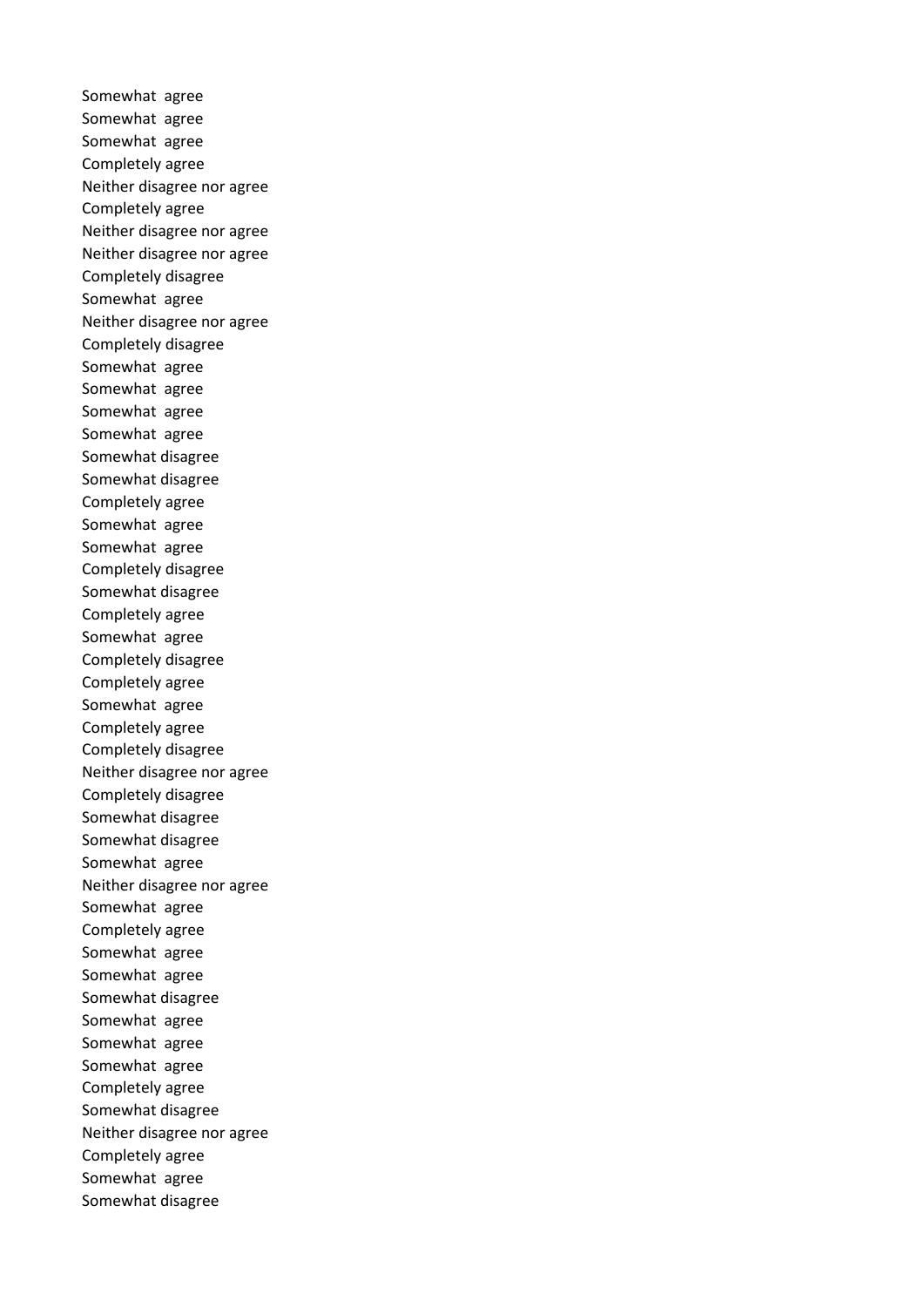Completely disagree Somewhat disagree Completely agree Neither disagree nor agree Completely agree Completely agree Somewhat disagree Completely disagree Somewhat disagree Somewhat agree Completely disagree Neither disagree nor agree Somewhat agree Somewhat disagree Somewhat agree Completely disagree Completely agree Completely agree Completely agree Somewhat disagree Completely disagree Somewhat disagree Completely agree Neither disagree nor agree Somewhat disagree Neither disagree nor agree Completely disagree Completely agree Somewhat agree Somewhat agree Somewhat agree Somewhat disagree Neither disagree nor agree Somewhat agree Neither disagree nor agree Neither disagree nor agree Somewhat agree Neither disagree nor agree Neither disagree nor agree Completely agree Somewhat agree Somewhat agree Somewhat agree Somewhat agree Completely agree Neither disagree nor agree Somewhat agree Somewhat disagree Somewhat disagree Neither disagree nor agree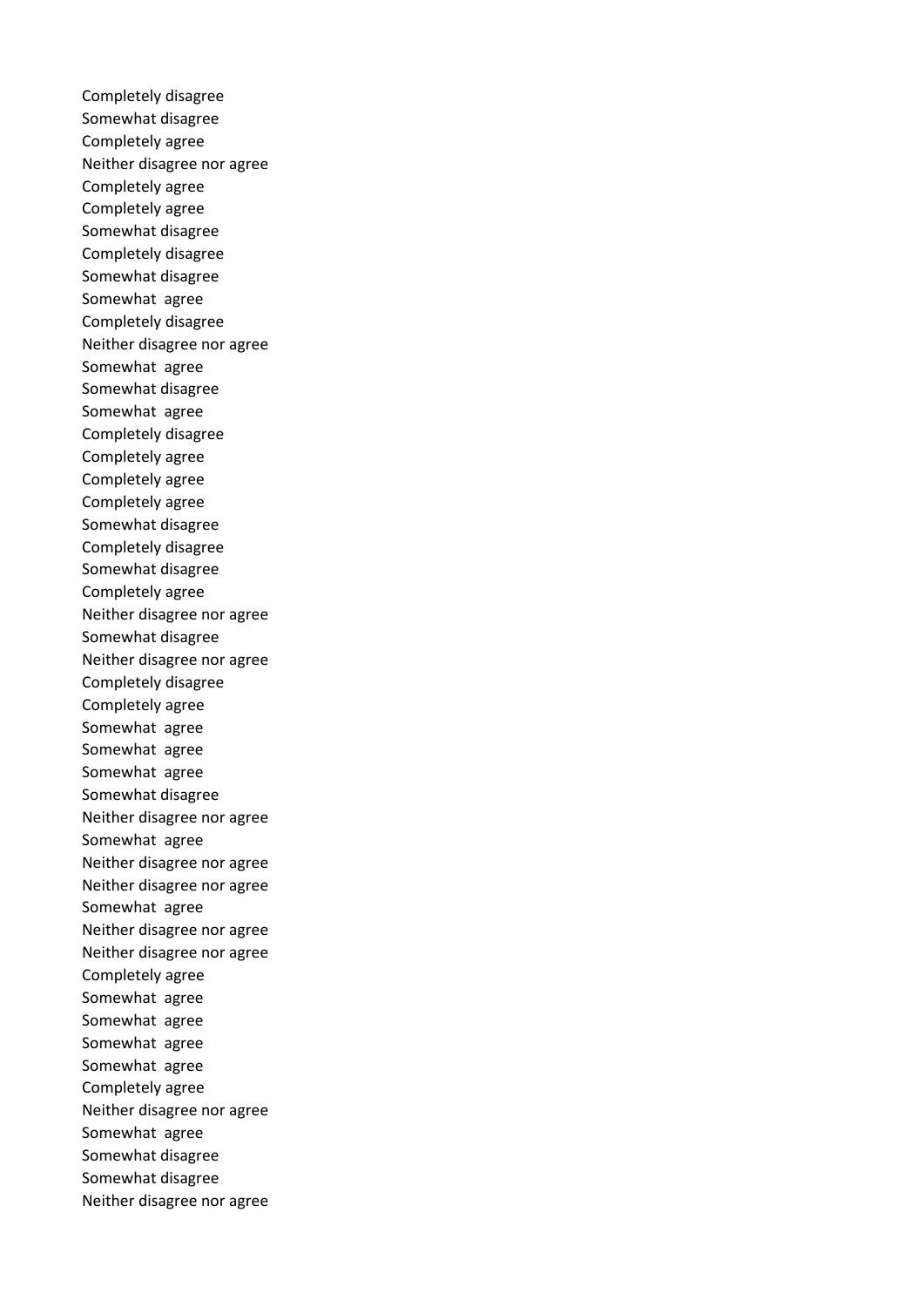Somewhat disagree Neither disagree nor agree Neither disagree nor agree Neither disagree nor agree Somewhat agree Neither disagree nor agree Somewhat agree Completely agree Completely disagree Neither disagree nor agree Somewhat agree Neither disagree nor agree Somewhat disagree Somewhat agree Neither disagree nor agree Somewhat agree Somewhat agree Completely agree Neither disagree nor agree Somewhat disagree Completely agree Neither disagree nor agree Neither disagree nor agree Somewhat agree Neither disagree nor agree Somewhat agree Completely agree Somewhat agree Neither disagree nor agree Neither disagree nor agree Somewhat agree Somewhat agree Completely agree Somewhat agree Somewhat agree Neither disagree nor agree Neither disagree nor agree Completely agree Neither disagree nor agree Neither disagree nor agree Somewhat agree Somewhat agree Somewhat agree Somewhat agree Somewhat agree Neither disagree nor agree Neither disagree nor agree Neither disagree nor agree Completely agree Completely agree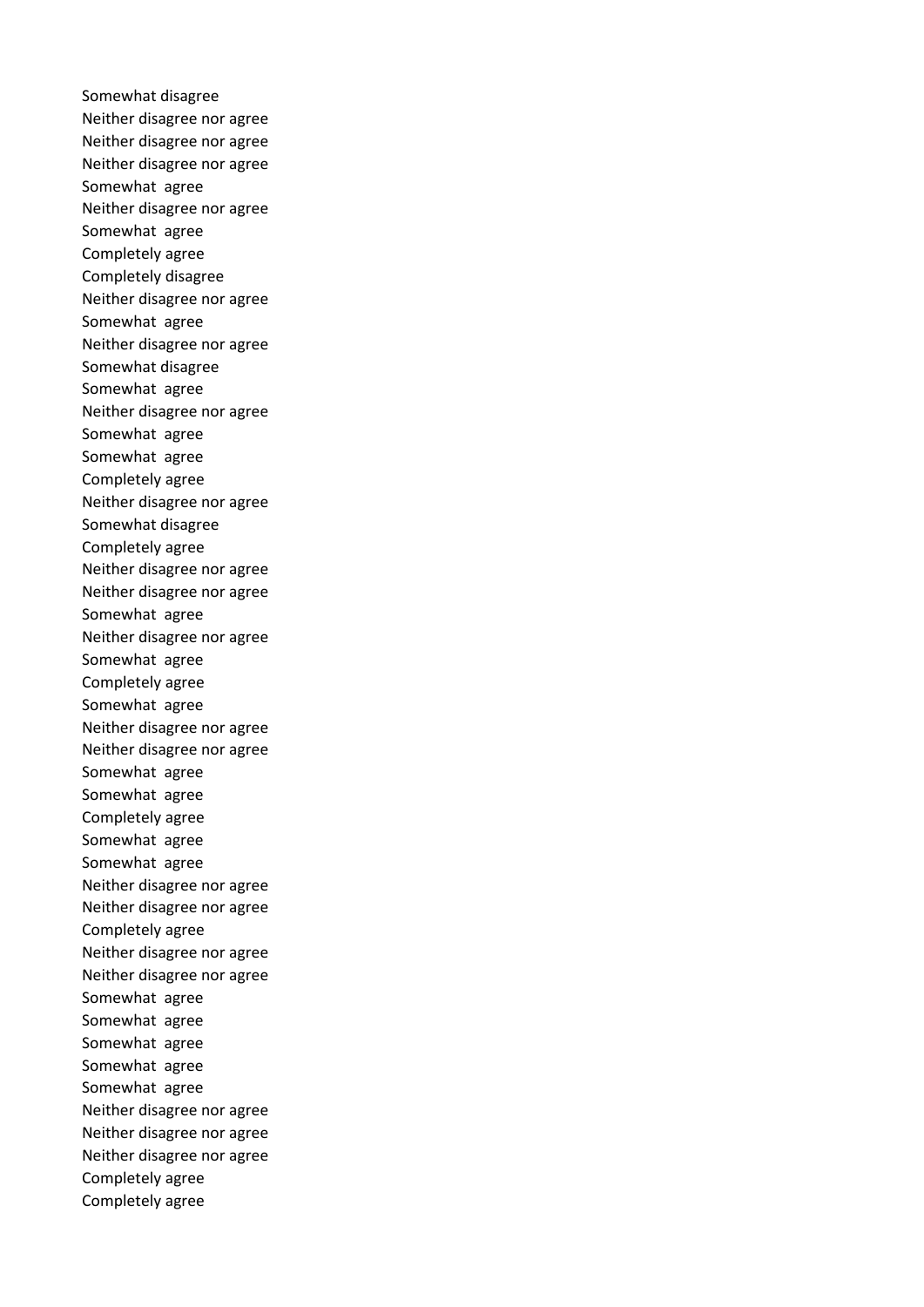Neither disagree nor agree Somewhat agree Somewhat agree Neither disagree nor agree Neither disagree nor agree Neither disagree nor agree Somewhat agree Completely agree Completely disagree Somewhat agree Somewhat agree Somewhat agree Somewhat agree Somewhat agree Completely disagree Somewhat disagree Completely agree Neither disagree nor agree Completely agree Neither disagree nor agree Somewhat disagree Somewhat disagree Somewhat agree Neither disagree nor agree Neither disagree nor agree Neither disagree nor agree Completely disagree Somewhat agree Neither disagree nor agree Somewhat agree Somewhat agree Somewhat agree Somewhat agree Somewhat agree Completely agree Completely agree Somewhat disagree Somewhat agree Somewhat agree Somewhat agree Completely agree Somewhat agree Neither disagree nor agree Neither disagree nor agree Somewhat agree Completely agree Somewhat agree Somewhat agree Completely agree Completely agree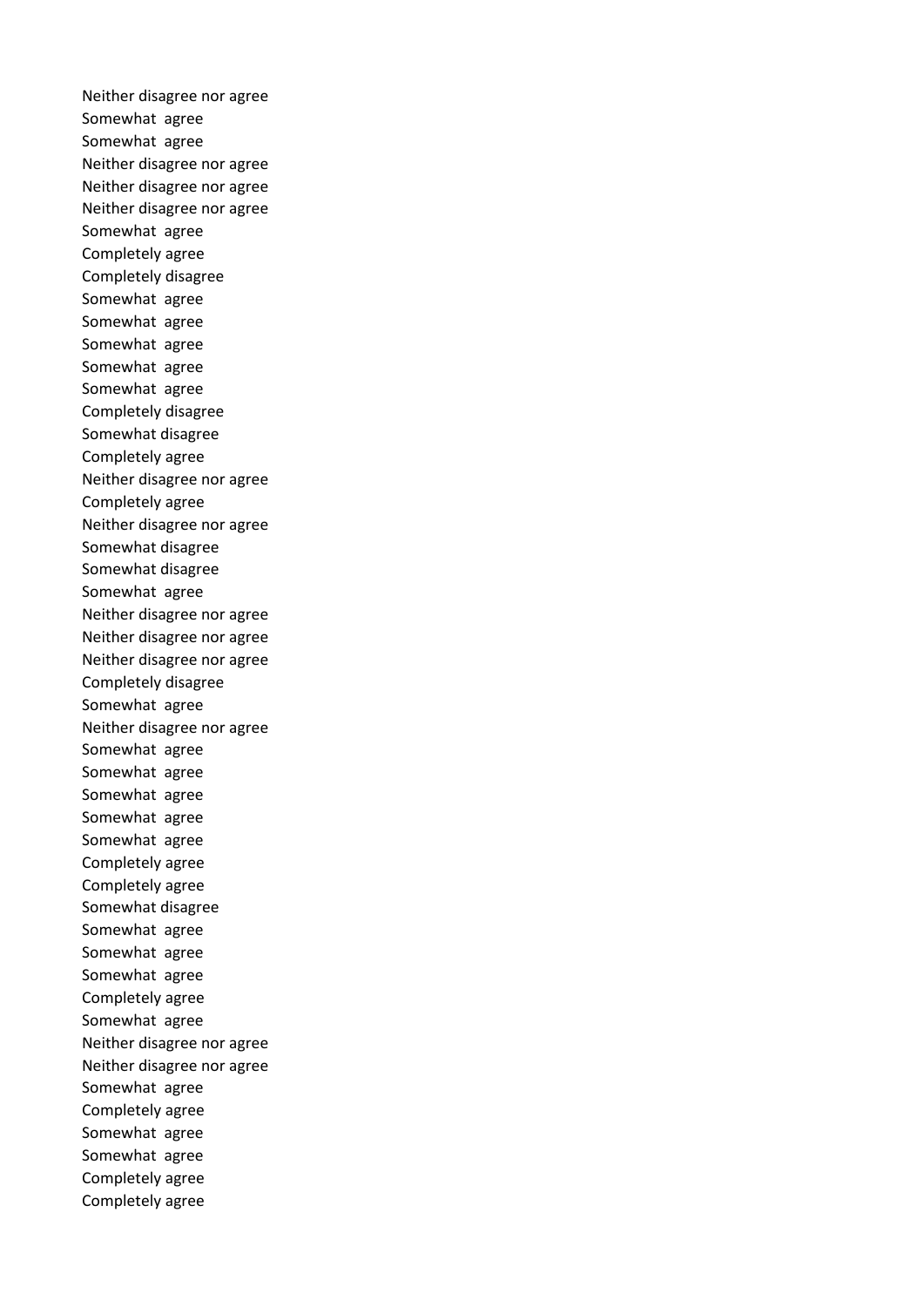Completely agree Somewhat agree Neither disagree nor agree Neither disagree nor agree Somewhat agree Neither disagree nor agree Somewhat agree Completely agree Neither disagree nor agree Completely agree Neither disagree nor agree Somewhat agree Neither disagree nor agree Neither disagree nor agree Neither disagree nor agree Somewhat disagree Somewhat agree Somewhat agree Neither disagree nor agree Neither disagree nor agree Somewhat agree Somewhat agree Neither disagree nor agree Somewhat disagree Neither disagree nor agree Somewhat agree Somewhat agree Somewhat agree Completely agree Somewhat disagree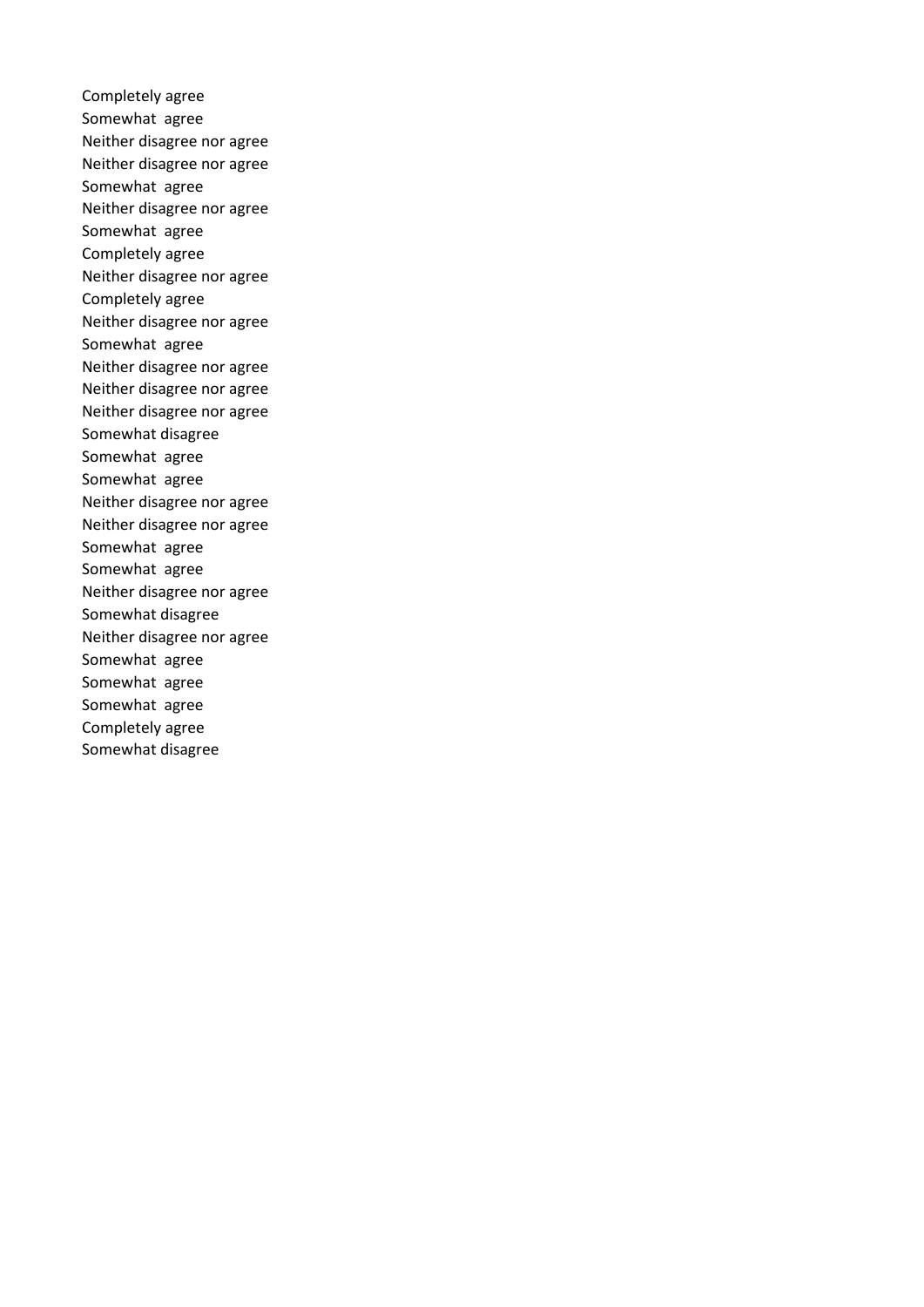# **2)** I trust a health webpage more if it identifies author's affiliation or organization (PhD, M.D., University

Somewhat agree Completely agree Completely agree Somewhat agree Completely agree Somewhat agree Completely agree Somewhat disagree Somewhat agree Somewhat agree Completely agree Somewhat agree Somewhat agree Completely agree Neither disagree nor agree Completely agree Neither disagree nor agree Completely disagree Somewhat agree Completely agree Completely agree Neither disagree nor agree Somewhat disagree Completely agree Completely agree Neither disagree nor agree Completely disagree Somewhat disagree Somewhat agree Somewhat agree Somewhat agree Completely agree Neither disagree nor agree Somewhat agree Completely agree Completely agree Somewhat agree Neither disagree nor agree Somewhat disagree Somewhat agree Somewhat disagree Somewhat disagree Completely agree Somewhat agree Completely agree Completely agree Somewhat agree Somewhat agree Somewhat disagree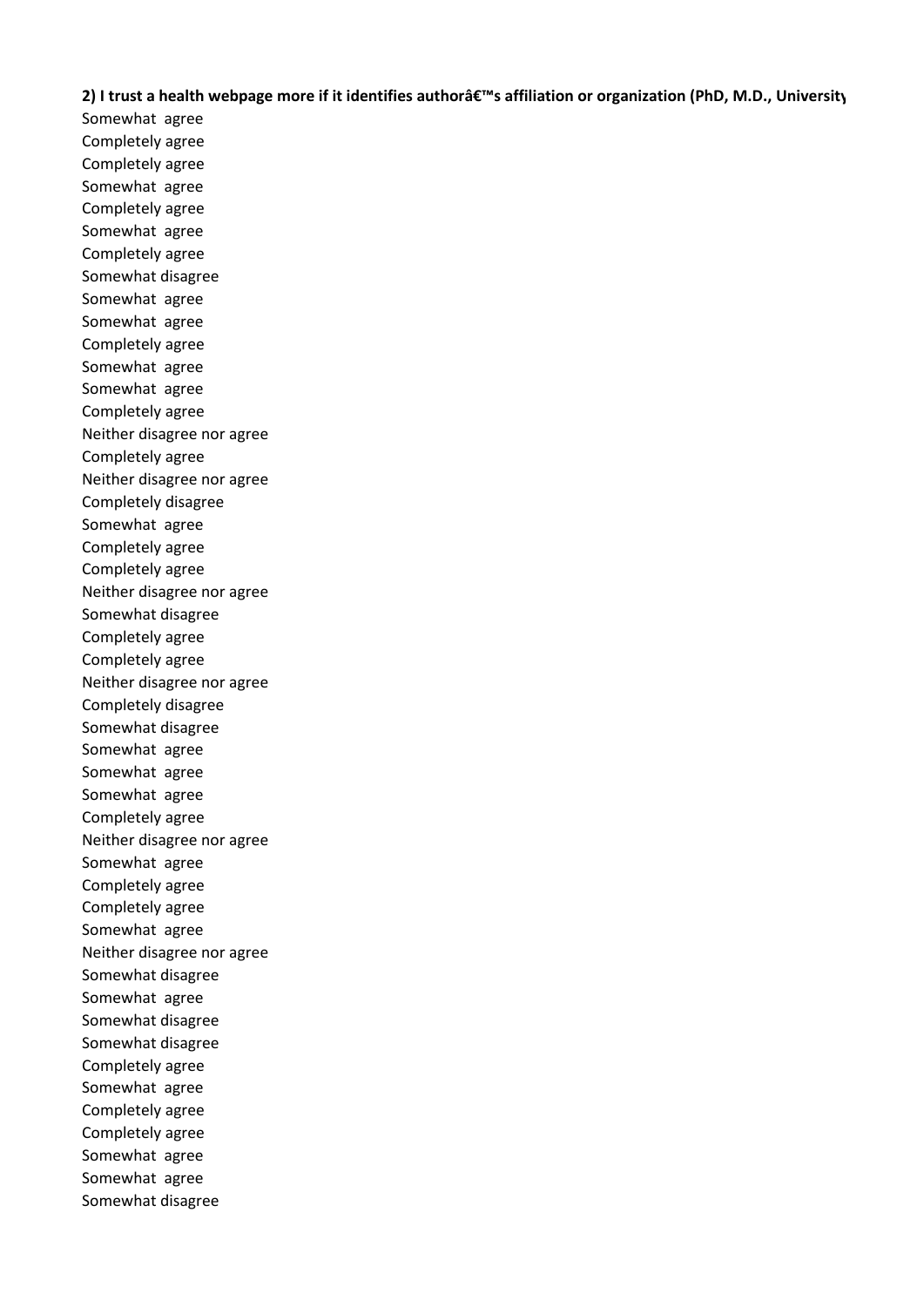Neither disagree nor agree Completely agree Somewhat agree Completely agree Completely disagree Completely agree Completely agree Completely agree Somewhat agree Completely agree Completely agree Somewhat agree Completely agree Completely agree Neither disagree nor agree Somewhat agree Completely agree Neither disagree nor agree Completely agree Somewhat agree Completely agree Somewhat agree Somewhat agree Somewhat agree Completely agree Completely agree Somewhat agree Somewhat agree Somewhat agree Somewhat disagree Somewhat agree Somewhat agree Completely agree Somewhat agree Neither disagree nor agree Completely agree Somewhat agree Somewhat agree Somewhat agree Somewhat agree Completely agree Completely agree Neither disagree nor agree Somewhat agree Completely agree Somewhat agree Somewhat agree Completely agree Completely agree Neither disagree nor agree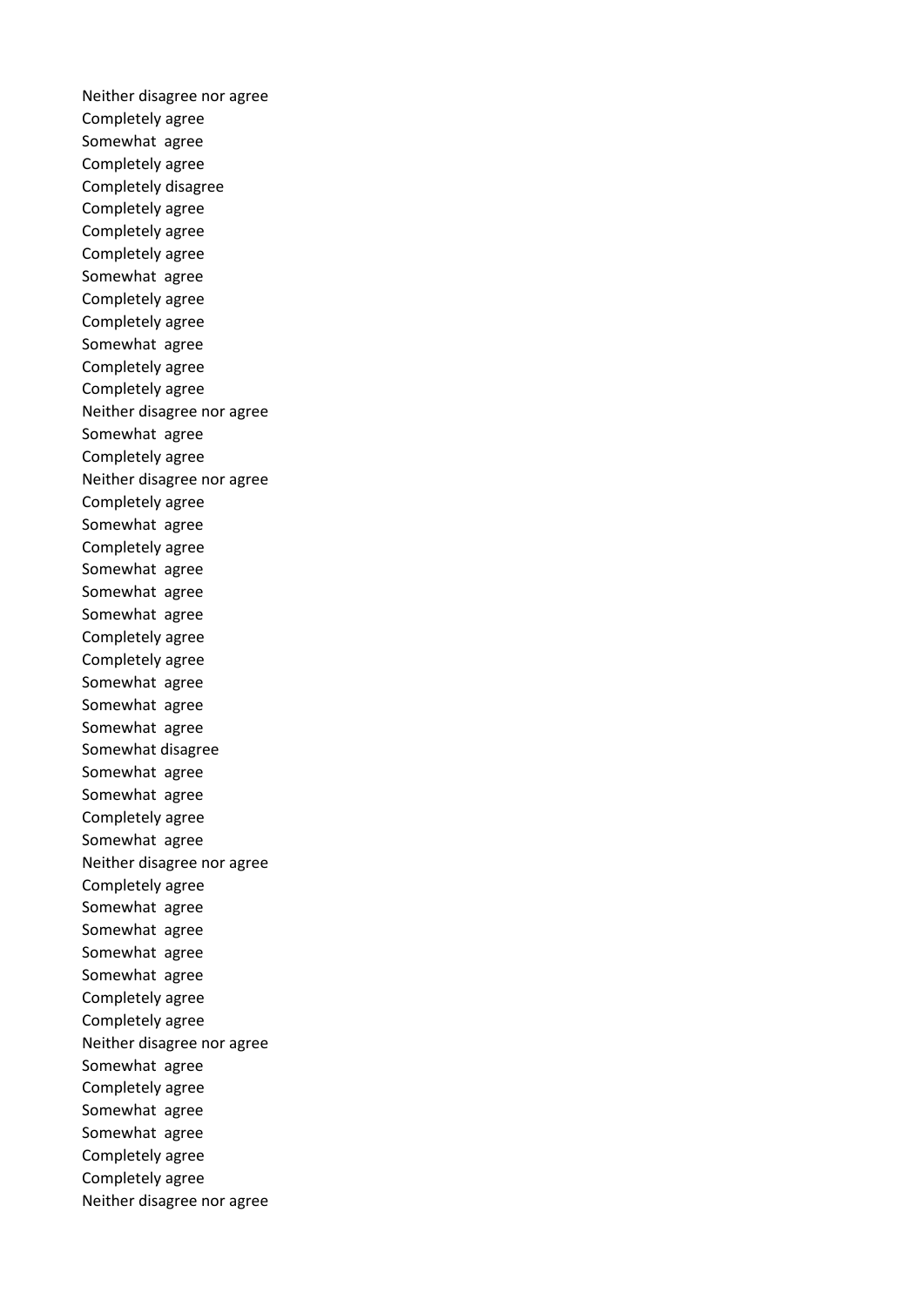Somewhat agree Neither disagree nor agree Somewhat agree Completely agree Completely agree Completely agree Somewhat agree Completely agree Completely disagree Neither disagree nor agree Neither disagree nor agree Completely disagree Somewhat agree Completely agree Completely agree Completely agree Somewhat agree Somewhat disagree Completely agree Somewhat agree Somewhat agree Somewhat disagree Somewhat agree Completely agree Completely agree Somewhat disagree Somewhat agree Somewhat disagree Completely agree Completely agree Somewhat agree Somewhat disagree Somewhat disagree Neither disagree nor agree Completely agree Somewhat agree Somewhat agree Completely agree Completely agree Completely agree Somewhat disagree Somewhat agree Somewhat agree Completely agree Completely agree Somewhat disagree Somewhat agree Completely agree Completely agree Completely agree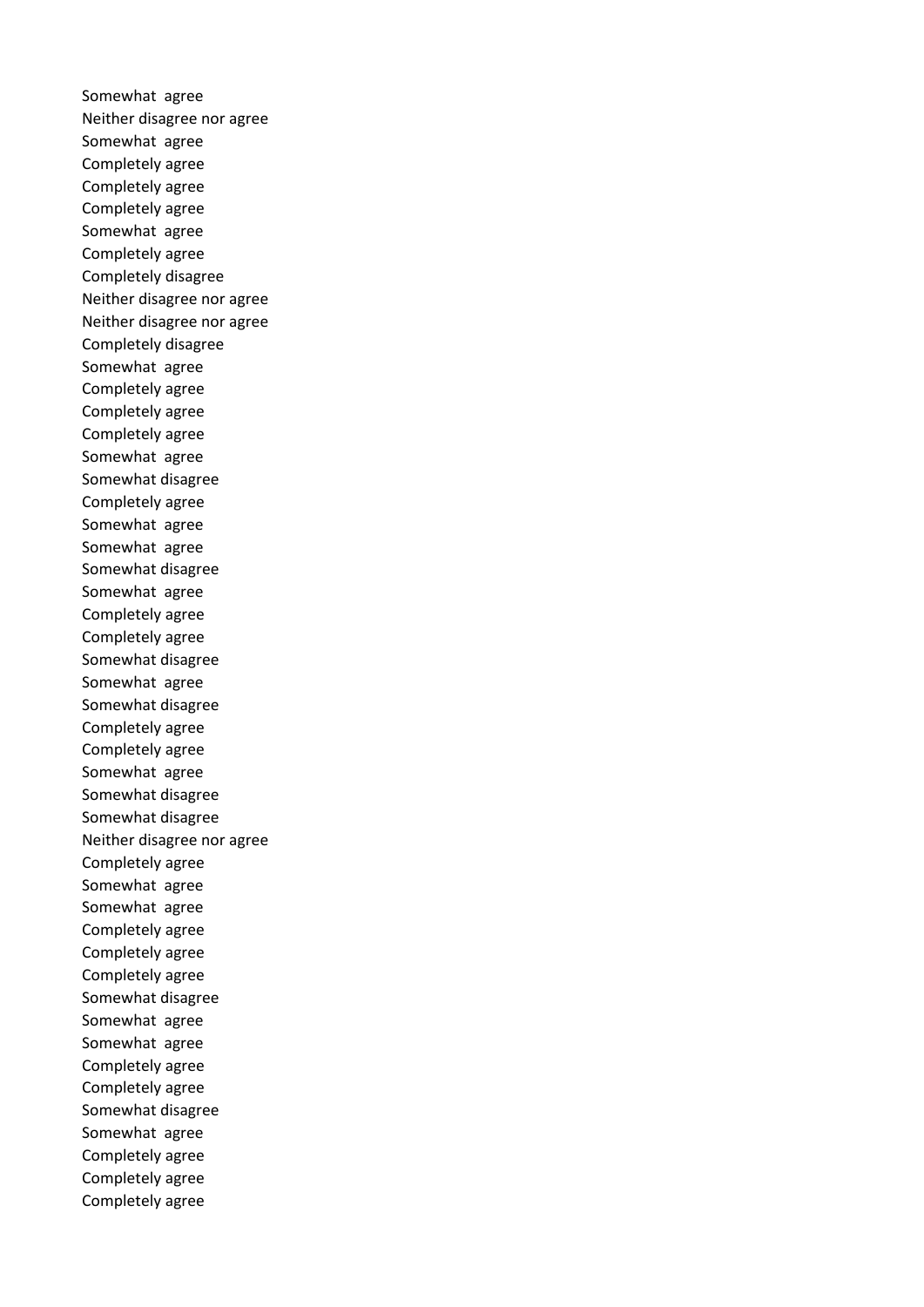Somewhat agree Completely agree Completely agree Somewhat agree Somewhat agree Completely agree Somewhat agree Completely disagree Somewhat disagree Somewhat agree Completely agree Neither disagree nor agree Neither disagree nor agree Somewhat disagree Somewhat agree Completely disagree Completely agree Completely agree Completely agree Somewhat disagree Completely disagree Somewhat agree Somewhat agree Neither disagree nor agree Somewhat disagree Somewhat agree Completely disagree Completely agree Somewhat agree Completely agree Completely agree Completely agree Somewhat agree Neither disagree nor agree Neither disagree nor agree Completely agree Completely agree Neither disagree nor agree Somewhat agree Completely agree Completely agree Somewhat agree Somewhat agree Somewhat agree Completely agree Somewhat agree Completely agree Completely disagree Completely agree Neither disagree nor agree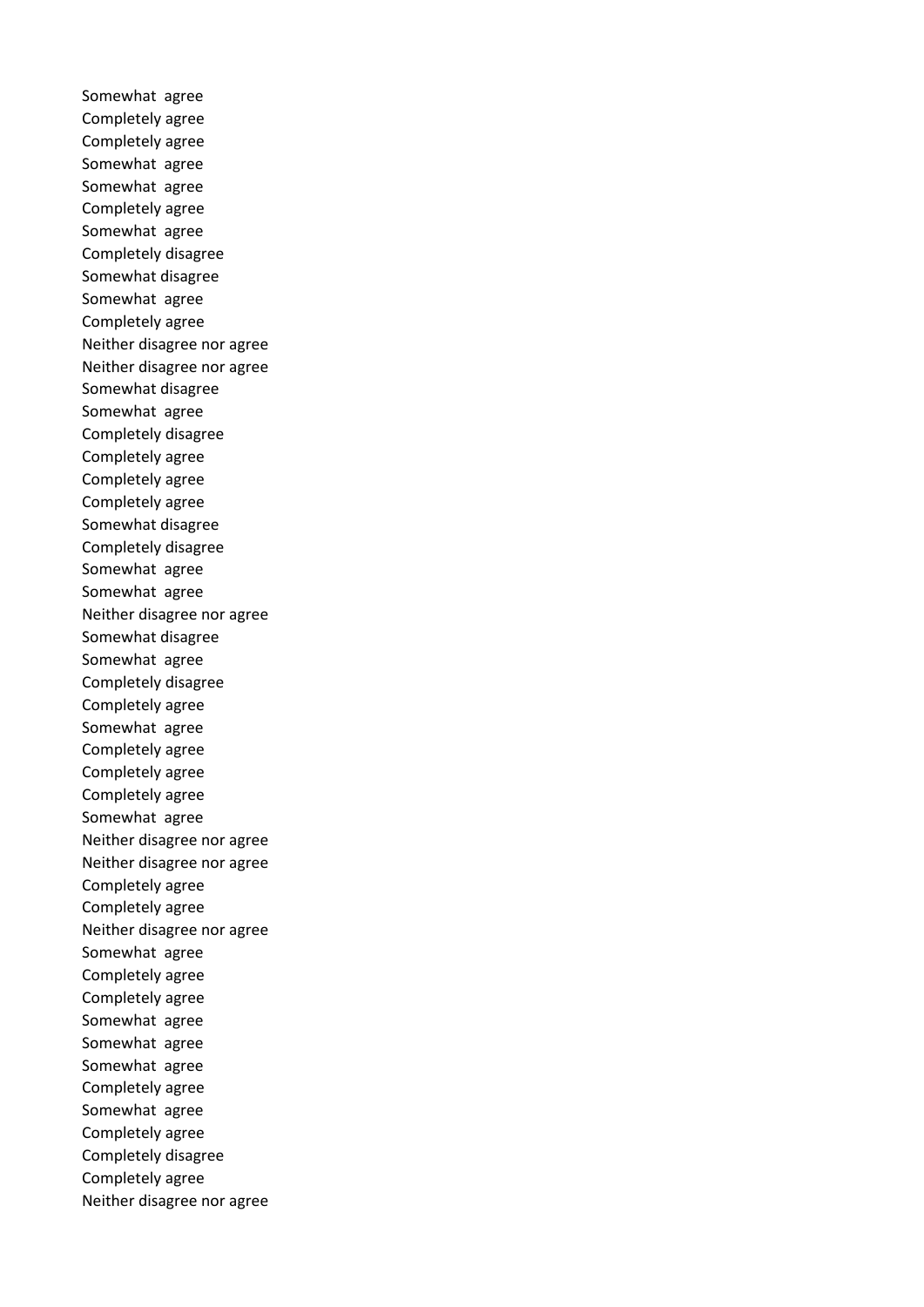Somewhat disagree Somewhat agree Completely agree Somewhat agree Completely agree Neither disagree nor agree Somewhat disagree Completely agree Somewhat agree Neither disagree nor agree Somewhat agree Somewhat agree Somewhat agree Completely agree Somewhat agree Somewhat agree Completely agree Completely agree Somewhat agree Neither disagree nor agree Completely agree Somewhat agree Somewhat agree Somewhat agree Somewhat agree Somewhat agree Completely agree Somewhat agree Neither disagree nor agree Neither disagree nor agree Somewhat agree Somewhat agree Completely agree Somewhat agree Completely agree Somewhat agree Somewhat agree Completely agree Neither disagree nor agree Somewhat agree Somewhat agree Completely agree Somewhat agree Completely agree Somewhat agree Somewhat agree Somewhat agree Somewhat agree Completely agree Neither disagree nor agree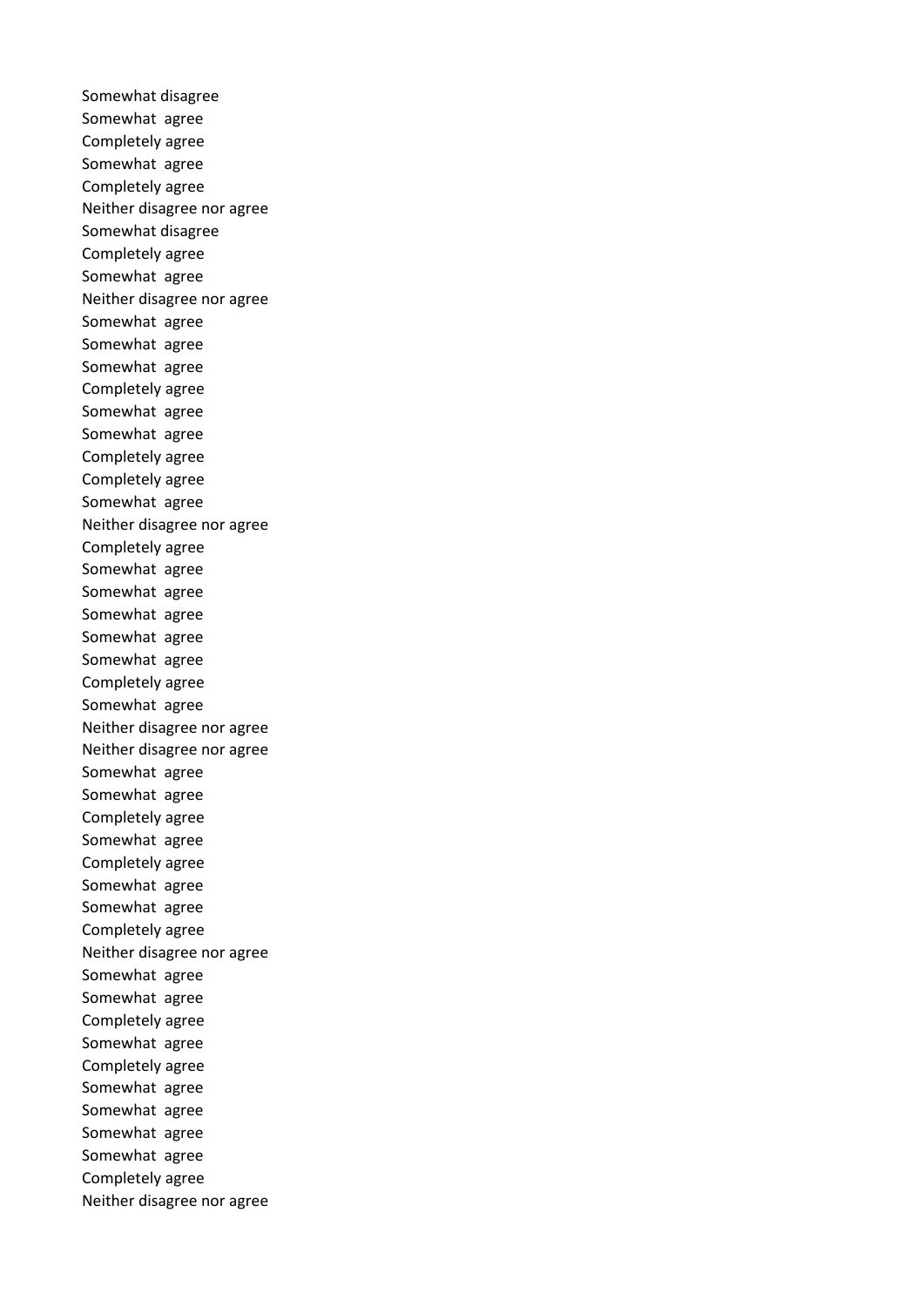Somewhat agree Somewhat agree Somewhat agree Somewhat agree Neither disagree nor agree Neither disagree nor agree Completely agree Completely agree Somewhat disagree Somewhat agree Somewhat agree Somewhat agree Neither disagree nor agree Somewhat agree Completely disagree Somewhat disagree Completely agree Somewhat agree Completely agree Neither disagree nor agree Somewhat agree Somewhat agree Somewhat agree Somewhat agree Somewhat agree Neither disagree nor agree Somewhat disagree Somewhat agree Completely agree Neither disagree nor agree Completely agree Neither disagree nor agree Neither disagree nor agree Somewhat agree Completely agree Completely agree Somewhat agree Completely agree Somewhat agree Somewhat agree Completely agree Completely agree Completely agree Completely agree Somewhat agree Completely agree Somewhat agree Somewhat agree Completely agree Completely agree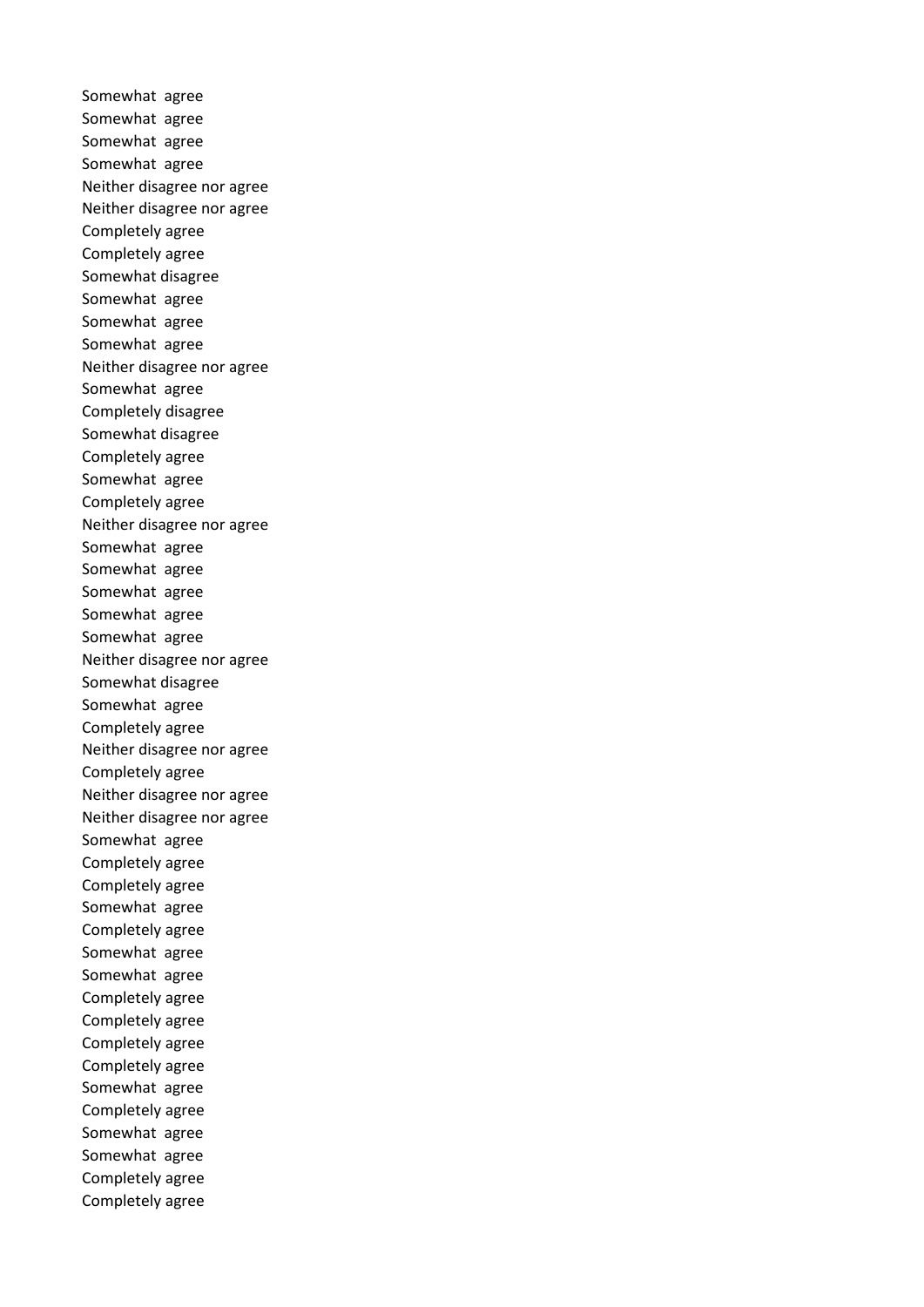Completely agree Completely agree Completely agree Completely agree Somewhat agree Somewhat disagree Somewhat agree Somewhat agree Completely agree Completely agree Somewhat agree Completely agree Somewhat agree Somewhat agree Neither disagree nor agree Somewhat agree Completely agree Somewhat agree Somewhat agree Somewhat agree Completely agree Completely agree Neither disagree nor agree Somewhat agree Neither disagree nor agree Somewhat agree Somewhat agree Somewhat agree Completely agree Somewhat disagree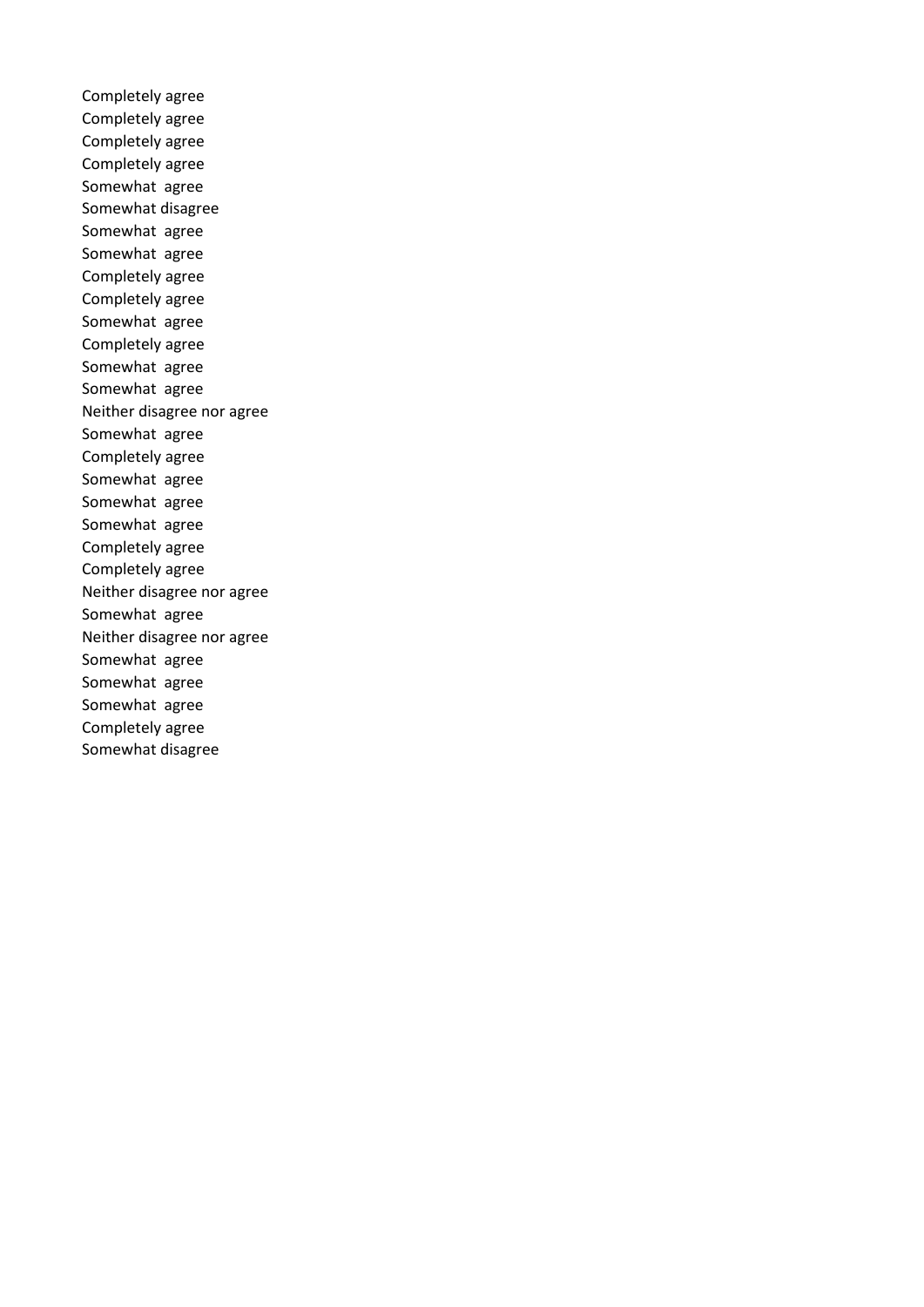# **3) I trust a health webpage more if it identifies a (written/updated/reviewed) date**

Somewhat agree Somewhat agree Neither disagree nor agree Completely agree Somewhat disagree Somewhat agree Somewhat agree Somewhat disagree Neither disagree nor agree Somewhat agree Somewhat agree Somewhat disagree Somewhat agree Somewhat agree Somewhat agree Neither disagree nor agree Neither disagree nor agree Completely agree Somewhat agree Somewhat agree Completely agree Neither disagree nor agree Somewhat disagree Somewhat agree Somewhat agree Neither disagree nor agree Completely disagree Completely disagree Somewhat agree Completely agree Somewhat agree Somewhat agree Neither disagree nor agree Somewhat disagree Completely agree Completely agree Somewhat agree Neither disagree nor agree Neither disagree nor agree Completely agree Somewhat agree Somewhat disagree Completely agree Completely agree Neither disagree nor agree Completely agree Somewhat agree Somewhat agree Somewhat disagree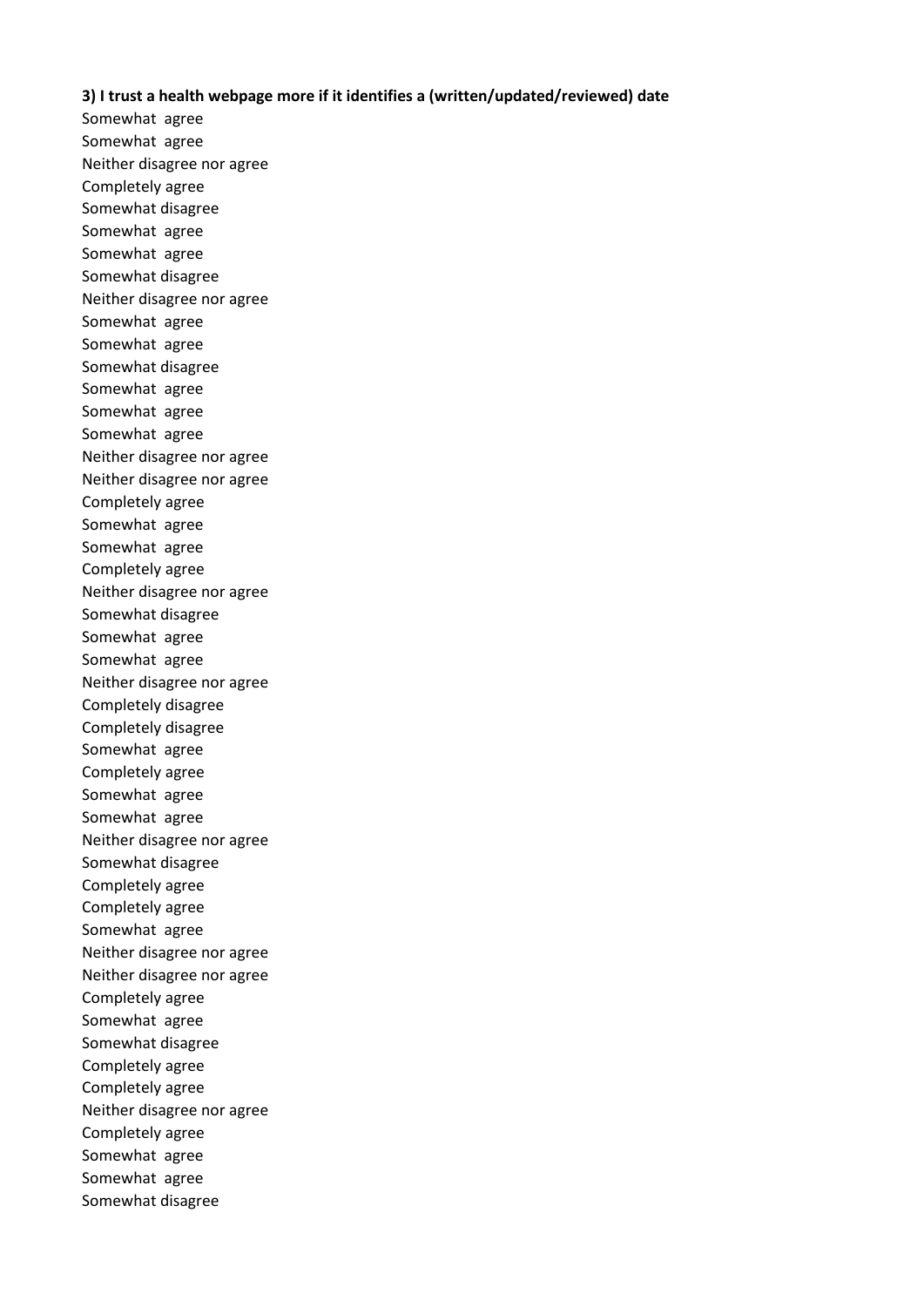Neither disagree nor agree Somewhat agree Somewhat agree Completely agree Somewhat disagree Neither disagree nor agree Neither disagree nor agree Completely agree Somewhat agree Somewhat agree Completely agree Completely agree Somewhat agree Completely agree Somewhat disagree Completely agree Completely agree Somewhat agree Somewhat agree Neither disagree nor agree Completely agree Somewhat agree Neither disagree nor agree Somewhat agree Somewhat agree Completely agree Neither disagree nor agree Somewhat agree Somewhat agree Somewhat disagree Somewhat agree Somewhat agree Somewhat disagree Neither disagree nor agree Neither disagree nor agree Neither disagree nor agree Somewhat agree Neither disagree nor agree Somewhat disagree Somewhat agree Somewhat agree Completely agree Somewhat agree Somewhat agree Completely agree Somewhat disagree Somewhat agree Somewhat agree Neither disagree nor agree Neither disagree nor agree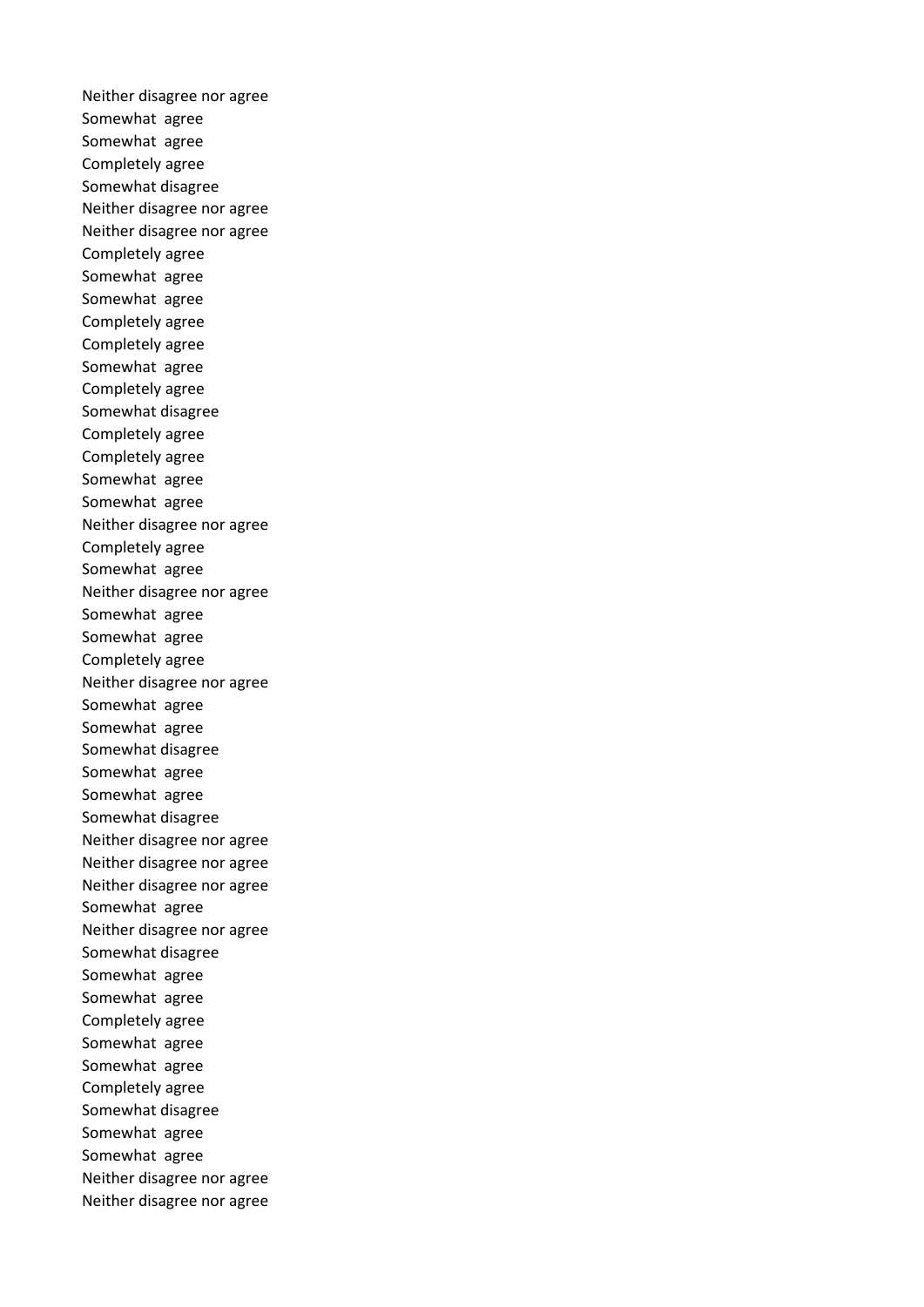Somewhat agree Neither disagree nor agree Somewhat agree Somewhat agree Somewhat agree Completely agree Neither disagree nor agree Completely agree Somewhat disagree Neither disagree nor agree Neither disagree nor agree Somewhat agree Somewhat agree Completely agree Somewhat agree Neither disagree nor agree Somewhat disagree Completely agree Completely agree Somewhat agree Somewhat agree Somewhat disagree Somewhat agree Completely agree Somewhat agree Somewhat disagree Somewhat agree Completely disagree Completely agree Somewhat agree Somewhat agree Somewhat agree Somewhat agree Neither disagree nor agree Completely disagree Neither disagree nor agree Somewhat agree Completely agree Neither disagree nor agree Completely agree Somewhat agree Neither disagree nor agree Somewhat agree Completely agree Somewhat agree Neither disagree nor agree Somewhat agree Completely agree Somewhat agree Somewhat disagree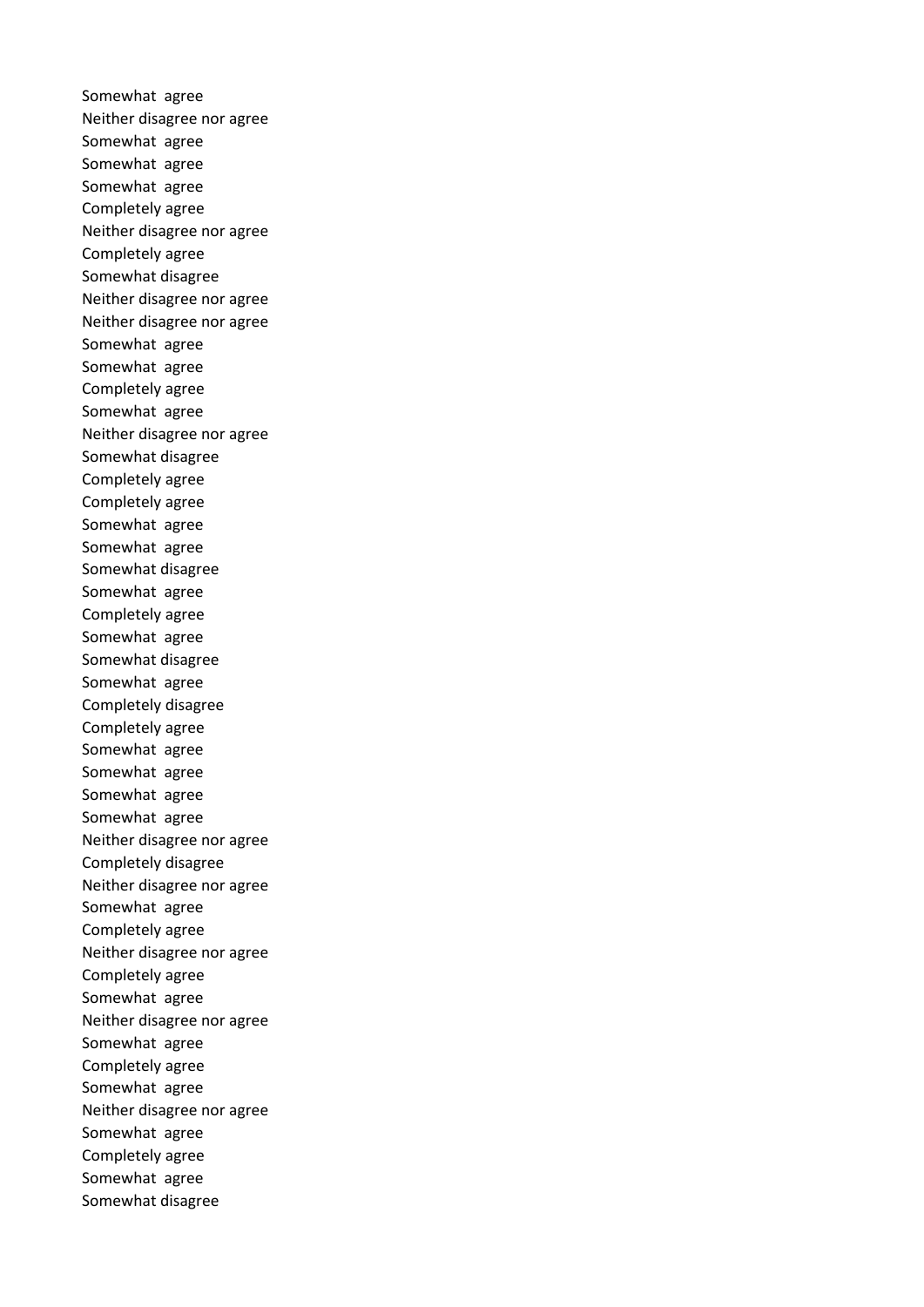Completely disagree Neither disagree nor agree Completely agree Neither disagree nor agree Somewhat agree Completely agree Somewhat agree Completely disagree Somewhat agree Somewhat agree Completely disagree Somewhat agree Completely agree Neither disagree nor agree Completely agree Completely disagree Somewhat agree Somewhat agree Completely disagree Completely agree Completely agree Completely agree Completely agree Somewhat agree Somewhat disagree Somewhat agree Completely disagree Completely agree Somewhat disagree Somewhat agree Somewhat agree Completely agree Somewhat agree Somewhat agree Neither disagree nor agree Completely agree Somewhat agree Neither disagree nor agree Somewhat agree Completely agree Somewhat agree Somewhat disagree Somewhat agree Somewhat agree Completely agree Completely agree Somewhat agree Completely disagree Somewhat agree Somewhat agree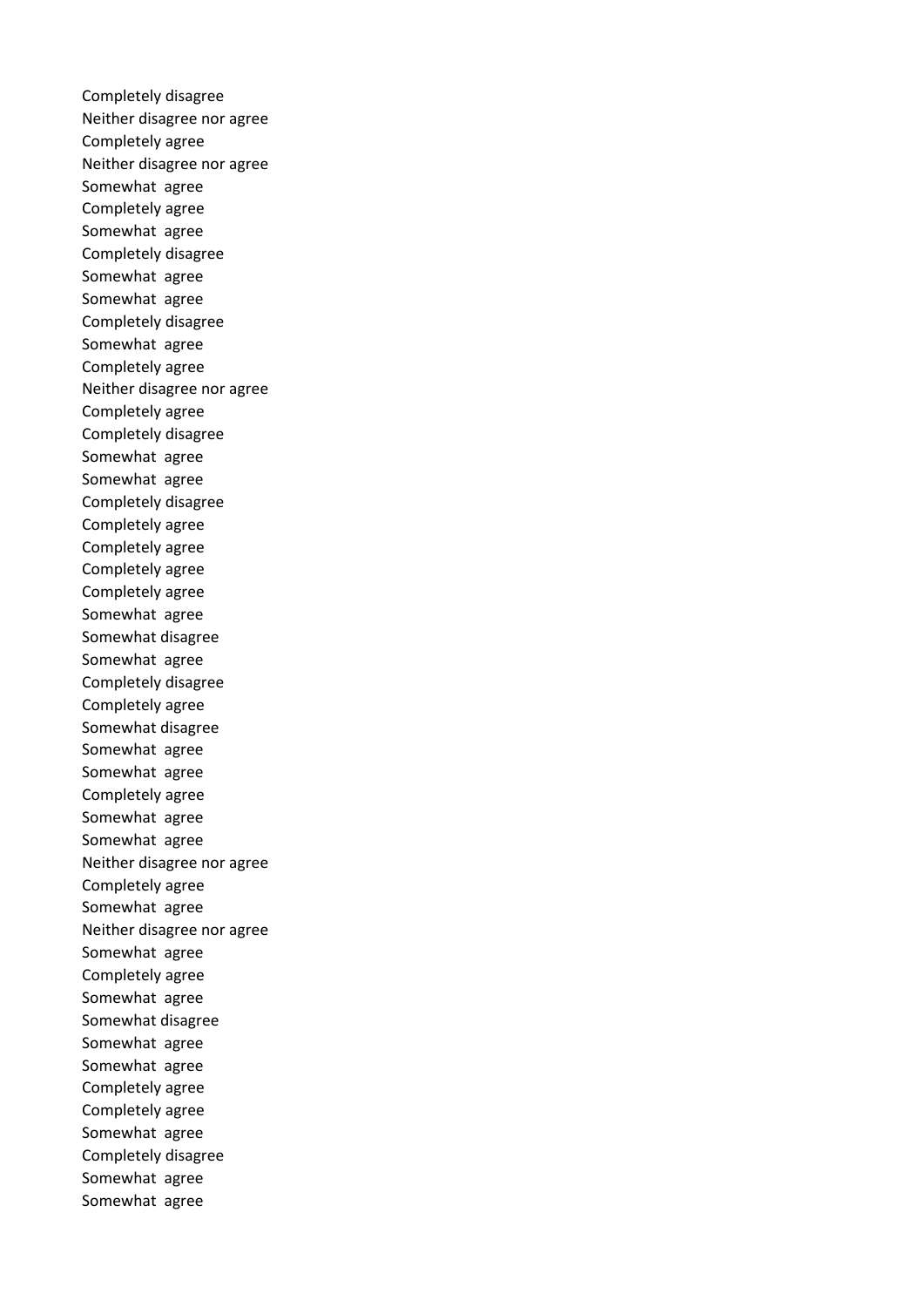Somewhat disagree Neither disagree nor agree Somewhat agree Somewhat agree Completely agree Neither disagree nor agree Somewhat agree Completely agree Completely disagree Somewhat agree Neither disagree nor agree Somewhat agree Somewhat agree Completely agree Somewhat agree Somewhat agree Somewhat agree Completely agree Somewhat agree Somewhat agree Completely agree Completely agree Somewhat agree Somewhat agree Somewhat disagree Somewhat agree Completely agree Completely agree Neither disagree nor agree Neither disagree nor agree Somewhat agree Neither disagree nor agree Completely agree Somewhat agree Somewhat agree Somewhat agree Somewhat agree Somewhat agree Somewhat agree Somewhat agree Completely agree Completely agree Neither disagree nor agree Completely agree Neither disagree nor agree Somewhat agree Neither disagree nor agree Somewhat agree Completely agree Somewhat disagree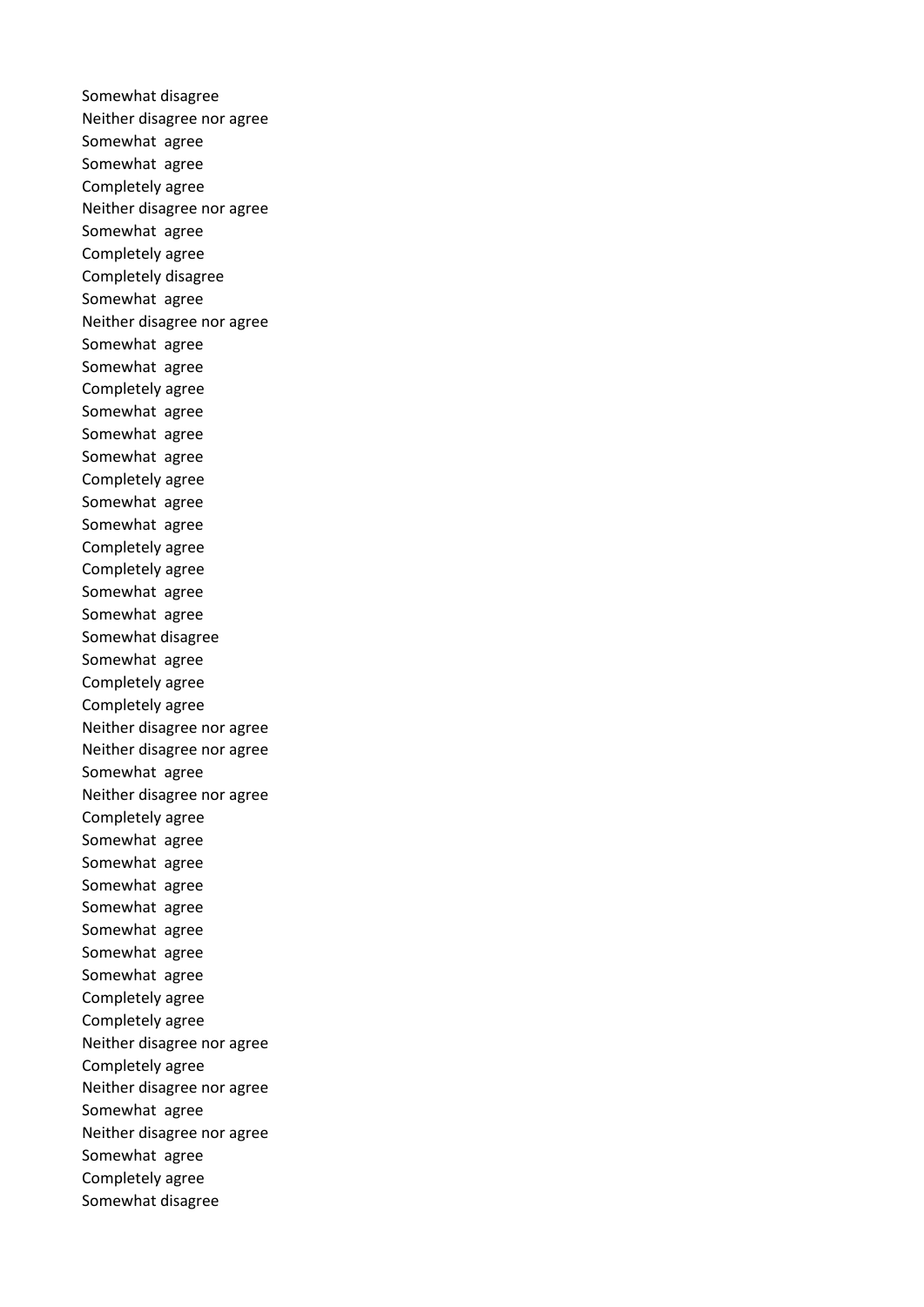Somewhat agree Neither disagree nor agree Completely agree Somewhat agree Neither disagree nor agree Neither disagree nor agree Somewhat agree Completely agree Somewhat agree Completely agree Somewhat agree Completely agree Completely disagree Somewhat agree Completely disagree Somewhat agree Completely agree Neither disagree nor agree Completely agree Neither disagree nor agree Somewhat disagree Somewhat agree Somewhat agree Neither disagree nor agree Somewhat agree Neither disagree nor agree Somewhat disagree Neither disagree nor agree Somewhat agree Somewhat agree Completely agree Somewhat agree Somewhat disagree Completely agree Completely agree Neither disagree nor agree Completely disagree Completely agree Somewhat agree Neither disagree nor agree Completely agree Somewhat agree Completely agree Somewhat agree Somewhat agree Completely agree Somewhat agree Somewhat agree Completely agree Somewhat agree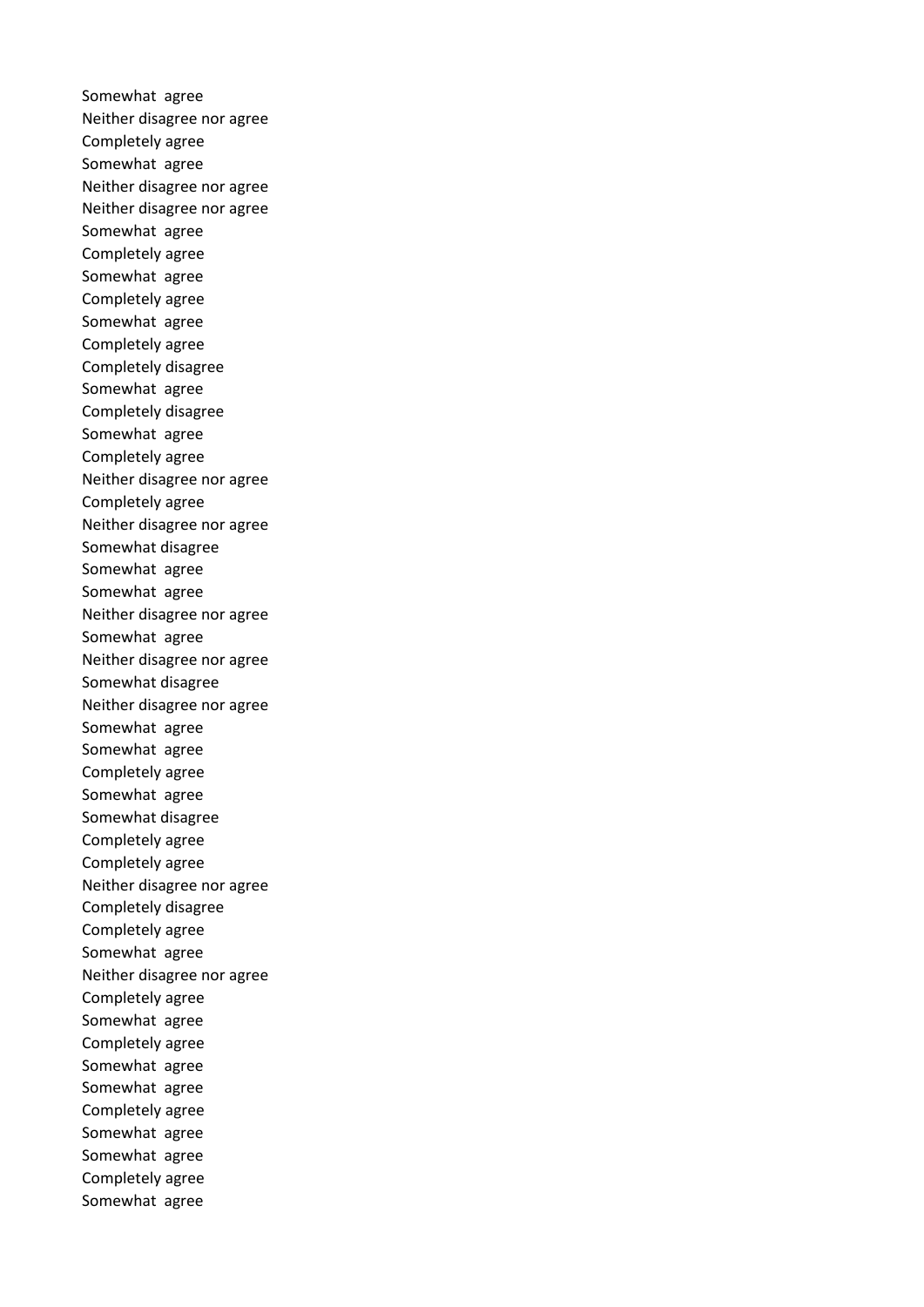Somewhat agree Completely agree Somewhat agree Completely agree Somewhat agree Neither disagree nor agree Somewhat agree Completely agree Somewhat agree Completely agree Somewhat agree Completely agree Somewhat agree Somewhat agree Somewhat agree Somewhat disagree Somewhat disagree Somewhat agree Somewhat agree Completely agree Completely agree Neither disagree nor agree Completely agree Somewhat disagree Neither disagree nor agree Somewhat agree Somewhat agree Neither disagree nor agree Completely agree Somewhat agree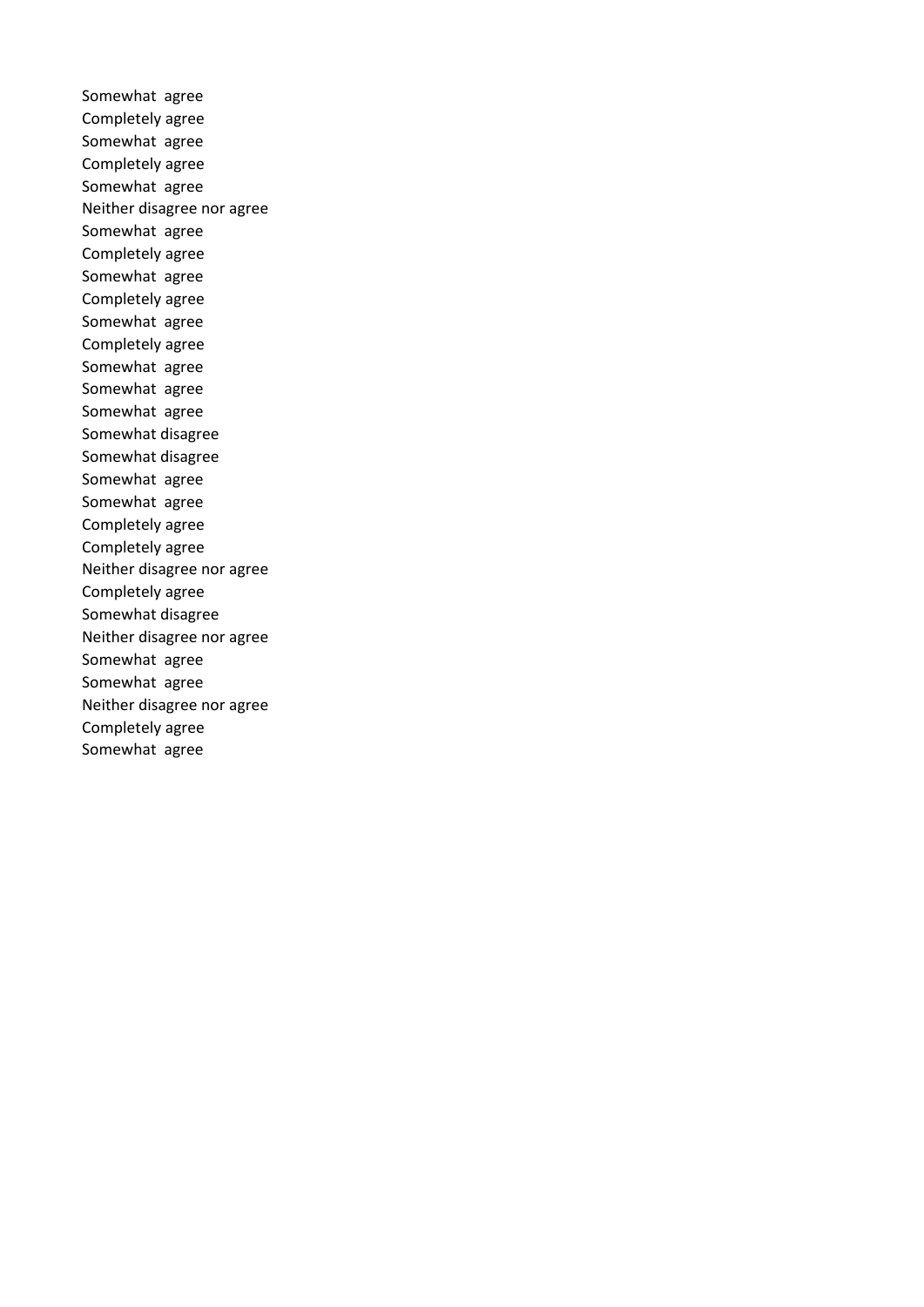# **4) I trust a health webpage more if it discloses its sources of information.**

Somewhat agree Completely agree Somewhat agree Completely agree Somewhat agree Somewhat agree Somewhat agree Somewhat disagree Somewhat agree Neither disagree nor agree Completely agree Somewhat disagree Completely agree Somewhat agree Completely agree Completely agree Somewhat agree Somewhat agree Somewhat agree Neither disagree nor agree Completely agree Neither disagree nor agree Somewhat disagree Somewhat agree Neither disagree nor agree Neither disagree nor agree Completely disagree Completely disagree Somewhat agree Completely disagree Completely agree Completely agree Somewhat agree Somewhat disagree Completely agree Somewhat agree Completely agree Somewhat disagree Somewhat disagree Neither disagree nor agree Somewhat agree Somewhat disagree Completely agree Somewhat agree Completely disagree Completely disagree Completely agree Somewhat agree Somewhat agree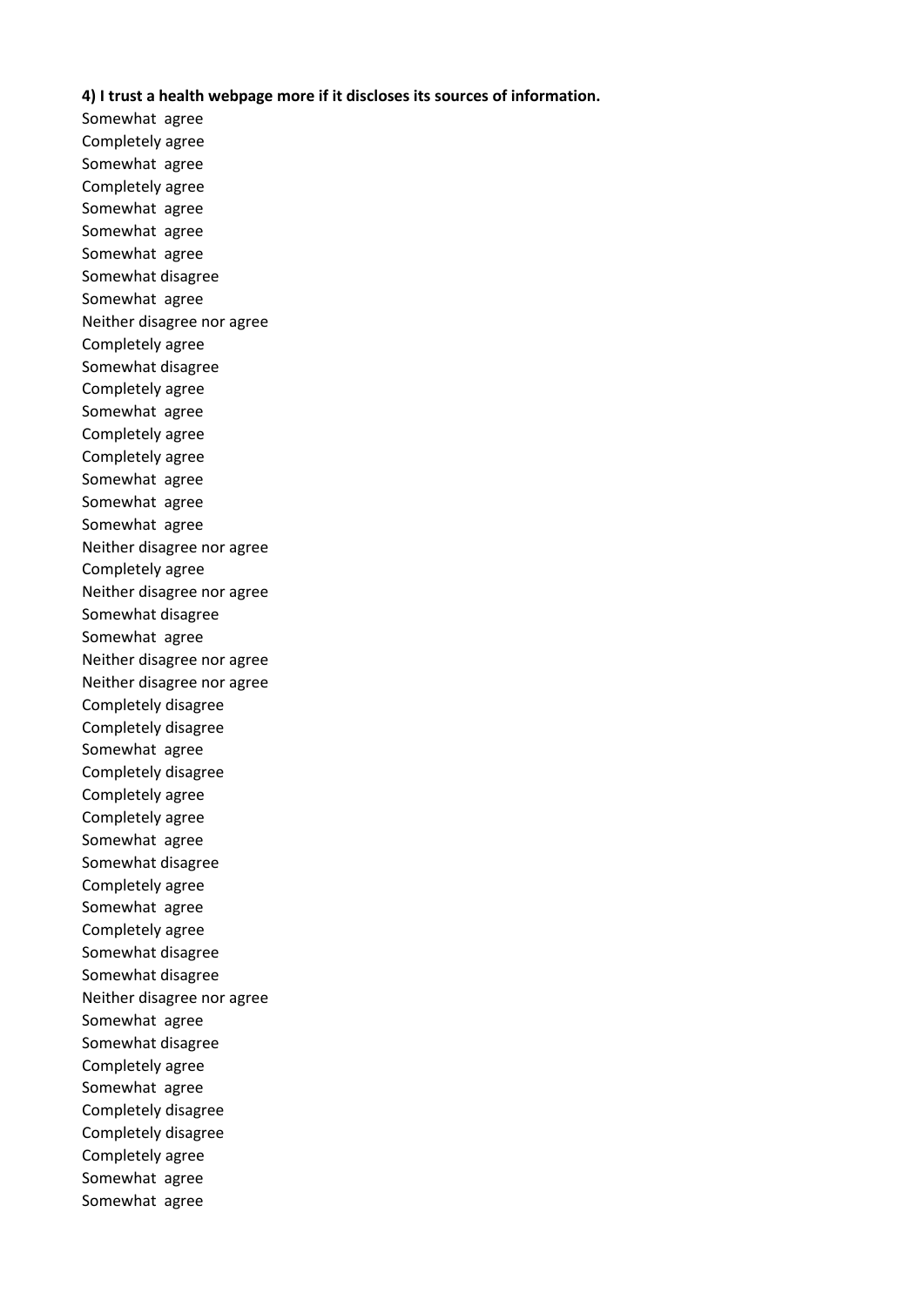Neither disagree nor agree Somewhat agree Somewhat agree Completely agree Somewhat disagree Somewhat agree Somewhat agree Somewhat agree Completely agree Neither disagree nor agree Somewhat agree Completely agree Somewhat agree Somewhat agree Completely agree Completely agree Somewhat agree Somewhat agree Somewhat agree Somewhat agree Completely agree Somewhat agree Somewhat agree Somewhat agree Completely agree Completely agree Neither disagree nor agree Neither disagree nor agree Somewhat agree Somewhat agree Completely agree Completely agree Neither disagree nor agree Somewhat agree Neither disagree nor agree Completely agree Somewhat agree Somewhat agree Neither disagree nor agree Somewhat agree Somewhat agree Completely agree Neither disagree nor agree Somewhat agree Completely agree Somewhat disagree Somewhat agree Neither disagree nor agree Neither disagree nor agree Neither disagree nor agree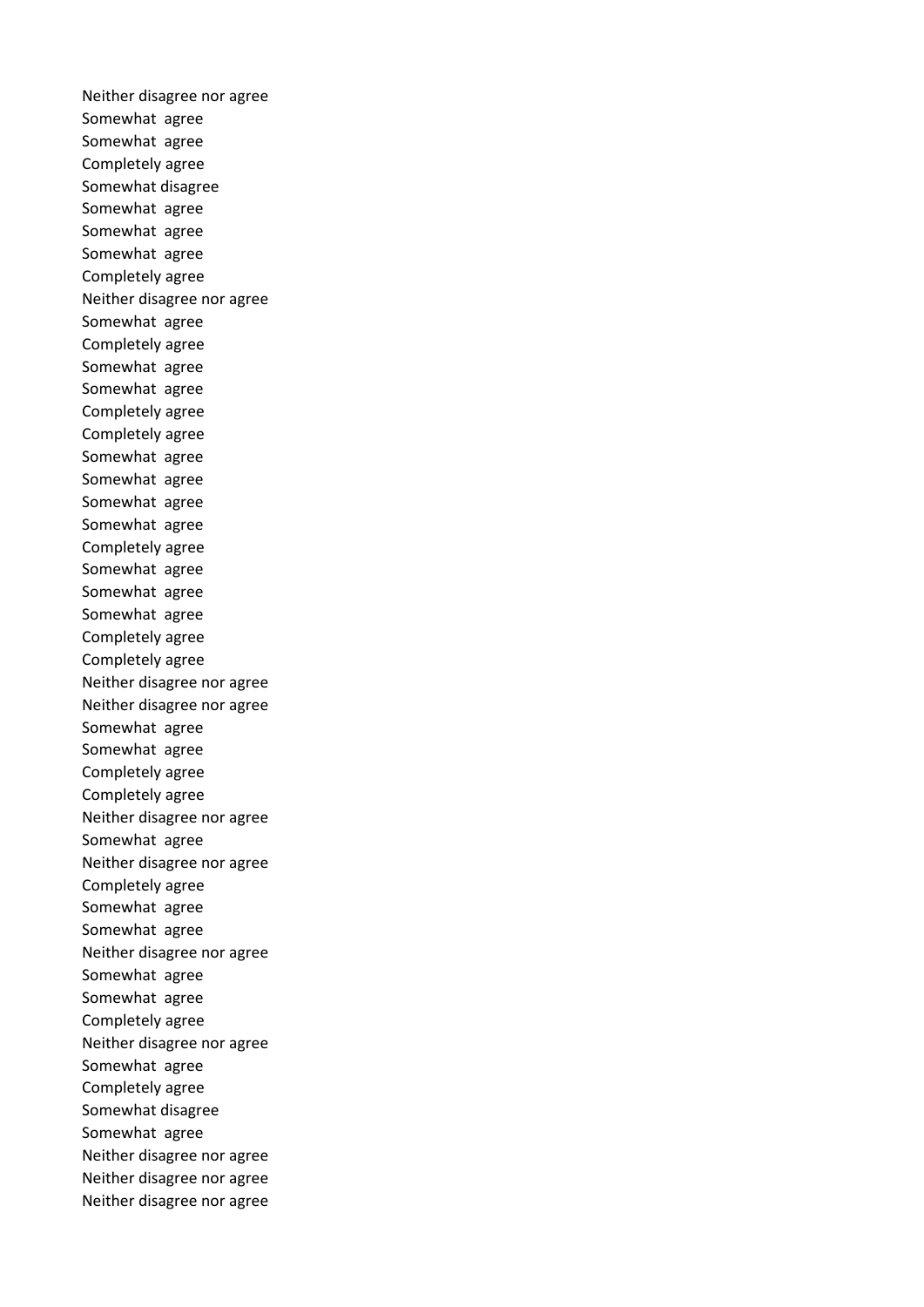Somewhat agree Neither disagree nor agree Somewhat agree Somewhat agree Completely agree Completely agree Neither disagree nor agree Somewhat agree Completely disagree Neither disagree nor agree Neither disagree nor agree Somewhat agree Somewhat agree Completely agree Somewhat agree Neither disagree nor agree Somewhat agree Completely agree Somewhat agree Somewhat agree Somewhat agree Somewhat agree Somewhat agree Completely agree Somewhat agree Somewhat agree Somewhat agree Completely agree Completely agree Somewhat agree Somewhat agree Neither disagree nor agree Somewhat disagree Somewhat disagree Somewhat agree Neither disagree nor agree Somewhat agree Completely agree Completely agree Completely agree Completely agree Somewhat agree Somewhat agree Completely agree Neither disagree nor agree Somewhat agree Somewhat agree Completely agree Somewhat agree Somewhat agree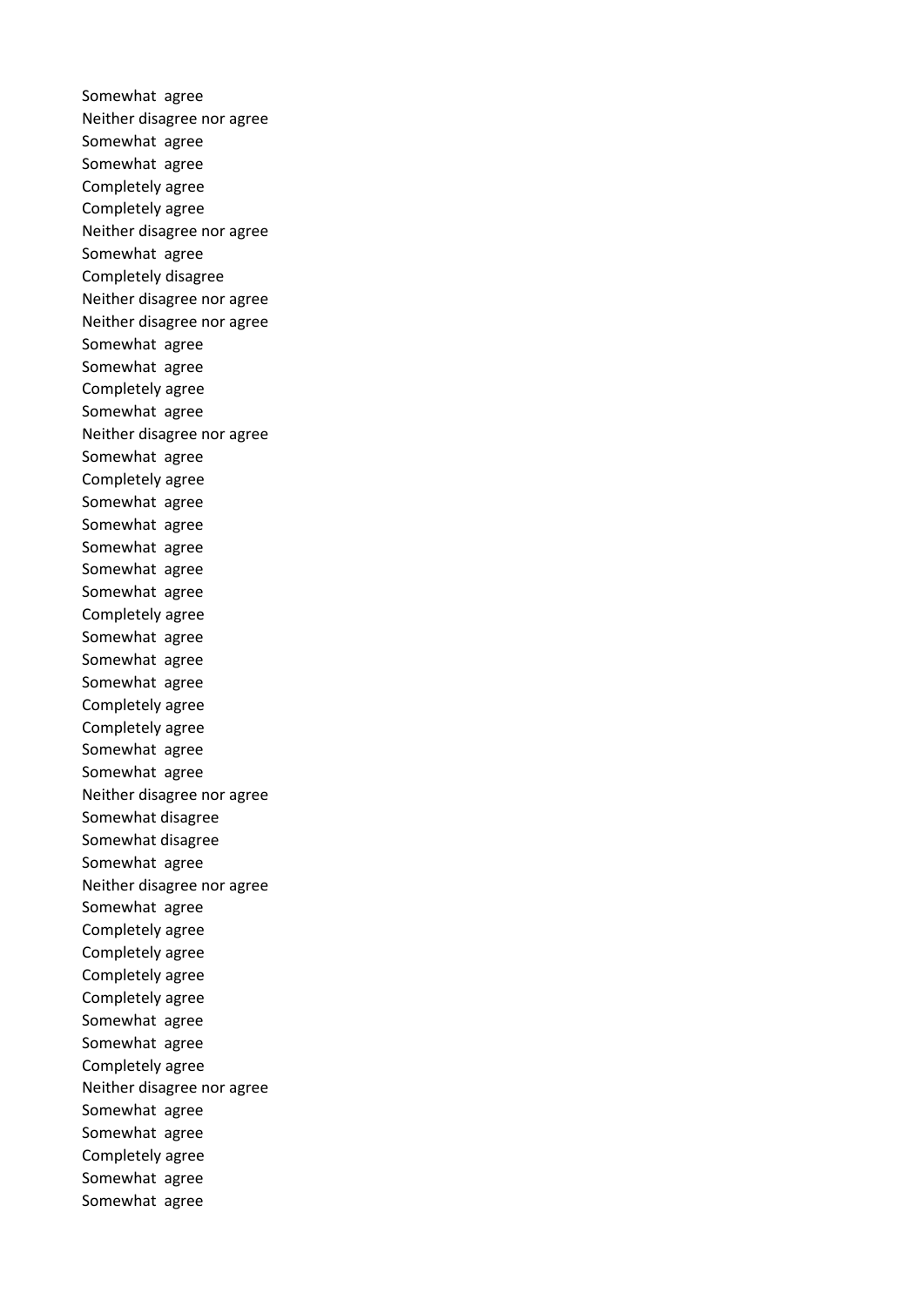Completely disagree Somewhat agree Completely agree Somewhat agree Somewhat agree Completely agree Somewhat agree Somewhat disagree Somewhat agree Completely agree Neither disagree nor agree Somewhat agree Neither disagree nor agree Somewhat disagree Neither disagree nor agree Completely disagree Neither disagree nor agree Neither disagree nor agree Completely agree Completely agree Somewhat agree Somewhat disagree Completely agree Completely disagree Somewhat disagree Somewhat agree Somewhat agree Completely agree Somewhat agree Somewhat agree Somewhat disagree Somewhat disagree Somewhat agree Somewhat agree Neither disagree nor agree Completely agree Completely agree Somewhat agree Somewhat agree Somewhat agree Completely agree Somewhat disagree Somewhat agree Completely agree Completely agree Somewhat agree Completely agree Somewhat disagree Completely agree Neither disagree nor agree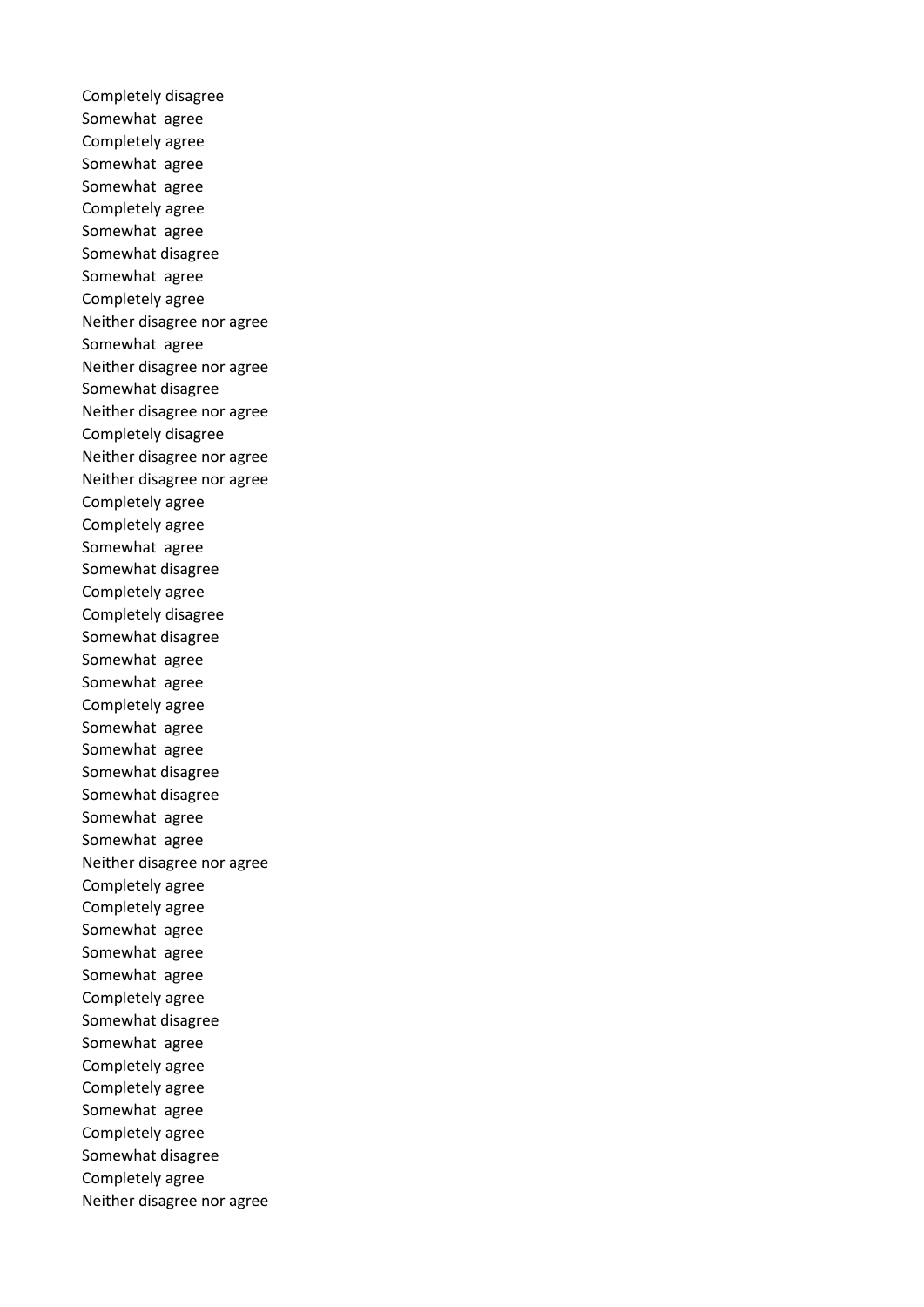Somewhat agree Somewhat agree Somewhat agree Somewhat agree Completely agree Somewhat agree Somewhat agree Completely agree Somewhat agree Somewhat agree Somewhat agree Somewhat agree Completely agree Completely agree Somewhat agree Completely agree Somewhat agree Completely agree Completely agree Somewhat agree Completely agree Somewhat agree Completely agree Completely agree Somewhat agree Completely agree Completely agree Neither disagree nor agree Somewhat agree Neither disagree nor agree Somewhat agree Completely agree Completely agree Somewhat agree Somewhat agree Somewhat agree Somewhat agree Completely agree Somewhat agree Completely agree Completely agree Completely agree Completely agree Somewhat agree Somewhat agree Completely agree Somewhat agree Completely agree Completely agree Completely agree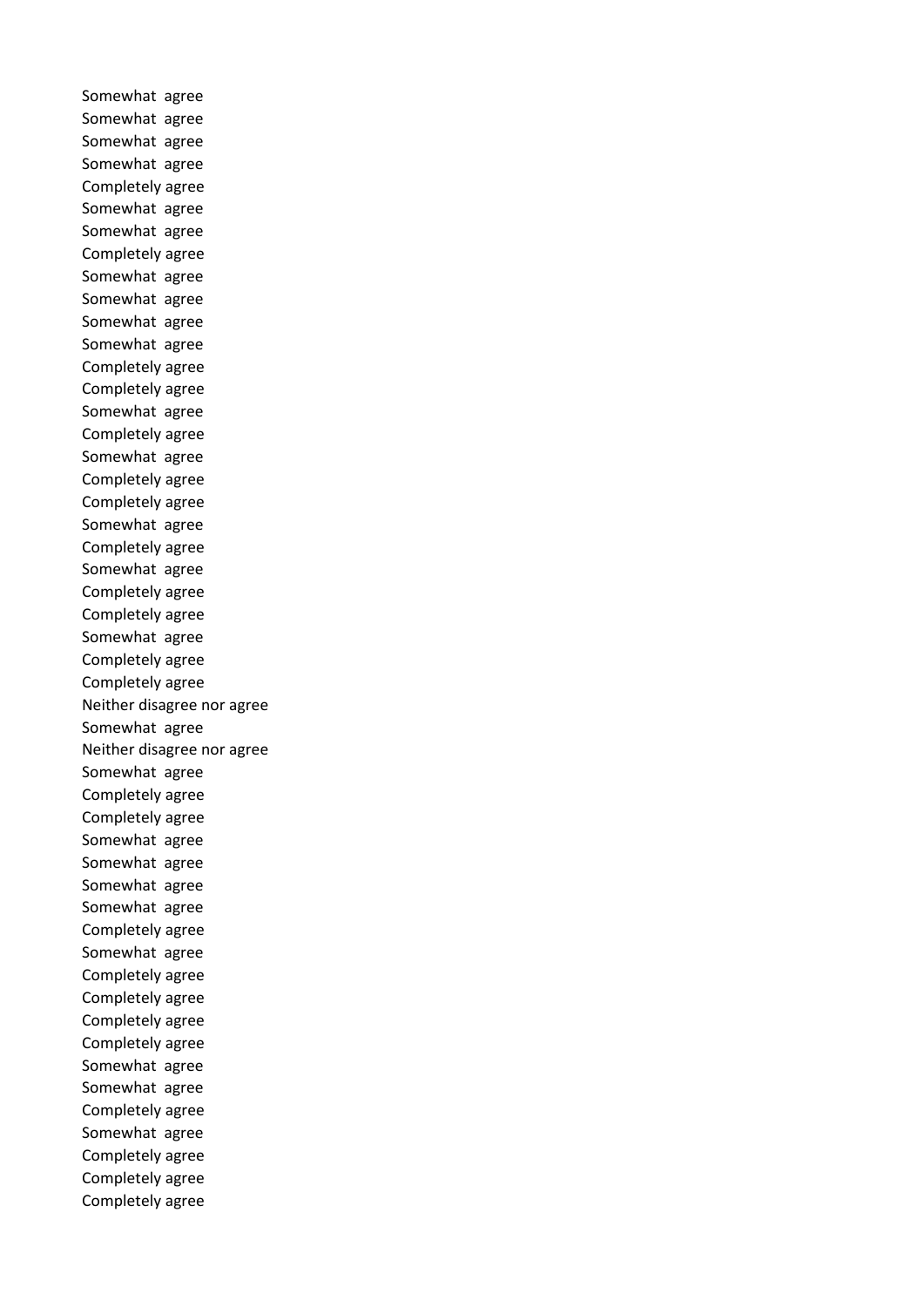Somewhat agree Somewhat agree Completely agree Somewhat agree Somewhat agree Neither disagree nor agree Completely agree Completely agree Somewhat agree Completely agree Completely agree Completely agree Completely agree Completely agree Somewhat agree Somewhat agree Completely agree Somewhat agree Completely agree Somewhat agree Somewhat agree Completely agree Somewhat agree Completely agree Somewhat agree Neither disagree nor agree Somewhat agree Somewhat disagree Somewhat agree Neither disagree nor agree Completely agree Somewhat disagree Somewhat agree Somewhat agree Completely agree Somewhat agree Neither disagree nor agree Completely agree Completely agree Neither disagree nor agree Completely agree Neither disagree nor agree Completely agree Somewhat agree Somewhat agree Completely agree Completely agree Completely agree Somewhat agree Completely agree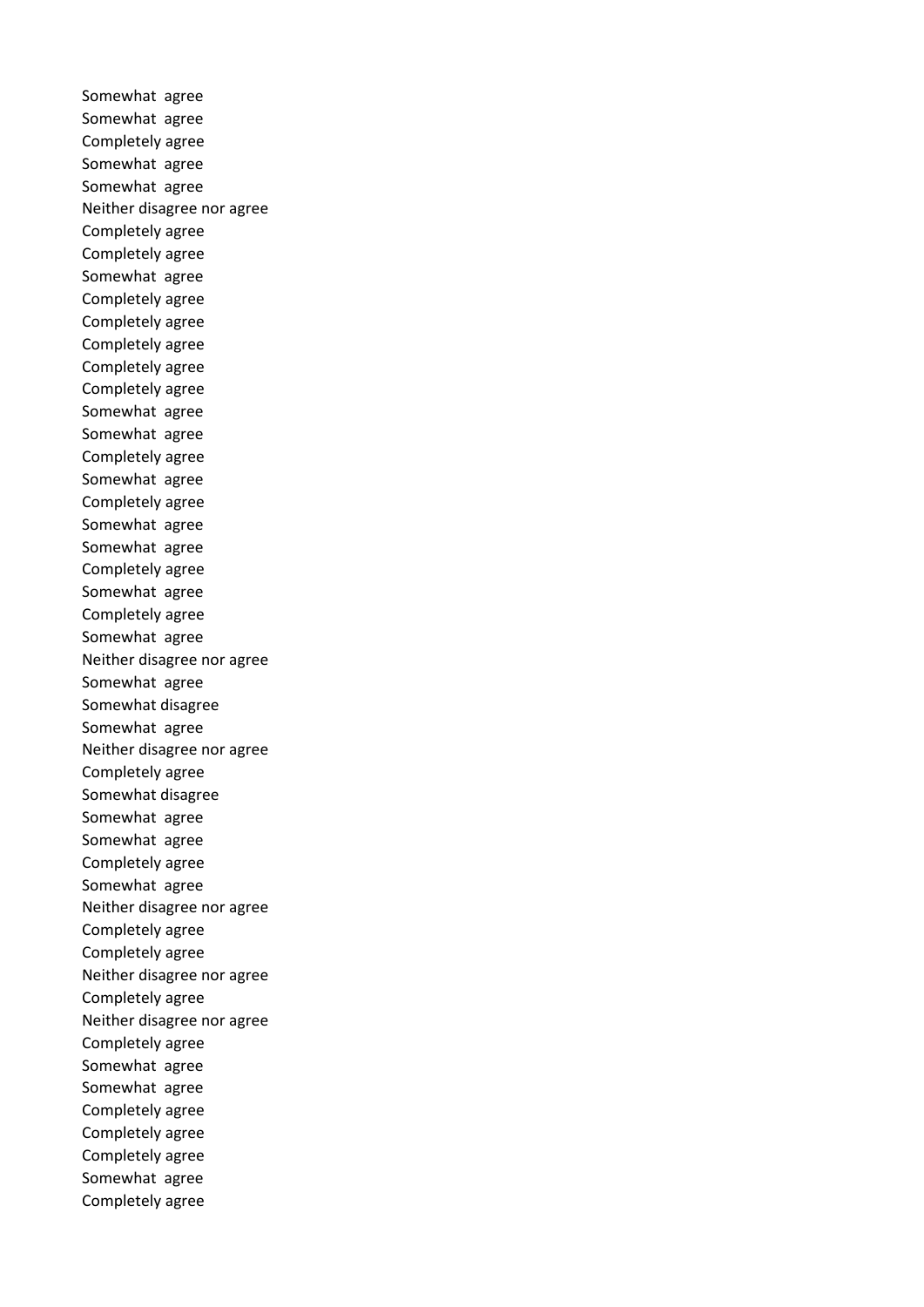Completely agree Completely agree Completely agree Completely agree Somewhat agree Neither disagree nor agree Completely agree Completely agree Completely agree Completely agree Somewhat agree Completely agree Somewhat agree Somewhat agree Completely agree Somewhat agree Completely agree Completely agree Somewhat agree Completely agree Completely agree Somewhat agree Completely agree Somewhat agree Completely agree Somewhat agree Somewhat agree Somewhat agree Somewhat disagree Somewhat agree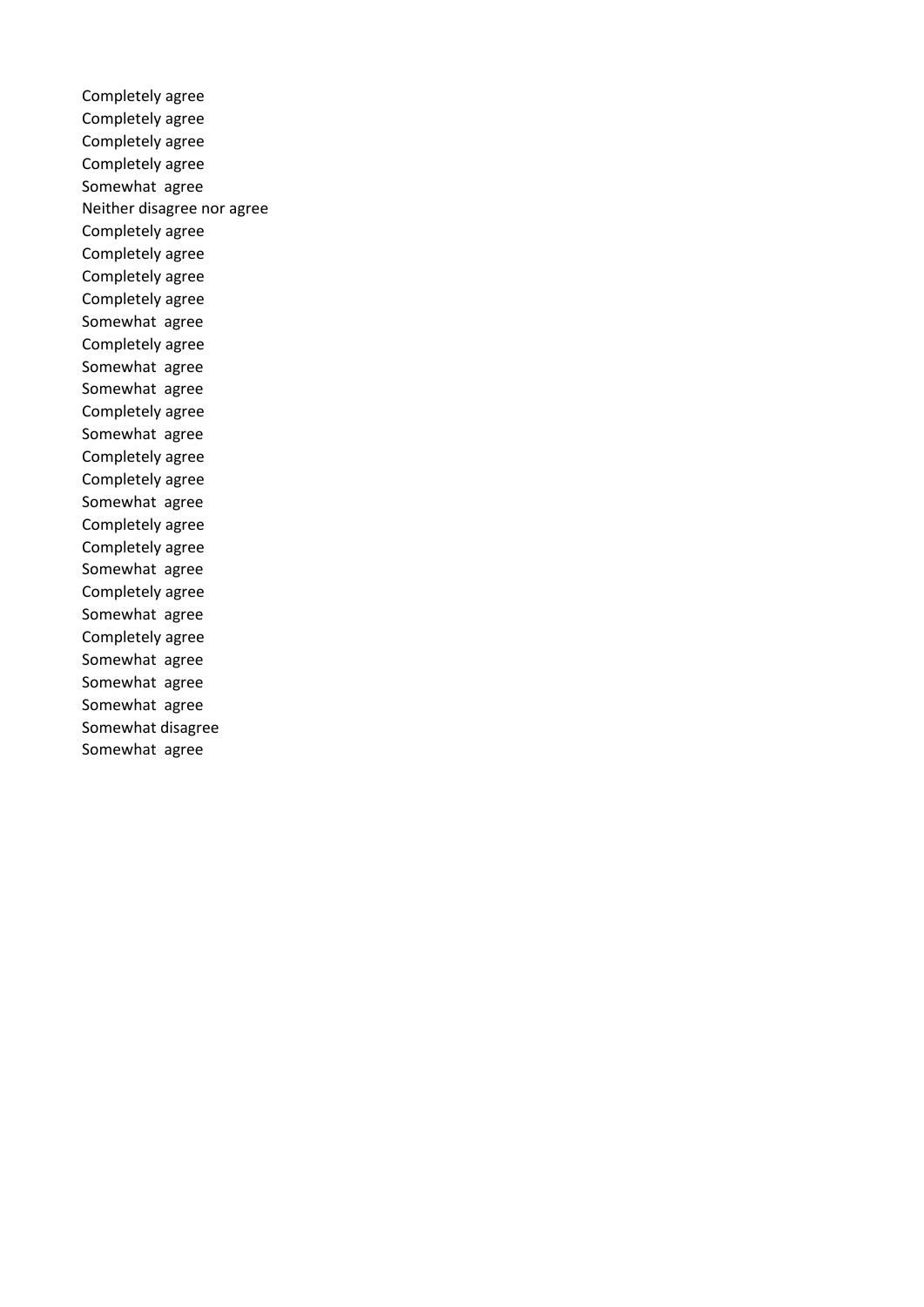### **5) I trust a health website more if it has a copyright notice**

Somewhat agree Somewhat agree Somewhat agree Completely agree Somewhat agree Somewhat agree Completely agree Somewhat agree Completely agree Somewhat disagree Somewhat agree Neither disagree nor agree Somewhat agree Completely agree Neither disagree nor agree Neither disagree nor agree Somewhat agree Somewhat disagree Somewhat agree Neither disagree nor agree Completely agree Neither disagree nor agree Neither disagree nor agree Somewhat agree Neither disagree nor agree Somewhat agree Completely disagree Somewhat disagree Neither disagree nor agree Somewhat agree Completely agree Neither disagree nor agree Neither disagree nor agree Somewhat agree Neither disagree nor agree Somewhat agree Somewhat agree Somewhat agree Completely disagree Somewhat agree Neither disagree nor agree Completely agree Somewhat agree Somewhat agree Somewhat disagree Completely agree Neither disagree nor agree Somewhat agree Somewhat agree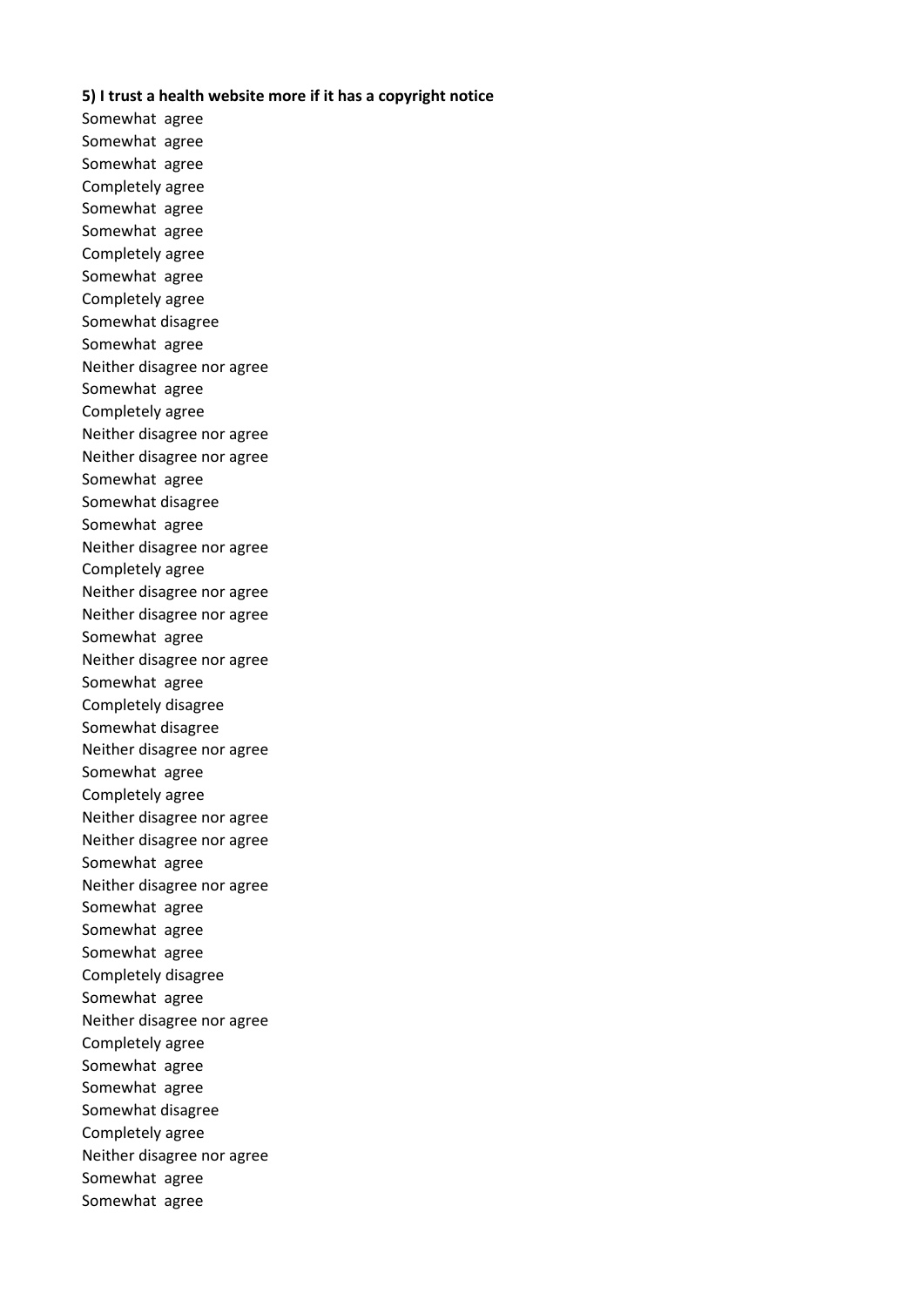Neither disagree nor agree Somewhat agree Completely agree Completely agree Somewhat agree Somewhat disagree Somewhat agree Somewhat agree Somewhat agree Completely agree Neither disagree nor agree Neither disagree nor agree Somewhat agree Completely agree Completely disagree Somewhat agree Completely agree Somewhat agree Somewhat agree Somewhat disagree Completely agree Somewhat agree Neither disagree nor agree Somewhat agree Neither disagree nor agree Somewhat agree Somewhat disagree Neither disagree nor agree Somewhat agree Somewhat disagree Completely agree Completely disagree Completely agree Somewhat agree Neither disagree nor agree Neither disagree nor agree Somewhat agree Somewhat agree Somewhat agree Neither disagree nor agree Somewhat agree Somewhat agree Neither disagree nor agree Somewhat agree Somewhat agree Somewhat disagree Somewhat agree Somewhat agree Neither disagree nor agree Neither disagree nor agree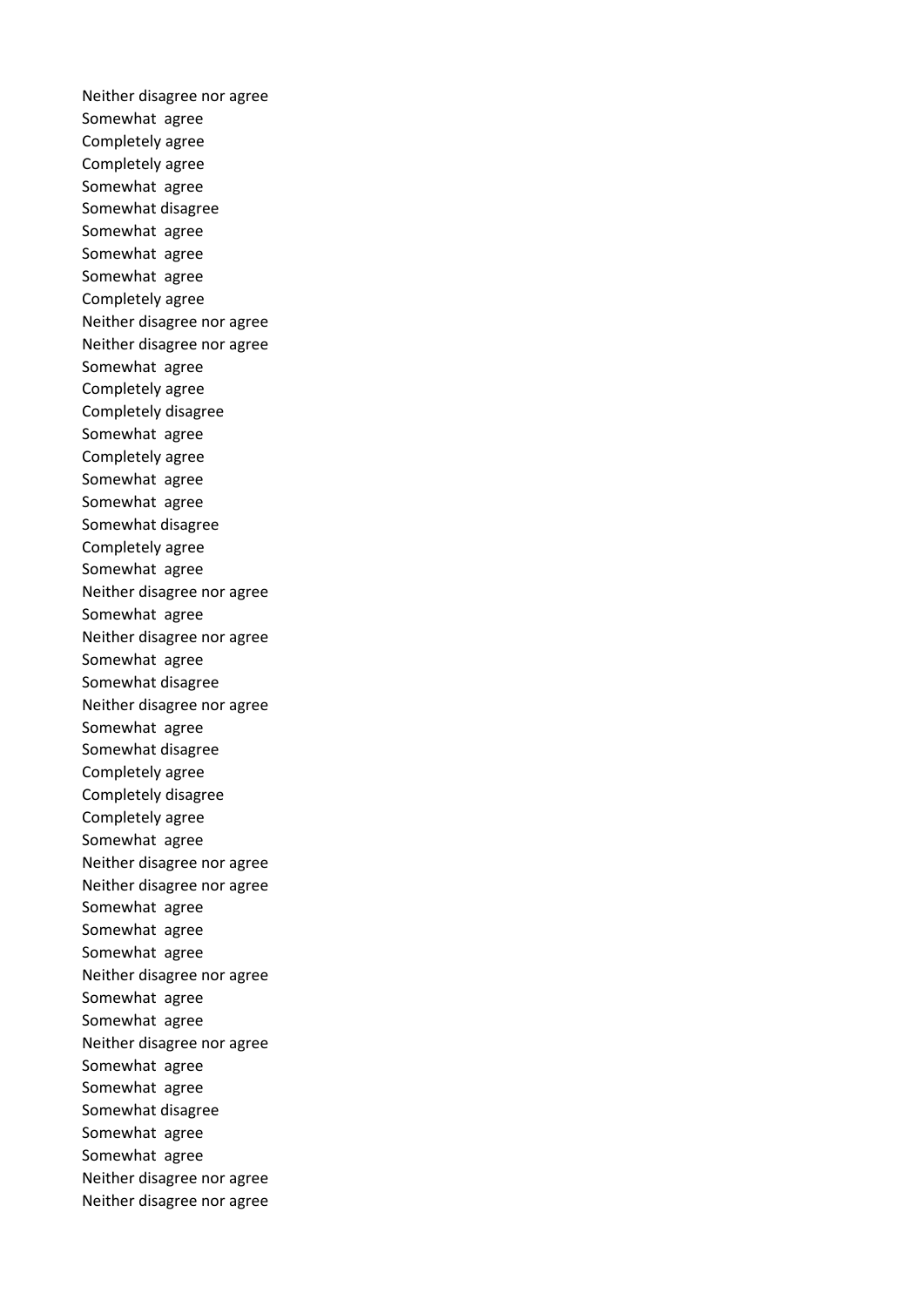Somewhat agree Neither disagree nor agree Somewhat agree Completely agree Neither disagree nor agree Completely agree Somewhat agree Neither disagree nor agree Neither disagree nor agree Neither disagree nor agree Neither disagree nor agree Completely agree Somewhat agree Completely agree Somewhat agree Neither disagree nor agree Neither disagree nor agree Completely agree Somewhat agree Somewhat agree Neither disagree nor agree Completely disagree Neither disagree nor agree Completely agree Somewhat agree Completely disagree Somewhat disagree Neither disagree nor agree Completely agree Somewhat agree Neither disagree nor agree Completely agree Neither disagree nor agree Somewhat disagree Somewhat agree Neither disagree nor agree Somewhat agree Completely agree Somewhat agree Neither disagree nor agree Somewhat disagree Somewhat agree Neither disagree nor agree Somewhat agree Somewhat agree Neither disagree nor agree Somewhat agree Completely agree Somewhat agree Completely agree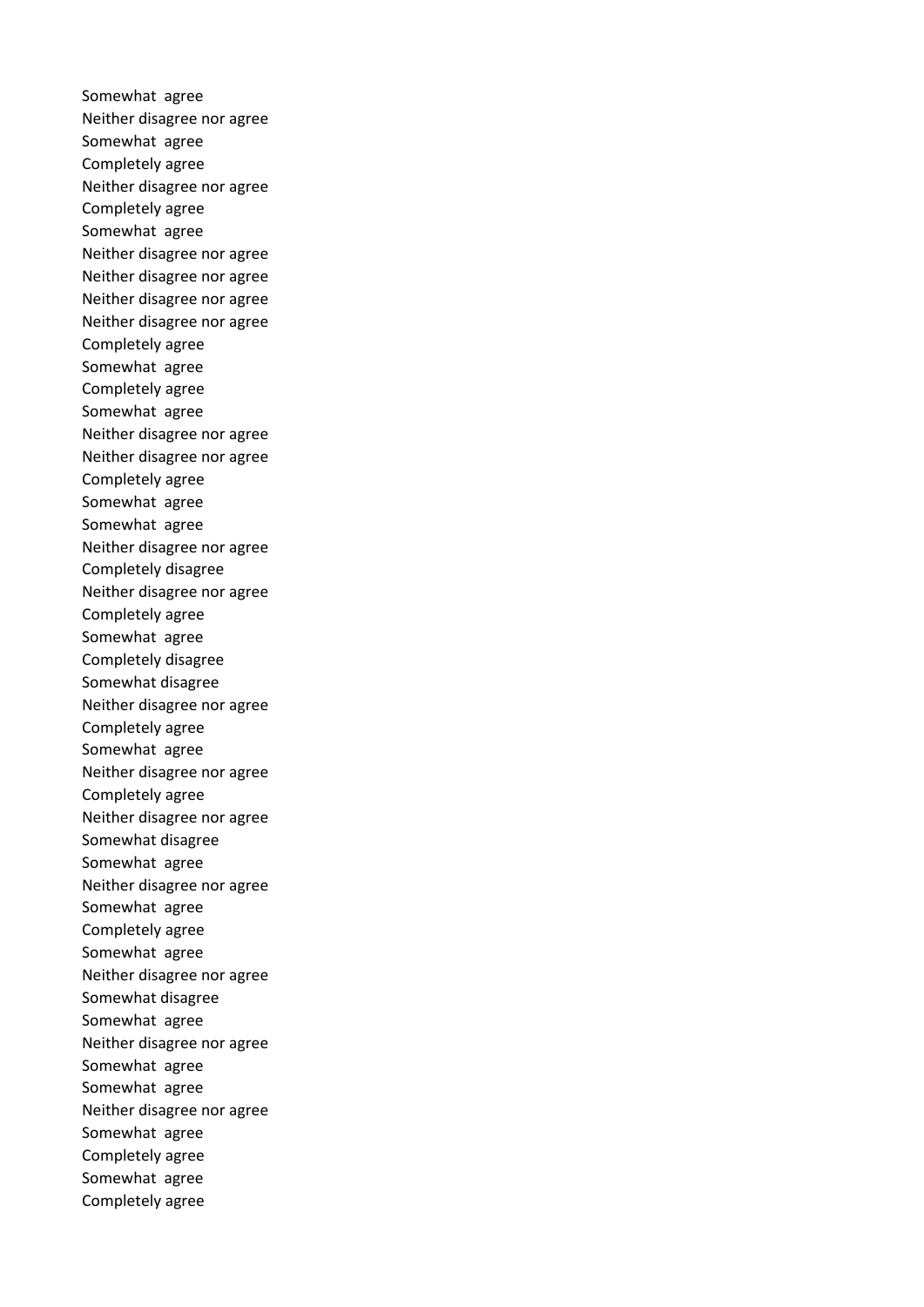Completely disagree Somewhat disagree Somewhat agree Neither disagree nor agree Somewhat agree Completely agree Somewhat agree Somewhat disagree Completely disagree Completely agree Completely disagree Somewhat agree Neither disagree nor agree Completely agree Completely agree Completely disagree Completely agree Somewhat agree Neither disagree nor agree Completely disagree Somewhat disagree Completely disagree Neither disagree nor agree Somewhat disagree Somewhat disagree Somewhat agree Neither disagree nor agree Completely agree Somewhat agree Completely agree Neither disagree nor agree Somewhat agree Somewhat agree Neither disagree nor agree Neither disagree nor agree Completely disagree Completely agree Neither disagree nor agree Neither disagree nor agree Neither disagree nor agree Completely agree Somewhat disagree Somewhat agree Neither disagree nor agree Neither disagree nor agree Completely agree Completely agree Completely disagree Completely disagree Neither disagree nor agree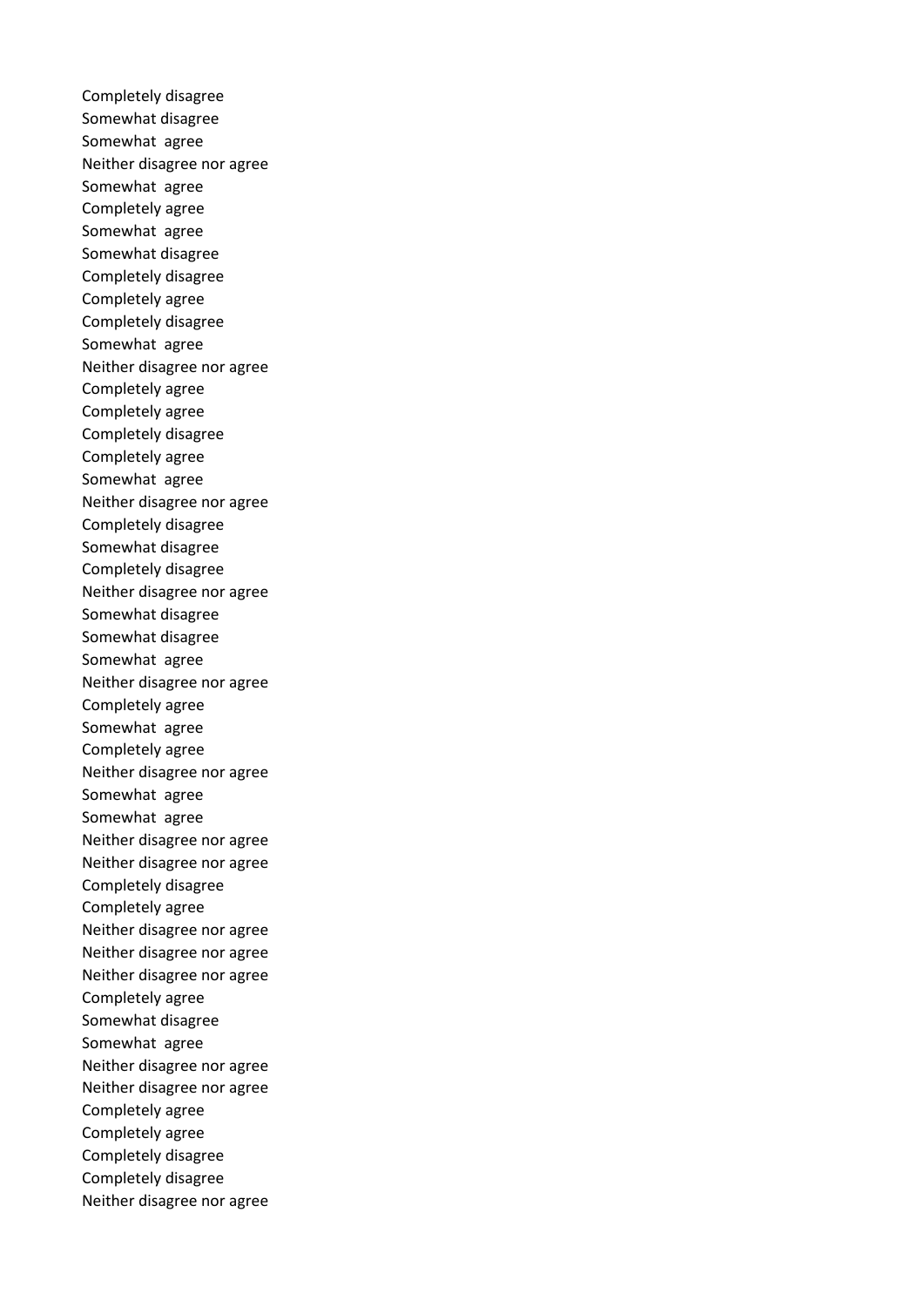Somewhat disagree Somewhat disagree Neither disagree nor agree Neither disagree nor agree Completely agree Completely disagree Completely disagree Neither disagree nor agree Completely disagree Neither disagree nor agree Neither disagree nor agree Somewhat agree Completely disagree Completely disagree Neither disagree nor agree Neither disagree nor agree Somewhat agree Completely agree Neither disagree nor agree Somewhat disagree Completely agree Neither disagree nor agree Neither disagree nor agree Neither disagree nor agree Somewhat agree Neither disagree nor agree Neither disagree nor agree Neither disagree nor agree Neither disagree nor agree Neither disagree nor agree Somewhat disagree Neither disagree nor agree Neither disagree nor agree Neither disagree nor agree Neither disagree nor agree Neither disagree nor agree Somewhat disagree Neither disagree nor agree Somewhat agree Neither disagree nor agree Neither disagree nor agree Somewhat disagree Neither disagree nor agree Neither disagree nor agree Neither disagree nor agree Somewhat disagree Neither disagree nor agree Neither disagree nor agree Somewhat agree Completely agree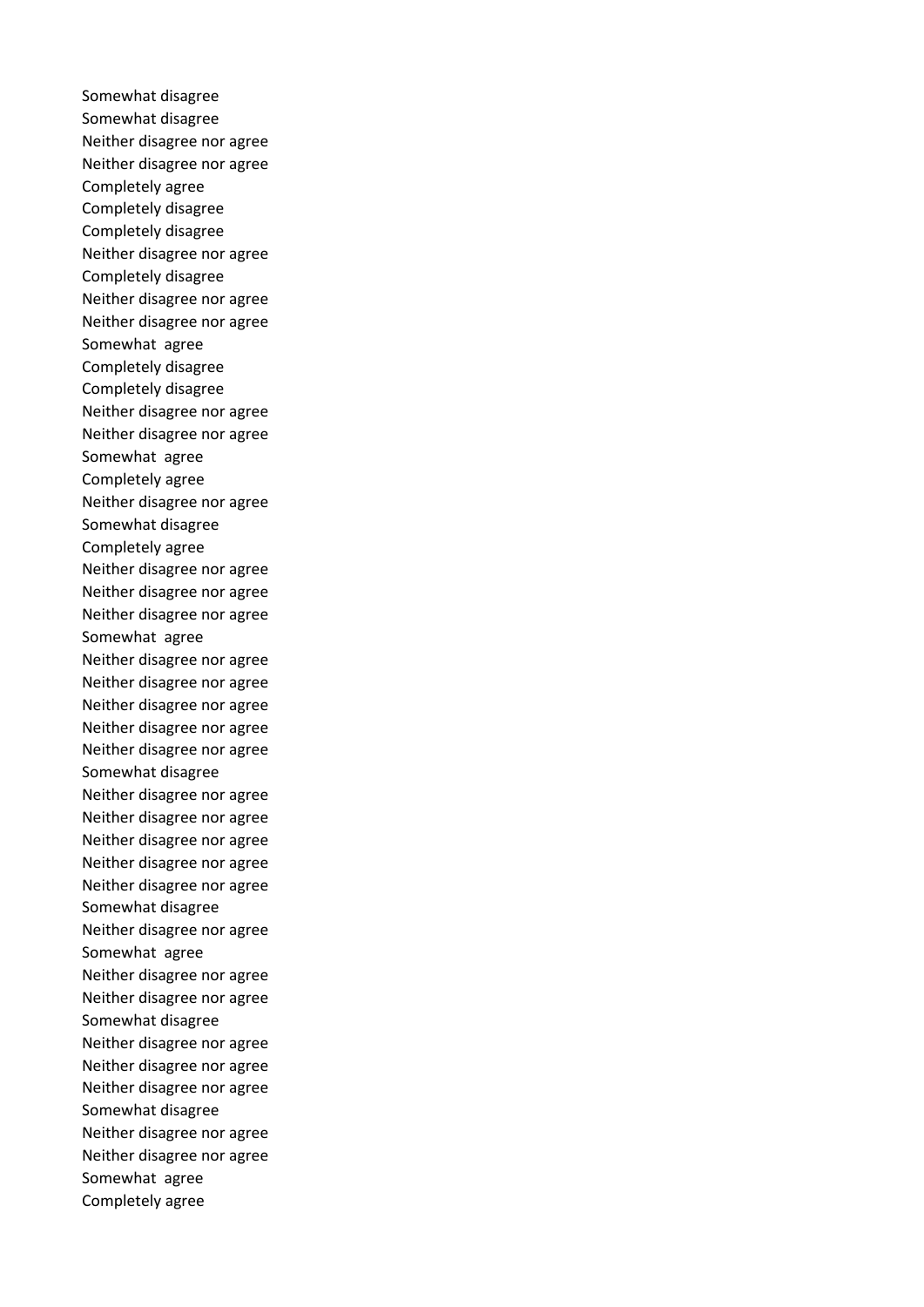Somewhat agree Neither disagree nor agree Neither disagree nor agree Neither disagree nor agree Neither disagree nor agree Completely disagree Neither disagree nor agree Somewhat disagree Somewhat disagree Neither disagree nor agree Neither disagree nor agree Somewhat agree Completely disagree Completely agree Completely disagree Somewhat disagree Somewhat disagree Neither disagree nor agree Somewhat agree Neither disagree nor agree Somewhat agree Somewhat agree Neither disagree nor agree Neither disagree nor agree Completely agree Neither disagree nor agree Somewhat disagree Somewhat agree Somewhat agree Somewhat agree Completely agree Somewhat disagree Completely disagree Neither disagree nor agree Completely agree Completely agree Neither disagree nor agree Somewhat agree Somewhat agree Somewhat disagree Completely agree Somewhat agree Completely agree Neither disagree nor agree Somewhat agree Completely agree Completely agree Completely agree Completely agree Completely disagree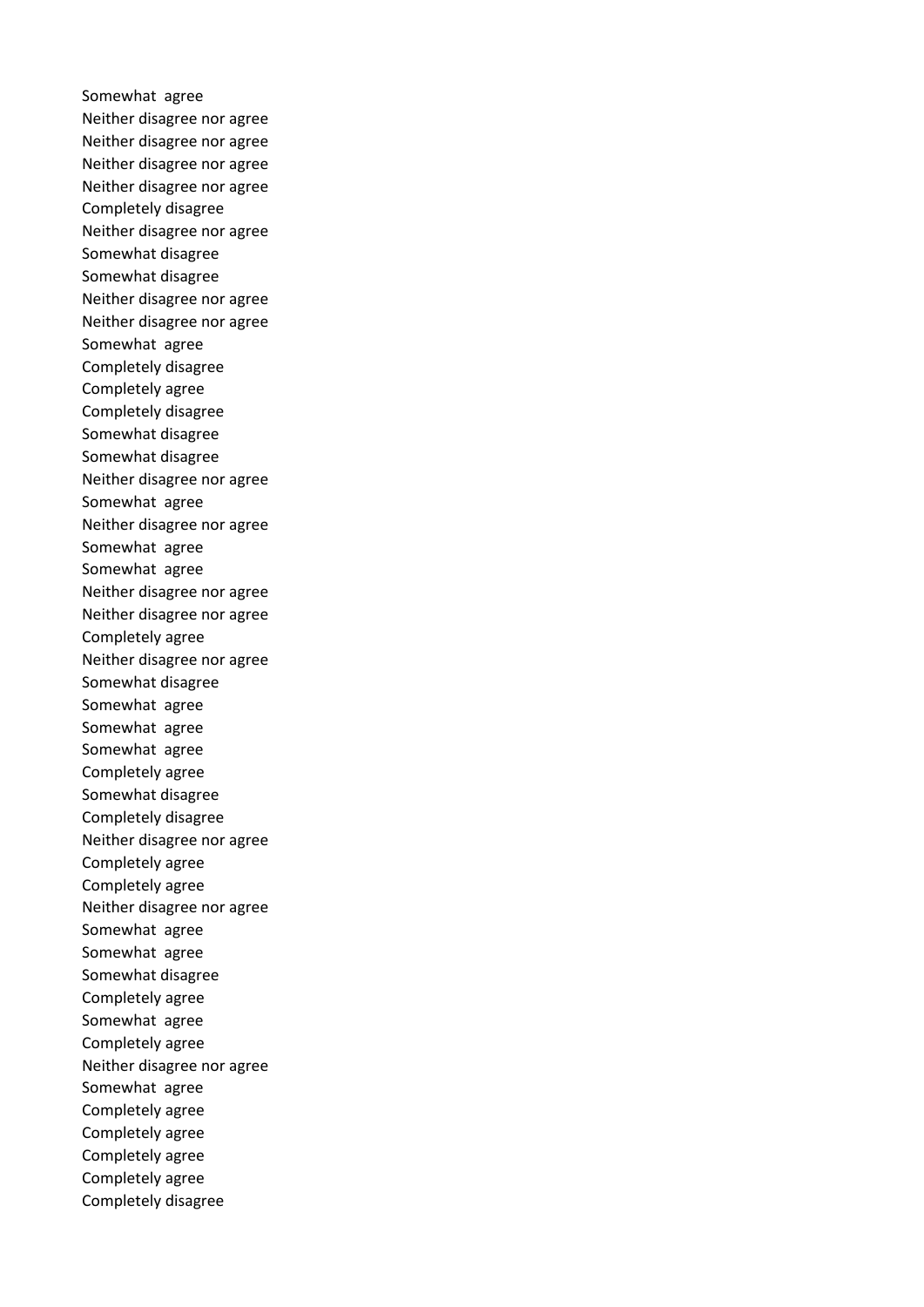Completely agree Somewhat agree Neither disagree nor agree Neither disagree nor agree Neither disagree nor agree Neither disagree nor agree Somewhat agree Neither disagree nor agree Somewhat agree Neither disagree nor agree Neither disagree nor agree Somewhat disagree Somewhat agree Neither disagree nor agree Neither disagree nor agree Completely disagree Completely disagree Neither disagree nor agree Somewhat agree Neither disagree nor agree Somewhat agree Completely disagree Neither disagree nor agree Somewhat agree Neither disagree nor agree Somewhat agree Neither disagree nor agree Neither disagree nor agree Completely disagree Completely disagree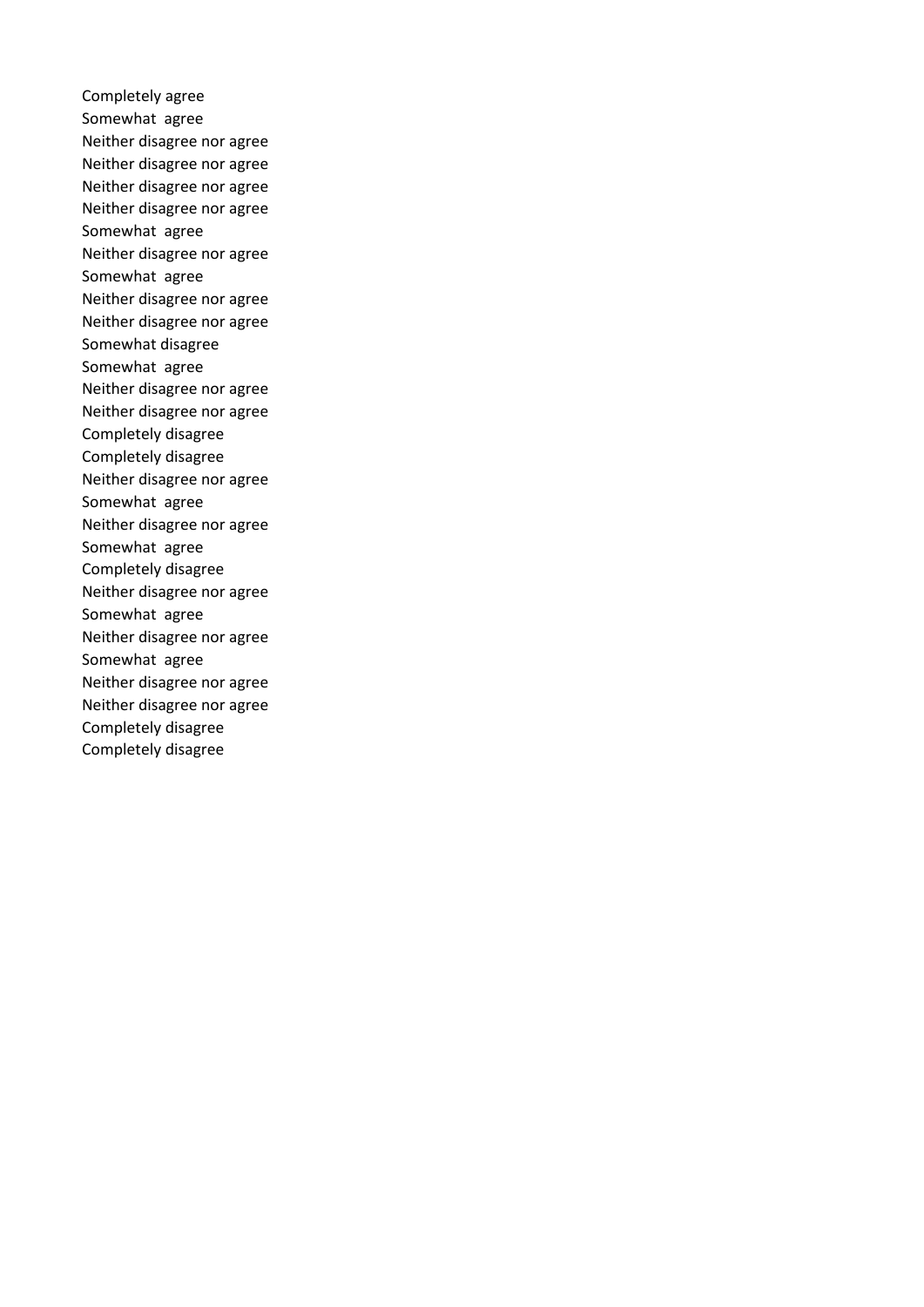# **6) I trust a health website more if it has a clear privacy policy on how my personal information (including th**

Somewhat agree Somewhat disagree Somewhat agree Neither disagree nor agree Somewhat agree Neither disagree nor agree Completely agree Somewhat agree Completely agree Neither disagree nor agree Somewhat agree Neither disagree nor agree Neither disagree nor agree Completely agree Neither disagree nor agree Neither disagree nor agree Somewhat agree Somewhat disagree Somewhat agree Completely agree Completely agree Neither disagree nor agree Neither disagree nor agree Somewhat agree Neither disagree nor agree Neither disagree nor agree Completely disagree Completely disagree Completely agree Somewhat agree Completely agree Neither disagree nor agree Neither disagree nor agree Neither disagree nor agree Completely agree Somewhat agree Neither disagree nor agree Somewhat agree Somewhat agree Somewhat disagree Somewhat disagree Neither disagree nor agree Somewhat agree Somewhat agree Completely disagree Somewhat agree Somewhat agree Somewhat agree Somewhat agree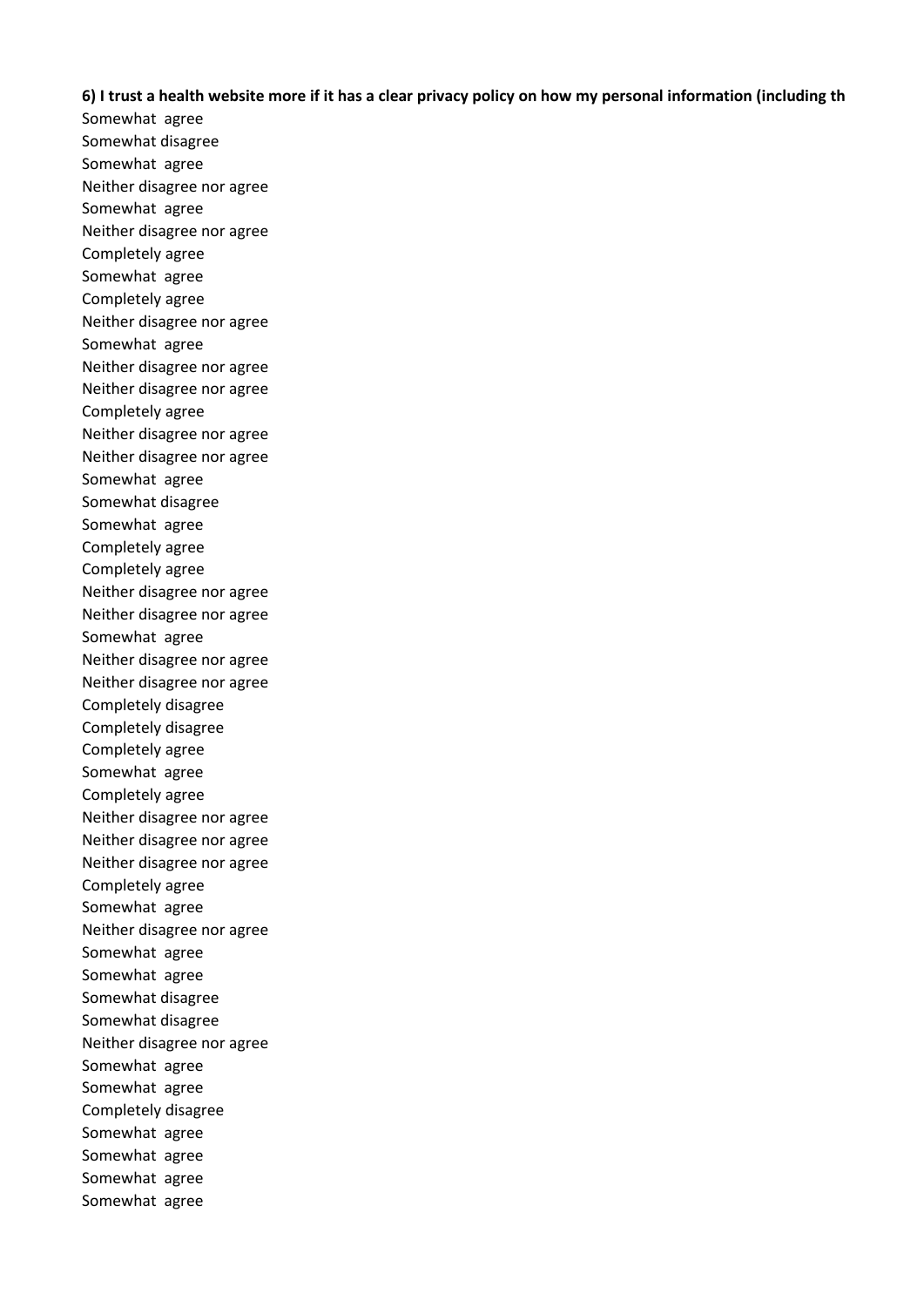Neither disagree nor agree Completely agree Neither disagree nor agree Completely agree Completely disagree Neither disagree nor agree Somewhat agree Somewhat agree Somewhat agree Completely agree Somewhat agree Neither disagree nor agree Somewhat agree Somewhat agree Somewhat disagree Neither disagree nor agree Completely agree Neither disagree nor agree Completely agree Somewhat agree Completely agree Completely agree Somewhat disagree Somewhat disagree Completely agree Completely agree Somewhat disagree Neither disagree nor agree Completely agree Somewhat disagree Completely agree Neither disagree nor agree Neither disagree nor agree Somewhat agree Neither disagree nor agree Somewhat agree Neither disagree nor agree Somewhat agree Neither disagree nor agree Somewhat agree Somewhat agree Completely agree Neither disagree nor agree Somewhat agree Completely agree Somewhat disagree Neither disagree nor agree Completely disagree Neither disagree nor agree Neither disagree nor agree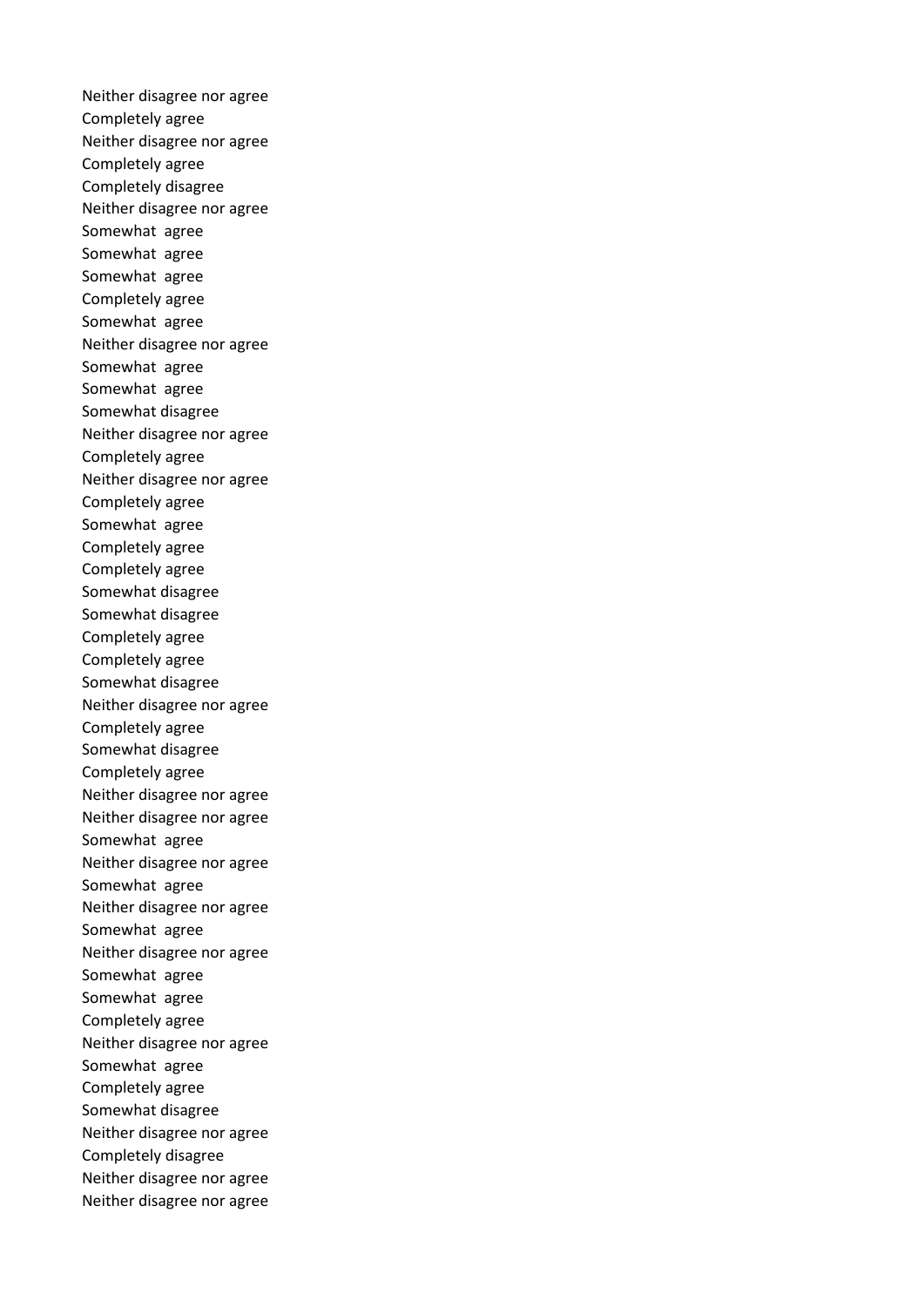Neither disagree nor agree Neither disagree nor agree Neither disagree nor agree Neither disagree nor agree Neither disagree nor agree Completely agree Neither disagree nor agree Somewhat agree Somewhat disagree Somewhat agree Neither disagree nor agree Completely disagree Neither disagree nor agree Completely agree Somewhat agree Somewhat agree Somewhat agree Neither disagree nor agree Completely agree Somewhat agree Neither disagree nor agree Completely disagree Somewhat agree Completely agree Somewhat agree Completely disagree Completely agree Completely agree Completely agree Somewhat agree Somewhat agree Somewhat agree Somewhat agree Somewhat disagree Somewhat agree Neither disagree nor agree Neither disagree nor agree Completely agree Neither disagree nor agree Neither disagree nor agree Somewhat disagree Somewhat agree Neither disagree nor agree Completely agree Completely agree Somewhat agree Somewhat agree Completely disagree Somewhat agree Neither disagree nor agree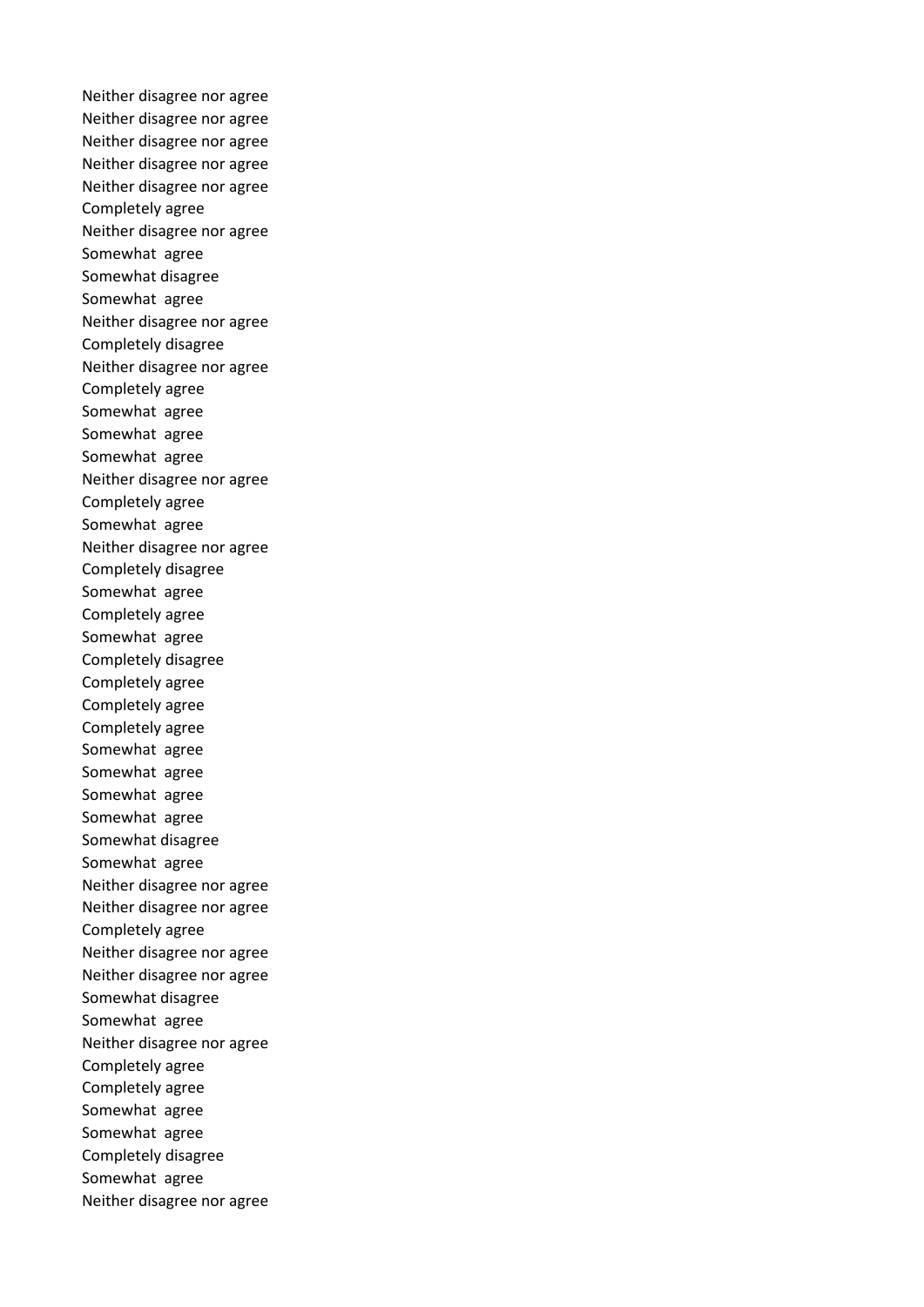Completely disagree Neither disagree nor agree Somewhat agree Neither disagree nor agree Somewhat agree Completely agree Somewhat agree Somewhat disagree Somewhat disagree Neither disagree nor agree Completely disagree Neither disagree nor agree Neither disagree nor agree Completely disagree Somewhat agree Completely disagree Completely agree Somewhat agree Somewhat disagree Somewhat disagree Somewhat agree Completely disagree Neither disagree nor agree Neither disagree nor agree Neither disagree nor agree Somewhat agree Neither disagree nor agree Completely agree Somewhat disagree Neither disagree nor agree Completely disagree Somewhat disagree Somewhat agree Neither disagree nor agree Neither disagree nor agree Completely agree Somewhat disagree Neither disagree nor agree Somewhat disagree Completely disagree Completely agree Neither disagree nor agree Somewhat agree Neither disagree nor agree Neither disagree nor agree Completely agree Completely agree Completely disagree Completely disagree Somewhat agree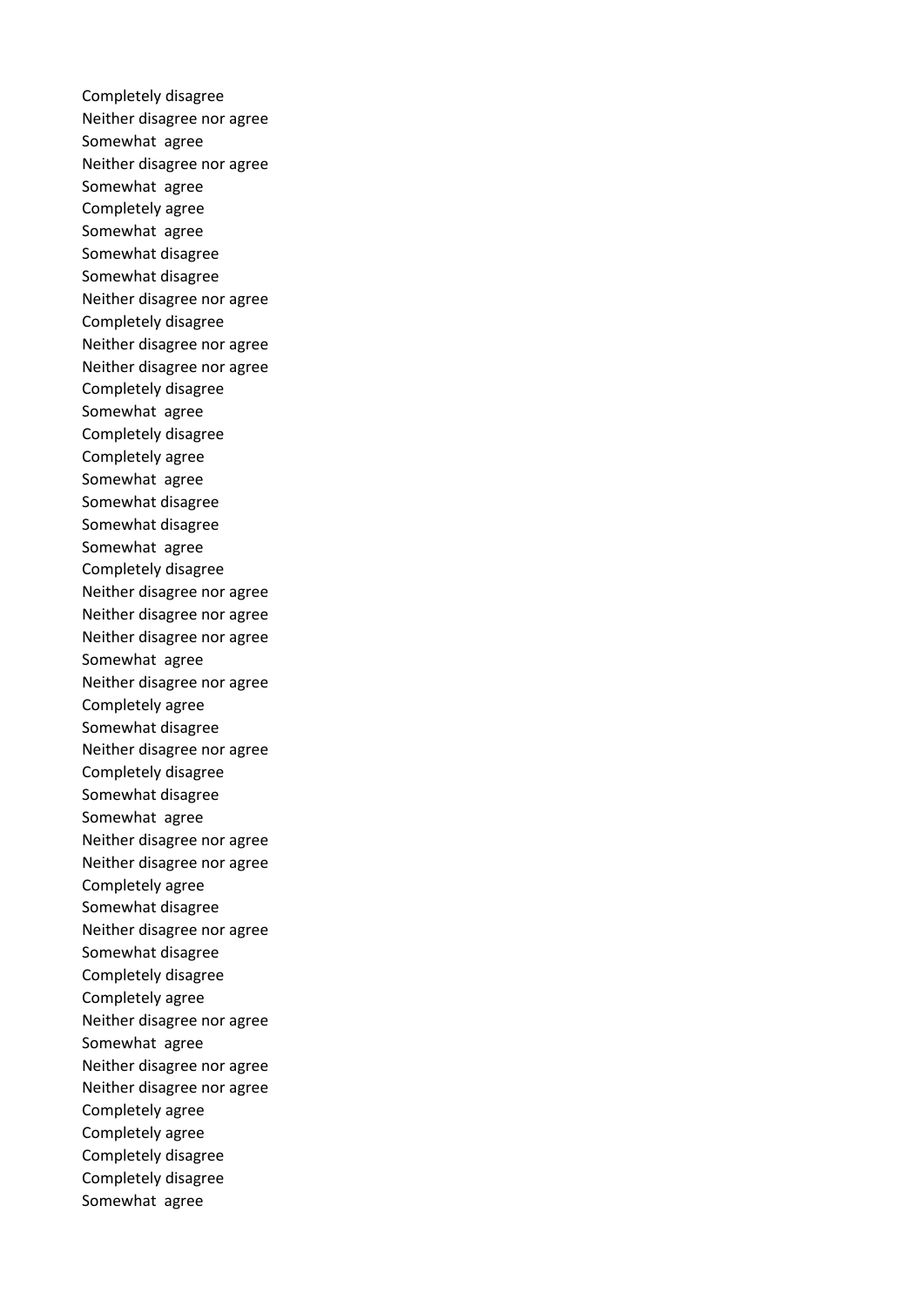Somewhat disagree Completely disagree Completely agree Neither disagree nor agree Completely agree Neither disagree nor agree Neither disagree nor agree Completely agree Completely disagree Neither disagree nor agree Neither disagree nor agree Somewhat disagree Neither disagree nor agree Completely disagree Neither disagree nor agree Neither disagree nor agree Somewhat agree Completely agree Neither disagree nor agree Somewhat agree Somewhat agree Somewhat agree Neither disagree nor agree Somewhat agree Completely agree Somewhat agree Neither disagree nor agree Neither disagree nor agree Neither disagree nor agree Neither disagree nor agree Neither disagree nor agree Somewhat agree Somewhat disagree Completely agree Neither disagree nor agree Completely agree Completely agree Completely agree Neither disagree nor agree Somewhat agree Neither disagree nor agree Somewhat agree Neither disagree nor agree Neither disagree nor agree Somewhat disagree Somewhat agree Neither disagree nor agree Neither disagree nor agree Completely agree Somewhat agree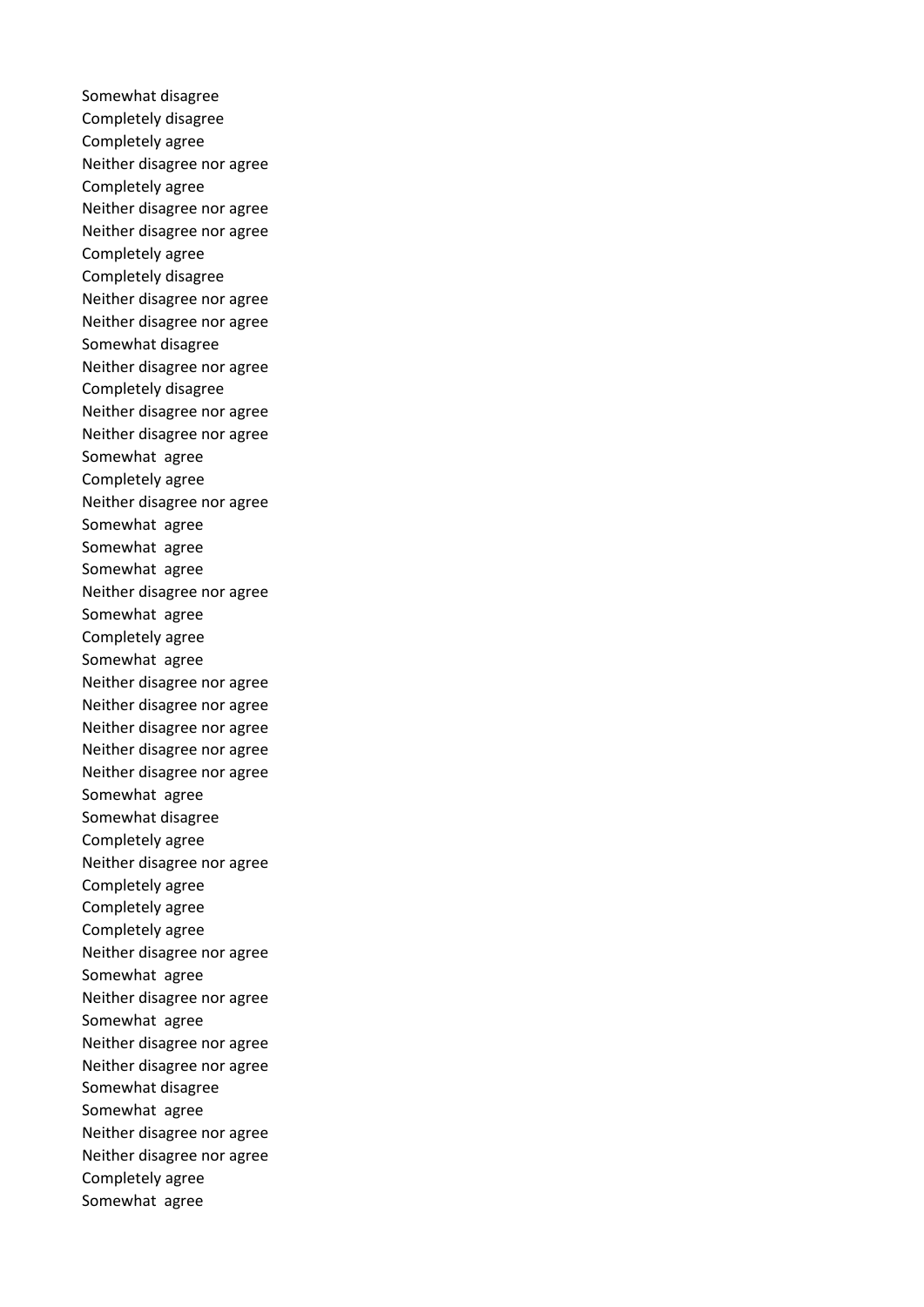Somewhat agree Neither disagree nor agree Neither disagree nor agree Somewhat agree Neither disagree nor agree Completely disagree Completely agree Neither disagree nor agree Somewhat agree Somewhat disagree Neither disagree nor agree Somewhat agree Completely disagree Completely agree Neither disagree nor agree Somewhat disagree Neither disagree nor agree Somewhat agree Somewhat agree Somewhat agree Completely disagree Somewhat agree Neither disagree nor agree Neither disagree nor agree Somewhat agree Neither disagree nor agree Somewhat disagree Completely agree Somewhat disagree Somewhat agree Completely agree Somewhat disagree Completely disagree Completely agree Completely agree Completely agree Completely disagree Completely agree Somewhat agree Somewhat disagree Completely disagree Somewhat disagree Completely agree Neither disagree nor agree Somewhat agree Completely agree Somewhat agree Somewhat agree Completely agree Neither disagree nor agree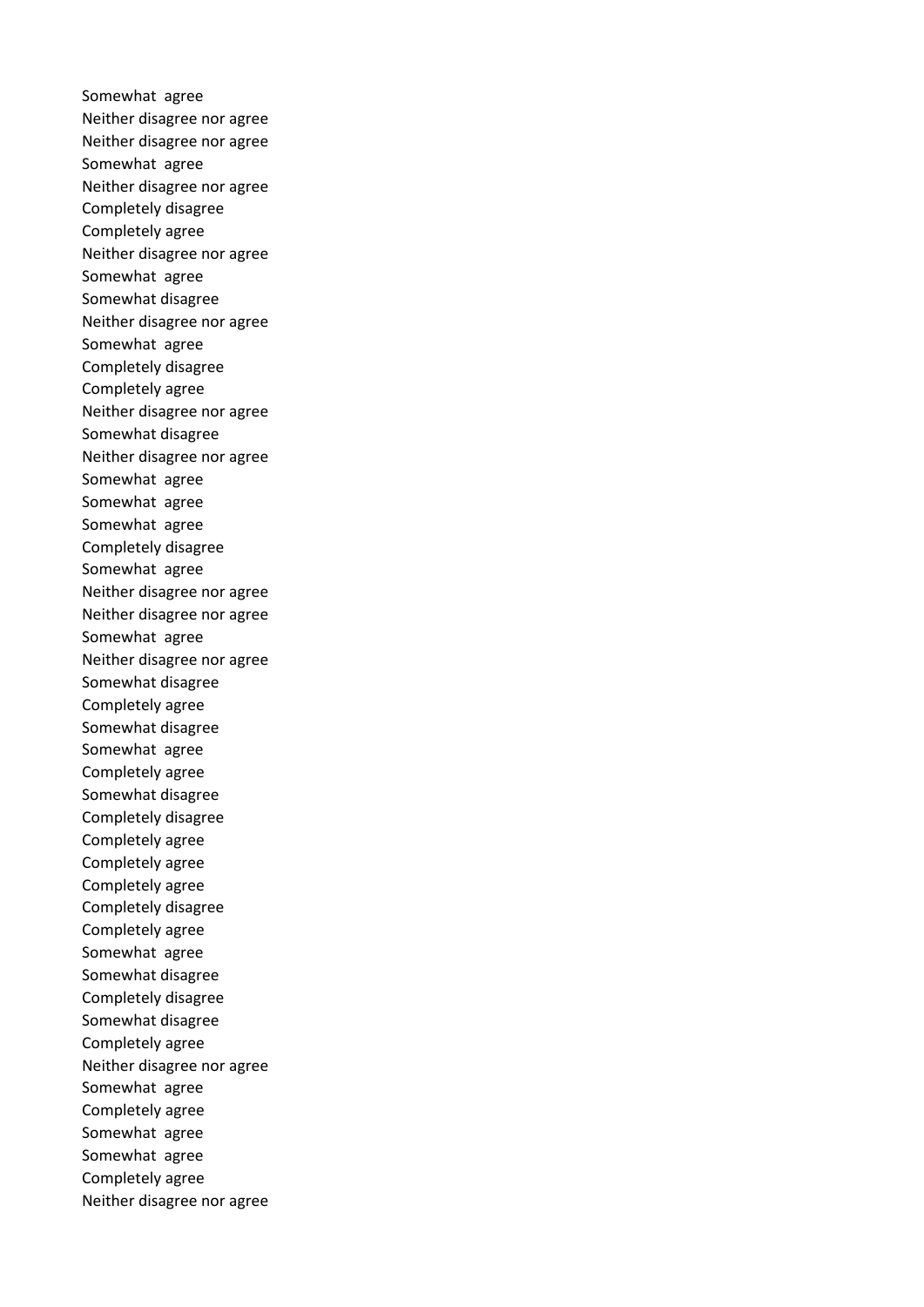Completely agree Somewhat agree Neither disagree nor agree Somewhat agree Neither disagree nor agree Neither disagree nor agree Somewhat agree Neither disagree nor agree Neither disagree nor agree Neither disagree nor agree Neither disagree nor agree Neither disagree nor agree Somewhat agree Neither disagree nor agree Neither disagree nor agree Somewhat agree Completely disagree Neither disagree nor agree Somewhat agree Neither disagree nor agree Neither disagree nor agree Neither disagree nor agree Neither disagree nor agree Somewhat disagree Completely agree Somewhat agree Neither disagree nor agree Neither disagree nor agree Neither disagree nor agree Somewhat disagree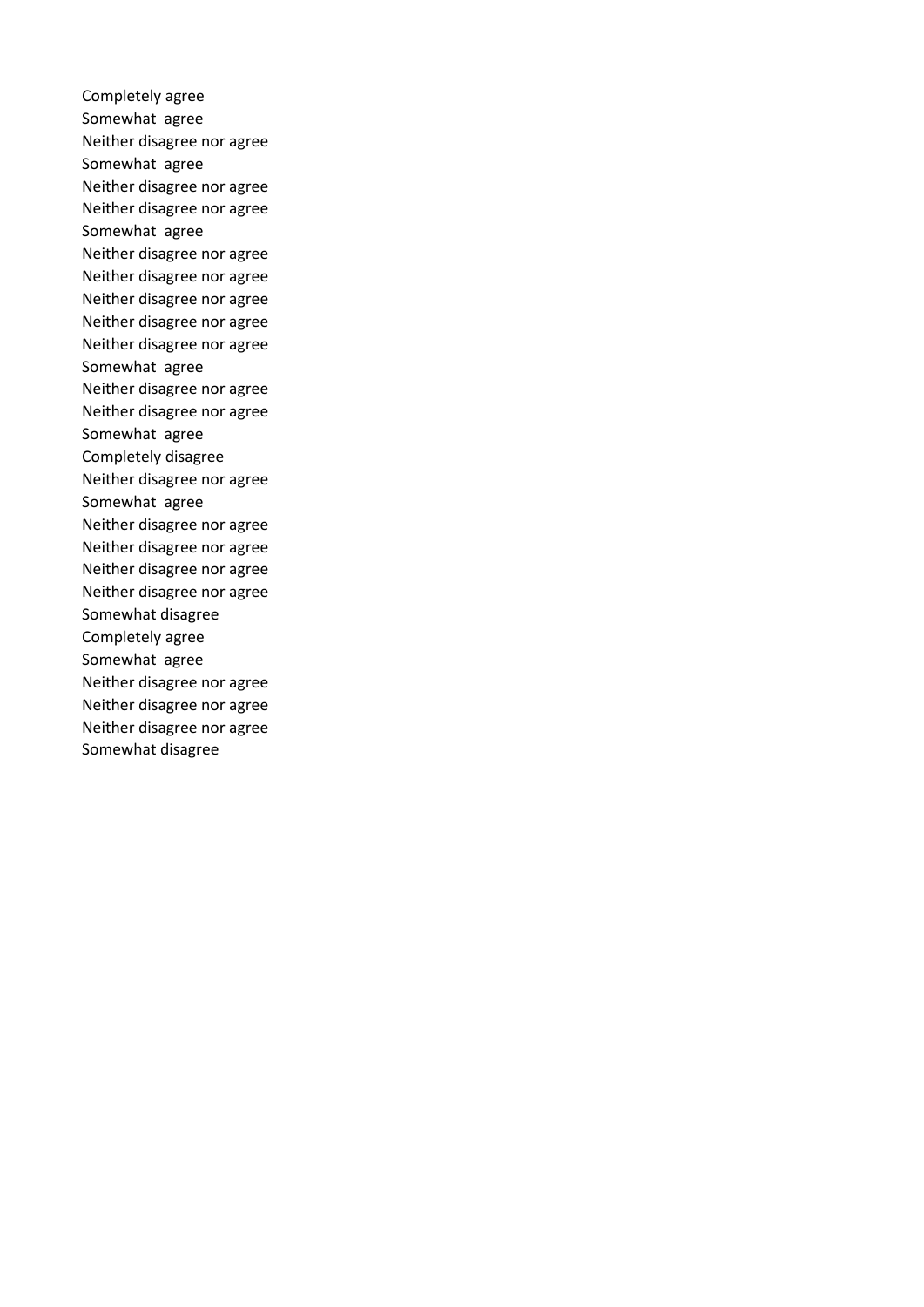## **7) I trust a health webpage more if the website discloses the owner/sponsor/source of funds.**

Somewhat agree Neither disagree nor agree Neither disagree nor agree Somewhat agree Neither disagree nor agree Neither disagree nor agree Completely agree Somewhat agree Somewhat agree Somewhat agree Completely agree Neither disagree nor agree Completely disagree Somewhat agree Neither disagree nor agree Completely agree Somewhat agree Somewhat disagree Somewhat agree Somewhat agree Somewhat agree Neither disagree nor agree Neither disagree nor agree Somewhat agree Neither disagree nor agree Neither disagree nor agree Completely disagree Completely disagree Somewhat agree Somewhat agree Neither disagree nor agree Somewhat disagree Somewhat agree Neither disagree nor agree Completely agree Somewhat agree Neither disagree nor agree Somewhat agree Somewhat agree Somewhat agree Neither disagree nor agree Completely disagree Neither disagree nor agree Somewhat agree Completely disagree Somewhat agree Somewhat agree Somewhat agree Neither disagree nor agree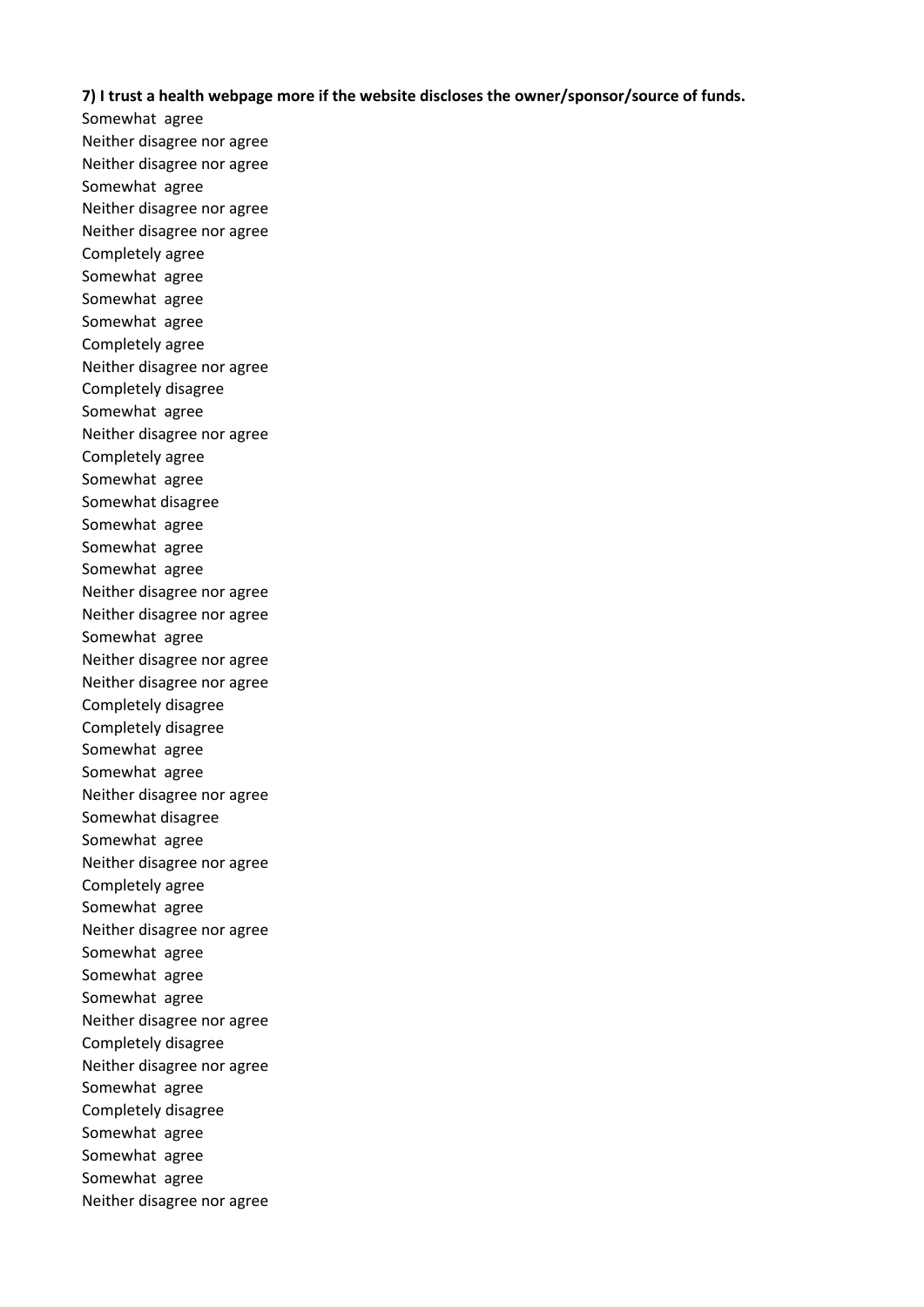Neither disagree nor agree Somewhat agree Neither disagree nor agree Completely agree Somewhat disagree Completely agree Neither disagree nor agree Completely agree Neither disagree nor agree Neither disagree nor agree Completely disagree Completely agree Somewhat agree Completely agree Neither disagree nor agree Somewhat agree Completely agree Somewhat agree Somewhat agree Somewhat agree Somewhat agree Somewhat agree Neither disagree nor agree Somewhat agree Somewhat agree Neither disagree nor agree Somewhat disagree Somewhat agree Somewhat agree Somewhat disagree Somewhat agree Completely agree Completely agree Somewhat agree Neither disagree nor agree Neither disagree nor agree Neither disagree nor agree Neither disagree nor agree Completely disagree Somewhat agree Somewhat agree Somewhat disagree Somewhat agree Somewhat agree Completely disagree Somewhat agree Somewhat agree Neither disagree nor agree Neither disagree nor agree Neither disagree nor agree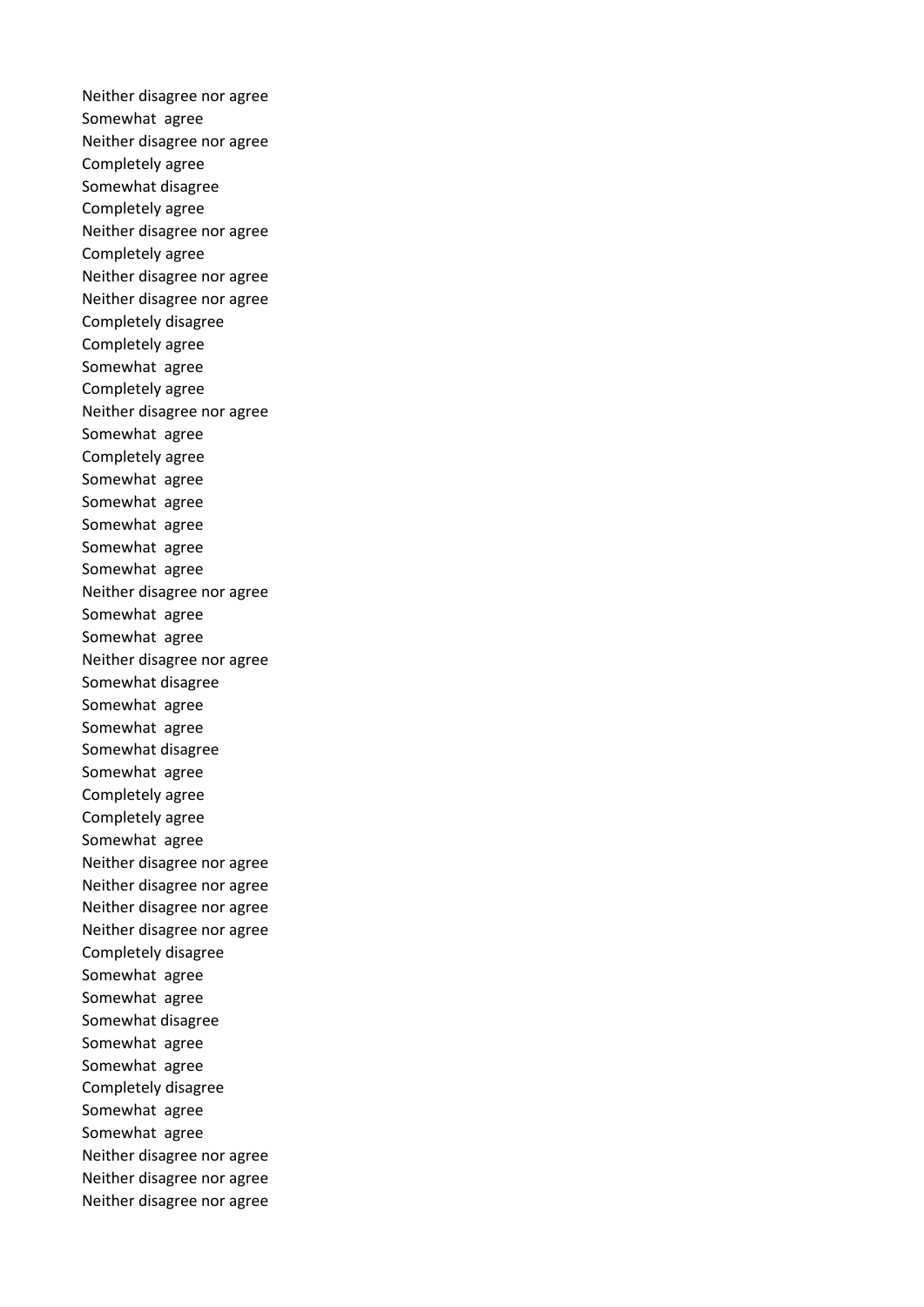Neither disagree nor agree Neither disagree nor agree Neither disagree nor agree Somewhat agree Completely agree Somewhat agree Somewhat agree Neither disagree nor agree Completely disagree Completely agree Neither disagree nor agree Somewhat agree Neither disagree nor agree Completely agree Somewhat agree Somewhat agree Neither disagree nor agree Completely agree Somewhat agree Somewhat agree Neither disagree nor agree Completely disagree Somewhat agree Completely agree Completely agree Completely disagree Completely disagree Neither disagree nor agree Completely agree Somewhat agree Somewhat agree Somewhat agree Completely disagree Somewhat disagree Somewhat agree Neither disagree nor agree Somewhat agree Completely agree Neither disagree nor agree Somewhat disagree Completely disagree Somewhat agree Neither disagree nor agree Completely agree Somewhat disagree Somewhat agree Neither disagree nor agree Somewhat disagree Somewhat disagree Somewhat agree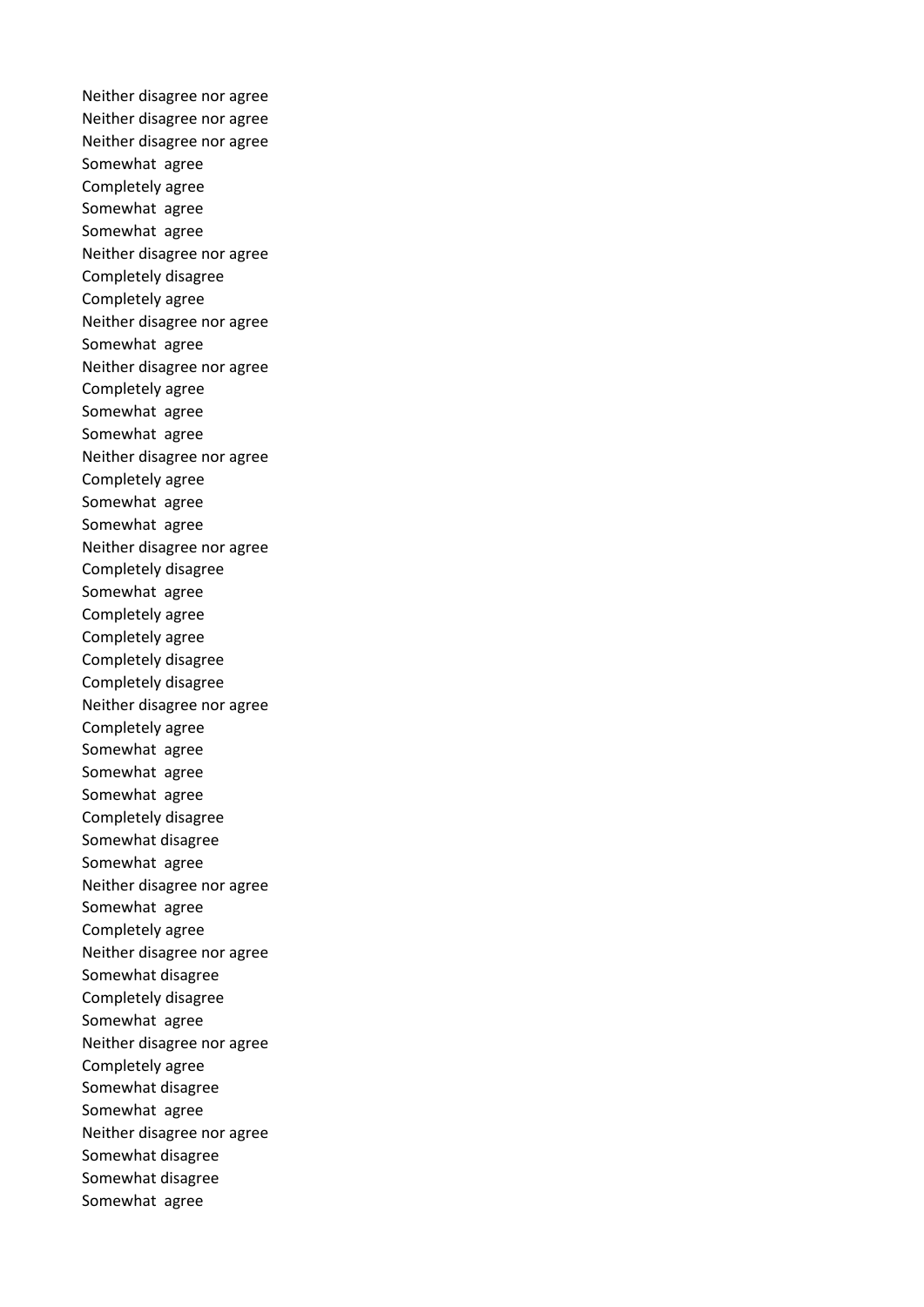Completely disagree Somewhat agree Somewhat agree Neither disagree nor agree Somewhat agree Completely agree Neither disagree nor agree Neither disagree nor agree Somewhat disagree Completely agree Completely agree Neither disagree nor agree Neither disagree nor agree Somewhat disagree Somewhat agree Completely disagree Neither disagree nor agree Neither disagree nor agree Neither disagree nor agree Somewhat agree Somewhat agree Completely disagree Somewhat agree Somewhat disagree Somewhat agree Neither disagree nor agree Neither disagree nor agree Completely agree Completely disagree Somewhat agree Somewhat disagree Somewhat disagree Somewhat agree Neither disagree nor agree Neither disagree nor agree Completely disagree Somewhat agree Neither disagree nor agree Somewhat agree Neither disagree nor agree Somewhat agree Neither disagree nor agree Somewhat agree Somewhat disagree Somewhat agree Somewhat agree Completely agree Completely disagree Neither disagree nor agree Somewhat agree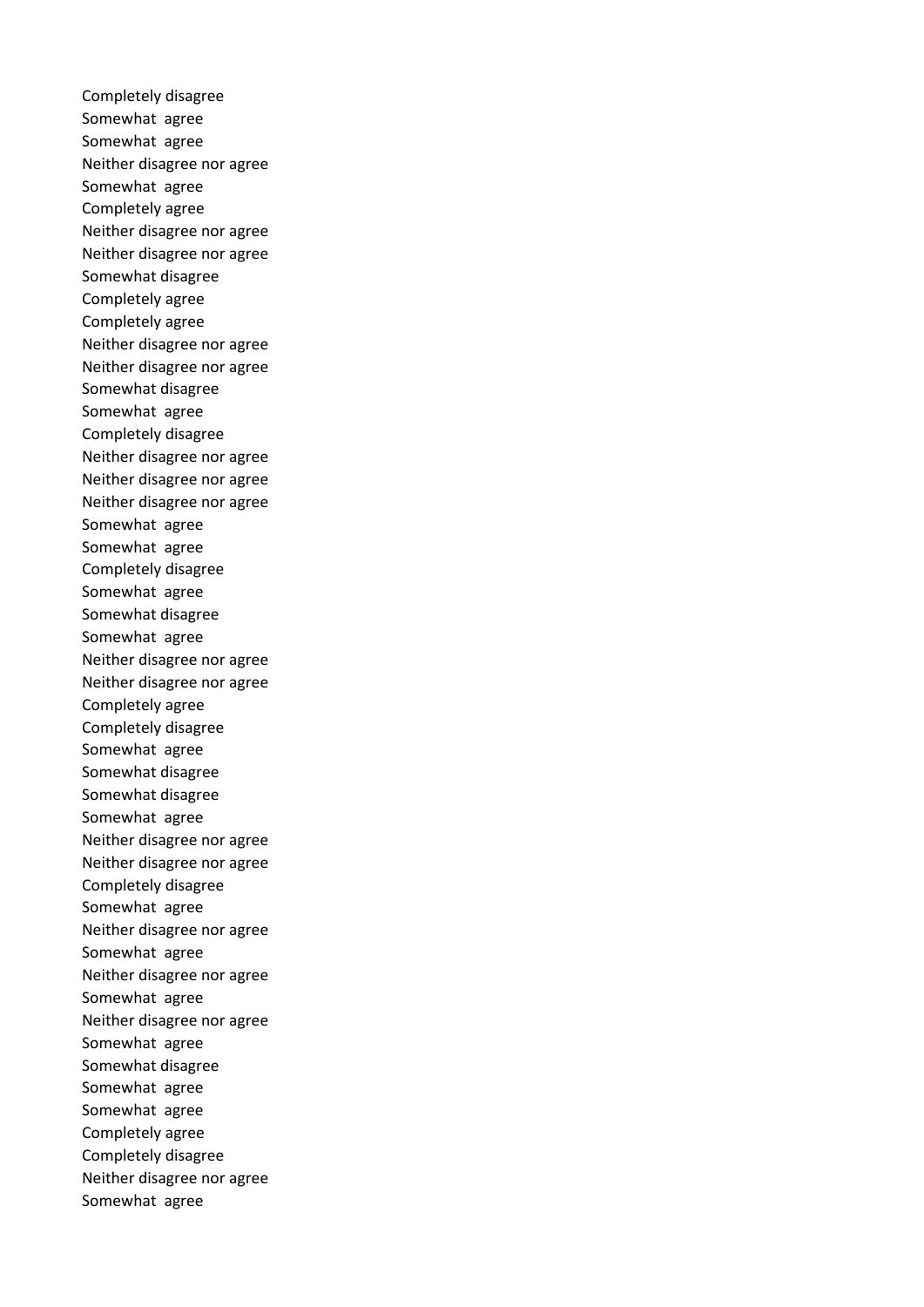Somewhat agree Somewhat disagree Somewhat agree Somewhat agree Completely agree Neither disagree nor agree Somewhat agree Completely agree Somewhat agree Neither disagree nor agree Neither disagree nor agree Somewhat disagree Somewhat agree Somewhat agree Somewhat agree Somewhat agree Somewhat agree Completely agree Completely agree Somewhat agree Somewhat agree Completely agree Somewhat agree Somewhat agree Completely agree Somewhat disagree Completely agree Neither disagree nor agree Neither disagree nor agree Neither disagree nor agree Somewhat agree Completely agree Completely agree Somewhat agree Somewhat agree Neither disagree nor agree Somewhat agree Somewhat agree Neither disagree nor agree Completely agree Somewhat agree Completely agree Neither disagree nor agree Somewhat agree Neither disagree nor agree Somewhat agree Neither disagree nor agree Somewhat agree Somewhat agree Somewhat agree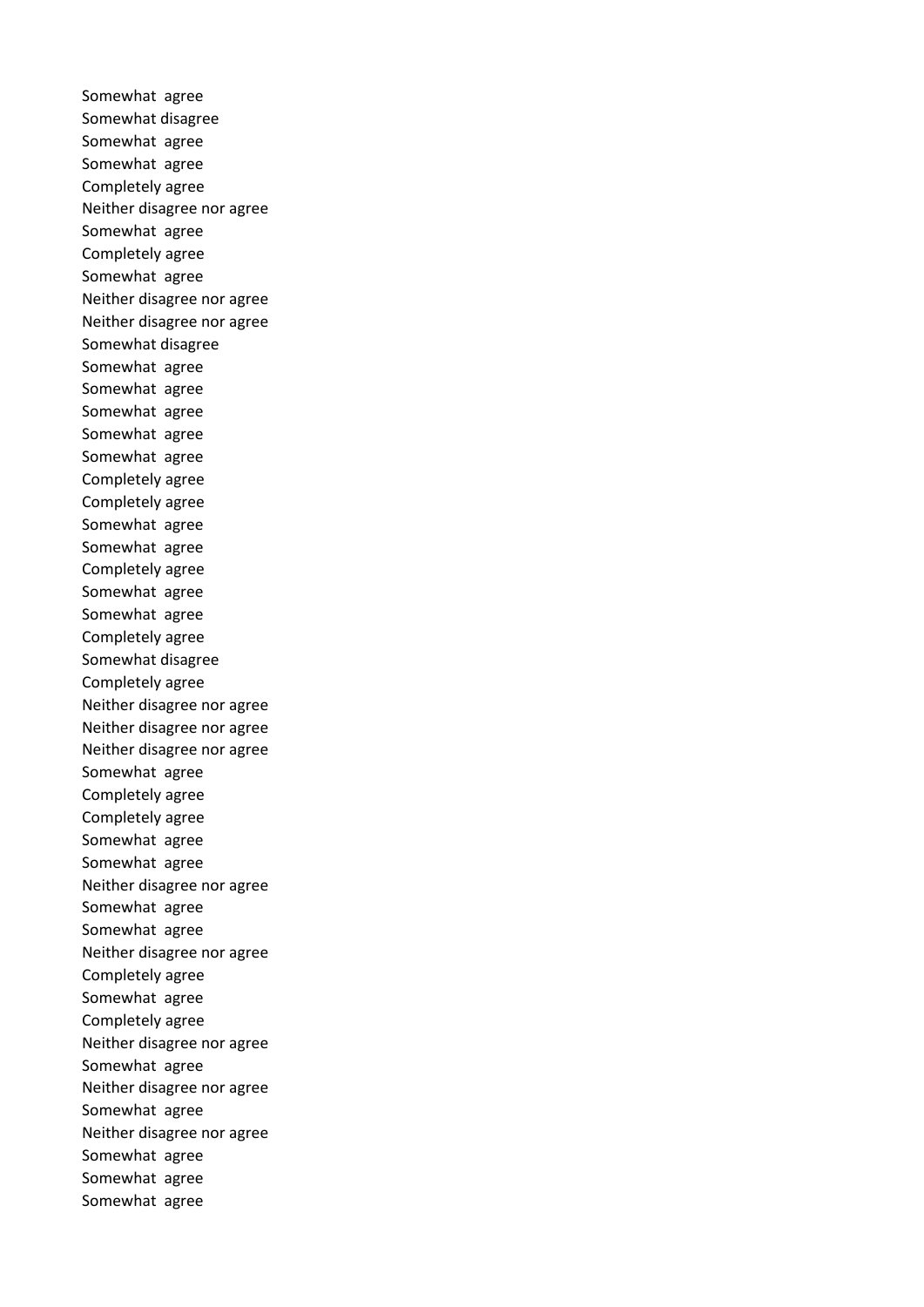Somewhat agree Neither disagree nor agree Completely agree Somewhat agree Somewhat agree Completely disagree Neither disagree nor agree Completely agree Somewhat agree Somewhat agree Somewhat agree Completely agree Completely disagree Completely agree Somewhat agree Completely disagree Somewhat agree Somewhat agree Somewhat agree Somewhat agree Somewhat agree Somewhat agree Neither disagree nor agree Neither disagree nor agree Somewhat agree Neither disagree nor agree Somewhat disagree Neither disagree nor agree Somewhat agree Somewhat agree Somewhat agree Neither disagree nor agree Somewhat disagree Somewhat agree Completely agree Completely agree Completely disagree Completely agree Somewhat agree Completely disagree Completely disagree Neither disagree nor agree Neither disagree nor agree Neither disagree nor agree Neither disagree nor agree Somewhat agree Neither disagree nor agree Somewhat agree Somewhat agree Completely agree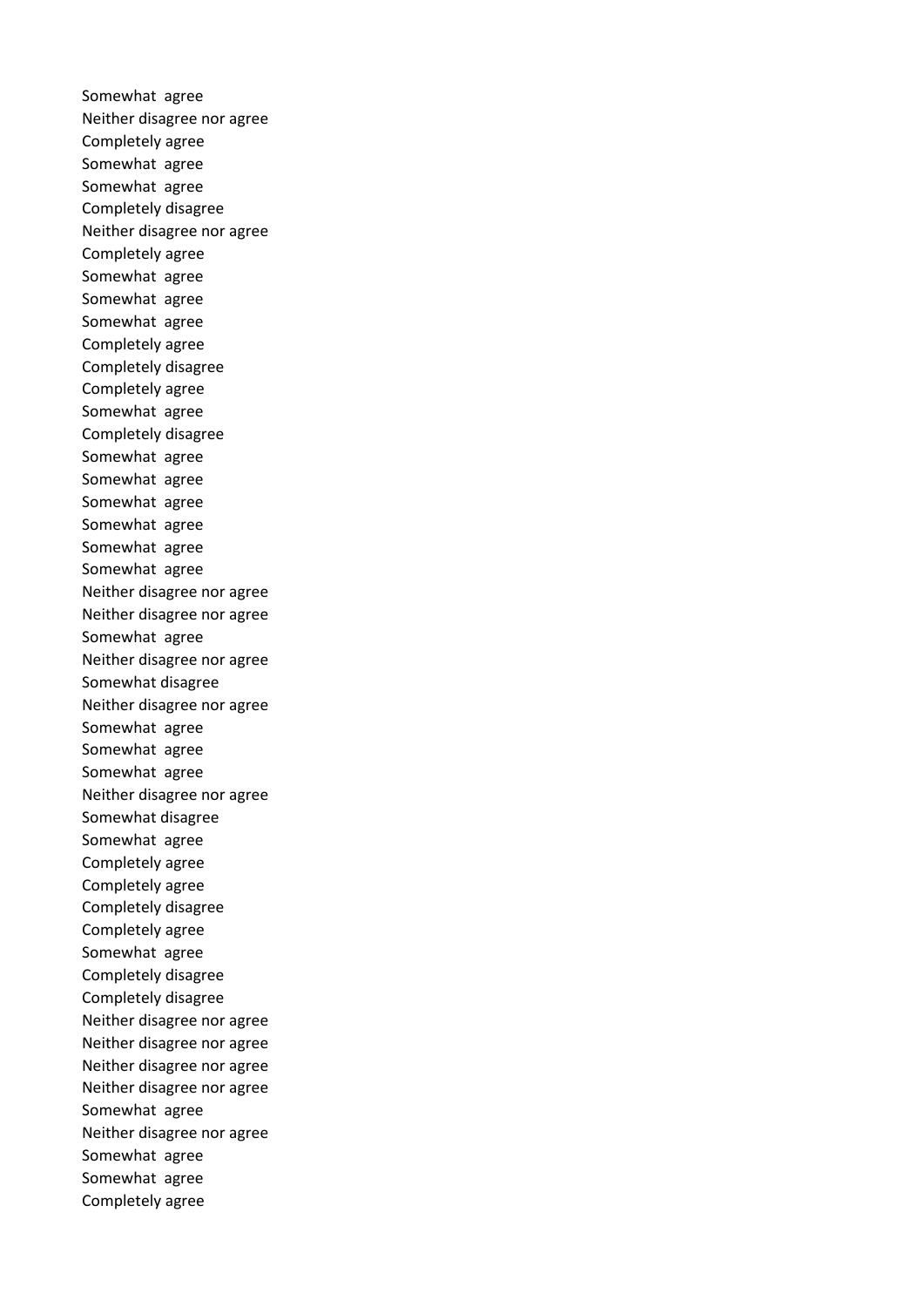Neither disagree nor agree Completely agree Completely agree Completely agree Neither disagree nor agree Neither disagree nor agree Somewhat agree Somewhat disagree Somewhat agree Completely agree Neither disagree nor agree Somewhat agree Somewhat agree Neither disagree nor agree Neither disagree nor agree Somewhat agree Somewhat disagree Somewhat agree Somewhat agree Somewhat agree Completely agree Somewhat agree Neither disagree nor agree Somewhat agree Completely agree Somewhat agree Completely agree Somewhat agree Completely disagree Completely disagree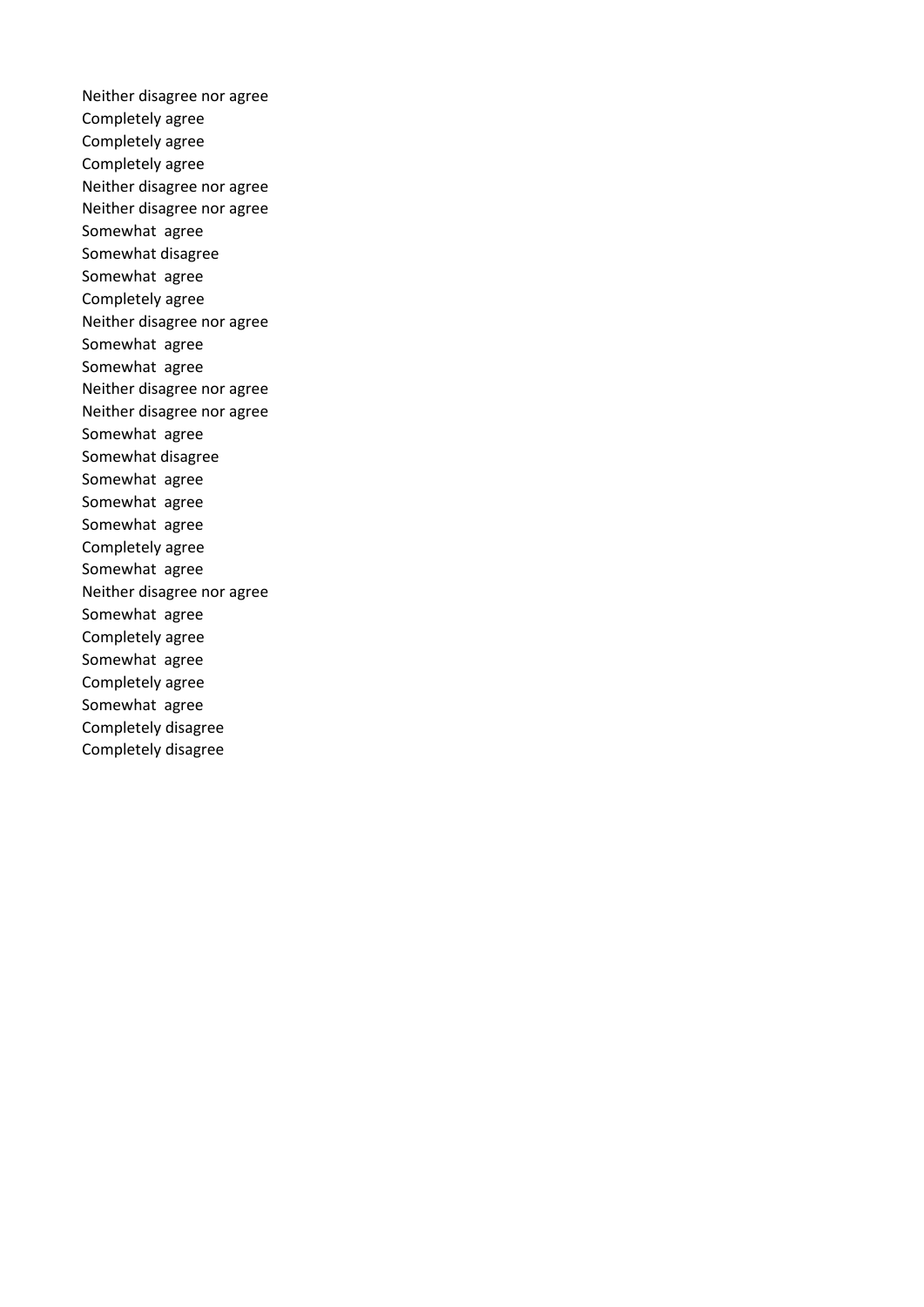**8) I trust a health webpage more if the website has a disclaimer (usually mentioning they support, not repla** 

Somewhat agree Somewhat agree Neither disagree nor agree Neither disagree nor agree Neither disagree nor agree Neither disagree nor agree Neither disagree nor agree Somewhat agree Somewhat agree Somewhat agree Somewhat agree Completely disagree Completely agree Somewhat agree Somewhat agree Neither disagree nor agree Completely agree Somewhat disagree Somewhat agree Neither disagree nor agree Somewhat agree Neither disagree nor agree Neither disagree nor agree Completely agree Neither disagree nor agree Neither disagree nor agree Completely disagree Completely disagree Neither disagree nor agree Somewhat agree Neither disagree nor agree Neither disagree nor agree Neither disagree nor agree Somewhat agree Completely agree Neither disagree nor agree Neither disagree nor agree Neither disagree nor agree Somewhat agree Neither disagree nor agree Somewhat agree Neither disagree nor agree Somewhat agree Somewhat agree Somewhat agree Completely agree Neither disagree nor agree Somewhat agree Neither disagree nor agree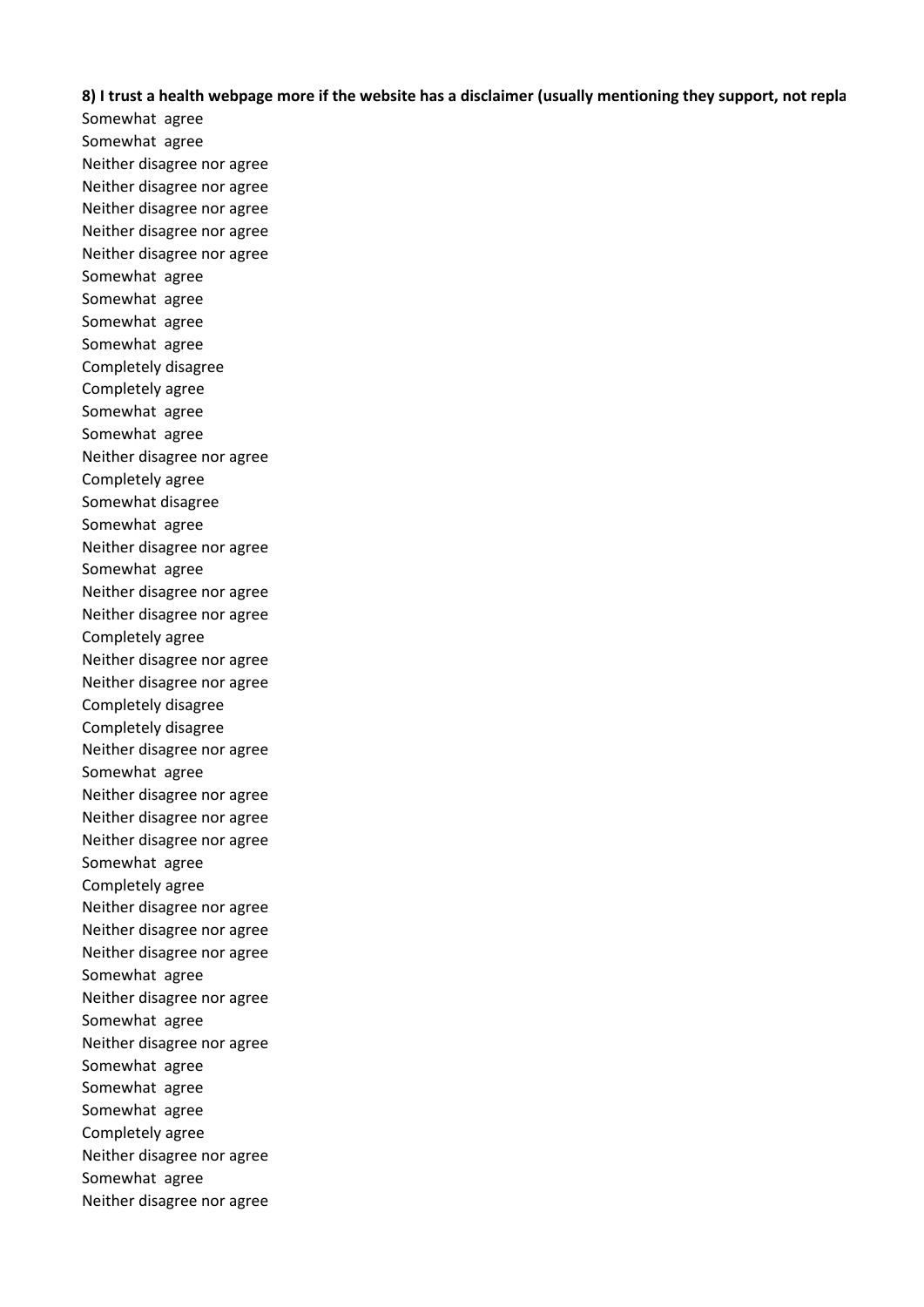Neither disagree nor agree Neither disagree nor agree Completely agree Completely agree Somewhat disagree Somewhat disagree Neither disagree nor agree Completely agree Somewhat agree Neither disagree nor agree Somewhat agree Somewhat agree Somewhat agree Completely agree Completely disagree Neither disagree nor agree Completely agree Neither disagree nor agree Neither disagree nor agree Completely agree Somewhat agree Somewhat agree Neither disagree nor agree Somewhat agree Somewhat agree Neither disagree nor agree Neither disagree nor agree Somewhat agree Somewhat agree Somewhat disagree Somewhat agree Somewhat agree Neither disagree nor agree Somewhat agree Neither disagree nor agree Neither disagree nor agree Neither disagree nor agree Somewhat agree Completely disagree Neither disagree nor agree Somewhat agree Somewhat agree Neither disagree nor agree Somewhat agree Somewhat agree Somewhat disagree Somewhat agree Completely agree Neither disagree nor agree Somewhat agree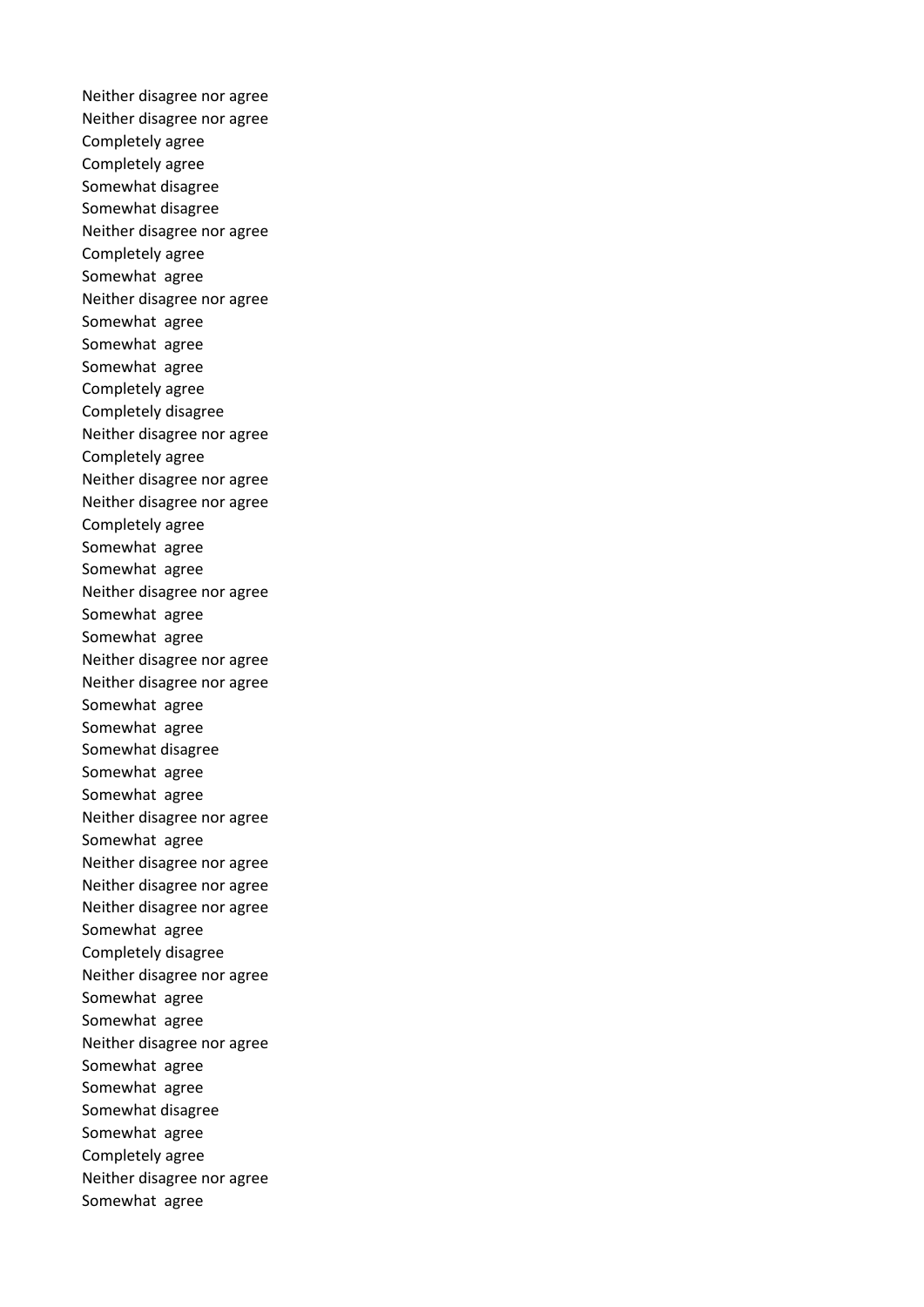Neither disagree nor agree Neither disagree nor agree Neither disagree nor agree Neither disagree nor agree Completely agree Somewhat agree Neither disagree nor agree Completely disagree Completely disagree Somewhat agree Somewhat agree Somewhat agree Neither disagree nor agree Somewhat agree Somewhat agree Somewhat agree Somewhat agree Completely agree Somewhat agree Somewhat agree Neither disagree nor agree Completely disagree Somewhat agree Completely agree Somewhat agree Completely disagree Neither disagree nor agree Neither disagree nor agree Completely agree Somewhat disagree Neither disagree nor agree Somewhat disagree Neither disagree nor agree Completely disagree Somewhat agree Neither disagree nor agree Somewhat agree Completely agree Somewhat agree Neither disagree nor agree Completely disagree Neither disagree nor agree Completely agree Completely agree Neither disagree nor agree Neither disagree nor agree Neither disagree nor agree Completely agree Somewhat disagree Somewhat disagree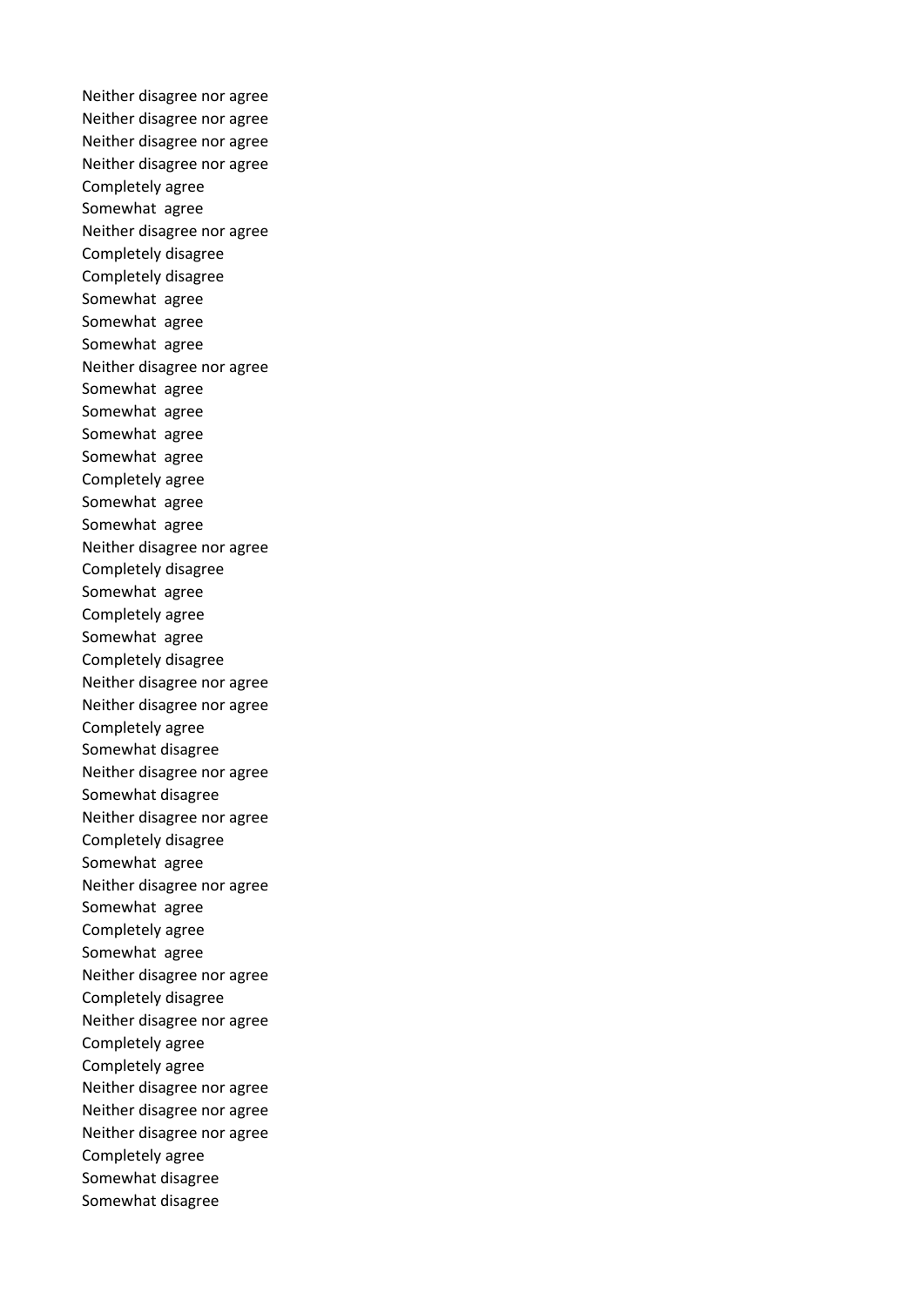Somewhat agree Neither disagree nor agree Neither disagree nor agree Neither disagree nor agree Somewhat agree Completely agree Somewhat agree Neither disagree nor agree Somewhat disagree Completely agree Neither disagree nor agree Somewhat agree Neither disagree nor agree Completely disagree Somewhat agree Completely disagree Somewhat agree Somewhat agree Somewhat agree Completely agree Somewhat agree Completely disagree Somewhat agree Neither disagree nor agree Somewhat disagree Neither disagree nor agree Neither disagree nor agree Completely agree Neither disagree nor agree Neither disagree nor agree Somewhat agree Completely disagree Neither disagree nor agree Neither disagree nor agree Neither disagree nor agree Completely disagree Neither disagree nor agree Neither disagree nor agree Somewhat agree Somewhat agree Completely agree Neither disagree nor agree Somewhat agree Neither disagree nor agree Somewhat agree Completely agree Somewhat agree Completely disagree Somewhat agree Somewhat agree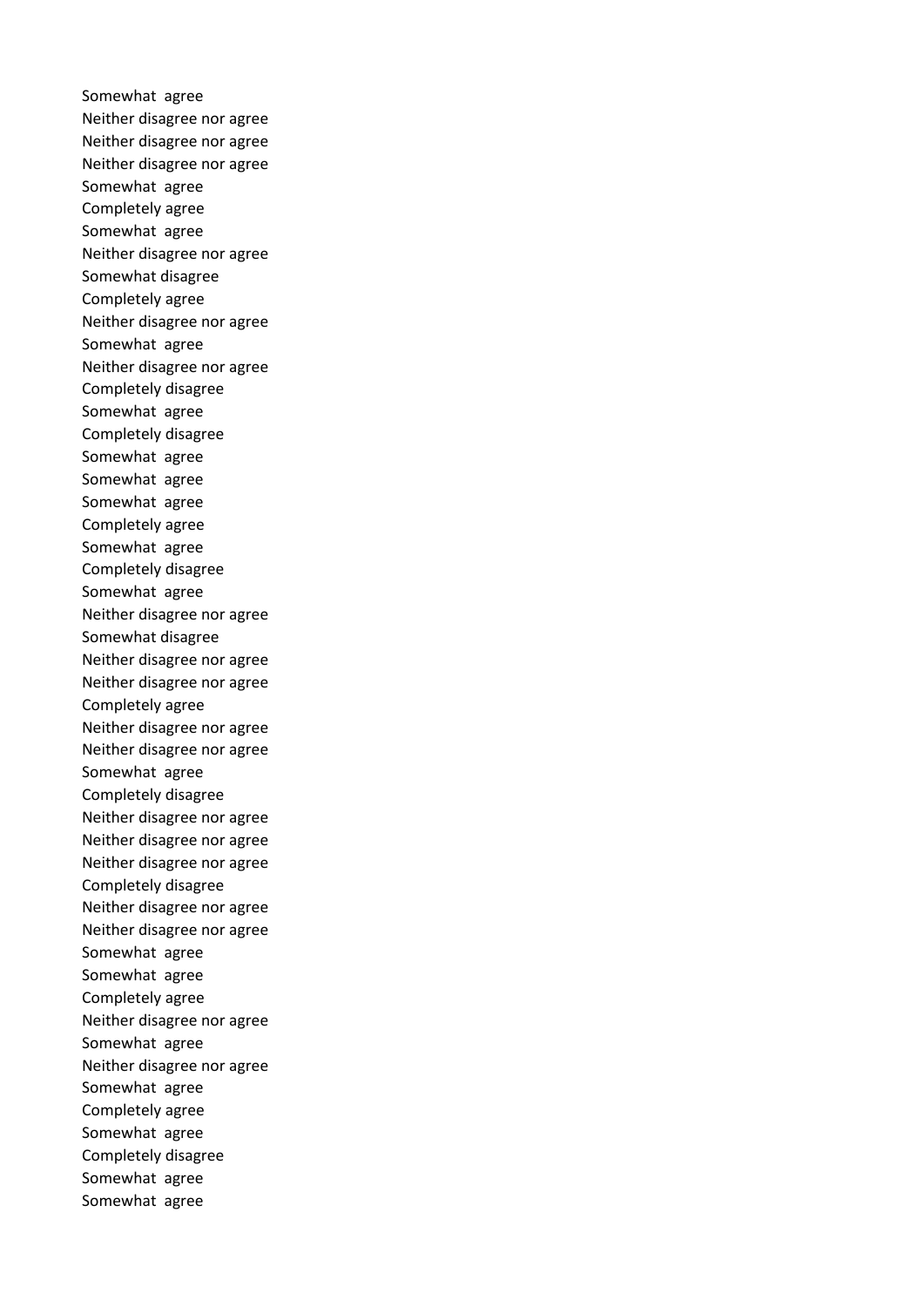Neither disagree nor agree Neither disagree nor agree Somewhat agree Neither disagree nor agree Completely agree Neither disagree nor agree Neither disagree nor agree Completely agree Completely agree Neither disagree nor agree Somewhat agree Neither disagree nor agree Neither disagree nor agree Somewhat agree Neither disagree nor agree Neither disagree nor agree Somewhat agree Completely agree Completely agree Neither disagree nor agree Somewhat agree Completely agree Neither disagree nor agree Somewhat agree Completely agree Neither disagree nor agree Somewhat agree Neither disagree nor agree Neither disagree nor agree Neither disagree nor agree Neither disagree nor agree Neither disagree nor agree Somewhat agree Somewhat agree Completely agree Neither disagree nor agree Neither disagree nor agree Somewhat agree Somewhat agree Neither disagree nor agree Somewhat agree Completely agree Neither disagree nor agree Somewhat agree Neither disagree nor agree Neither disagree nor agree Neither disagree nor agree Neither disagree nor agree Completely agree Neither disagree nor agree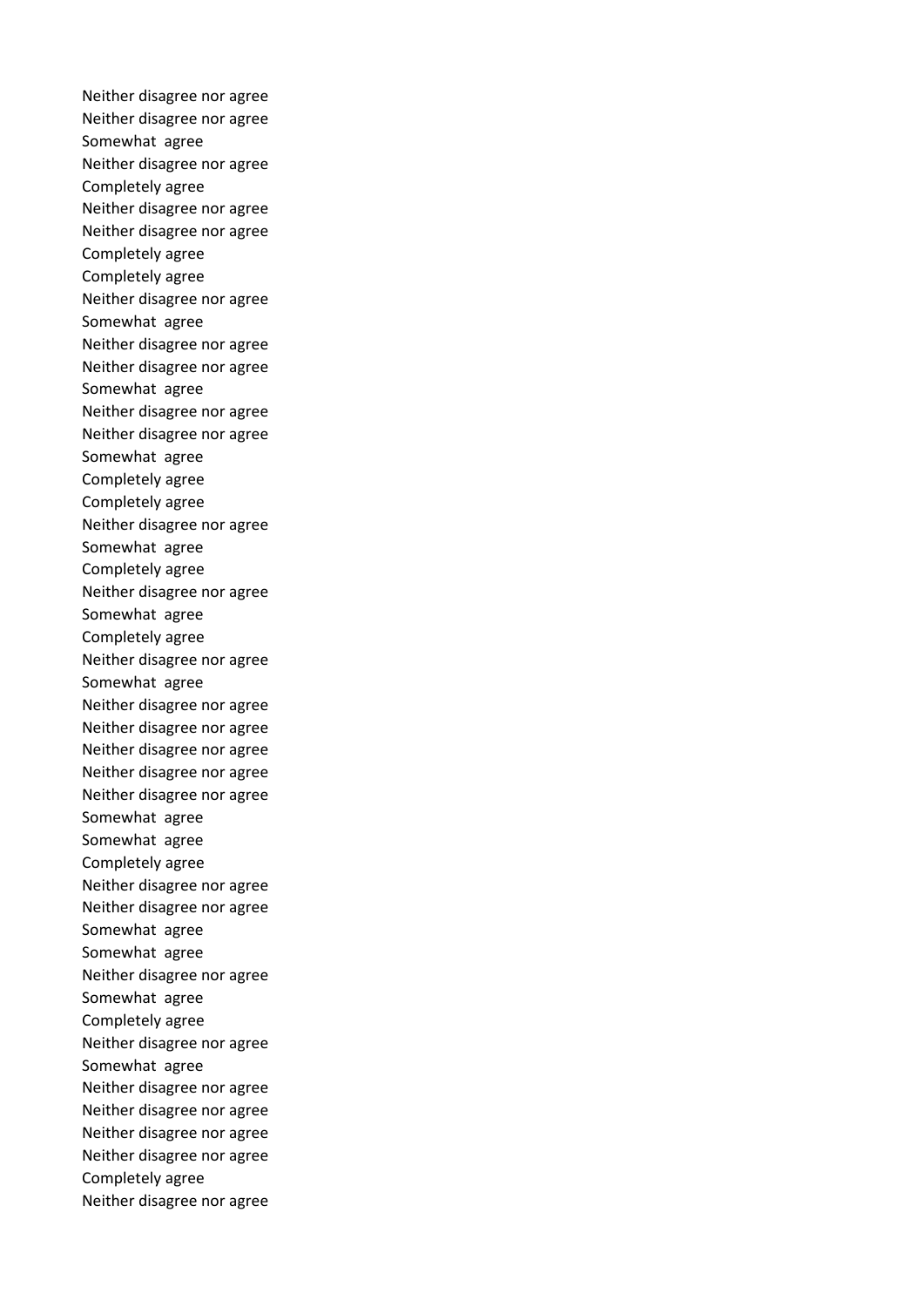Somewhat agree Neither disagree nor agree Completely agree Neither disagree nor agree Neither disagree nor agree Neither disagree nor agree Somewhat agree Neither disagree nor agree Somewhat agree Neither disagree nor agree Neither disagree nor agree Completely agree Completely disagree Somewhat agree Somewhat agree Somewhat agree Somewhat agree Somewhat agree Completely agree Somewhat agree Somewhat disagree Somewhat agree Neither disagree nor agree Somewhat agree Completely agree Neither disagree nor agree Somewhat disagree Completely agree Somewhat agree Somewhat agree Somewhat agree Somewhat agree Neither disagree nor agree Neither disagree nor agree Completely agree Somewhat agree Completely disagree Completely agree Completely agree Neither disagree nor agree Completely disagree Somewhat agree Neither disagree nor agree Neither disagree nor agree Neither disagree nor agree Somewhat agree Somewhat agree Neither disagree nor agree Completely agree Completely agree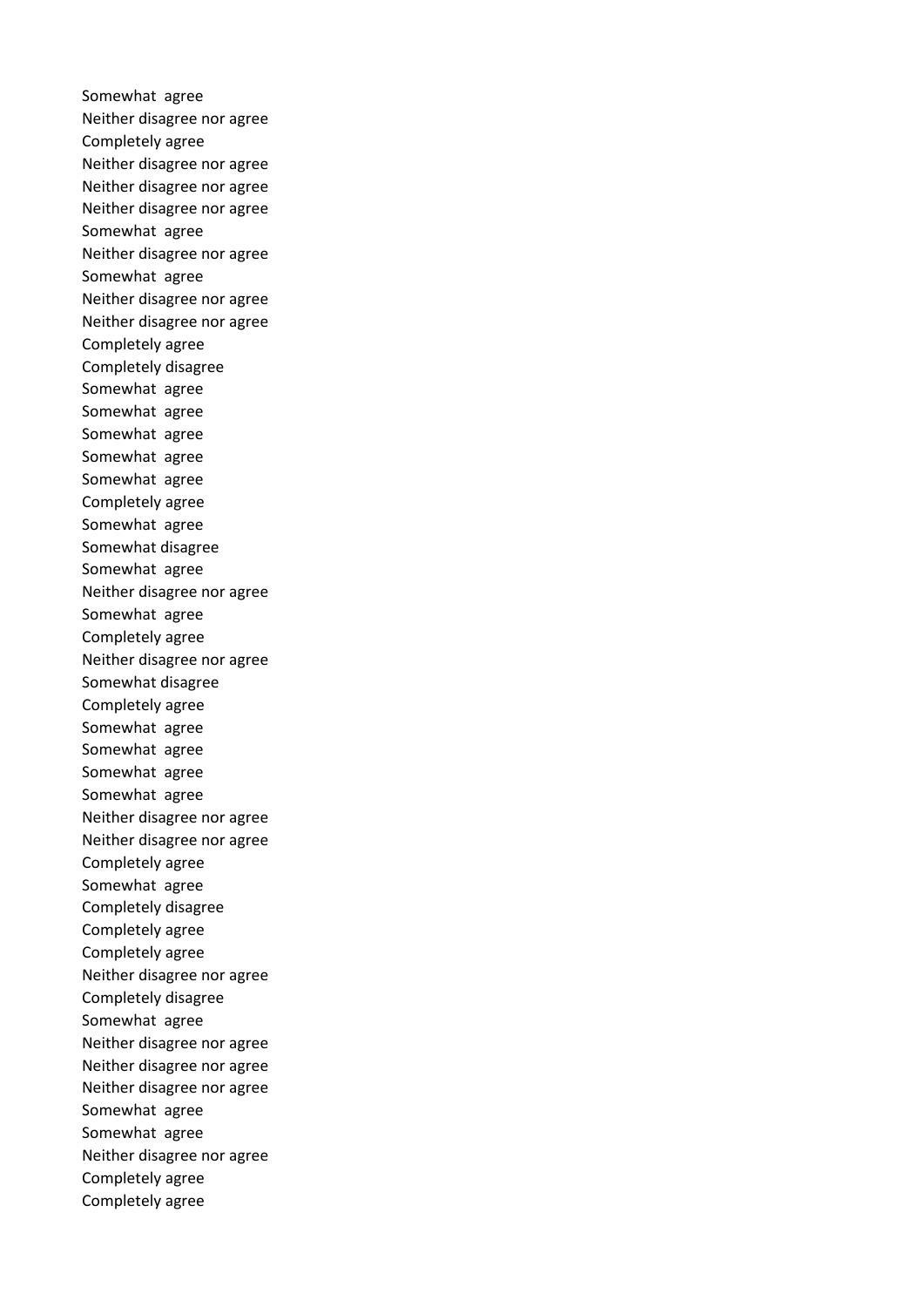Completely agree Completely agree Neither disagree nor agree Neither disagree nor agree Somewhat agree Somewhat disagree Somewhat agree Neither disagree nor agree Somewhat agree Somewhat agree Neither disagree nor agree Somewhat agree Somewhat agree Neither disagree nor agree Somewhat agree Somewhat agree Neither disagree nor agree Somewhat agree Somewhat agree Neither disagree nor agree Completely agree Neither disagree nor agree Somewhat agree Somewhat agree Completely agree Completely agree Somewhat agree Neither disagree nor agree Neither disagree nor agree Somewhat disagree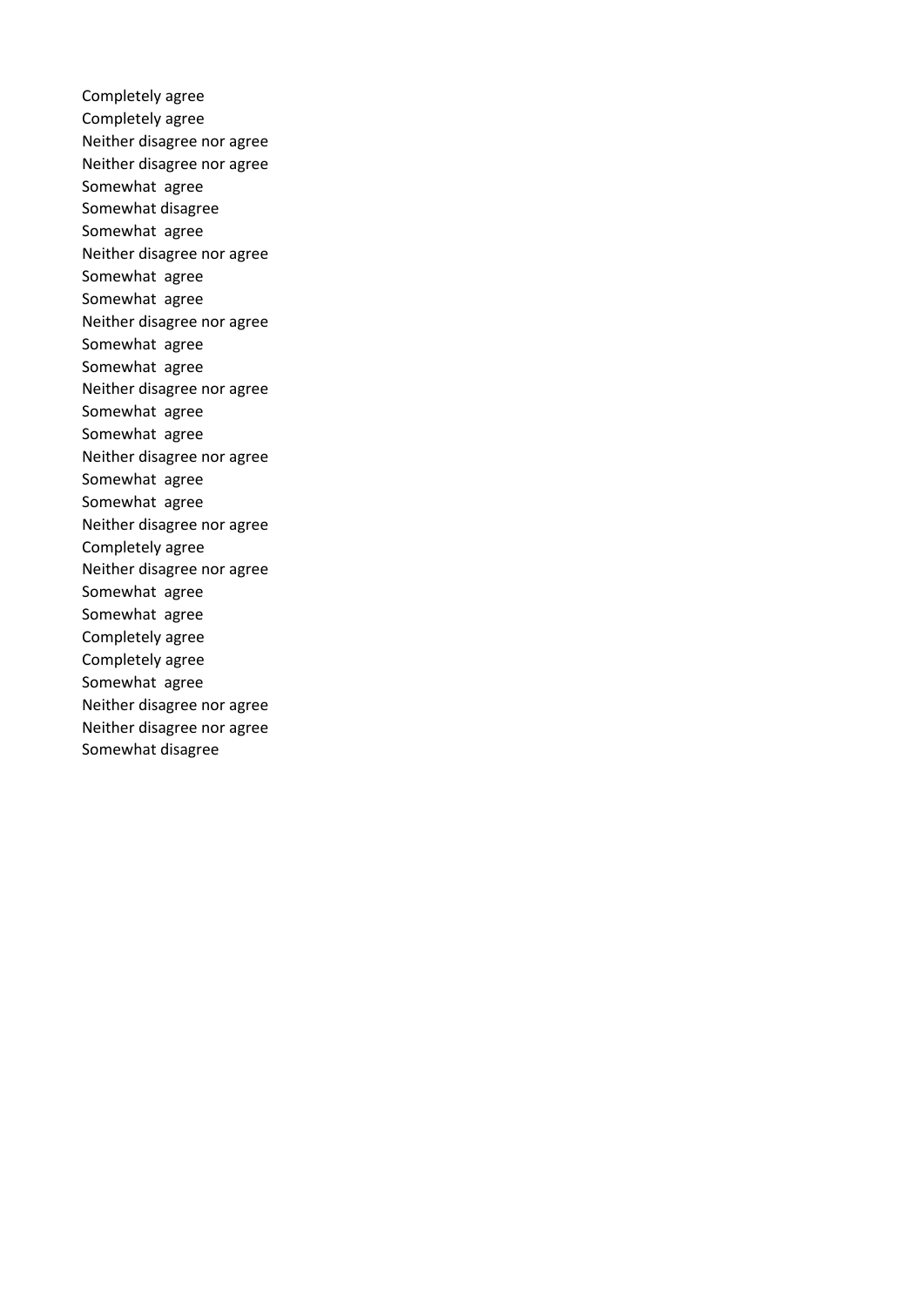## **9) I trust a health website more if it has a clear advertising policy (usually there is a link for advertising polic**

Somewhat agree Neither disagree nor agree Somewhat agree Somewhat disagree Neither disagree nor agree Somewhat agree Completely disagree Somewhat agree Somewhat agree Somewhat agree Neither disagree nor agree Somewhat disagree Neither disagree nor agree Neither disagree nor agree Neither disagree nor agree Neither disagree nor agree Somewhat agree Somewhat agree Somewhat agree Somewhat agree Somewhat agree Neither disagree nor agree Neither disagree nor agree Neither disagree nor agree Neither disagree nor agree Neither disagree nor agree Completely disagree Completely disagree Neither disagree nor agree Somewhat disagree Somewhat agree Neither disagree nor agree Neither disagree nor agree Completely agree Completely agree Neither disagree nor agree Neither disagree nor agree Somewhat agree Somewhat agree Neither disagree nor agree Somewhat agree Somewhat agree Neither disagree nor agree Somewhat agree Completely disagree Somewhat agree Neither disagree nor agree Somewhat agree Neither disagree nor agree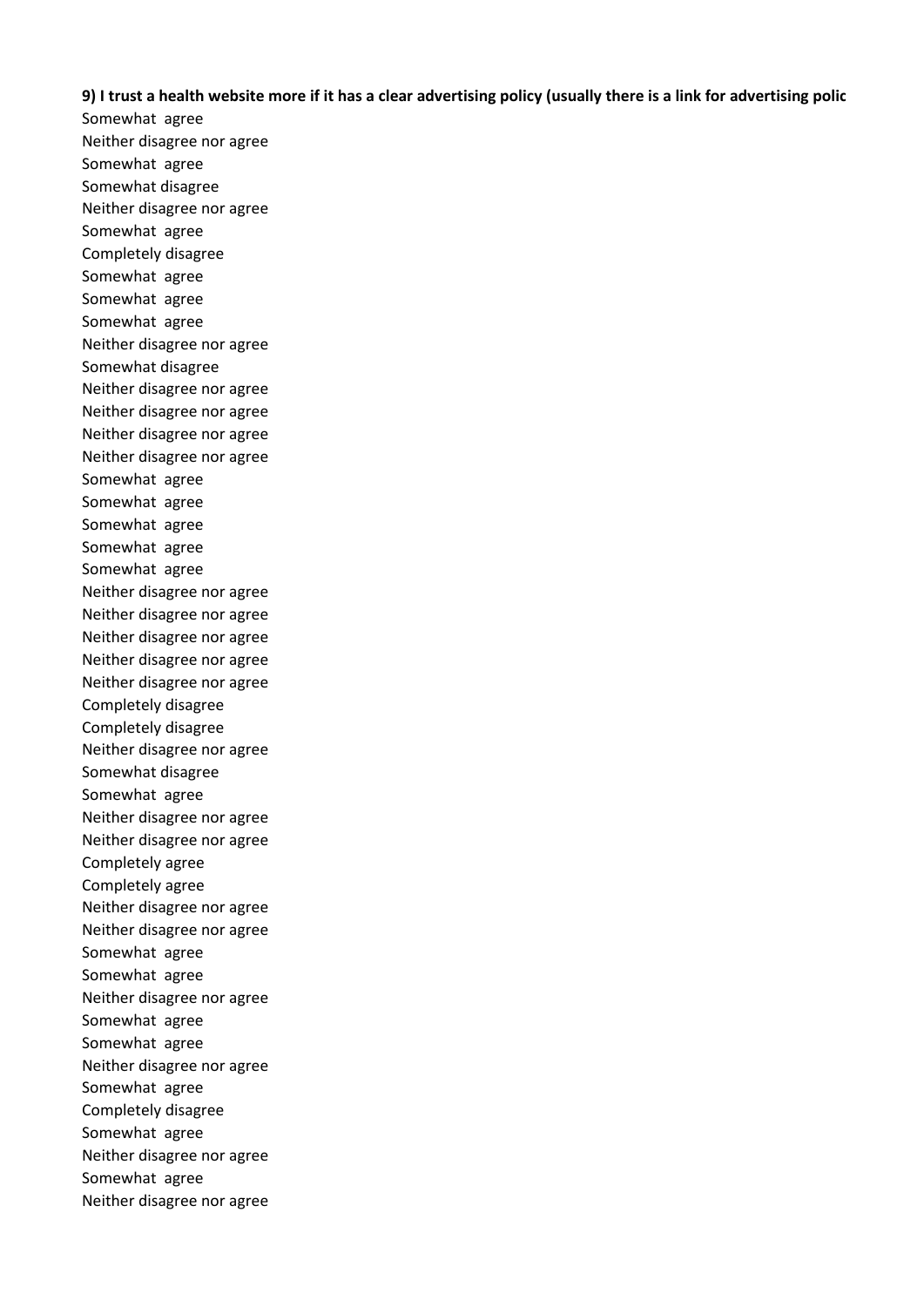Neither disagree nor agree Neither disagree nor agree Somewhat disagree Completely agree Somewhat disagree Somewhat agree Somewhat agree Somewhat disagree Somewhat agree Completely disagree Somewhat agree Somewhat agree Somewhat agree Completely agree Completely disagree Neither disagree nor agree Completely agree Somewhat disagree Somewhat agree Neither disagree nor agree Somewhat agree Somewhat agree Somewhat disagree Somewhat disagree Neither disagree nor agree Somewhat agree Somewhat disagree Completely disagree Completely disagree Somewhat agree Somewhat agree Completely disagree Somewhat agree Neither disagree nor agree Neither disagree nor agree Somewhat disagree Neither disagree nor agree Neither disagree nor agree Neither disagree nor agree Neither disagree nor agree Somewhat agree Somewhat disagree Somewhat disagree Completely agree Somewhat agree Somewhat disagree Somewhat disagree Somewhat agree Neither disagree nor agree Somewhat agree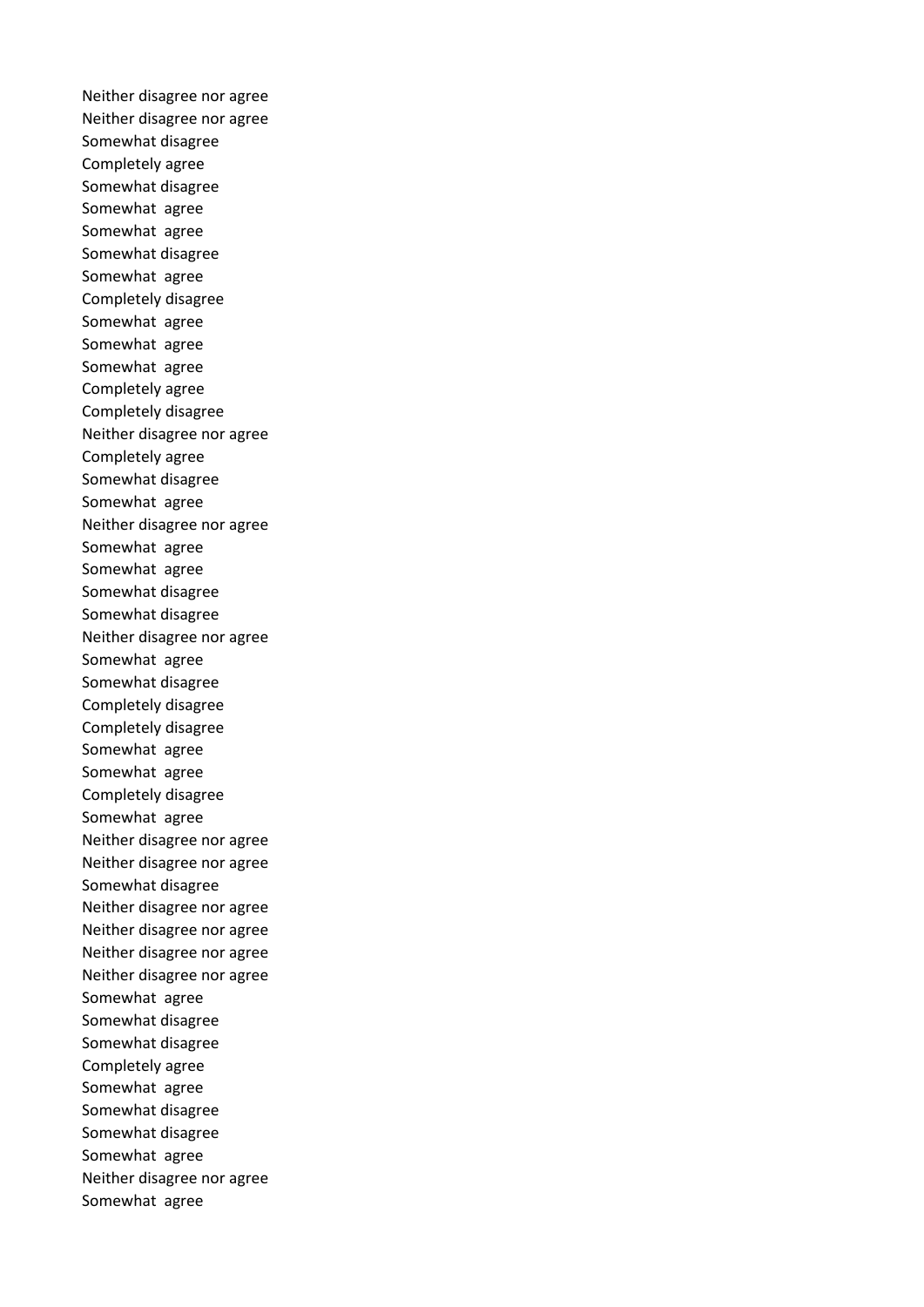Somewhat agree Neither disagree nor agree Neither disagree nor agree Somewhat disagree Neither disagree nor agree Completely agree Somewhat disagree Neither disagree nor agree Completely disagree Neither disagree nor agree Somewhat agree Neither disagree nor agree Neither disagree nor agree Completely agree Completely agree Neither disagree nor agree Neither disagree nor agree Completely agree Somewhat agree Somewhat agree Neither disagree nor agree Somewhat disagree Somewhat agree Completely agree Somewhat agree Somewhat disagree Somewhat agree Somewhat agree Completely agree Somewhat agree Neither disagree nor agree Completely disagree Somewhat agree Completely disagree Somewhat agree Neither disagree nor agree Neither disagree nor agree Somewhat agree Somewhat agree Somewhat agree Somewhat disagree Somewhat agree Neither disagree nor agree Somewhat agree Completely agree Somewhat disagree Neither disagree nor agree Somewhat disagree Somewhat disagree Somewhat disagree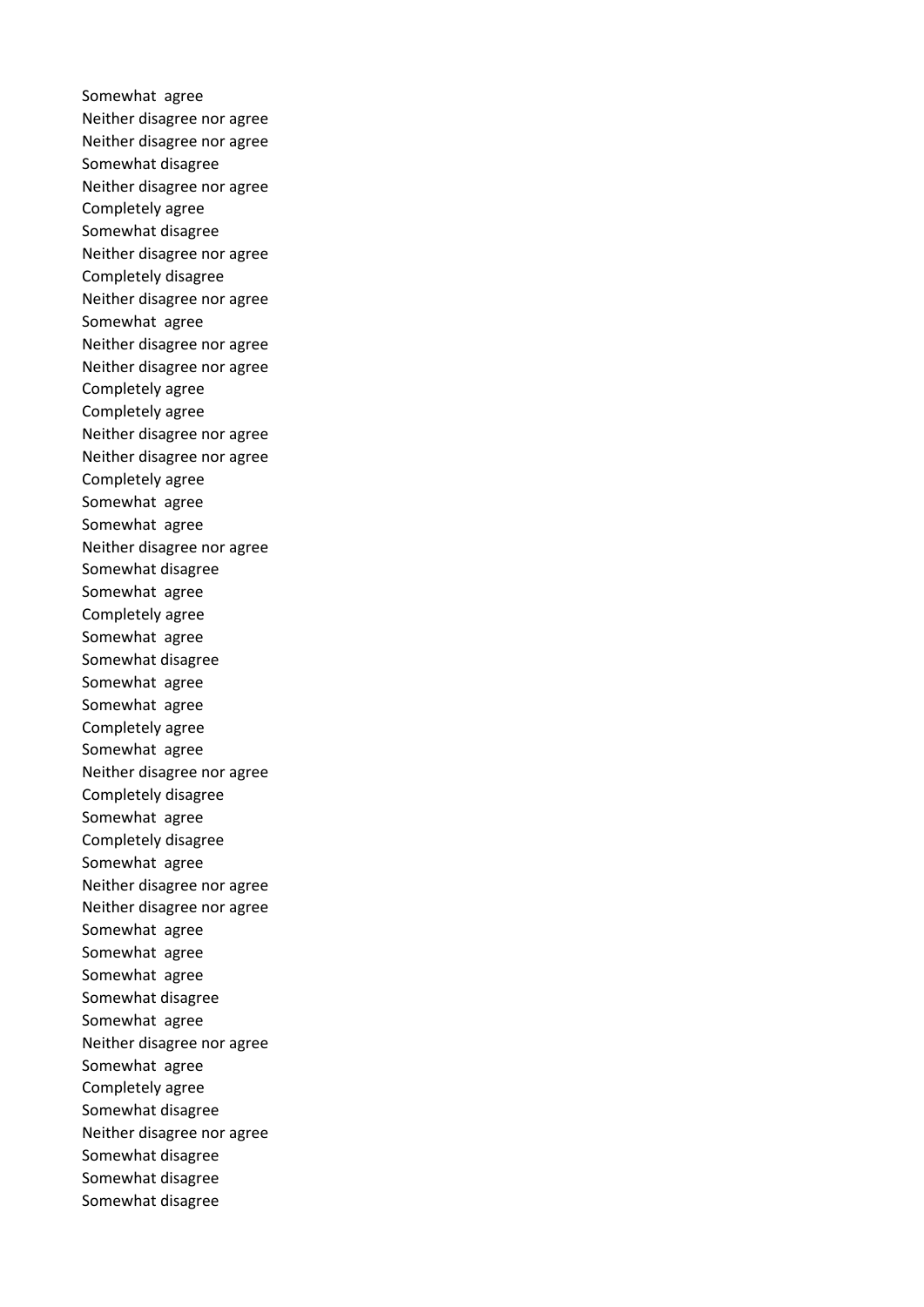Neither disagree nor agree Neither disagree nor agree Neither disagree nor agree Completely disagree Somewhat agree Neither disagree nor agree Neither disagree nor agree Somewhat disagree Neither disagree nor agree Completely agree Somewhat agree Somewhat disagree Somewhat agree Somewhat disagree Neither disagree nor agree Completely disagree Somewhat disagree Neither disagree nor agree Neither disagree nor agree Completely disagree Somewhat disagree Completely disagree Somewhat agree Neither disagree nor agree Somewhat disagree Somewhat agree Neither disagree nor agree Completely agree Completely disagree Neither disagree nor agree Somewhat disagree Somewhat agree Neither disagree nor agree Neither disagree nor agree Neither disagree nor agree Completely agree Somewhat agree Neither disagree nor agree Neither disagree nor agree Somewhat agree Somewhat agree Somewhat disagree Somewhat agree Somewhat disagree Somewhat agree Completely agree Somewhat agree Completely disagree Completely disagree Neither disagree nor agree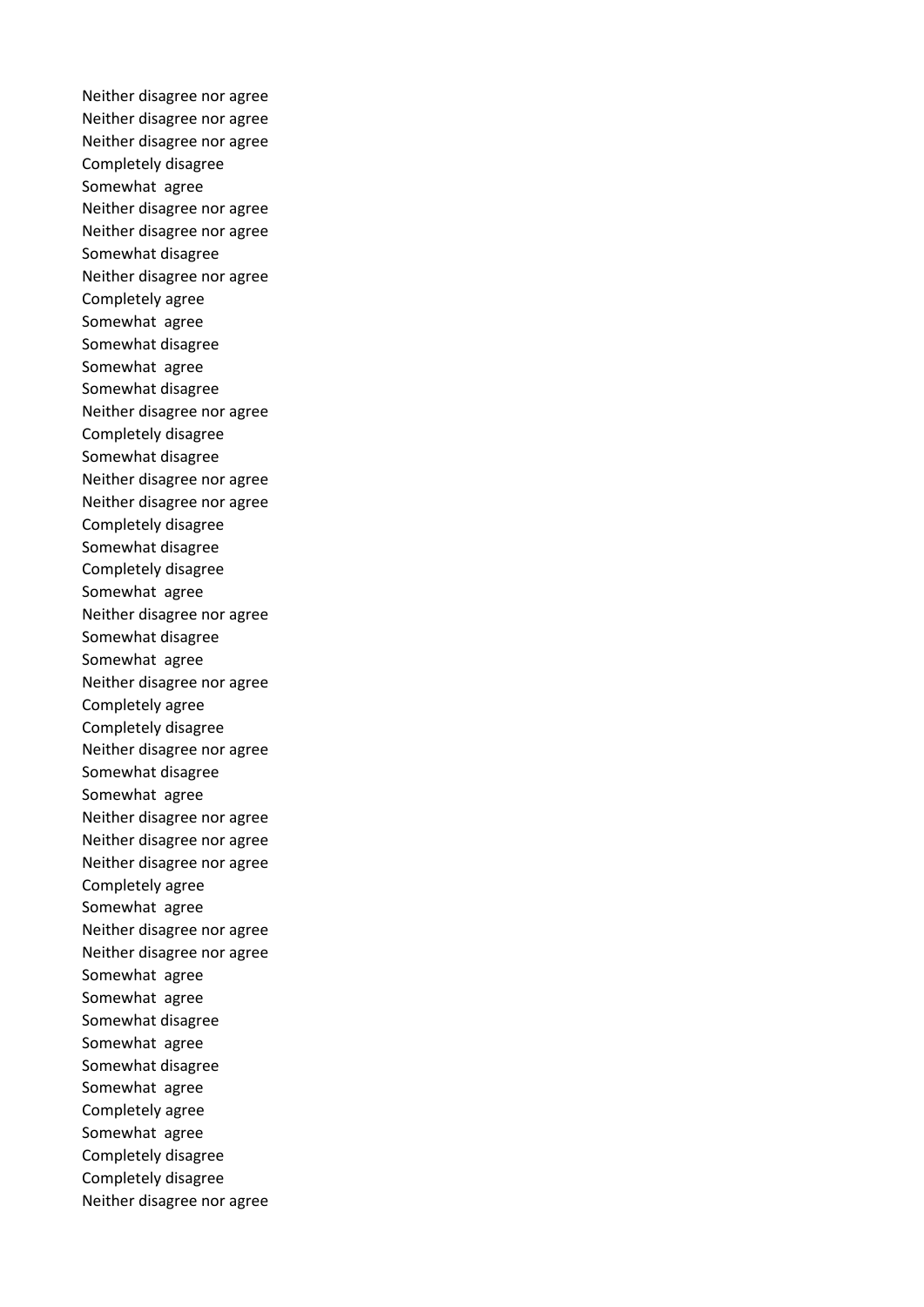Somewhat disagree Neither disagree nor agree Neither disagree nor agree Neither disagree nor agree Completely agree Neither disagree nor agree Completely disagree Somewhat agree Completely disagree Neither disagree nor agree Somewhat disagree Completely disagree Neither disagree nor agree Somewhat disagree Neither disagree nor agree Neither disagree nor agree Neither disagree nor agree Completely agree Somewhat agree Neither disagree nor agree Neither disagree nor agree Completely agree Completely disagree Neither disagree nor agree Somewhat agree Somewhat disagree Neither disagree nor agree Neither disagree nor agree Somewhat agree Neither disagree nor agree Neither disagree nor agree Somewhat disagree Somewhat agree Somewhat agree Neither disagree nor agree Somewhat agree Neither disagree nor agree Neither disagree nor agree Neither disagree nor agree Completely agree Somewhat agree Completely agree Neither disagree nor agree Neither disagree nor agree Somewhat disagree Neither disagree nor agree Neither disagree nor agree Completely disagree Neither disagree nor agree Neither disagree nor agree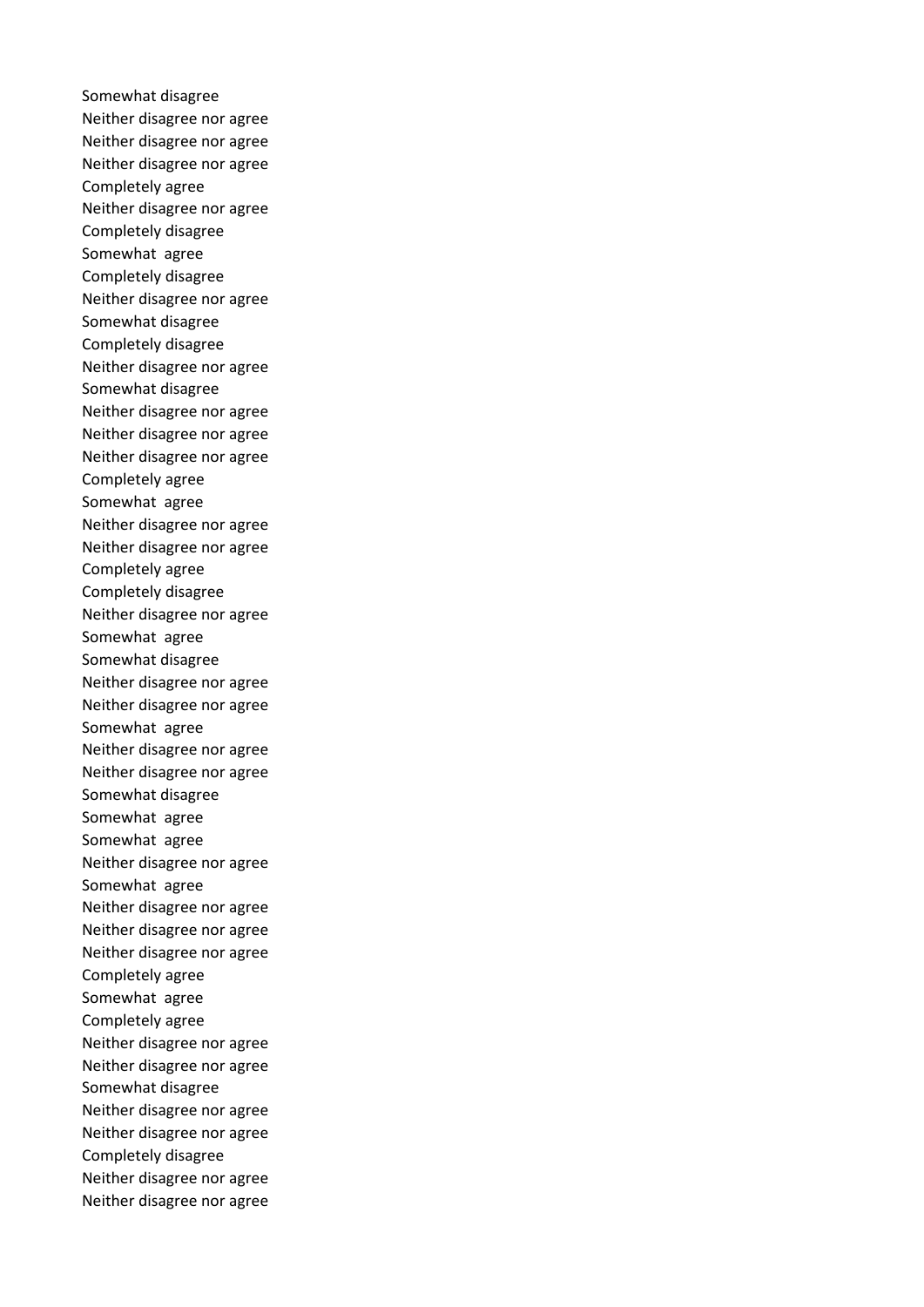Neither disagree nor agree Neither disagree nor agree Neither disagree nor agree Neither disagree nor agree Neither disagree nor agree Neither disagree nor agree Somewhat agree Neither disagree nor agree Somewhat agree Neither disagree nor agree Neither disagree nor agree Somewhat agree Neither disagree nor agree Completely agree Neither disagree nor agree Neither disagree nor agree Completely agree Somewhat agree Completely agree Somewhat agree Somewhat disagree Somewhat agree Neither disagree nor agree Somewhat agree Neither disagree nor agree Neither disagree nor agree Somewhat disagree Somewhat agree Somewhat disagree Somewhat agree Somewhat agree Completely disagree Neither disagree nor agree Completely agree Neither disagree nor agree Somewhat disagree Completely disagree Somewhat agree Neither disagree nor agree Somewhat disagree Completely disagree Somewhat agree Completely disagree Neither disagree nor agree Neither disagree nor agree Somewhat agree Neither disagree nor agree Neither disagree nor agree Somewhat agree Completely agree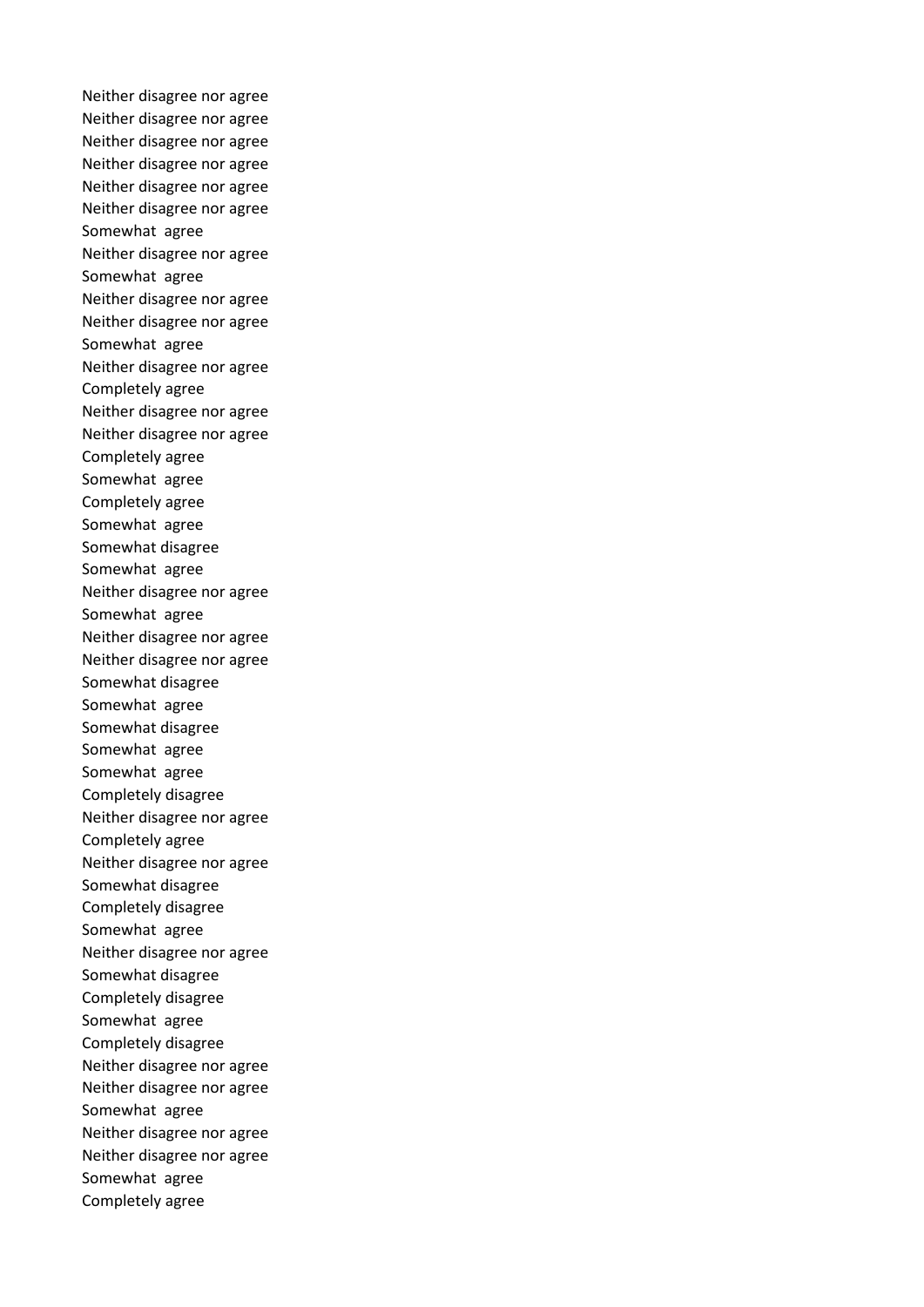Completely agree Completely agree Completely disagree Neither disagree nor agree Neither disagree nor agree Somewhat disagree Somewhat agree Neither disagree nor agree Neither disagree nor agree Neither disagree nor agree Neither disagree nor agree Neither disagree nor agree Somewhat agree Neither disagree nor agree Neither disagree nor agree Somewhat agree Somewhat disagree Neither disagree nor agree Somewhat agree Neither disagree nor agree Neither disagree nor agree Completely disagree Neither disagree nor agree Neither disagree nor agree Somewhat agree Neither disagree nor agree Neither disagree nor agree Neither disagree nor agree Completely disagree Somewhat disagree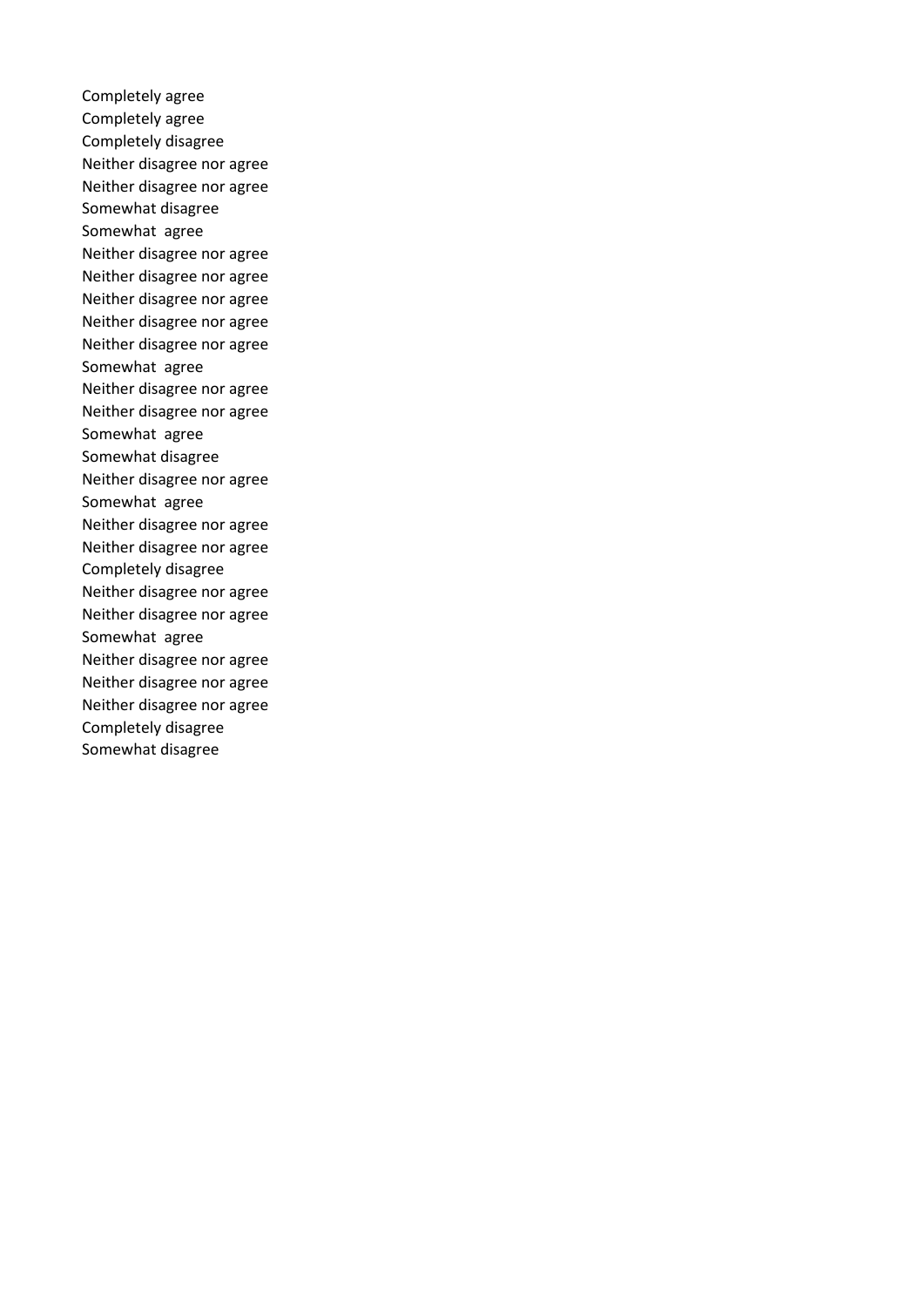## **10) I trust a health webpage more if it has few advertisements.**

Somewhat agree Somewhat disagree Somewhat disagree Somewhat disagree Neither disagree nor agree Completely disagree Somewhat agree Somewhat agree Neither disagree nor agree Somewhat agree Neither disagree nor agree Somewhat agree Somewhat agree Completely disagree Somewhat agree Somewhat agree Neither disagree nor agree Completely agree Somewhat agree Somewhat disagree Completely agree Neither disagree nor agree Neither disagree nor agree Neither disagree nor agree Somewhat agree Somewhat agree Completely disagree Completely disagree Somewhat disagree Somewhat agree Somewhat disagree Neither disagree nor agree Somewhat agree Somewhat agree Completely agree Neither disagree nor agree Neither disagree nor agree Neither disagree nor agree Completely agree Somewhat agree Somewhat disagree Somewhat agree Somewhat disagree Completely agree Neither disagree nor agree Completely agree Neither disagree nor agree Somewhat agree Completely disagree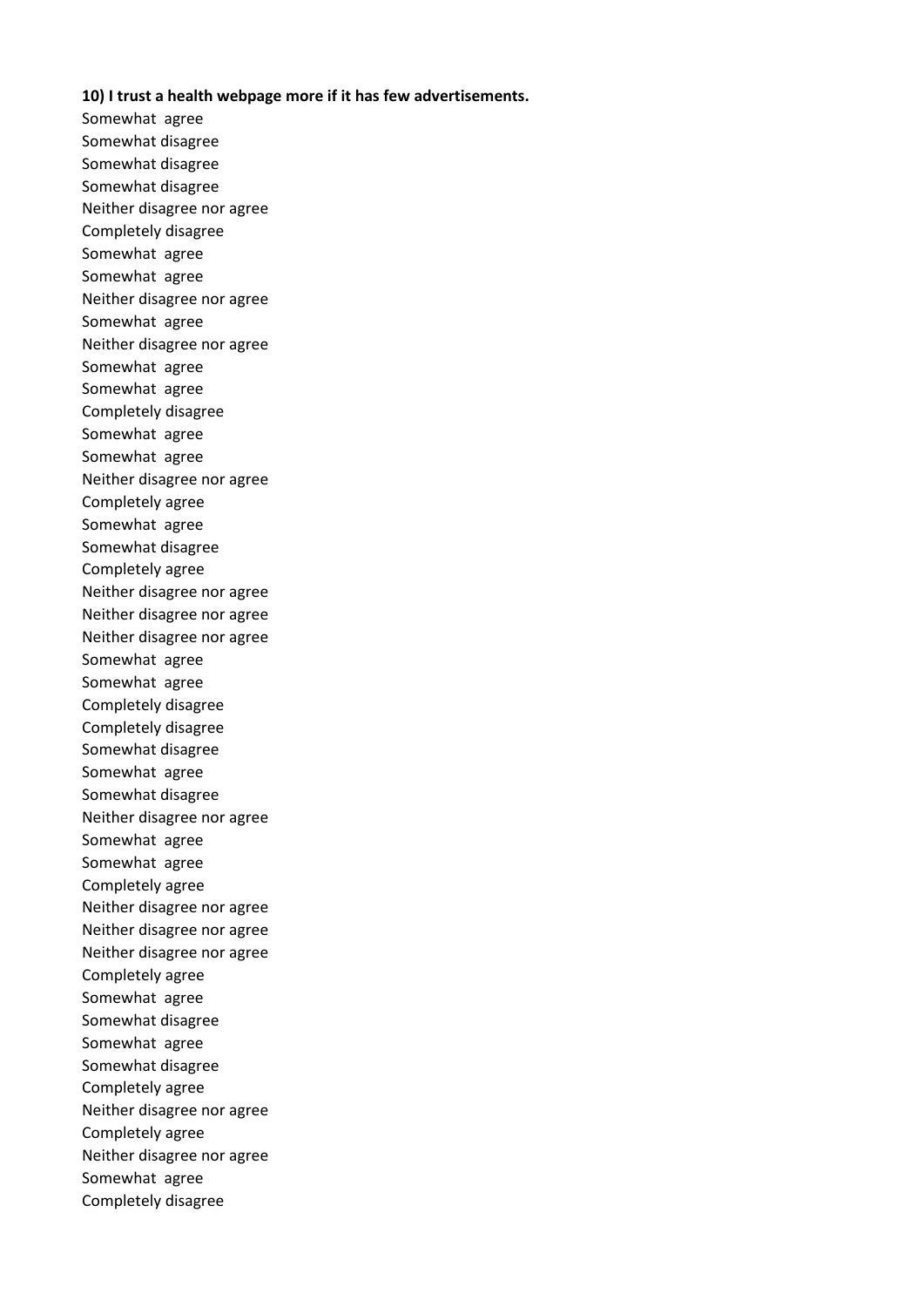Neither disagree nor agree Somewhat agree Somewhat agree Completely agree Somewhat disagree Completely agree Somewhat disagree Completely agree Somewhat agree Neither disagree nor agree Somewhat agree Somewhat disagree Neither disagree nor agree Neither disagree nor agree Somewhat agree Somewhat agree Neither disagree nor agree Somewhat disagree Completely agree Somewhat agree Somewhat agree Completely agree Somewhat disagree Somewhat agree Completely agree Somewhat agree Completely disagree Completely agree Completely disagree Somewhat agree Neither disagree nor agree Completely disagree Somewhat agree Neither disagree nor agree Completely agree Neither disagree nor agree Completely disagree Neither disagree nor agree Neither disagree nor agree Neither disagree nor agree Neither disagree nor agree Neither disagree nor agree Somewhat agree Somewhat agree Somewhat agree Somewhat disagree Completely agree Completely agree Neither disagree nor agree Somewhat agree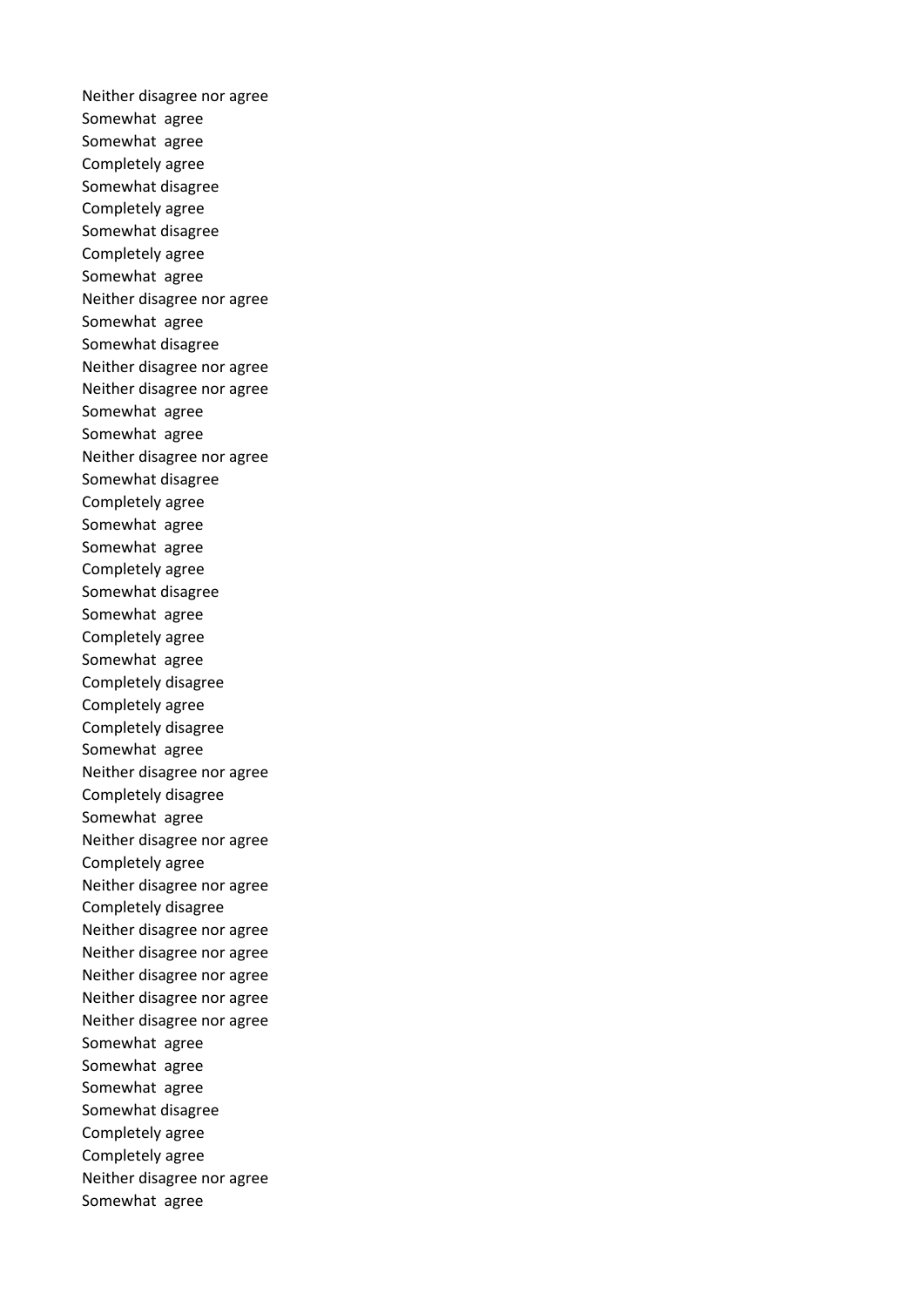Somewhat agree Neither disagree nor agree Neither disagree nor agree Somewhat disagree Completely agree Completely agree Somewhat disagree Somewhat disagree Completely disagree Neither disagree nor agree Completely agree Somewhat agree Neither disagree nor agree Somewhat agree Somewhat disagree Somewhat agree Neither disagree nor agree Somewhat disagree Somewhat agree Somewhat agree Somewhat disagree Somewhat agree Somewhat agree Completely agree Neither disagree nor agree Somewhat agree Completely agree Neither disagree nor agree Somewhat disagree Somewhat agree Neither disagree nor agree Somewhat agree Somewhat agree Completely disagree Somewhat agree Neither disagree nor agree Somewhat agree Somewhat agree Somewhat disagree Somewhat agree Completely disagree Somewhat agree Somewhat agree Completely agree Completely agree Somewhat disagree Neither disagree nor agree Completely agree Somewhat disagree Completely agree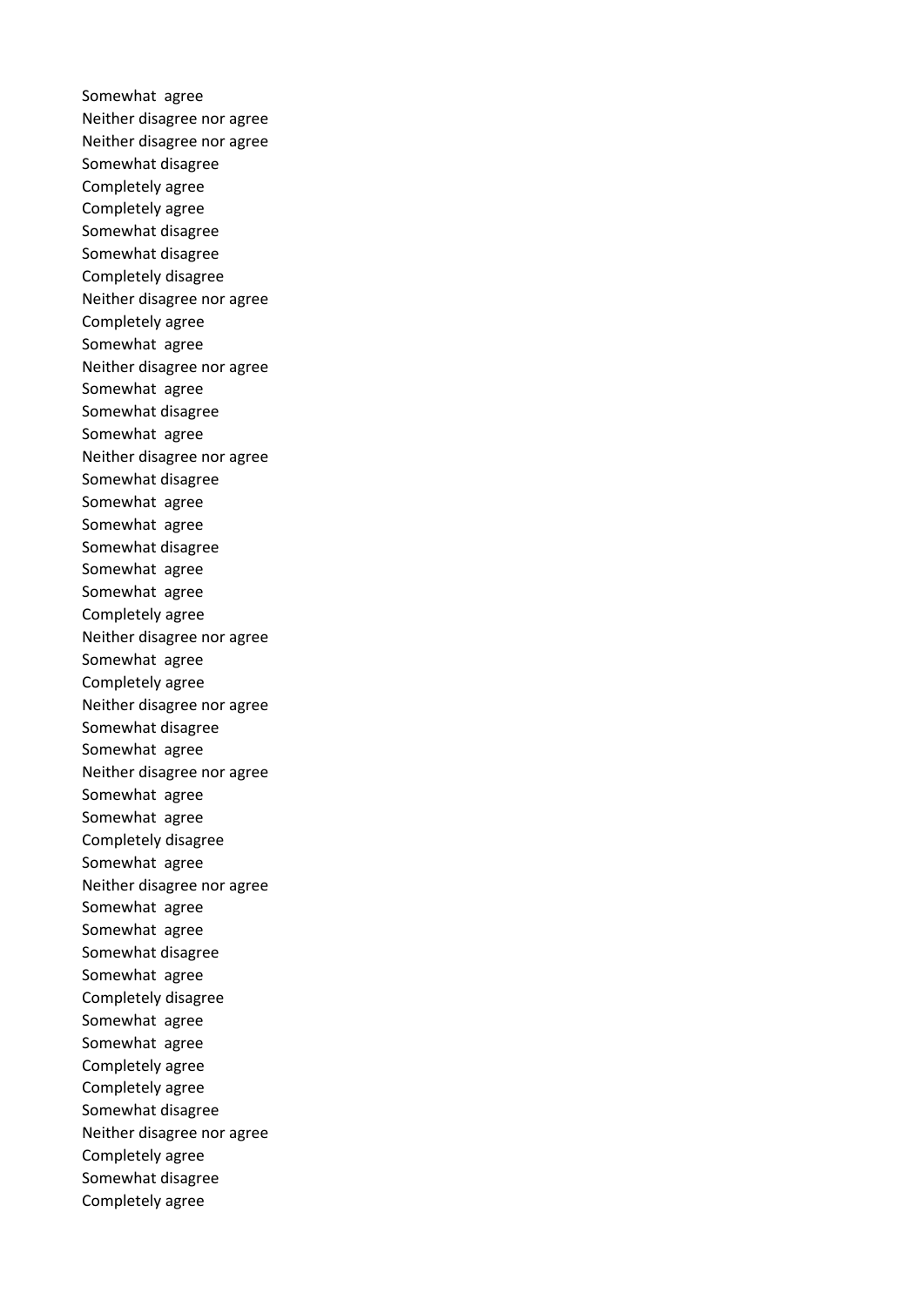Neither disagree nor agree Somewhat agree Neither disagree nor agree Completely agree Somewhat agree Neither disagree nor agree Somewhat agree Somewhat disagree Completely agree Neither disagree nor agree Completely agree Somewhat disagree Somewhat agree Somewhat agree Completely agree Completely disagree Neither disagree nor agree Completely agree Completely agree Somewhat disagree Somewhat disagree Completely disagree Completely agree Somewhat disagree Neither disagree nor agree Neither disagree nor agree Somewhat agree Completely agree Completely disagree Somewhat agree Neither disagree nor agree Somewhat agree Somewhat agree Neither disagree nor agree Somewhat agree Completely disagree Somewhat agree Neither disagree nor agree Neither disagree nor agree Completely disagree Somewhat disagree Somewhat agree Completely agree Completely disagree Completely agree Somewhat agree Completely agree Completely disagree Somewhat agree Somewhat agree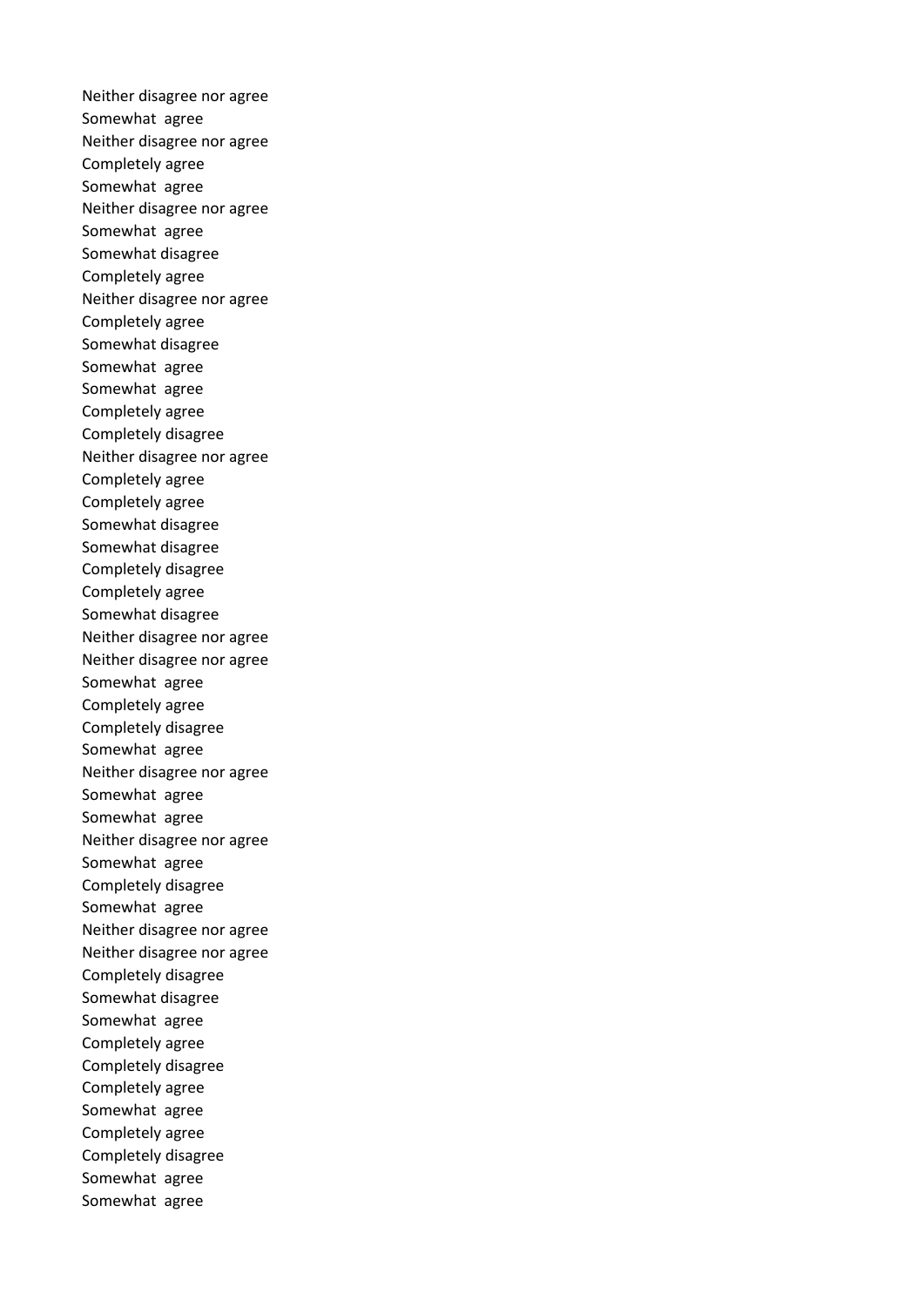Somewhat disagree Neither disagree nor agree Somewhat agree Completely agree Completely agree Neither disagree nor agree Neither disagree nor agree Completely agree Completely agree Neither disagree nor agree Completely agree Completely disagree Somewhat agree Completely agree Somewhat agree Somewhat disagree Somewhat agree Completely agree Somewhat agree Somewhat agree Somewhat agree Completely disagree Completely disagree Somewhat disagree Completely agree Somewhat agree Somewhat agree Completely agree Neither disagree nor agree Neither disagree nor agree Somewhat agree Completely disagree Completely agree Somewhat agree Somewhat agree Completely agree Completely agree Somewhat agree Somewhat agree Completely disagree Neither disagree nor agree Completely agree Completely agree Somewhat agree Somewhat disagree Completely agree Somewhat agree Somewhat agree Completely agree Somewhat agree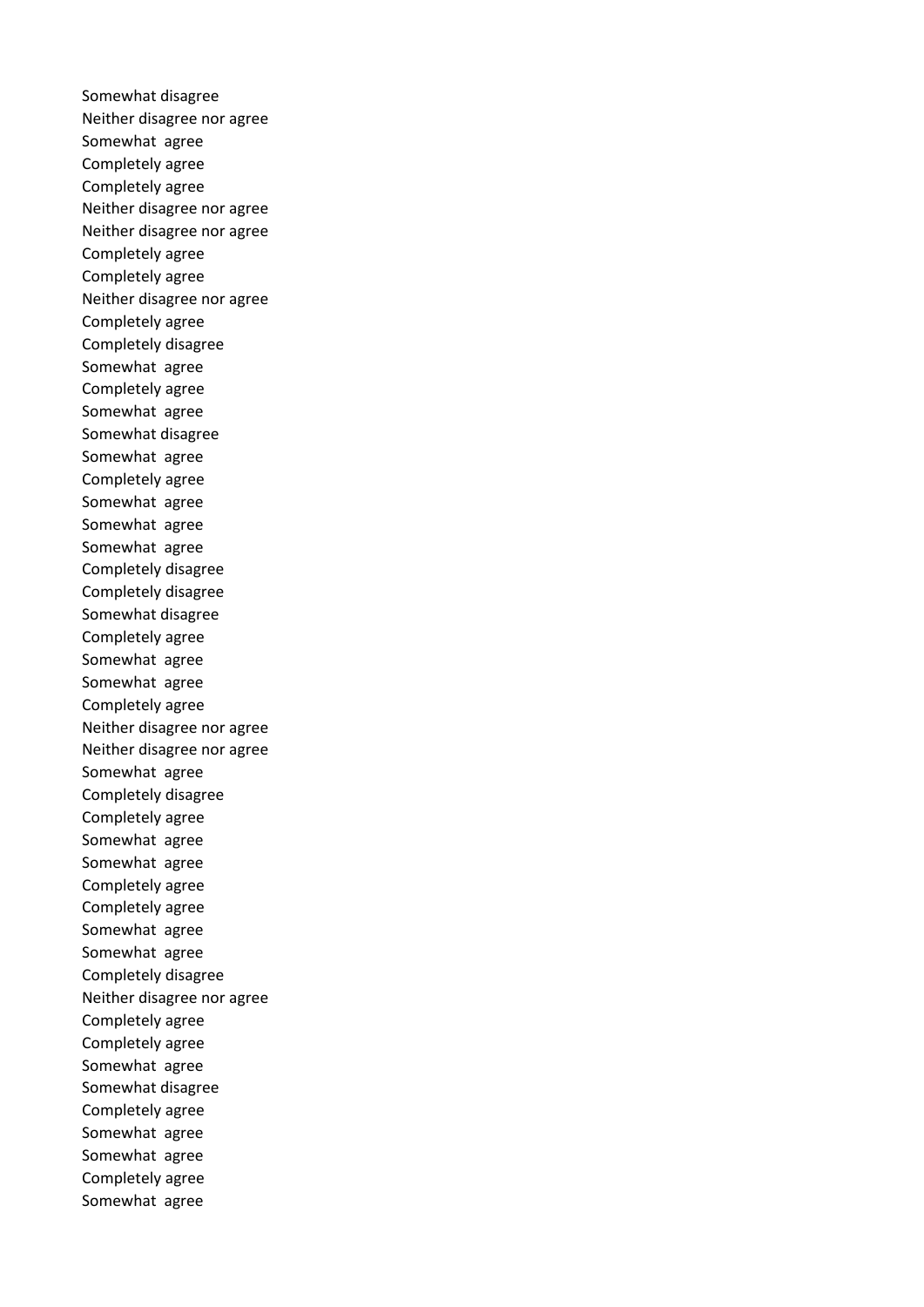Neither disagree nor agree Neither disagree nor agree Completely agree Somewhat agree Neither disagree nor agree Somewhat agree Neither disagree nor agree Somewhat agree Somewhat agree Neither disagree nor agree Somewhat agree Somewhat agree Neither disagree nor agree Somewhat agree Neither disagree nor agree Neither disagree nor agree Completely agree Completely agree Completely agree Somewhat agree Somewhat disagree Somewhat disagree Completely agree Completely agree Neither disagree nor agree Neither disagree nor agree Somewhat disagree Completely agree Completely disagree Somewhat agree Somewhat agree Somewhat disagree Somewhat agree Completely agree Neither disagree nor agree Completely agree Completely disagree Completely agree Somewhat agree Somewhat disagree Completely agree Completely agree Somewhat agree Completely agree Completely agree Completely agree Somewhat agree Neither disagree nor agree Completely agree Completely agree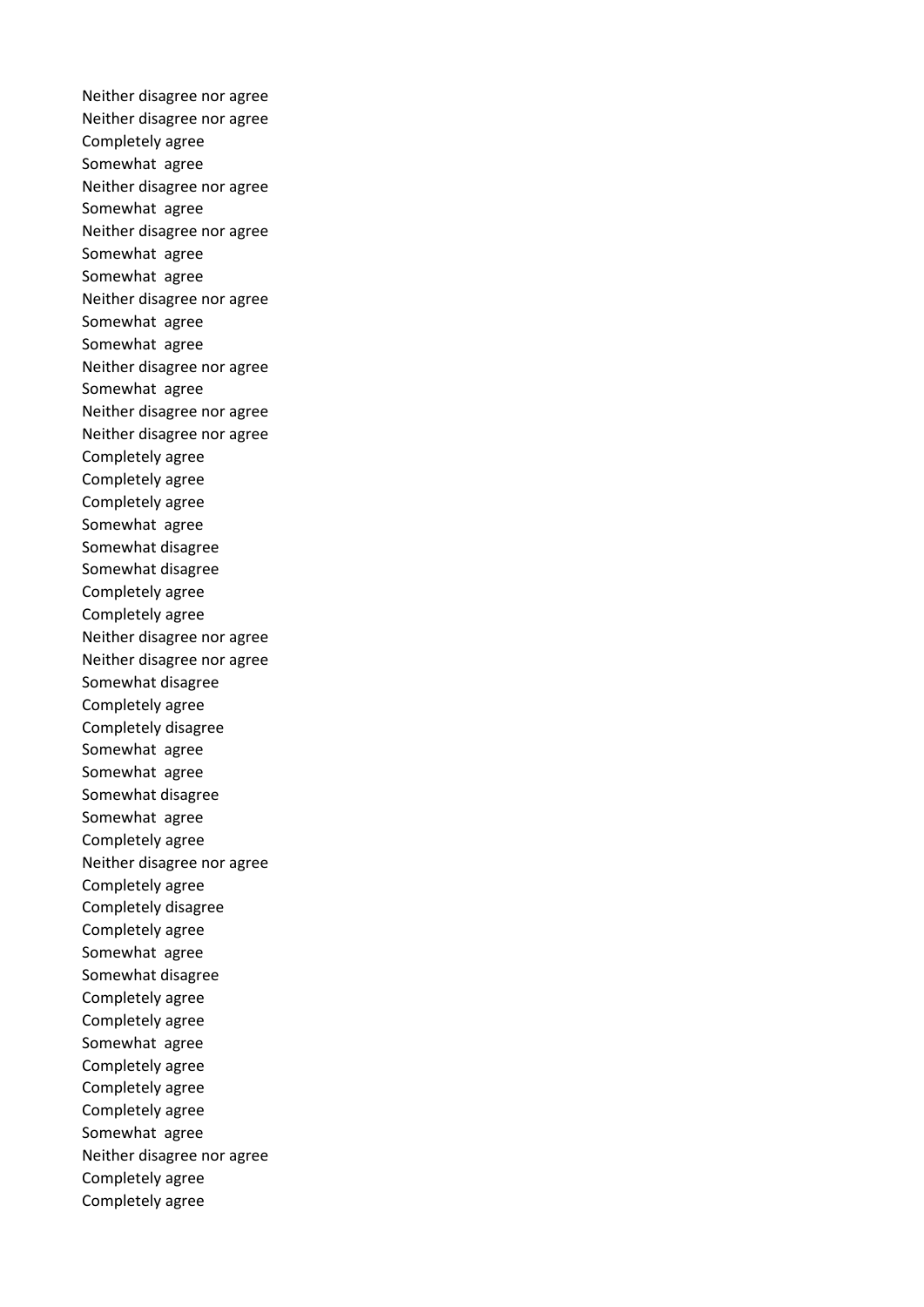Completely agree Completely agree Somewhat agree Somewhat agree Somewhat agree Neither disagree nor agree Somewhat agree Somewhat disagree Completely agree Completely agree Completely agree Somewhat agree Somewhat agree Completely agree Somewhat agree Somewhat disagree Somewhat disagree Neither disagree nor agree Somewhat agree Completely agree Completely agree Completely disagree Somewhat disagree Completely agree Completely agree Neither disagree nor agree Somewhat agree Somewhat agree Completely agree Completely agree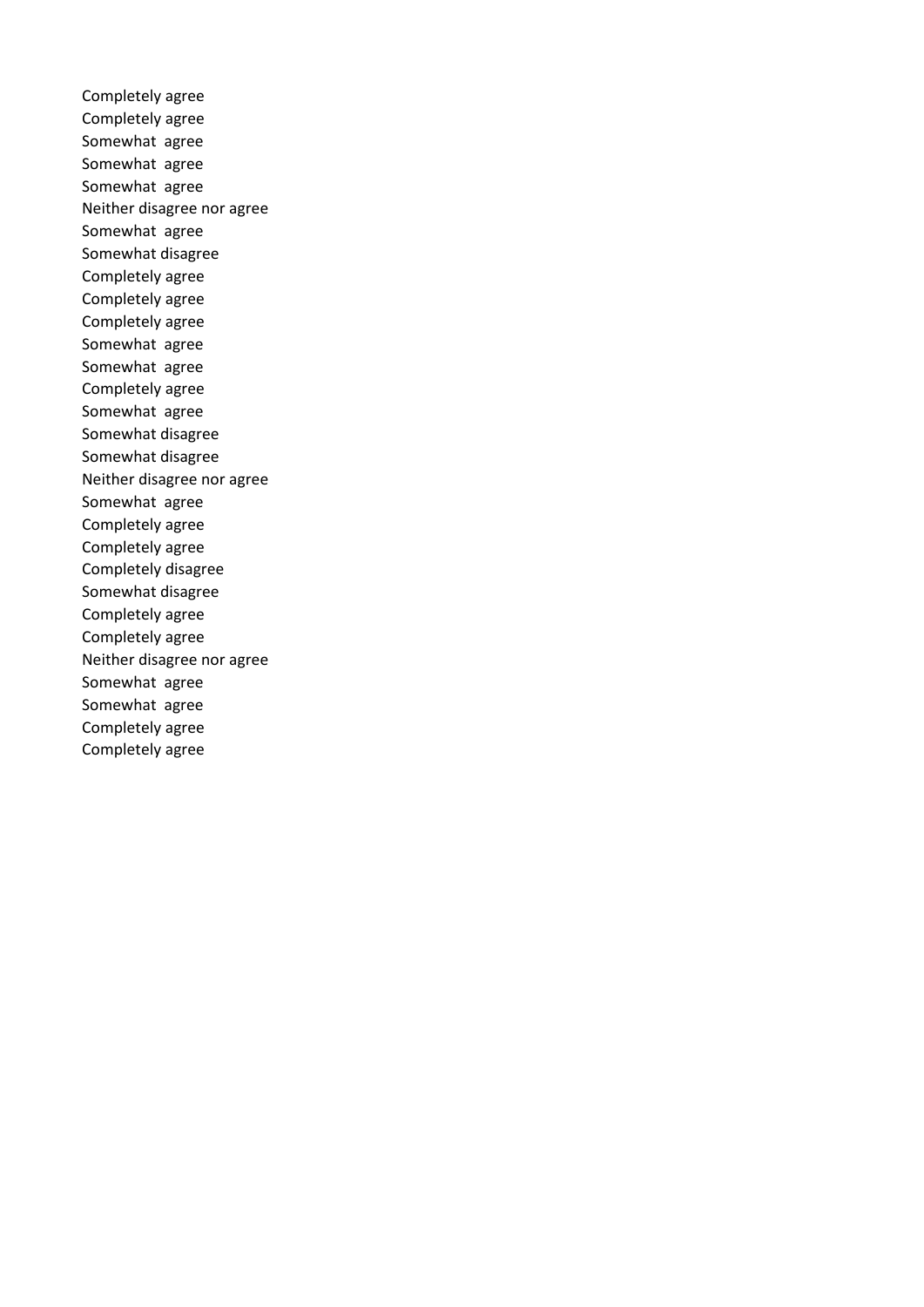## **11) I trust a health webpage more if its contents are free of spelling errors.**

Somewhat agree Completely agree Somewhat disagree Somewhat disagree Neither disagree nor agree Neither disagree nor agree Completely disagree Somewhat agree Completely agree Neither disagree nor agree Somewhat agree Completely disagree Somewhat agree Somewhat agree Completely agree Completely agree Somewhat agree Completely agree Somewhat agree Completely disagree Completely agree Somewhat disagree Neither disagree nor agree Neither disagree nor agree Completely agree Somewhat agree Completely disagree Completely disagree Completely agree Somewhat disagree Completely agree Neither disagree nor agree Somewhat agree Somewhat agree Neither disagree nor agree Neither disagree nor agree Somewhat agree Somewhat agree Completely agree Somewhat disagree Somewhat agree Somewhat agree Completely agree Somewhat agree Completely agree Completely agree Somewhat agree Somewhat agree Completely disagree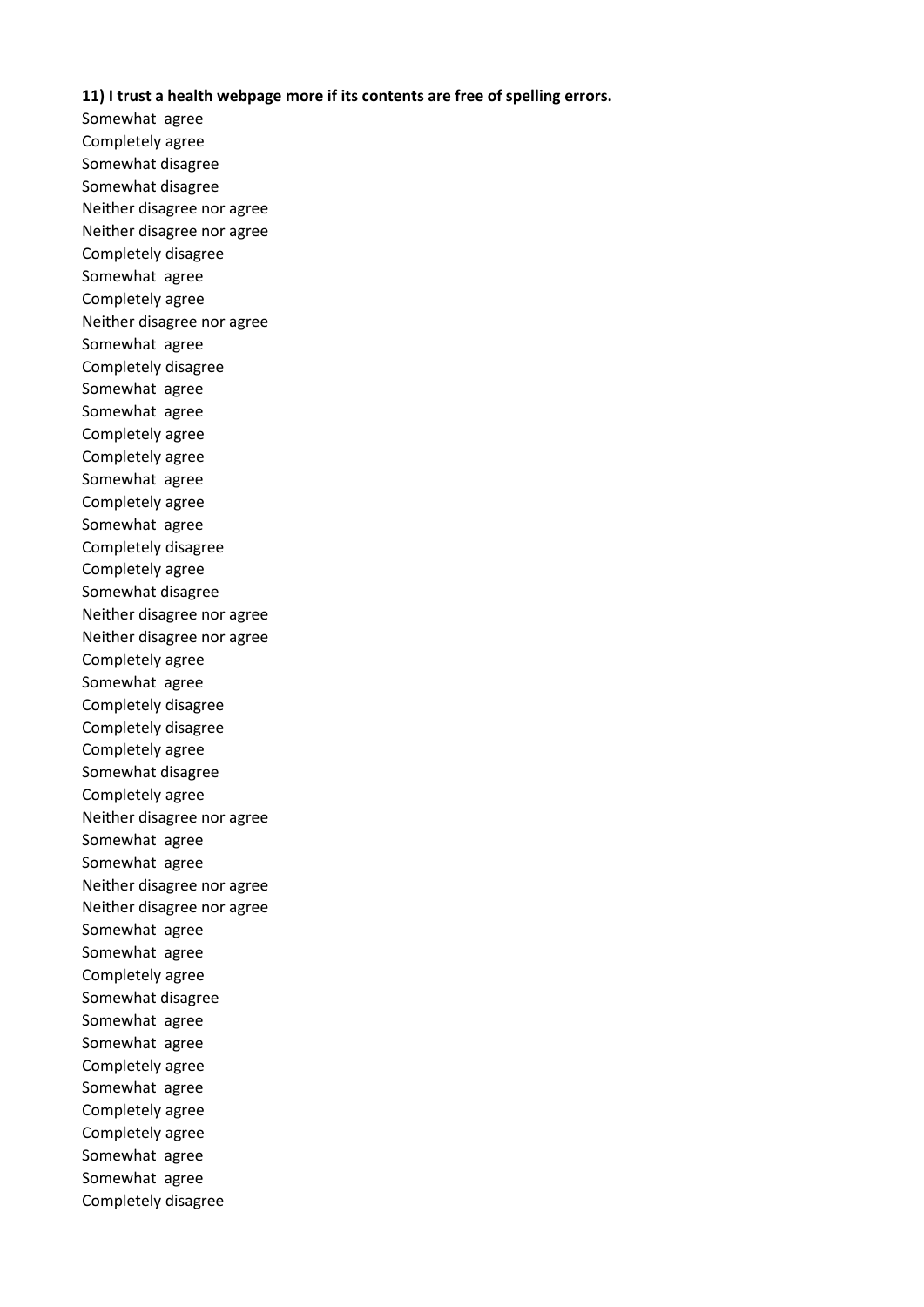Neither disagree nor agree Completely agree Neither disagree nor agree Somewhat agree Completely disagree Completely agree Somewhat disagree Completely agree Completely agree Neither disagree nor agree Somewhat agree Neither disagree nor agree Neither disagree nor agree Completely agree Completely agree Completely agree Completely agree Neither disagree nor agree Completely agree Completely agree Completely agree Completely agree Somewhat disagree Somewhat agree Somewhat agree Somewhat agree Neither disagree nor agree Completely agree Completely agree Somewhat agree Completely agree Completely agree Somewhat agree Somewhat agree Completely agree Somewhat agree Completely disagree Neither disagree nor agree Neither disagree nor agree Somewhat agree Somewhat disagree Completely agree Completely agree Completely disagree Completely agree Somewhat disagree Completely agree Completely agree Neither disagree nor agree Somewhat agree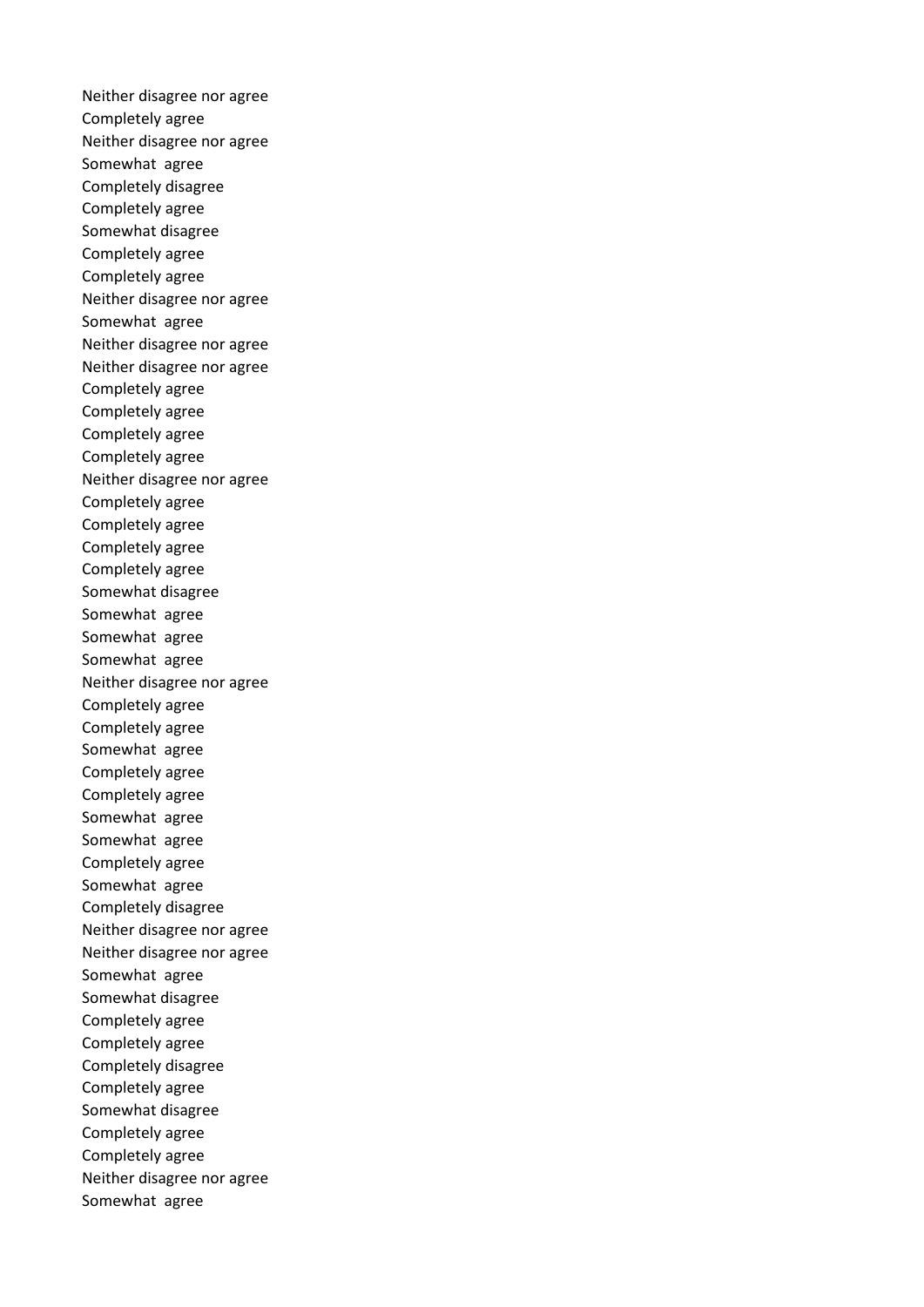Completely disagree Neither disagree nor agree Neither disagree nor agree Somewhat agree Completely agree Completely agree Completely disagree Somewhat agree Completely disagree Somewhat agree Completely agree Completely agree Somewhat agree Somewhat agree Completely agree Neither disagree nor agree Neither disagree nor agree Completely agree Neither disagree nor agree Completely agree Somewhat disagree Neither disagree nor agree Somewhat agree Completely agree Completely agree Neither disagree nor agree Completely agree Completely agree Completely disagree Somewhat agree Neither disagree nor agree Somewhat disagree Completely disagree Completely disagree Completely disagree Somewhat agree Completely disagree Somewhat agree Completely agree Completely agree Somewhat disagree Completely agree Completely agree Completely agree Completely agree Neither disagree nor agree Neither disagree nor agree Completely agree Somewhat disagree Completely agree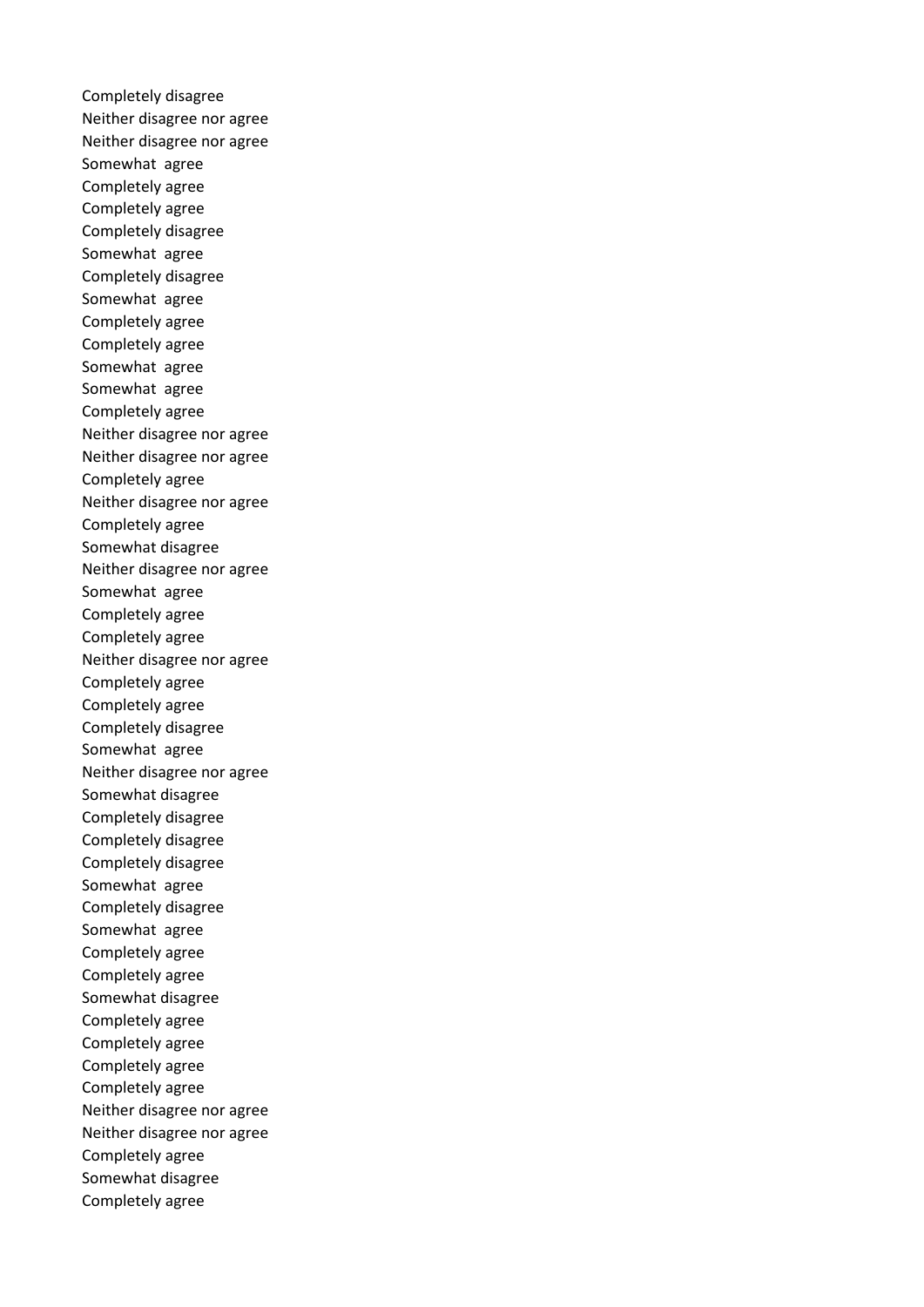Completely agree Completely agree Somewhat agree Neither disagree nor agree Somewhat agree Completely agree Neither disagree nor agree Somewhat disagree Completely agree Somewhat agree Completely disagree Completely agree Somewhat agree Neither disagree nor agree Completely agree Completely disagree Neither disagree nor agree Completely agree Completely agree Completely disagree Somewhat agree Completely agree Somewhat agree Somewhat disagree Somewhat disagree Somewhat agree Neither disagree nor agree Completely agree Completely agree Completely agree Somewhat agree Completely agree Somewhat agree Completely agree Somewhat agree Completely agree Completely agree Neither disagree nor agree Somewhat agree Somewhat disagree Completely agree Somewhat agree Completely agree Somewhat disagree Completely agree Completely agree Completely agree Somewhat disagree Completely agree Completely agree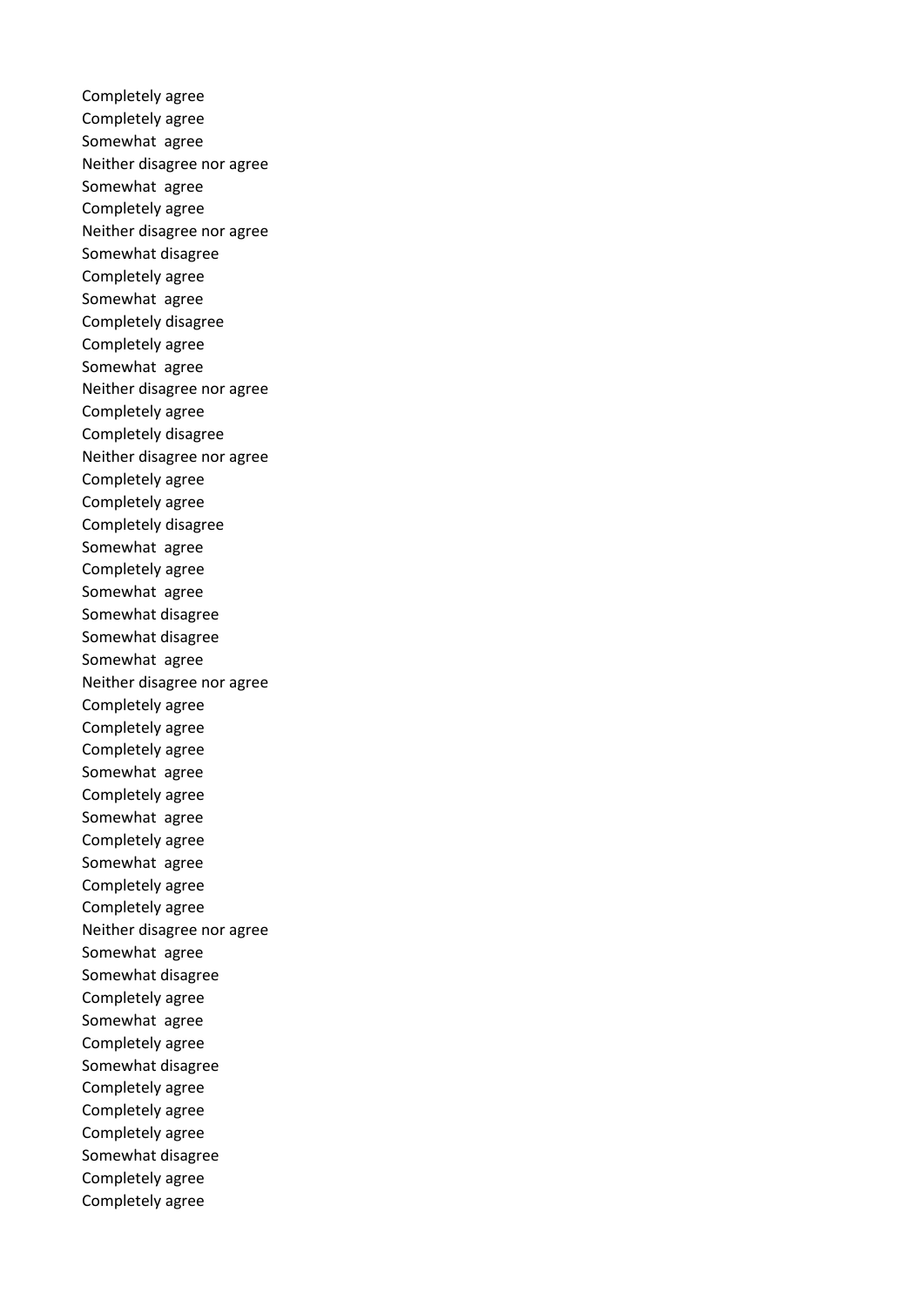Completely disagree Somewhat agree Completely agree Completely agree Completely agree Completely agree Neither disagree nor agree Completely agree Completely agree Completely agree Completely agree Somewhat agree Completely agree Completely agree Somewhat agree Somewhat agree Somewhat agree Completely agree Completely agree Somewhat agree Completely agree Completely agree Somewhat agree Completely agree Completely agree Completely agree Completely agree Completely agree Completely agree Neither disagree nor agree Completely agree Completely agree Completely agree Completely agree Completely agree Somewhat agree Somewhat agree Completely agree Completely agree Completely agree Somewhat agree Completely agree Completely agree Completely agree Somewhat agree Completely agree Somewhat agree Completely agree Completely agree Completely agree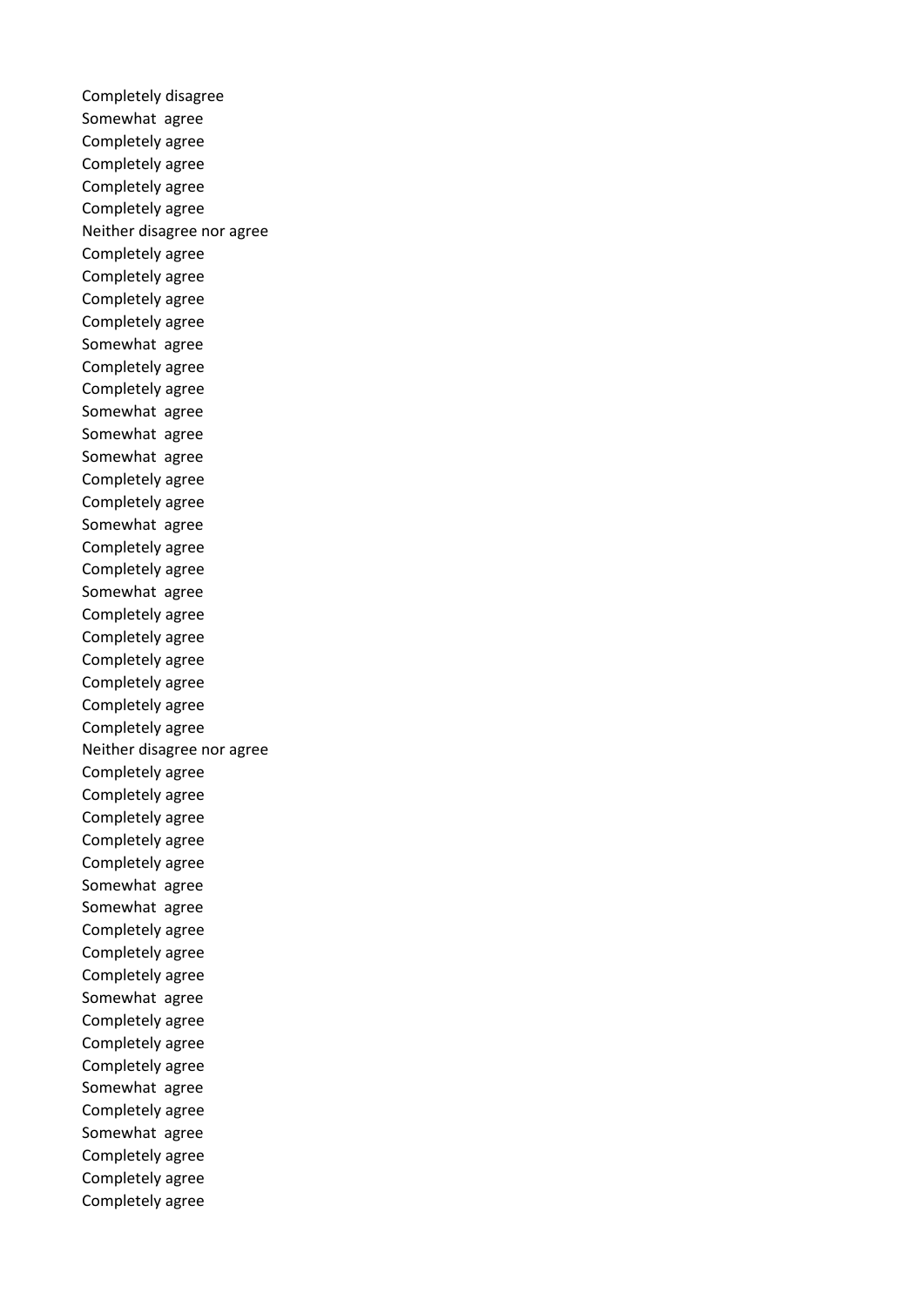Neither disagree nor agree Somewhat agree Completely agree Completely agree Somewhat agree Completely agree Completely agree Completely agree Completely agree Completely agree Completely agree Completely agree Neither disagree nor agree Neither disagree nor agree Completely agree Completely agree Completely agree Completely agree Somewhat agree Somewhat agree Somewhat disagree Somewhat agree Completely agree Completely agree Neither disagree nor agree Neither disagree nor agree Somewhat disagree Completely agree Somewhat agree Somewhat agree Completely agree Neither disagree nor agree Neither disagree nor agree Completely agree Somewhat agree Completely agree Somewhat agree Completely agree Completely agree Completely agree Completely agree Completely agree Somewhat agree Somewhat agree Neither disagree nor agree Completely agree Completely agree Neither disagree nor agree Completely agree Completely agree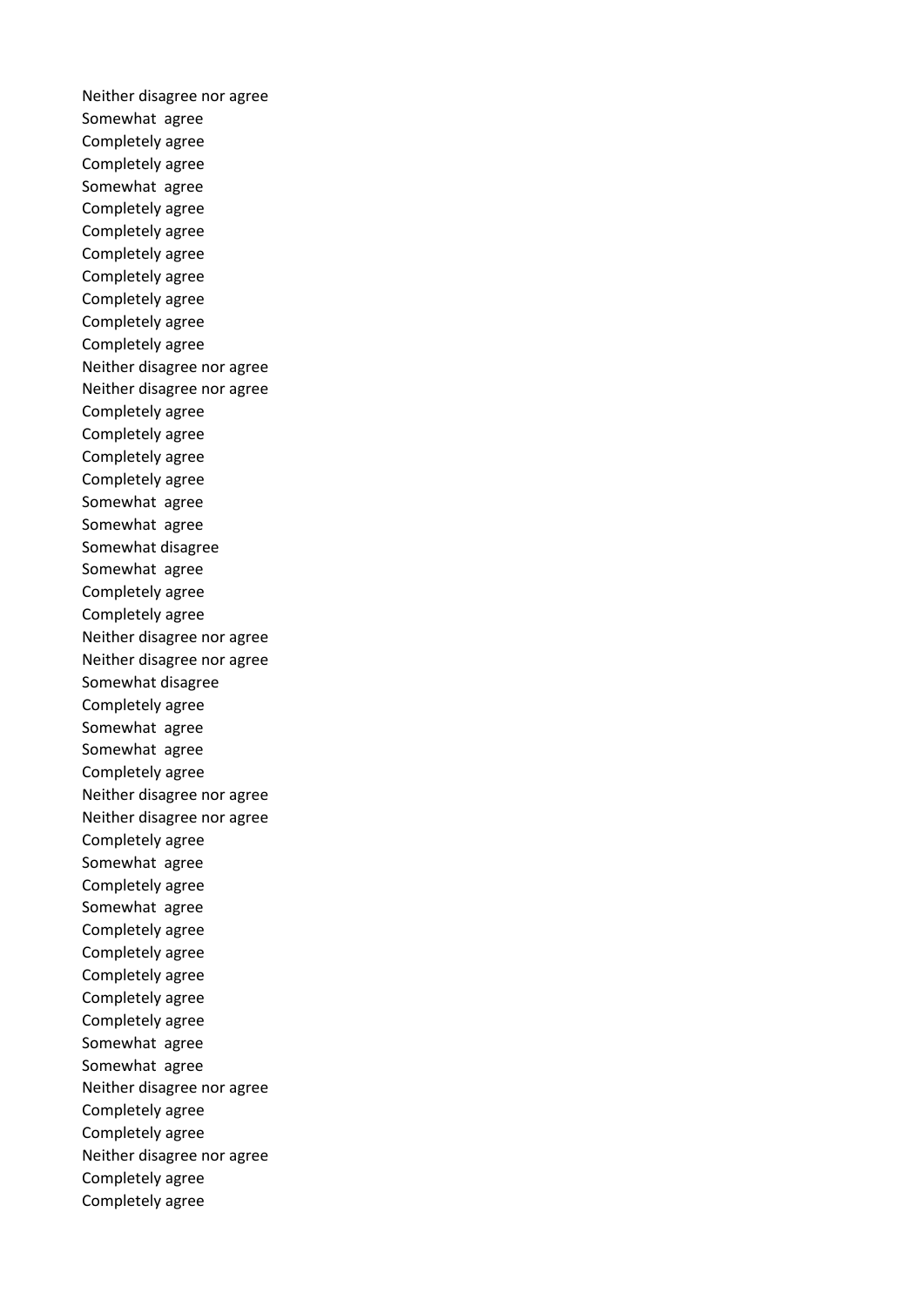Completely agree Completely agree Somewhat agree Completely agree Completely agree Neither disagree nor agree Completely agree Completely agree Completely agree Neither disagree nor agree Completely agree Completely agree Completely agree Completely agree Completely agree Somewhat agree Completely agree Completely agree Somewhat agree Completely agree Completely agree Completely agree Completely agree Completely agree Completely agree Completely agree Completely agree Completely agree Somewhat disagree Completely agree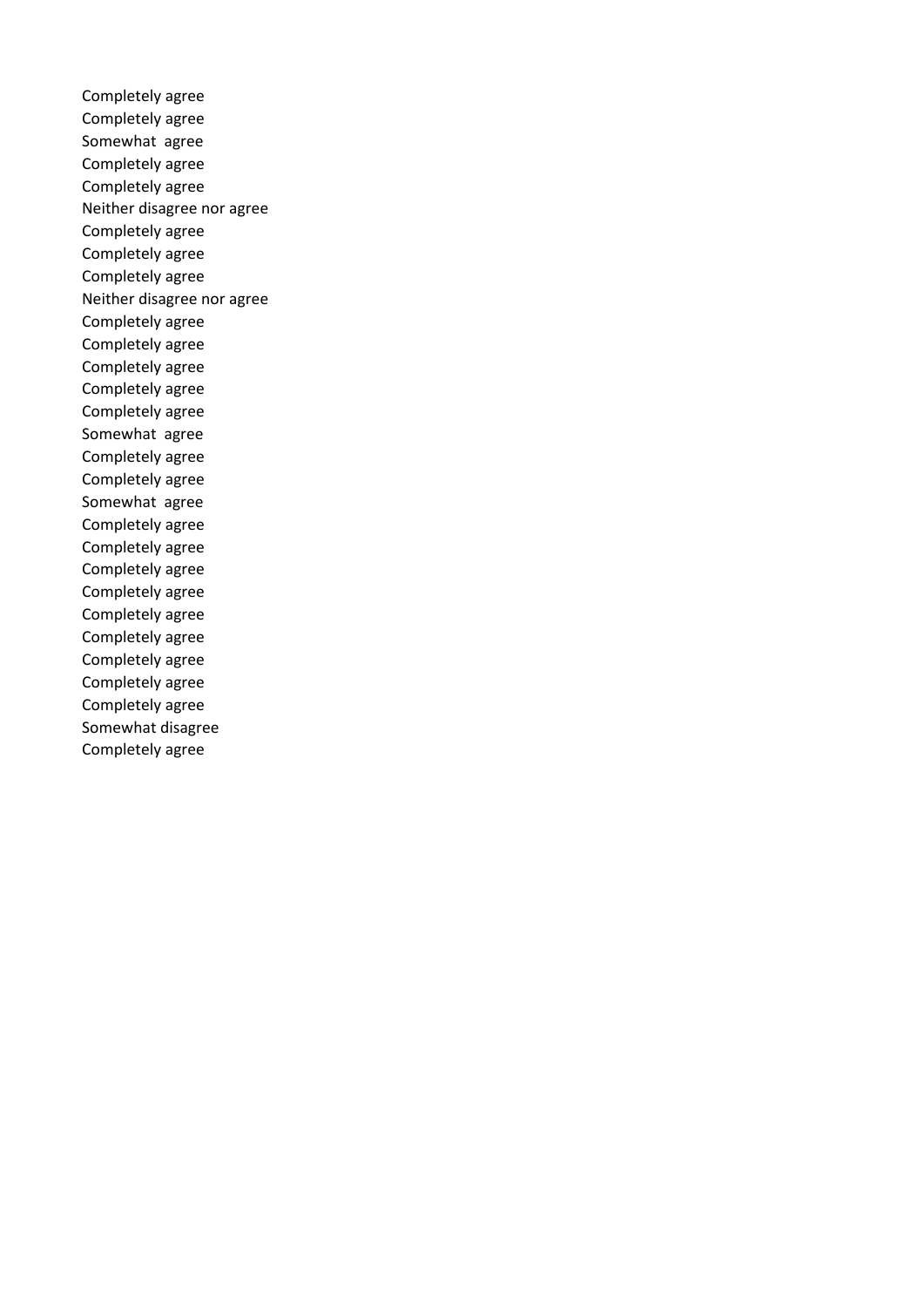## **12) I trust a health webpage more if its contents are free of grammatical errors.**

Somewhat agree Completely agree Somewhat disagree Somewhat disagree Neither disagree nor agree Somewhat disagree Somewhat agree Somewhat agree Completely agree Somewhat agree Somewhat agree Somewhat disagree Somewhat agree Somewhat agree Completely agree Completely agree Completely agree Completely agree Somewhat agree Somewhat disagree Completely agree Somewhat disagree Neither disagree nor agree Neither disagree nor agree Somewhat agree Somewhat agree Completely disagree Completely disagree Completely agree Completely agree Completely agree Neither disagree nor agree Somewhat agree Neither disagree nor agree Somewhat disagree Neither disagree nor agree Somewhat agree Completely agree Completely agree Somewhat agree Neither disagree nor agree Somewhat agree Completely agree Somewhat agree Completely agree Completely agree Somewhat agree Somewhat agree Completely agree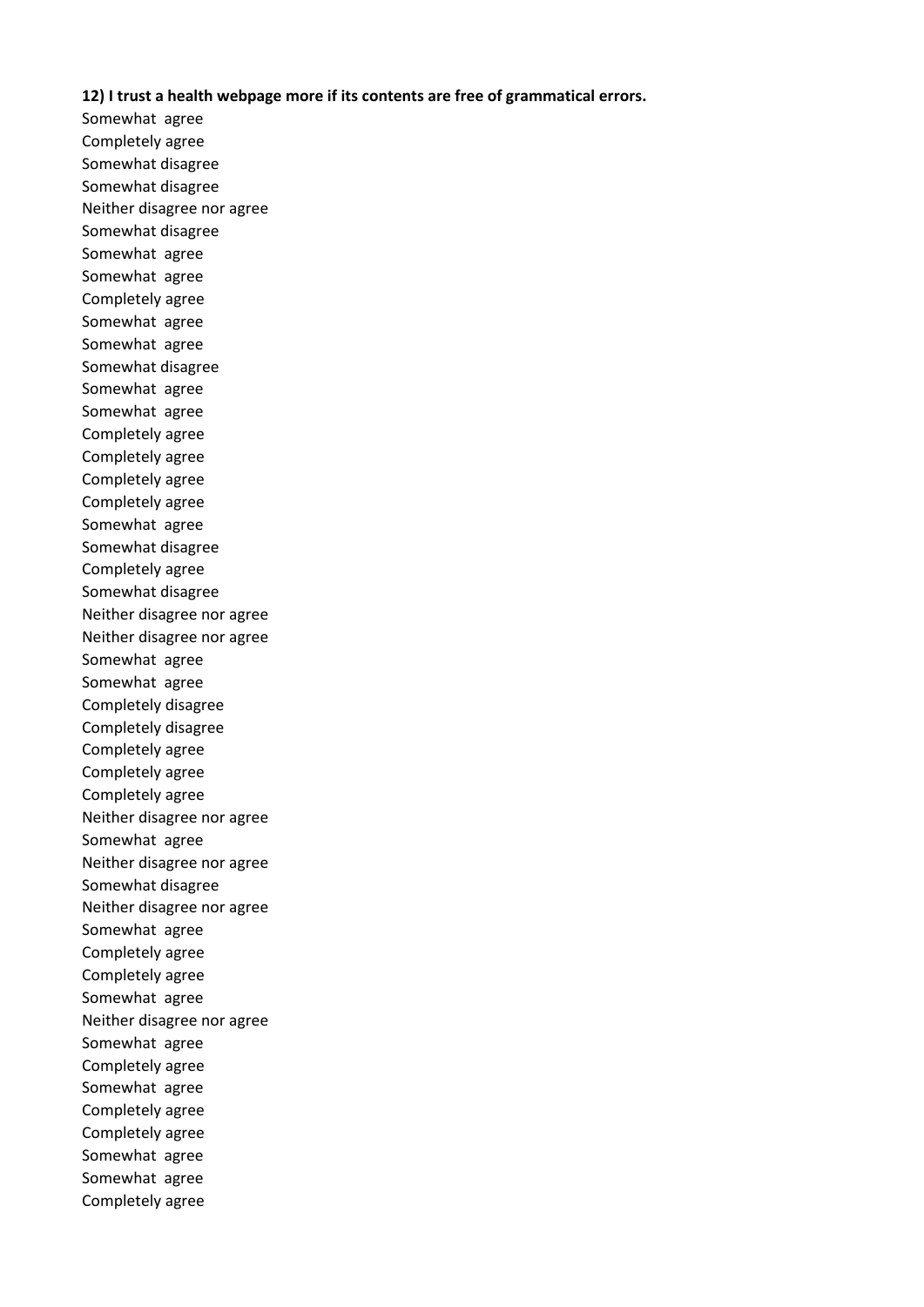Neither disagree nor agree Completely agree Somewhat disagree Neither disagree nor agree Somewhat disagree Completely agree Somewhat disagree Completely agree Completely agree Neither disagree nor agree Somewhat agree Somewhat agree Neither disagree nor agree Completely agree Completely agree Somewhat agree Completely agree Neither disagree nor agree Completely agree Completely agree Somewhat agree Completely agree Somewhat disagree Neither disagree nor agree Somewhat agree Somewhat agree Neither disagree nor agree Completely agree Completely agree Neither disagree nor agree Completely agree Completely agree Somewhat agree Completely agree Completely agree Somewhat agree Completely disagree Neither disagree nor agree Neither disagree nor agree Somewhat agree Somewhat agree Completely agree Somewhat agree Somewhat agree Somewhat disagree Somewhat disagree Completely agree Completely agree Neither disagree nor agree Somewhat agree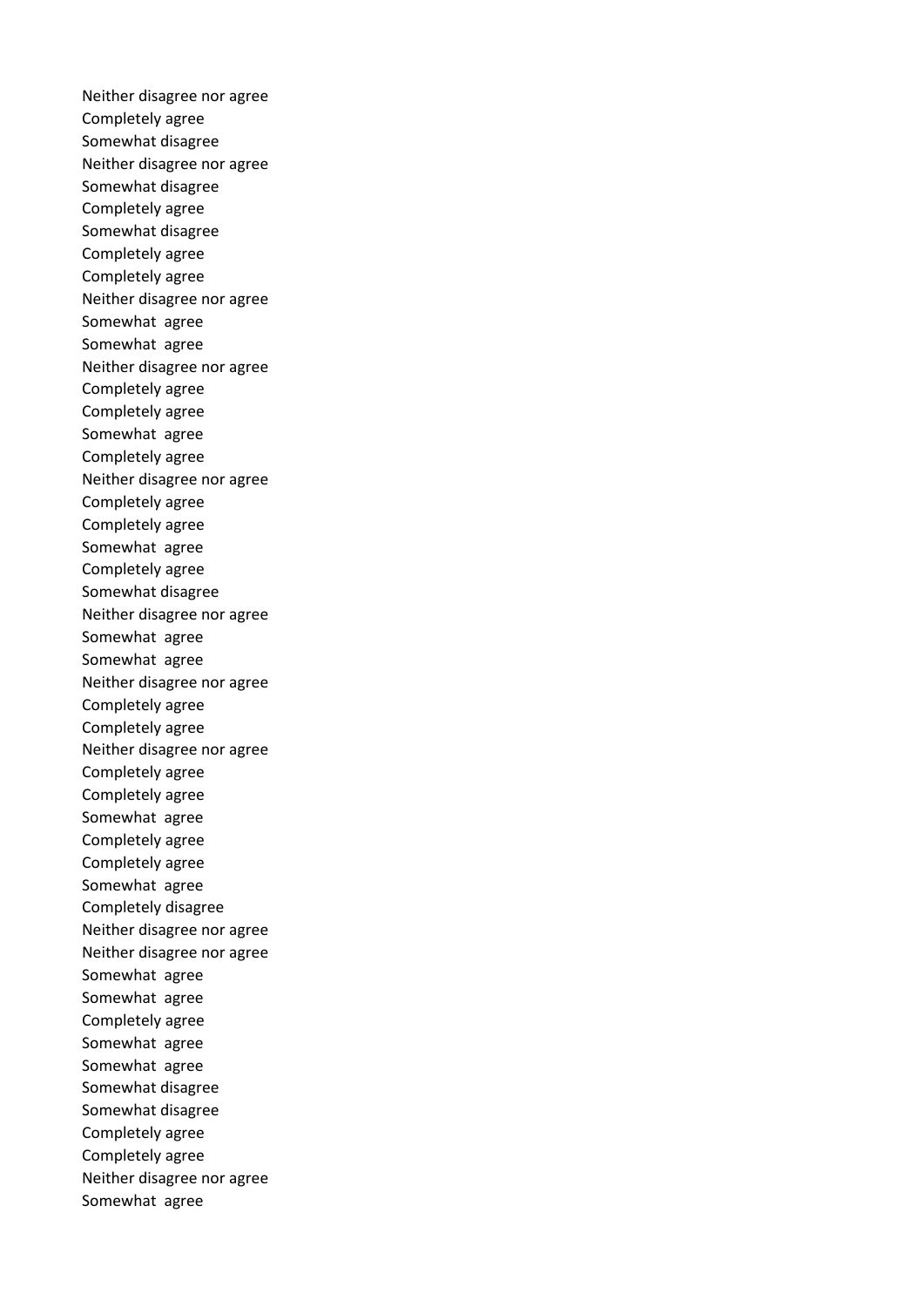Somewhat disagree Neither disagree nor agree Neither disagree nor agree Somewhat agree Completely agree Completely agree Completely disagree Somewhat agree Completely disagree Completely agree Completely agree Completely agree Somewhat agree Somewhat agree Completely agree Neither disagree nor agree Somewhat agree Completely agree Neither disagree nor agree Completely agree Somewhat agree Neither disagree nor agree Somewhat agree Completely agree Completely agree Neither disagree nor agree Completely agree Completely agree Somewhat disagree Somewhat disagree Neither disagree nor agree Neither disagree nor agree Somewhat disagree Completely disagree Completely disagree Somewhat agree Completely disagree Completely agree Somewhat agree Completely agree Somewhat disagree Completely agree Completely agree Completely agree Completely agree Neither disagree nor agree Neither disagree nor agree Completely agree Somewhat disagree Completely agree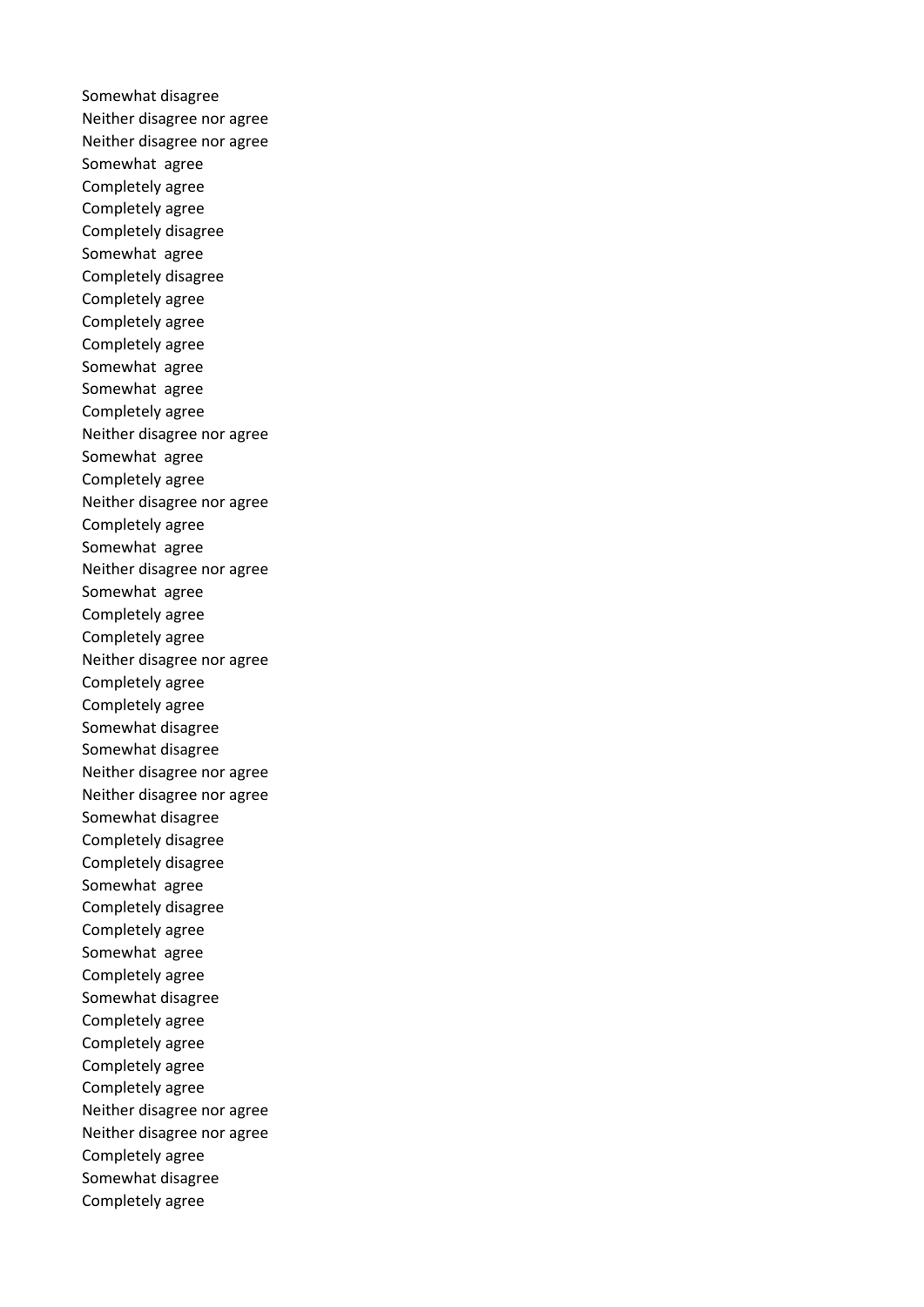Completely agree Somewhat agree Completely agree Neither disagree nor agree Somewhat agree Somewhat agree Somewhat agree Somewhat disagree Completely agree Somewhat agree Somewhat disagree Completely agree Somewhat agree Completely disagree Somewhat agree Completely disagree Somewhat agree Somewhat agree Completely agree Completely disagree Somewhat agree Completely agree Somewhat agree Neither disagree nor agree Completely disagree Somewhat agree Neither disagree nor agree Completely agree Completely agree Completely agree Somewhat disagree Somewhat agree Somewhat agree Completely agree Somewhat agree Completely agree Completely agree Neither disagree nor agree Somewhat agree Somewhat disagree Completely agree Somewhat agree Completely agree Somewhat disagree Completely agree Completely agree Completely agree Somewhat disagree Completely agree Completely agree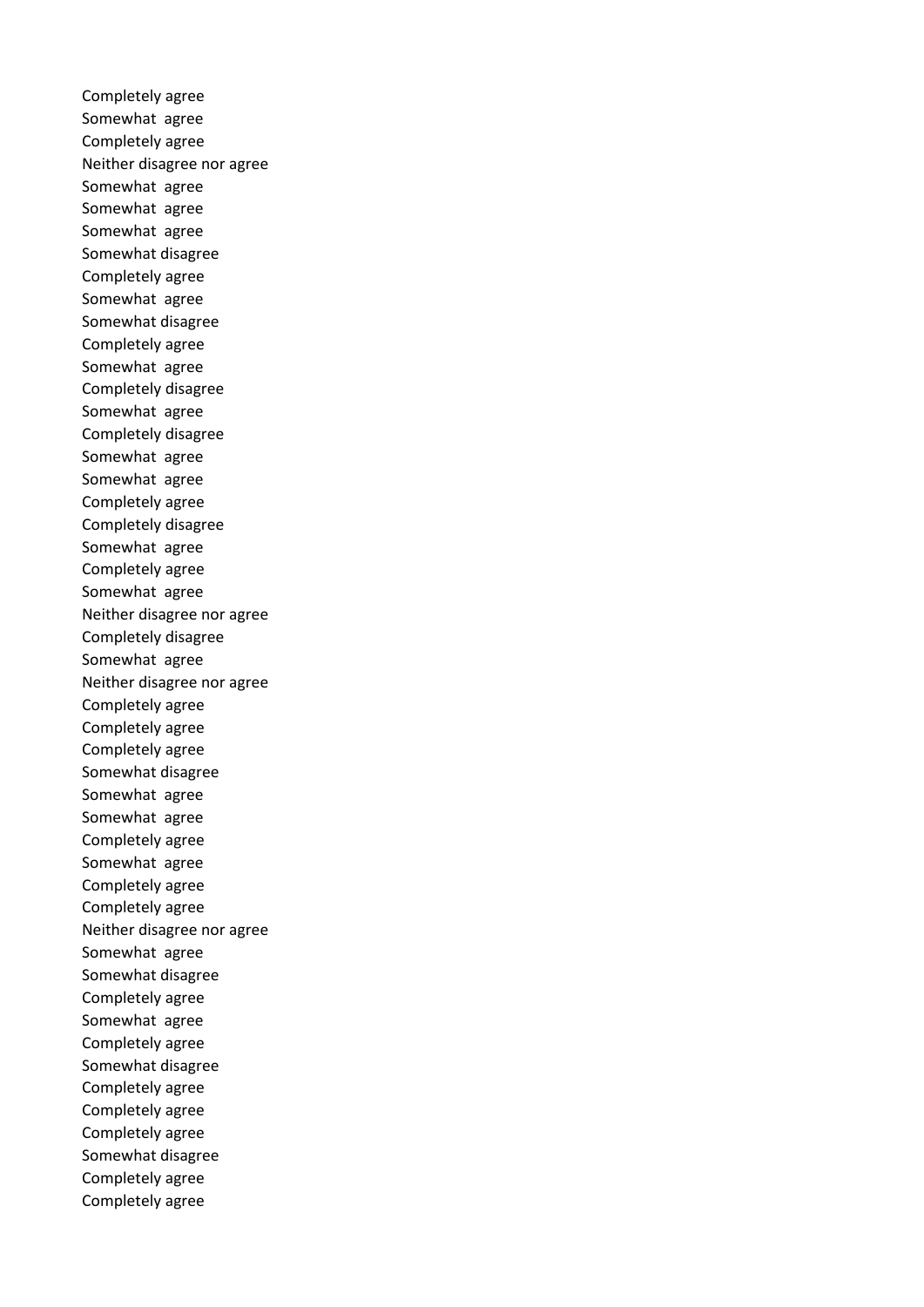Completely disagree Somewhat agree Completely agree Completely agree Completely agree Completely agree Neither disagree nor agree Completely agree Completely agree Completely agree Completely agree Somewhat agree Completely agree Completely agree Somewhat agree Somewhat agree Somewhat agree Completely agree Somewhat agree Somewhat agree Completely agree Completely agree Somewhat agree Completely agree Completely agree Completely agree Completely agree Completely agree Completely agree Neither disagree nor agree Completely agree Completely agree Completely agree Completely agree Completely agree Somewhat agree Somewhat agree Completely agree Completely agree Somewhat agree Somewhat agree Completely agree Completely agree Completely agree Somewhat agree Completely agree Somewhat agree Completely agree Completely agree Completely agree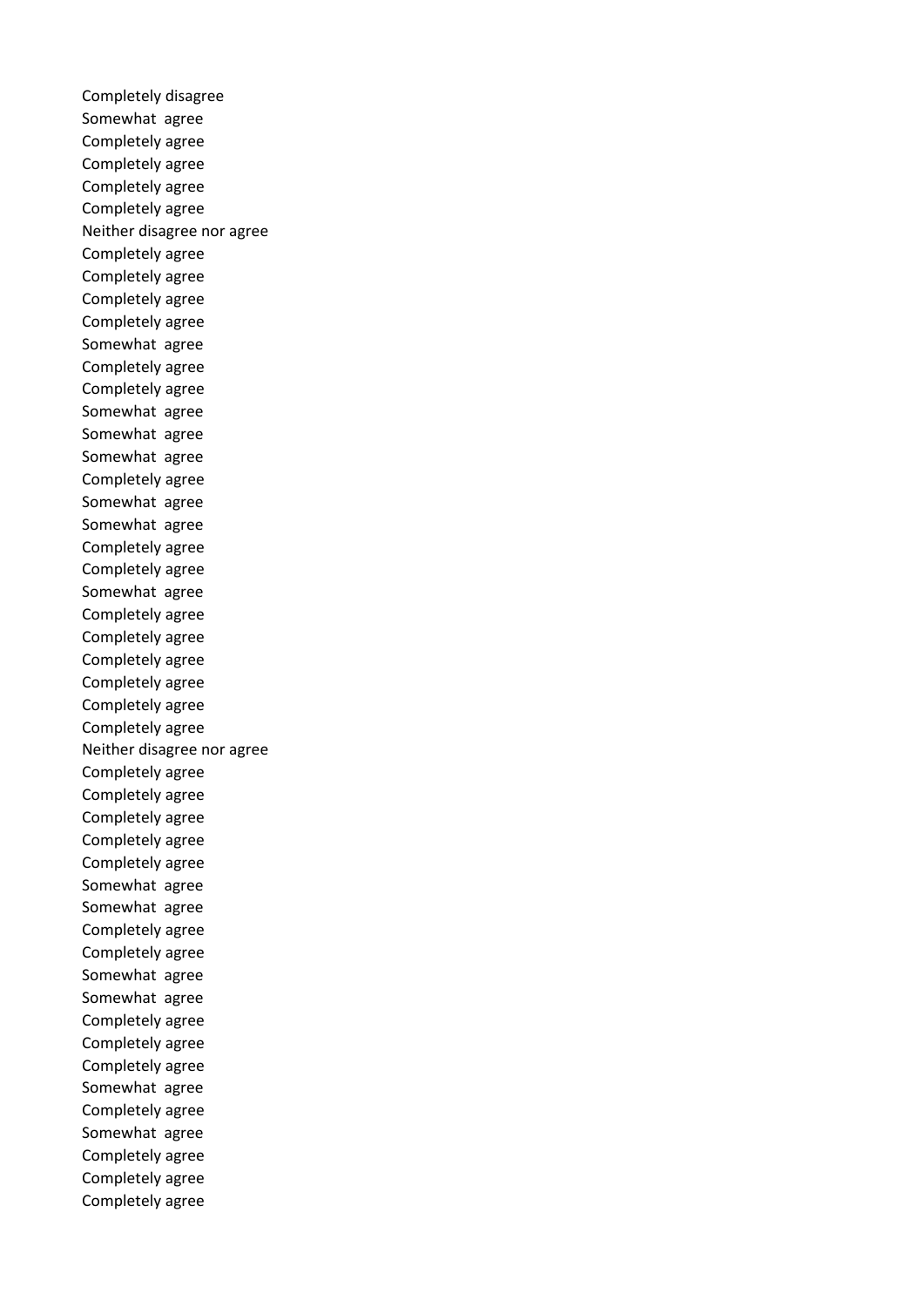Neither disagree nor agree Somewhat agree Completely agree Completely agree Somewhat agree Completely agree Completely agree Completely agree Completely agree Completely agree Completely agree Completely agree Neither disagree nor agree Neither disagree nor agree Completely agree Completely agree Completely agree Completely agree Somewhat agree Somewhat agree Somewhat disagree Somewhat agree Completely agree Completely agree Neither disagree nor agree Neither disagree nor agree Somewhat disagree Completely agree Somewhat agree Somewhat agree Completely agree Neither disagree nor agree Neither disagree nor agree Somewhat agree Somewhat agree Completely agree Somewhat agree Completely agree Completely agree Completely agree Completely agree Completely agree Somewhat agree Neither disagree nor agree Neither disagree nor agree Completely agree Completely agree Somewhat agree Somewhat agree Completely agree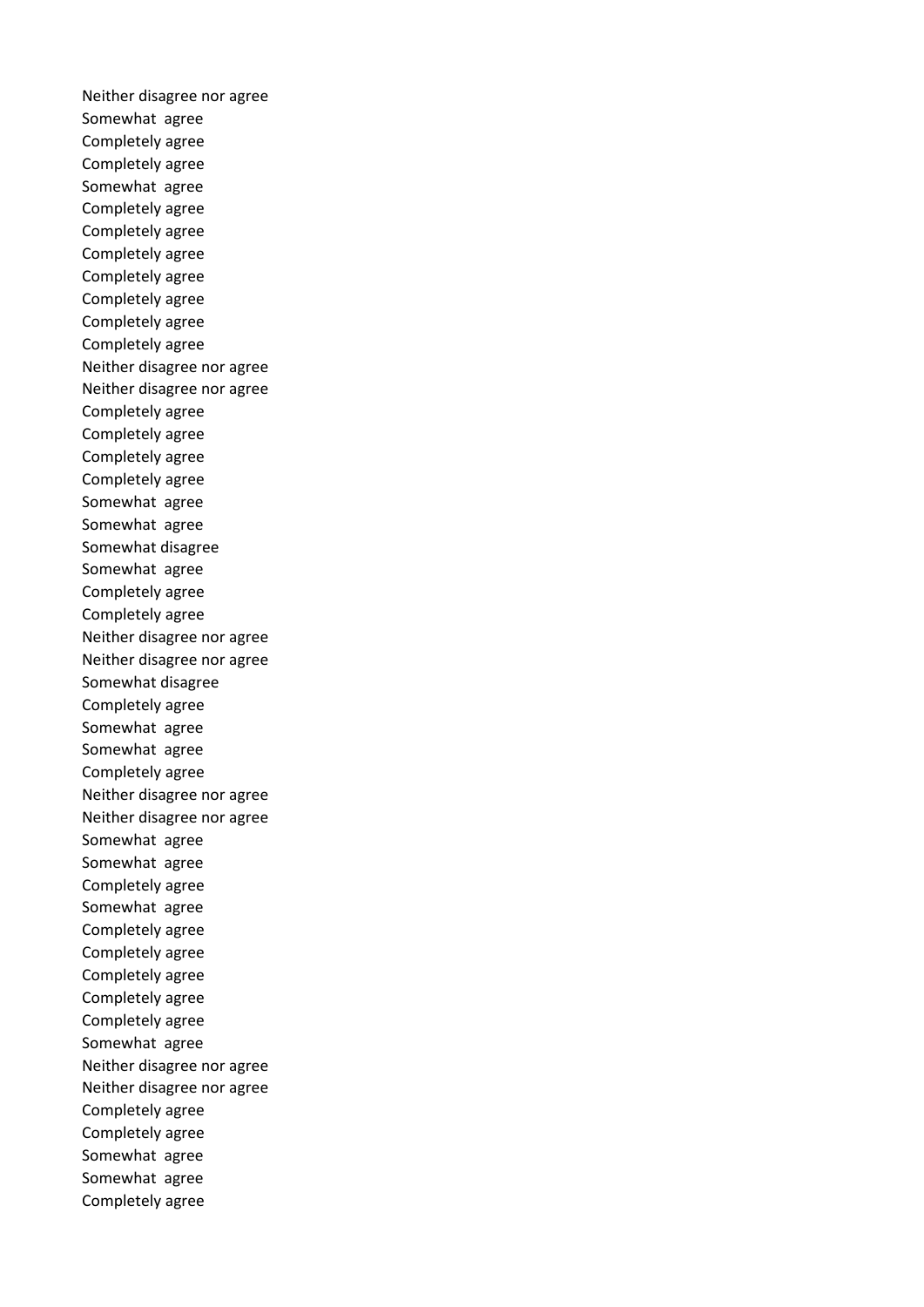Completely agree Somewhat agree Somewhat agree Completely agree Completely agree Somewhat agree Completely agree Completely agree Completely agree Neither disagree nor agree Completely agree Completely agree Completely agree Somewhat agree Completely agree Somewhat agree Completely agree Completely agree Somewhat agree Completely agree Completely agree Completely agree Completely agree Completely agree Completely agree Completely agree Somewhat agree Completely agree Somewhat disagree Completely agree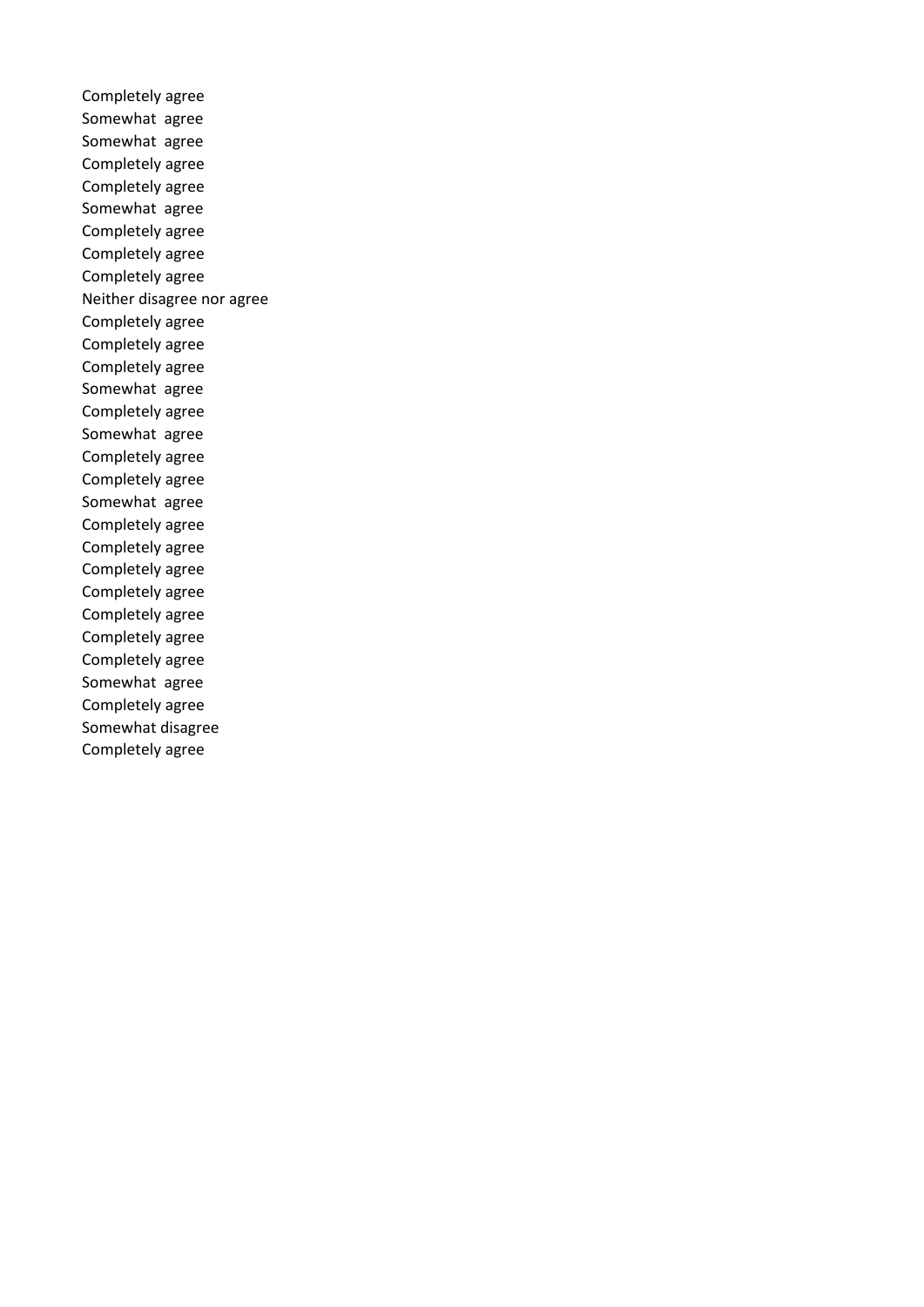**13) I trust a health webpage more if the information it contains is not subjective (free from bias or financial** 

Somewhat agree Completely agree Somewhat disagree Somewhat disagree Neither disagree nor agree Neither disagree nor agree Completely agree Somewhat agree Neither disagree nor agree Somewhat agree Completely agree Somewhat agree Completely disagree Somewhat agree Somewhat agree Completely agree Somewhat agree Completely agree Somewhat agree Completely agree Completely agree Somewhat disagree Neither disagree nor agree Somewhat agree Somewhat agree Somewhat agree Completely disagree Completely disagree Somewhat agree Somewhat agree Completely agree Neither disagree nor agree Somewhat agree Somewhat agree Completely agree Neither disagree nor agree Neither disagree nor agree Somewhat agree Somewhat agree Somewhat agree Somewhat agree Neither disagree nor agree Completely agree Somewhat disagree Completely agree Completely agree Somewhat agree Somewhat agree Completely agree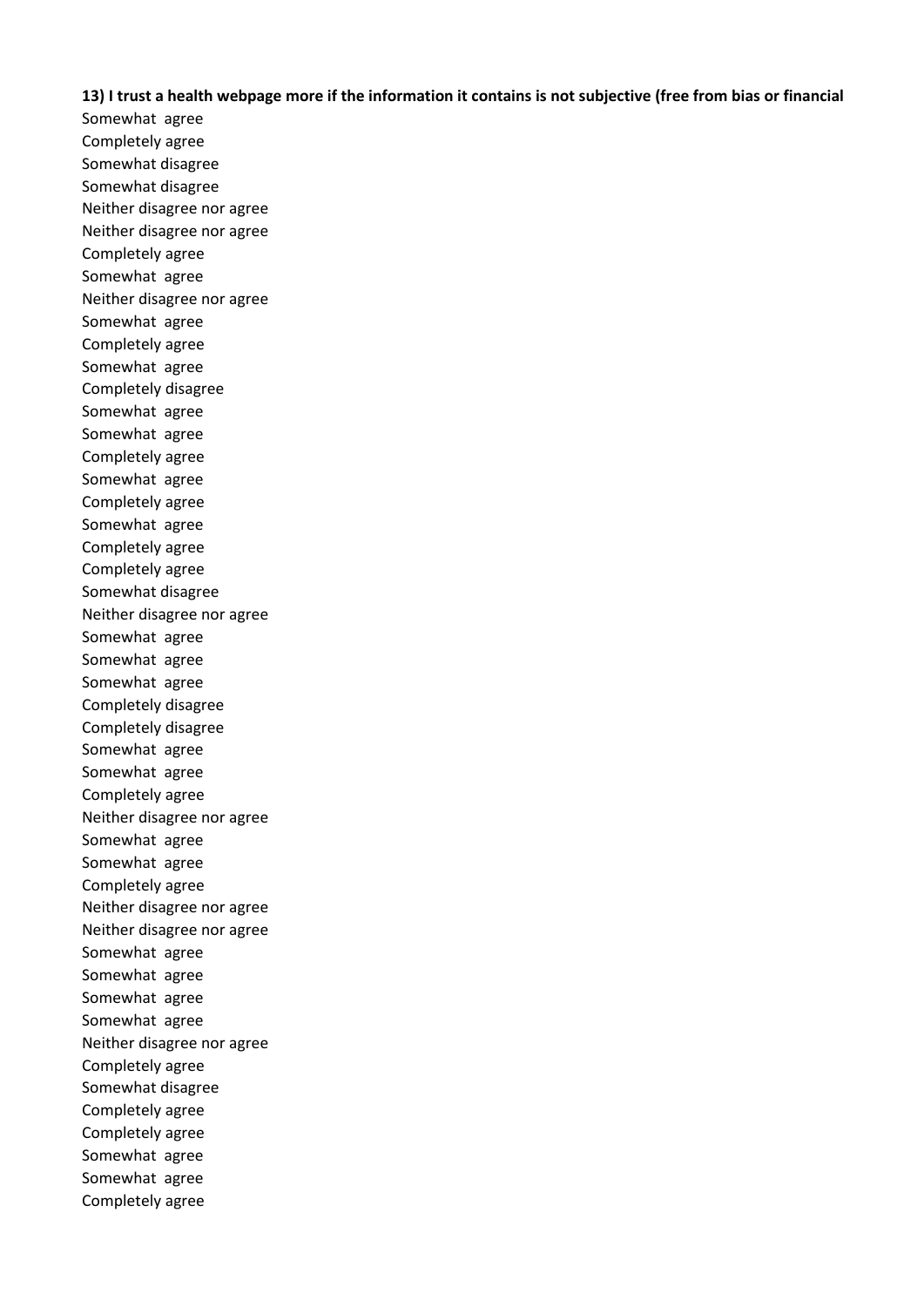Neither disagree nor agree Completely agree Somewhat disagree Somewhat agree Somewhat disagree Neither disagree nor agree Somewhat disagree Completely agree Neither disagree nor agree Completely agree Completely agree Somewhat agree Somewhat agree Neither disagree nor agree Somewhat disagree Completely agree Completely agree Neither disagree nor agree Completely agree Completely agree Completely agree Completely agree Somewhat agree Somewhat disagree Completely agree Somewhat disagree Neither disagree nor agree Completely agree Completely agree Neither disagree nor agree Completely agree Somewhat agree Neither disagree nor agree Somewhat agree Completely agree Completely agree Completely disagree Somewhat agree Somewhat agree Somewhat agree Somewhat agree Somewhat agree Neither disagree nor agree Neither disagree nor agree Somewhat agree Neither disagree nor agree Completely agree Somewhat agree Somewhat disagree Neither disagree nor agree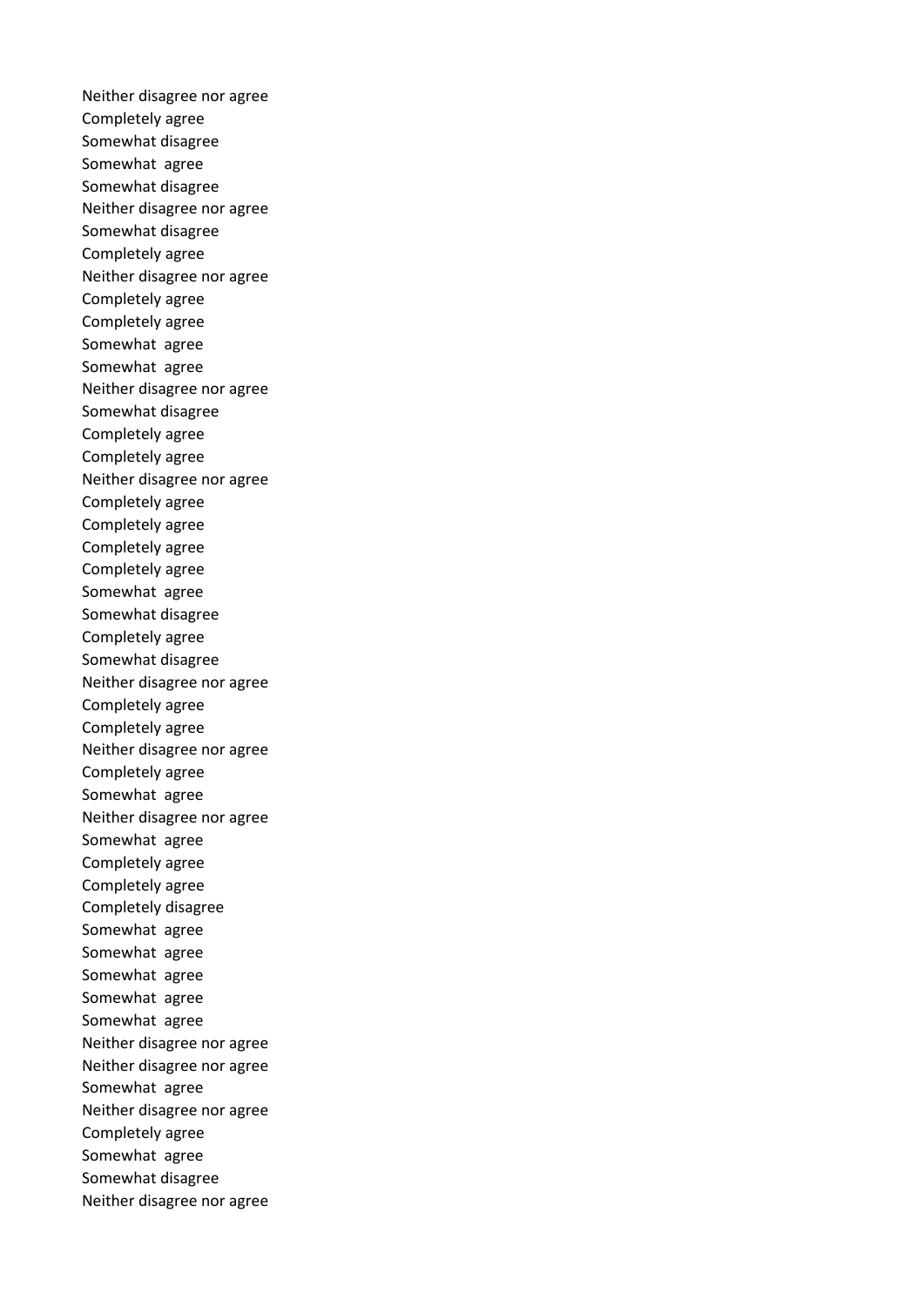Completely disagree Neither disagree nor agree Completely disagree Neither disagree nor agree Completely agree Completely agree Somewhat disagree Neither disagree nor agree Completely disagree Somewhat agree Completely agree Neither disagree nor agree Somewhat agree Somewhat agree Somewhat agree Neither disagree nor agree Neither disagree nor agree Somewhat agree Somewhat agree Somewhat agree Somewhat disagree Somewhat disagree Neither disagree nor agree Completely agree Somewhat agree Somewhat disagree Completely agree Completely agree Somewhat agree Neither disagree nor agree Neither disagree nor agree Completely agree Neither disagree nor agree Completely disagree Completely disagree Somewhat agree Completely disagree Completely agree Somewhat agree Completely agree Somewhat agree Neither disagree nor agree Completely agree Completely agree Somewhat agree Neither disagree nor agree Somewhat agree Completely agree Neither disagree nor agree Somewhat agree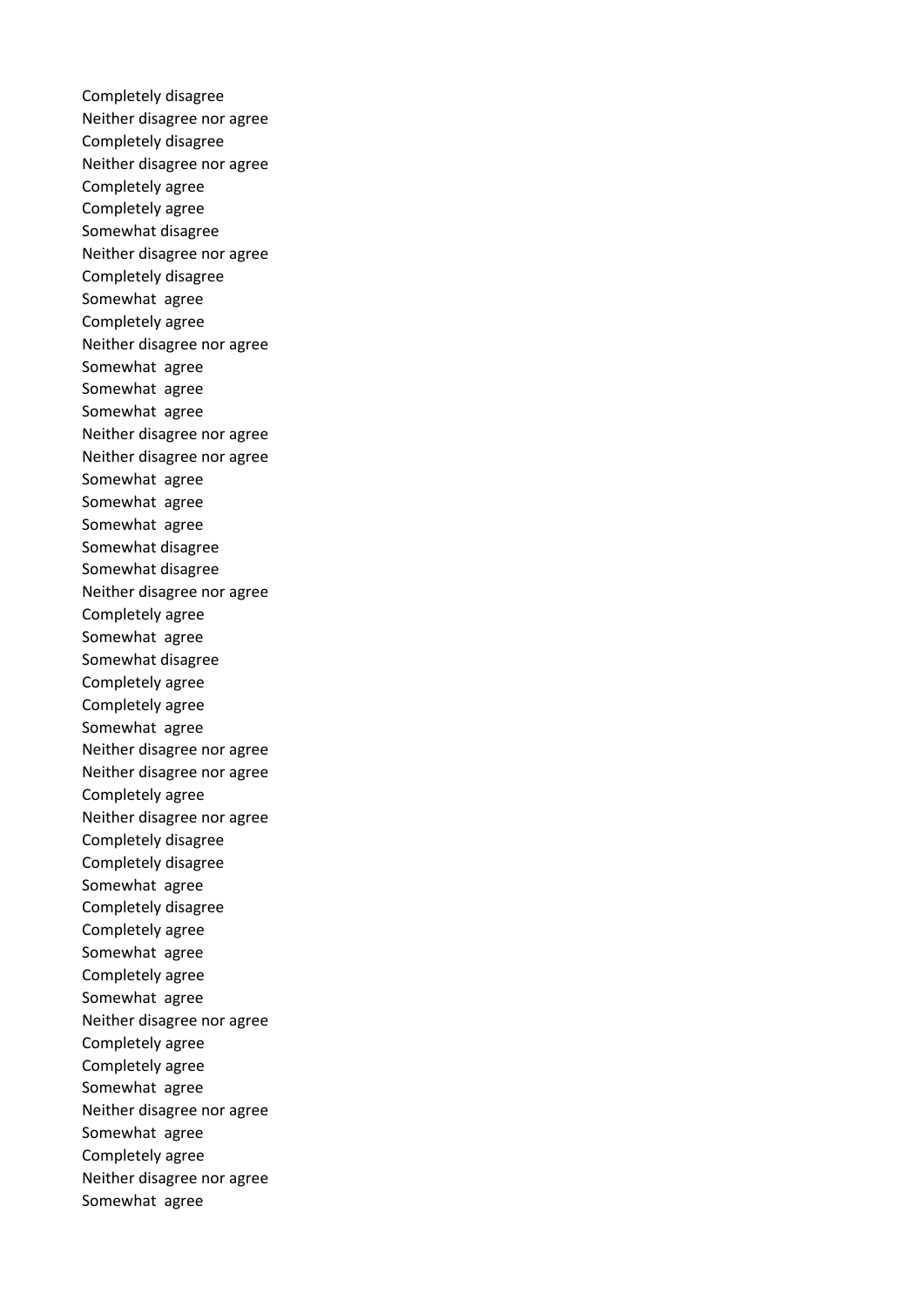Somewhat agree Completely agree Completely agree Somewhat agree Somewhat agree Somewhat agree Neither disagree nor agree Somewhat agree Completely agree Somewhat agree Completely disagree Completely agree Somewhat agree Completely disagree Somewhat agree Completely disagree Somewhat agree Somewhat agree Completely agree Completely disagree Somewhat agree Completely agree Completely agree Somewhat agree Completely disagree Somewhat agree Neither disagree nor agree Completely agree Completely agree Completely agree Neither disagree nor agree Completely agree Somewhat agree Somewhat agree Neither disagree nor agree Completely agree Somewhat agree Neither disagree nor agree Somewhat agree Somewhat agree Completely agree Completely agree Somewhat agree Neither disagree nor agree Completely agree Completely agree Completely agree Somewhat disagree Completely agree Completely agree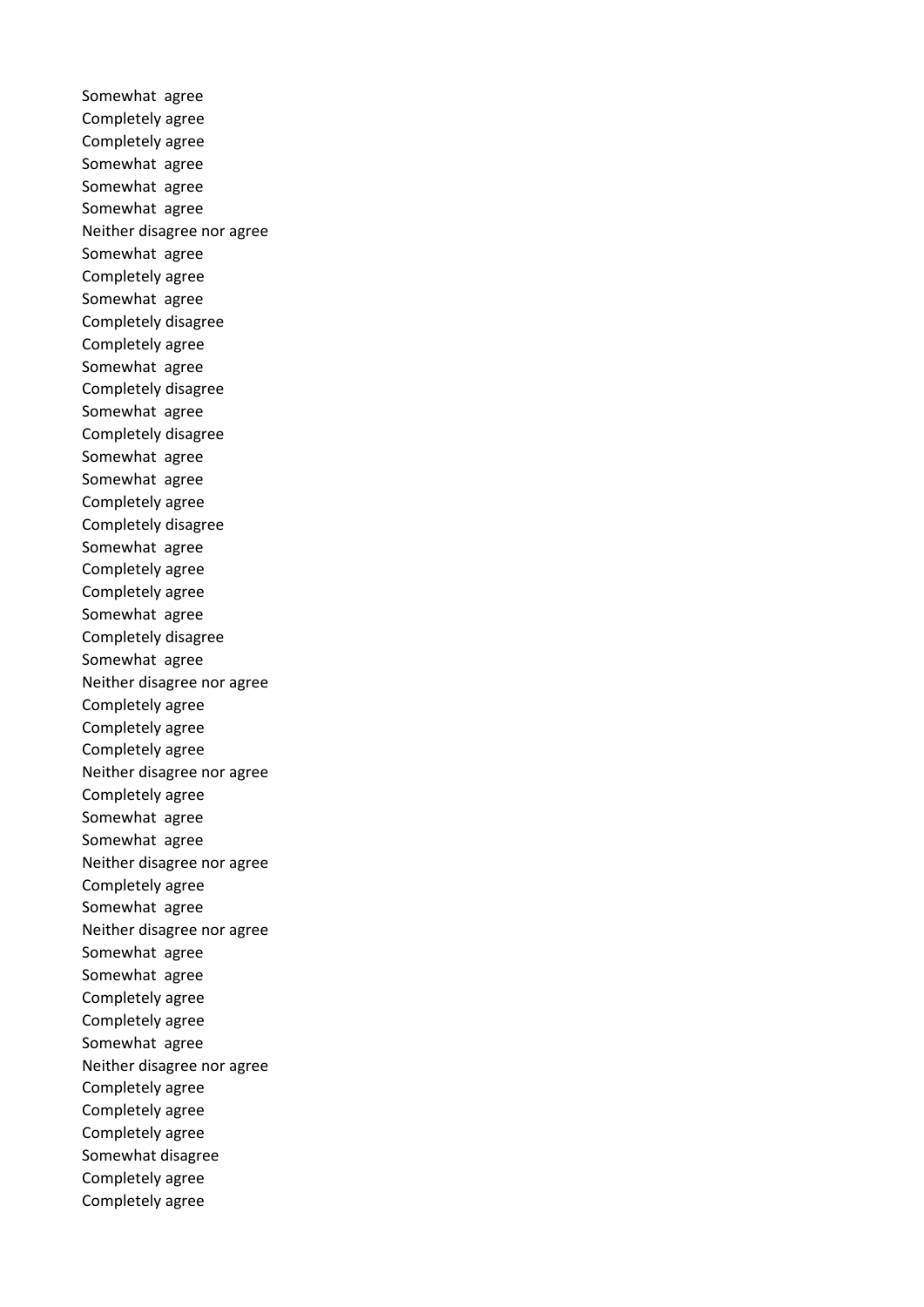Somewhat agree Neither disagree nor agree Somewhat agree Completely agree Completely agree Somewhat agree Completely agree Completely agree Completely agree Neither disagree nor agree Completely agree Somewhat agree Completely agree Completely agree Somewhat agree Completely agree Somewhat agree Completely agree Somewhat agree Somewhat agree Completely agree Completely agree Completely agree Completely agree Completely agree Completely agree Completely agree Completely agree Completely agree Somewhat agree Completely agree Completely agree Completely agree Somewhat agree Completely agree Somewhat agree Completely agree Completely agree Somewhat agree Completely agree Completely agree Completely agree Completely agree Completely agree Somewhat agree Somewhat agree Somewhat agree Somewhat agree Completely agree Completely agree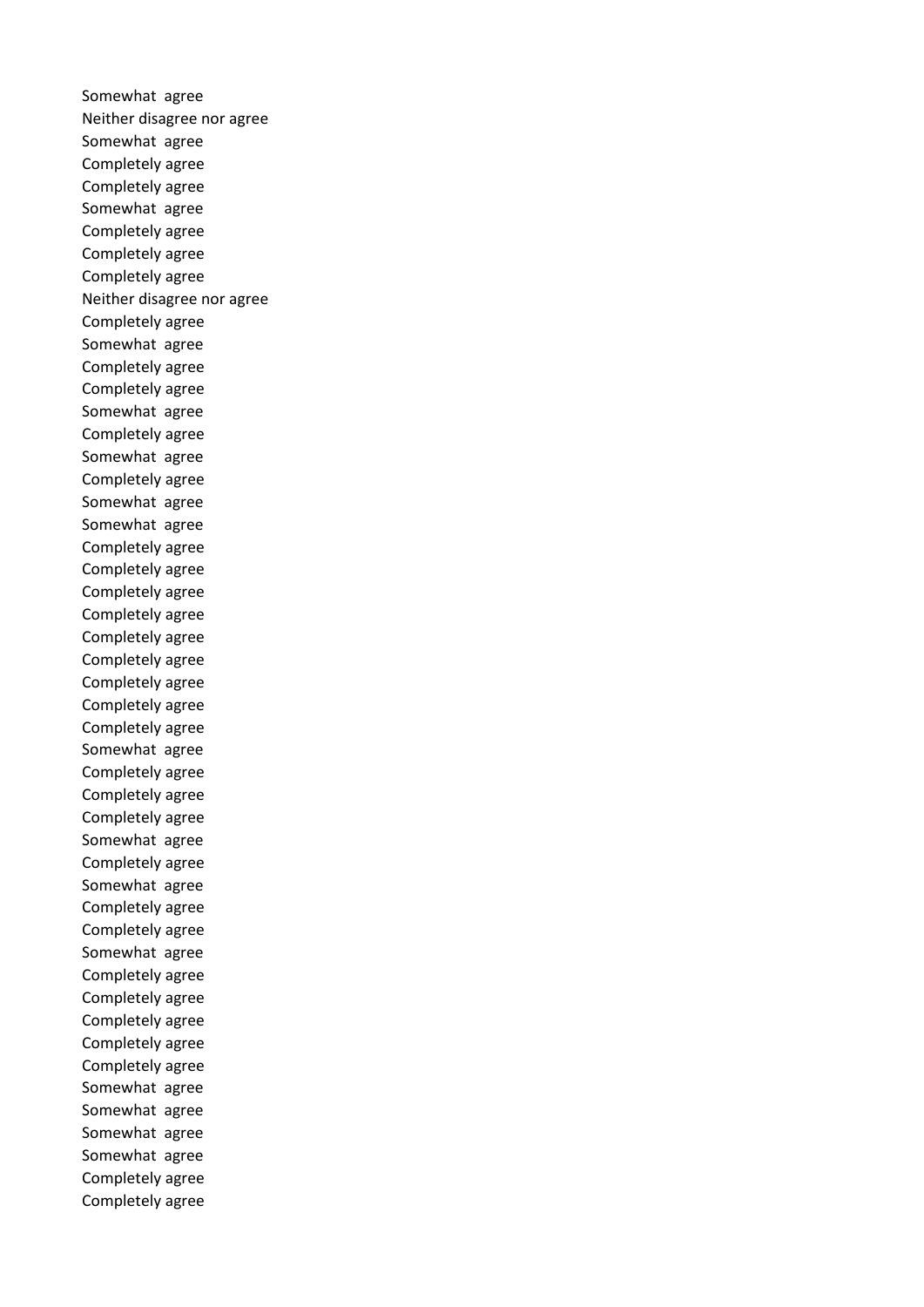Neither disagree nor agree Somewhat agree Completely agree Completely agree Somewhat agree Completely agree Completely agree Completely agree Somewhat agree Completely agree Completely agree Somewhat agree Neither disagree nor agree Completely agree Completely agree Completely agree Completely agree Completely agree Completely agree Neither disagree nor agree Somewhat disagree Somewhat disagree Completely agree Somewhat agree Somewhat agree Neither disagree nor agree Somewhat disagree Neither disagree nor agree Somewhat agree Somewhat agree Completely agree Somewhat agree Somewhat agree Completely agree Completely agree Completely agree Somewhat agree Completely agree Completely agree Somewhat agree Completely agree Somewhat agree Somewhat agree Somewhat agree Somewhat agree Completely agree Somewhat agree Completely agree Completely agree Completely agree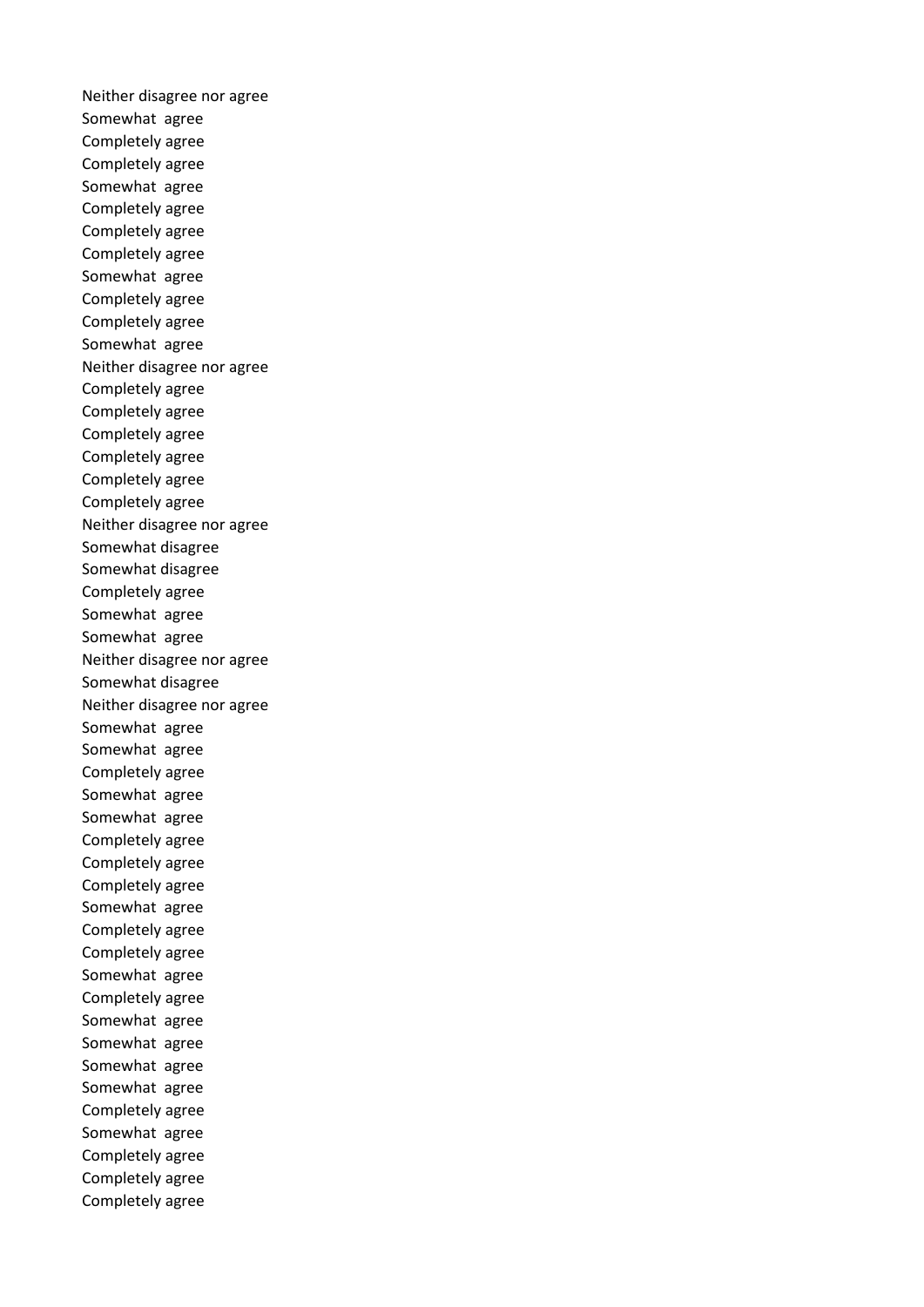Completely agree Completely disagree Completely agree Completely agree Somewhat agree Somewhat disagree Completely agree Completely agree Completely agree Completely agree Somewhat agree Somewhat agree Somewhat agree Neither disagree nor agree Completely agree Somewhat agree Completely agree Completely agree Somewhat agree Completely agree Completely agree Completely agree Completely agree Somewhat agree Completely agree Completely agree Completely agree Completely agree Completely agree Completely agree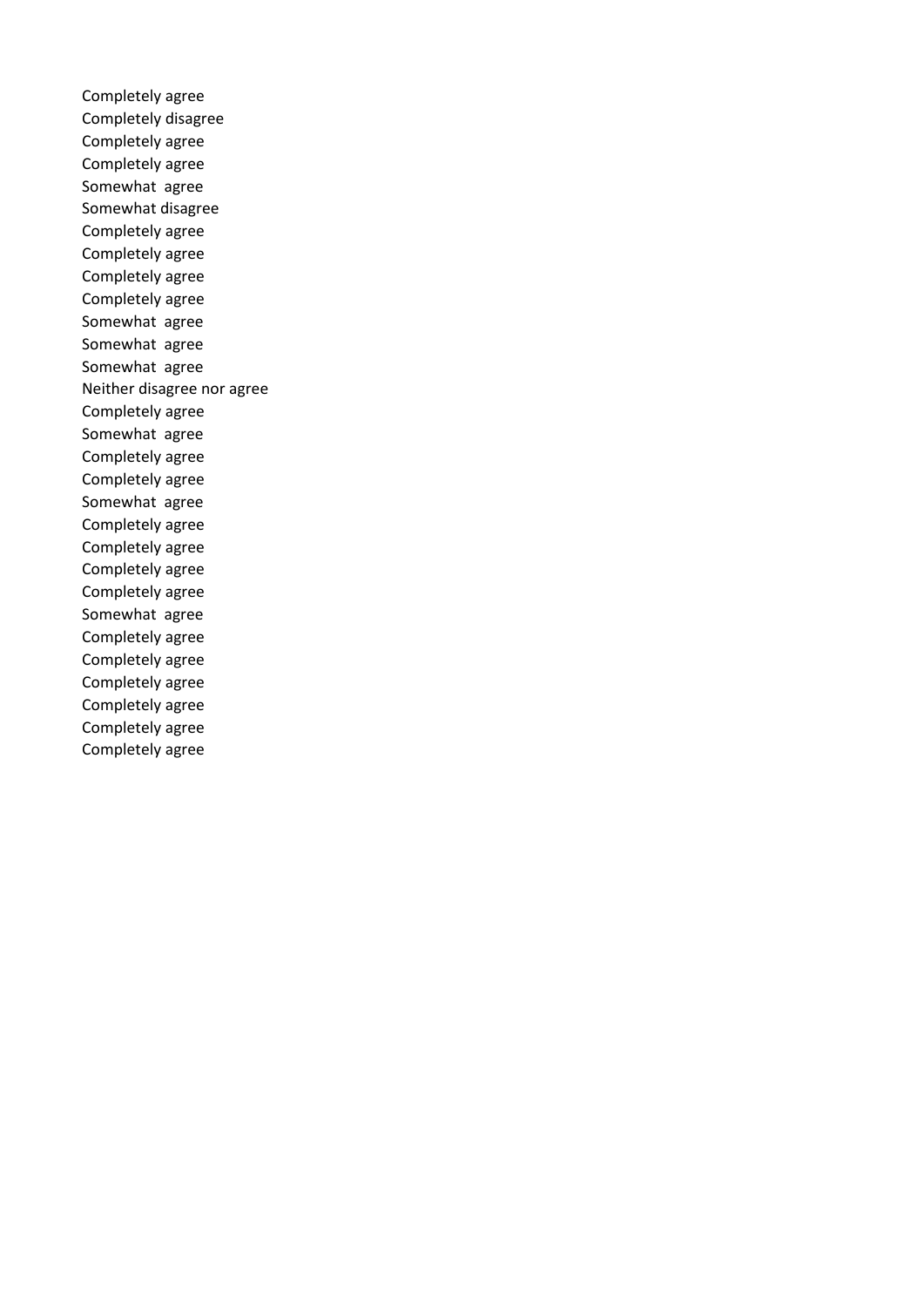## **14) I trust a health webpage more if the website provides contact information including postal address/tele**

Somewhat agree Neither disagree nor agree Completely agree Somewhat agree Neither disagree nor agree Neither disagree nor agree Completely agree Somewhat agree Completely agree Somewhat agree Somewhat agree Neither disagree nor agree Neither disagree nor agree Somewhat agree Neither disagree nor agree Neither disagree nor agree Somewhat agree Somewhat disagree Somewhat agree Completely agree Completely agree Somewhat disagree Somewhat agree Completely agree Somewhat agree Neither disagree nor agree Completely disagree Somewhat agree Somewhat agree Somewhat agree Completely agree Somewhat agree Neither disagree nor agree Completely agree Completely agree Neither disagree nor agree Somewhat agree Neither disagree nor agree Completely agree Somewhat agree Neither disagree nor agree Neither disagree nor agree Completely agree Somewhat agree Somewhat disagree Completely agree Neither disagree nor agree Somewhat agree Completely agree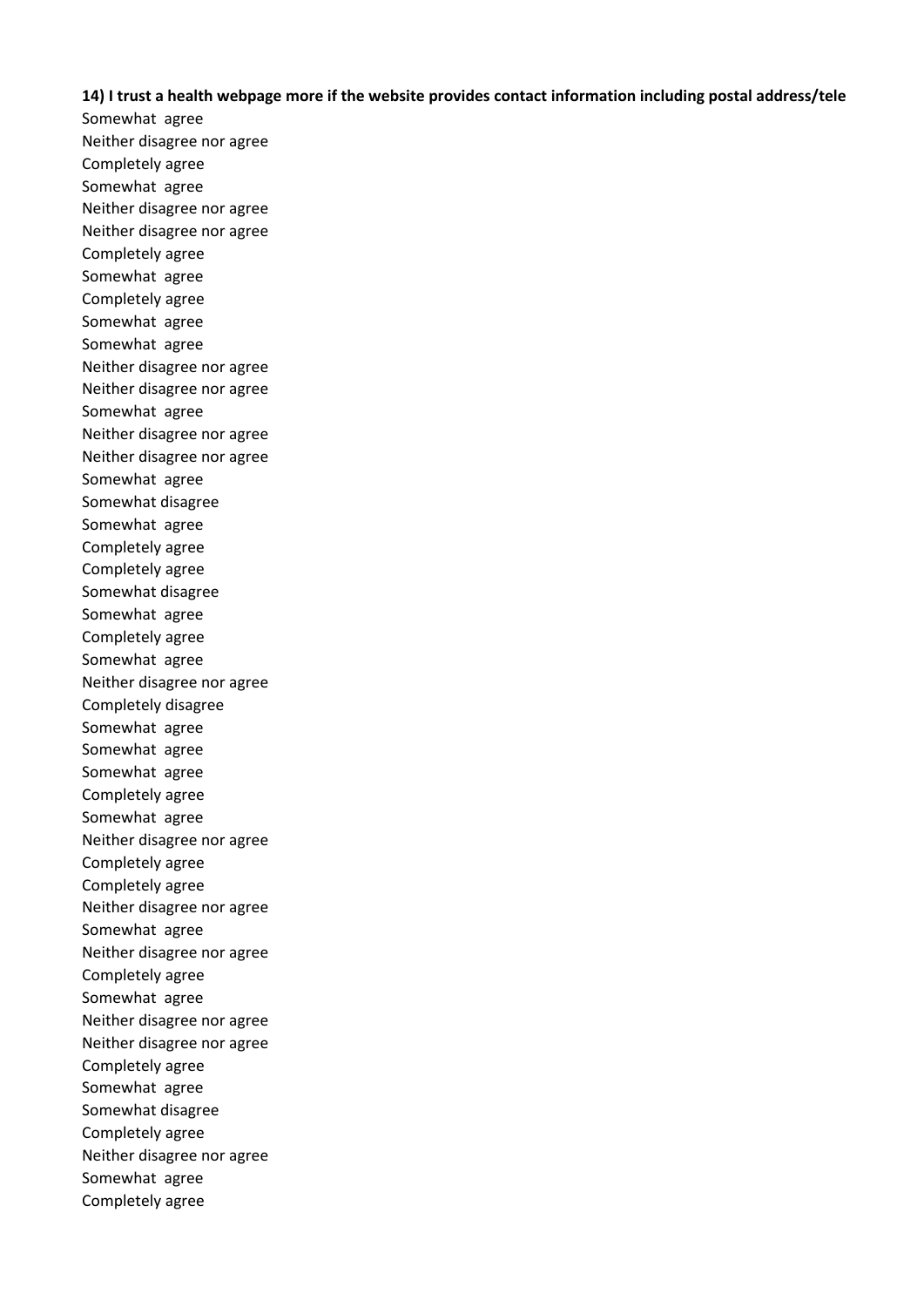Neither disagree nor agree Completely agree Neither disagree nor agree Completely agree Somewhat agree Neither disagree nor agree Completely agree Completely agree Completely agree Somewhat agree Completely agree Somewhat agree Completely agree Completely agree Somewhat agree Completely agree Completely agree Neither disagree nor agree Somewhat agree Somewhat agree Completely agree Completely agree Somewhat agree Neither disagree nor agree Completely agree Neither disagree nor agree Neither disagree nor agree Somewhat agree Completely agree Somewhat agree Somewhat agree Somewhat agree Neither disagree nor agree Completely agree Completely agree Somewhat agree Completely disagree Neither disagree nor agree Neither disagree nor agree Completely agree Completely agree Neither disagree nor agree Neither disagree nor agree Somewhat agree Somewhat agree Somewhat disagree Completely agree Somewhat agree Neither disagree nor agree Somewhat agree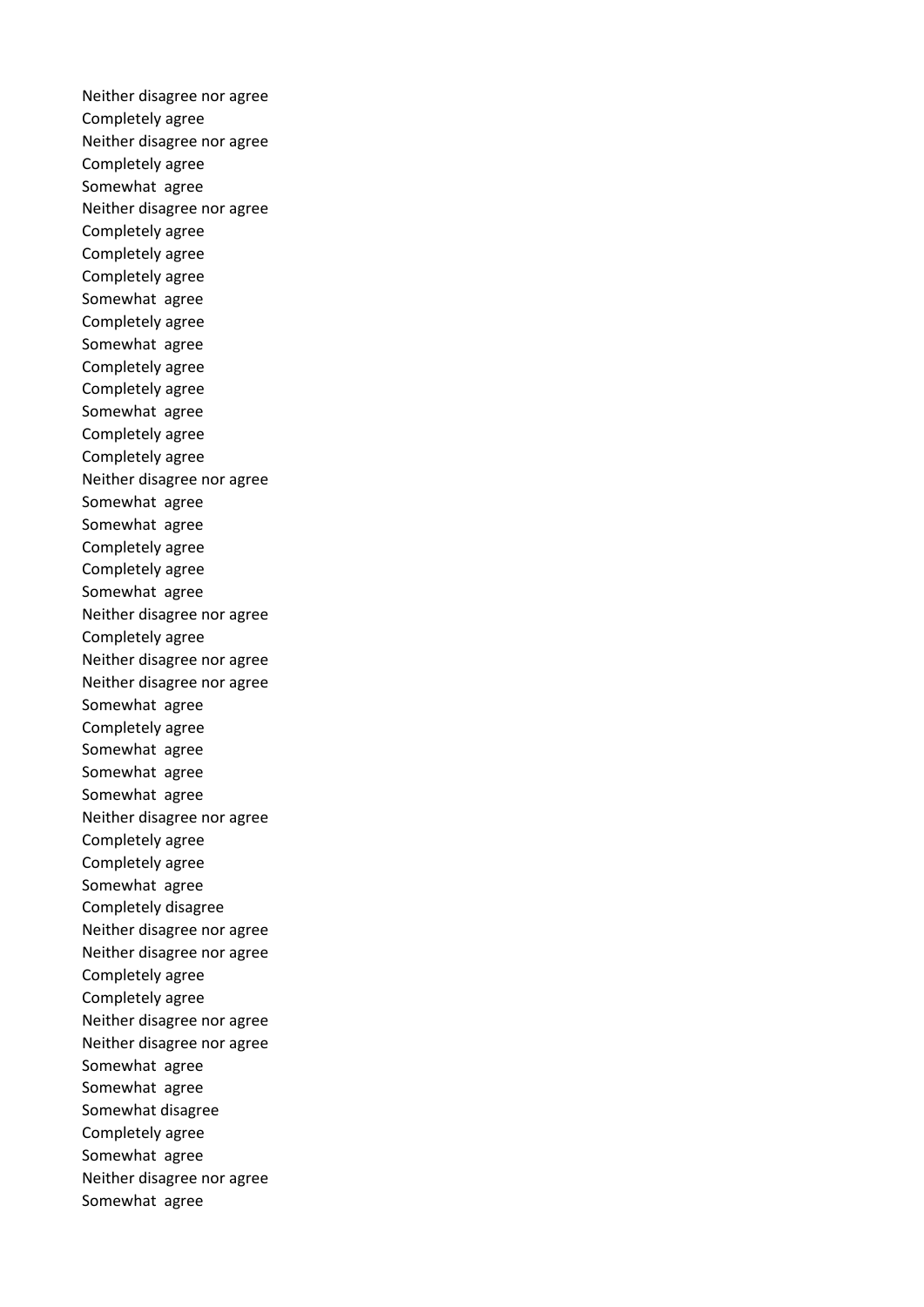Completely disagree Neither disagree nor agree Somewhat disagree Somewhat agree Somewhat agree Completely agree Completely agree Neither disagree nor agree Completely disagree Somewhat agree Somewhat agree Somewhat disagree Somewhat agree Completely agree Somewhat agree Somewhat agree Somewhat agree Somewhat agree Somewhat agree Completely agree Neither disagree nor agree Completely disagree Somewhat agree Completely agree Completely agree Completely disagree Completely agree Somewhat agree Completely agree Neither disagree nor agree Neither disagree nor agree Somewhat agree Somewhat disagree Completely disagree Somewhat agree Neither disagree nor agree Completely disagree Completely agree Completely agree Neither disagree nor agree Somewhat disagree Neither disagree nor agree Somewhat agree Somewhat agree Completely agree Somewhat agree Neither disagree nor agree Completely agree Somewhat disagree Completely agree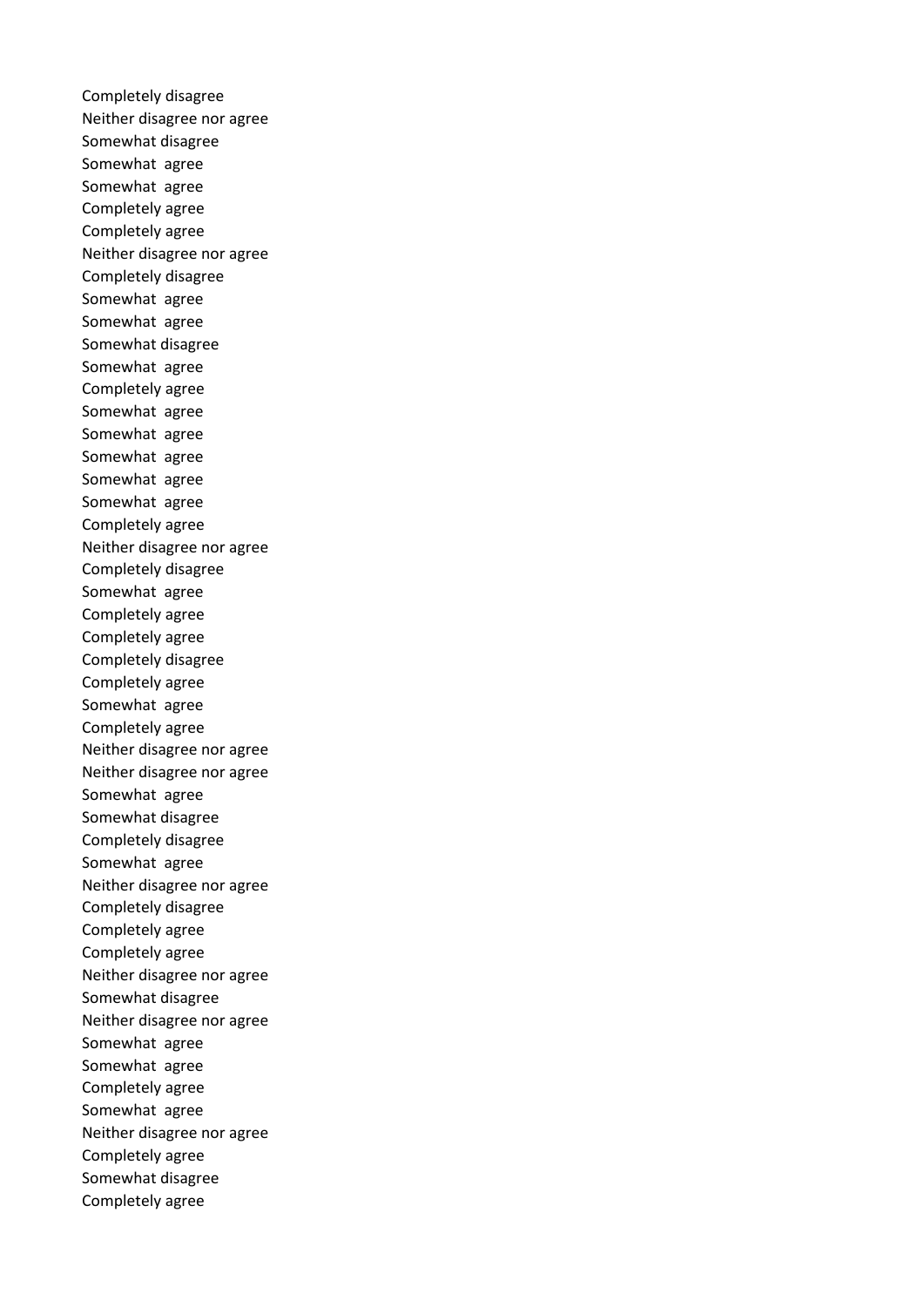Somewhat agree Somewhat agree Neither disagree nor agree Somewhat agree Somewhat agree Completely agree Somewhat agree Somewhat agree Neither disagree nor agree Completely agree Somewhat agree Neither disagree nor agree Somewhat agree Completely disagree Completely agree Completely disagree Completely agree Somewhat agree Completely agree Somewhat agree Somewhat disagree Completely agree Completely agree Neither disagree nor agree Somewhat disagree Somewhat agree Neither disagree nor agree Completely agree Somewhat agree Neither disagree nor agree Neither disagree nor agree Somewhat agree Somewhat agree Somewhat agree Somewhat agree Completely agree Completely agree Neither disagree nor agree Neither disagree nor agree Neither disagree nor agree Completely agree Somewhat agree Completely agree Somewhat agree Neither disagree nor agree Completely agree Completely agree Completely disagree Somewhat agree Completely agree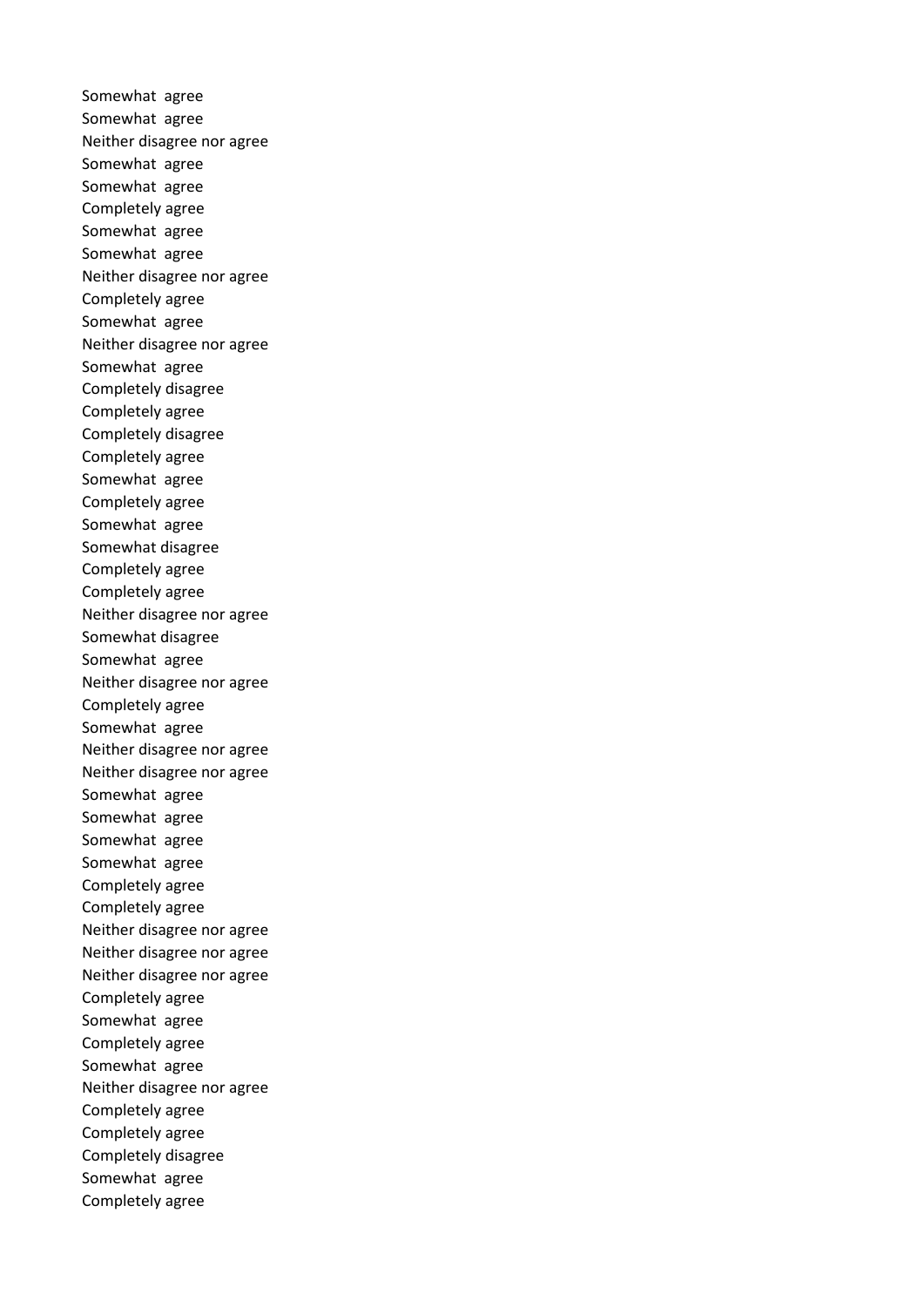Somewhat disagree Neither disagree nor agree Completely agree Somewhat agree Completely agree Neither disagree nor agree Neither disagree nor agree Completely agree Somewhat disagree Completely agree Neither disagree nor agree Somewhat agree Somewhat disagree Somewhat agree Neither disagree nor agree Completely agree Somewhat agree Completely agree Somewhat agree Neither disagree nor agree Completely agree Completely agree Somewhat agree Somewhat agree Somewhat agree Completely agree Somewhat agree Somewhat agree Somewhat agree Neither disagree nor agree Neither disagree nor agree Somewhat agree Somewhat agree Neither disagree nor agree Somewhat agree Somewhat agree Neither disagree nor agree Somewhat agree Neither disagree nor agree Somewhat agree Somewhat agree Neither disagree nor agree Neither disagree nor agree Somewhat agree Somewhat agree Somewhat agree Completely agree Somewhat agree Completely agree Somewhat agree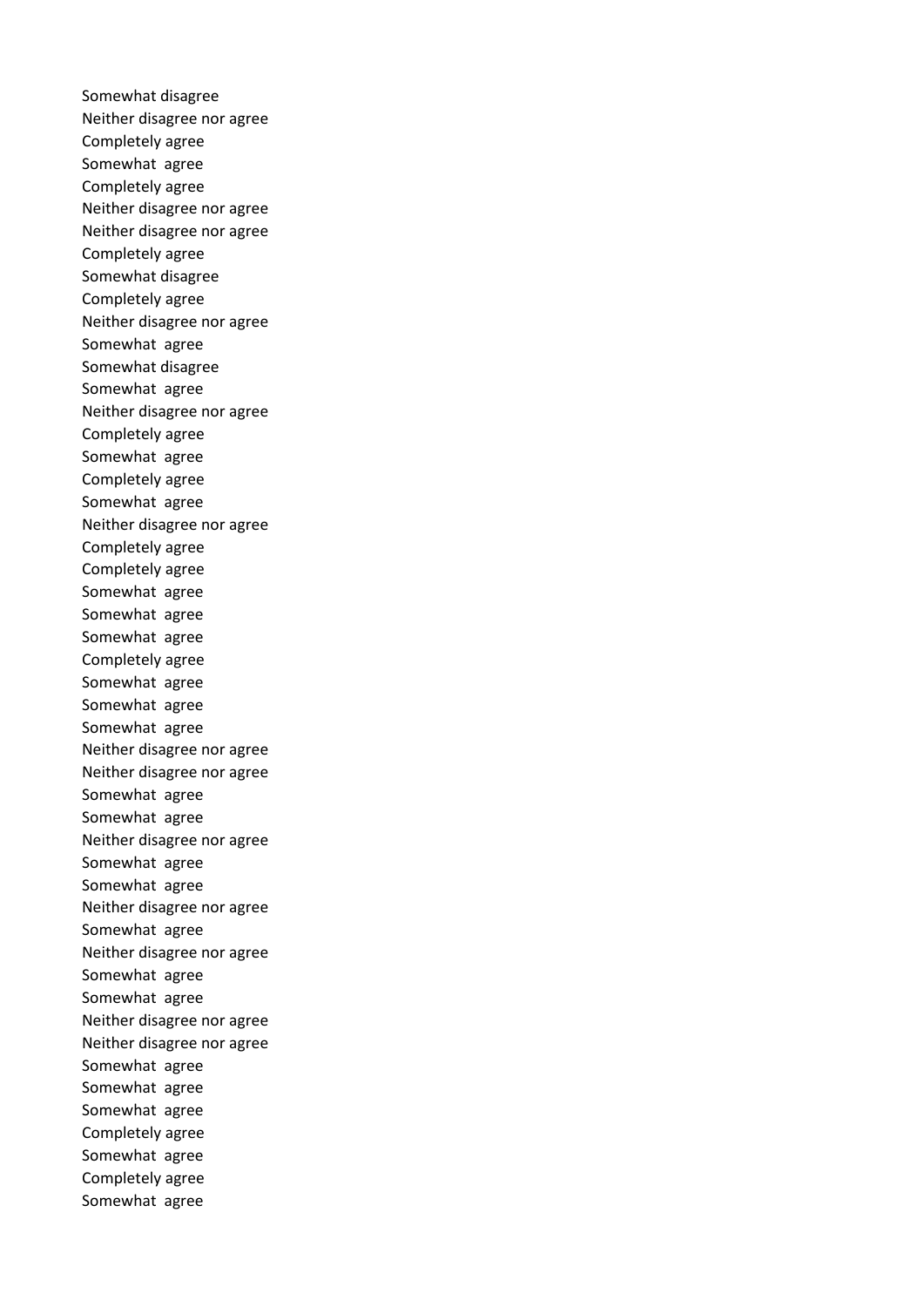Somewhat agree Somewhat agree Completely agree Somewhat agree Neither disagree nor agree Neither disagree nor agree Neither disagree nor agree Completely agree Somewhat agree Somewhat agree Neither disagree nor agree Completely agree Completely agree Completely agree Completely disagree Somewhat agree Somewhat agree Completely agree Completely agree Somewhat agree Somewhat agree Somewhat agree Neither disagree nor agree Neither disagree nor agree Completely agree Neither disagree nor agree Somewhat disagree Somewhat agree Somewhat agree Completely agree Somewhat agree Somewhat agree Completely agree Somewhat agree Somewhat agree Completely agree Somewhat agree Completely agree Completely agree Completely disagree Completely agree Somewhat disagree Somewhat agree Somewhat agree Somewhat agree Completely agree Somewhat agree Somewhat agree Completely agree Somewhat agree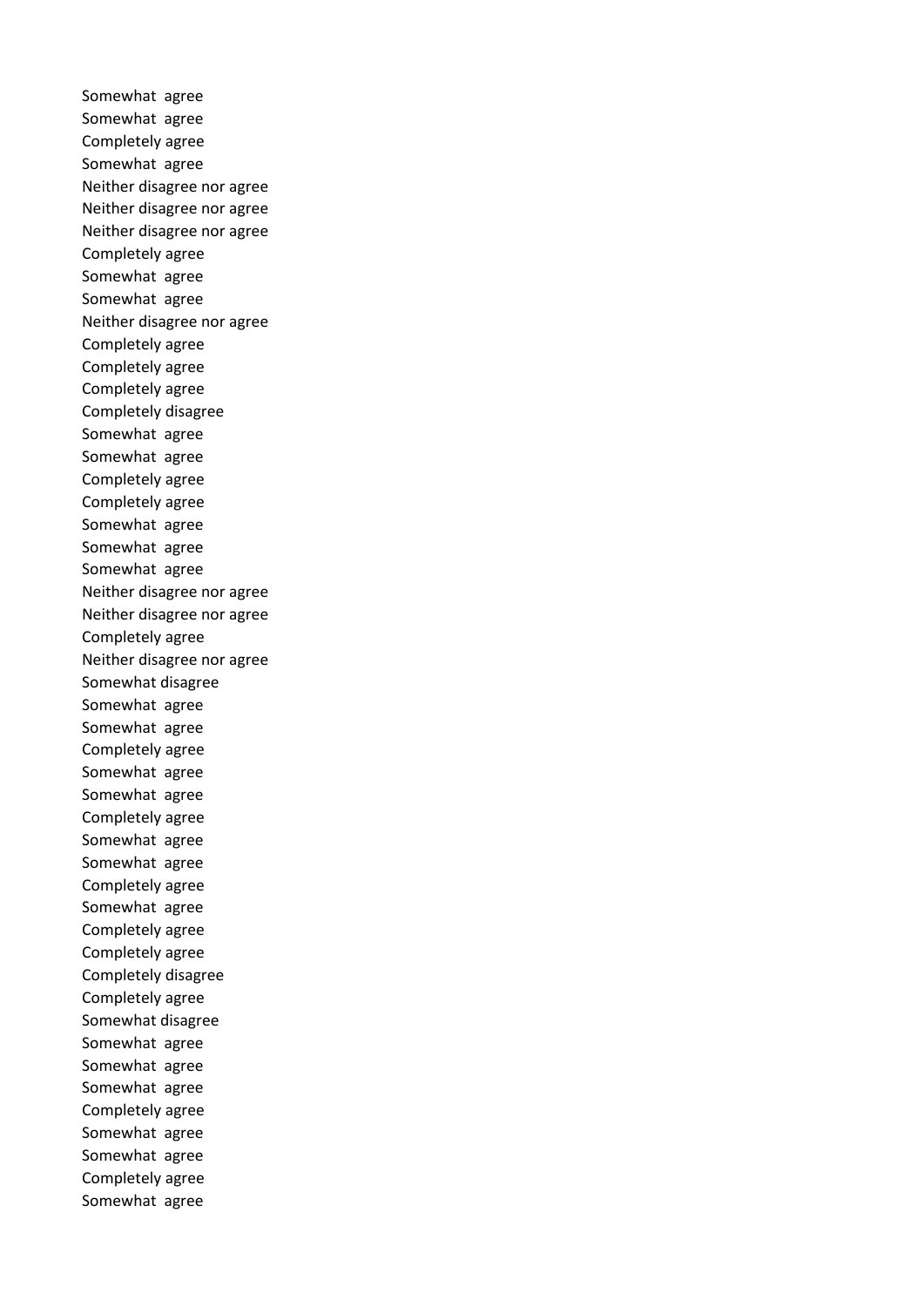Completely agree Completely agree Somewhat agree Completely agree Neither disagree nor agree Neither disagree nor agree Completely agree Somewhat agree Somewhat agree Neither disagree nor agree Somewhat agree Completely agree Somewhat agree Neither disagree nor agree Somewhat agree Neither disagree nor agree Somewhat disagree Somewhat agree Somewhat agree Somewhat agree Somewhat agree Neither disagree nor agree Neither disagree nor agree Somewhat disagree Somewhat agree Neither disagree nor agree Somewhat agree Completely agree Completely agree Somewhat disagree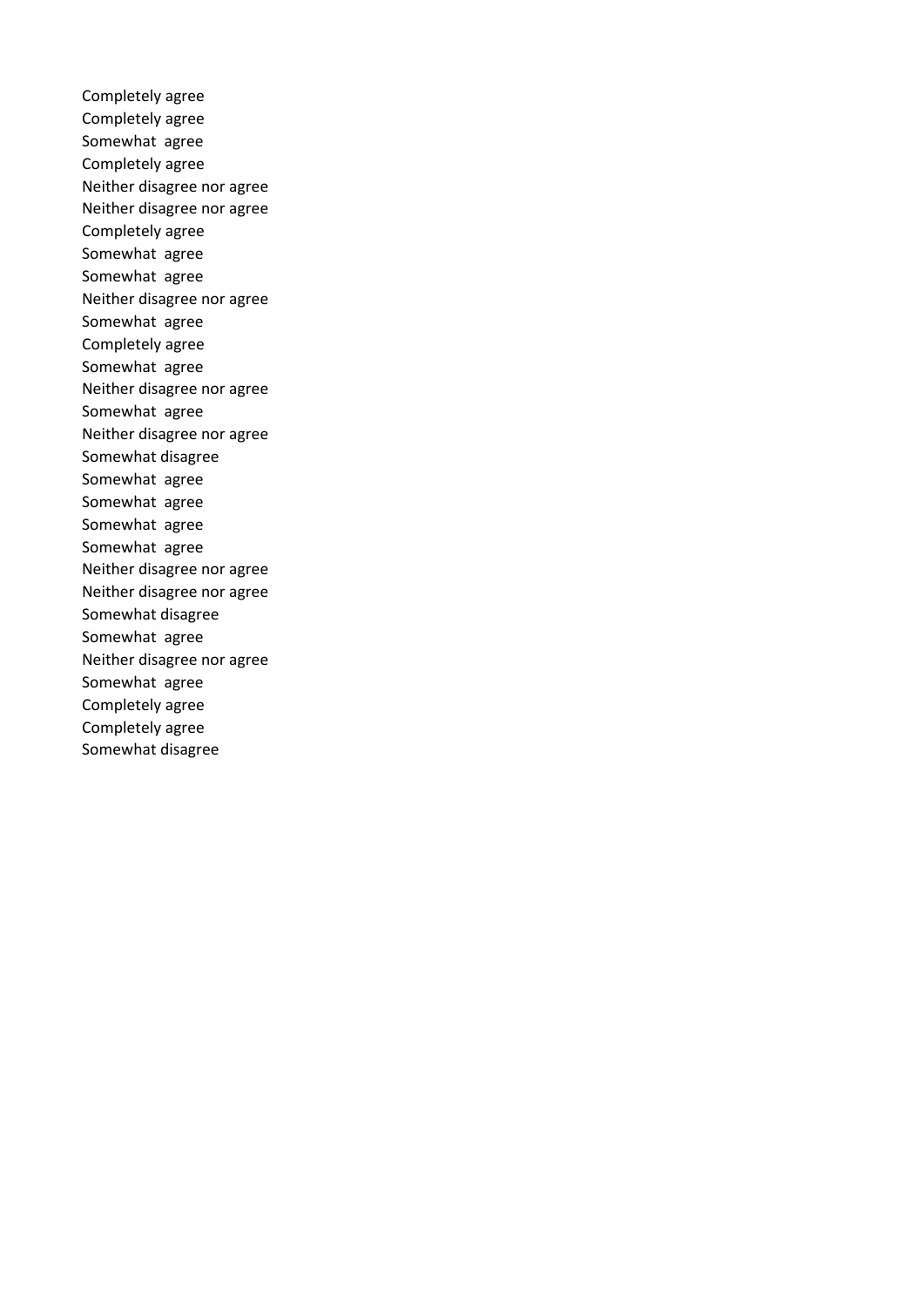## **15) I prefer webpages that are easy to read**

Somewhat agree Completely agree Completely agree Completely agree Completely agree Somewhat agree Somewhat agree Completely agree Completely agree Completely agree Completely agree Somewhat disagree Neither disagree nor agree Somewhat agree Somewhat agree Completely agree Completely agree Completely agree Somewhat agree Completely agree Completely agree Somewhat disagree Somewhat disagree Completely agree Completely agree Somewhat agree Completely disagree Completely agree Somewhat agree Somewhat agree Somewhat disagree Somewhat agree Neither disagree nor agree Completely agree Completely agree Neither disagree nor agree Completely agree Completely agree Completely agree Somewhat agree Neither disagree nor agree Somewhat agree Completely agree Somewhat agree Neither disagree nor agree Completely agree Somewhat agree Somewhat agree Completely agree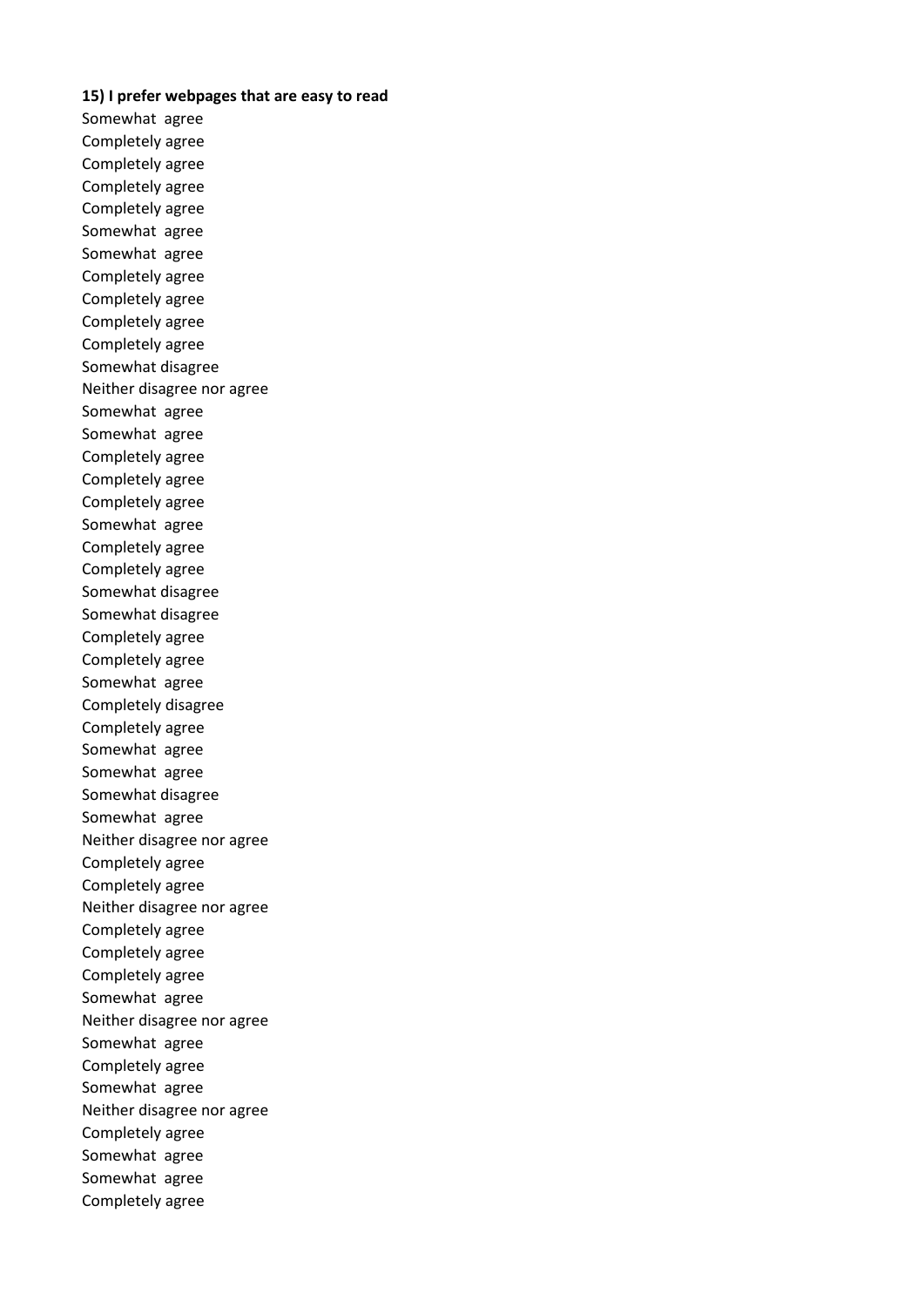Neither disagree nor agree Completely agree Somewhat agree Completely agree Completely agree Completely agree Completely agree Completely agree Completely agree Somewhat agree Completely agree Completely agree Completely agree Completely agree Completely agree Completely agree Completely agree Somewhat agree Completely agree Completely agree Somewhat agree Completely agree Somewhat agree Somewhat disagree Completely agree Completely agree Somewhat agree Completely agree Completely agree Somewhat agree Somewhat agree Completely agree Neither disagree nor agree Completely agree Completely agree Completely agree Completely agree Completely agree Neither disagree nor agree Completely agree Somewhat agree Completely disagree Completely agree Completely agree Somewhat agree Completely agree Completely agree Completely agree Completely agree Completely agree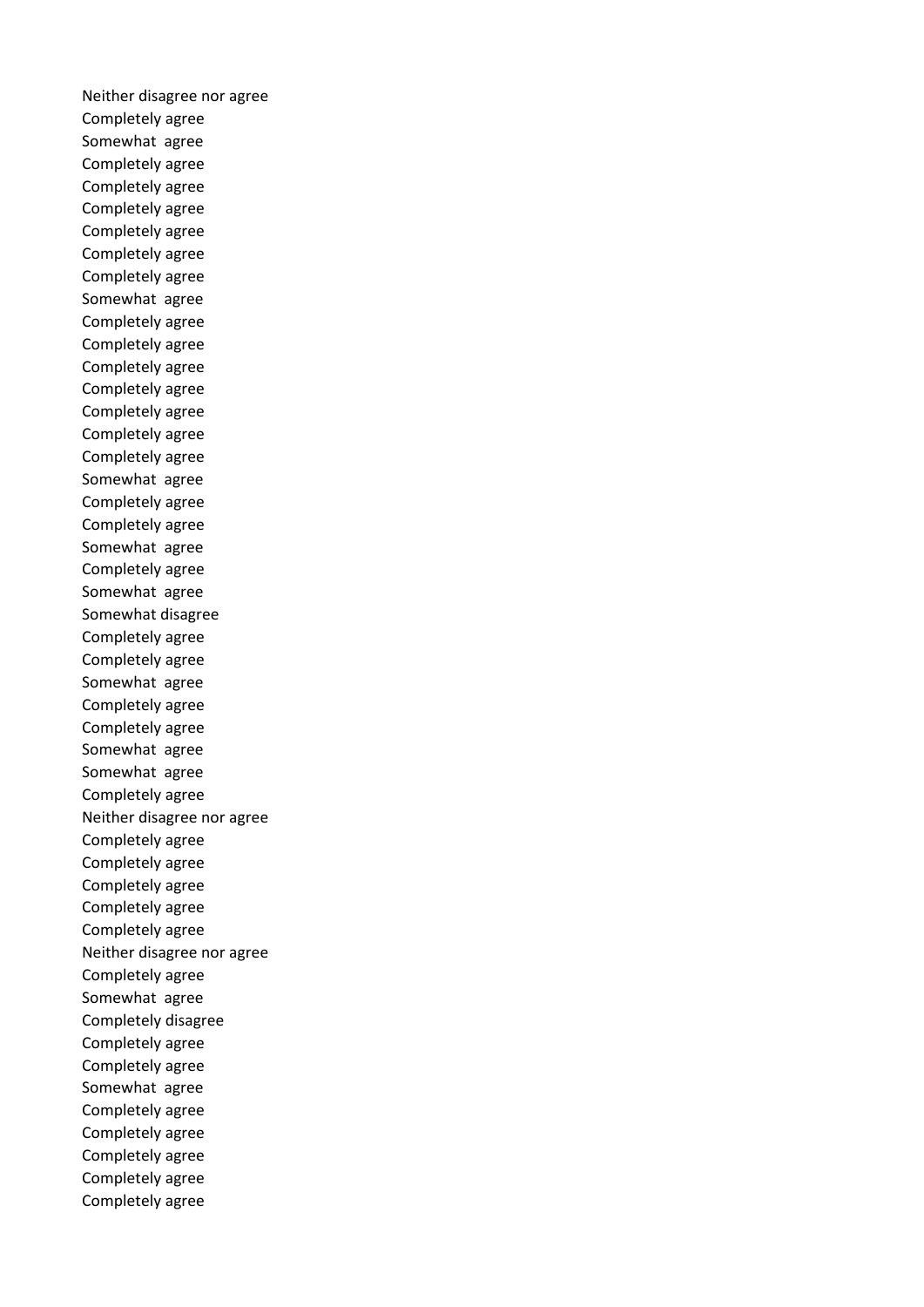Completely agree Completely agree Completely agree Neither disagree nor agree Completely agree Completely agree Somewhat agree Completely agree Completely disagree Completely agree Somewhat agree Completely agree Neither disagree nor agree Completely agree Completely disagree Somewhat agree Completely agree Completely agree Completely agree Completely agree Completely agree Completely disagree Somewhat agree Completely agree Completely agree Completely disagree Completely agree Completely agree Completely agree Somewhat agree Somewhat agree Completely agree Completely agree Somewhat disagree Completely agree Somewhat disagree Completely disagree Completely agree Completely agree Completely agree Completely agree Completely agree Completely agree Completely agree Completely agree Somewhat agree Completely agree Completely agree Somewhat disagree Somewhat agree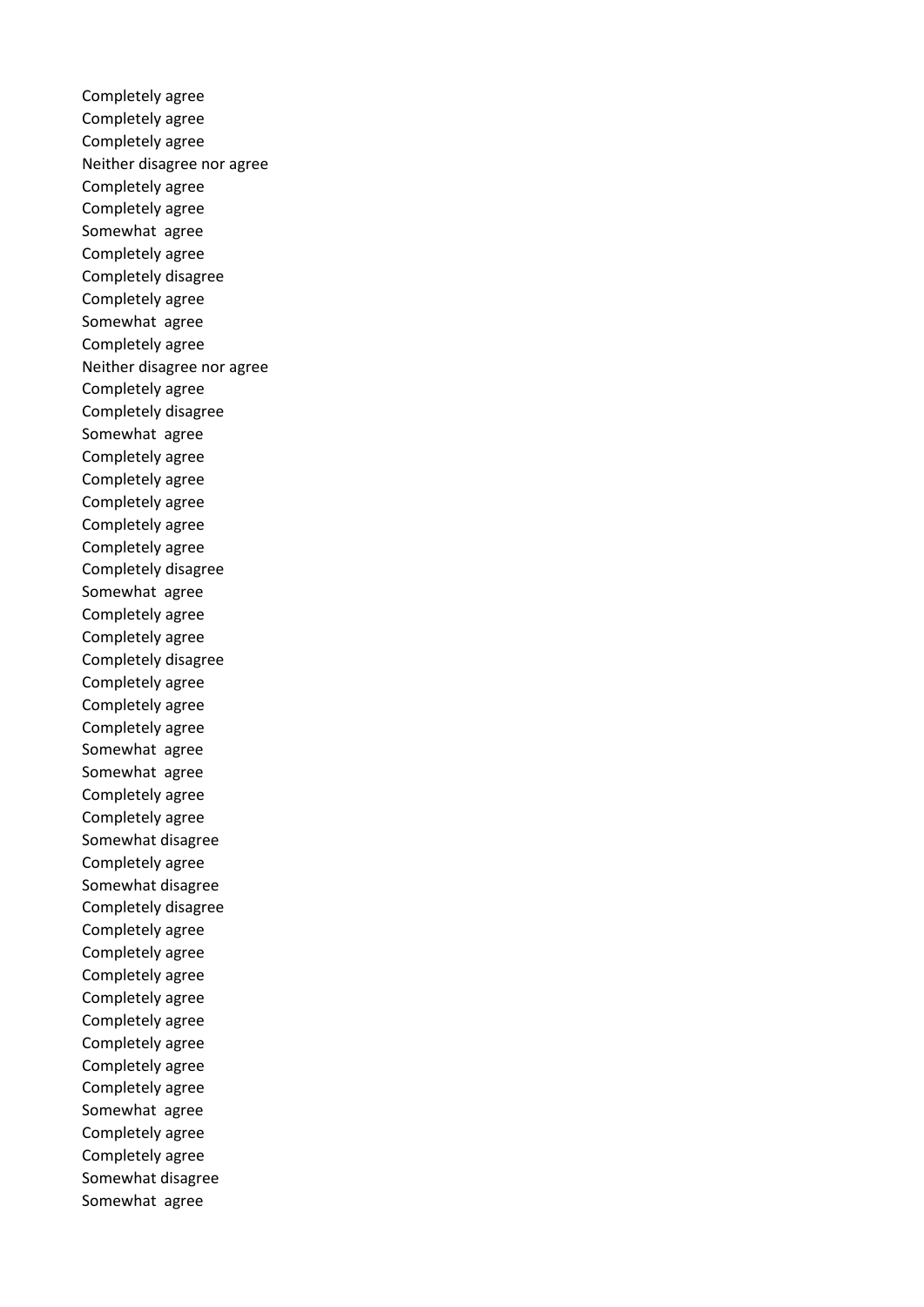Completely agree Completely agree Somewhat agree Somewhat agree Somewhat agree Completely agree Neither disagree nor agree Somewhat agree Completely agree Completely agree Somewhat agree Somewhat agree Somewhat agree Neither disagree nor agree Completely agree Completely agree Completely agree Completely agree Completely agree Completely disagree Somewhat agree Completely agree Completely agree Somewhat agree Somewhat agree Somewhat agree Neither disagree nor agree Completely agree Completely agree Somewhat agree Neither disagree nor agree Completely agree Completely agree Completely agree Somewhat agree Completely agree Somewhat agree Neither disagree nor agree Neither disagree nor agree Completely agree Completely agree Somewhat agree Completely agree Completely agree Somewhat agree Completely agree Completely agree Neither disagree nor agree Completely agree Somewhat agree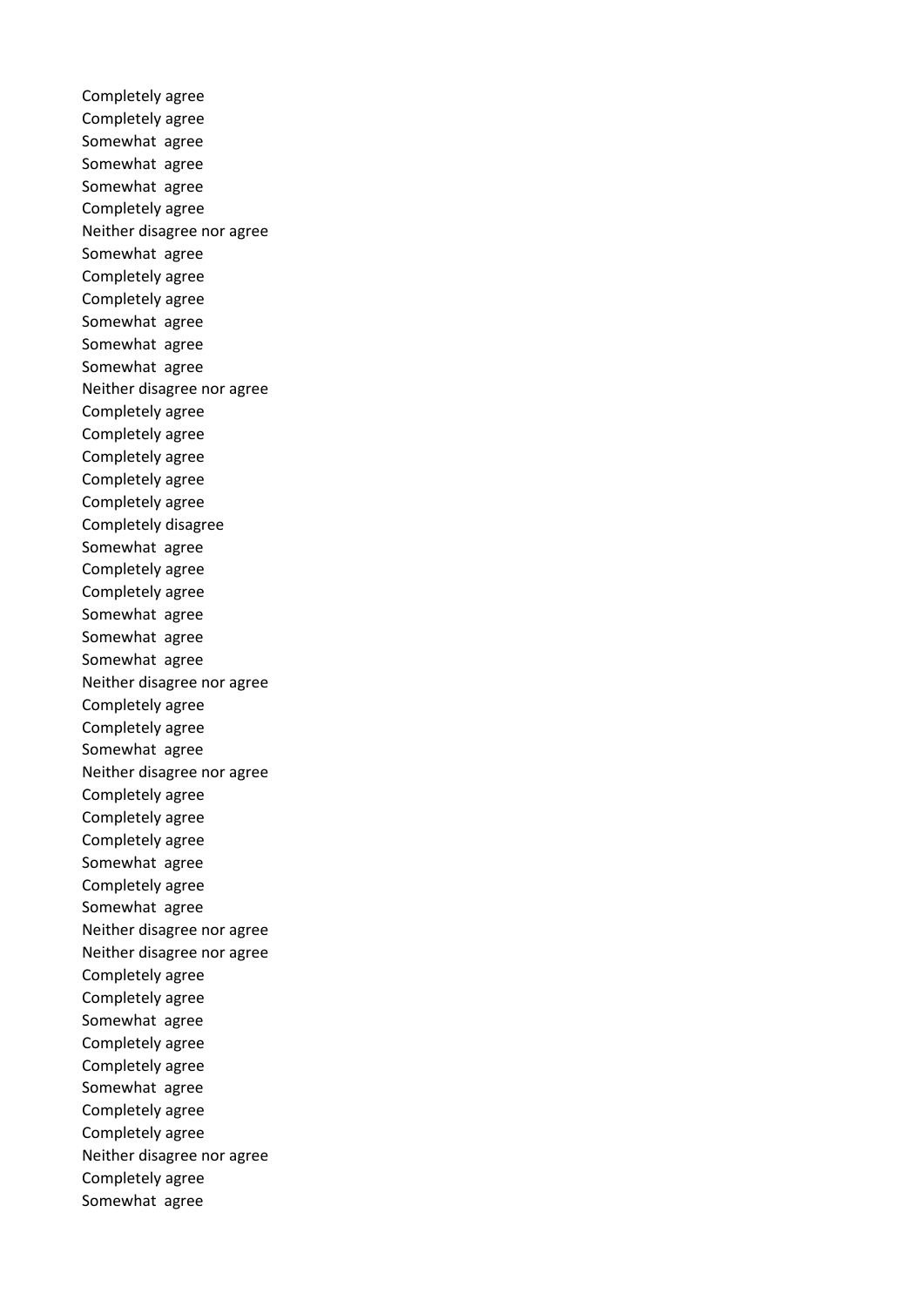Somewhat agree Neither disagree nor agree Completely agree Neither disagree nor agree Completely agree Completely agree Somewhat agree Completely agree Somewhat agree Completely agree Neither disagree nor agree Neither disagree nor agree Completely agree Neither disagree nor agree Completely agree Neither disagree nor agree Somewhat agree Somewhat agree Completely agree Somewhat agree Somewhat agree Completely agree Completely agree Somewhat agree Somewhat agree Completely agree Completely agree Somewhat agree Completely agree Completely agree Somewhat agree Completely agree Somewhat agree Somewhat agree Neither disagree nor agree Somewhat agree Completely agree Somewhat agree Completely agree Somewhat agree Somewhat agree Completely agree Completely agree Somewhat agree Completely agree Somewhat agree Neither disagree nor agree Completely agree Completely agree Neither disagree nor agree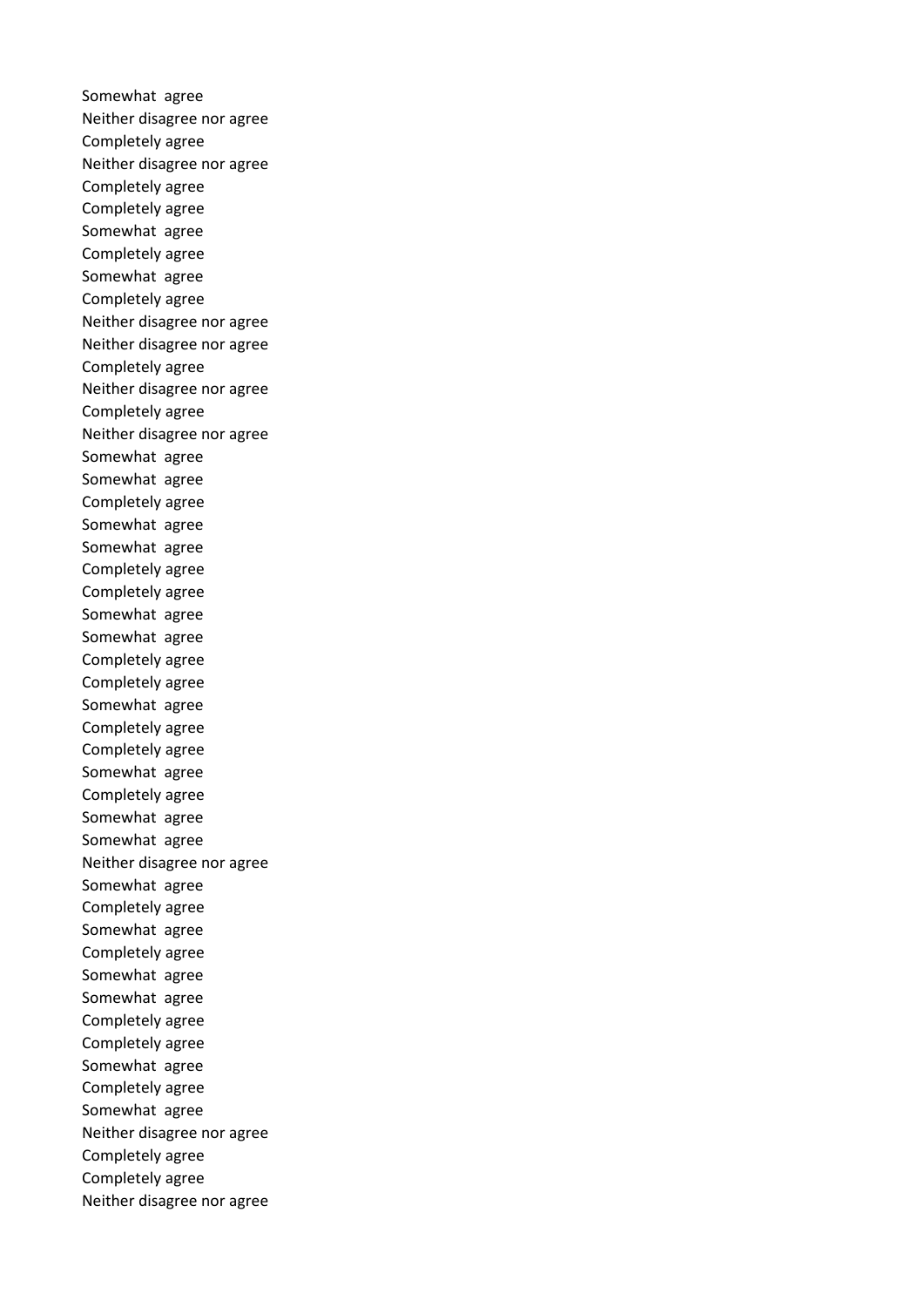Neither disagree nor agree Somewhat agree Completely agree Completely agree Somewhat agree Somewhat agree Somewhat agree Completely agree Somewhat agree Completely agree Completely agree Completely agree Neither disagree nor agree Somewhat agree Completely agree Somewhat agree Completely agree Neither disagree nor agree Somewhat agree Neither disagree nor agree Somewhat disagree Somewhat agree Completely agree Completely agree Somewhat agree Neither disagree nor agree Somewhat agree Somewhat agree Completely disagree Somewhat agree Completely agree Somewhat agree Completely agree Completely agree Completely agree Completely agree Completely agree Completely agree Completely agree Somewhat agree Completely agree Somewhat agree Completely agree Somewhat agree Somewhat agree Completely agree Completely agree Neither disagree nor agree Completely agree Somewhat agree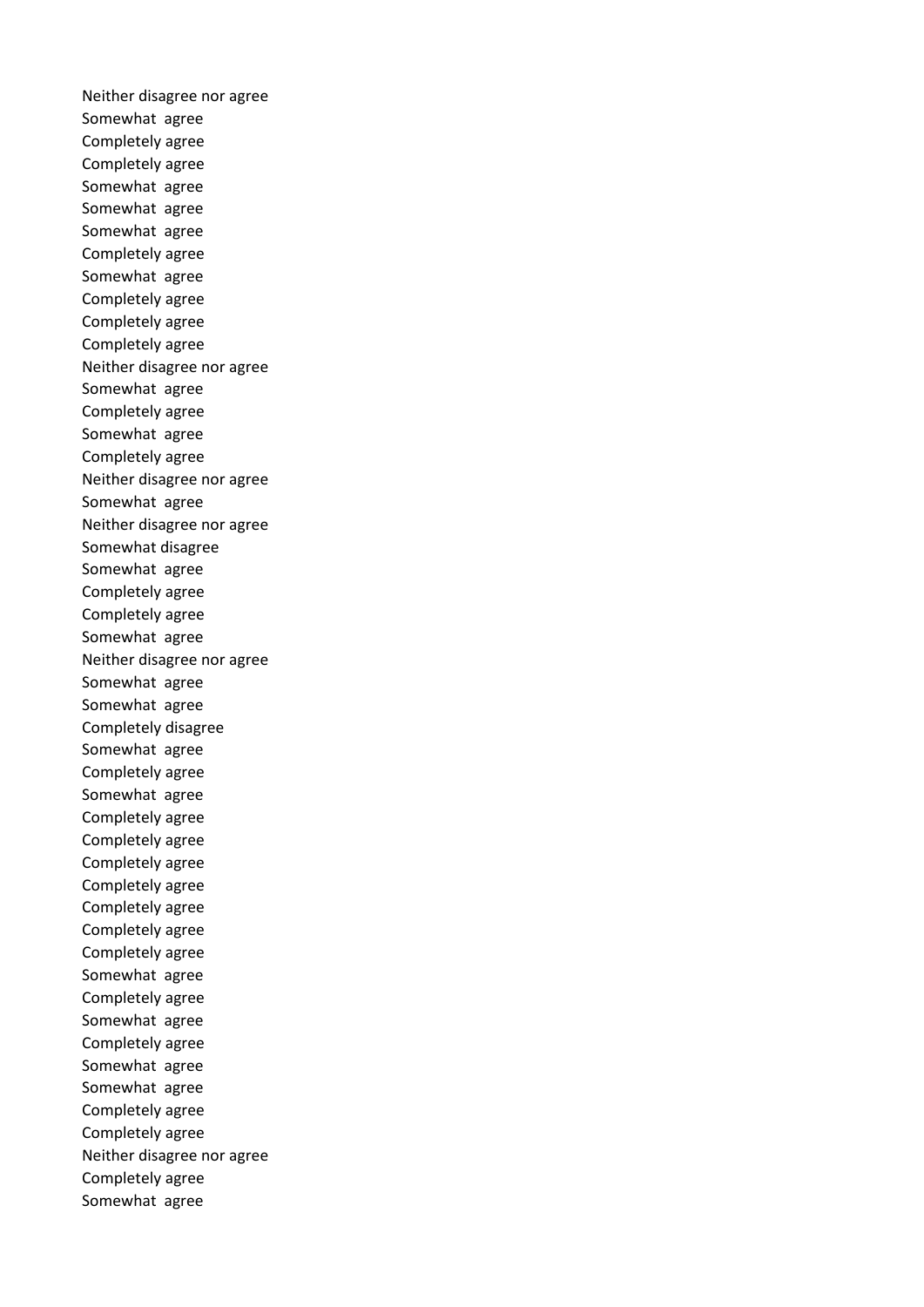Completely agree Completely agree Completely agree Completely agree Completely agree Somewhat disagree Completely agree Completely agree Completely agree Neither disagree nor agree Somewhat agree Completely agree Completely agree Somewhat agree Completely agree Neither disagree nor agree Somewhat agree Completely agree Completely agree Completely agree Completely agree Somewhat agree Somewhat agree Somewhat agree Completely agree Somewhat agree Somewhat agree Somewhat disagree Completely agree Completely agree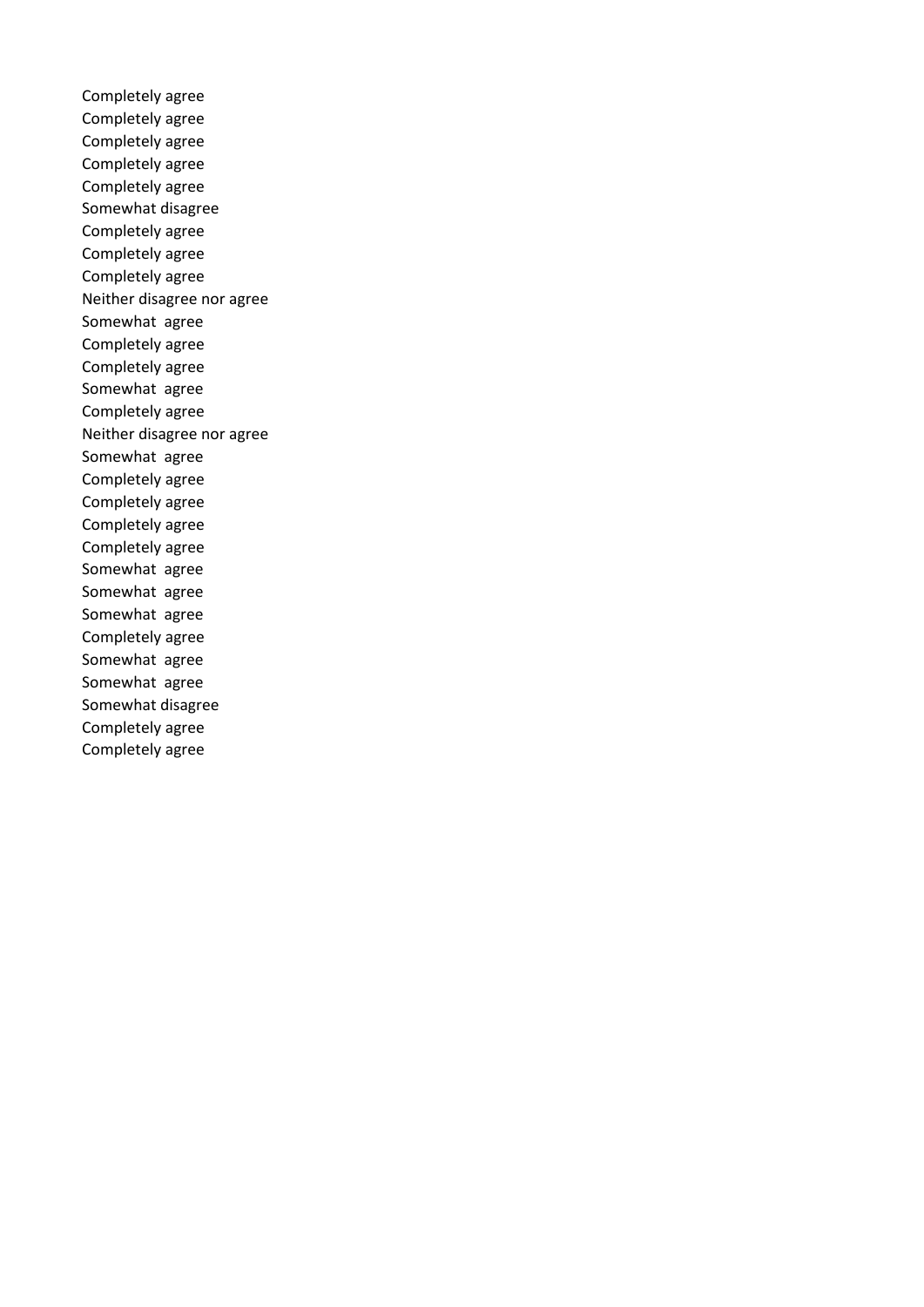## **16) I ignore webpages that do not focus on the main topic I am looking for**

Somewhat agree Somewhat agree Somewhat agree Somewhat agree Neither disagree nor agree Neither disagree nor agree Completely agree Somewhat agree Completely agree Somewhat agree Somewhat agree Somewhat disagree Somewhat disagree Somewhat agree Somewhat agree Completely agree Completely agree Completely agree Somewhat agree Completely agree Completely agree Somewhat disagree Neither disagree nor agree Completely agree Somewhat agree Somewhat agree Completely disagree Completely agree Somewhat agree Somewhat agree Somewhat agree Somewhat disagree Somewhat agree Completely agree Completely agree Neither disagree nor agree Somewhat agree Completely agree Completely agree Somewhat agree Somewhat agree Completely agree Somewhat agree Neither disagree nor agree Somewhat agree Completely agree Somewhat agree Somewhat agree Completely agree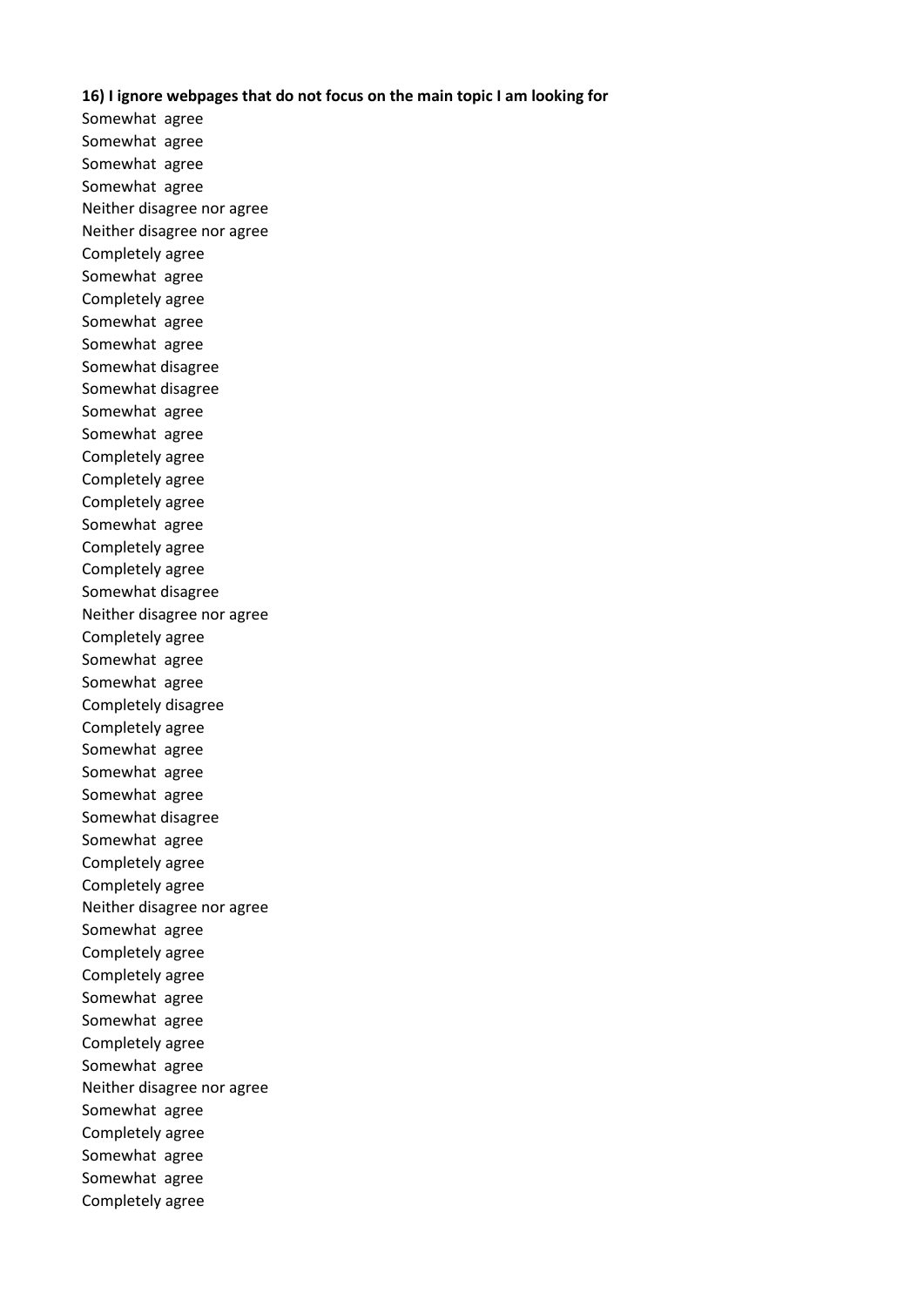Neither disagree nor agree Completely agree Somewhat agree Completely agree Completely agree Completely agree Somewhat agree Completely agree Completely agree Neither disagree nor agree Completely agree Somewhat agree Completely agree Completely agree Completely agree Completely agree Completely agree Somewhat agree Completely agree Completely agree Completely agree Completely agree Somewhat agree Somewhat disagree Completely agree Completely agree Somewhat agree Completely agree Completely agree Completely agree Completely agree Somewhat agree Neither disagree nor agree Completely agree Completely agree Completely agree Completely agree Somewhat agree Neither disagree nor agree Completely agree Completely agree Completely disagree Completely agree Completely agree Completely agree Completely agree Somewhat agree Completely agree Completely agree Completely agree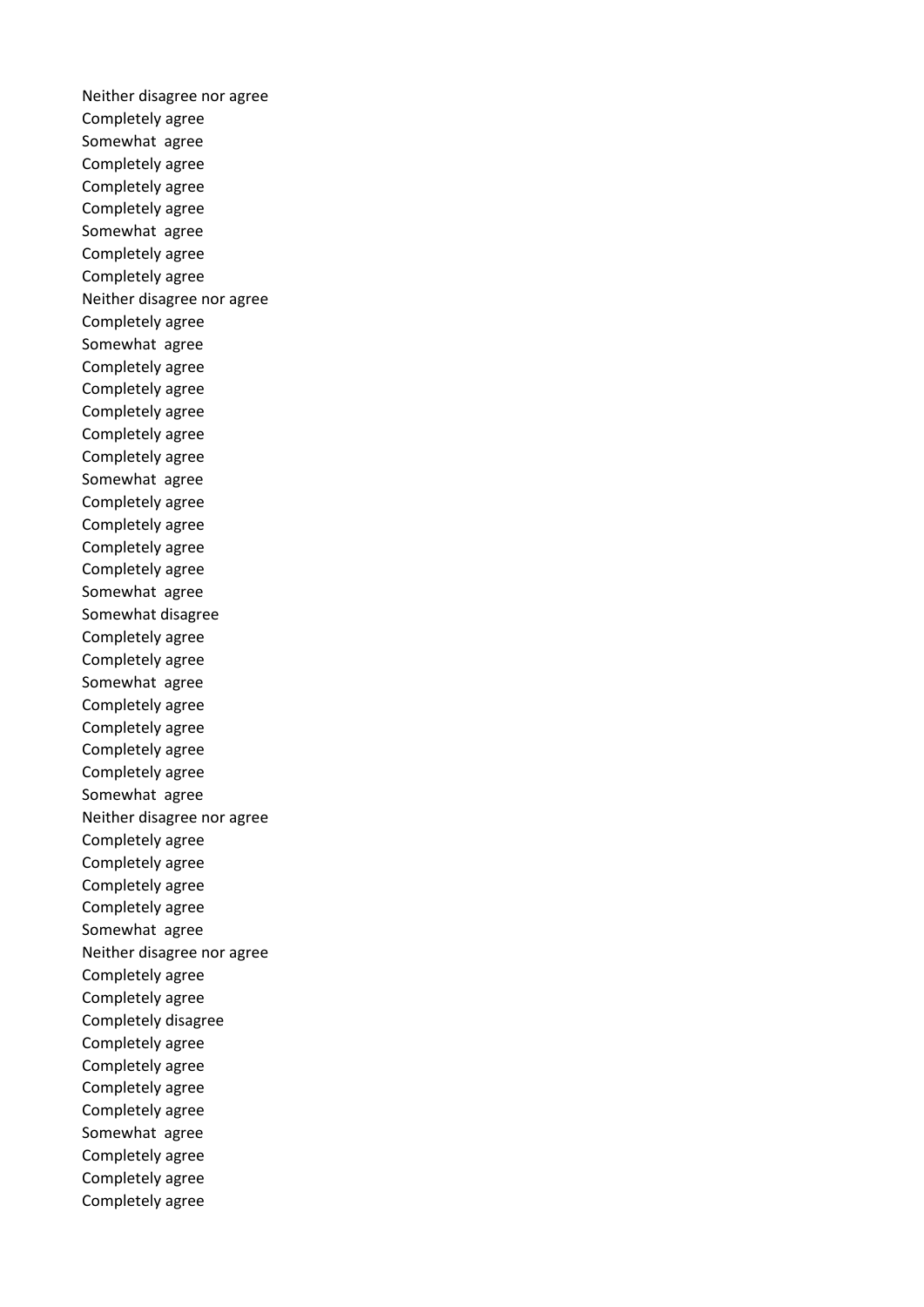Completely agree Completely agree Completely agree Completely agree Somewhat agree Completely agree Somewhat agree Somewhat agree Completely disagree Somewhat agree Completely agree Completely disagree Somewhat agree Completely agree Somewhat agree Completely agree Completely agree Somewhat agree Completely agree Completely agree Completely agree Completely disagree Somewhat agree Completely agree Completely agree Completely disagree Completely agree Completely agree Completely agree Completely agree Somewhat agree Somewhat agree Somewhat disagree Somewhat disagree Completely agree Neither disagree nor agree Somewhat agree Somewhat agree Completely agree Somewhat agree Somewhat agree Completely agree Completely agree Somewhat agree Completely agree Completely agree Completely agree Completely agree Somewhat disagree Completely agree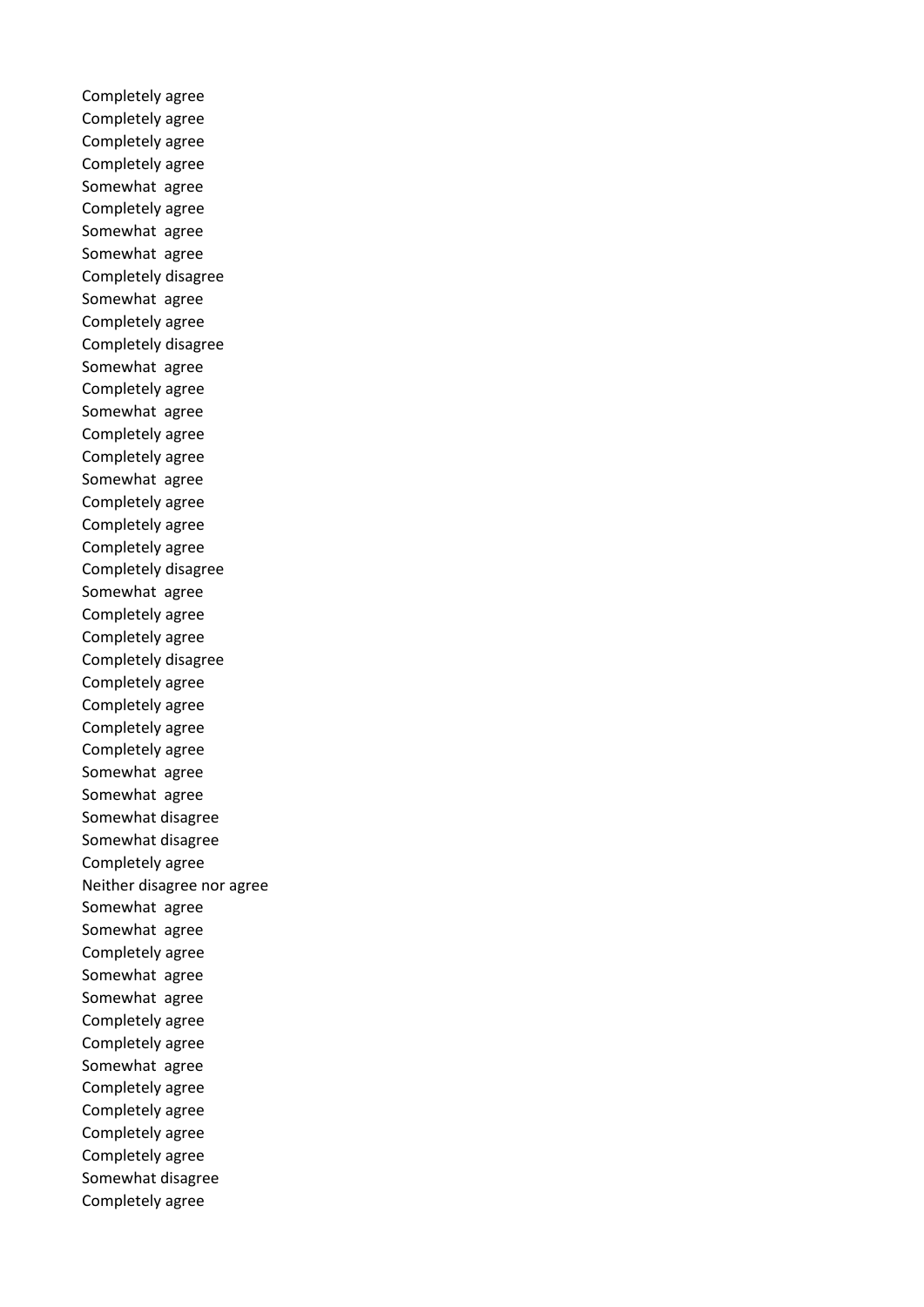Somewhat disagree Somewhat agree Completely agree Somewhat agree Somewhat agree Completely agree Somewhat agree Somewhat agree Completely agree Completely agree Completely agree Completely agree Somewhat agree Somewhat agree Completely agree Neither disagree nor agree Completely agree Somewhat agree Completely agree Completely disagree Somewhat agree Somewhat disagree Completely agree Completely disagree Neither disagree nor agree Completely agree Somewhat disagree Completely agree Completely agree Neither disagree nor agree Somewhat disagree Somewhat agree Somewhat agree Somewhat agree Completely agree Completely agree Neither disagree nor agree Neither disagree nor agree Neither disagree nor agree Somewhat agree Completely agree Somewhat agree Completely agree Completely agree Completely agree Neither disagree nor agree Completely agree Somewhat disagree Neither disagree nor agree Somewhat agree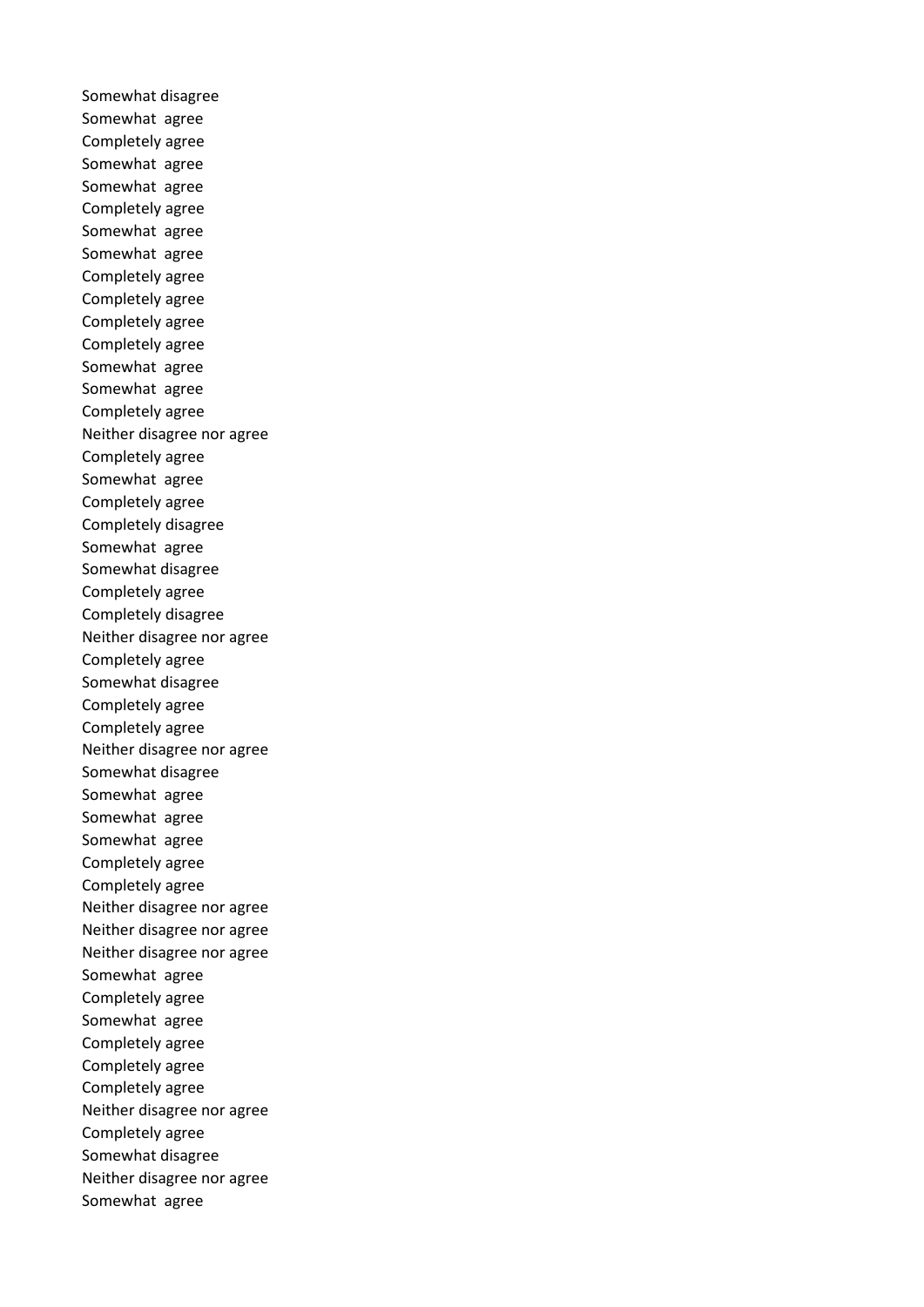Somewhat agree Somewhat agree Completely agree Somewhat agree Completely agree Somewhat agree Somewhat disagree Somewhat agree Somewhat disagree Somewhat disagree Somewhat agree Somewhat agree Somewhat agree Somewhat agree Somewhat agree Somewhat agree Somewhat agree Completely agree Completely agree Neither disagree nor agree Neither disagree nor agree Completely agree Somewhat agree Somewhat agree Somewhat disagree Completely agree Somewhat agree Completely agree Somewhat agree Somewhat agree Somewhat agree Somewhat agree Somewhat agree Somewhat agree Somewhat agree Completely agree Somewhat disagree Completely agree Completely agree Somewhat agree Somewhat agree Completely agree Completely agree Somewhat agree Completely agree Completely agree Somewhat agree Somewhat disagree Somewhat agree Somewhat agree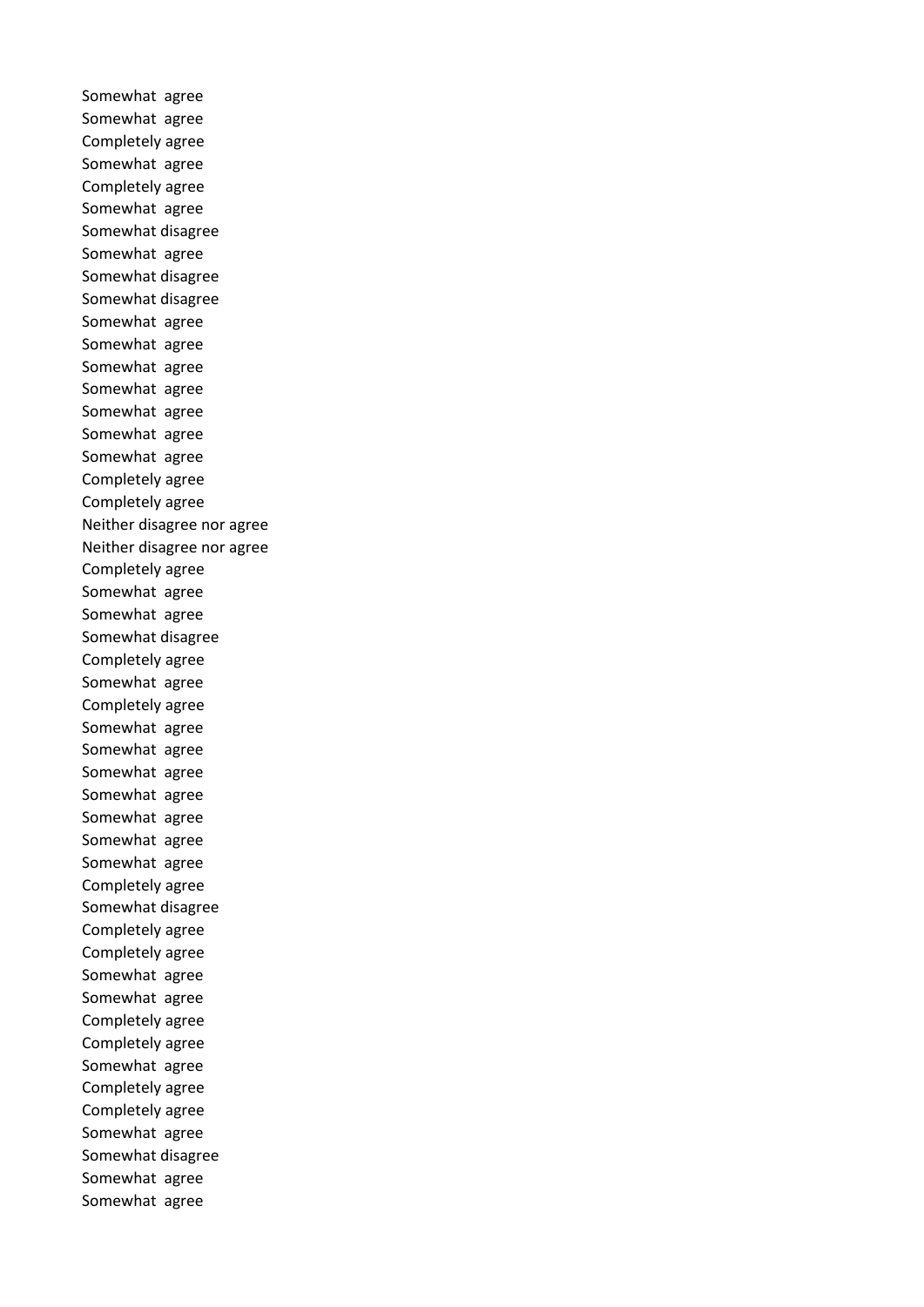Somewhat agree Somewhat agree Somewhat disagree Somewhat agree Somewhat agree Neither disagree nor agree Somewhat agree Somewhat agree Completely agree Somewhat agree Somewhat agree Completely agree Neither disagree nor agree Neither disagree nor agree Completely agree Somewhat agree Completely agree Somewhat disagree Somewhat agree Neither disagree nor agree Completely agree Somewhat agree Somewhat agree Neither disagree nor agree Somewhat agree Neither disagree nor agree Somewhat agree Neither disagree nor agree Somewhat disagree Somewhat agree Completely agree Completely agree Somewhat agree Completely agree Completely agree Completely agree Completely agree Somewhat agree Completely agree Neither disagree nor agree Completely disagree Somewhat agree Completely agree Somewhat agree Somewhat agree Somewhat agree Completely agree Somewhat disagree Completely agree Somewhat agree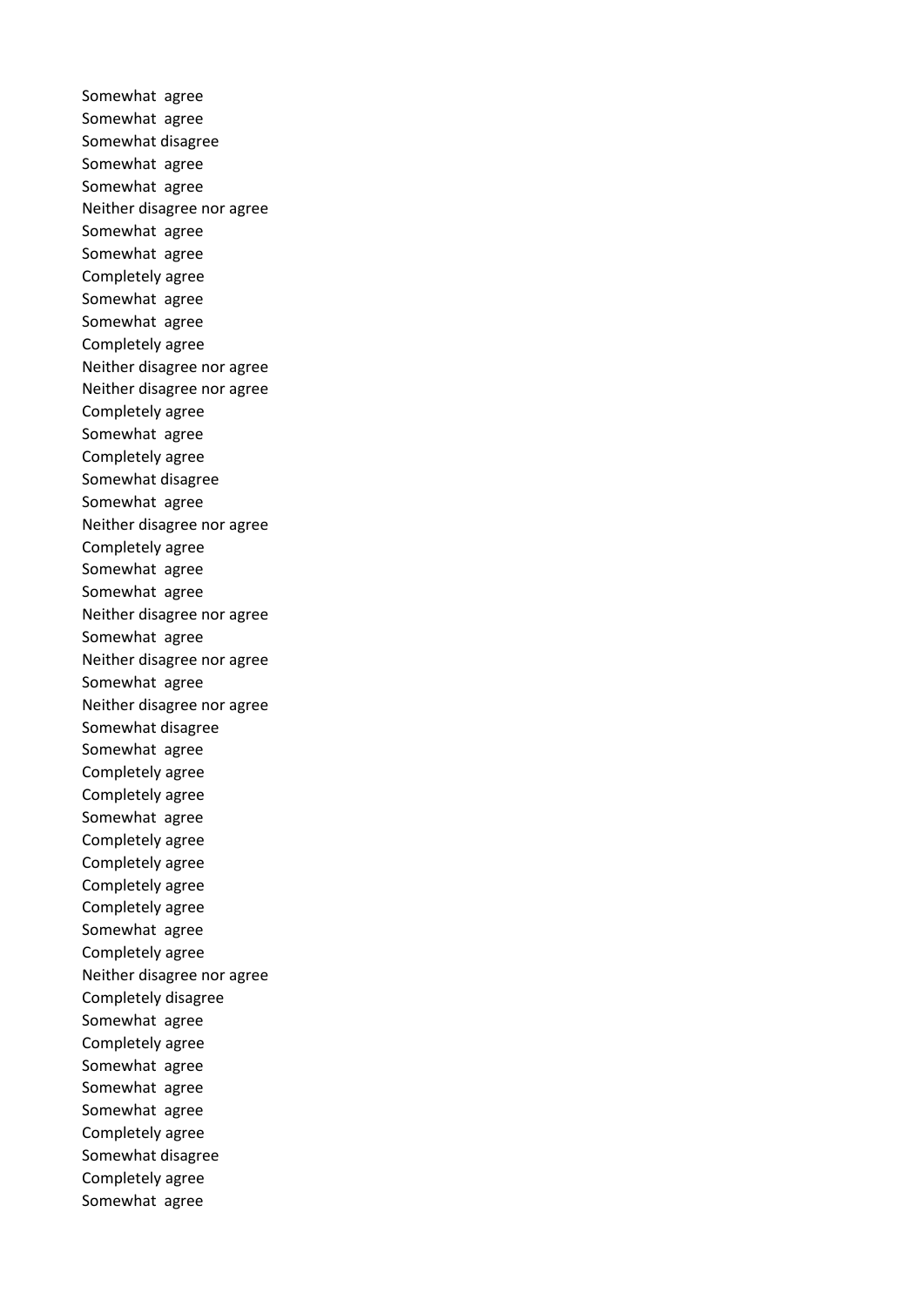Neither disagree nor agree Completely agree Completely agree Neither disagree nor agree Somewhat agree Neither disagree nor agree Somewhat agree Completely agree Completely agree Somewhat agree Somewhat agree Somewhat disagree Somewhat disagree Neither disagree nor agree Completely agree Somewhat disagree Somewhat agree Somewhat agree Completely agree Completely agree Somewhat disagree Somewhat disagree Somewhat disagree Completely agree Somewhat agree Somewhat agree Somewhat agree Completely agree Completely agree Somewhat disagree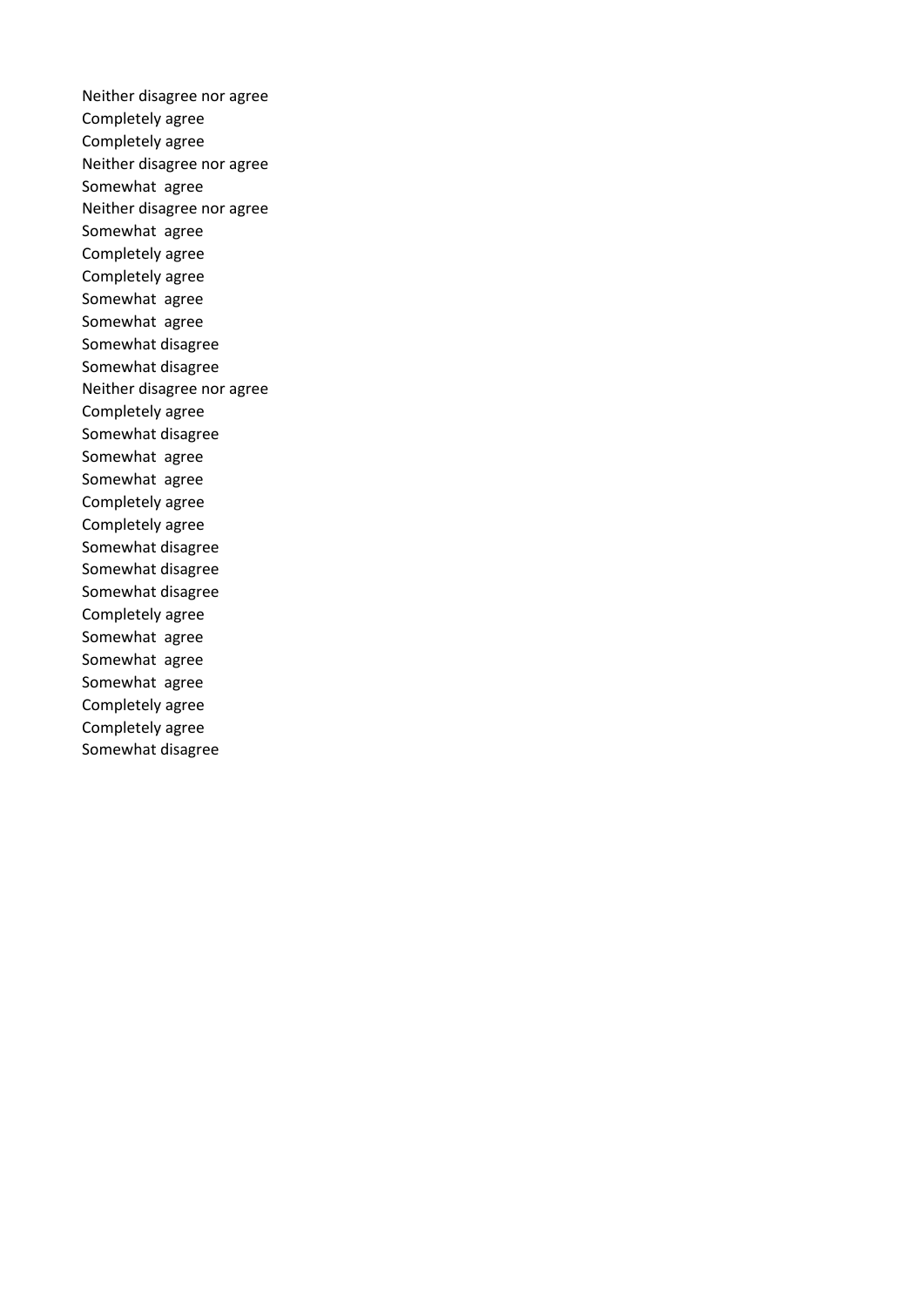## **17) I ignore webpages that contain too much information**

Somewhat agree Somewhat agree Somewhat disagree Somewhat agree Somewhat disagree Neither disagree nor agree Completely agree Somewhat agree Somewhat agree Somewhat agree Somewhat agree Neither disagree nor agree Completely disagree Somewhat disagree Somewhat agree Somewhat agree Somewhat agree Completely agree Somewhat agree Somewhat agree Completely agree Neither disagree nor agree Neither disagree nor agree Completely agree Somewhat agree Somewhat agree Completely disagree Completely agree Somewhat agree Somewhat agree Somewhat disagree Somewhat agree Neither disagree nor agree Somewhat agree Completely agree Neither disagree nor agree Somewhat disagree Somewhat agree Somewhat agree Completely agree Completely disagree Completely agree Somewhat agree Neither disagree nor agree Neither disagree nor agree Somewhat disagree Somewhat agree Somewhat agree Completely disagree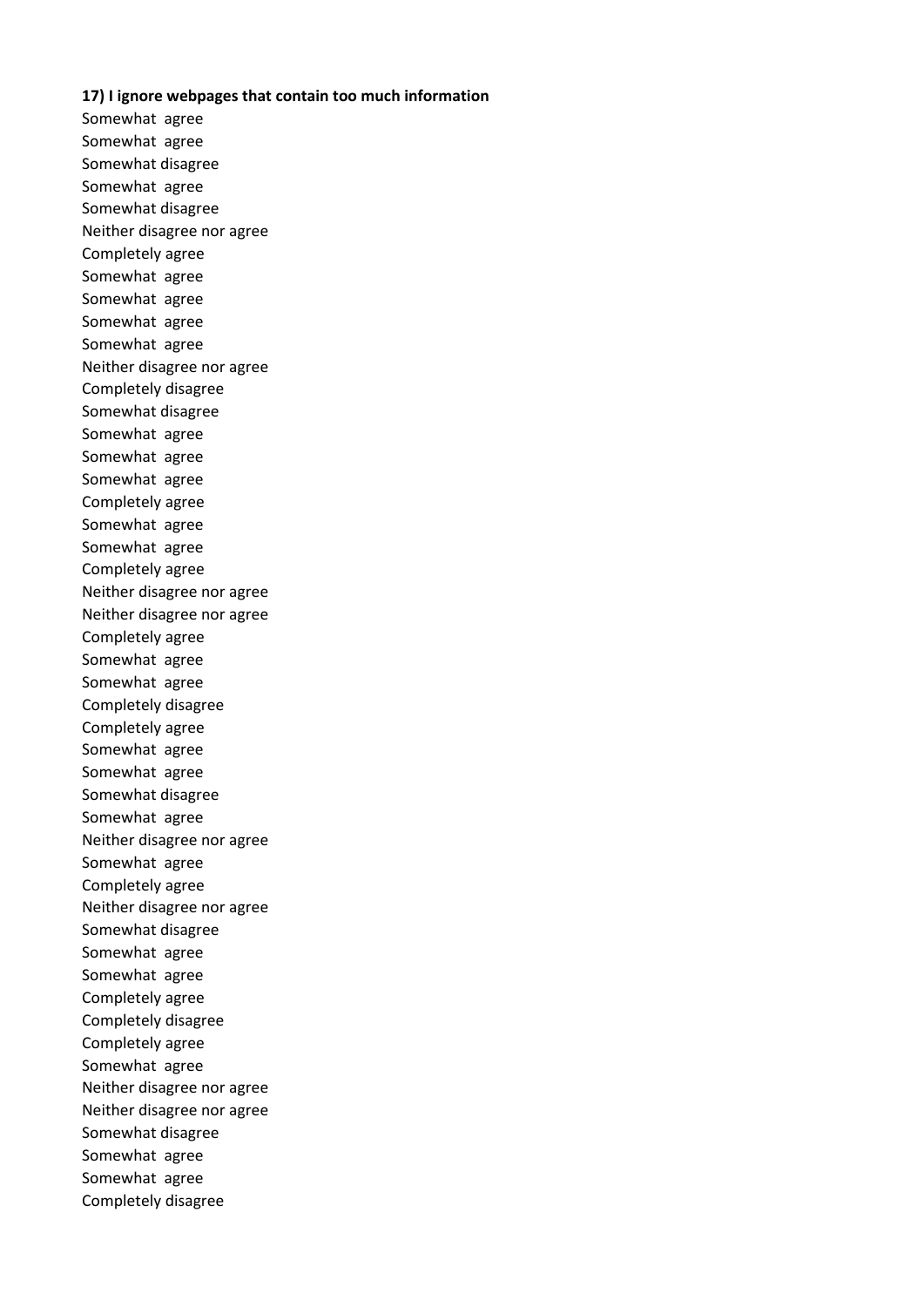Neither disagree nor agree Neither disagree nor agree Neither disagree nor agree Completely agree Neither disagree nor agree Somewhat agree Somewhat disagree Completely disagree Completely agree Somewhat agree Neither disagree nor agree Somewhat disagree Somewhat agree Completely agree Completely agree Somewhat agree Somewhat agree Somewhat agree Somewhat agree Somewhat agree Neither disagree nor agree Somewhat agree Somewhat agree Somewhat disagree Neither disagree nor agree Somewhat disagree Somewhat disagree Completely agree Somewhat agree Completely agree Completely agree Somewhat disagree Neither disagree nor agree Neither disagree nor agree Somewhat agree Somewhat agree Completely agree Somewhat agree Neither disagree nor agree Neither disagree nor agree Somewhat agree Neither disagree nor agree Somewhat disagree Somewhat agree Somewhat agree Completely agree Somewhat agree Completely agree Somewhat agree Somewhat agree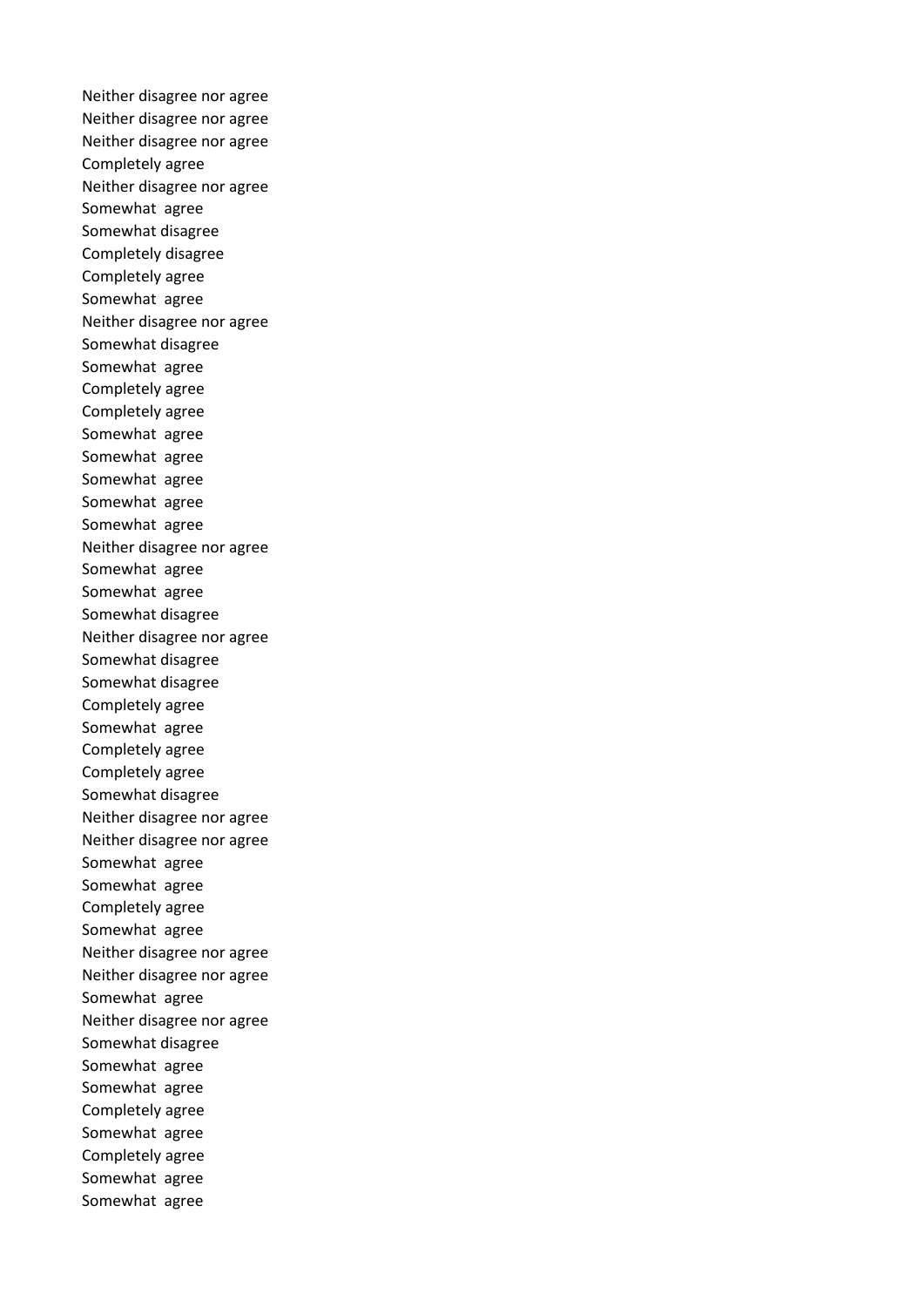Neither disagree nor agree Somewhat agree Somewhat disagree Somewhat disagree Somewhat disagree Completely agree Somewhat agree Neither disagree nor agree Completely disagree Somewhat disagree Somewhat agree Neither disagree nor agree Neither disagree nor agree Completely agree Somewhat agree Somewhat disagree Somewhat agree Neither disagree nor agree Neither disagree nor agree Completely agree Completely agree Somewhat disagree Somewhat agree Completely agree Somewhat agree Somewhat disagree Somewhat agree Somewhat agree Completely agree Completely agree Somewhat disagree Somewhat agree Neither disagree nor agree Neither disagree nor agree Completely agree Somewhat disagree Completely disagree Neither disagree nor agree Somewhat agree Completely agree Neither disagree nor agree Somewhat agree Somewhat agree Neither disagree nor agree Somewhat disagree Somewhat agree Neither disagree nor agree Completely agree Somewhat disagree Completely disagree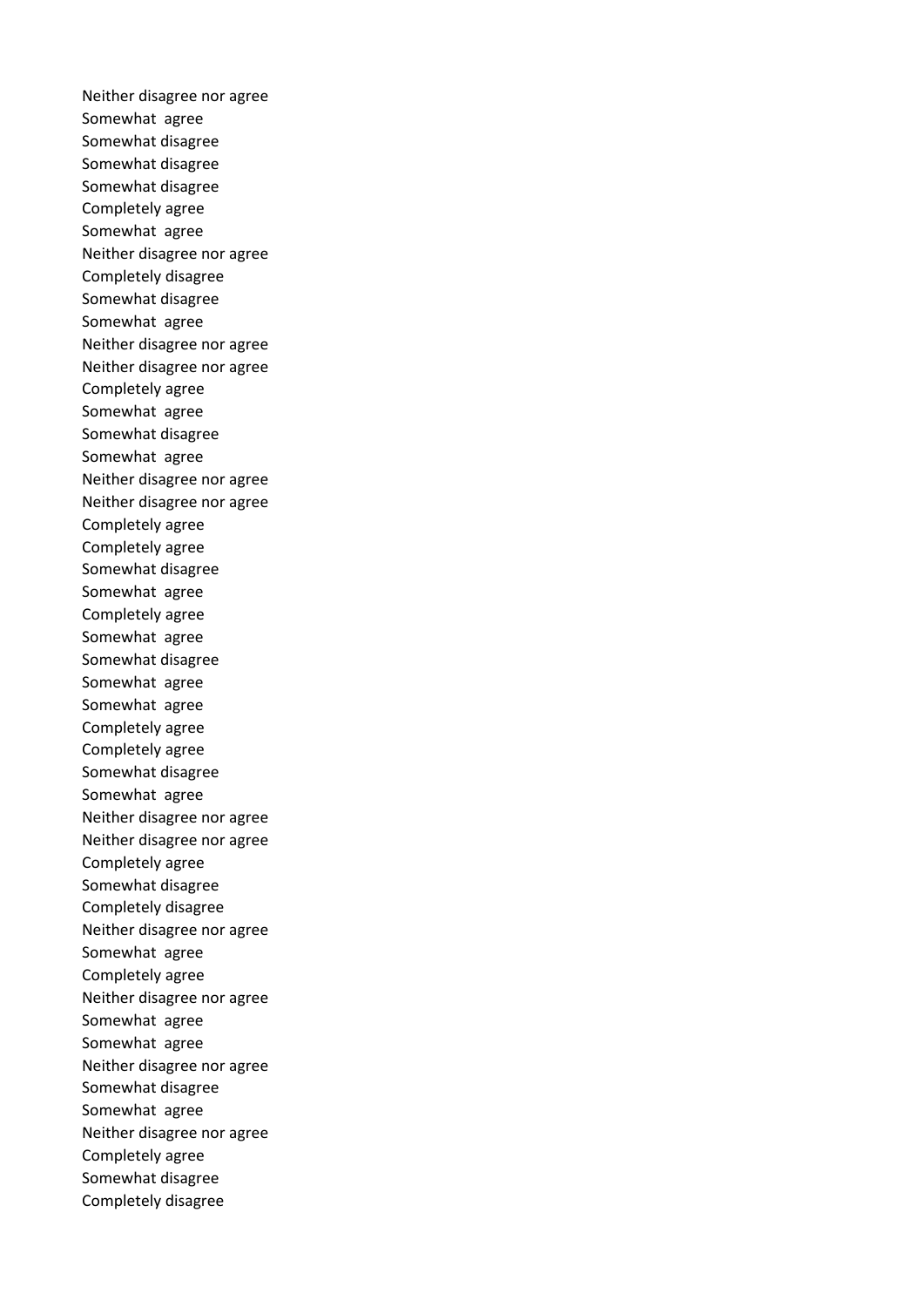Somewhat agree Neither disagree nor agree Somewhat agree Somewhat disagree Somewhat agree Somewhat agree Neither disagree nor agree Somewhat disagree Somewhat agree Completely agree Neither disagree nor agree Somewhat disagree Somewhat agree Somewhat disagree Completely agree Neither disagree nor agree Somewhat disagree Completely disagree Completely agree Completely disagree Neither disagree nor agree Completely disagree Somewhat agree Somewhat disagree Somewhat disagree Completely agree Somewhat disagree Somewhat agree Completely agree Somewhat agree Somewhat disagree Completely agree Neither disagree nor agree Somewhat agree Somewhat agree Completely disagree Completely disagree Neither disagree nor agree Neither disagree nor agree Somewhat disagree Somewhat disagree Somewhat agree Completely agree Completely agree Completely disagree Completely disagree Somewhat agree Somewhat disagree Somewhat disagree Somewhat agree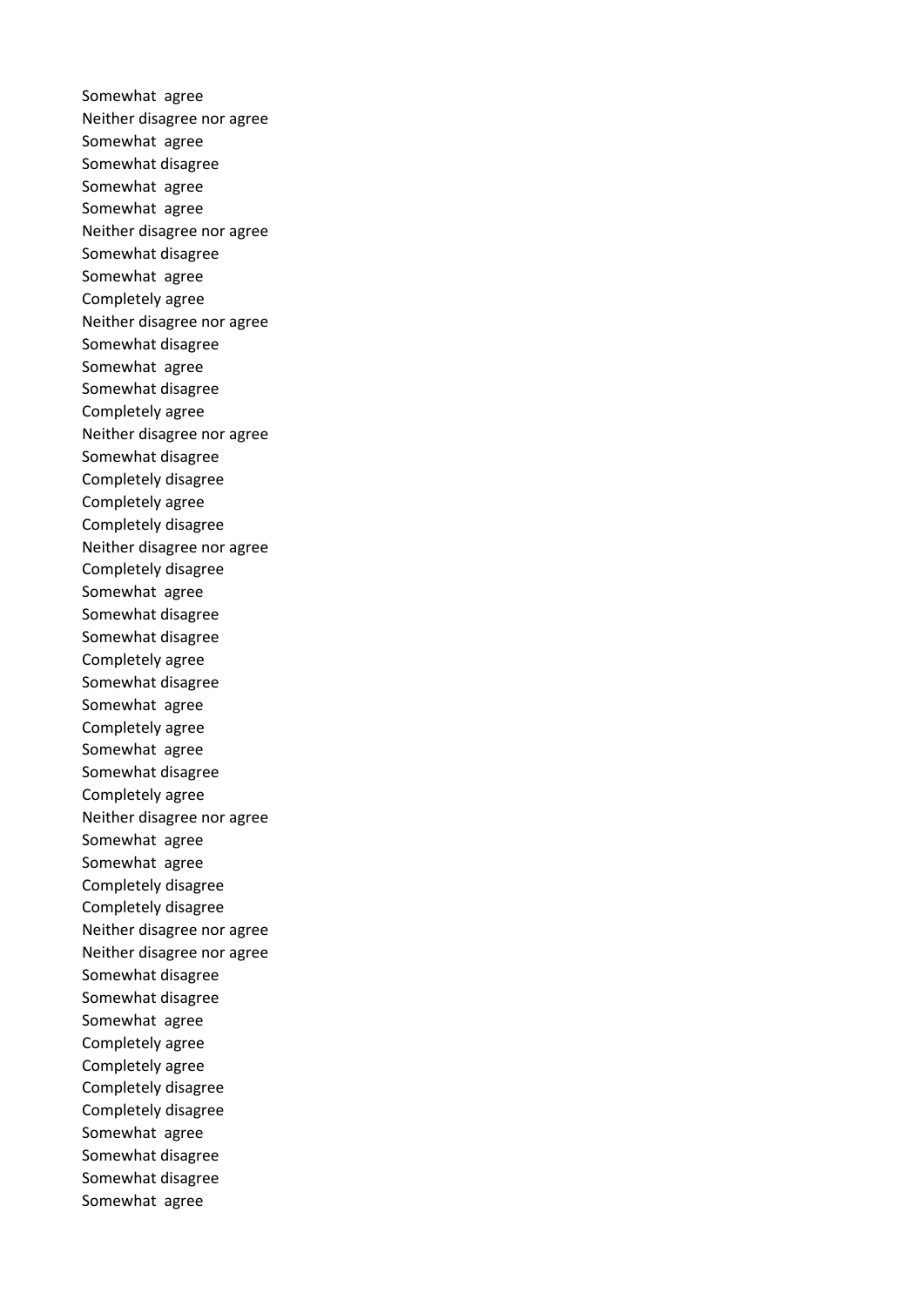Neither disagree nor agree Somewhat disagree Somewhat agree Completely disagree Somewhat disagree Somewhat agree Completely disagree Somewhat disagree Completely disagree Neither disagree nor agree Somewhat disagree Somewhat disagree Somewhat disagree Somewhat disagree Somewhat agree Somewhat agree Somewhat agree Somewhat disagree Neither disagree nor agree Neither disagree nor agree Neither disagree nor agree Neither disagree nor agree Somewhat agree Neither disagree nor agree Neither disagree nor agree Completely agree Somewhat agree Neither disagree nor agree Neither disagree nor agree Neither disagree nor agree Somewhat agree Somewhat agree Somewhat disagree Somewhat disagree Neither disagree nor agree Somewhat agree Somewhat disagree Somewhat disagree Somewhat disagree Completely disagree Somewhat disagree Somewhat agree Somewhat agree Somewhat agree Somewhat agree Completely agree Neither disagree nor agree Somewhat disagree Completely agree Neither disagree nor agree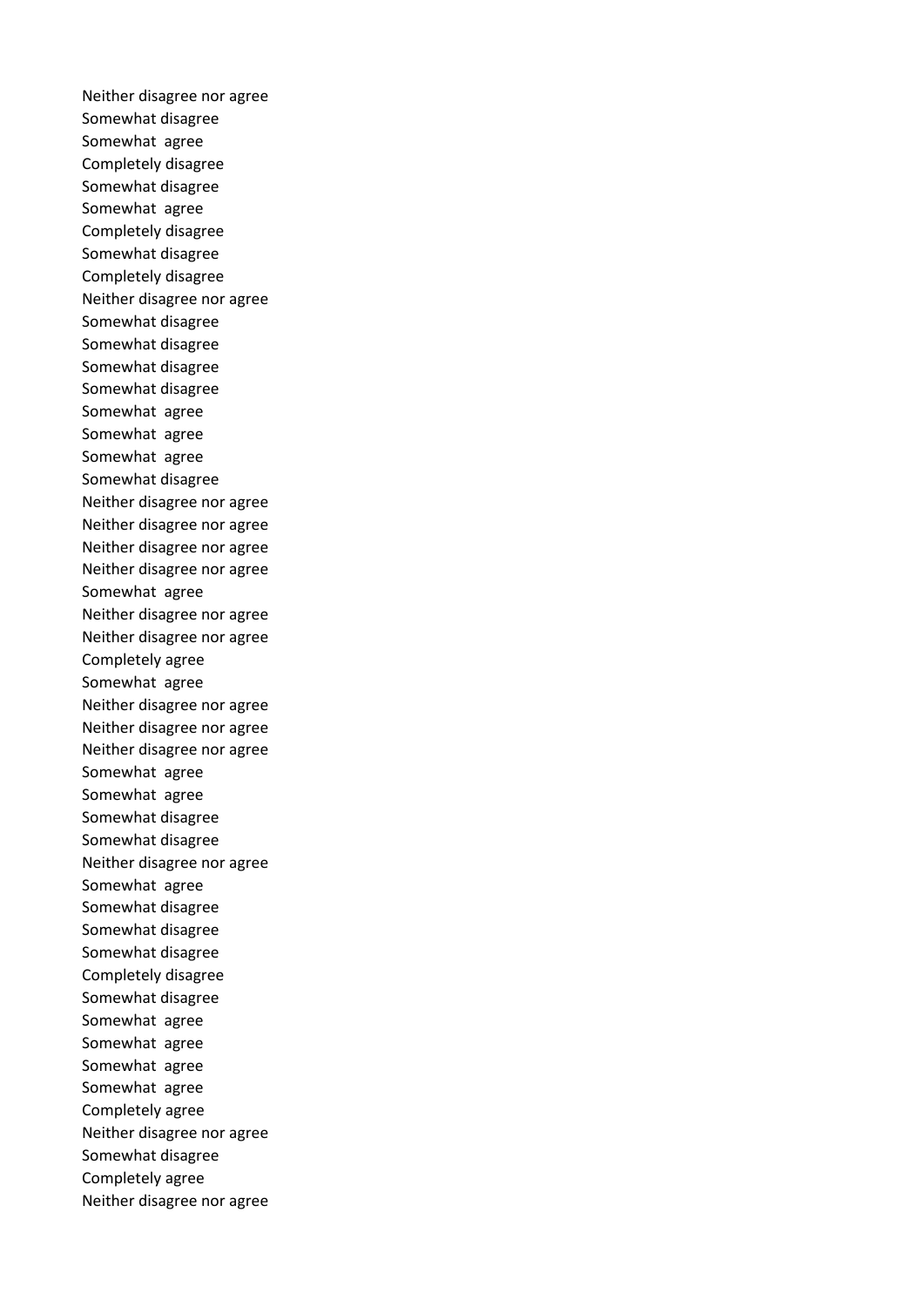Neither disagree nor agree Completely disagree Completely disagree Neither disagree nor agree Somewhat disagree Neither disagree nor agree Somewhat disagree Somewhat disagree Neither disagree nor agree Somewhat disagree Completely agree Somewhat agree Completely disagree Somewhat agree Completely agree Neither disagree nor agree Completely disagree Somewhat disagree Somewhat agree Neither disagree nor agree Completely agree Completely disagree Somewhat disagree Somewhat disagree Somewhat disagree Neither disagree nor agree Neither disagree nor agree Somewhat agree Somewhat disagree Completely agree Completely agree Somewhat agree Somewhat agree Somewhat disagree Somewhat agree Somewhat agree Completely agree Somewhat disagree Somewhat agree Somewhat agree Completely agree Neither disagree nor agree Somewhat agree Somewhat agree Somewhat agree Completely agree Neither disagree nor agree Somewhat agree Somewhat agree Somewhat disagree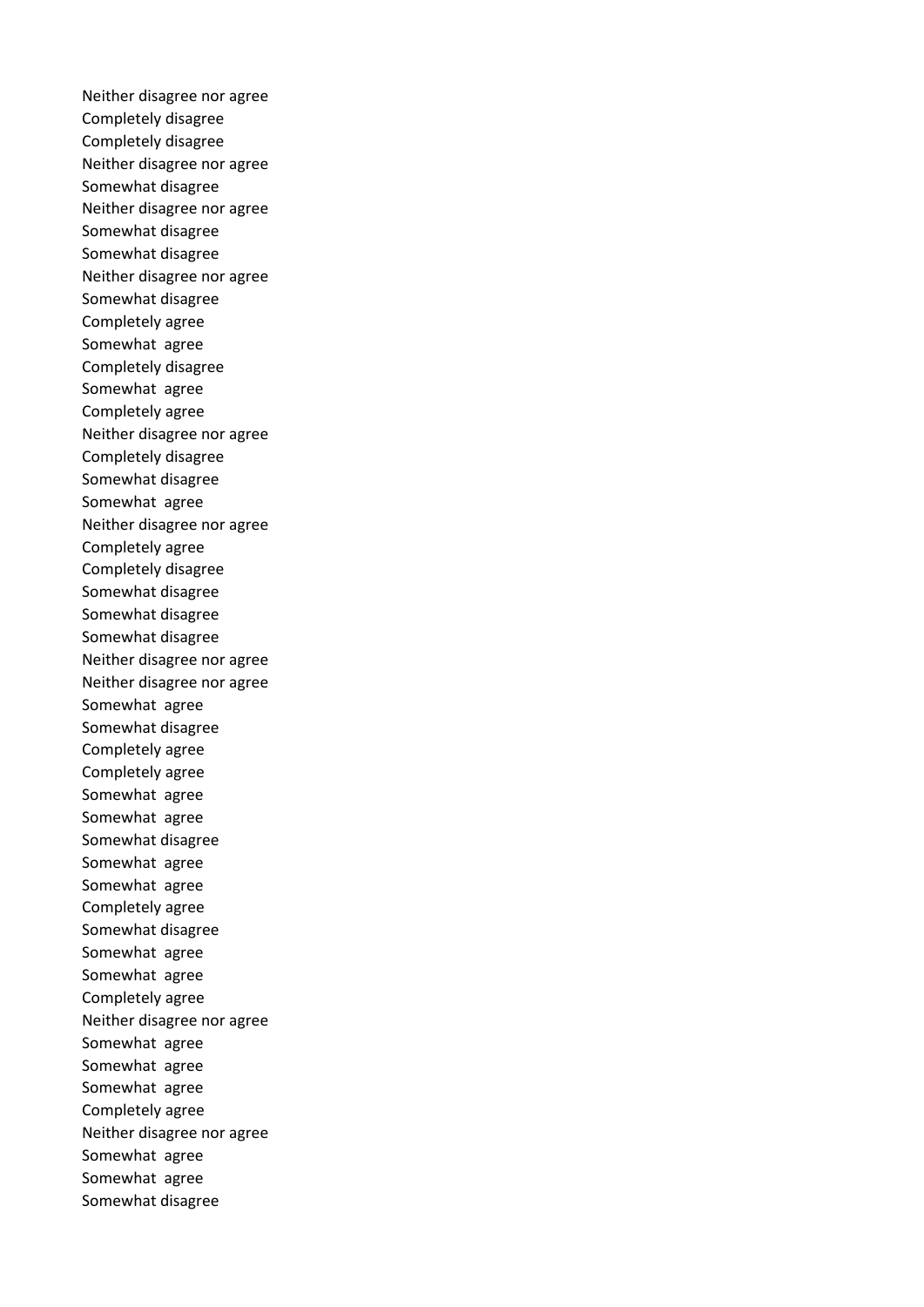Completely agree Completely disagree Somewhat disagree Somewhat agree Somewhat disagree Neither disagree nor agree Somewhat agree Somewhat agree Somewhat agree Completely disagree Neither disagree nor agree Somewhat disagree Somewhat disagree Somewhat disagree Neither disagree nor agree Completely disagree Neither disagree nor agree Somewhat disagree Completely agree Completely agree Completely disagree Somewhat agree Completely disagree Neither disagree nor agree Somewhat disagree Somewhat agree Somewhat disagree Somewhat disagree Somewhat disagree Somewhat agree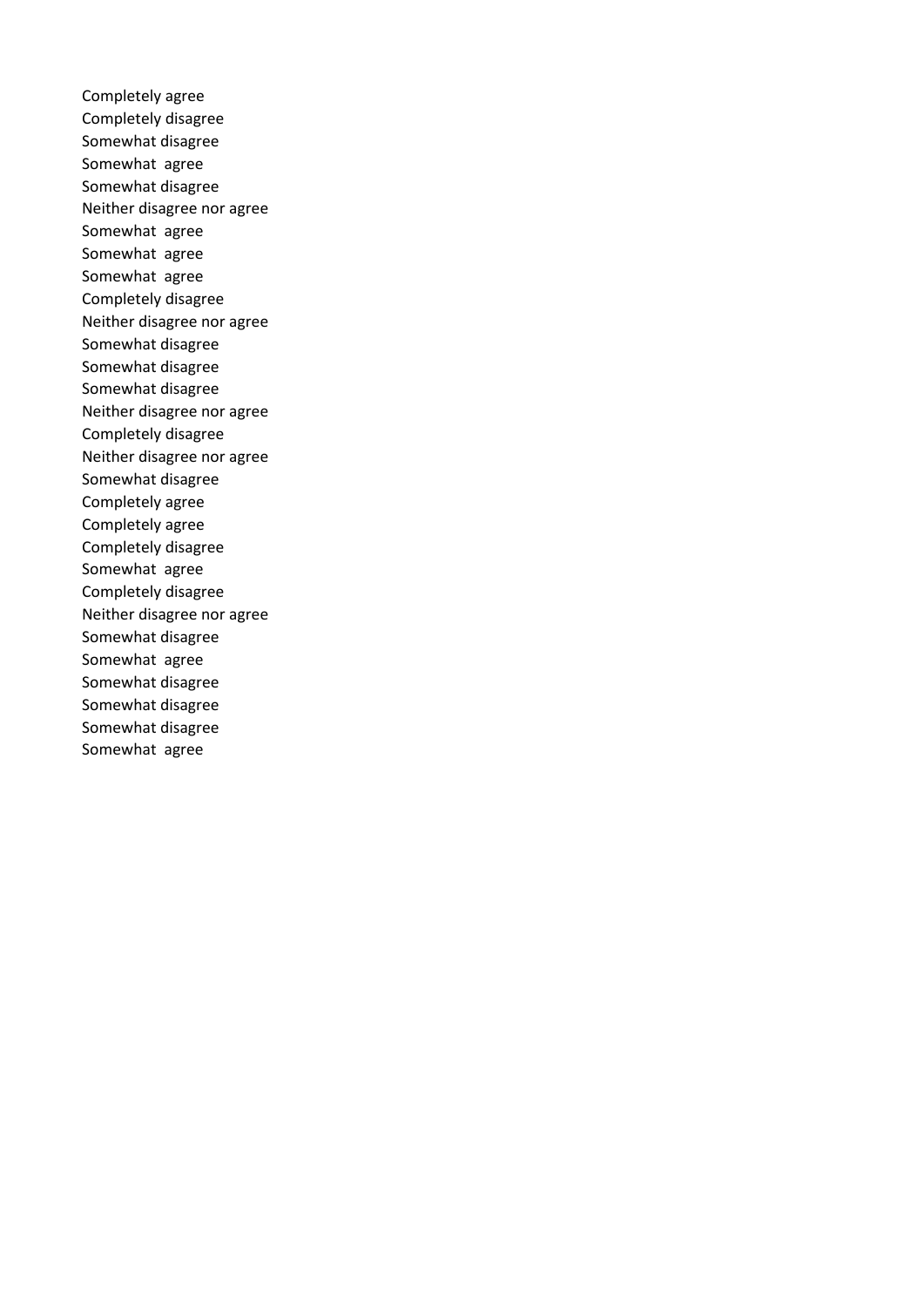## **18) I prefer webpages that are easy to understand (do not use a technical language)**

Somewhat agree Somewhat agree Completely agree Completely agree Completely agree Neither disagree nor agree Completely agree Completely agree Completely agree Completely agree Completely agree Somewhat disagree Completely agree Somewhat disagree Somewhat agree Somewhat agree Completely agree Completely agree Somewhat agree Somewhat agree Completely agree Somewhat disagree Neither disagree nor agree Completely agree Somewhat agree Somewhat agree Completely disagree Completely disagree Completely agree Somewhat agree Somewhat agree Somewhat agree Neither disagree nor agree Completely agree Completely agree Neither disagree nor agree Somewhat agree Somewhat disagree Completely agree Completely agree Neither disagree nor agree Completely agree Somewhat agree Somewhat agree Somewhat agree Completely agree Neither disagree nor agree Somewhat agree Completely agree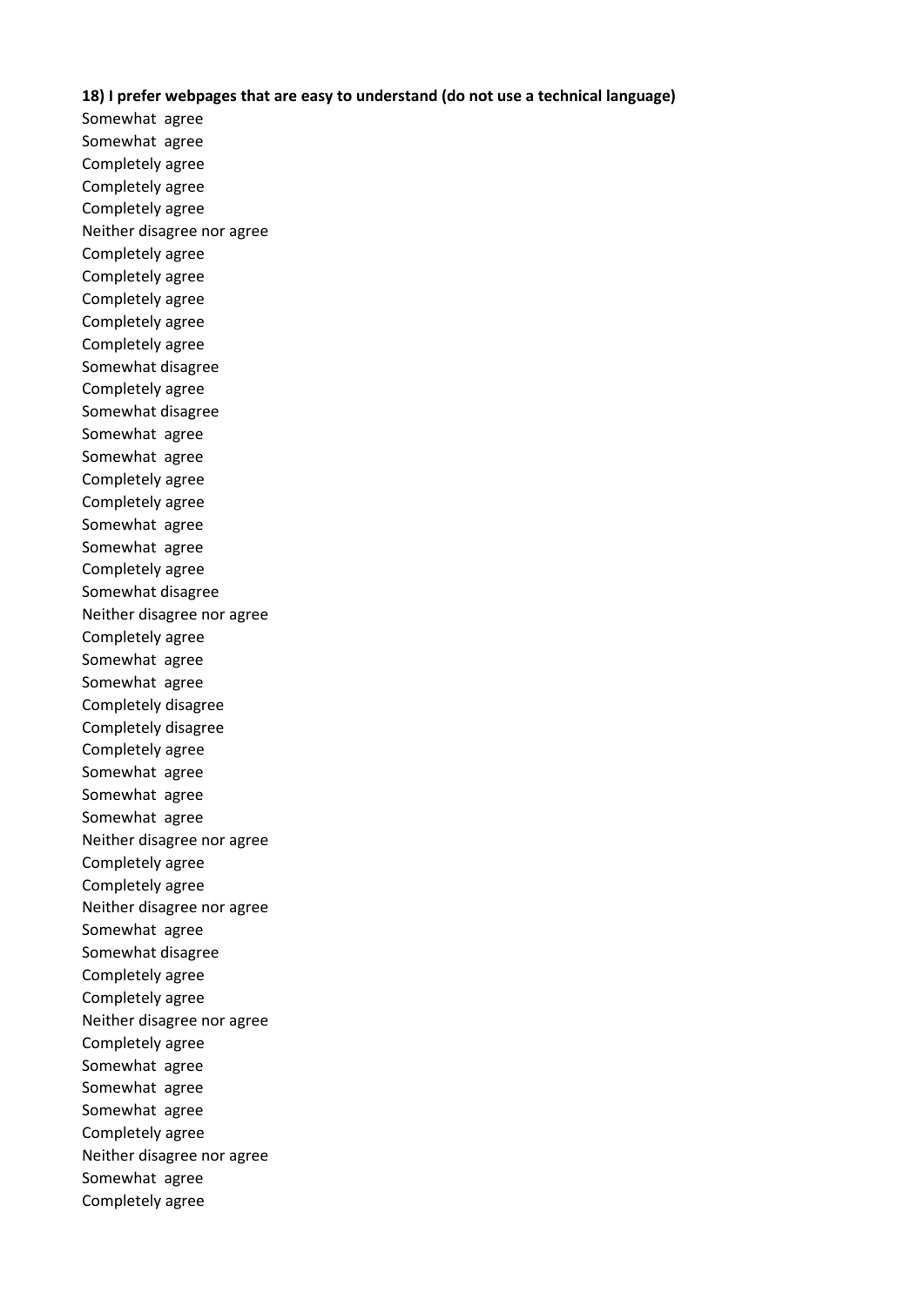Neither disagree nor agree Completely agree Somewhat agree Completely agree Somewhat disagree Somewhat agree Completely agree Somewhat agree Completely agree Somewhat agree Completely agree Somewhat agree Completely agree Completely agree Completely agree Completely agree Somewhat agree Somewhat agree Somewhat disagree Somewhat agree Completely agree Completely agree Somewhat agree Somewhat agree Completely agree Completely agree Completely disagree Somewhat agree Completely agree Completely agree Completely agree Completely agree Neither disagree nor agree Completely agree Somewhat agree Somewhat agree Completely agree Somewhat disagree Somewhat disagree Somewhat agree Completely agree Completely disagree Completely agree Completely agree Completely agree Somewhat agree Completely agree Completely agree Somewhat agree Completely agree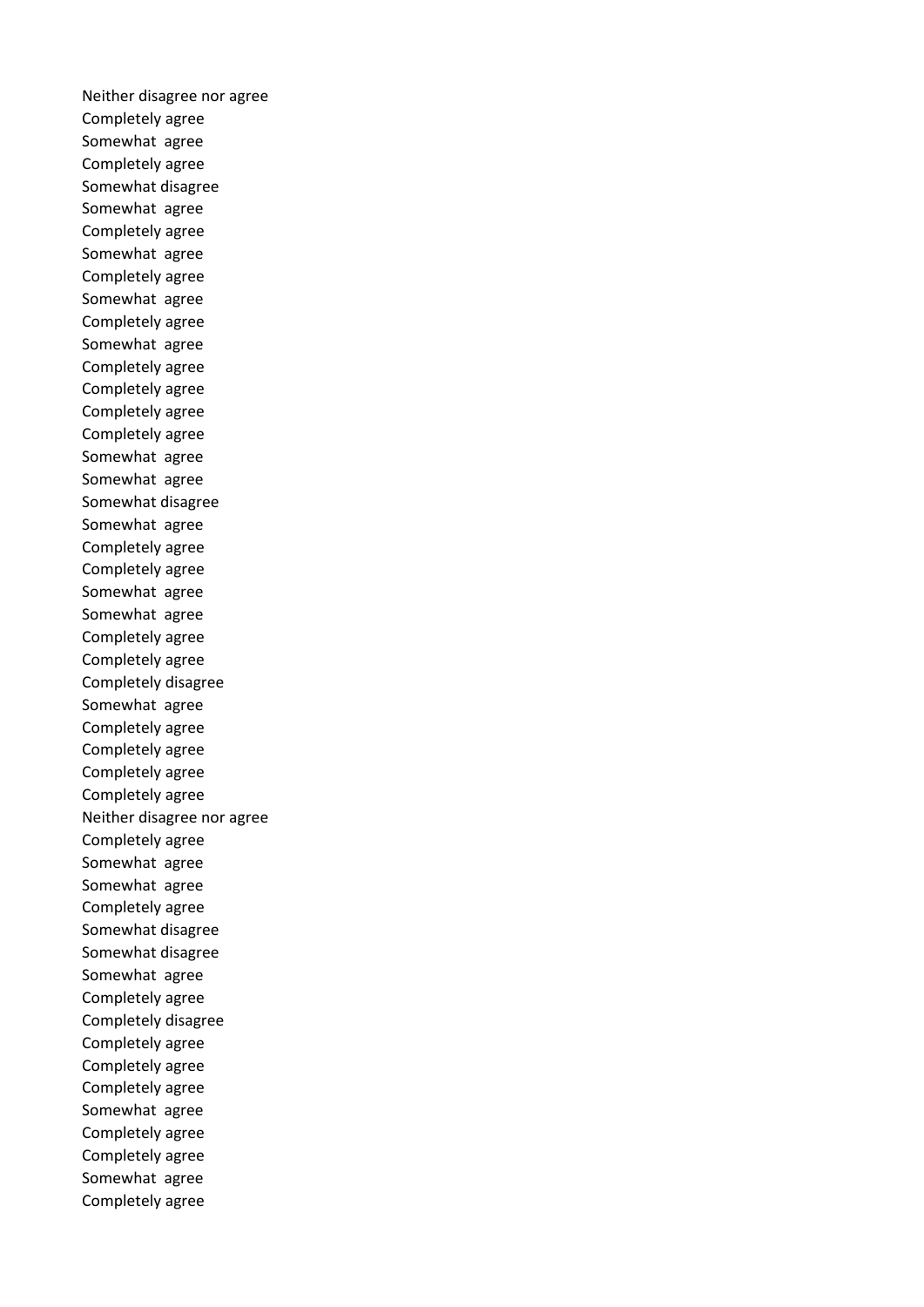Somewhat agree Somewhat agree Neither disagree nor agree Somewhat agree Neither disagree nor agree Completely agree Somewhat agree Completely agree Completely disagree Somewhat agree Completely agree Neither disagree nor agree Somewhat agree Somewhat agree Completely agree Somewhat agree Completely agree Completely agree Neither disagree nor agree Completely agree Completely agree Somewhat disagree Neither disagree nor agree Completely agree Completely agree Somewhat disagree Completely agree Completely agree Completely disagree Somewhat agree Somewhat agree Completely agree Neither disagree nor agree Neither disagree nor agree Completely agree Somewhat disagree Somewhat agree Completely agree Completely agree Completely agree Neither disagree nor agree Completely agree Completely agree Somewhat agree Completely agree Somewhat agree Neither disagree nor agree Completely agree Somewhat agree Somewhat disagree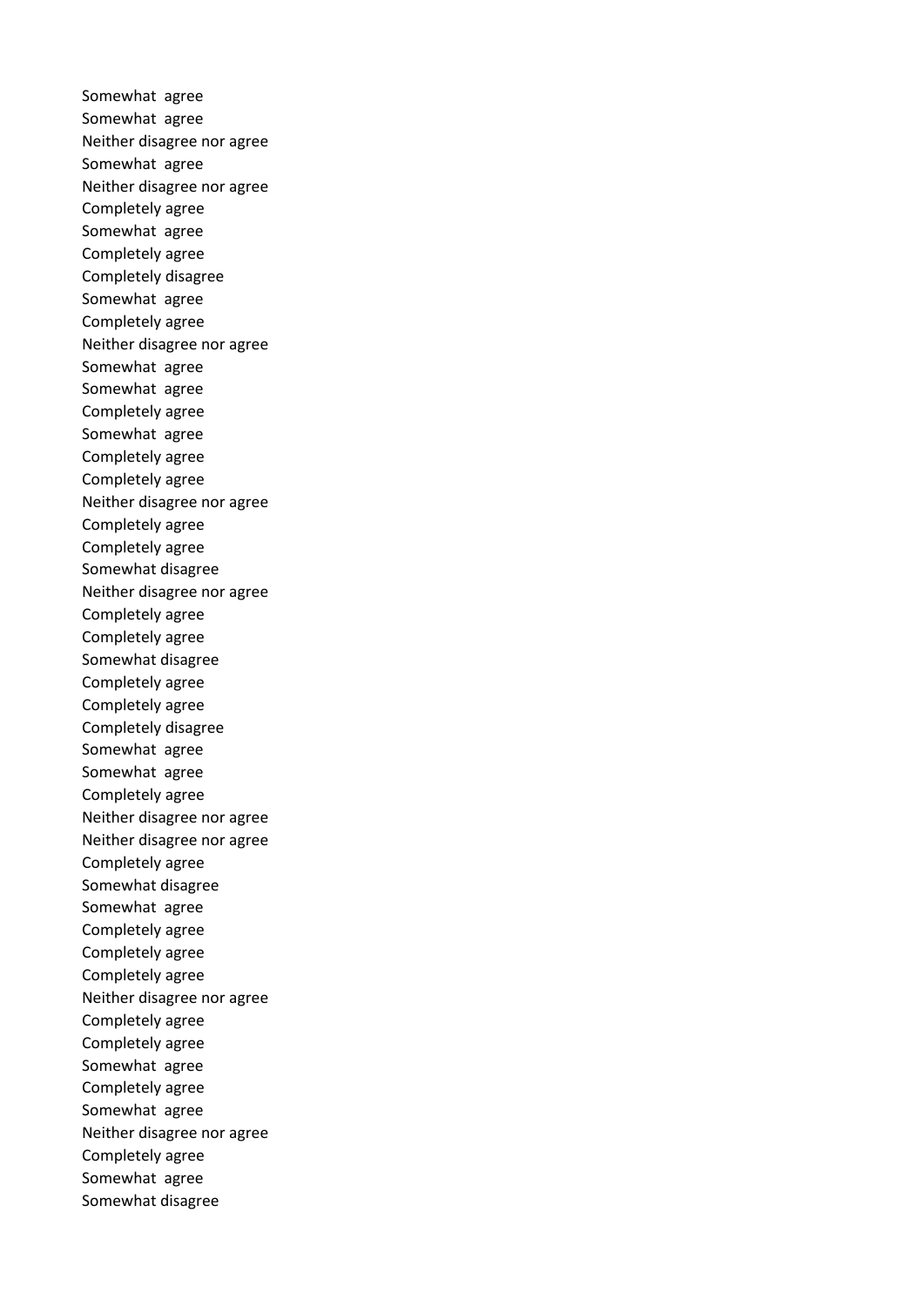Somewhat agree Somewhat agree Neither disagree nor agree Neither disagree nor agree Somewhat agree Completely agree Somewhat agree Somewhat disagree Neither disagree nor agree Completely agree Neither disagree nor agree Somewhat agree Somewhat agree Neither disagree nor agree Completely agree Completely agree Completely agree Somewhat agree Completely agree Somewhat disagree Somewhat agree Completely agree Somewhat agree Somewhat agree Somewhat agree Somewhat agree Neither disagree nor agree Completely agree Completely agree Completely agree Somewhat agree Completely agree Somewhat agree Somewhat agree Somewhat agree Completely agree Somewhat agree Neither disagree nor agree Neither disagree nor agree Somewhat agree Completely agree Neither disagree nor agree Completely agree Somewhat agree Somewhat disagree Completely agree Completely agree Completely disagree Somewhat agree Somewhat agree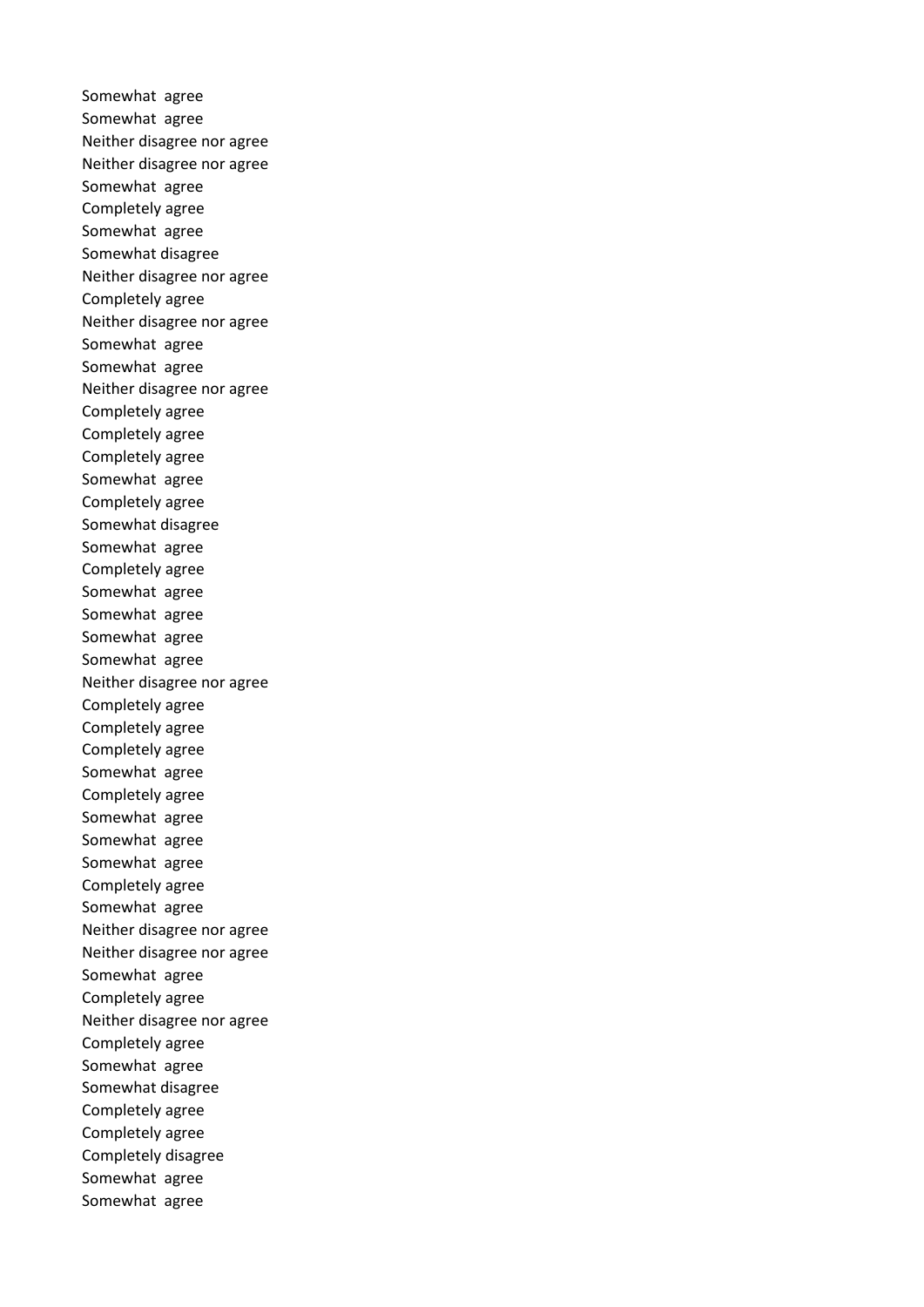Neither disagree nor agree Somewhat disagree Somewhat agree Somewhat disagree Completely agree Completely agree Neither disagree nor agree Somewhat agree Completely disagree Somewhat disagree Somewhat disagree Neither disagree nor agree Somewhat disagree Somewhat disagree Completely agree Somewhat agree Neither disagree nor agree Somewhat disagree Somewhat agree Somewhat agree Neither disagree nor agree Neither disagree nor agree Neither disagree nor agree Neither disagree nor agree Somewhat disagree Completely agree Completely agree Somewhat agree Somewhat agree Somewhat agree Somewhat agree Somewhat disagree Somewhat agree Neither disagree nor agree Neither disagree nor agree Somewhat agree Neither disagree nor agree Somewhat disagree Somewhat agree Somewhat disagree Somewhat agree Somewhat agree Somewhat agree Somewhat agree Completely agree Somewhat agree Neither disagree nor agree Somewhat agree Completely agree Neither disagree nor agree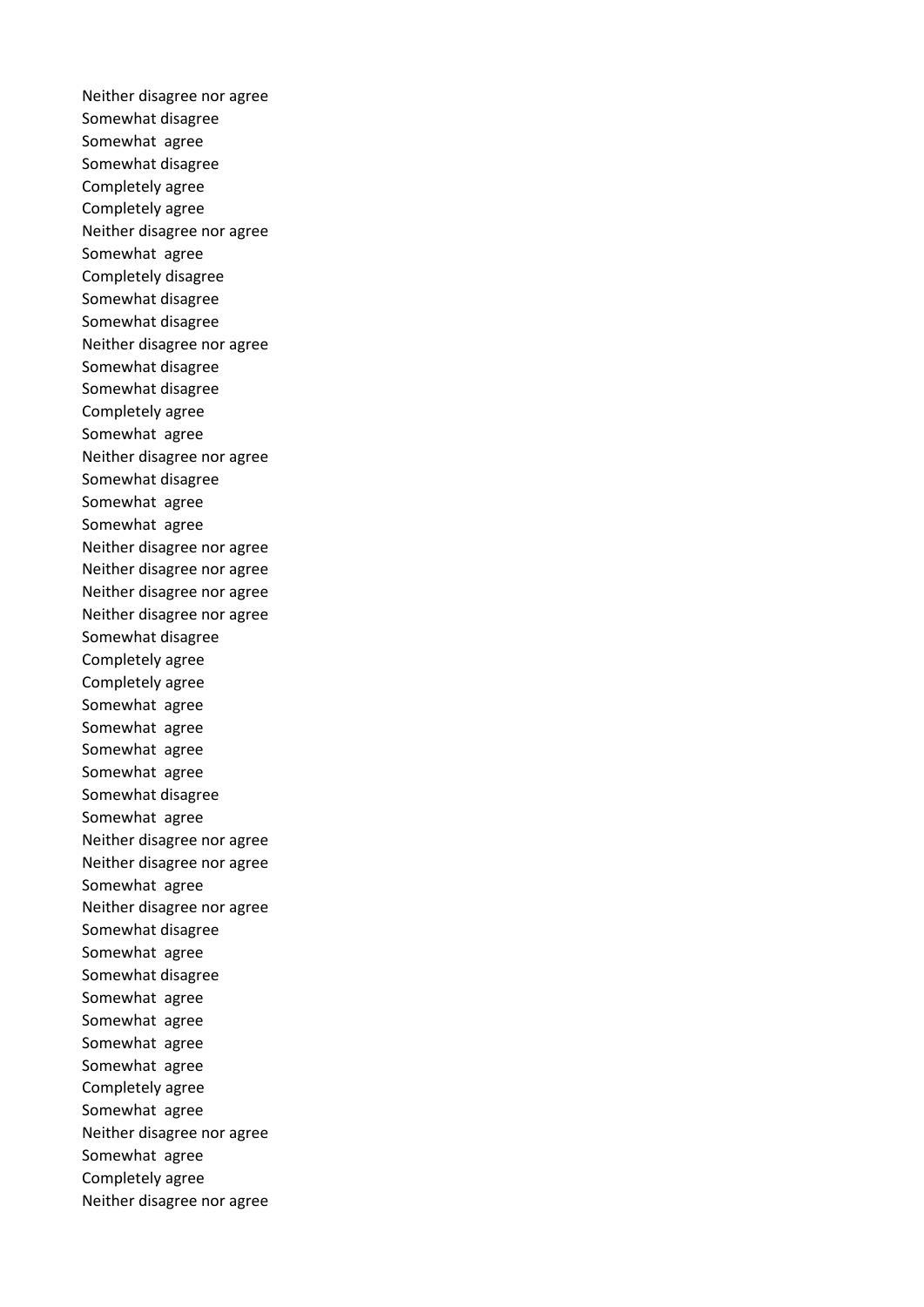Somewhat agree Somewhat disagree Somewhat agree Somewhat agree Neither disagree nor agree Neither disagree nor agree Neither disagree nor agree Somewhat disagree Completely disagree Somewhat disagree Completely agree Somewhat agree Neither disagree nor agree Completely agree Completely agree Somewhat agree Completely agree Somewhat disagree Somewhat agree Neither disagree nor agree Completely agree Somewhat agree Somewhat disagree Neither disagree nor agree Somewhat agree Neither disagree nor agree Somewhat agree Completely agree Somewhat agree Completely agree Somewhat agree Somewhat agree Somewhat agree Somewhat agree Completely agree Somewhat agree Completely agree Somewhat disagree Completely agree Somewhat agree Completely agree Neither disagree nor agree Completely agree Completely agree Somewhat agree Completely agree Somewhat disagree Neither disagree nor agree Completely agree Completely disagree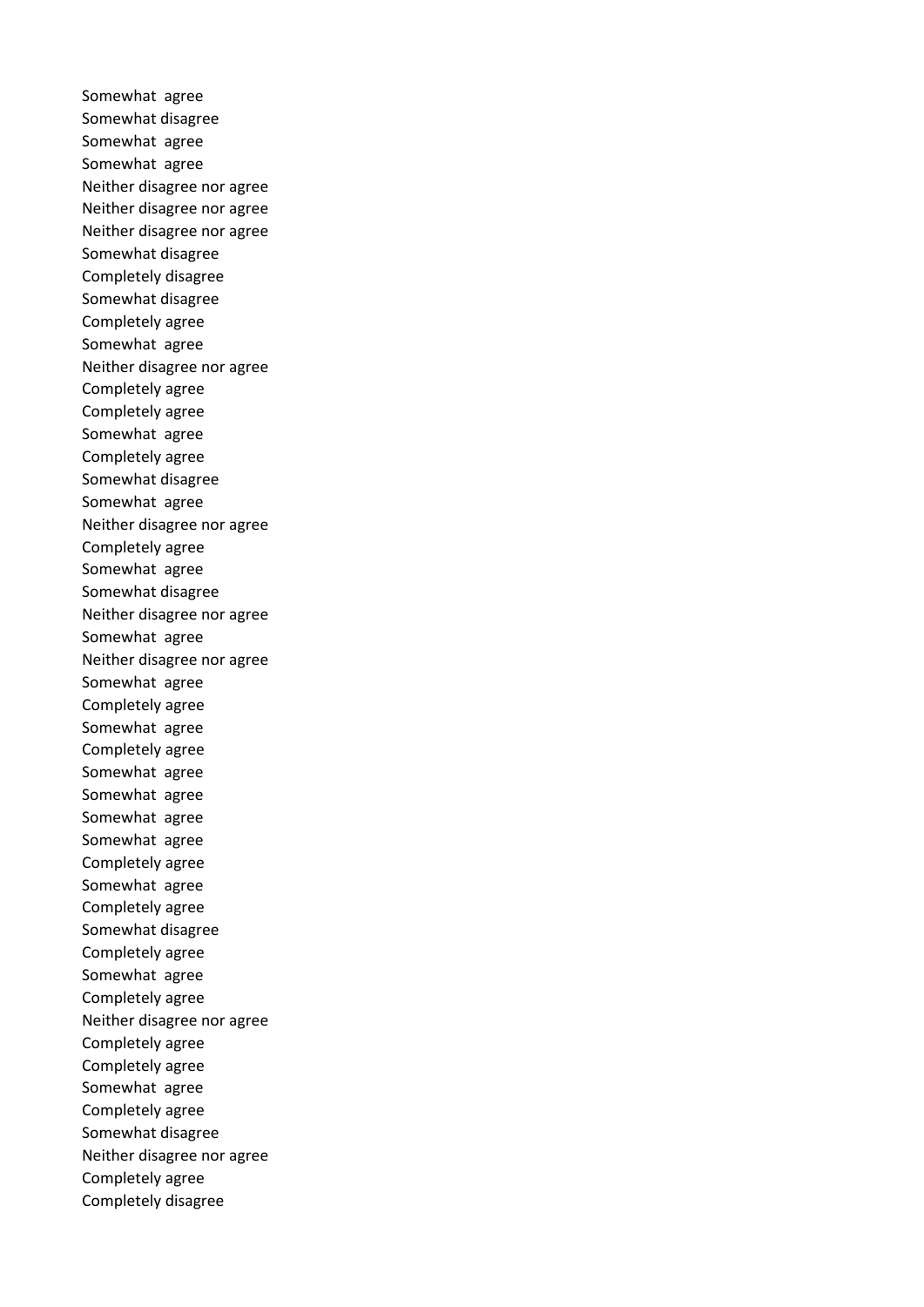Completely agree Somewhat agree Completely disagree Completely agree Somewhat agree Neither disagree nor agree Somewhat agree Neither disagree nor agree Completely agree Completely disagree Somewhat disagree Neither disagree nor agree Somewhat disagree Neither disagree nor agree Somewhat agree Completely disagree Somewhat disagree Neither disagree nor agree Somewhat agree Somewhat agree Somewhat agree Somewhat disagree Completely disagree Somewhat disagree Neither disagree nor agree Neither disagree nor agree Somewhat agree Completely disagree Completely agree Completely agree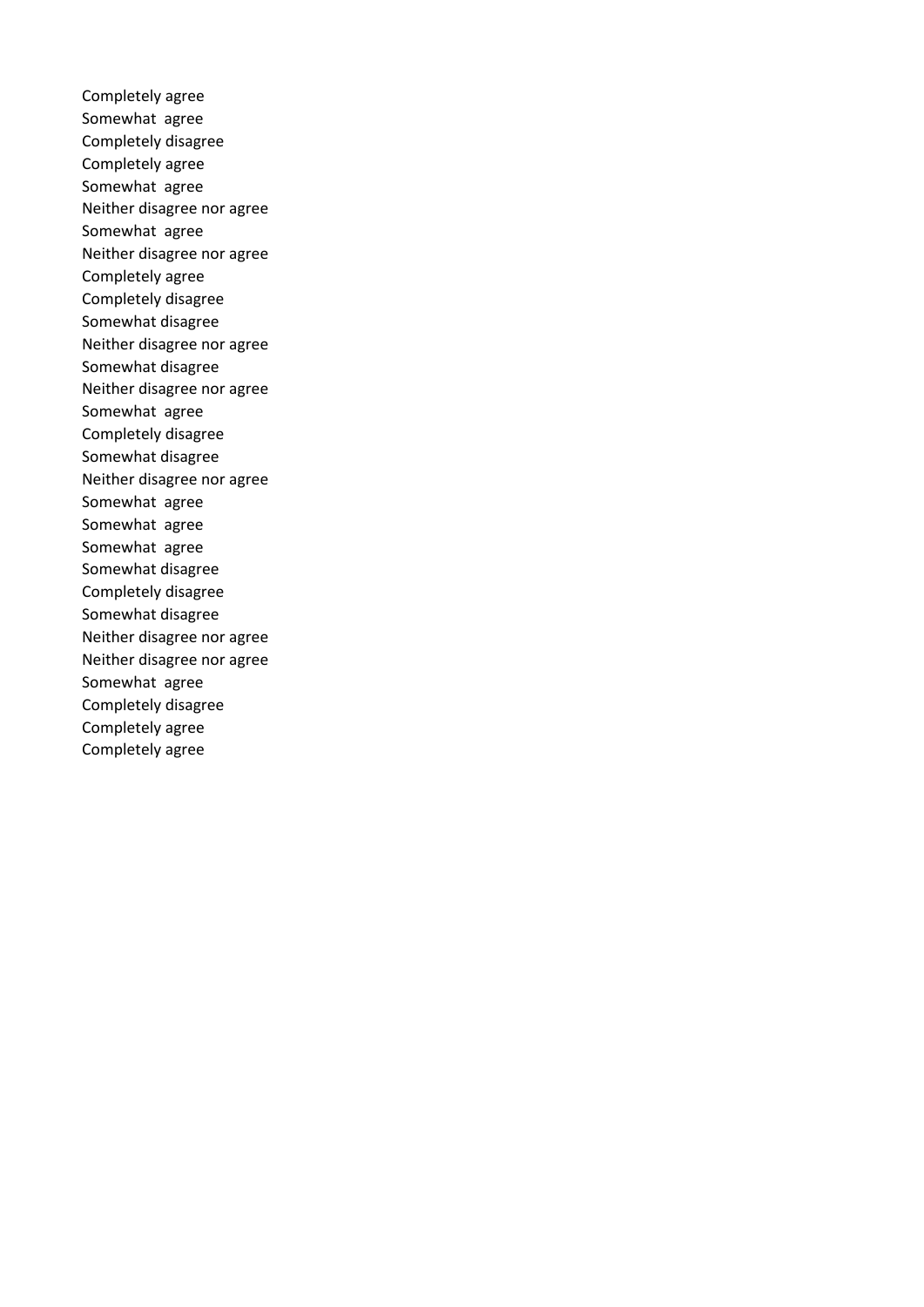**19) I look at the URL of the website and use the domain information (.gov,.edu, .org, .com, etc.) to help me** 

Somewhat agree Somewhat agree Somewhat agree Completely agree Neither disagree nor agree Somewhat agree Somewhat agree Somewhat agree Somewhat agree Somewhat disagree Completely agree Somewhat disagree Completely disagree Neither disagree nor agree Somewhat agree Neither disagree nor agree Somewhat agree Completely agree Somewhat agree Completely agree Somewhat agree Somewhat disagree Neither disagree nor agree Somewhat agree Somewhat agree Somewhat agree Completely disagree Completely agree Neither disagree nor agree Somewhat agree Completely agree Somewhat agree Somewhat agree Completely agree Completely agree Neither disagree nor agree Somewhat agree Neither disagree nor agree Completely agree Somewhat agree Somewhat agree Completely agree Completely agree Somewhat agree Somewhat agree Somewhat agree Somewhat agree Somewhat agree Completely agree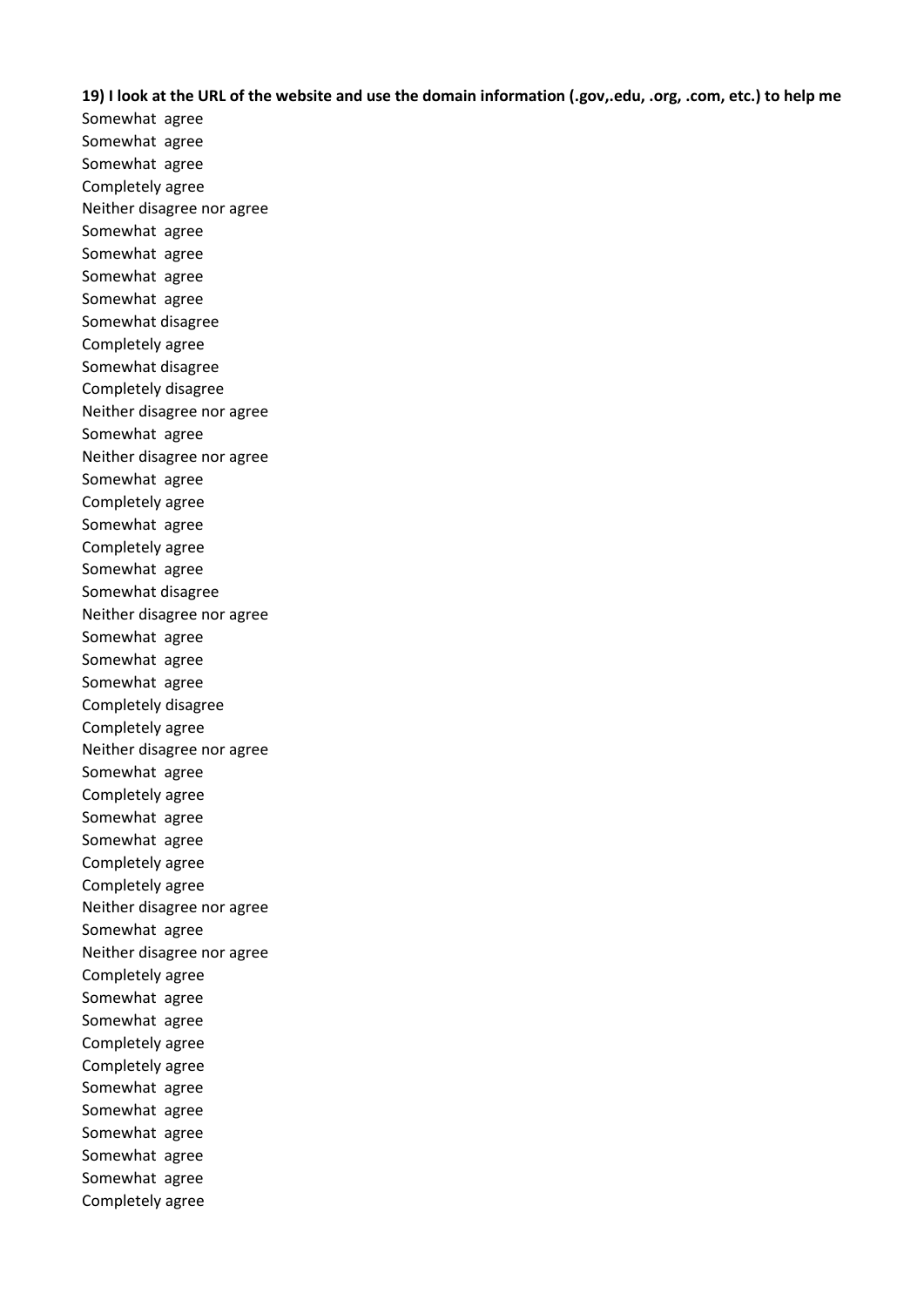Neither disagree nor agree Completely agree Somewhat agree Completely agree Neither disagree nor agree Completely disagree Somewhat agree Completely disagree Completely agree Neither disagree nor agree Somewhat agree Completely agree Somewhat agree Completely agree Completely disagree Neither disagree nor agree Neither disagree nor agree Neither disagree nor agree Neither disagree nor agree Somewhat agree Completely agree Neither disagree nor agree Somewhat agree Neither disagree nor agree Completely agree Somewhat agree Somewhat disagree Neither disagree nor agree Somewhat disagree Somewhat agree Completely agree Neither disagree nor agree Somewhat agree Somewhat agree Completely agree Neither disagree nor agree Completely disagree Completely disagree Somewhat agree Completely disagree Somewhat agree Somewhat agree Completely disagree Completely agree Somewhat agree Somewhat disagree Somewhat agree Completely disagree Neither disagree nor agree Somewhat agree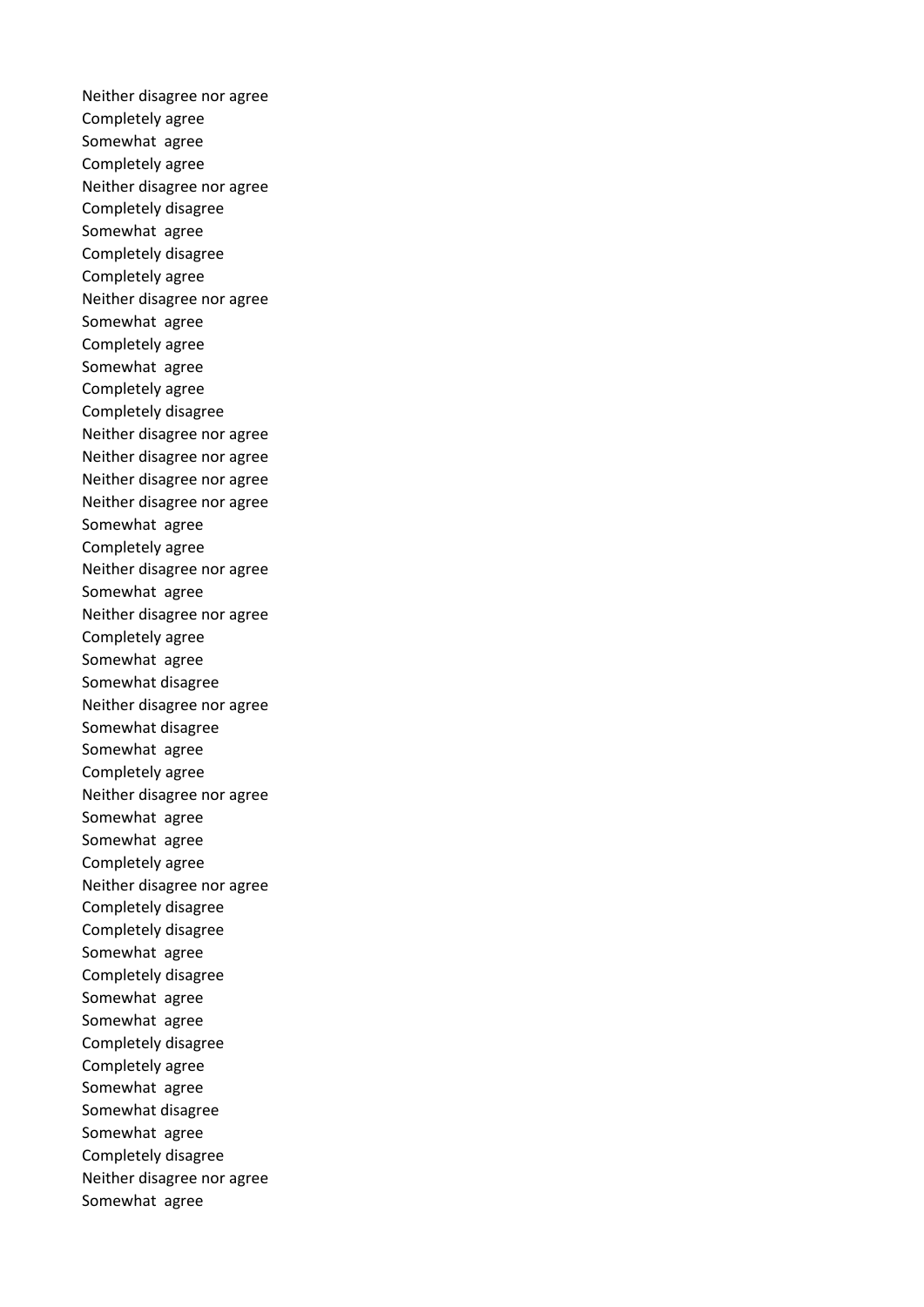Completely agree Neither disagree nor agree Somewhat agree Somewhat agree Completely agree Somewhat agree Somewhat agree Neither disagree nor agree Completely disagree Somewhat disagree Somewhat disagree Completely disagree Completely agree Completely agree Neither disagree nor agree Somewhat disagree Somewhat disagree Somewhat agree Somewhat agree Somewhat agree Neither disagree nor agree Somewhat disagree Somewhat agree Completely agree Completely agree Somewhat disagree Completely disagree Somewhat agree Completely agree Somewhat agree Neither disagree nor agree Neither disagree nor agree Somewhat disagree Neither disagree nor agree Completely agree Somewhat agree Somewhat agree Neither disagree nor agree Neither disagree nor agree Completely disagree Somewhat disagree Completely agree Completely agree Completely agree Neither disagree nor agree Neither disagree nor agree Somewhat agree Completely agree Neither disagree nor agree Completely agree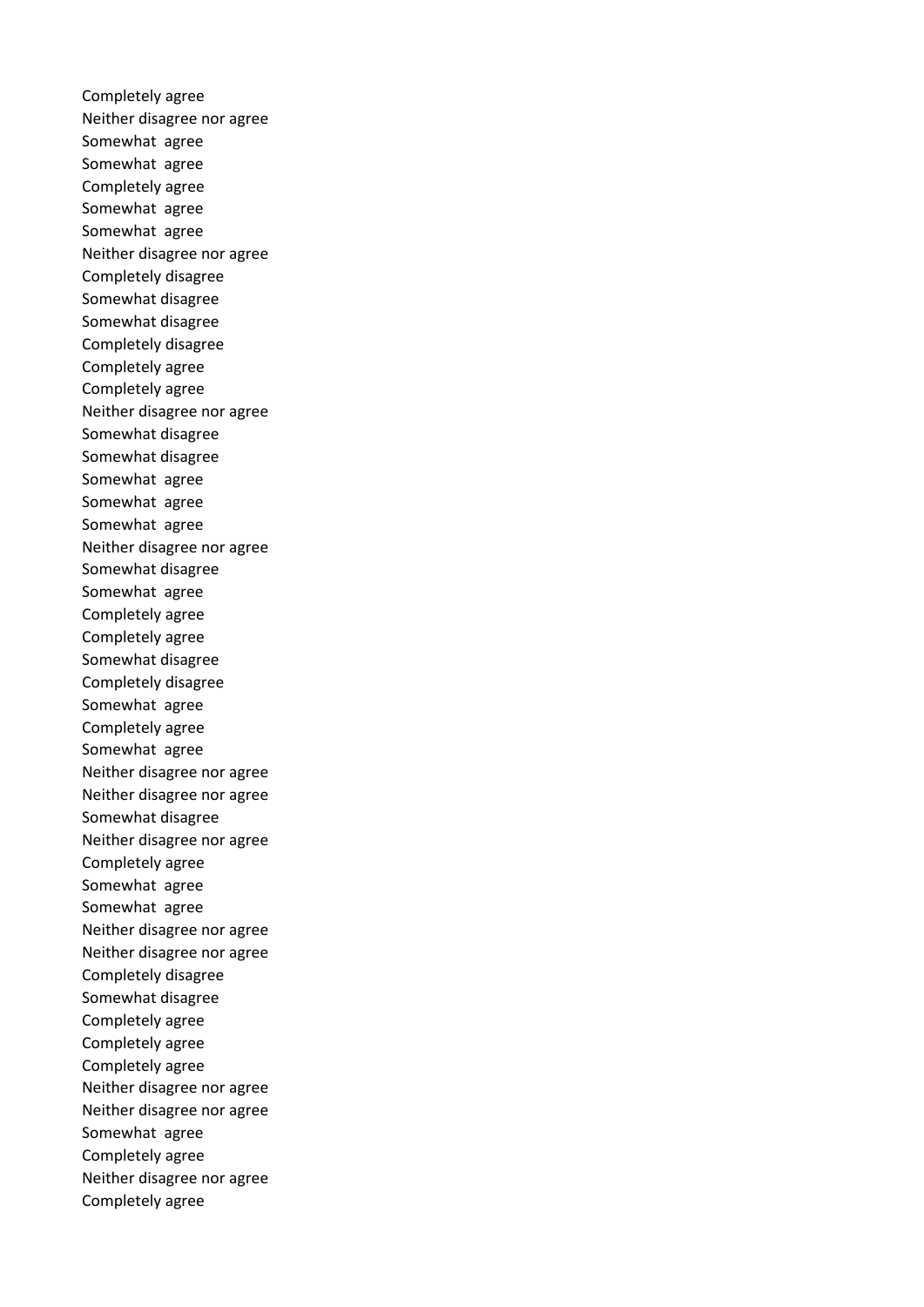Somewhat agree Somewhat agree Neither disagree nor agree Somewhat agree Somewhat agree Somewhat agree Neither disagree nor agree Somewhat agree Somewhat agree Completely agree Completely agree Somewhat disagree Somewhat disagree Somewhat disagree Somewhat agree Completely agree Completely agree Neither disagree nor agree Neither disagree nor agree Completely agree Completely disagree Somewhat agree Somewhat agree Completely agree Neither disagree nor agree Somewhat agree Neither disagree nor agree Completely agree Completely agree Neither disagree nor agree Somewhat disagree Somewhat agree Neither disagree nor agree Somewhat agree Somewhat agree Completely agree Completely agree Neither disagree nor agree Neither disagree nor agree Somewhat disagree Completely agree Somewhat agree Completely agree Somewhat agree Somewhat disagree Somewhat agree Completely agree Somewhat agree Somewhat agree Completely agree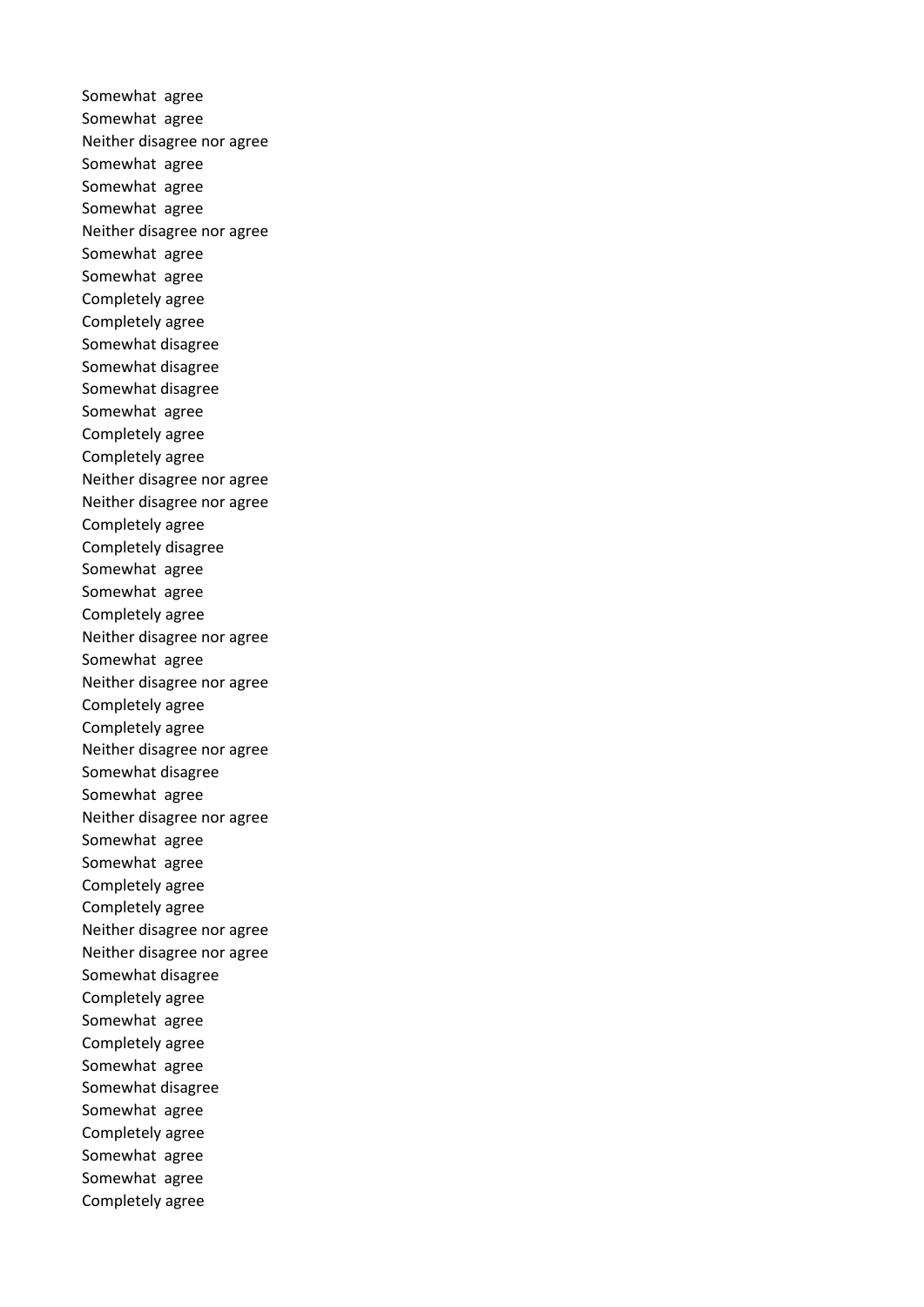Somewhat agree Neither disagree nor agree Somewhat agree Somewhat agree Somewhat agree Completely agree Completely disagree Completely agree Completely agree Completely agree Somewhat disagree Neither disagree nor agree Somewhat agree Somewhat agree Somewhat agree Completely agree Neither disagree nor agree Somewhat agree Completely agree Completely disagree Somewhat agree Completely agree Somewhat disagree Completely agree Somewhat agree Somewhat agree Completely agree Completely agree Somewhat agree Somewhat disagree Somewhat agree Somewhat agree Completely agree Somewhat agree Completely agree Neither disagree nor agree Somewhat agree Completely agree Neither disagree nor agree Somewhat agree Neither disagree nor agree Somewhat disagree Somewhat agree Neither disagree nor agree Completely agree Somewhat agree Neither disagree nor agree Somewhat agree Completely agree Neither disagree nor agree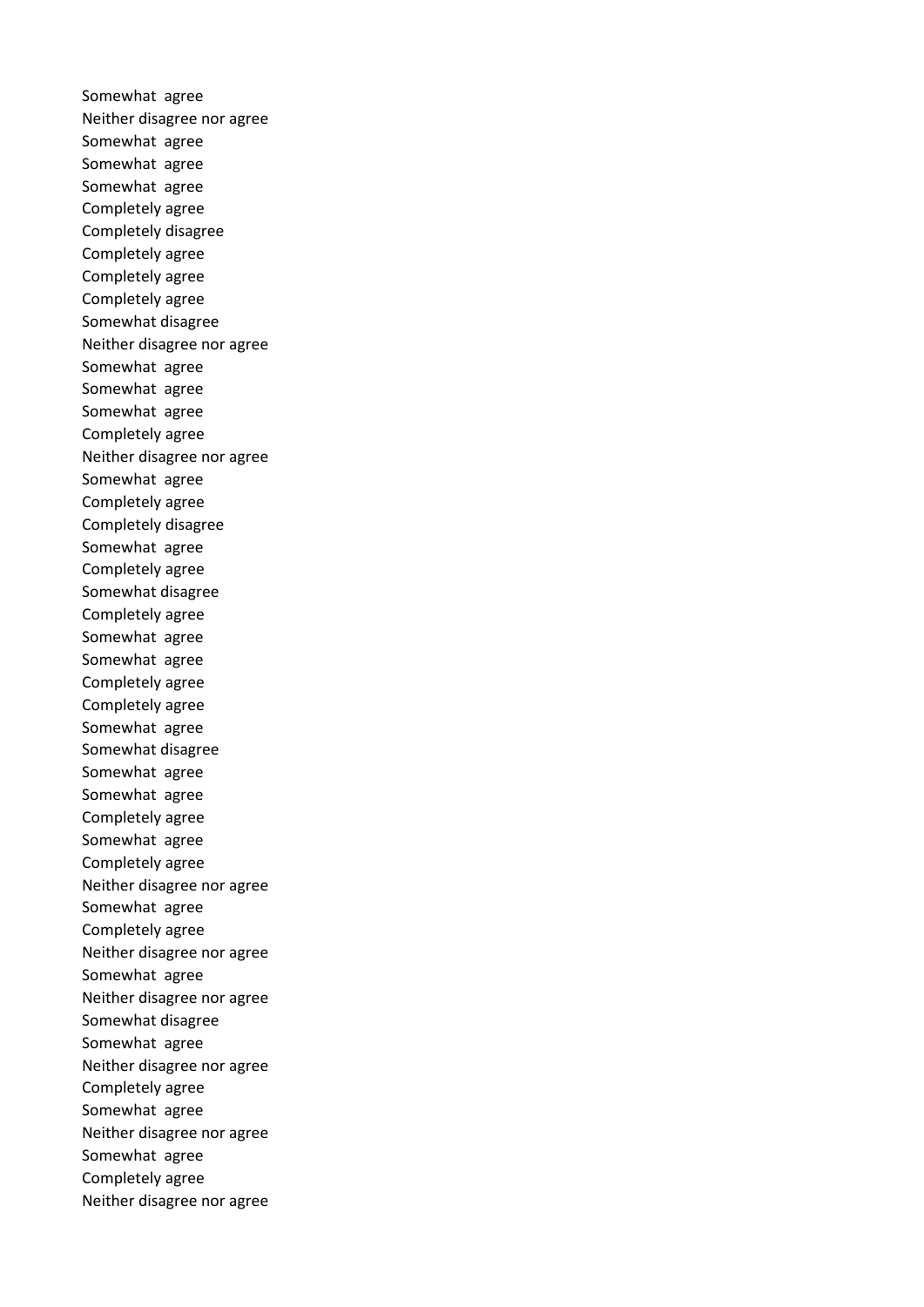Somewhat agree Completely agree Somewhat agree Somewhat agree Somewhat disagree Somewhat disagree Somewhat disagree Completely agree Somewhat agree Somewhat agree Completely disagree Completely agree Neither disagree nor agree Neither disagree nor agree Completely agree Completely disagree Somewhat agree Completely agree Completely agree Somewhat agree Somewhat agree Completely agree Somewhat agree Somewhat agree Somewhat agree Neither disagree nor agree Somewhat agree Somewhat agree Completely disagree Completely agree Somewhat agree Somewhat agree Somewhat agree Neither disagree nor agree Neither disagree nor agree Completely agree Completely agree Somewhat disagree Completely disagree Somewhat agree Somewhat agree Somewhat disagree Neither disagree nor agree Somewhat disagree Neither disagree nor agree Somewhat disagree Somewhat agree Neither disagree nor agree Neither disagree nor agree Somewhat agree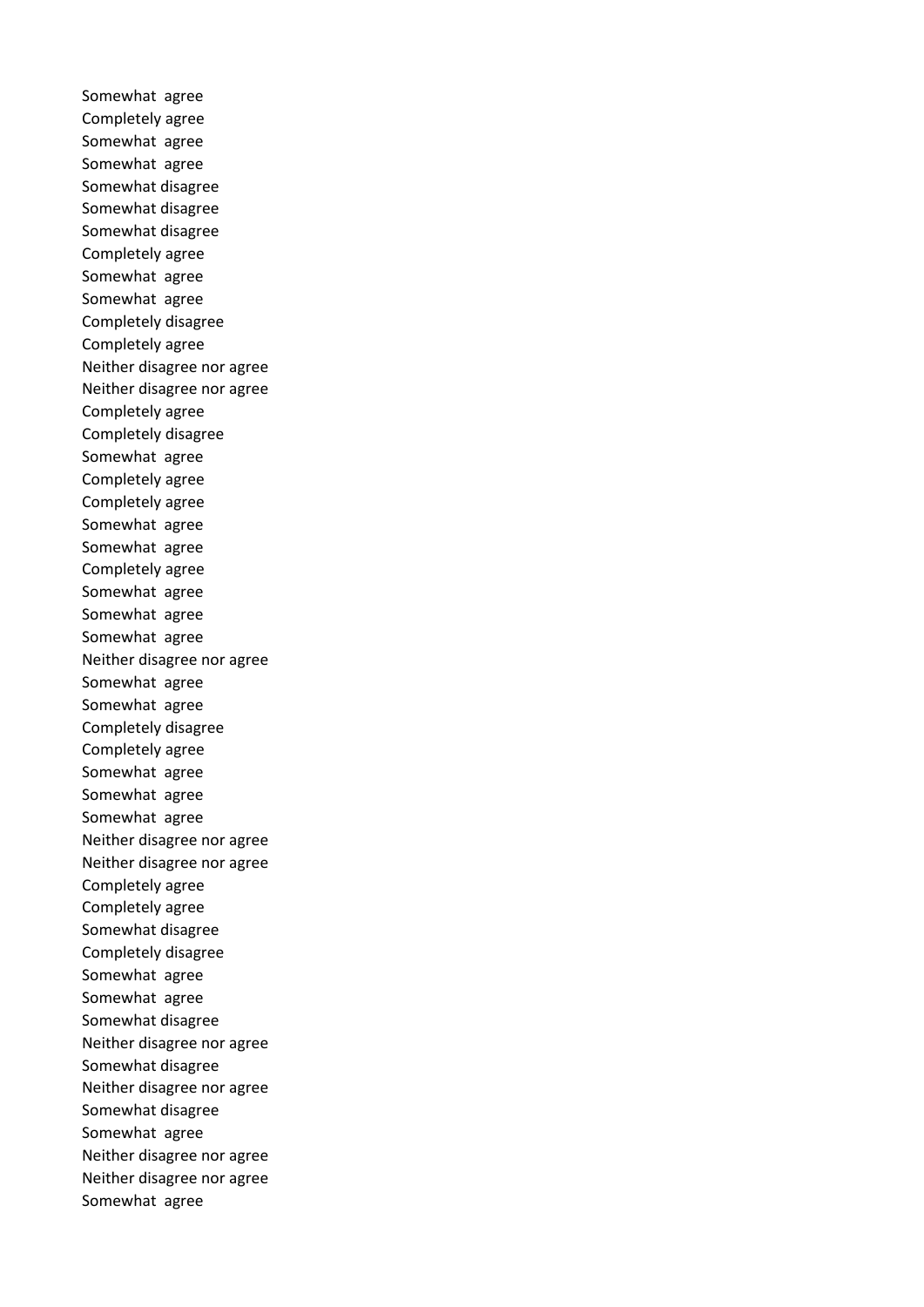Completely agree Completely agree Completely agree Completely agree Completely agree Somewhat disagree Somewhat agree Somewhat disagree Completely agree Somewhat agree Somewhat agree Somewhat agree Completely agree Somewhat agree Neither disagree nor agree Completely disagree Completely disagree Neither disagree nor agree Somewhat agree Somewhat agree Somewhat disagree Somewhat disagree Completely agree Completely agree Somewhat agree Somewhat agree Somewhat agree Completely agree Completely disagree Completely agree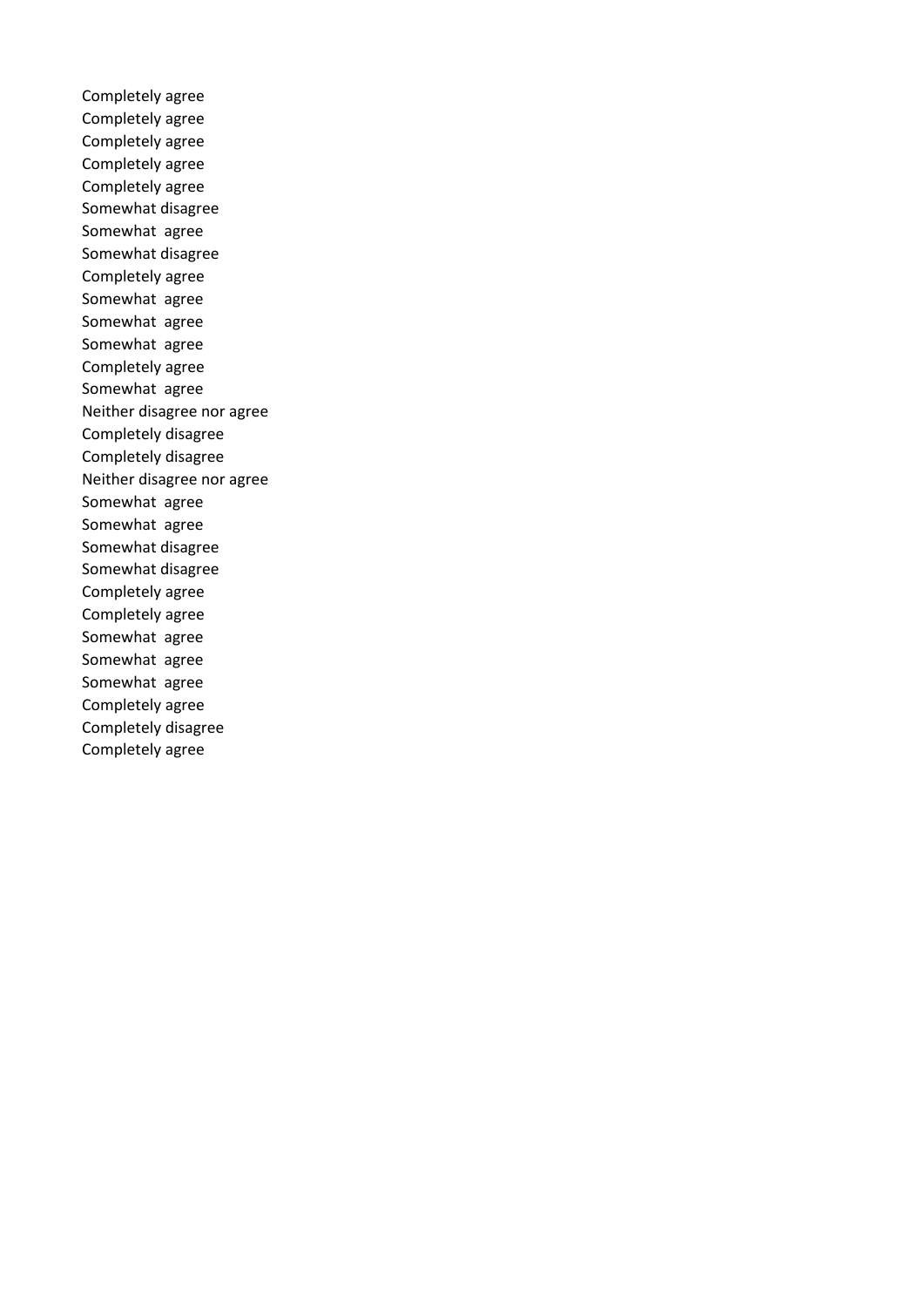## **20) When a search engine returns a list of pages, I select a page from the list based on their rank provided b**

Somewhat agree Somewhat agree Somewhat agree Somewhat disagree Neither disagree nor agree Completely agree Completely agree Somewhat agree Neither disagree nor agree Somewhat agree Somewhat agree Somewhat disagree Completely agree Neither disagree nor agree Somewhat agree Somewhat agree Somewhat agree Completely agree Completely disagree Somewhat agree Somewhat agree Somewhat disagree Neither disagree nor agree Somewhat agree Neither disagree nor agree Neither disagree nor agree Completely disagree Completely agree Somewhat disagree Somewhat agree Completely agree Somewhat disagree Somewhat agree Completely agree Completely agree Neither disagree nor agree Somewhat agree Neither disagree nor agree Somewhat agree Somewhat agree Completely disagree Completely agree Somewhat agree Completely agree Completely agree Completely agree Somewhat disagree Somewhat agree Completely agree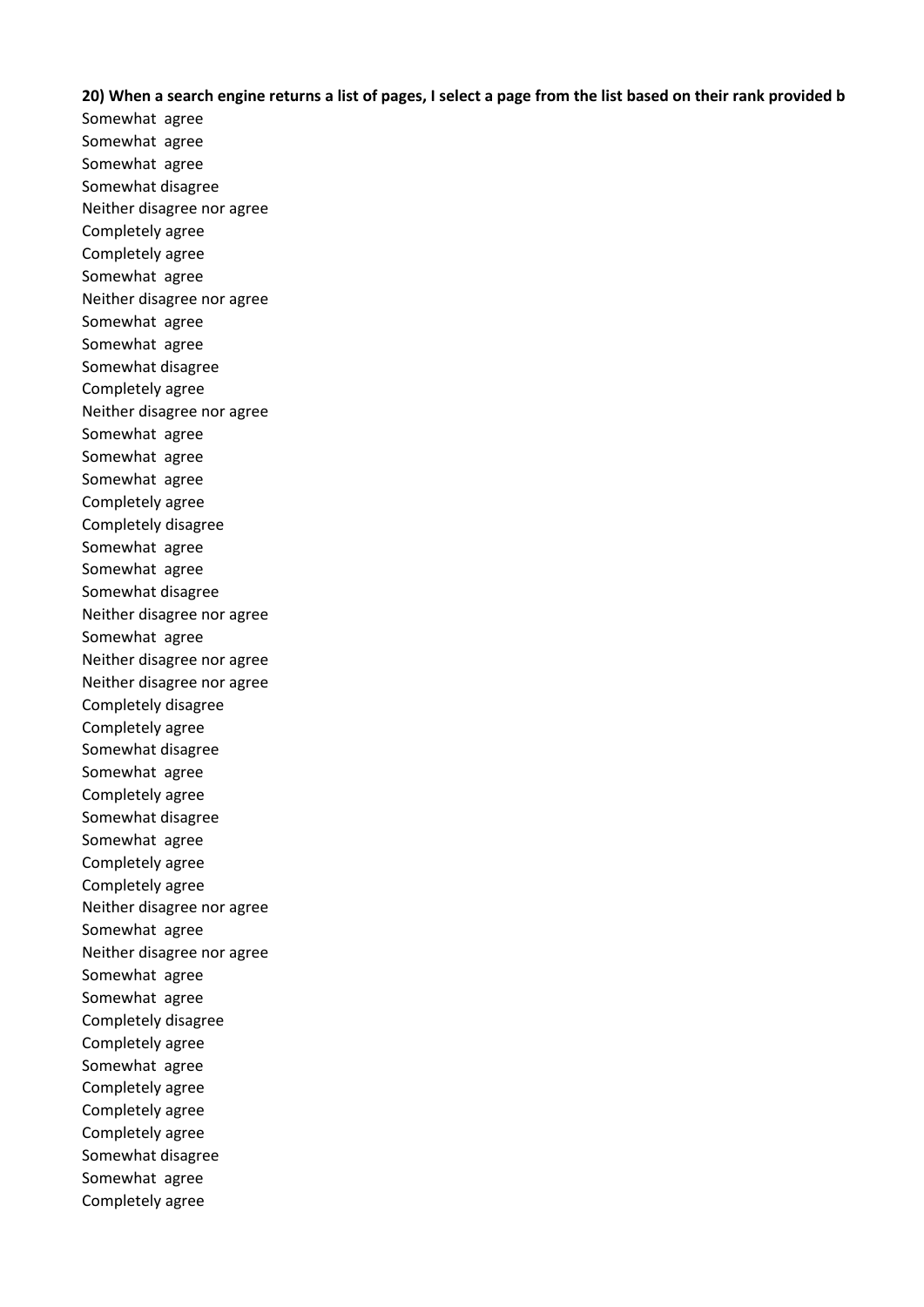Neither disagree nor agree Somewhat agree Somewhat agree Completely agree Neither disagree nor agree Neither disagree nor agree Somewhat agree Somewhat agree Somewhat agree Neither disagree nor agree Neither disagree nor agree Somewhat agree Neither disagree nor agree Completely agree Completely agree Neither disagree nor agree Neither disagree nor agree Somewhat agree Somewhat agree Completely agree Completely agree Somewhat agree Neither disagree nor agree Somewhat disagree Somewhat agree Somewhat disagree Somewhat agree Completely disagree Somewhat agree Somewhat agree Somewhat agree Somewhat agree Neither disagree nor agree Somewhat agree Completely agree Somewhat agree Neither disagree nor agree Somewhat agree Completely agree Somewhat agree Completely agree Somewhat disagree Neither disagree nor agree Completely agree Somewhat agree Completely agree Somewhat agree Completely agree Somewhat agree Neither disagree nor agree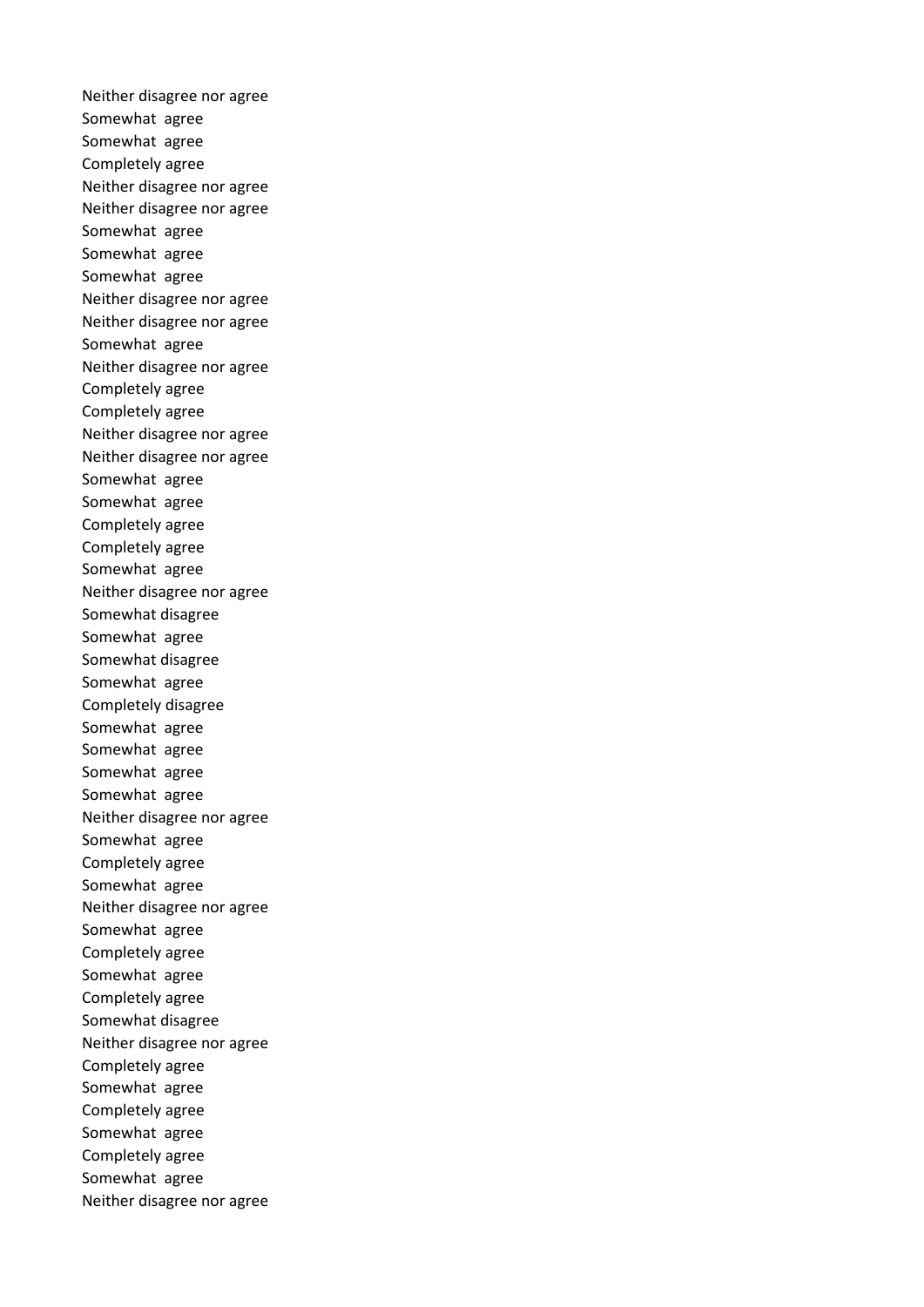Neither disagree nor agree Somewhat agree Somewhat agree Somewhat agree Completely disagree Somewhat agree Neither disagree nor agree Somewhat agree Completely disagree Neither disagree nor agree Somewhat agree Completely disagree Somewhat agree Somewhat agree Somewhat agree Completely disagree Somewhat agree Neither disagree nor agree Somewhat agree Somewhat agree Somewhat agree Somewhat disagree Somewhat agree Completely agree Somewhat disagree Somewhat disagree Somewhat agree Somewhat agree Completely agree Somewhat agree Neither disagree nor agree Neither disagree nor agree Somewhat disagree Somewhat disagree Completely agree Neither disagree nor agree Somewhat agree Somewhat agree Somewhat agree Completely agree Somewhat agree Somewhat agree Completely agree Somewhat agree Somewhat agree Neither disagree nor agree Neither disagree nor agree Completely agree Neither disagree nor agree Completely agree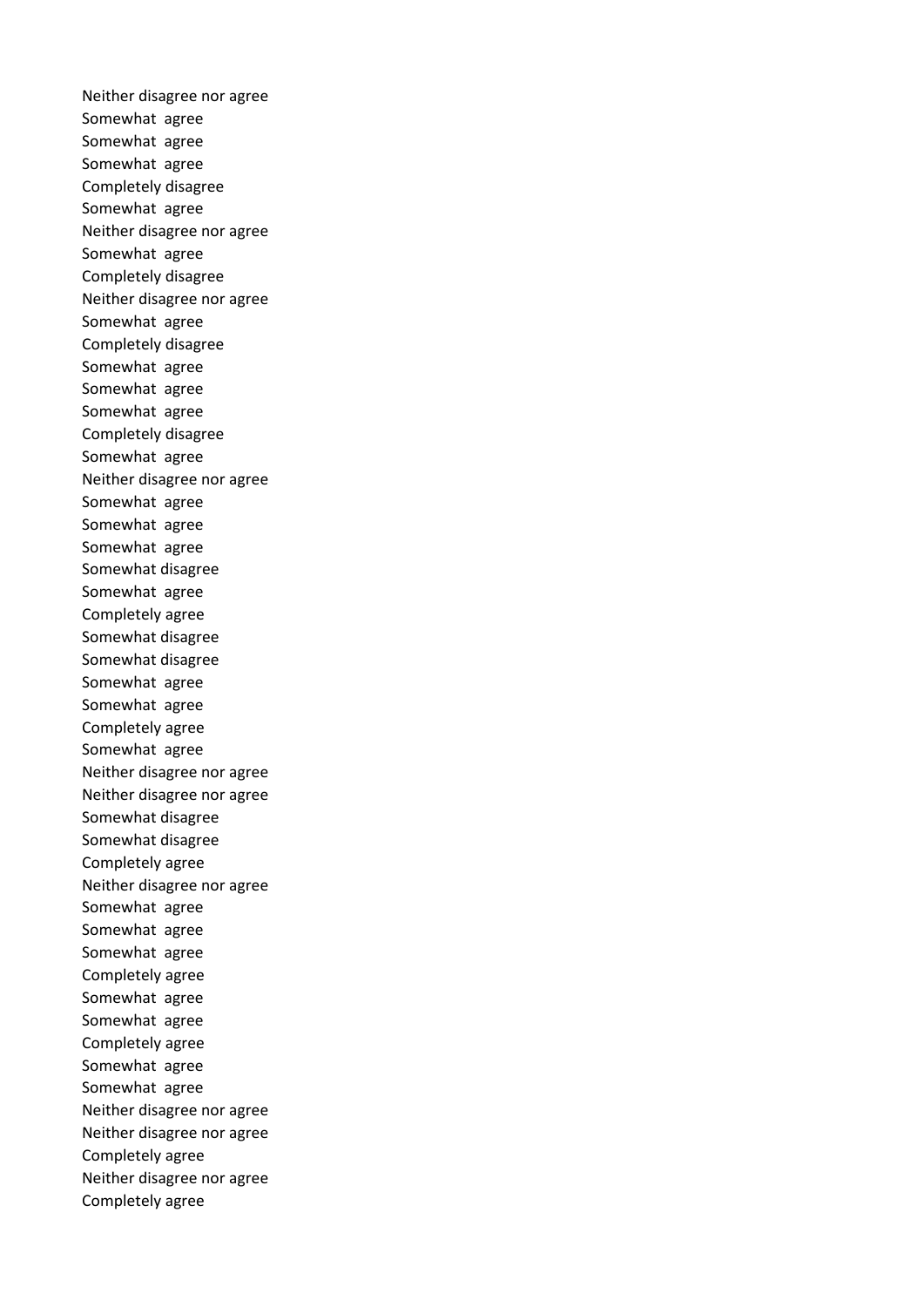Completely agree Completely agree Neither disagree nor agree Somewhat agree Somewhat agree Neither disagree nor agree Somewhat agree Somewhat disagree Somewhat agree Completely agree Completely disagree Somewhat agree Completely agree Somewhat disagree Completely agree Neither disagree nor agree Completely agree Neither disagree nor agree Somewhat agree Completely agree Somewhat agree Completely disagree Somewhat agree Neither disagree nor agree Somewhat disagree Somewhat agree Somewhat disagree Somewhat disagree Somewhat agree Somewhat agree Somewhat agree Completely agree Completely disagree Somewhat agree Somewhat agree Completely agree Somewhat agree Neither disagree nor agree Neither disagree nor agree Somewhat agree Somewhat agree Neither disagree nor agree Completely agree Neither disagree nor agree Completely agree Somewhat agree Somewhat disagree Completely disagree Somewhat agree Somewhat disagree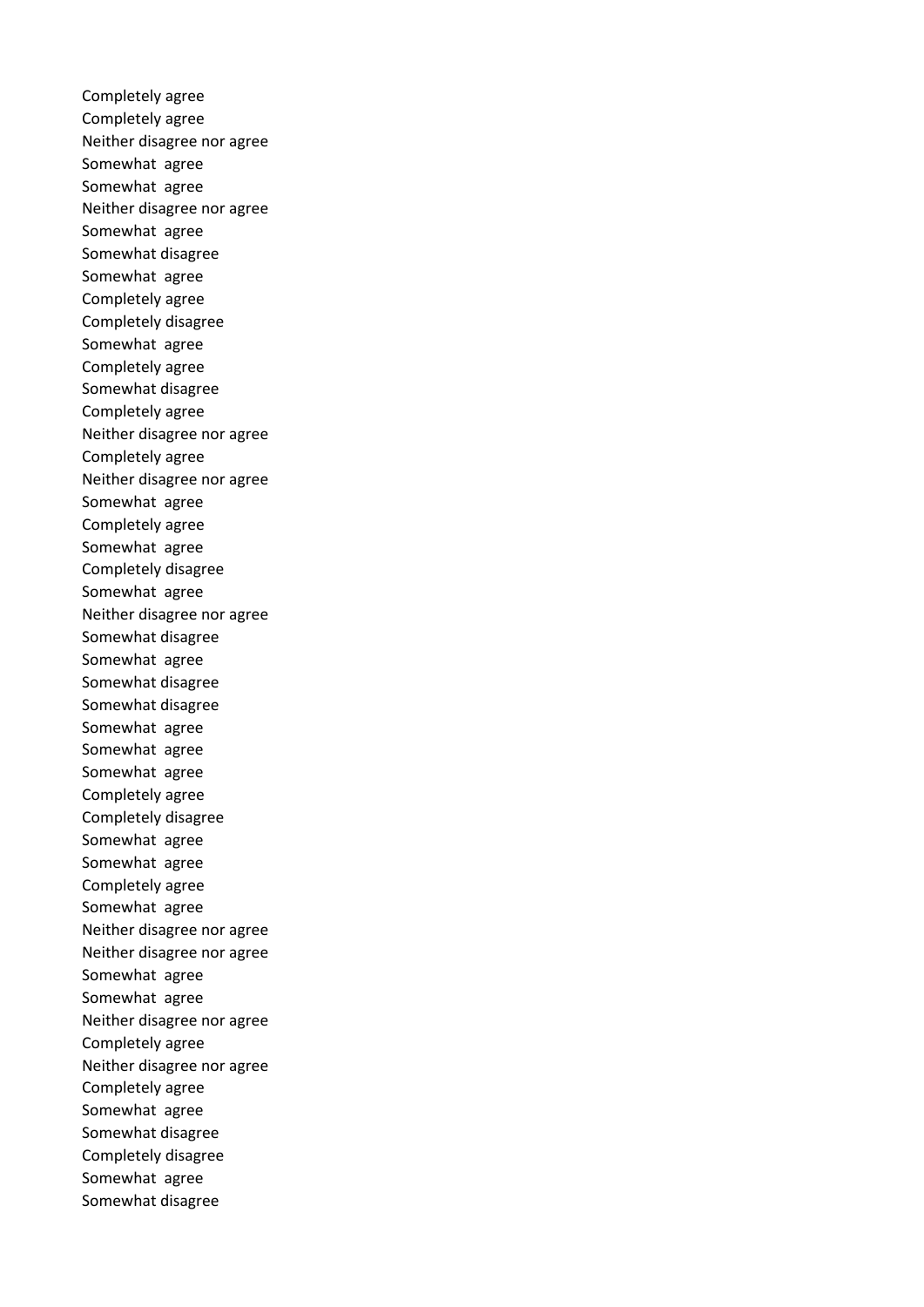Neither disagree nor agree Somewhat disagree Somewhat disagree Somewhat agree Somewhat agree Neither disagree nor agree Completely disagree Somewhat agree Somewhat agree Somewhat disagree Somewhat disagree Neither disagree nor agree Somewhat disagree Somewhat agree Somewhat disagree Somewhat agree Somewhat agree Completely disagree Somewhat agree Completely agree Somewhat agree Completely disagree Somewhat agree Somewhat disagree Somewhat disagree Somewhat agree Somewhat disagree Somewhat disagree Somewhat disagree Somewhat agree Somewhat disagree Somewhat agree Somewhat disagree Somewhat agree Somewhat agree Somewhat agree Somewhat disagree Completely disagree Somewhat agree Somewhat disagree Neither disagree nor agree Somewhat agree Somewhat agree Somewhat agree Somewhat agree Somewhat agree Somewhat agree Somewhat disagree Neither disagree nor agree Completely disagree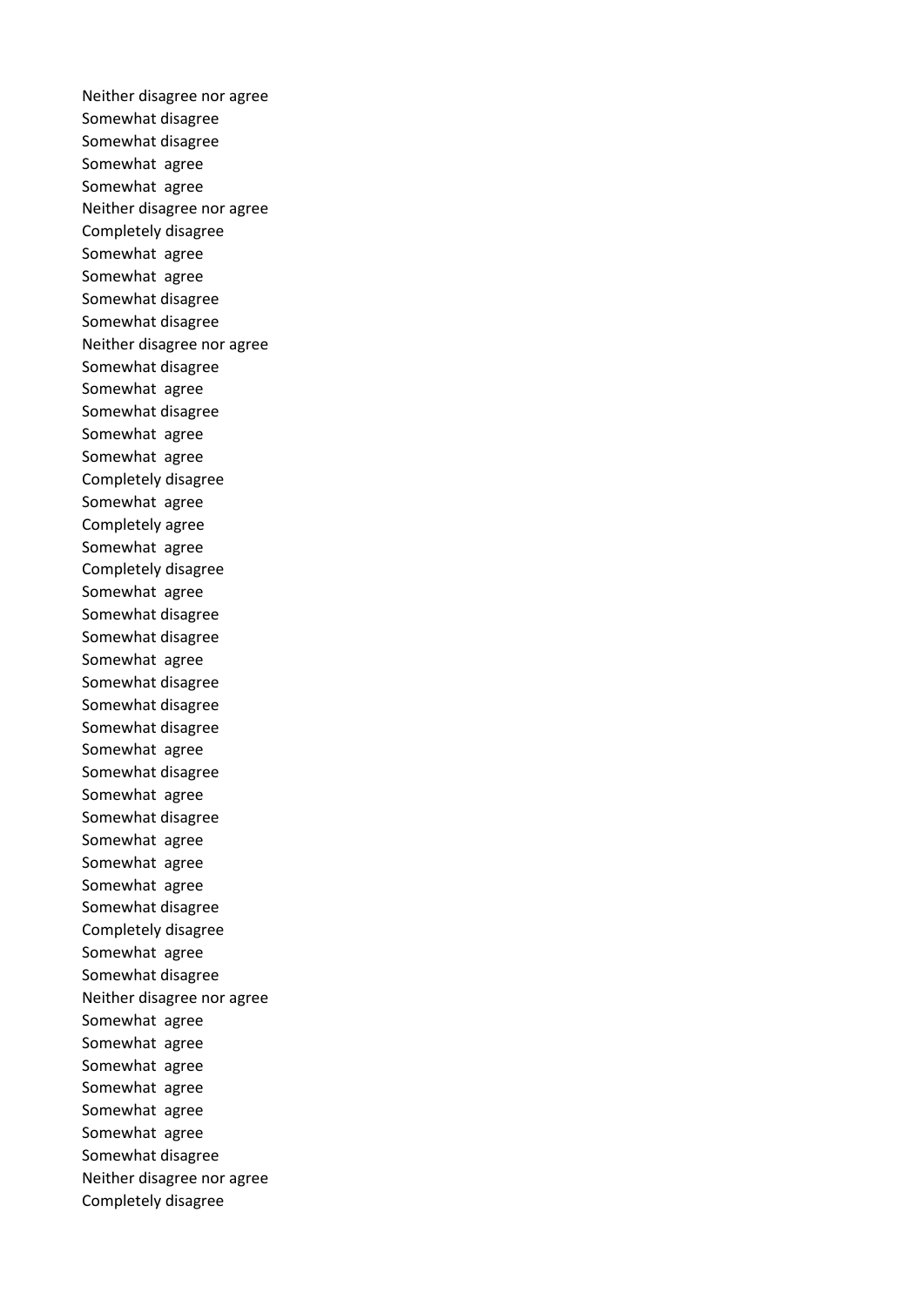Somewhat agree Somewhat agree Somewhat disagree Somewhat agree Somewhat disagree Neither disagree nor agree Somewhat disagree Somewhat disagree Completely disagree Somewhat agree Completely disagree Somewhat agree Neither disagree nor agree Somewhat agree Somewhat agree Somewhat agree Neither disagree nor agree Somewhat disagree Somewhat agree Somewhat agree Somewhat agree Somewhat agree Neither disagree nor agree Completely disagree Somewhat disagree Neither disagree nor agree Neither disagree nor agree Somewhat agree Somewhat agree Somewhat agree Somewhat agree Somewhat disagree Somewhat agree Neither disagree nor agree Completely agree Somewhat agree Completely agree Somewhat agree Somewhat agree Somewhat agree Completely agree Completely agree Completely agree Somewhat agree Neither disagree nor agree Neither disagree nor agree Neither disagree nor agree Somewhat agree Neither disagree nor agree Completely agree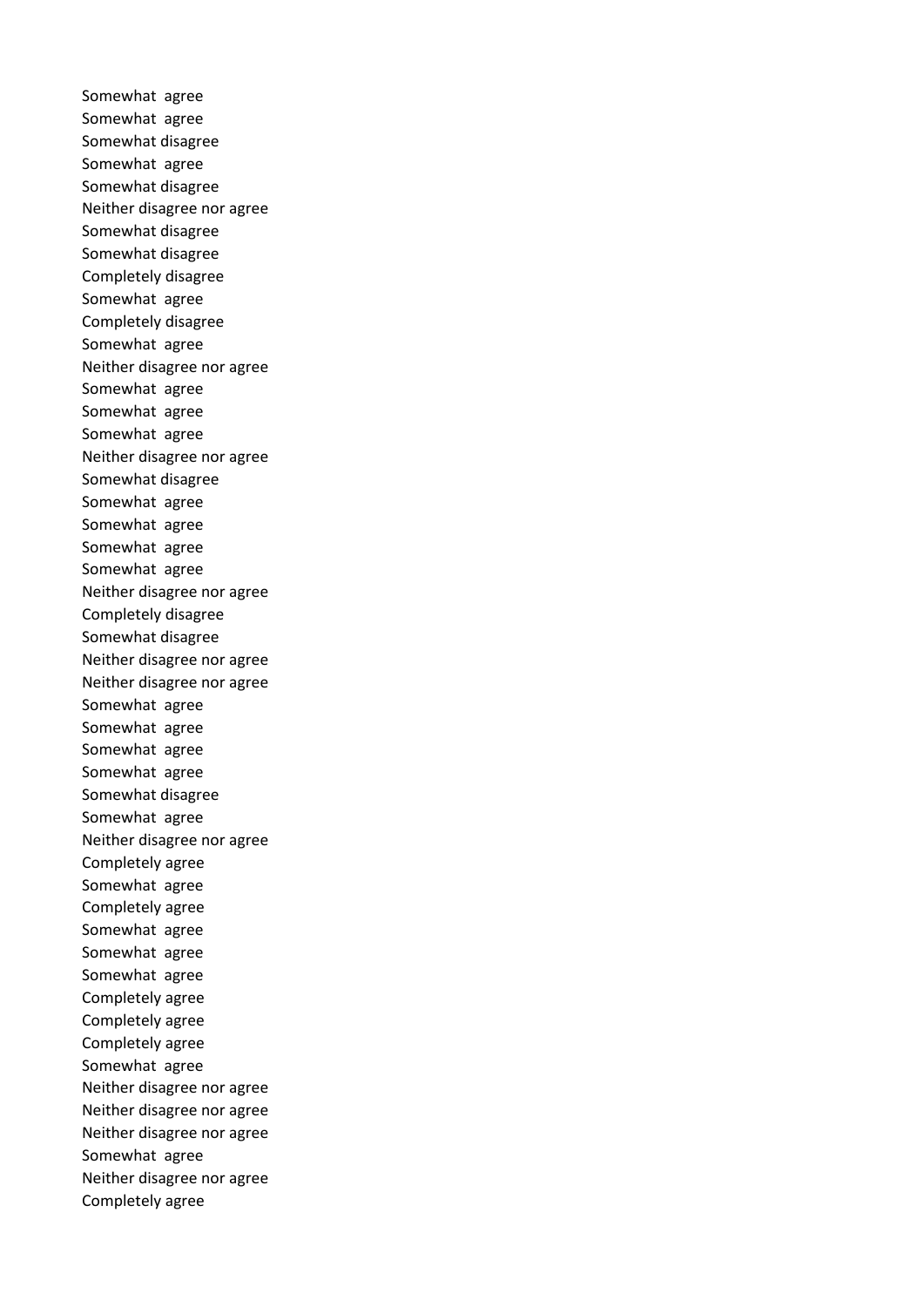Completely agree Completely agree Somewhat disagree Completely agree Somewhat agree Somewhat disagree Somewhat agree Completely agree Somewhat disagree Completely disagree Somewhat disagree Somewhat agree Somewhat agree Somewhat agree Neither disagree nor agree Somewhat agree Somewhat agree Somewhat agree Somewhat disagree Somewhat agree Somewhat disagree Somewhat agree Somewhat agree Somewhat agree Somewhat agree Somewhat disagree Neither disagree nor agree Somewhat disagree Completely agree Somewhat agree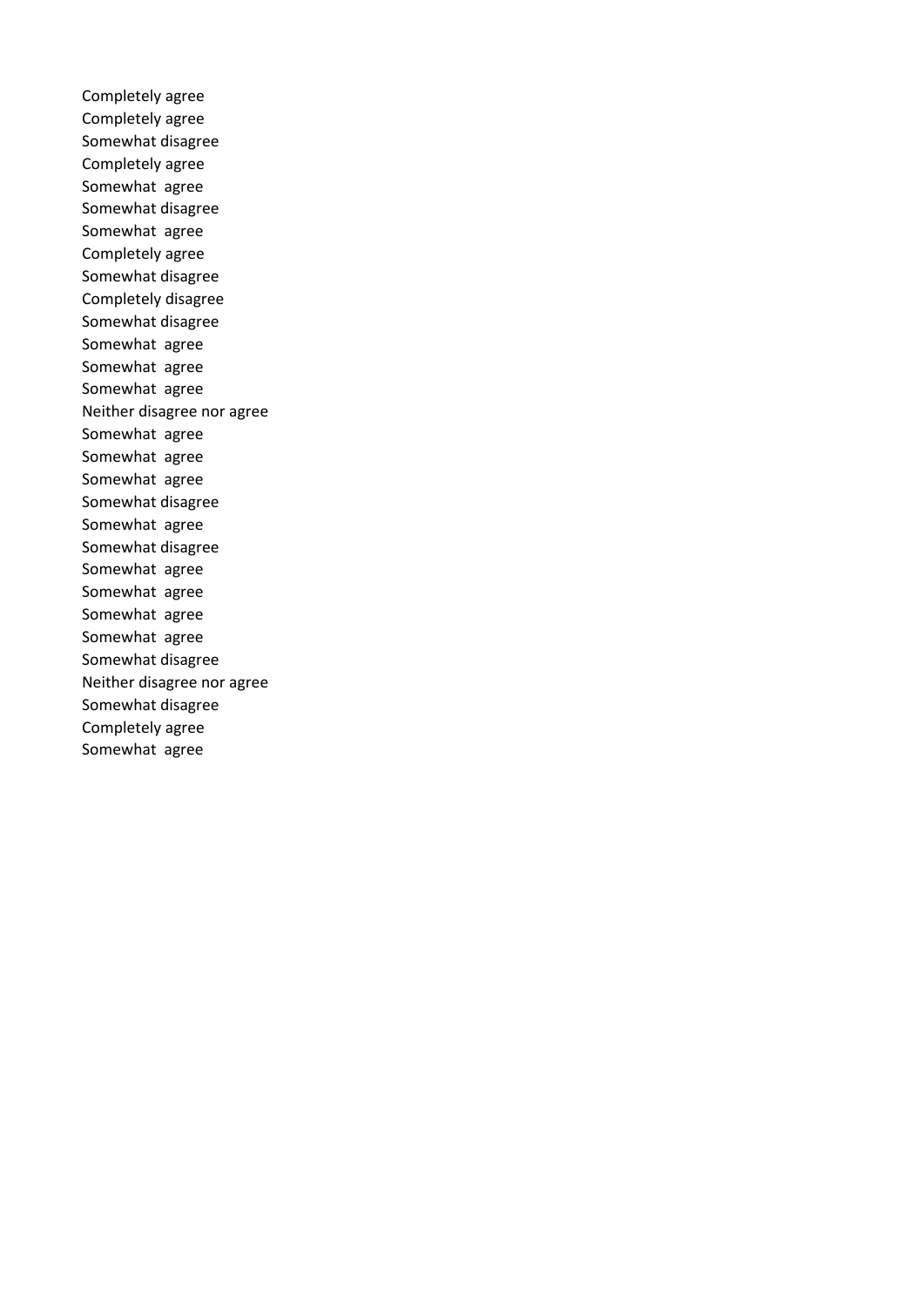## **21) When a search engine returns a list of pages, I select a page from the list based on whether or not it has**

Somewhat agree Somewhat agree Somewhat agree Somewhat agree Neither disagree nor agree Completely disagree Completely agree Somewhat agree Neither disagree nor agree Somewhat agree Neither disagree nor agree Somewhat disagree Completely disagree Neither disagree nor agree Somewhat disagree Somewhat agree Somewhat agree Completely disagree Completely disagree Somewhat agree Somewhat disagree Somewhat disagree Somewhat disagree Completely agree Completely disagree Somewhat disagree Completely disagree Somewhat agree Neither disagree nor agree Somewhat agree Somewhat disagree Somewhat disagree Neither disagree nor agree Somewhat agree Completely agree Neither disagree nor agree Neither disagree nor agree Somewhat disagree Somewhat agree Neither disagree nor agree Completely disagree Completely agree Somewhat agree Somewhat agree Completely disagree Neither disagree nor agree Neither disagree nor agree Somewhat agree Completely agree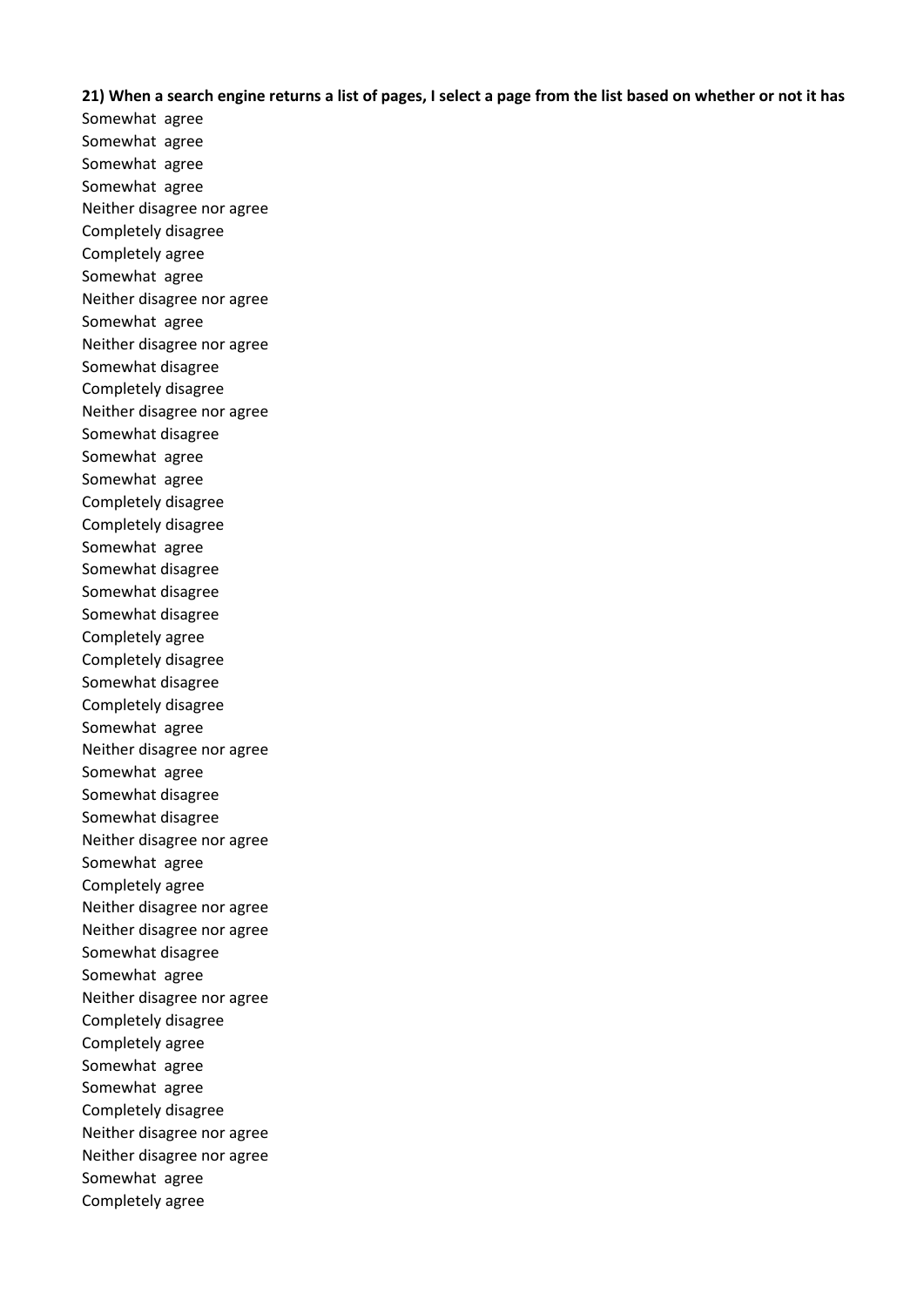Neither disagree nor agree Somewhat agree Neither disagree nor agree Completely agree Neither disagree nor agree Somewhat disagree Somewhat agree Somewhat agree Somewhat agree Neither disagree nor agree Somewhat agree Neither disagree nor agree Neither disagree nor agree Completely agree Completely disagree Neither disagree nor agree Neither disagree nor agree Neither disagree nor agree Somewhat agree Completely disagree Neither disagree nor agree Neither disagree nor agree Neither disagree nor agree Somewhat disagree Neither disagree nor agree Neither disagree nor agree Neither disagree nor agree Somewhat agree Somewhat disagree Neither disagree nor agree Completely agree Somewhat agree Somewhat agree Somewhat agree Neither disagree nor agree Neither disagree nor agree Neither disagree nor agree Neither disagree nor agree Somewhat agree Somewhat disagree Completely agree Neither disagree nor agree Somewhat agree Completely agree Somewhat agree Completely disagree Somewhat agree Completely agree Somewhat agree Somewhat agree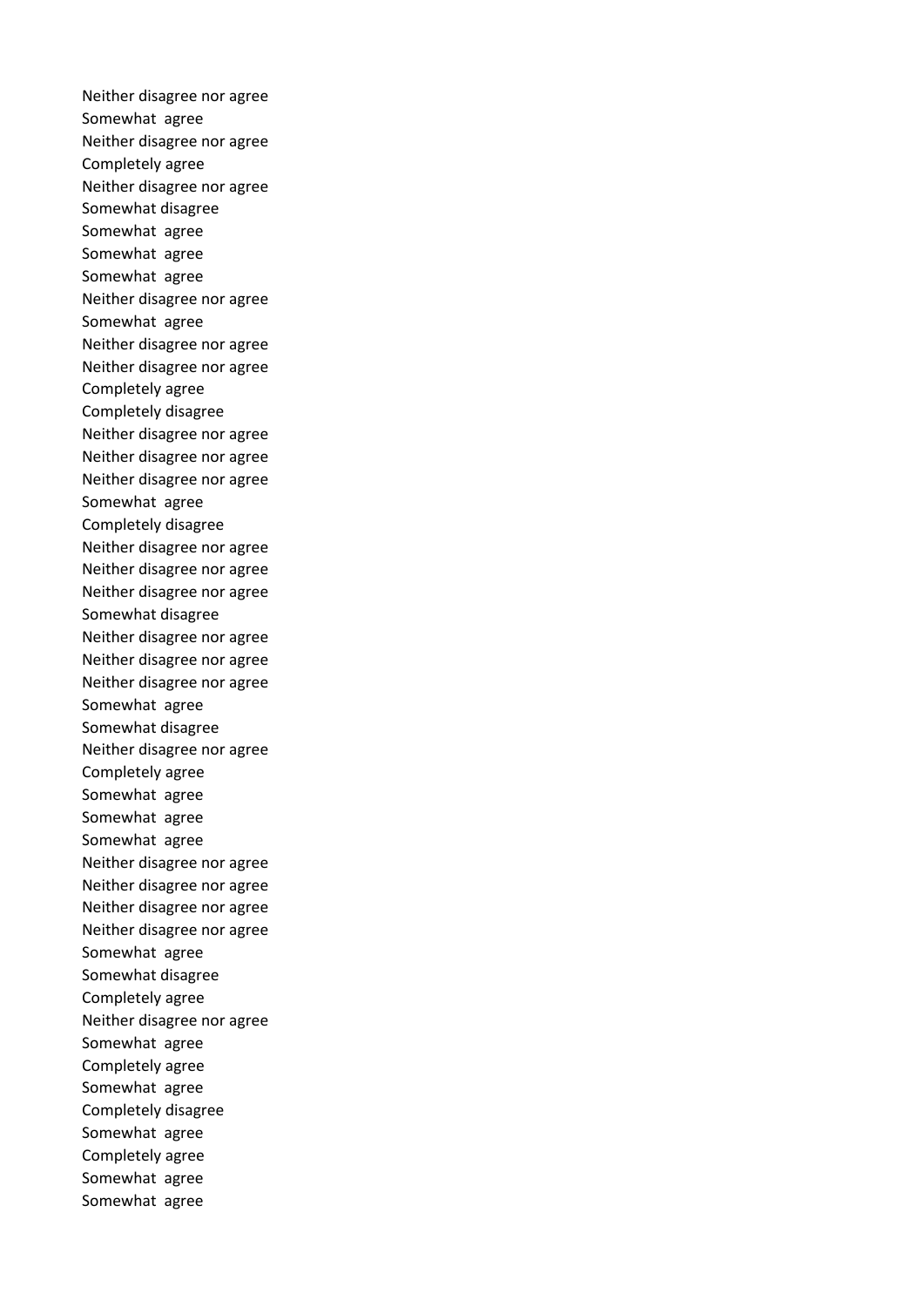Somewhat agree Somewhat disagree Neither disagree nor agree Somewhat disagree Completely disagree Somewhat agree Neither disagree nor agree Neither disagree nor agree Completely disagree Somewhat agree Neither disagree nor agree Somewhat agree Somewhat disagree Somewhat agree Somewhat agree Somewhat disagree Somewhat disagree Neither disagree nor agree Neither disagree nor agree Somewhat agree Somewhat agree Somewhat disagree Somewhat agree Completely agree Somewhat disagree Somewhat disagree Somewhat agree Somewhat agree Completely agree Somewhat agree Neither disagree nor agree Somewhat agree Somewhat disagree Somewhat disagree Somewhat agree Neither disagree nor agree Somewhat agree Neither disagree nor agree Somewhat agree Neither disagree nor agree Completely disagree Somewhat agree Neither disagree nor agree Somewhat agree Somewhat disagree Somewhat agree Neither disagree nor agree Completely agree Somewhat disagree Completely disagree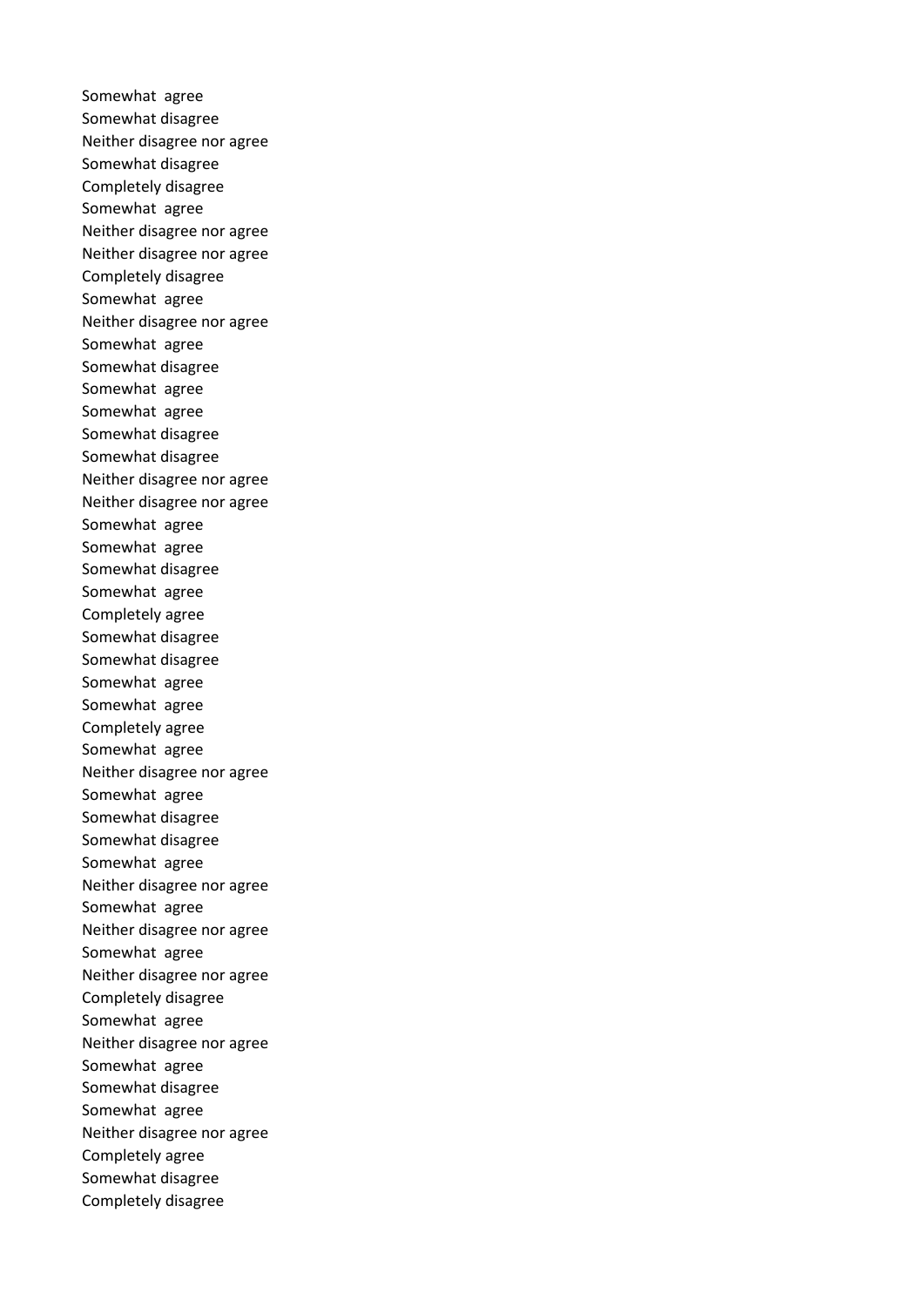Completely disagree Somewhat disagree Neither disagree nor agree Neither disagree nor agree Somewhat agree Somewhat agree Neither disagree nor agree Somewhat agree Neither disagree nor agree Somewhat agree Completely disagree Completely disagree Neither disagree nor agree Somewhat disagree Somewhat agree Neither disagree nor agree Somewhat agree Completely agree Somewhat agree Completely agree Completely agree Somewhat agree Neither disagree nor agree Neither disagree nor agree Neither disagree nor agree Neither disagree nor agree Neither disagree nor agree Completely agree Somewhat disagree Somewhat agree Neither disagree nor agree Somewhat agree Neither disagree nor agree Somewhat agree Neither disagree nor agree Completely disagree Neither disagree nor agree Neither disagree nor agree Somewhat disagree Neither disagree nor agree Somewhat agree Neither disagree nor agree Somewhat agree Somewhat disagree Somewhat disagree Somewhat agree Somewhat agree Completely disagree Completely disagree Somewhat disagree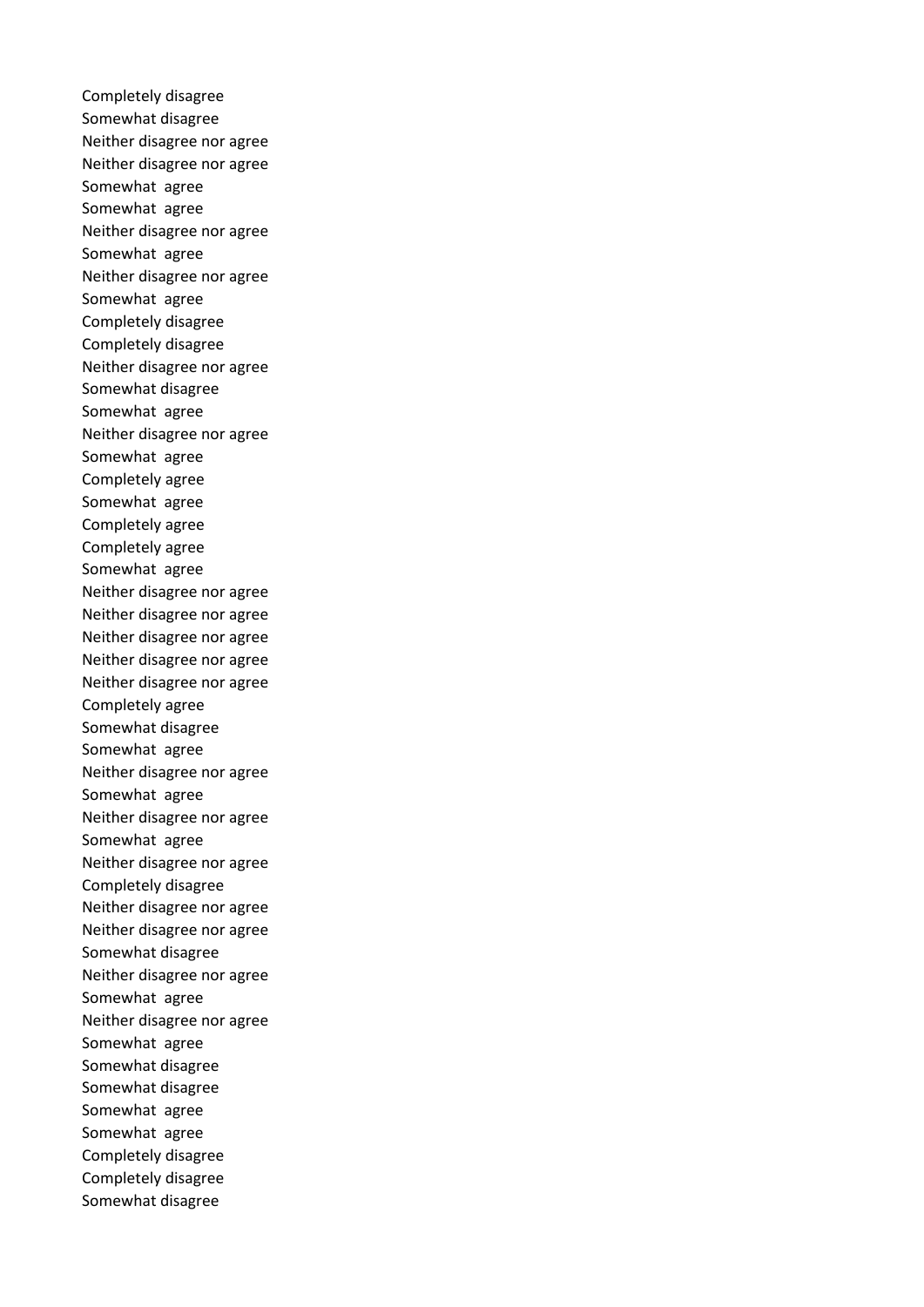Completely agree Completely disagree Somewhat disagree Completely disagree Neither disagree nor agree Completely disagree Completely disagree Somewhat disagree Somewhat disagree Completely disagree Somewhat disagree Completely disagree Somewhat disagree Somewhat disagree Somewhat disagree Somewhat agree Somewhat agree Completely disagree Somewhat disagree Neither disagree nor agree Somewhat agree Completely disagree Somewhat disagree Somewhat disagree Completely disagree Somewhat disagree Completely disagree Completely disagree Somewhat agree Neither disagree nor agree Somewhat disagree Somewhat disagree Completely disagree Somewhat disagree Somewhat disagree Somewhat agree Completely disagree Completely disagree Somewhat disagree Completely disagree Neither disagree nor agree Neither disagree nor agree Somewhat disagree Completely agree Neither disagree nor agree Somewhat agree Somewhat disagree Completely disagree Somewhat agree Somewhat disagree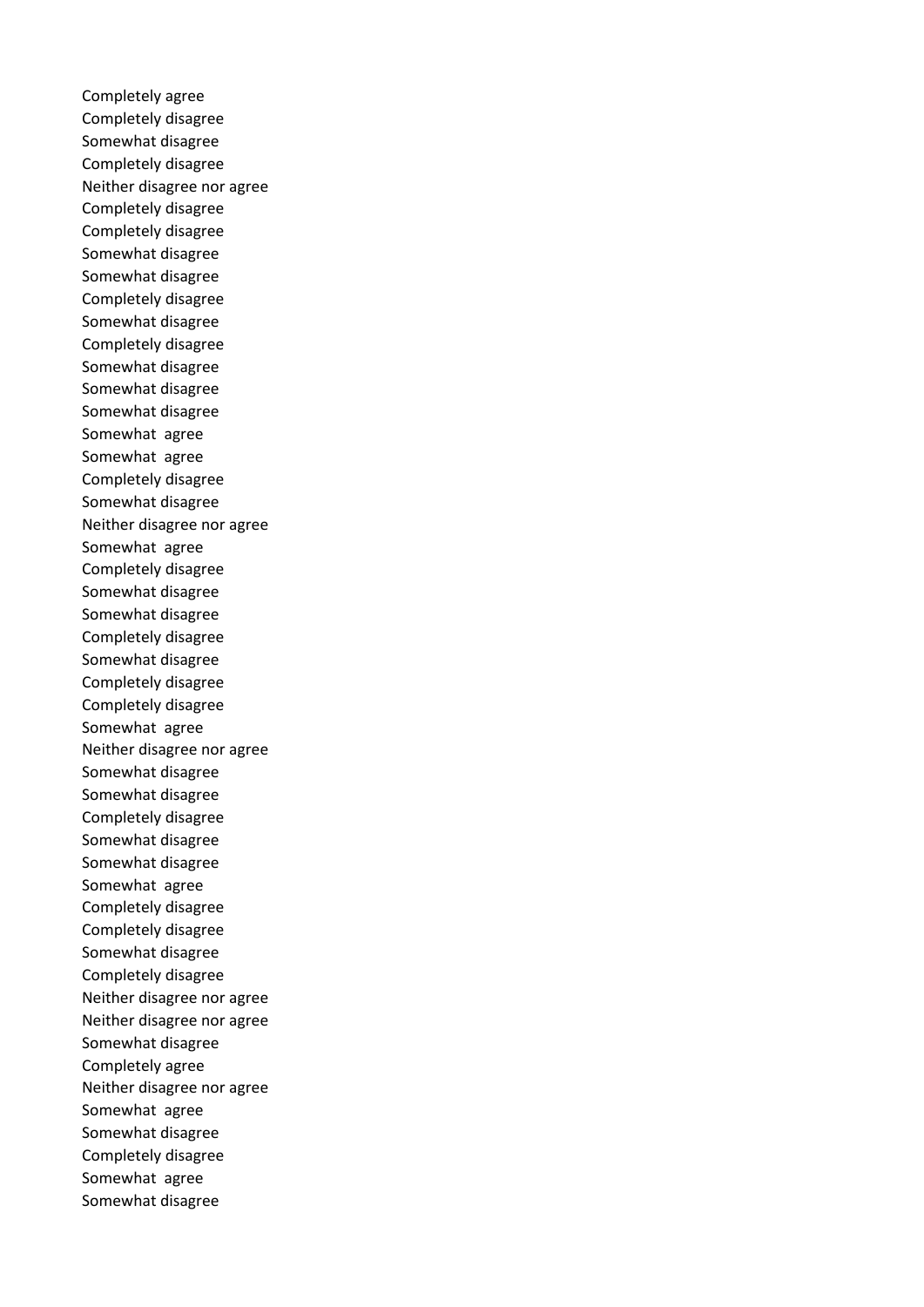Somewhat agree Somewhat disagree Completely disagree Neither disagree nor agree Somewhat disagree Somewhat disagree Completely disagree Completely disagree Completely disagree Somewhat disagree Completely disagree Somewhat disagree Neither disagree nor agree Somewhat agree Completely disagree Completely disagree Completely disagree Completely agree Completely disagree Completely disagree Somewhat disagree Neither disagree nor agree Neither disagree nor agree Neither disagree nor agree Neither disagree nor agree Neither disagree nor agree Neither disagree nor agree Neither disagree nor agree Somewhat disagree Completely agree Completely agree Somewhat agree Neither disagree nor agree Somewhat agree Somewhat agree Neither disagree nor agree Completely agree Somewhat disagree Neither disagree nor agree Neither disagree nor agree Completely agree Somewhat disagree Neither disagree nor agree Somewhat agree Neither disagree nor agree Neither disagree nor agree Completely disagree Neither disagree nor agree Somewhat agree Neither disagree nor agree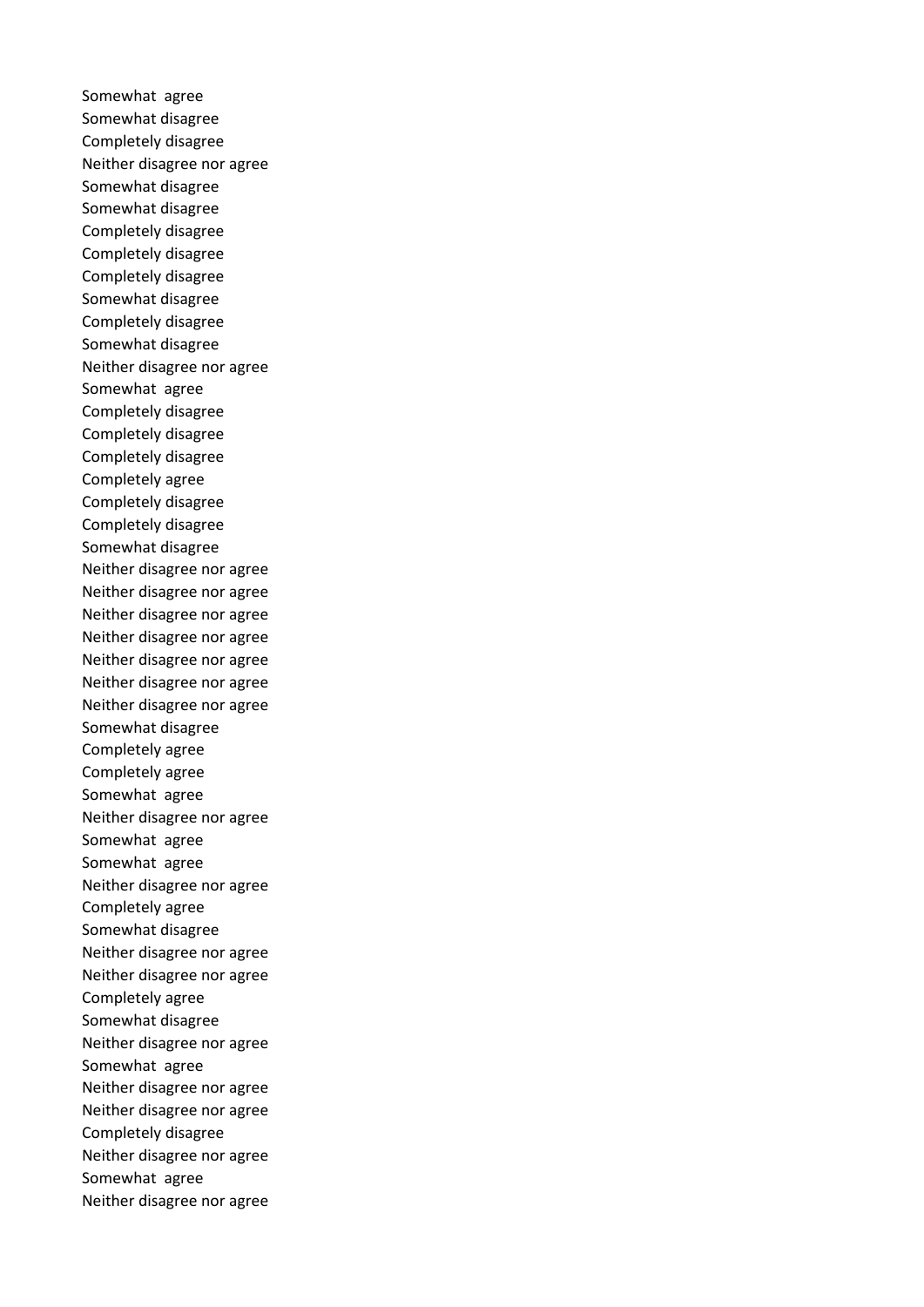Completely agree Completely agree Neither disagree nor agree Completely disagree Neither disagree nor agree Neither disagree nor agree Somewhat agree Somewhat disagree Somewhat disagree Completely disagree Neither disagree nor agree Somewhat disagree Neither disagree nor agree Neither disagree nor agree Neither disagree nor agree Neither disagree nor agree Somewhat disagree Completely disagree Neither disagree nor agree Somewhat disagree Completely disagree Completely disagree Somewhat disagree Completely disagree Completely disagree Neither disagree nor agree Somewhat disagree Completely disagree Completely disagree Somewhat disagree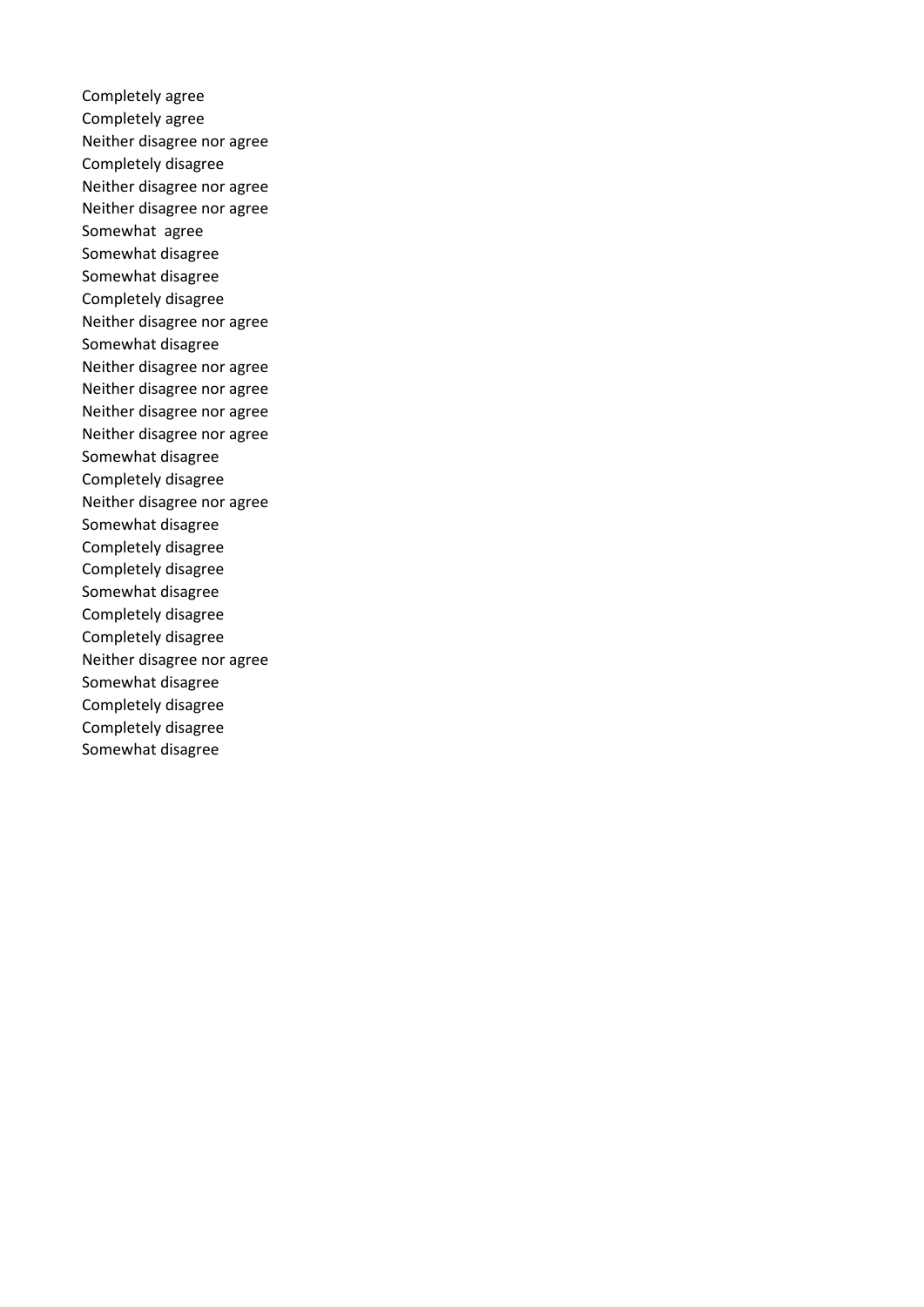## **22) I don't trust websites that ask for payment information.**

Somewhat agree Neither disagree nor agree Neither disagree nor agree Completely agree Neither disagree nor agree Somewhat disagree Completely agree Somewhat agree Somewhat agree Somewhat agree Completely agree Somewhat disagree Completely disagree Neither disagree nor agree Completely agree Neither disagree nor agree Neither disagree nor agree Completely agree Completely agree Completely agree Somewhat agree Somewhat disagree Somewhat disagree Completely agree Somewhat agree Somewhat agree Completely agree Completely disagree Neither disagree nor agree Somewhat agree Completely agree Neither disagree nor agree Completely agree Completely agree Completely agree Neither disagree nor agree Somewhat agree Completely agree Completely agree Completely agree Completely disagree Somewhat agree Somewhat agree Completely agree Completely agree Completely agree Neither disagree nor agree Completely agree Neither disagree nor agree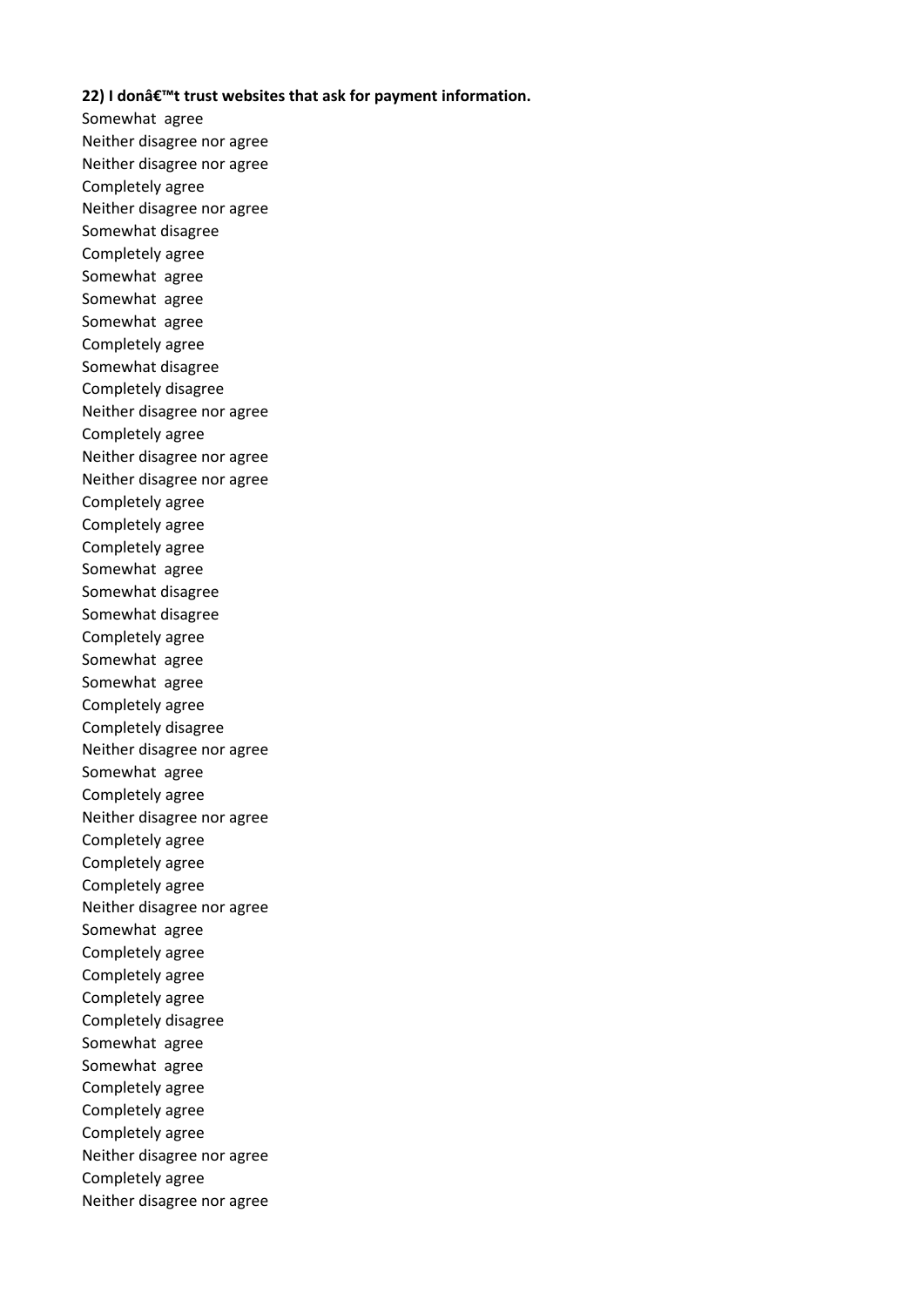Neither disagree nor agree Neither disagree nor agree Neither disagree nor agree Completely agree Somewhat agree Completely agree Neither disagree nor agree Completely agree Completely agree Completely agree Completely agree Completely agree Completely agree Completely agree Completely agree Somewhat agree Completely agree Completely disagree Completely agree Completely agree Somewhat agree Completely agree Somewhat agree Somewhat agree Completely agree Somewhat agree Completely agree Neither disagree nor agree Completely agree Completely agree Completely agree Neither disagree nor agree Completely agree Neither disagree nor agree Somewhat agree Somewhat agree Completely agree Somewhat disagree Completely agree Completely agree Completely agree Completely disagree Somewhat agree Somewhat agree Completely agree Completely agree Completely agree Completely agree Somewhat agree Completely agree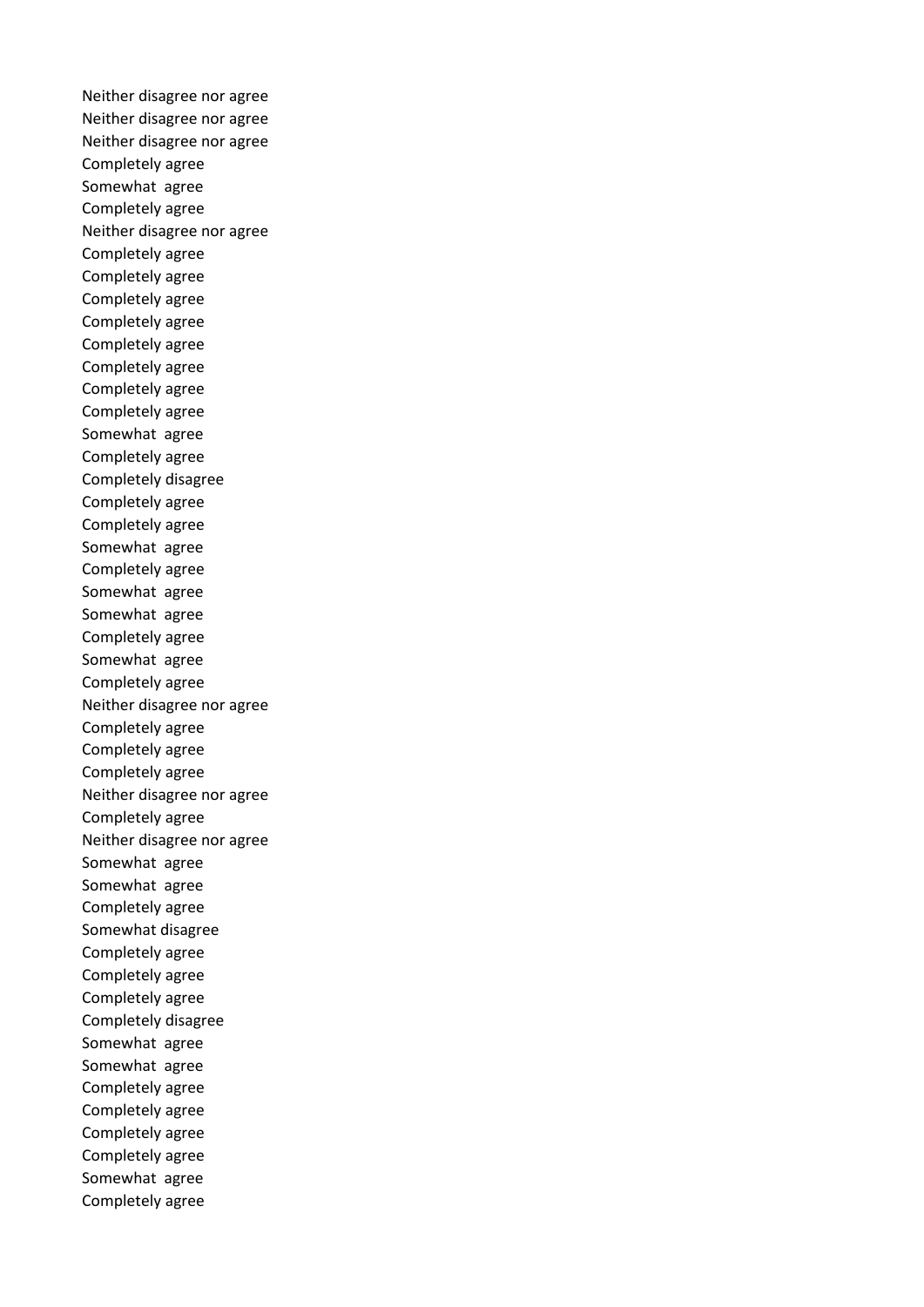Completely disagree Neither disagree nor agree Somewhat disagree Somewhat disagree Completely agree Completely agree Completely agree Neither disagree nor agree Completely disagree Somewhat agree Completely agree Neither disagree nor agree Completely disagree Somewhat agree Completely disagree Completely agree Somewhat agree Neither disagree nor agree Completely agree Completely agree Neither disagree nor agree Completely disagree Somewhat agree Neither disagree nor agree Somewhat disagree Completely disagree Completely agree Somewhat agree Completely agree Somewhat agree Somewhat agree Neither disagree nor agree Somewhat agree Somewhat disagree Completely agree Neither disagree nor agree Neither disagree nor agree Completely agree Somewhat agree Somewhat agree Somewhat agree Completely agree Completely agree Completely agree Completely agree Somewhat agree Completely agree Completely agree Somewhat disagree Somewhat agree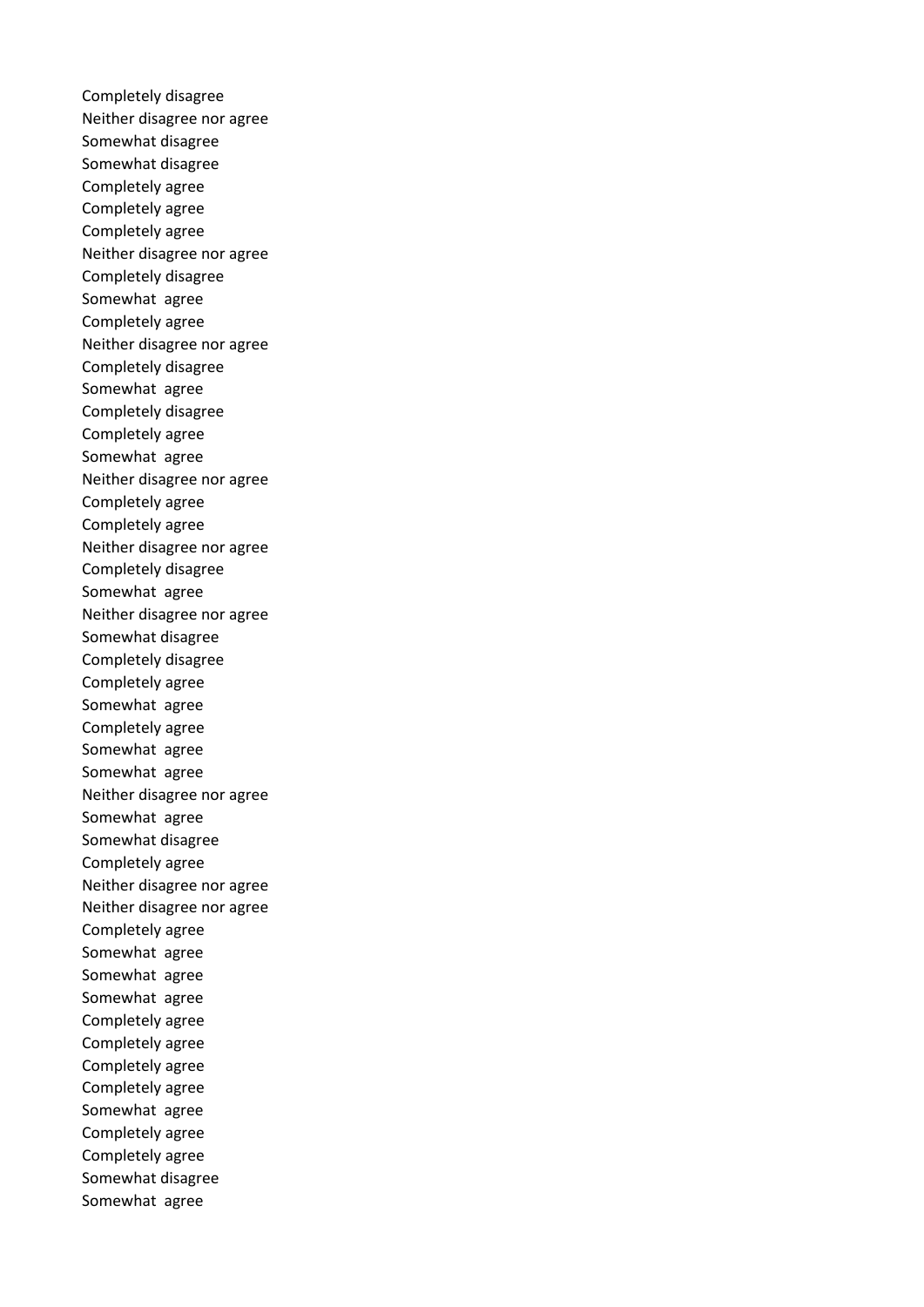Completely agree Completely disagree Completely agree Completely agree Somewhat agree Completely agree Neither disagree nor agree Somewhat agree Somewhat agree Somewhat agree Completely agree Completely agree Completely agree Neither disagree nor agree Completely agree Completely agree Neither disagree nor agree Completely agree Completely agree Completely disagree Completely disagree Completely agree Somewhat disagree Completely disagree Neither disagree nor agree Completely agree Neither disagree nor agree Completely agree Completely agree Completely agree Somewhat disagree Completely agree Completely agree Completely agree Somewhat agree Completely agree Somewhat disagree Neither disagree nor agree Somewhat agree Somewhat agree Somewhat agree Somewhat agree Somewhat agree Neither disagree nor agree Completely agree Completely agree Completely agree Completely agree Somewhat agree Completely agree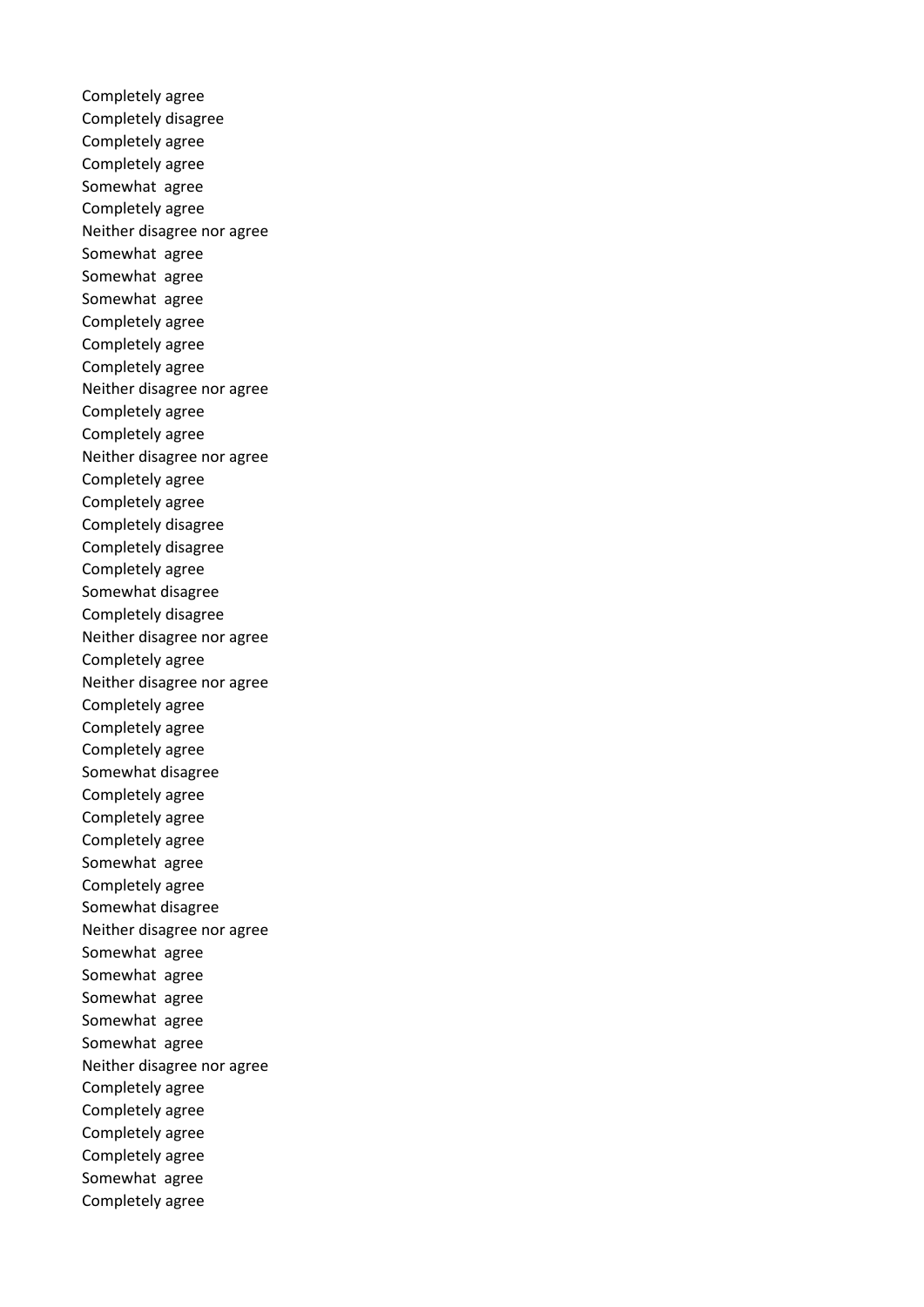Somewhat agree Somewhat agree Completely agree Completely agree Completely agree Completely agree Neither disagree nor agree Completely agree Completely disagree Completely agree Completely agree Somewhat agree Completely agree Completely agree Somewhat agree Completely agree Somewhat agree Completely agree Neither disagree nor agree Completely agree Completely agree Completely agree Somewhat agree Somewhat agree Completely agree Completely agree Completely agree Completely agree Completely agree Completely agree Completely agree Completely agree Completely agree Somewhat agree Somewhat agree Somewhat agree Completely agree Completely agree Completely agree Completely agree Neither disagree nor agree Completely agree Completely agree Somewhat agree Completely agree Completely agree Completely agree Somewhat disagree Neither disagree nor agree Completely agree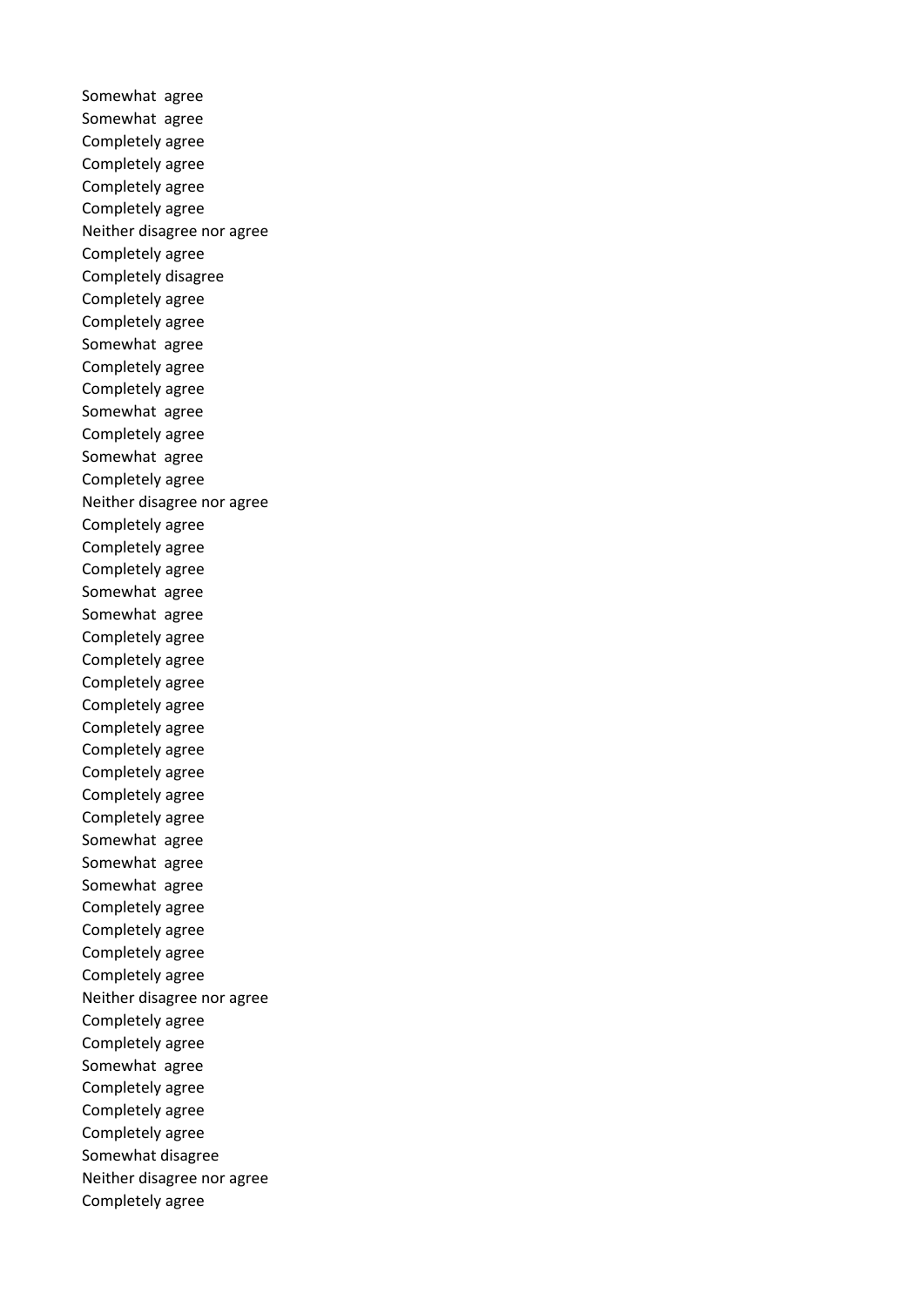Somewhat disagree Neither disagree nor agree Completely agree Completely agree Completely agree Completely agree Somewhat agree Completely agree Completely agree Somewhat agree Completely disagree Completely agree Neither disagree nor agree Completely agree Neither disagree nor agree Completely agree Completely agree Somewhat agree Somewhat agree Completely agree Completely agree Neither disagree nor agree Completely agree Completely agree Completely agree Neither disagree nor agree Neither disagree nor agree Completely agree Somewhat disagree Somewhat agree Somewhat agree Neither disagree nor agree Neither disagree nor agree Completely disagree Completely agree Completely agree Completely agree Somewhat disagree Completely agree Completely agree Completely agree Completely agree Completely agree Somewhat agree Somewhat agree Completely agree Completely agree Somewhat agree Completely agree Completely agree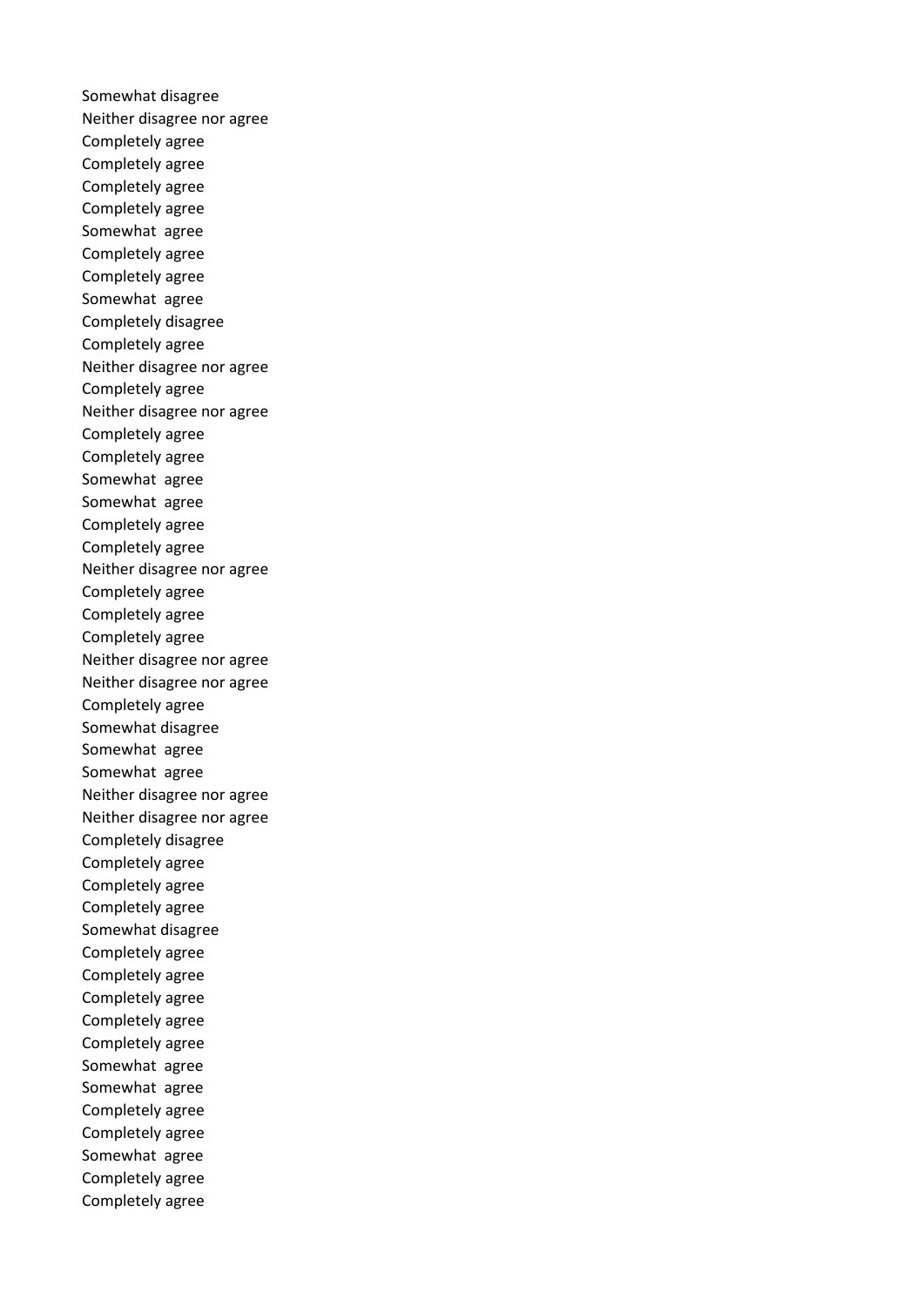Completely agree Completely agree Completely agree Completely agree Somewhat agree Neither disagree nor agree Completely agree Completely agree Completely agree Completely agree Somewhat agree Completely agree Somewhat agree Somewhat agree Somewhat agree Neither disagree nor agree Completely agree Completely agree Completely agree Completely agree Completely agree Somewhat agree Completely agree Somewhat agree Completely agree Somewhat agree Somewhat agree Completely agree Completely agree Completely agree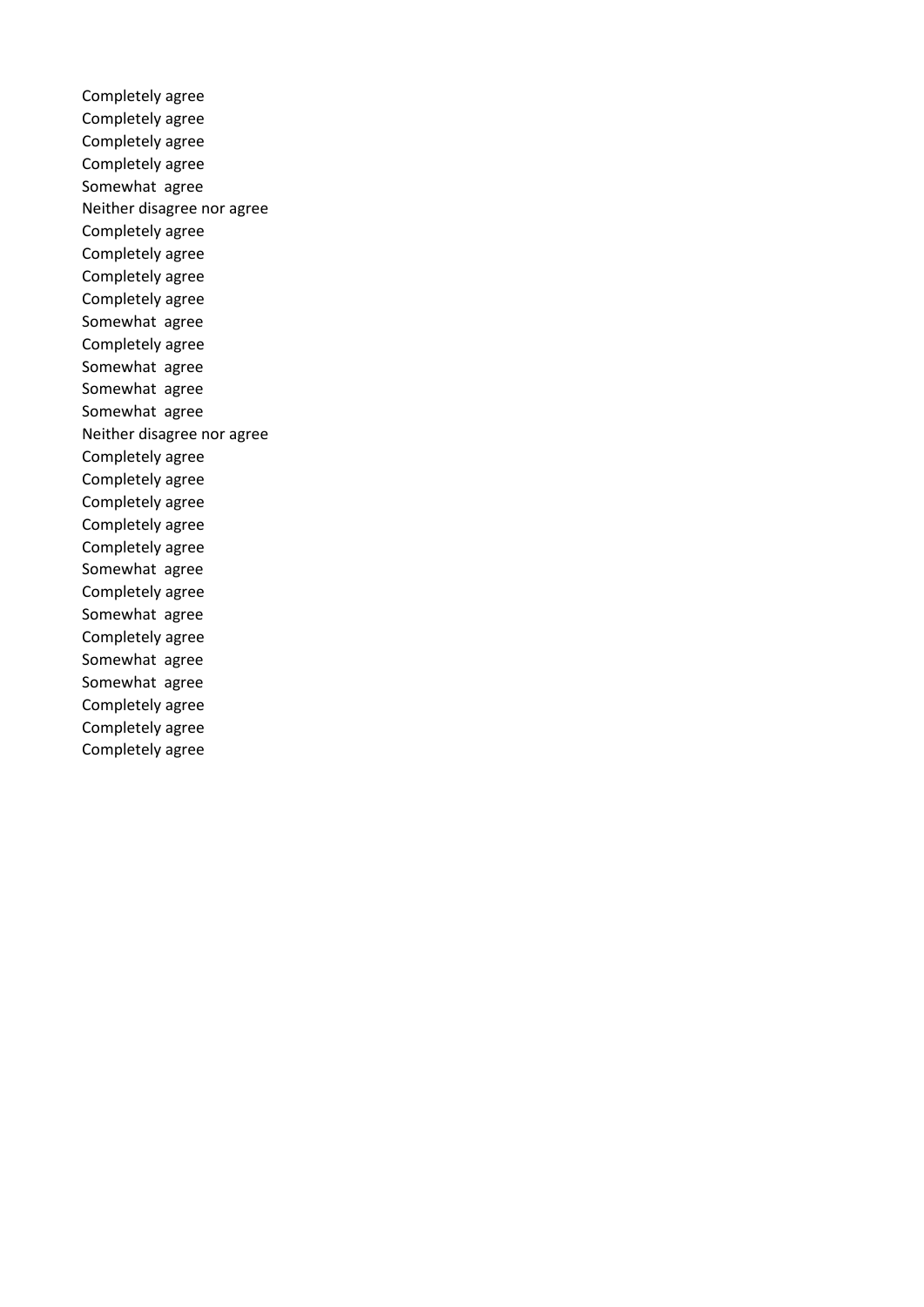### **23) I prefer webpages that explain the symptoms of the disease I am looking at.**

Somewhat agree Completely agree Completely agree Somewhat agree Completely agree Neither disagree nor agree Completely agree Somewhat agree Completely agree Somewhat agree Completely agree Somewhat disagree Completely disagree Somewhat agree Somewhat agree Completely agree Somewhat agree Completely agree Somewhat agree Completely agree Completely agree Somewhat disagree Somewhat disagree Completely agree Somewhat agree Neither disagree nor agree Completely disagree Somewhat agree Somewhat agree Somewhat agree Completely agree Completely agree Somewhat agree Completely agree Completely agree Neither disagree nor agree Completely agree Somewhat disagree Neither disagree nor agree Completely agree Completely disagree Neither disagree nor agree Somewhat agree Completely agree Completely agree Somewhat agree Somewhat agree Somewhat agree Completely agree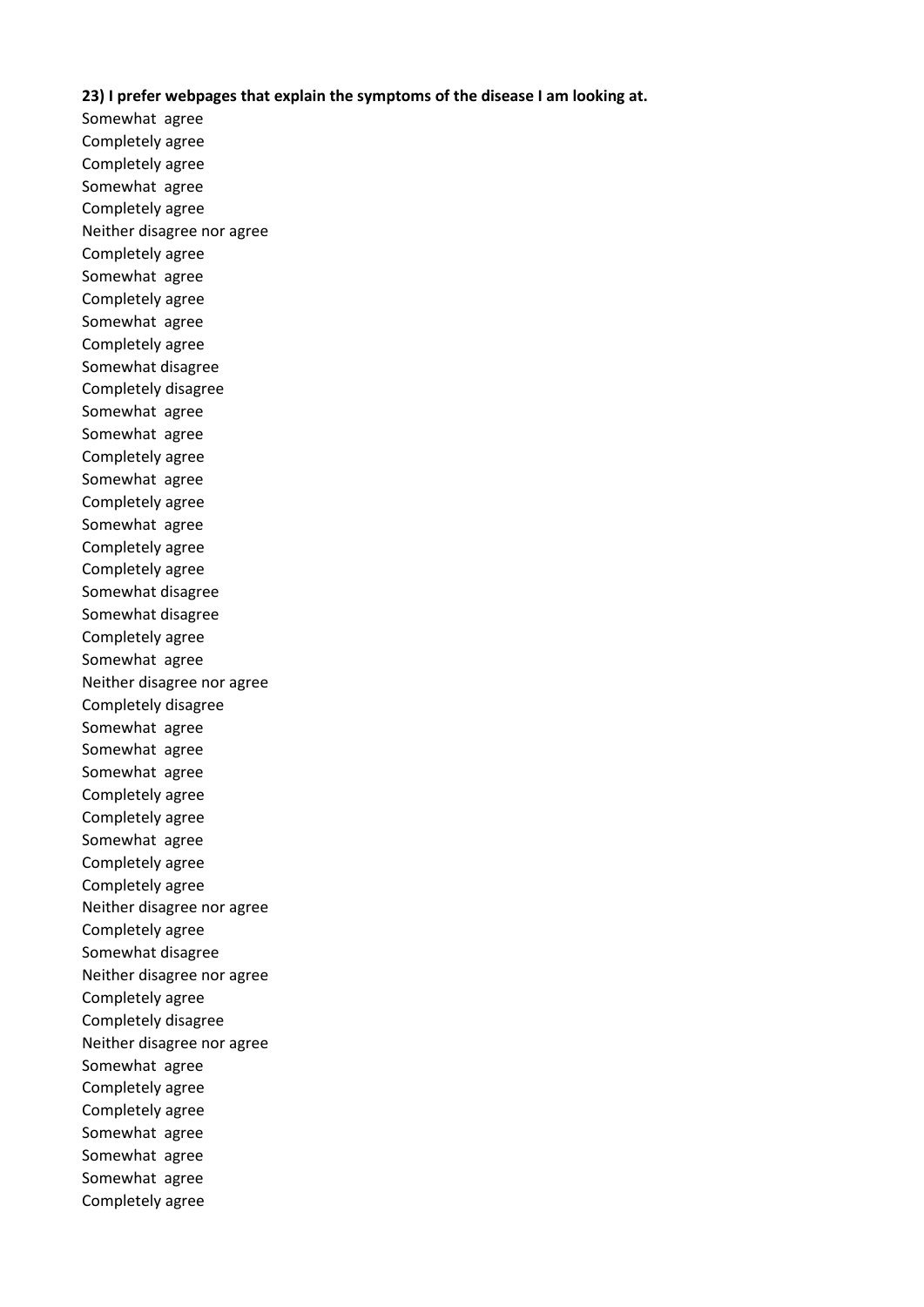Neither disagree nor agree Somewhat agree Somewhat agree Completely agree Neither disagree nor agree Completely agree Completely agree Somewhat agree Completely agree Somewhat agree Completely agree Completely agree Somewhat agree Completely agree Completely agree Somewhat agree Completely agree Somewhat agree Completely agree Somewhat agree Completely agree Somewhat agree Somewhat agree Somewhat agree Completely agree Completely agree Completely agree Completely agree Completely agree Completely agree Completely agree Completely agree Neither disagree nor agree Completely agree Completely agree Completely agree Completely agree Somewhat agree Somewhat agree Somewhat agree Completely agree Somewhat agree Somewhat agree Somewhat agree Completely agree Completely agree Completely agree Completely agree Somewhat agree Somewhat agree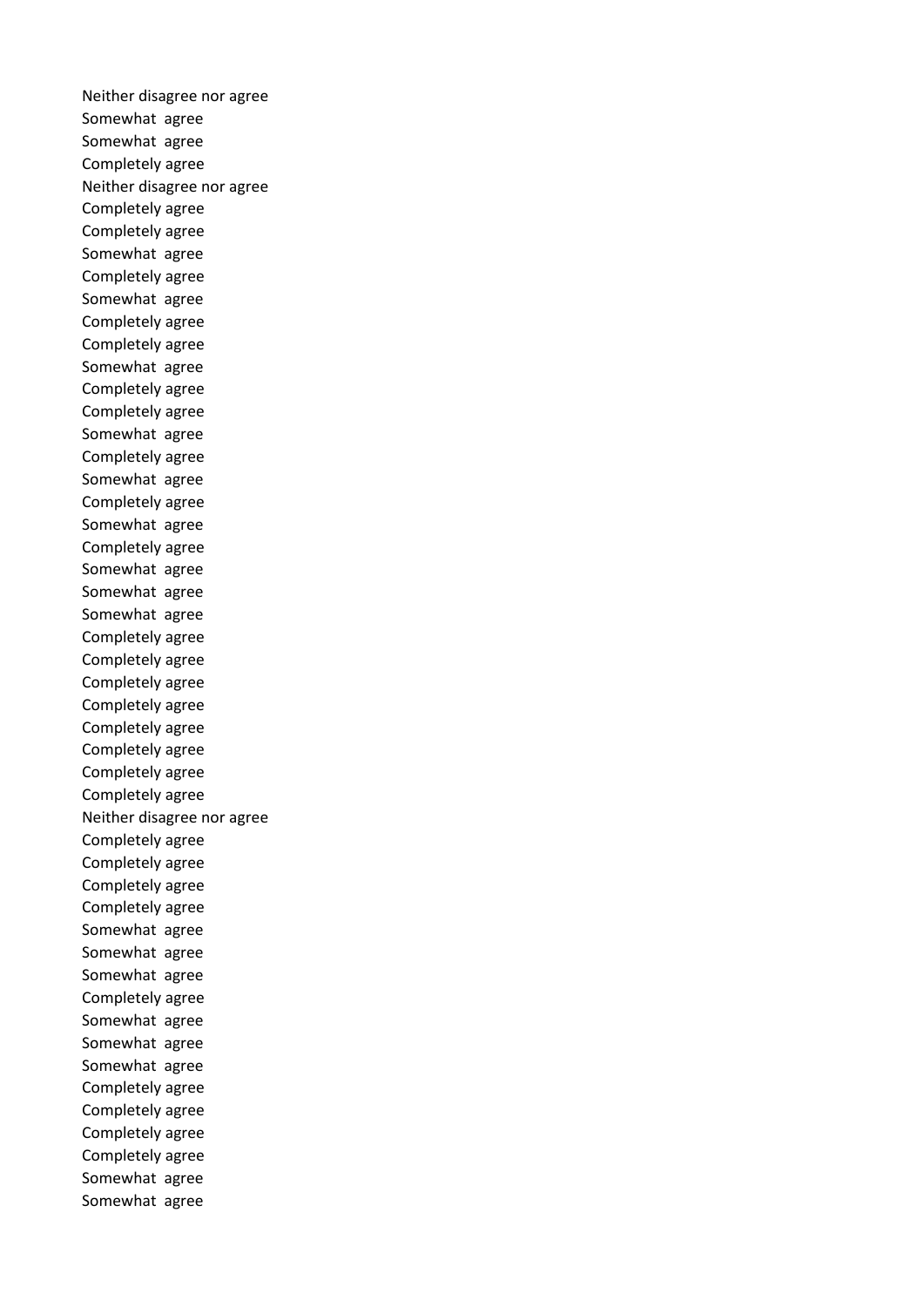Somewhat agree Completely agree Completely agree Completely agree Completely agree Completely agree Somewhat agree Completely agree Completely disagree Completely agree Somewhat agree Somewhat disagree Somewhat agree Completely agree Somewhat agree Completely agree Somewhat agree Neither disagree nor agree Completely agree Somewhat agree Completely agree Completely disagree Somewhat agree Completely agree Somewhat agree Completely disagree Completely agree Completely agree Completely agree Completely disagree Somewhat agree Completely agree Somewhat agree Somewhat disagree Somewhat agree Somewhat agree Completely disagree Completely agree Completely agree Completely agree Somewhat agree Completely agree Completely agree Somewhat agree Completely agree Completely agree Completely agree Completely agree Somewhat agree Completely agree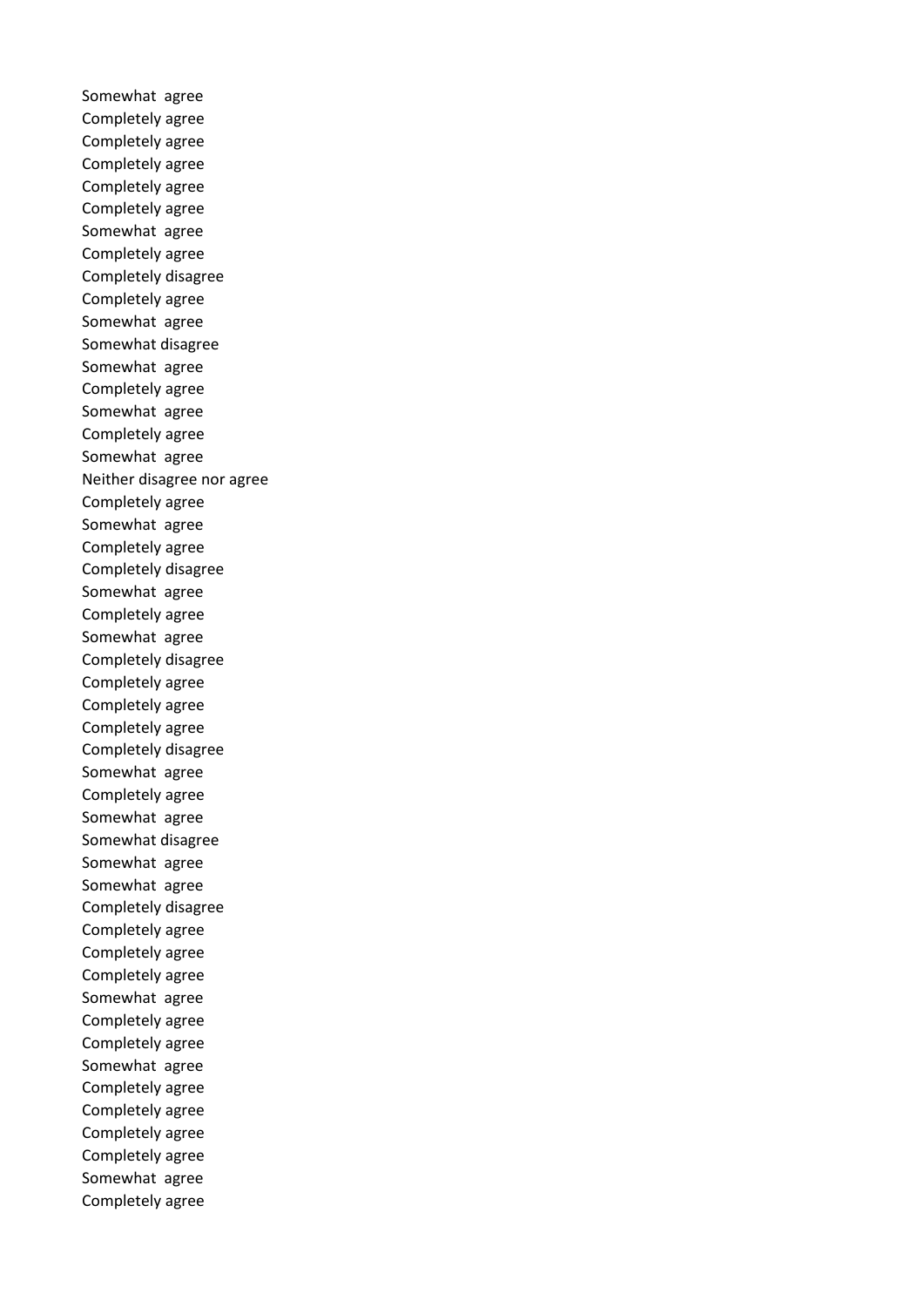Completely agree Somewhat agree Completely agree Completely agree Somewhat agree Completely agree Neither disagree nor agree Somewhat agree Completely agree Completely agree Completely agree Completely agree Completely agree Neither disagree nor agree Completely agree Completely agree Somewhat agree Completely agree Somewhat agree Completely agree Completely agree Completely agree Somewhat agree Neither disagree nor agree Somewhat disagree Somewhat agree Somewhat agree Completely agree Completely agree Completely agree Somewhat disagree Completely agree Completely agree Completely agree Completely agree Completely agree Somewhat agree Neither disagree nor agree Somewhat agree Neither disagree nor agree Completely agree Completely agree Somewhat agree Somewhat agree Completely agree Completely agree Completely agree Somewhat agree Completely agree Completely agree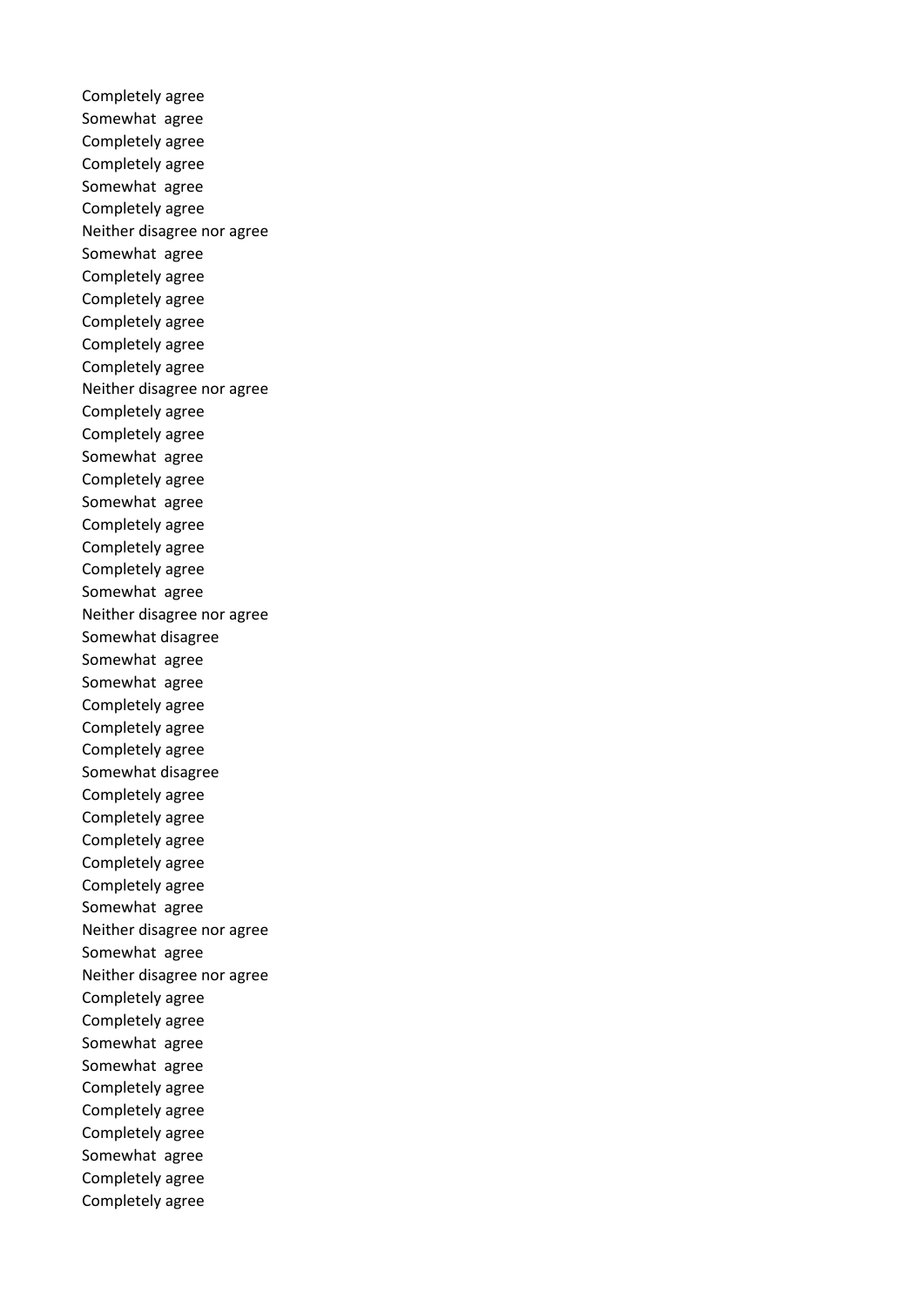Somewhat agree Somewhat agree Completely agree Completely agree Completely agree Completely agree Neither disagree nor agree Completely agree Somewhat agree Completely agree Somewhat agree Somewhat agree Completely agree Completely agree Somewhat agree Somewhat agree Somewhat agree Completely agree Somewhat agree Completely agree Somewhat agree Somewhat agree Somewhat agree Somewhat agree Completely agree Somewhat agree Completely agree Completely agree Somewhat agree Somewhat agree Completely agree Somewhat agree Completely agree Somewhat agree Completely agree Somewhat agree Completely agree Somewhat agree Somewhat agree Completely agree Somewhat agree Completely agree Completely agree Completely agree Somewhat agree Somewhat agree Somewhat agree Somewhat agree Completely agree Somewhat agree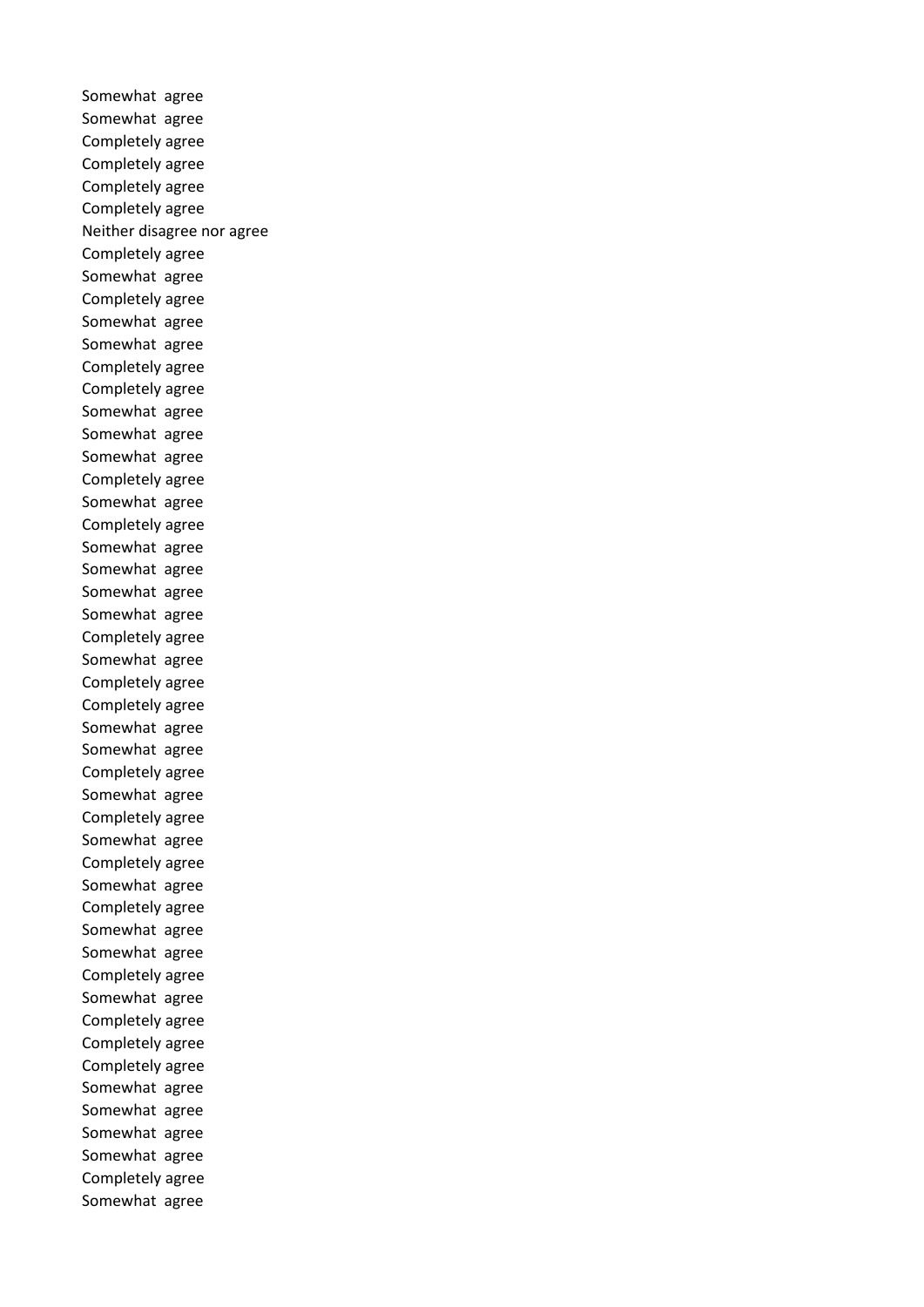Somewhat agree Completely agree Somewhat agree Somewhat agree Completely agree Completely agree Completely agree Completely agree Somewhat agree Completely agree Somewhat agree Somewhat agree Somewhat agree Completely agree Completely agree Completely agree Somewhat agree Somewhat agree Completely agree Neither disagree nor agree Completely agree Somewhat agree Somewhat agree Somewhat agree Completely agree Neither disagree nor agree Neither disagree nor agree Completely agree Somewhat agree Somewhat agree Completely agree Completely agree Neither disagree nor agree Completely agree Completely agree Completely agree Completely agree Completely agree Completely agree Somewhat agree Completely agree Completely agree Completely agree Somewhat agree Somewhat agree Completely agree Completely agree Neither disagree nor agree Completely agree Completely agree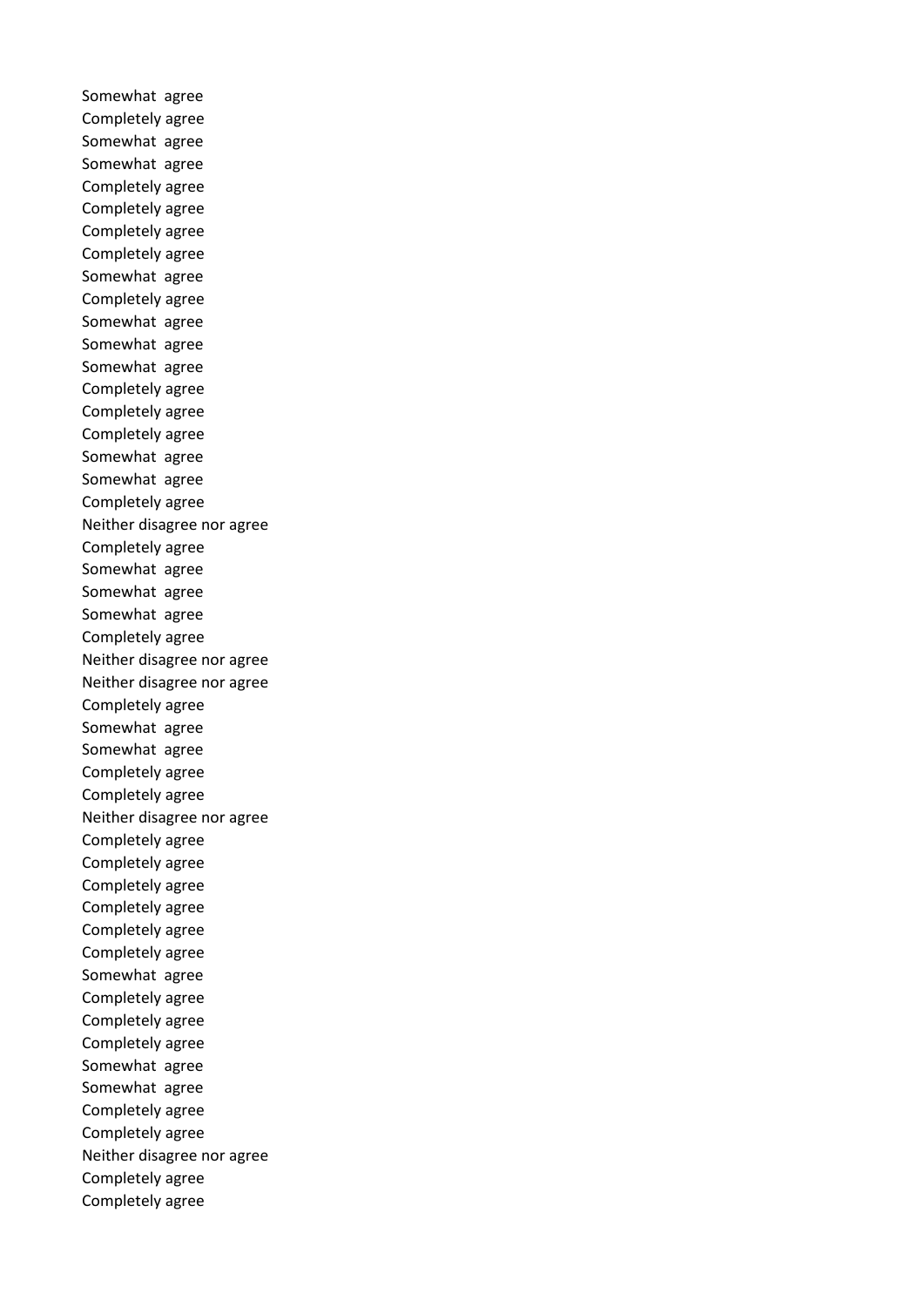Completely agree Completely agree Completely agree Completely agree Somewhat agree Neither disagree nor agree Somewhat agree Somewhat agree Completely agree Somewhat agree Completely agree Somewhat agree Somewhat agree Somewhat agree Completely agree Neither disagree nor agree Neither disagree nor agree Completely agree Completely agree Somewhat agree Completely agree Neither disagree nor agree Somewhat disagree Completely agree Somewhat agree Somewhat agree Somewhat agree Somewhat agree Completely agree Completely agree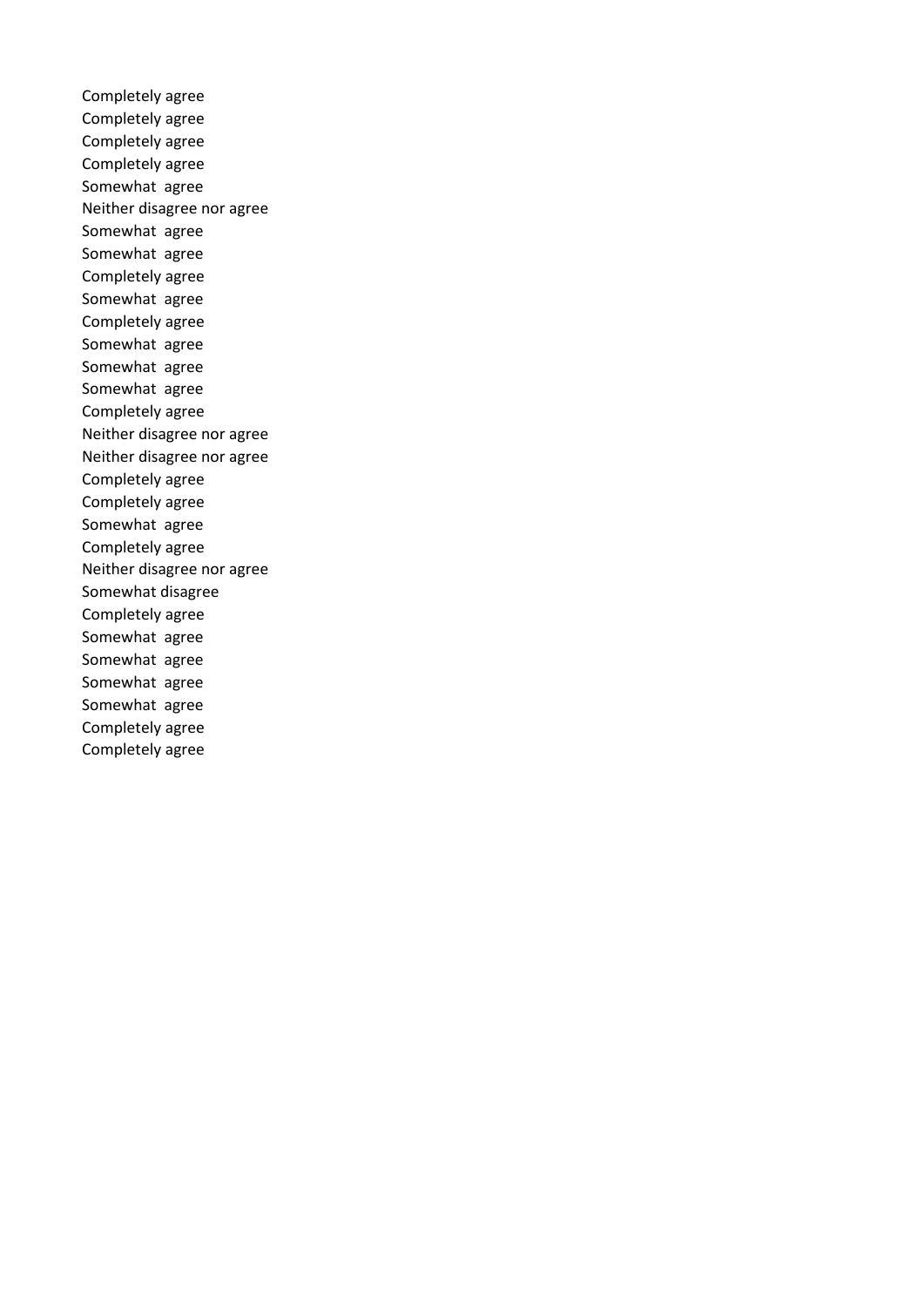#### **24) I prefer webpages that suggest the possible treatments to the disease**

Somewhat agree Completely agree Somewhat agree Somewhat agree Somewhat agree Somewhat agree Completely agree Somewhat agree Completely agree Somewhat agree Completely agree Somewhat disagree Neither disagree nor agree Somewhat agree Neither disagree nor agree Completely agree Somewhat agree Completely agree Somewhat agree Completely agree Completely agree Somewhat disagree Completely disagree Completely agree Somewhat agree Somewhat agree Completely disagree Somewhat disagree Neither disagree nor agree Somewhat agree Completely agree Somewhat agree Somewhat agree Somewhat agree Somewhat agree Neither disagree nor agree Somewhat agree Somewhat agree Somewhat agree Completely agree Completely agree Somewhat disagree Somewhat agree Somewhat agree Completely agree Somewhat disagree Somewhat agree Somewhat agree Completely agree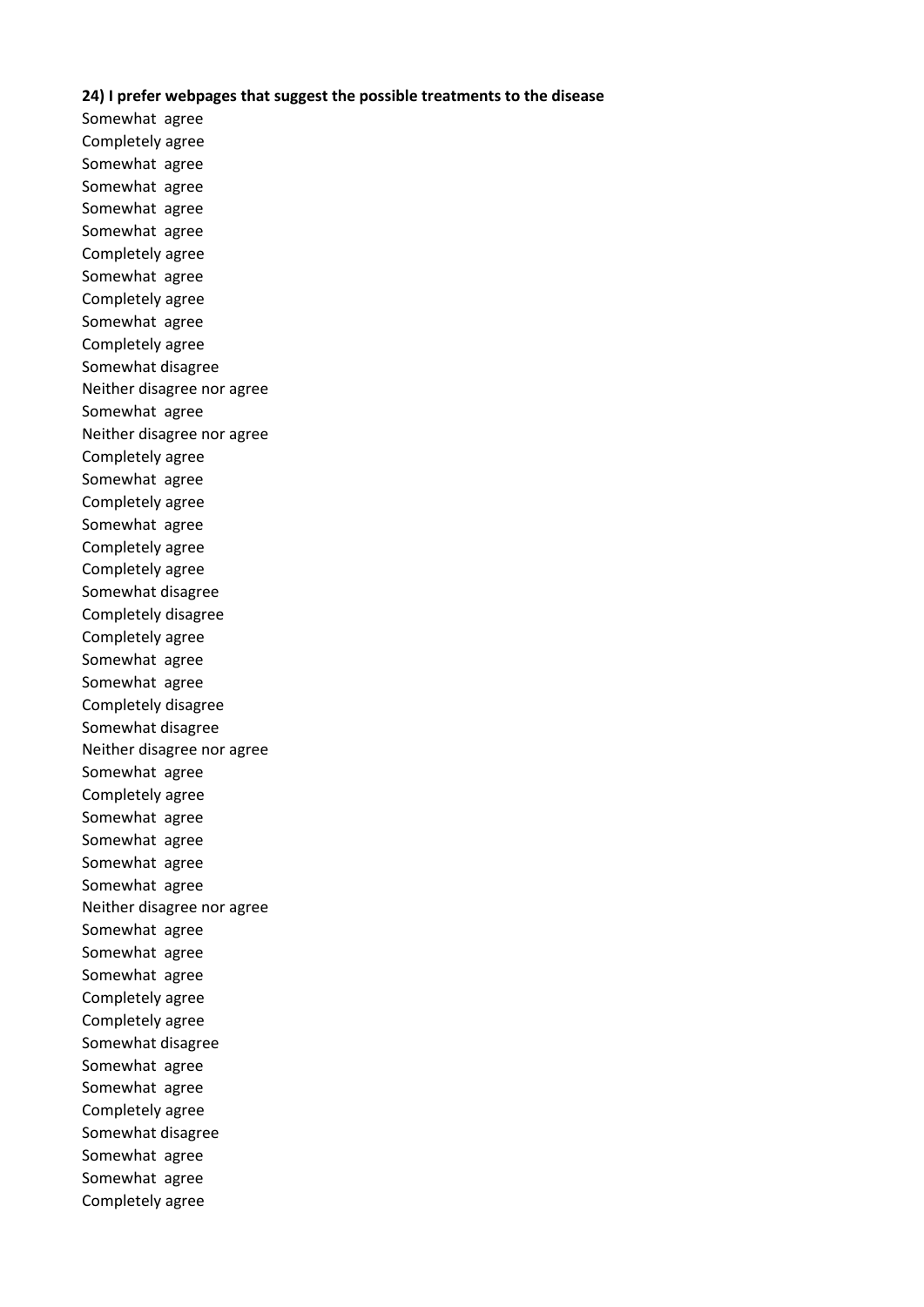Neither disagree nor agree Somewhat agree Neither disagree nor agree Completely agree Neither disagree nor agree Somewhat agree Somewhat agree Somewhat agree Somewhat agree Somewhat agree Completely agree Somewhat agree Completely agree Completely agree Completely agree Somewhat agree Somewhat agree Somewhat agree Completely agree Somewhat agree Completely agree Somewhat agree Somewhat agree Somewhat agree Completely agree Completely agree Completely agree Completely agree Completely agree Somewhat agree Completely agree Somewhat agree Neither disagree nor agree Completely agree Completely agree Somewhat agree Completely agree Somewhat agree Somewhat agree Somewhat agree Somewhat agree Somewhat disagree Somewhat agree Completely agree Somewhat agree Completely agree Completely agree Completely agree Somewhat agree Somewhat agree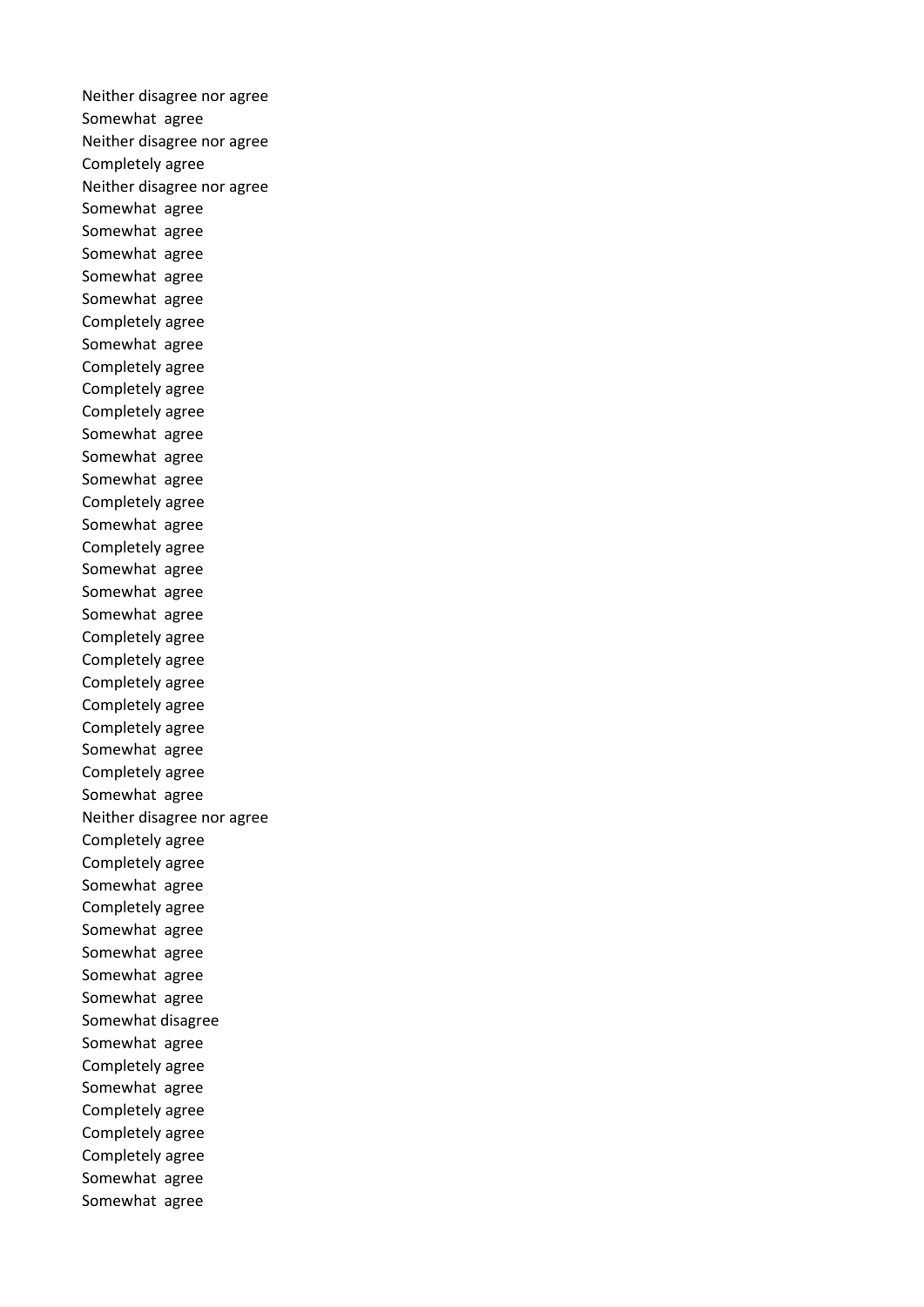Somewhat agree Completely agree Somewhat agree Somewhat agree Somewhat agree Completely agree Somewhat agree Completely agree Completely disagree Completely agree Neither disagree nor agree Somewhat disagree Somewhat agree Somewhat agree Somewhat agree Somewhat agree Somewhat agree Neither disagree nor agree Completely agree Somewhat agree Completely agree Somewhat disagree Somewhat agree Completely agree Completely agree Somewhat disagree Completely agree Completely agree Completely agree Somewhat disagree Somewhat agree Completely agree Somewhat disagree Somewhat disagree Somewhat agree Somewhat agree Completely disagree Completely agree Completely agree Completely agree Somewhat agree Completely agree Completely agree Somewhat agree Completely agree Somewhat agree Somewhat agree Completely agree Somewhat agree Somewhat disagree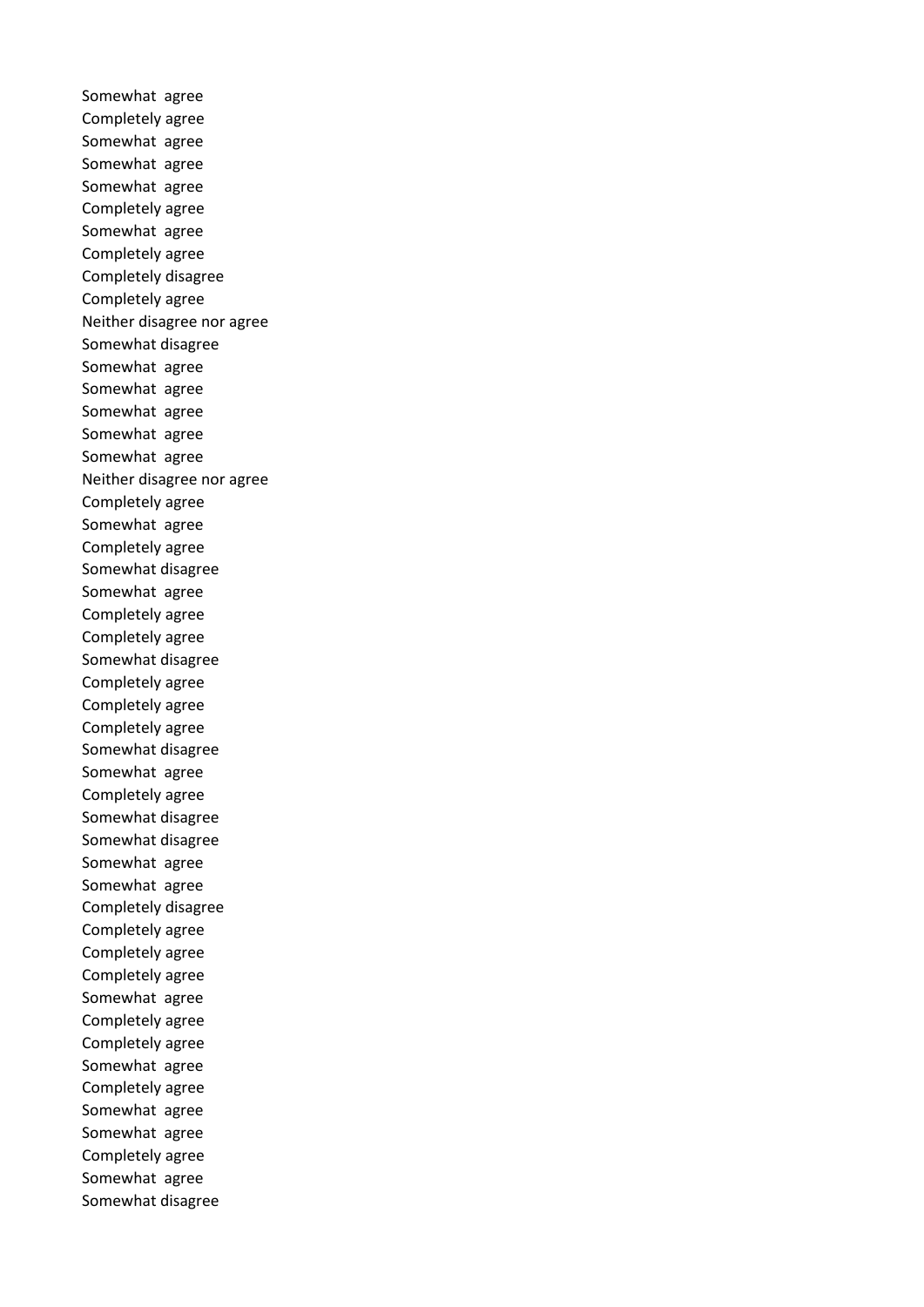Completely disagree Somewhat agree Somewhat disagree Somewhat agree Somewhat agree Completely agree Neither disagree nor agree Somewhat agree Completely agree Completely agree Completely agree Somewhat disagree Neither disagree nor agree Somewhat disagree Somewhat agree Completely agree Somewhat agree Somewhat agree Completely agree Completely agree Completely agree Completely agree Somewhat agree Somewhat agree Neither disagree nor agree Somewhat agree Somewhat agree Somewhat agree Completely agree Somewhat agree Somewhat disagree Completely agree Completely agree Completely agree Completely agree Completely agree Somewhat agree Neither disagree nor agree Somewhat agree Somewhat agree Completely agree Completely agree Completely agree Somewhat agree Completely agree Completely agree Completely agree Somewhat agree Completely agree Somewhat agree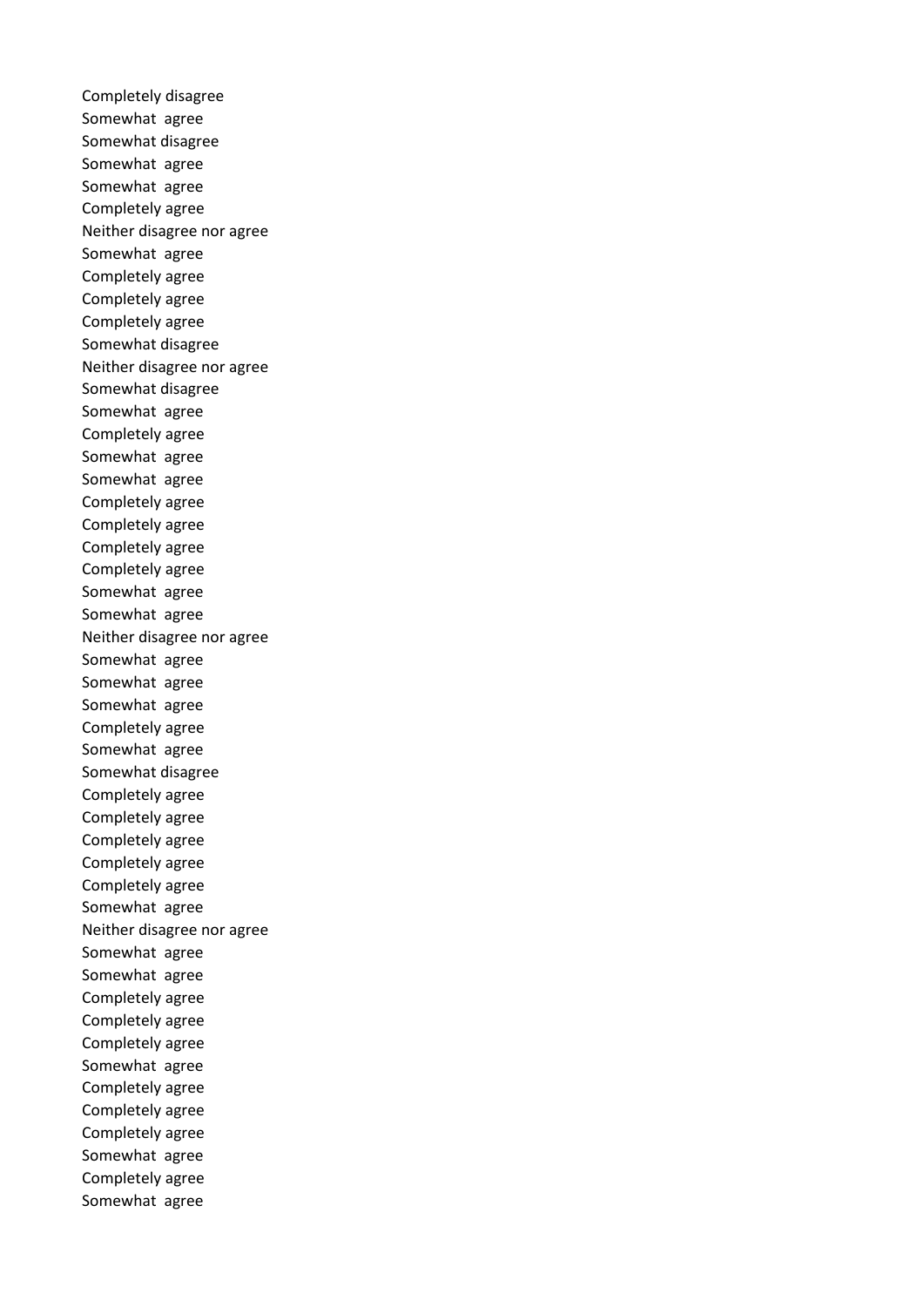Somewhat agree Neither disagree nor agree Completely agree Somewhat agree Completely agree Somewhat agree Somewhat agree Completely agree Somewhat agree Completely agree Neither disagree nor agree Completely agree Neither disagree nor agree Somewhat agree Somewhat agree Somewhat agree Somewhat agree Completely agree Completely agree Somewhat agree Somewhat agree Neither disagree nor agree Somewhat agree Somewhat agree Completely agree Somewhat agree Somewhat agree Somewhat agree Somewhat agree Somewhat agree Completely agree Somewhat agree Completely agree Somewhat agree Completely agree Somewhat agree Somewhat agree Somewhat agree Somewhat agree Completely agree Somewhat agree Somewhat agree Completely agree Completely agree Somewhat agree Somewhat agree Somewhat agree Completely agree Somewhat agree Completely agree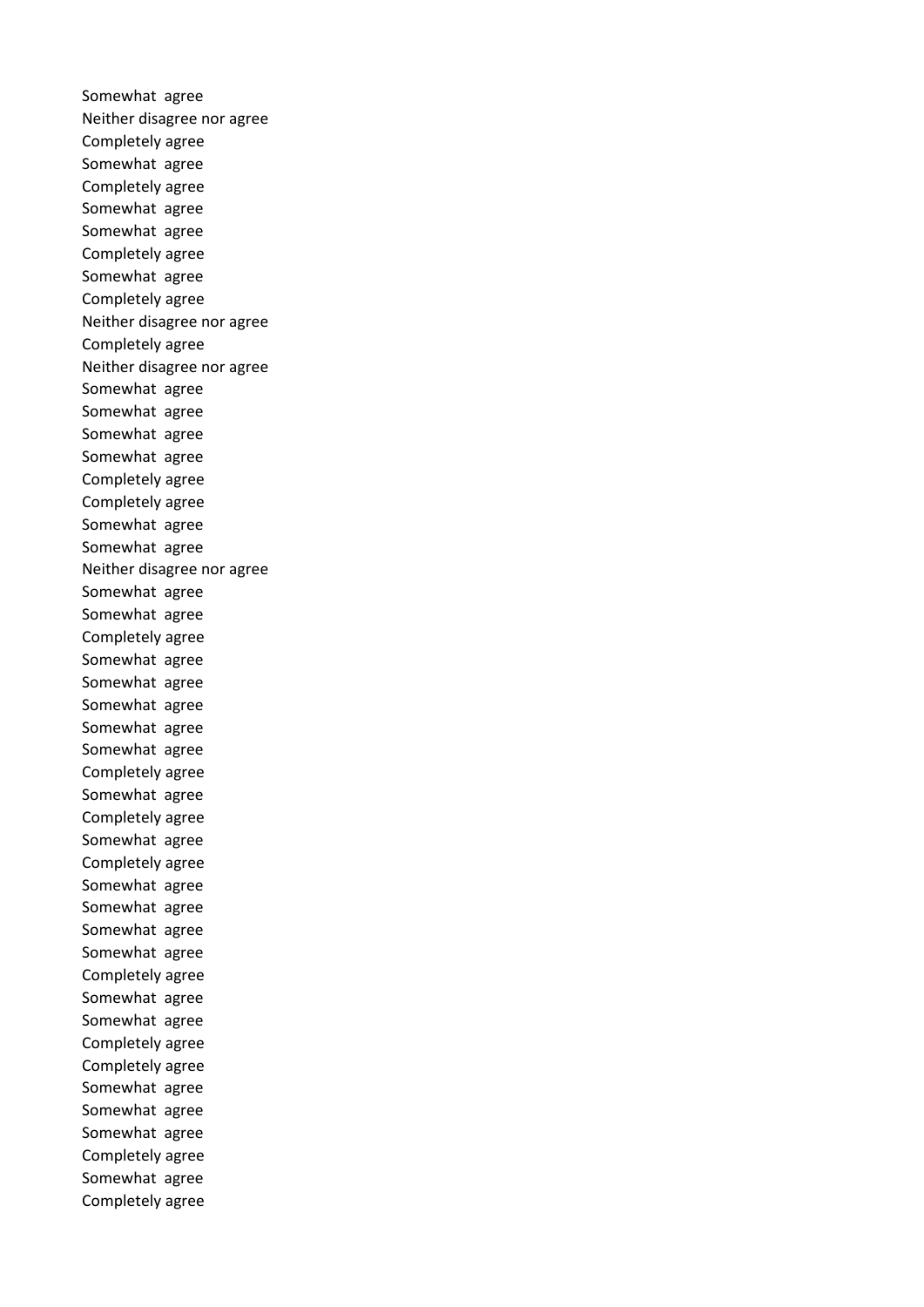Somewhat agree Somewhat agree Neither disagree nor agree Somewhat agree Completely agree Neither disagree nor agree Completely agree Completely agree Somewhat agree Completely agree Somewhat agree Completely agree Somewhat agree Completely agree Completely agree Completely agree Somewhat agree Somewhat agree Completely agree Neither disagree nor agree Somewhat agree Somewhat agree Somewhat agree Completely agree Completely agree Neither disagree nor agree Neither disagree nor agree Completely agree Somewhat disagree Somewhat agree Completely agree Somewhat agree Neither disagree nor agree Completely agree Completely agree Completely agree Completely agree Completely agree Completely agree Somewhat agree Completely agree Somewhat agree Completely agree Somewhat agree Somewhat agree Completely agree Completely agree Somewhat agree Completely agree Completely agree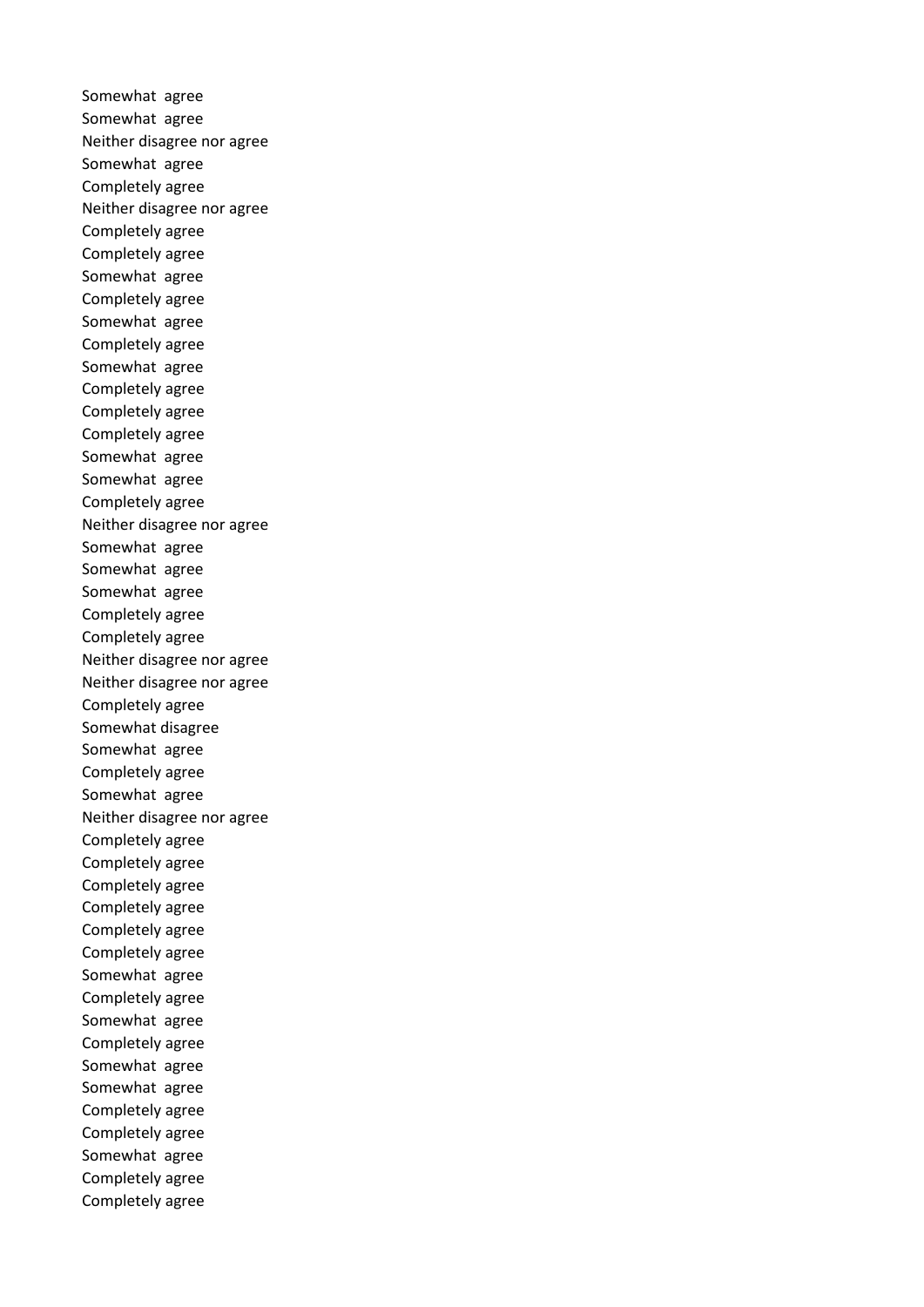Completely agree Somewhat agree Completely agree Completely agree Somewhat agree Somewhat disagree Completely agree Somewhat agree Completely agree Neither disagree nor agree Somewhat agree Somewhat agree Somewhat agree Neither disagree nor agree Completely agree Somewhat agree Somewhat agree Somewhat agree Completely agree Somewhat agree Completely agree Neither disagree nor agree Somewhat agree Completely agree Neither disagree nor agree Somewhat agree Somewhat agree Somewhat disagree Completely agree Completely agree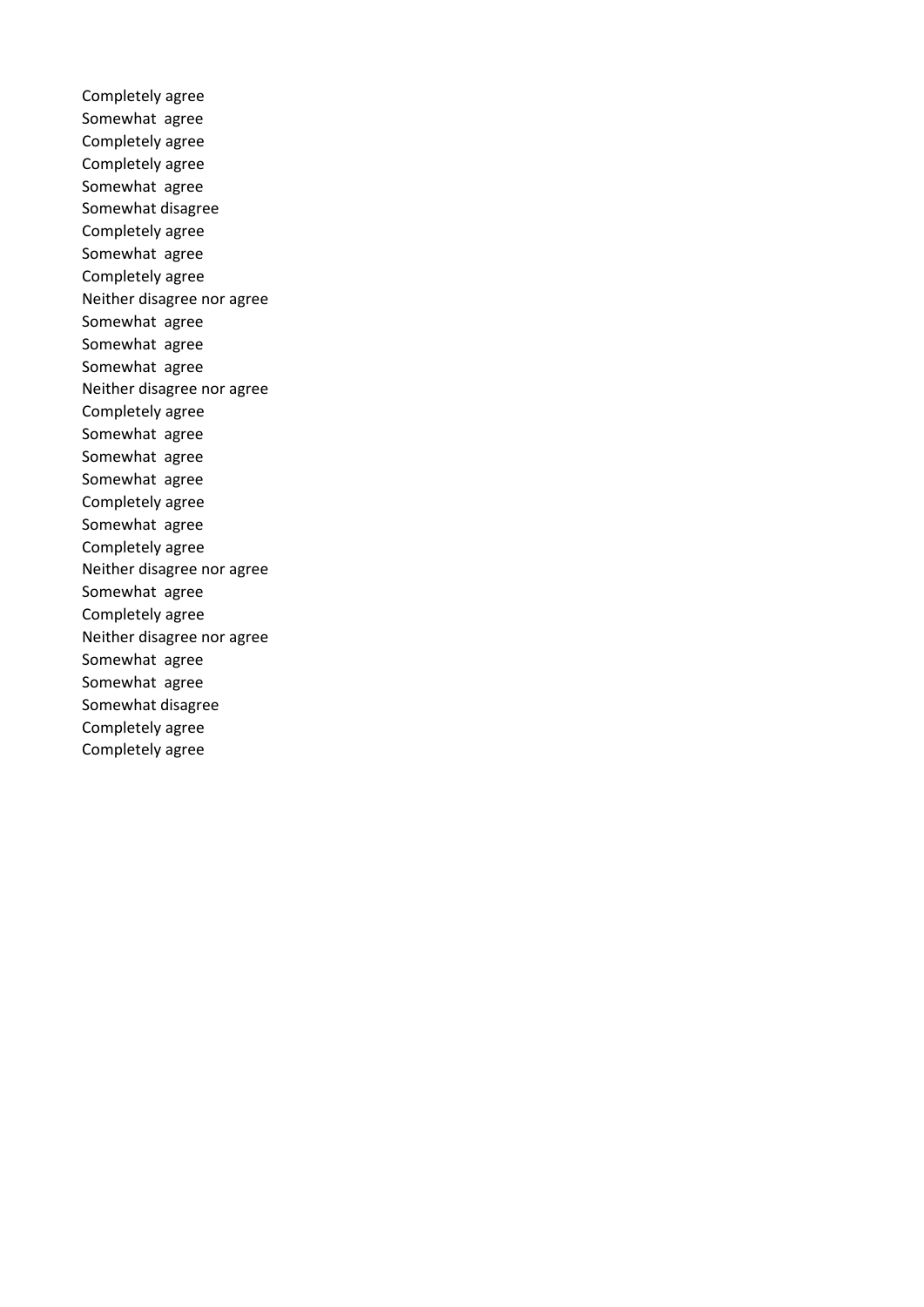#### **25) I prefer webpages that explain how to take the medications.**

Somewhat agree Somewhat agree Neither disagree nor agree Somewhat agree Completely agree Somewhat disagree Completely agree Somewhat agree Completely agree Somewhat agree Completely agree Somewhat disagree Neither disagree nor agree Somewhat agree Neither disagree nor agree Completely agree Somewhat agree Completely agree Completely agree Neither disagree nor agree Completely agree Somewhat disagree Completely disagree Completely agree Somewhat agree Neither disagree nor agree Completely disagree Somewhat agree Somewhat agree Somewhat disagree Completely agree Somewhat agree Neither disagree nor agree Somewhat agree Somewhat agree Neither disagree nor agree Somewhat agree Completely agree Completely agree Completely agree Somewhat disagree Neither disagree nor agree Somewhat agree Somewhat agree Completely agree Completely agree Somewhat agree Somewhat disagree Completely agree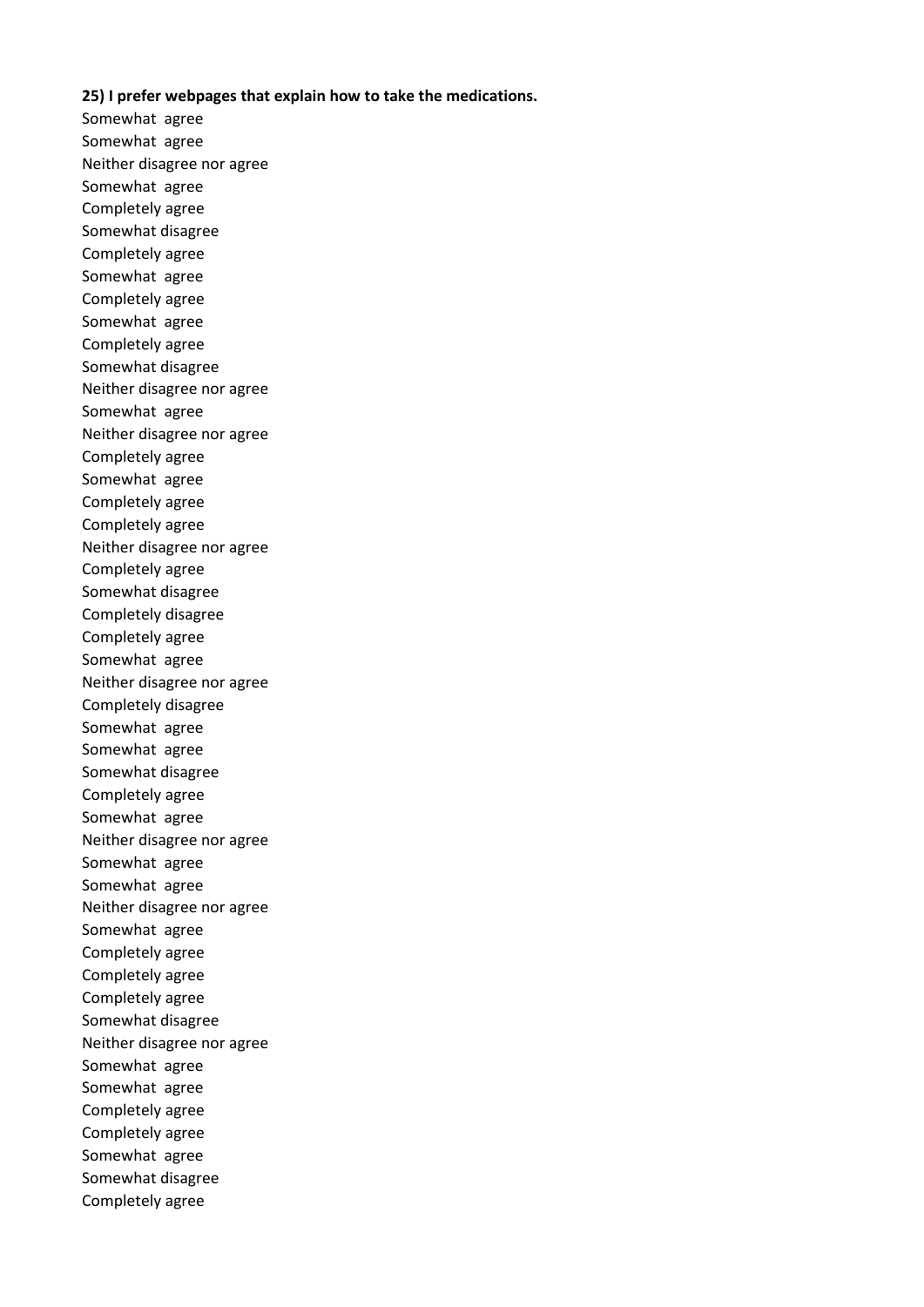Neither disagree nor agree Completely agree Somewhat agree Completely agree Completely agree Completely agree Neither disagree nor agree Somewhat agree Somewhat agree Somewhat agree Completely agree Completely agree Completely agree Completely agree Completely agree Somewhat agree Neither disagree nor agree Somewhat agree Completely agree Somewhat agree Completely agree Somewhat agree Somewhat agree Somewhat agree Completely agree Completely agree Completely agree Somewhat agree Completely agree Neither disagree nor agree Completely agree Somewhat agree Neither disagree nor agree Completely agree Completely agree Neither disagree nor agree Completely agree Somewhat agree Somewhat disagree Somewhat agree Somewhat agree Completely agree Completely agree Completely agree Completely agree Completely agree Completely agree Completely agree Somewhat agree Completely agree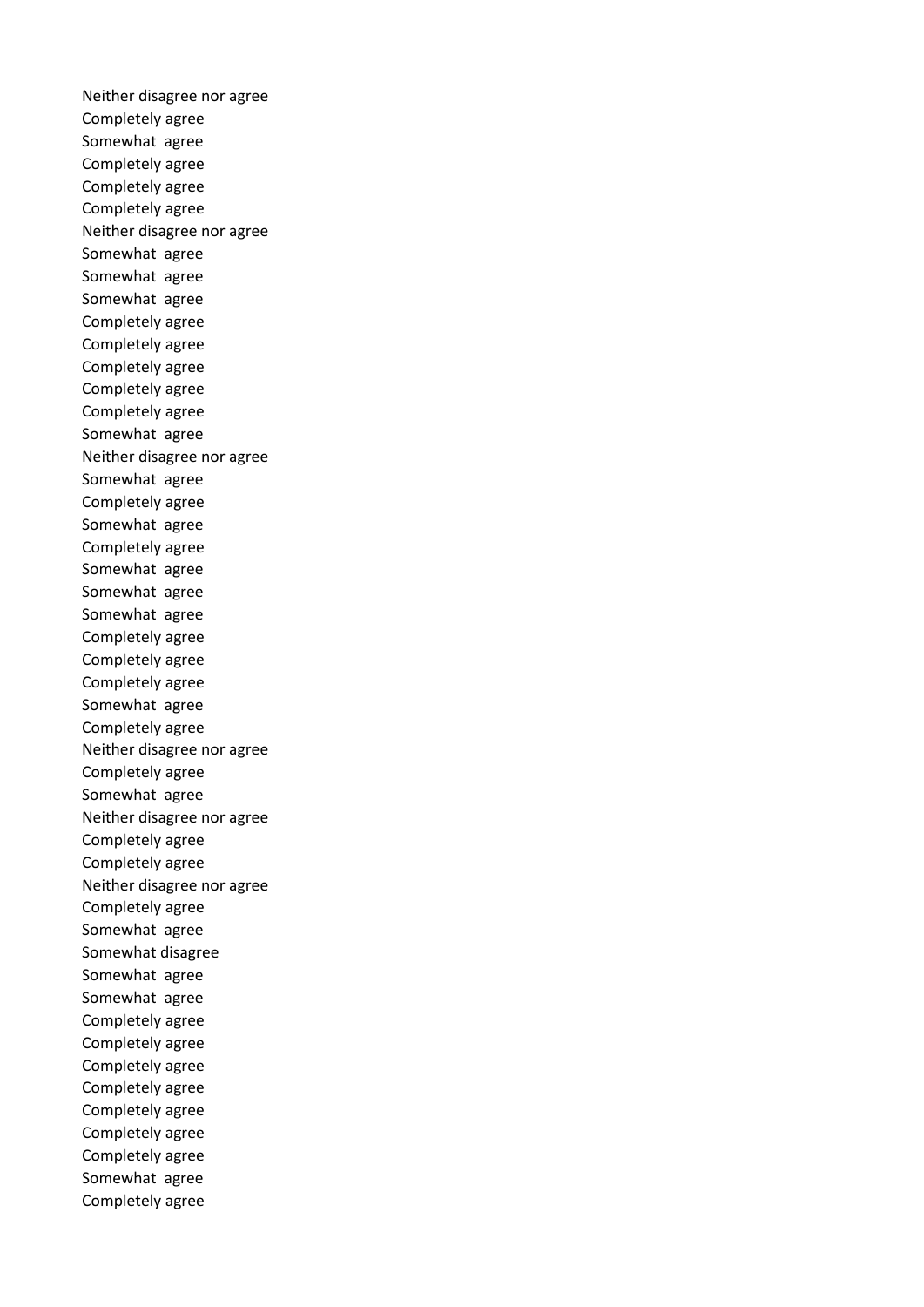Completely agree Somewhat agree Somewhat agree Somewhat agree Somewhat agree Completely agree Somewhat agree Somewhat agree Completely disagree Completely agree Completely agree Somewhat disagree Neither disagree nor agree Completely agree Somewhat agree Somewhat agree Somewhat agree Somewhat agree Completely agree Somewhat agree Completely agree Somewhat disagree Somewhat agree Completely agree Somewhat agree Somewhat disagree Completely agree Somewhat agree Completely agree Somewhat agree Somewhat agree Completely agree Somewhat agree Neither disagree nor agree Completely agree Somewhat agree Completely disagree Completely agree Completely agree Completely agree Completely agree Completely agree Neither disagree nor agree Somewhat agree Completely agree Neither disagree nor agree Somewhat agree Completely agree Somewhat agree Somewhat disagree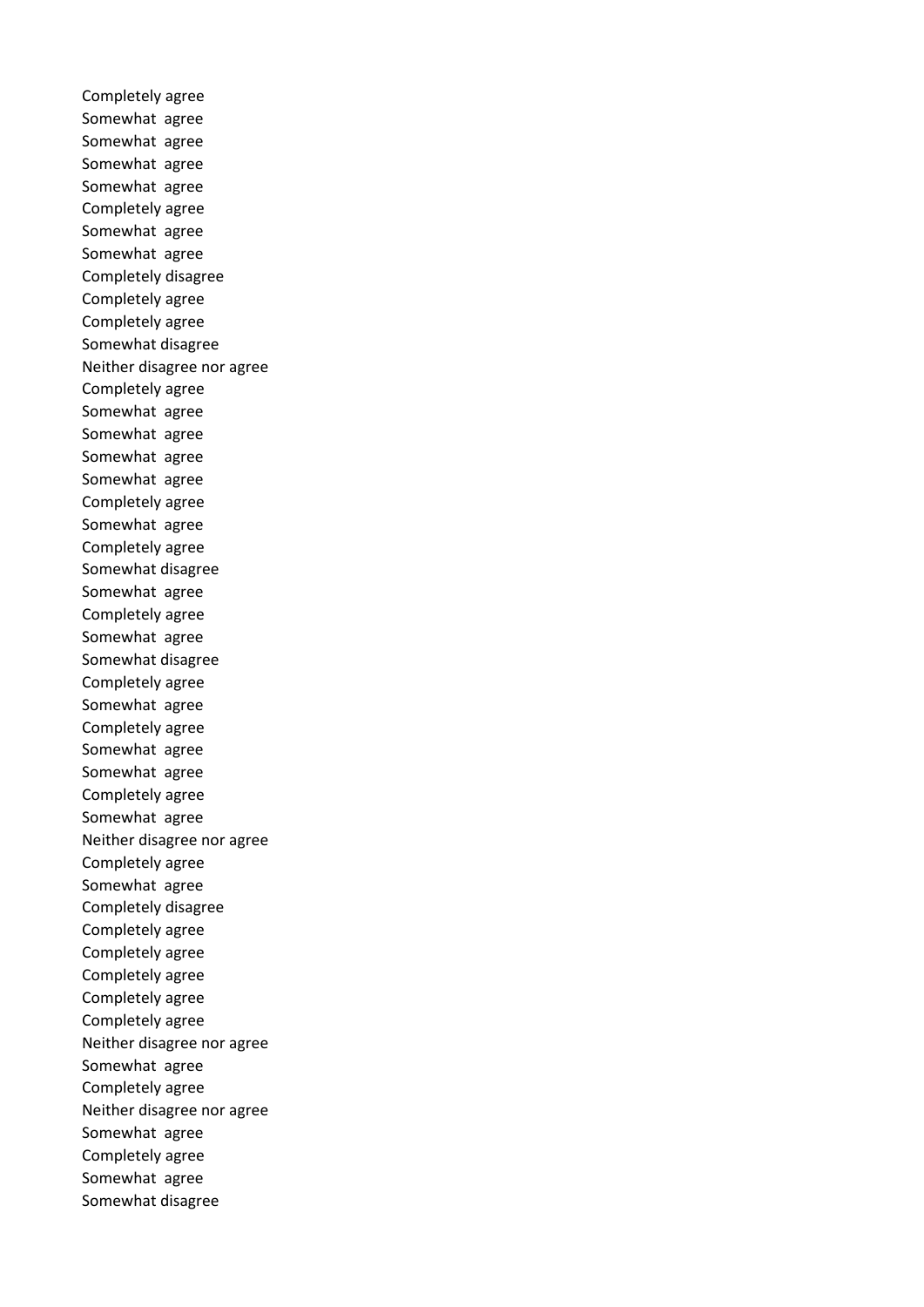Neither disagree nor agree Somewhat agree Somewhat disagree Somewhat agree Somewhat agree Completely agree Neither disagree nor agree Somewhat disagree Somewhat agree Completely agree Completely agree Completely disagree Neither disagree nor agree Somewhat disagree Somewhat agree Completely agree Somewhat agree Completely agree Neither disagree nor agree Somewhat agree Somewhat disagree Somewhat disagree Neither disagree nor agree Somewhat disagree Somewhat disagree Somewhat agree Somewhat agree Somewhat agree Completely agree Somewhat agree Somewhat disagree Completely agree Completely agree Somewhat agree Somewhat agree Completely agree Completely agree Neither disagree nor agree Neither disagree nor agree Somewhat agree Completely agree Completely agree Completely agree Completely agree Somewhat agree Completely agree Completely agree Neither disagree nor agree Neither disagree nor agree Neither disagree nor agree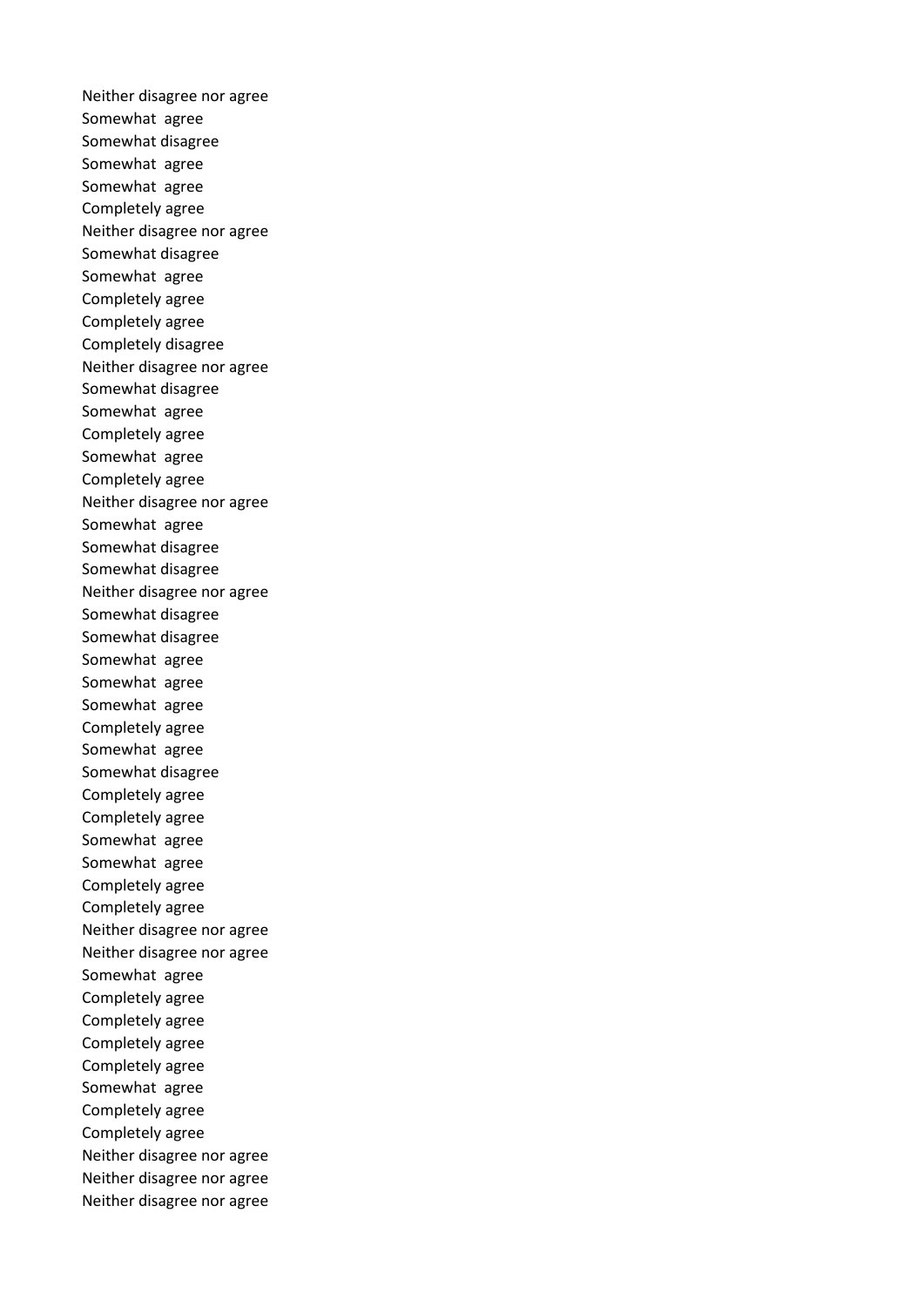Neither disagree nor agree Neither disagree nor agree Completely agree Somewhat agree Completely agree Neither disagree nor agree Somewhat agree Somewhat agree Somewhat agree Neither disagree nor agree Somewhat disagree Somewhat agree Neither disagree nor agree Somewhat agree Neither disagree nor agree Somewhat agree Somewhat agree Somewhat disagree Completely agree Completely agree Somewhat agree Neither disagree nor agree Somewhat agree Somewhat agree Completely agree Somewhat agree Neither disagree nor agree Neither disagree nor agree Somewhat agree Neither disagree nor agree Somewhat agree Somewhat disagree Somewhat disagree Somewhat agree Completely agree Somewhat agree Neither disagree nor agree Neither disagree nor agree Somewhat agree Somewhat agree Somewhat agree Somewhat agree Somewhat agree Somewhat agree Somewhat agree Somewhat agree Neither disagree nor agree Somewhat agree Completely agree Neither disagree nor agree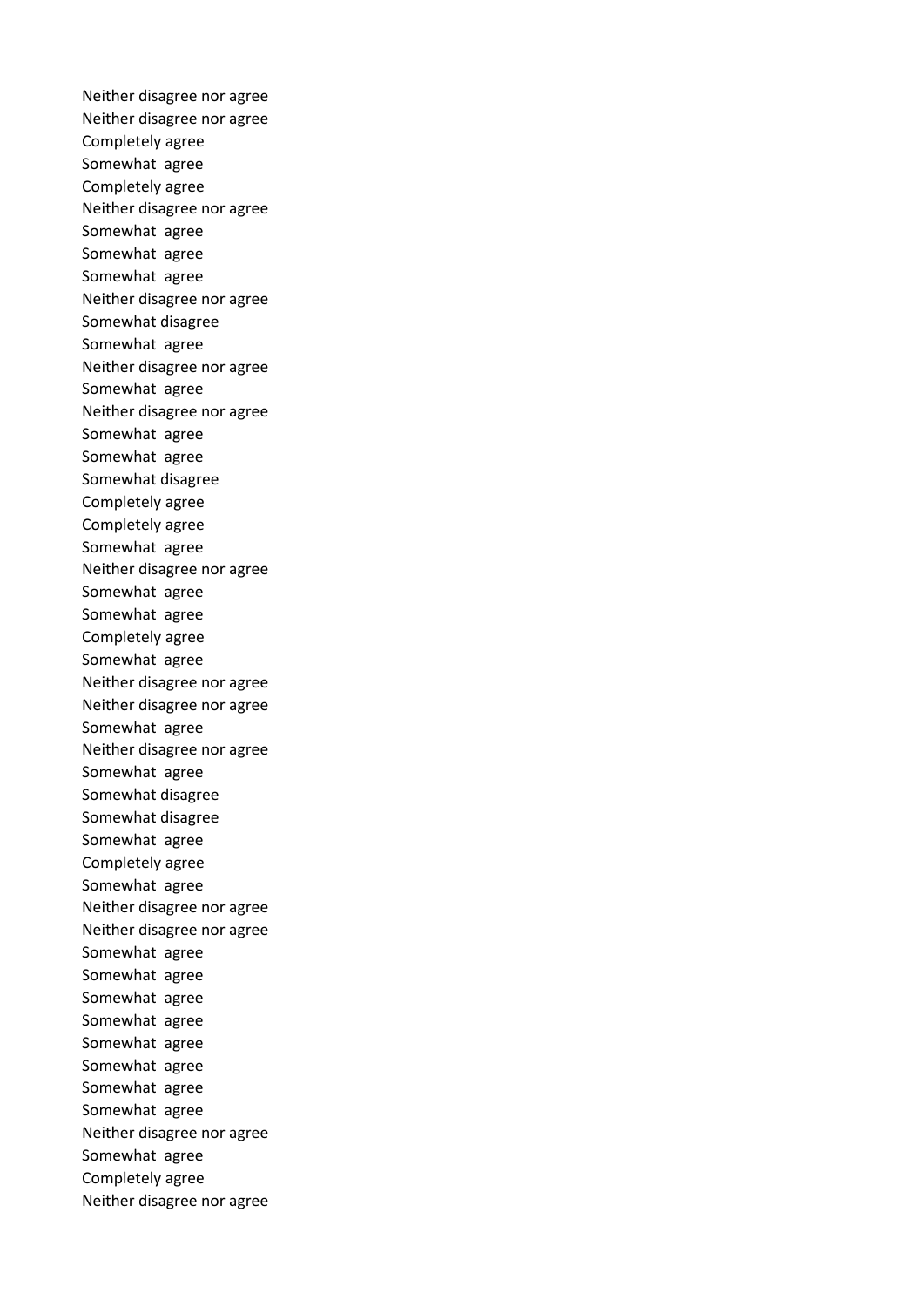Somewhat agree Neither disagree nor agree Neither disagree nor agree Somewhat agree Completely agree Somewhat disagree Somewhat agree Completely agree Somewhat agree Completely agree Somewhat agree Somewhat agree Somewhat disagree Completely agree Completely agree Completely agree Somewhat agree Neither disagree nor agree Completely agree Neither disagree nor agree Somewhat agree Neither disagree nor agree Neither disagree nor agree Somewhat agree Completely agree Neither disagree nor agree Neither disagree nor agree Somewhat disagree Neither disagree nor agree Somewhat agree Completely agree Somewhat disagree Somewhat disagree Completely agree Completely agree Completely agree Completely agree Completely agree Somewhat agree Neither disagree nor agree Completely agree Neither disagree nor agree Completely agree Somewhat agree Somewhat agree Completely agree Completely agree Somewhat agree Completely agree Somewhat agree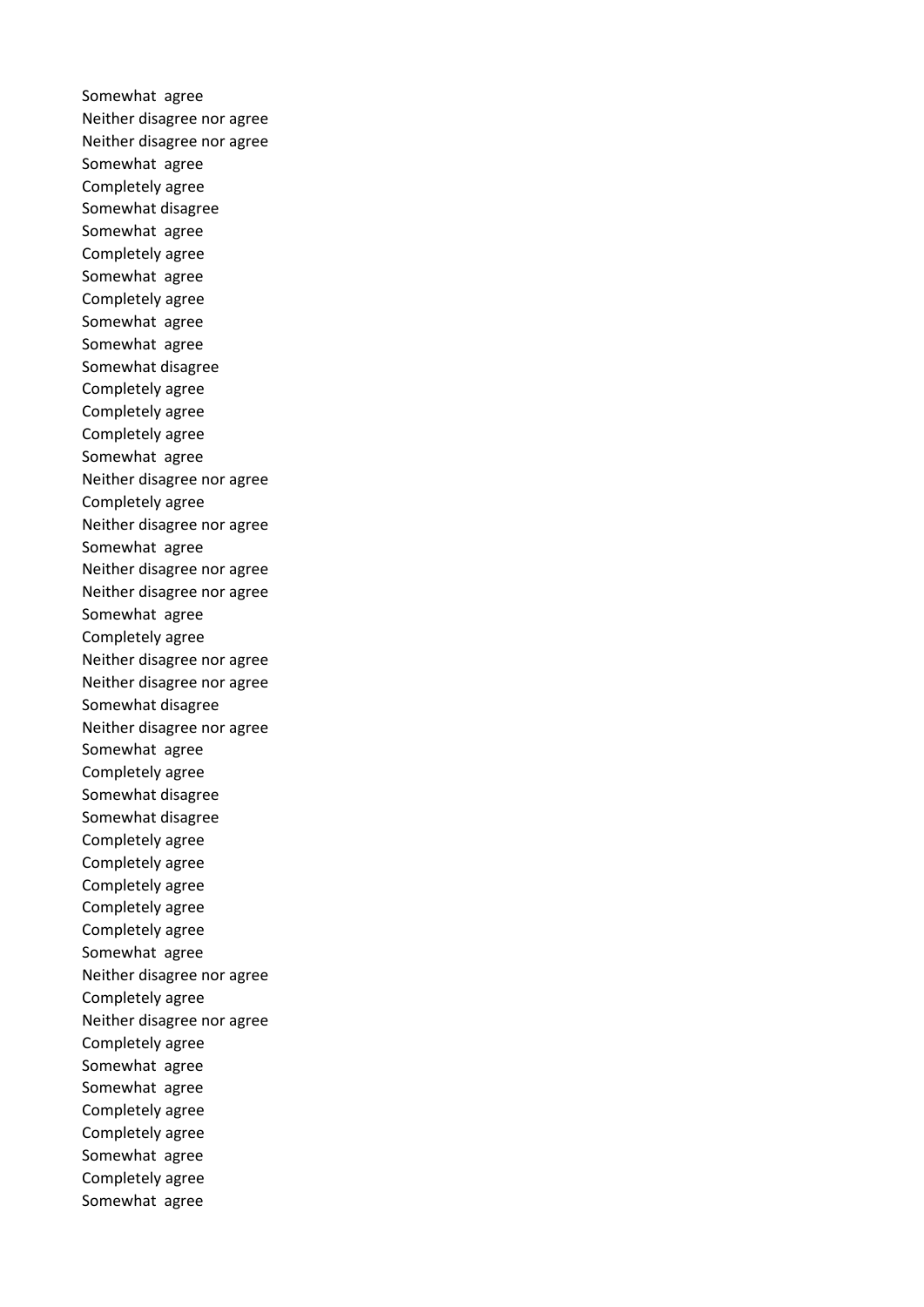Completely agree Somewhat agree Completely agree Completely agree Somewhat agree Neither disagree nor agree Somewhat agree Neither disagree nor agree Neither disagree nor agree Neither disagree nor agree Neither disagree nor agree Somewhat agree Somewhat agree Neither disagree nor agree Somewhat agree Neither disagree nor agree Neither disagree nor agree Somewhat agree Completely agree Neither disagree nor agree Neither disagree nor agree Neither disagree nor agree Neither disagree nor agree Somewhat agree Neither disagree nor agree Somewhat agree Neither disagree nor agree Completely disagree Completely agree Somewhat agree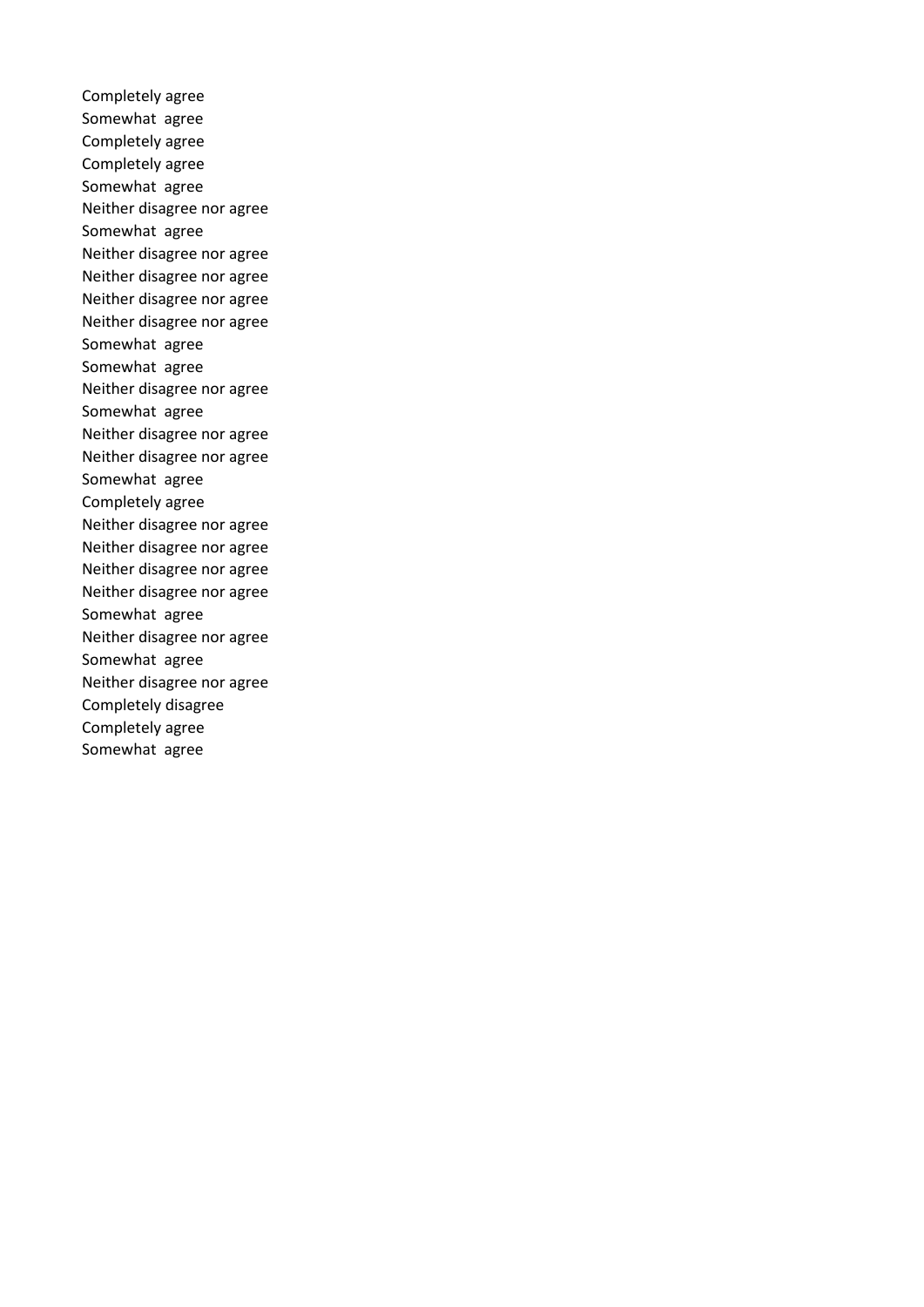# **26) I prefer webpages that describe any side effects a treatment may cause.**

Somewhat agree Neither disagree nor agree Somewhat agree Somewhat agree Completely agree Somewhat agree Completely agree Somewhat agree Completely agree Completely agree Completely agree Somewhat disagree Completely disagree Completely agree Neither disagree nor agree Completely agree Somewhat agree Completely agree Completely agree Completely agree Completely agree Neither disagree nor agree Somewhat disagree Completely agree Somewhat agree Somewhat agree Completely disagree Somewhat agree Somewhat agree Somewhat disagree Completely agree Completely agree Neither disagree nor agree Completely agree Somewhat agree Neither disagree nor agree Somewhat agree Somewhat agree Completely agree Completely agree Neither disagree nor agree Somewhat disagree Completely agree Completely agree Completely agree Somewhat agree Neither disagree nor agree Somewhat agree Completely agree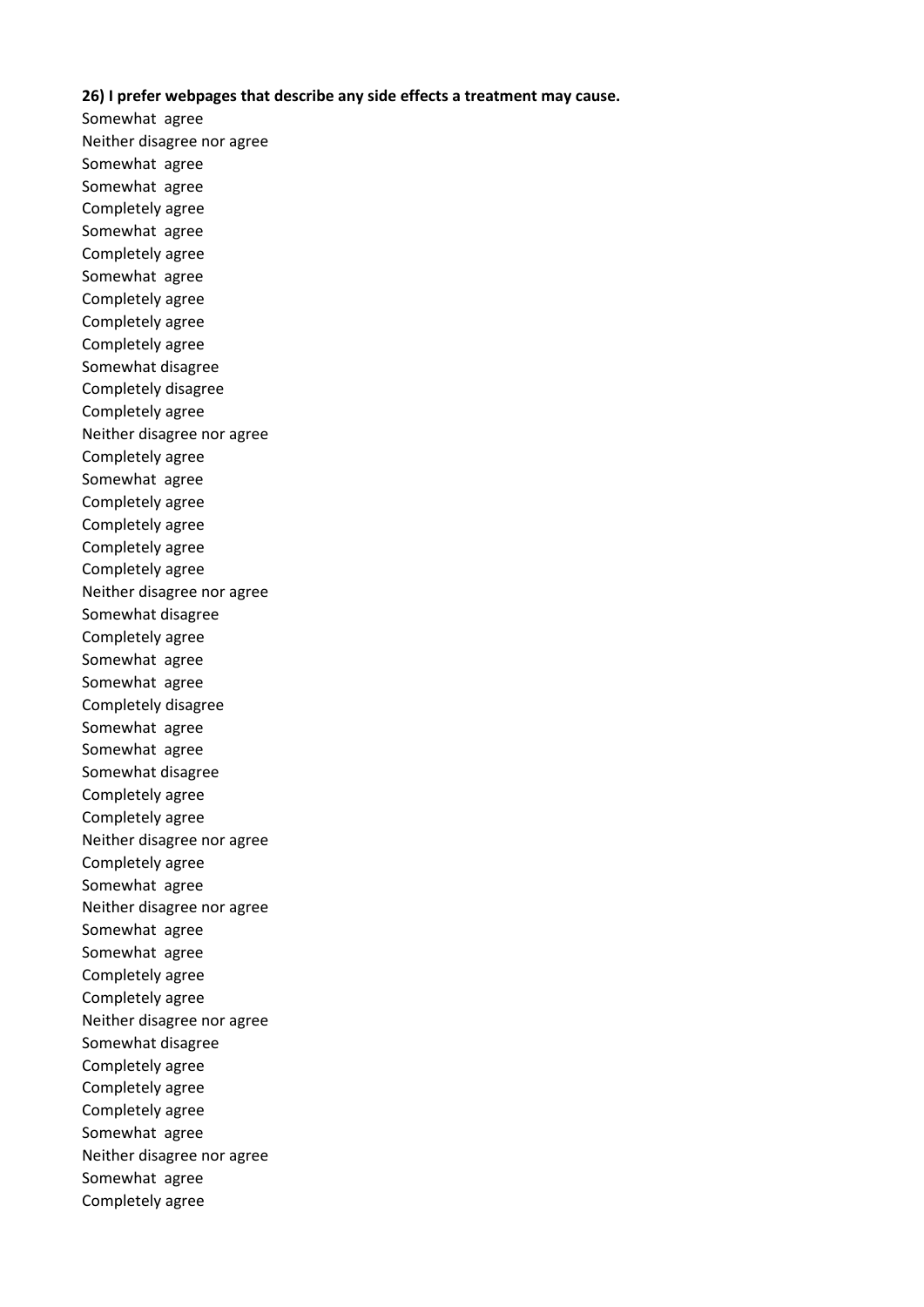Neither disagree nor agree Completely agree Somewhat disagree Completely agree Neither disagree nor agree Completely agree Somewhat agree Completely agree Completely agree Somewhat agree Completely agree Somewhat agree Completely agree Completely agree Somewhat agree Somewhat agree Completely agree Completely agree Completely agree Somewhat agree Completely agree Somewhat agree Somewhat agree Somewhat agree Completely agree Completely agree Completely agree Somewhat agree Completely agree Somewhat agree Completely agree Somewhat agree Neither disagree nor agree Completely agree Completely agree Somewhat agree Completely agree Somewhat agree Somewhat agree Somewhat agree Somewhat agree Completely agree Completely agree Completely agree Completely agree Completely agree Completely agree Completely agree Somewhat agree Completely agree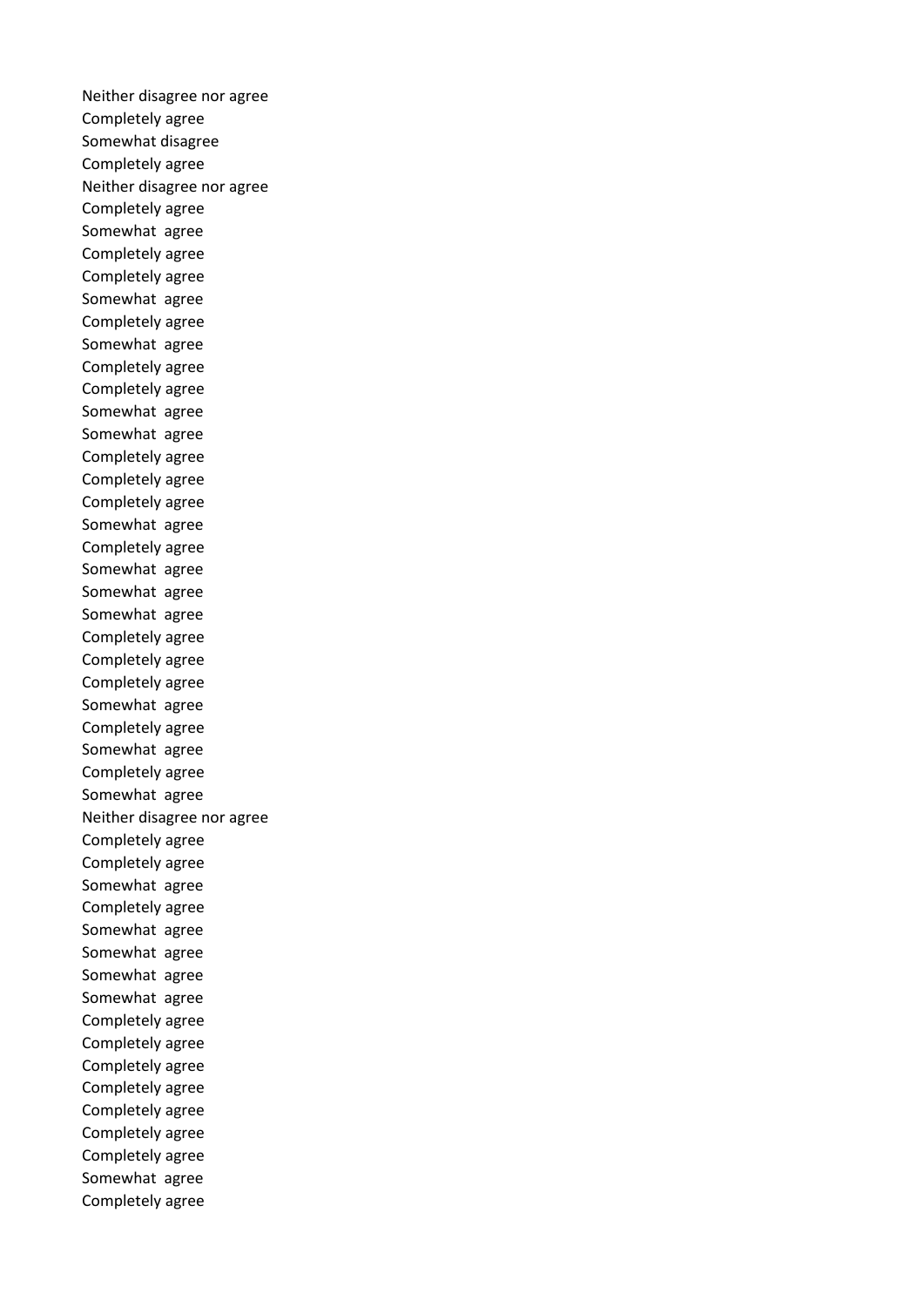Completely agree Completely agree Somewhat agree Completely agree Completely agree Completely agree Somewhat agree Completely agree Completely disagree Completely agree Completely agree Completely disagree Neither disagree nor agree Completely agree Completely agree Completely agree Somewhat agree Completely agree Completely agree Somewhat agree Completely agree Completely disagree Somewhat agree Completely agree Completely agree Completely disagree Completely agree Completely agree Completely agree Neither disagree nor agree Somewhat agree Completely agree Somewhat disagree Neither disagree nor agree Completely agree Somewhat agree Completely disagree Completely agree Completely agree Completely agree Completely agree Somewhat agree Somewhat agree Somewhat agree Completely agree Somewhat agree Completely agree Completely agree Somewhat agree Completely agree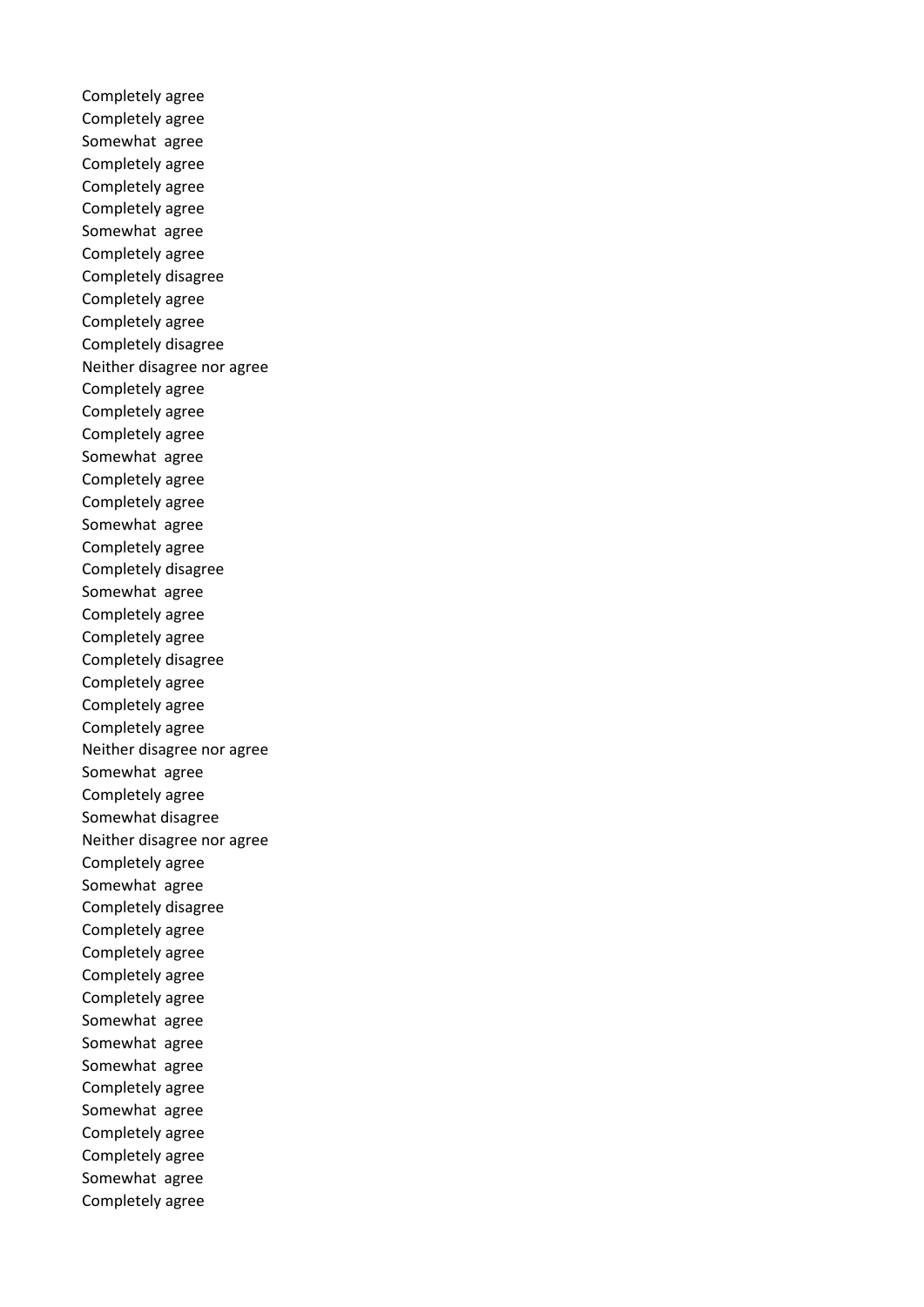Somewhat agree Somewhat agree Completely agree Somewhat agree Somewhat agree Completely agree Neither disagree nor agree Somewhat disagree Completely agree Completely agree Completely agree Somewhat agree Completely agree Somewhat disagree Completely agree Neither disagree nor agree Somewhat agree Completely agree Neither disagree nor agree Neither disagree nor agree Neither disagree nor agree Completely agree Somewhat agree Somewhat disagree Somewhat agree Completely agree Somewhat agree Somewhat disagree Completely agree Somewhat agree Neither disagree nor agree Completely agree Completely agree Completely agree Somewhat agree Completely agree Somewhat agree Neither disagree nor agree Neither disagree nor agree Somewhat agree Completely agree Completely agree Completely agree Completely agree Completely agree Completely agree Completely agree Somewhat agree Completely agree Somewhat agree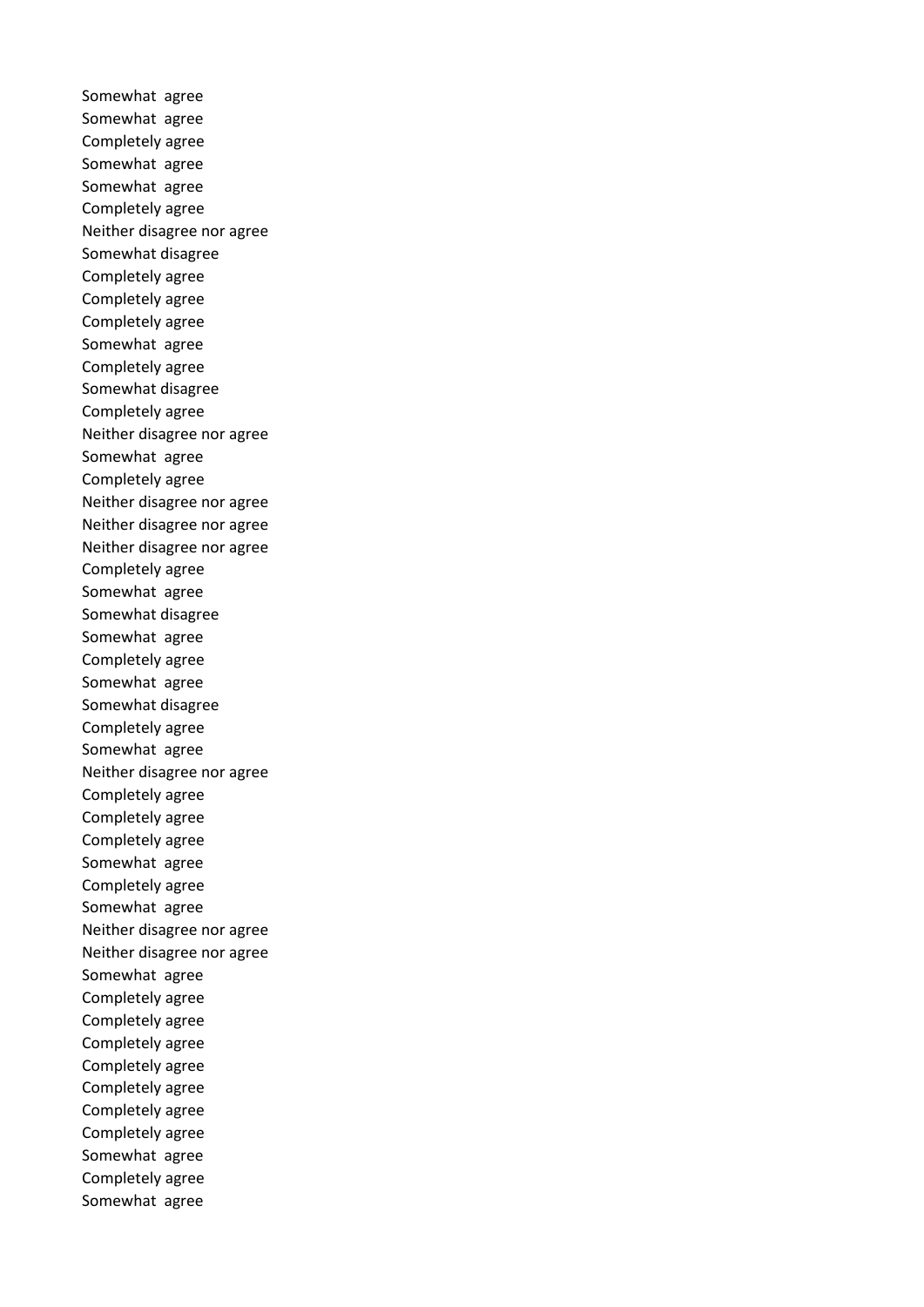Neither disagree nor agree Somewhat agree Somewhat agree Completely agree Completely agree Completely agree Somewhat agree Completely agree Somewhat agree Completely agree Neither disagree nor agree Completely agree Somewhat agree Somewhat agree Somewhat agree Somewhat agree Somewhat agree Completely agree Completely agree Completely agree Somewhat agree Somewhat agree Somewhat agree Somewhat agree Completely agree Somewhat agree Neither disagree nor agree Neither disagree nor agree Completely agree Neither disagree nor agree Completely agree Somewhat agree Neither disagree nor agree Somewhat agree Somewhat agree Completely agree Somewhat agree Completely agree Somewhat agree Completely agree Somewhat agree Completely agree Completely agree Completely agree Completely agree Somewhat agree Somewhat agree Somewhat agree Completely agree Somewhat agree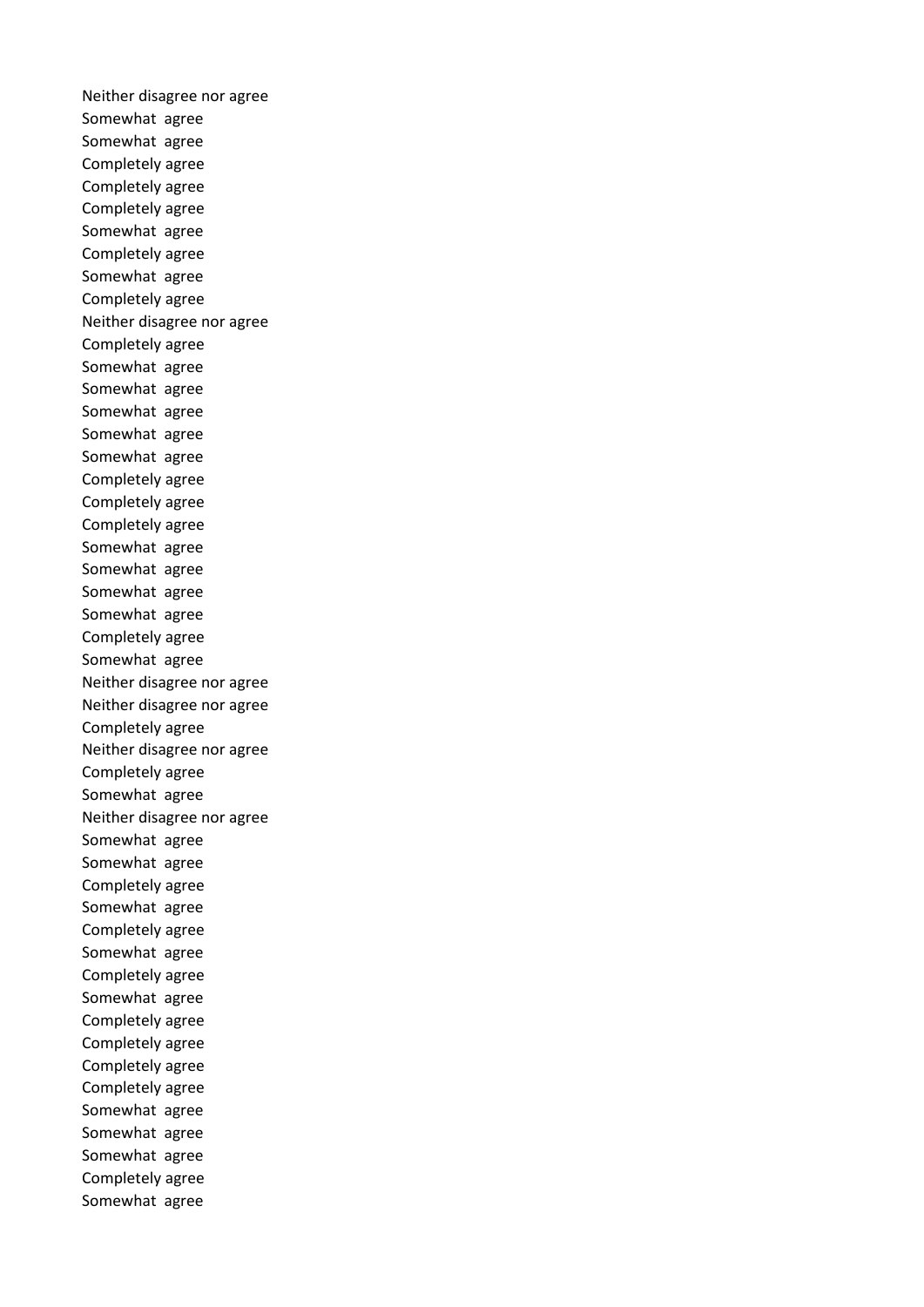Somewhat agree Completely agree Somewhat agree Somewhat agree Completely agree Somewhat agree Completely agree Completely agree Somewhat agree Completely agree Somewhat agree Completely agree Somewhat agree Completely agree Completely agree Completely agree Somewhat agree Somewhat agree Completely agree Somewhat agree Completely agree Completely agree Completely agree Completely agree Completely agree Neither disagree nor agree Neither disagree nor agree Somewhat agree Neither disagree nor agree Somewhat agree Completely agree Somewhat disagree Neither disagree nor agree Completely agree Completely agree Completely agree Completely agree Completely agree Completely agree Completely agree Completely agree Neither disagree nor agree Somewhat agree Somewhat agree Somewhat agree Completely agree Completely agree Completely agree Completely agree Completely agree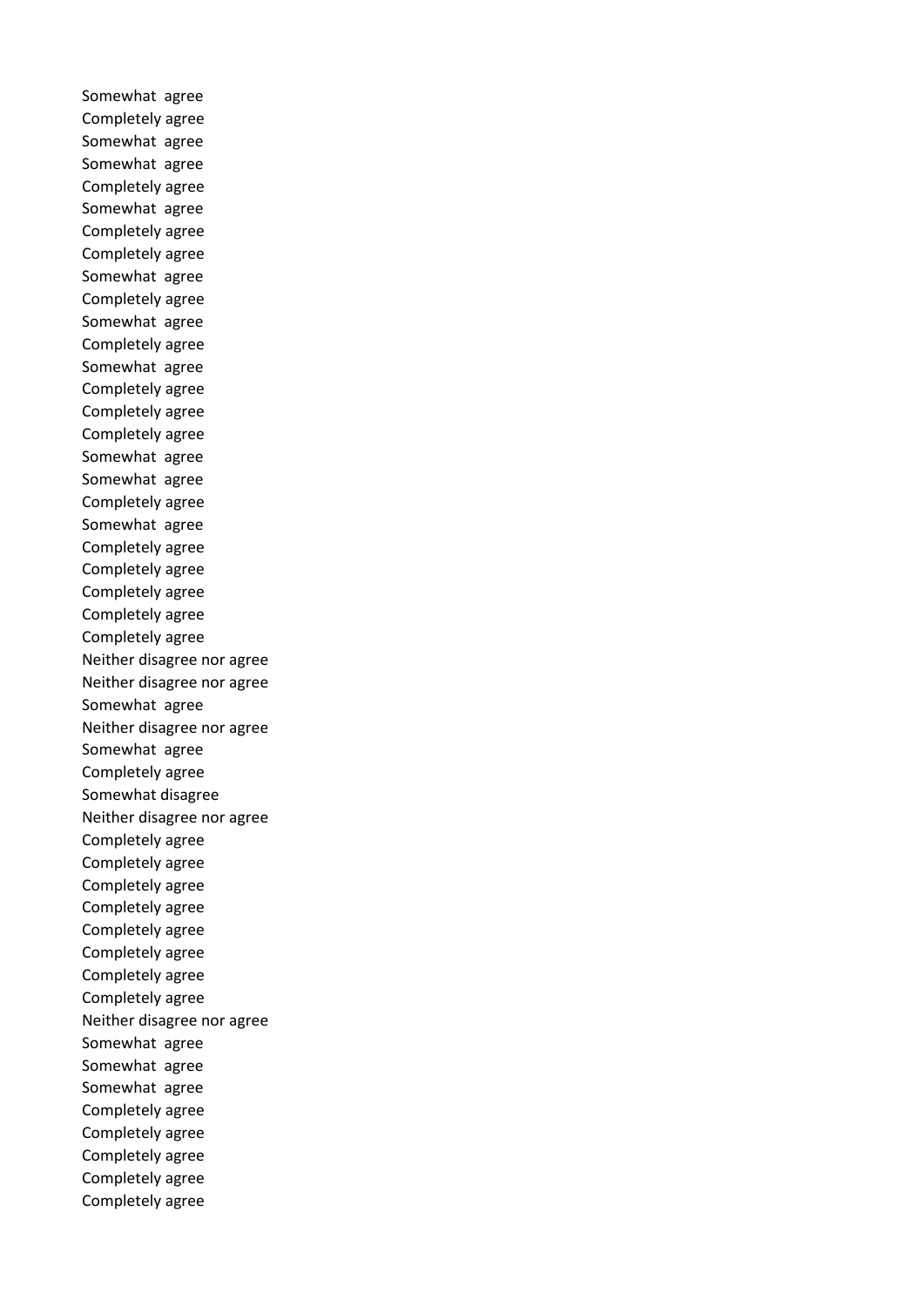Completely agree Somewhat agree Completely agree Completely agree Somewhat agree Neither disagree nor agree Somewhat agree Somewhat agree Somewhat agree Neither disagree nor agree Somewhat agree Somewhat disagree Somewhat agree Neither disagree nor agree Completely agree Somewhat agree Somewhat agree Somewhat agree Completely agree Somewhat agree Completely agree Neither disagree nor agree Somewhat agree Somewhat agree Completely agree Somewhat agree Somewhat agree Somewhat disagree Completely agree Completely agree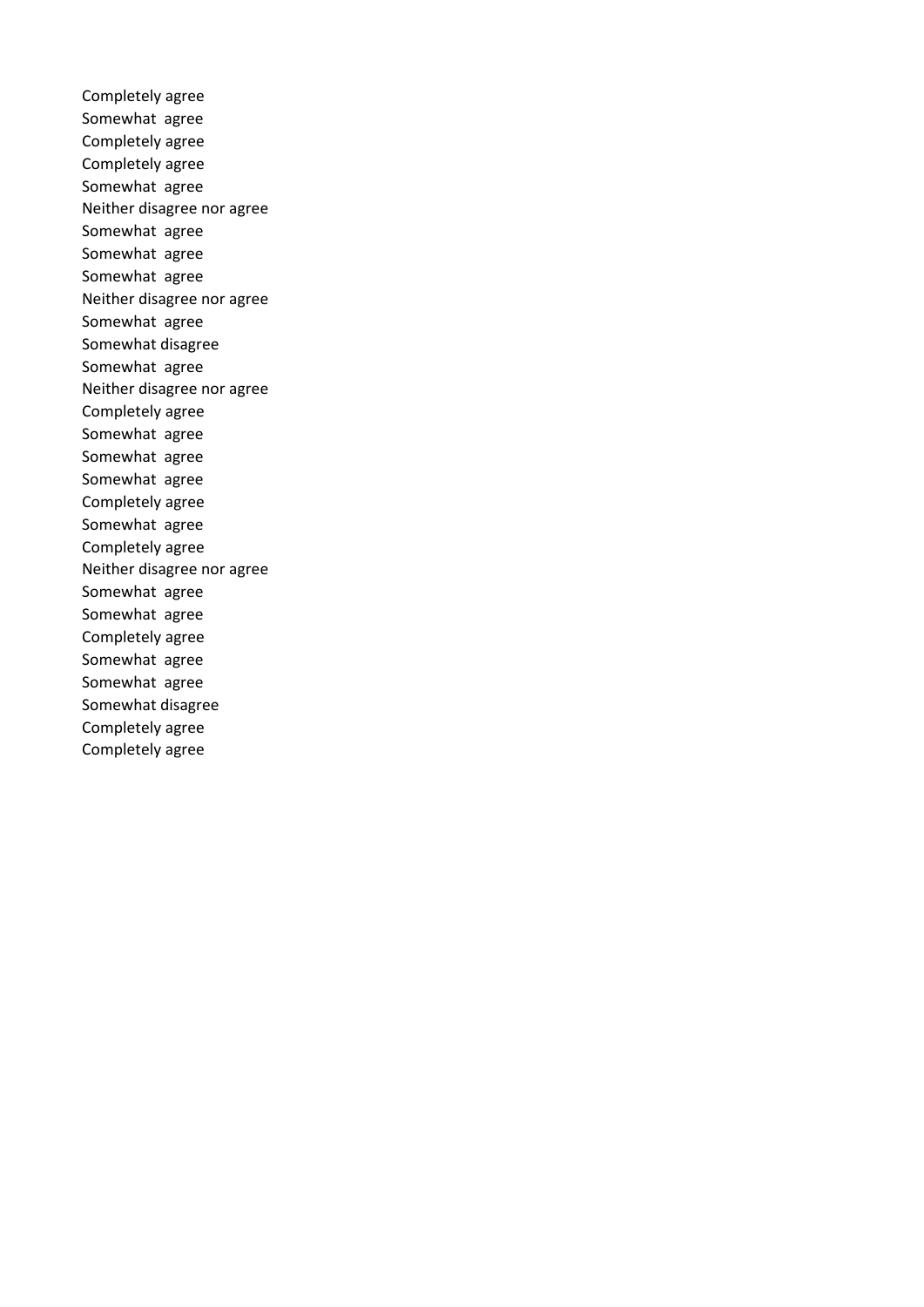**27) I don't trust websites that offer quick and easy solutions to my health problem with exaggerated wo** 

Somewhat agree Somewhat agree Completely agree Neither disagree nor agree Somewhat agree Somewhat agree Completely disagree Somewhat agree Completely agree Somewhat agree Neither disagree nor agree Somewhat disagree Completely disagree Completely agree Completely agree Completely agree Neither disagree nor agree Completely agree Completely agree Completely agree Completely agree Somewhat disagree Somewhat disagree Completely agree Somewhat agree Neither disagree nor agree Completely disagree Completely agree Somewhat disagree Neither disagree nor agree Somewhat agree Neither disagree nor agree Somewhat agree Somewhat agree Completely agree Neither disagree nor agree Neither disagree nor agree Neither disagree nor agree Somewhat disagree Somewhat agree Neither disagree nor agree Somewhat disagree Somewhat agree Neither disagree nor agree Completely agree Somewhat disagree Neither disagree nor agree Completely agree Neither disagree nor agree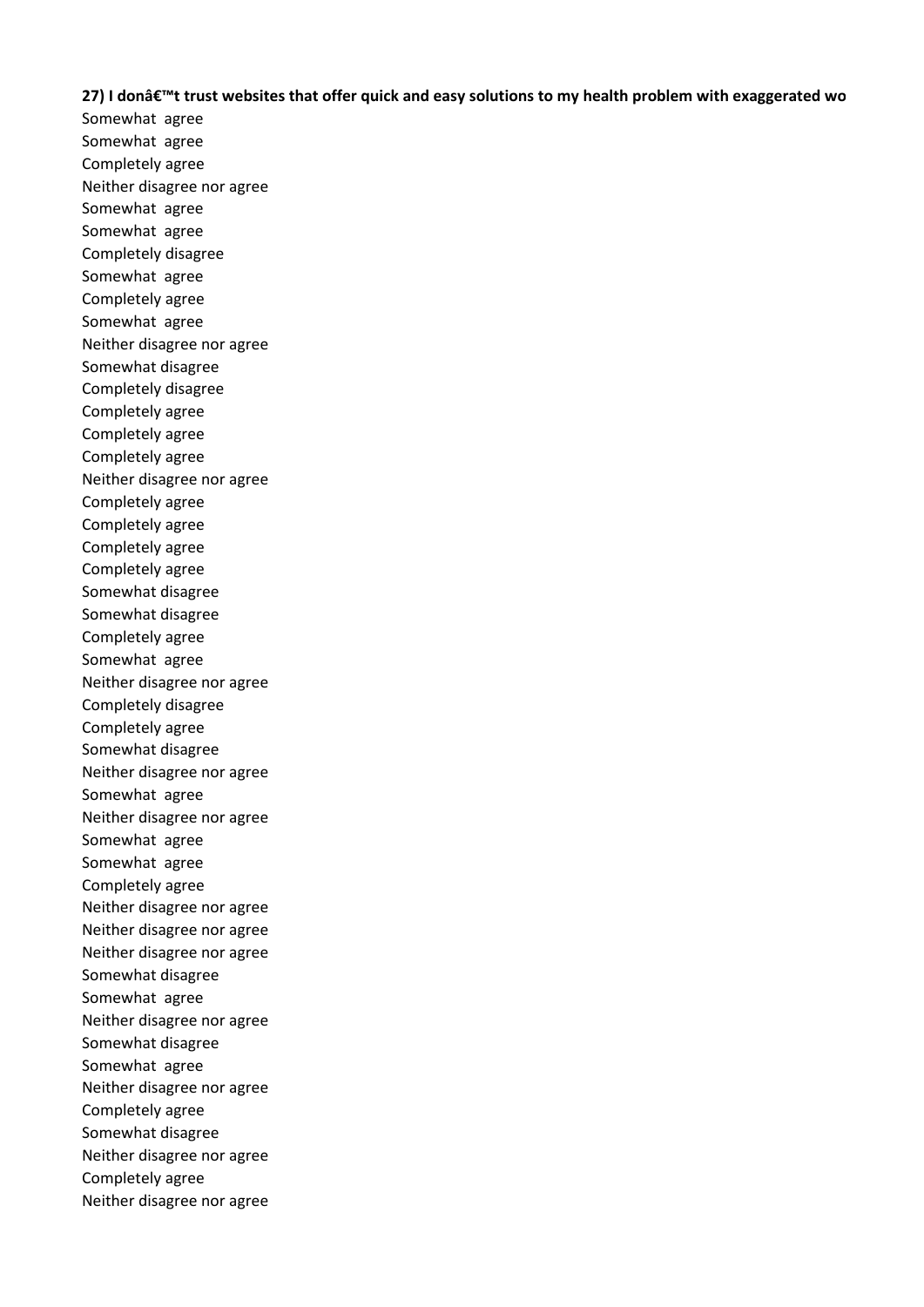Neither disagree nor agree Neither disagree nor agree Somewhat agree Somewhat agree Completely agree Completely agree Completely agree Somewhat agree Somewhat agree Somewhat agree Completely agree Somewhat disagree Completely agree Completely agree Neither disagree nor agree Completely agree Completely agree Completely agree Neither disagree nor agree Completely agree Completely agree Somewhat agree Somewhat agree Somewhat disagree Completely agree Somewhat disagree Completely disagree Completely agree Completely agree Somewhat agree Completely agree Completely agree Somewhat agree Completely agree Completely agree Neither disagree nor agree Neither disagree nor agree Completely disagree Somewhat agree Neither disagree nor agree Completely agree Neither disagree nor agree Somewhat disagree Somewhat agree Completely agree Completely agree Completely agree Neither disagree nor agree Neither disagree nor agree Completely agree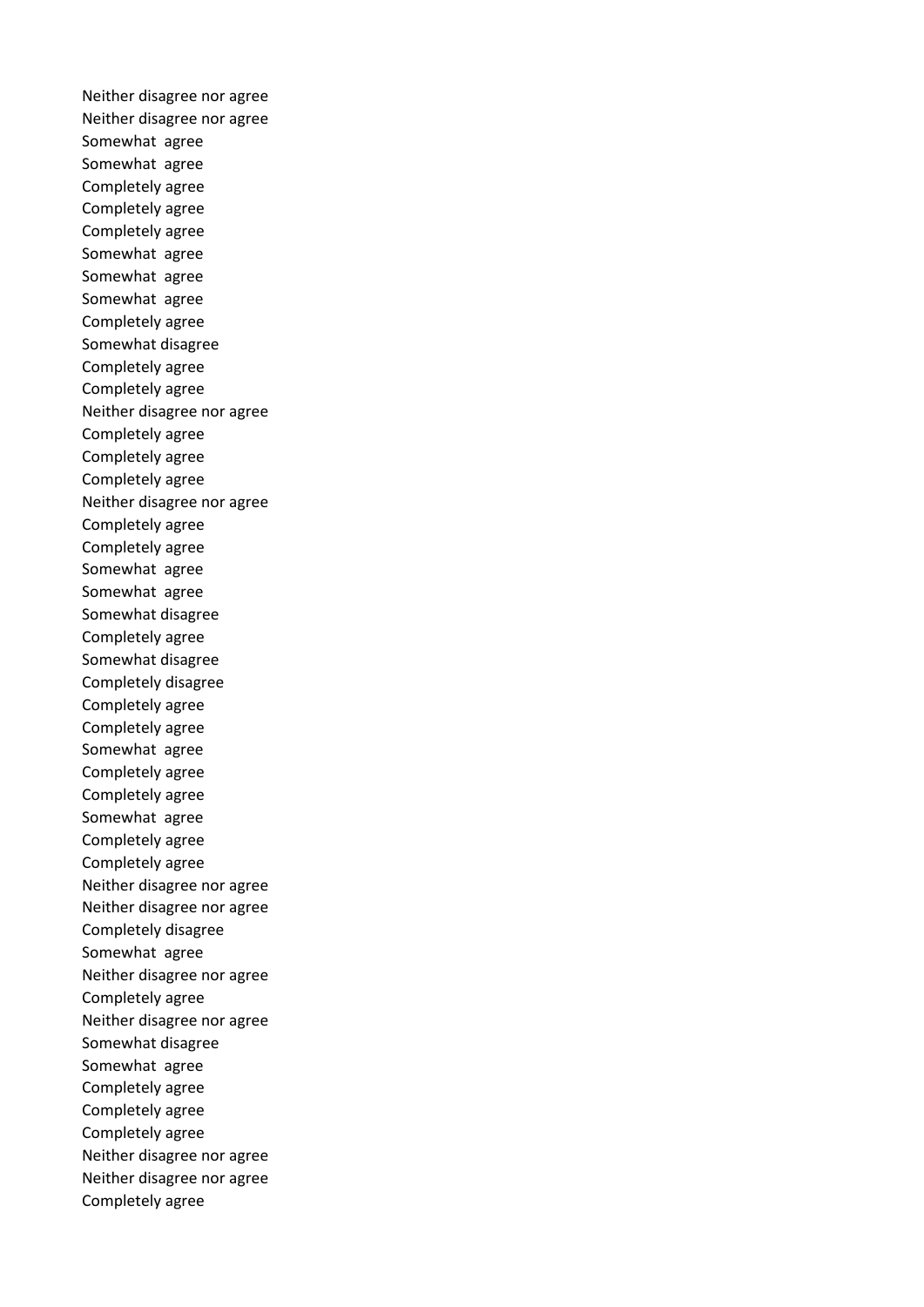Completely disagree Somewhat agree Completely disagree Neither disagree nor agree Completely agree Completely agree Somewhat agree Somewhat agree Completely disagree Somewhat agree Completely agree Somewhat agree Somewhat agree Somewhat agree Somewhat agree Completely agree Somewhat agree Neither disagree nor agree Neither disagree nor agree Somewhat agree Completely agree Somewhat disagree Somewhat agree Neither disagree nor agree Completely agree Somewhat disagree Somewhat disagree Completely agree Completely agree Completely agree Neither disagree nor agree Completely agree Somewhat disagree Neither disagree nor agree Completely agree Somewhat agree Somewhat agree Completely agree Somewhat agree Completely agree Somewhat disagree Somewhat agree Completely agree Completely agree Neither disagree nor agree Somewhat agree Completely agree Somewhat agree Somewhat agree Completely agree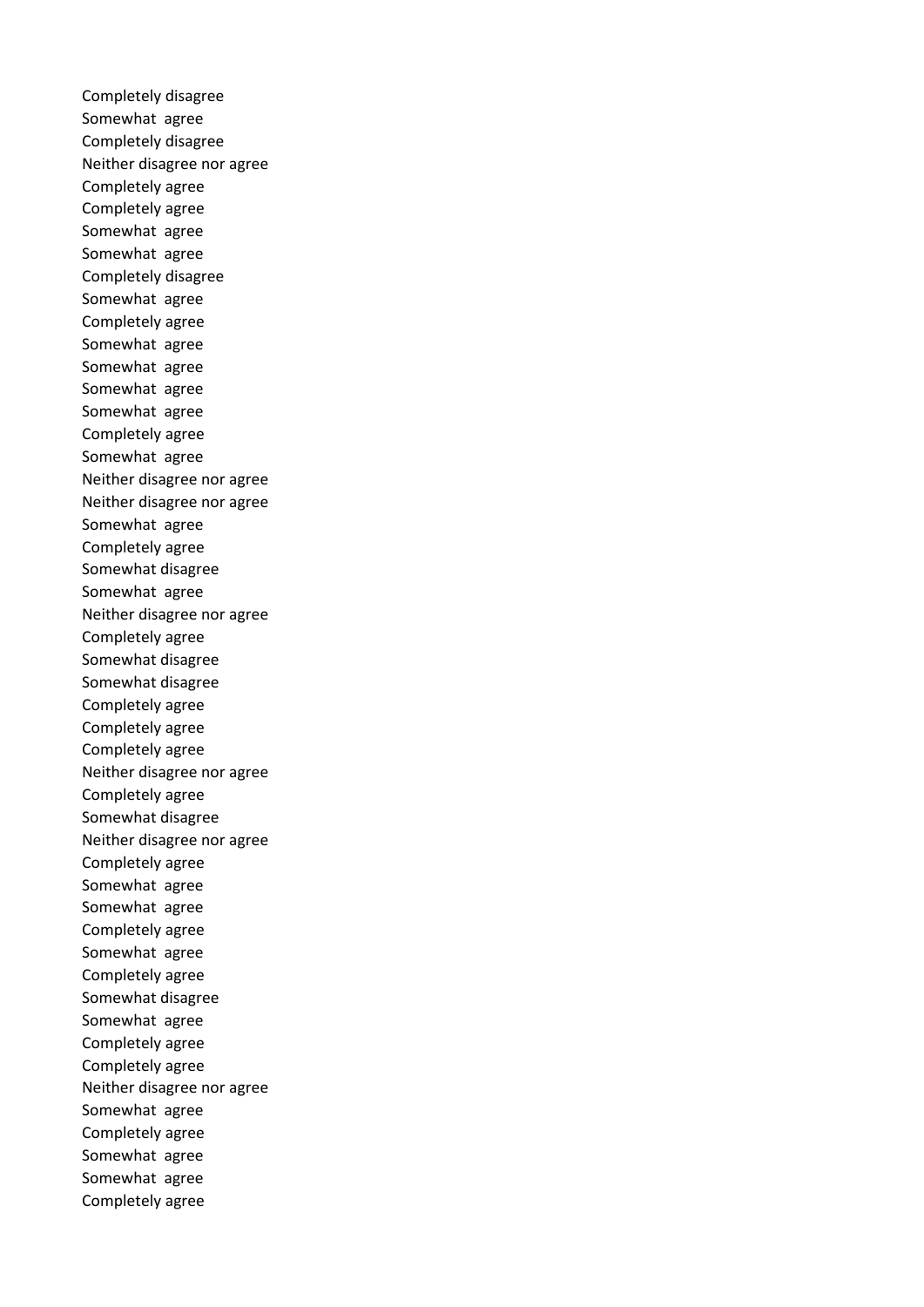Neither disagree nor agree Somewhat agree Somewhat agree Completely agree Completely agree Completely agree Neither disagree nor agree Somewhat disagree Somewhat agree Completely agree Completely agree Completely agree Completely agree Neither disagree nor agree Somewhat disagree Completely agree Somewhat disagree Somewhat agree Completely disagree Somewhat disagree Somewhat agree Completely agree Completely agree Completely agree Neither disagree nor agree Somewhat agree Completely agree Completely agree Completely agree Completely agree Somewhat agree Somewhat disagree Somewhat agree Completely agree Somewhat agree Completely disagree Completely agree Somewhat disagree Neither disagree nor agree Somewhat agree Somewhat agree Somewhat agree Completely agree Completely disagree Completely agree Neither disagree nor agree Neither disagree nor agree Completely agree Completely agree Completely agree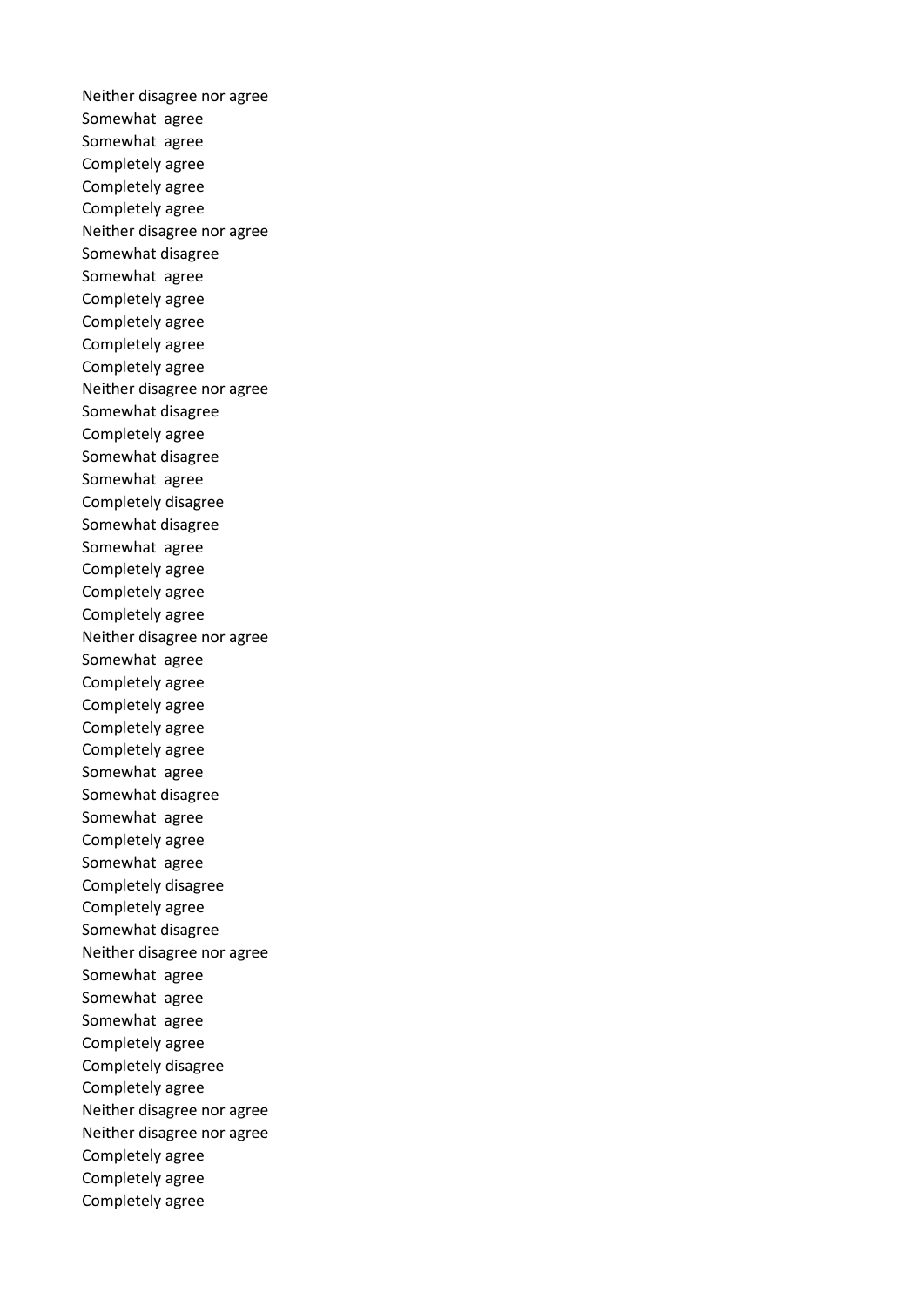Somewhat agree Completely agree Completely agree Completely agree Completely agree Completely agree Completely agree Completely agree Completely agree Completely agree Completely agree Completely agree Completely agree Completely agree Somewhat agree Completely agree Neither disagree nor agree Completely agree Completely agree Completely agree Completely agree Completely agree Completely agree Completely agree Completely agree Completely agree Somewhat agree Completely agree Somewhat agree Neither disagree nor agree Completely agree Completely agree Completely agree Somewhat agree Completely agree Completely agree Completely agree Completely agree Somewhat agree Completely agree Somewhat disagree Completely agree Completely agree Completely agree Completely agree Completely agree Completely agree Completely agree Completely agree Completely agree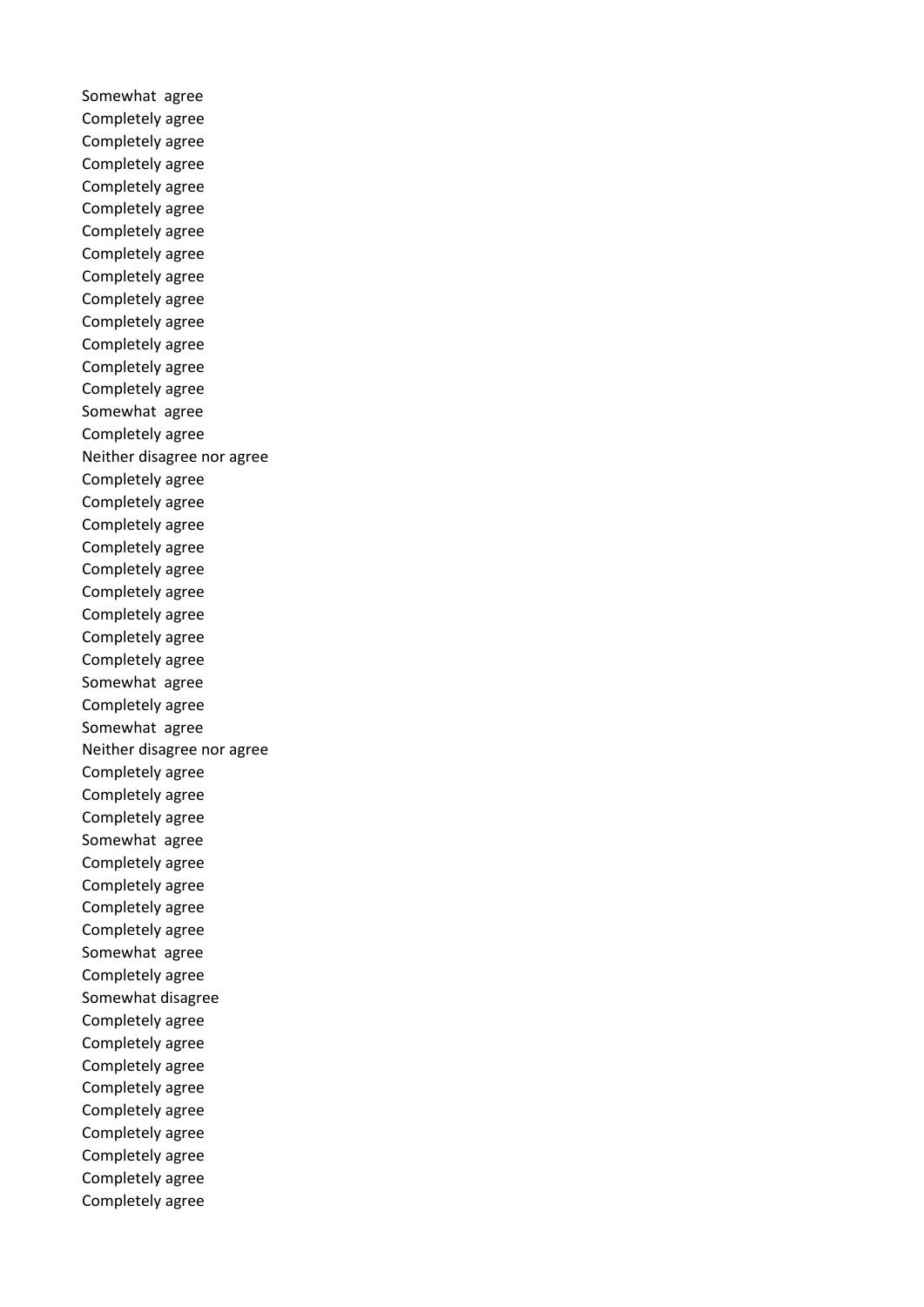Somewhat agree Completely agree Completely agree Completely agree Completely agree Completely agree Completely agree Completely agree Completely agree Completely agree Completely agree Completely agree Completely disagree Completely agree Completely agree Completely agree Completely agree Completely agree Completely agree Neither disagree nor agree Completely agree Completely agree Completely agree Completely agree Somewhat agree Neither disagree nor agree Neither disagree nor agree Completely agree Completely agree Somewhat agree Completely agree Somewhat disagree Completely agree Completely agree Completely agree Completely agree Completely agree Completely agree Somewhat agree Completely agree Completely agree Completely agree Somewhat disagree Completely agree Somewhat agree Completely agree Completely agree Completely agree Somewhat agree Completely agree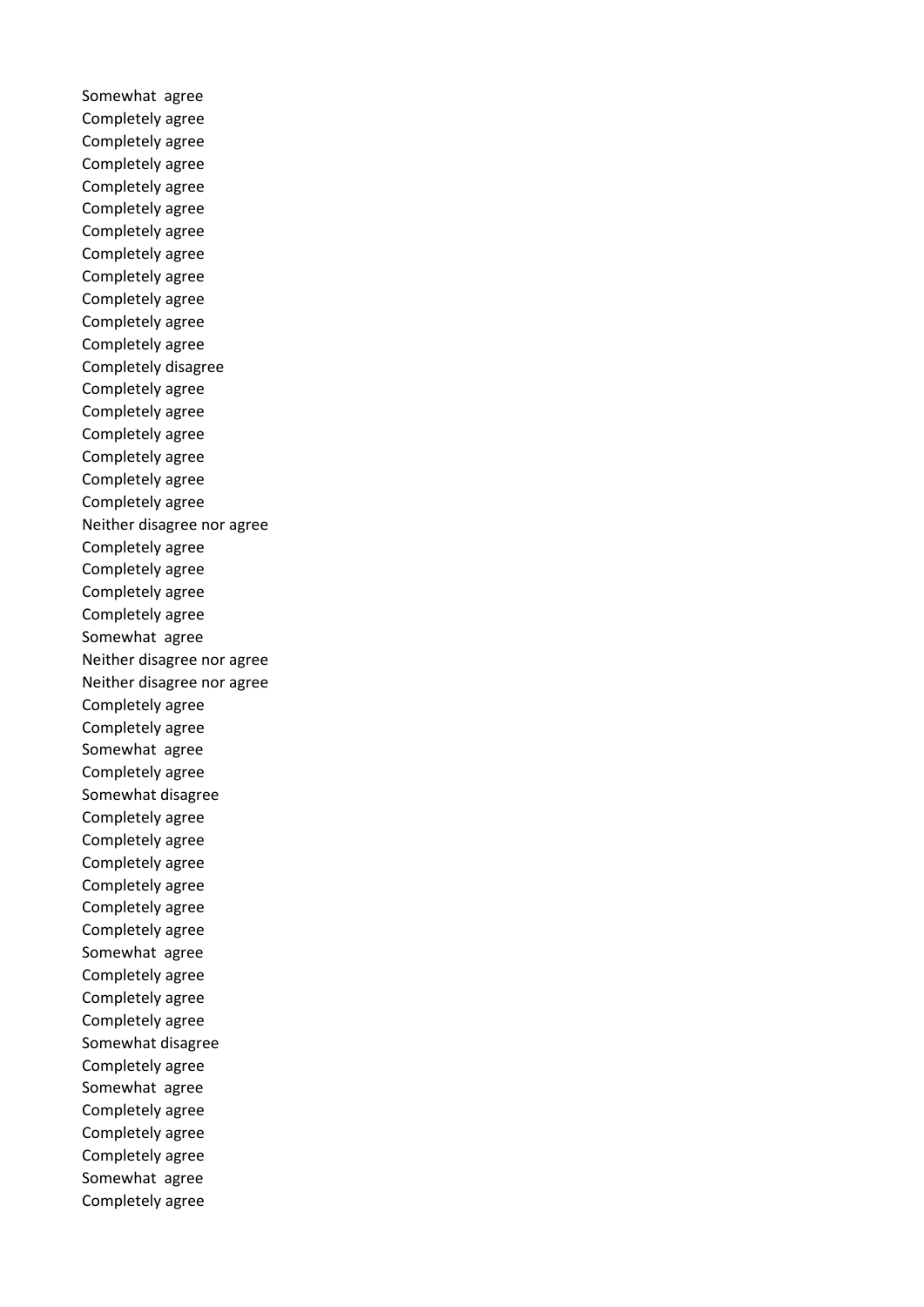Completely agree Somewhat disagree Completely agree Completely agree Completely agree Somewhat disagree Somewhat agree Completely agree Somewhat agree Completely agree Completely agree Somewhat agree Completely agree Completely agree Completely disagree Neither disagree nor agree Neither disagree nor agree Completely agree Completely agree Completely agree Completely agree Completely agree Completely agree Completely agree Completely agree Completely agree Completely agree Completely disagree Completely agree Somewhat agree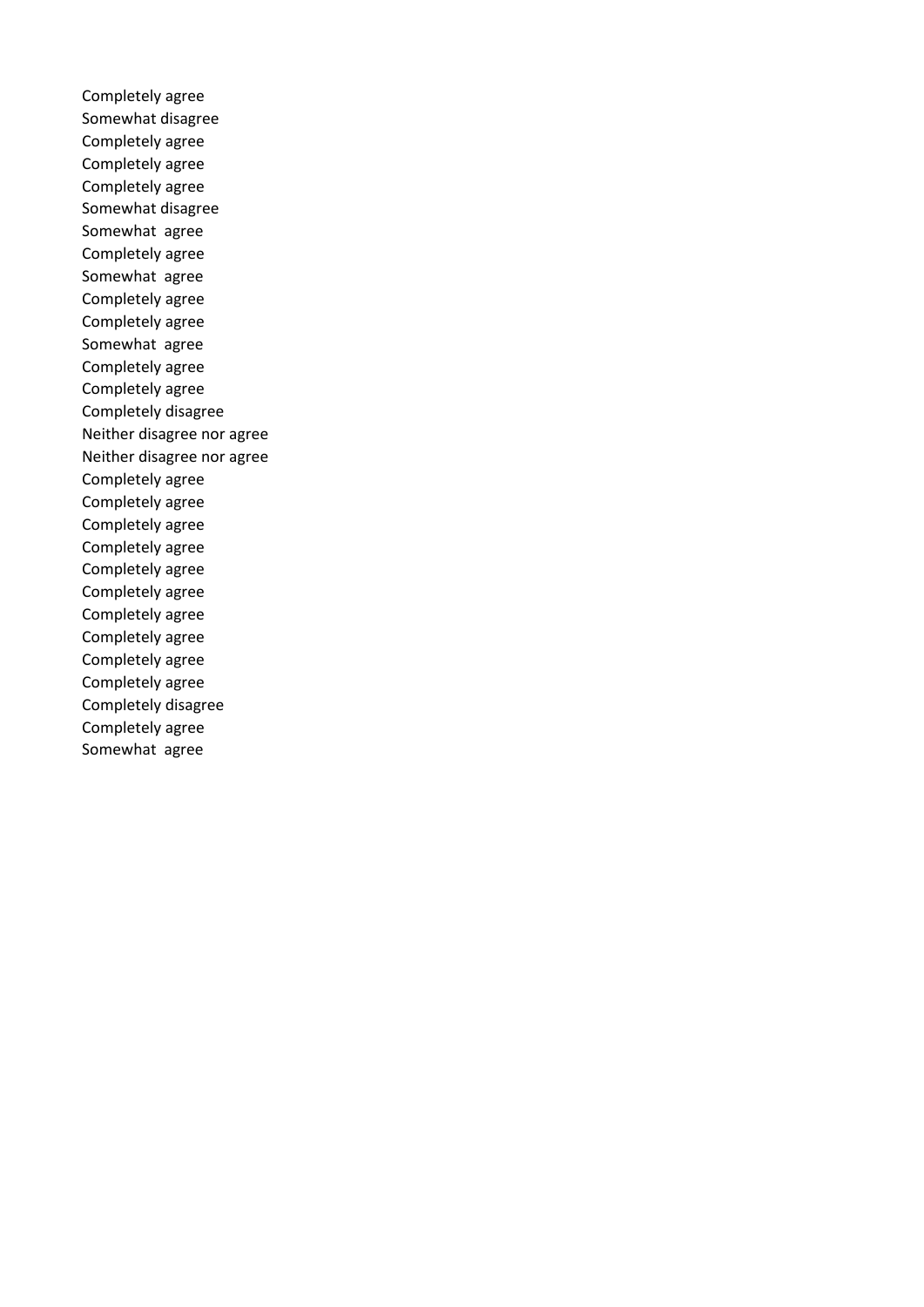**28) I prefer a health webpage if it suggests:**  I donâ€<sup>™</sup>t know Medicine of which the effectiveness was demonstrated scientifically in clinical trials. Medicine of which the effectiveness was demonstrated scientifically in clinical trials.

I donâ€<sup>™</sup>t mind if it has both 1 & 2

I don't know

Only alternative medicine (any of a range of medical therapies that are not regarded by medical professionals)

I donâ€<sup>™</sup>t know

I donâ€<sup>™</sup>t know

I donâ€<sup>™</sup>t know

I donâ€<sup>™</sup>t mind if it has both 1 & 2

Medicine of which the effectiveness was demonstrated scientifically in clinical trials.

Medicine of which the effectiveness was demonstrated scientifically in clinical trials.

I donâ€<sup>™†</sup> know

I donâ€<sup>™</sup>t know

Medicine of which the effectiveness was demonstrated scientifically in clinical trials.

Medicine of which the effectiveness was demonstrated scientifically in clinical trials.

I don't mind if it has both 1 & 2

Medicine of which the effectiveness was demonstrated scientifically in clinical trials.

I donâ€<sup>™</sup>t know

I don't know

I donâ€<sup>™</sup>t mind if it has both 1 & 2

I donâ€<sup>™</sup>t know

I donâ€<sup>™</sup>t know

I donâ€<sup>™</sup>t know

I donâ€<sup>™</sup>t know

I donâ€<sup>™</sup>t mind if it has both 1 & 2

Medicine of which the effectiveness was demonstrated scientifically in clinical trials.

I donâ€<sup>™</sup>t mind if it has both 1 & 2

I donâ€<sup>™</sup>t know

I donâ€<sup>™</sup>t mind if it has both 1 & 2

I donâ€<sup>™</sup>t know

I donâ€<sup>™</sup>t know

Medicine of which the effectiveness was demonstrated scientifically in clinical trials.

Only alternative medicine (any of a range of medical therapies that are not regarded by medical professionals) Medicine of which the effectiveness was demonstrated scientifically in clinical trials.

I donâ€<sup>™</sup>t mind if it has both 1 & 2

I donâ€<sup>™</sup>t mind if it has both 1 & 2

I donâ€<sup>™</sup>t mind if it has both 1 & 2

Medicine of which the effectiveness was demonstrated scientifically in clinical trials.

Medicine of which the effectiveness was demonstrated scientifically in clinical trials.

Medicine of which the effectiveness was demonstrated scientifically in clinical trials.

Only alternative medicine (any of a range of medical therapies that are not regarded by medical professionals) Medicine of which the effectiveness was demonstrated scientifically in clinical trials.

I don't know

I donâ€<sup>™</sup>t mind if it has both 1 & 2

Only alternative medicine (any of a range of medical therapies that are not regarded by medical professionals) I don't know

Only alternative medicine (any of a range of medical therapies that are not regarded by medical professionals) I donâ€<sup>™†</sup> know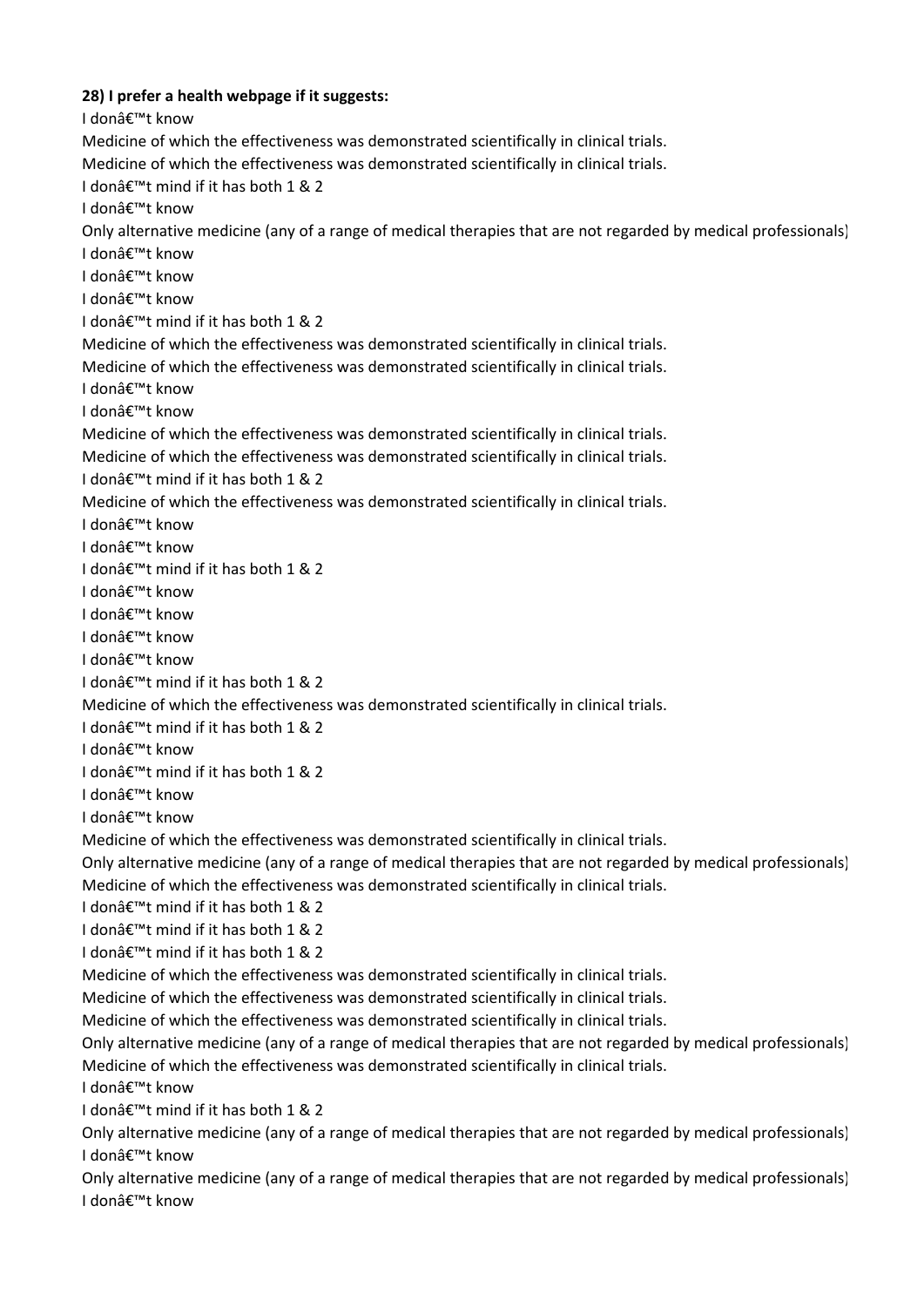I donâ€<sup>™</sup>t mind if it has both 1 & 2 I donâ€<sup>™</sup>t mind if it has both 1 & 2 I donâ€<sup>™</sup>t know I donâ€<sup>™†</sup> know I donâ€<sup>™</sup>t know I donâ€<sup>™</sup>t mind if it has both 1 & 2 Medicine of which the effectiveness was demonstrated scientifically in clinical trials. Medicine of which the effectiveness was demonstrated scientifically in clinical trials. I donâ€<sup>™</sup>t know I donâ€<sup>™</sup>t mind if it has both 1 & 2 Medicine of which the effectiveness was demonstrated scientifically in clinical trials. I donâ€<sup>™</sup>t mind if it has both 1 & 2 I donâ€<sup>™</sup>t know I donâ€<sup>™</sup>t mind if it has both 1 & 2 Medicine of which the effectiveness was demonstrated scientifically in clinical trials. I don't know I donâ€<sup>™</sup>t mind if it has both 1 & 2 I donâ€<sup>™</sup>t know Medicine of which the effectiveness was demonstrated scientifically in clinical trials. Only alternative medicine (any of a range of medical therapies that are not regarded by medical professionals) Medicine of which the effectiveness was demonstrated scientifically in clinical trials. I donâ€<sup>™</sup>t mind if it has both 1 & 2 Medicine of which the effectiveness was demonstrated scientifically in clinical trials. Only alternative medicine (any of a range of medical therapies that are not regarded by medical professionals) Medicine of which the effectiveness was demonstrated scientifically in clinical trials. I donâ€<sup>™</sup>t know I donâ€<sup>™</sup>t know Only alternative medicine (any of a range of medical therapies that are not regarded by medical professionals) Medicine of which the effectiveness was demonstrated scientifically in clinical trials. I donâ€<sup>™</sup>t mind if it has both 1 & 2 Medicine of which the effectiveness was demonstrated scientifically in clinical trials. Medicine of which the effectiveness was demonstrated scientifically in clinical trials. I donâ€<sup>™</sup>t know I donâ€<sup>™</sup>t mind if it has both 1 & 2 I donâ€<sup>™</sup>t mind if it has both 1 & 2 I donâ€<sup>™</sup>t mind if it has both 1 & 2 I donâ€<sup>™</sup>t know I donâ€<sup>™</sup>t know I donâ€<sup>™</sup>t mind if it has both 1 & 2 Medicine of which the effectiveness was demonstrated scientifically in clinical trials. Medicine of which the effectiveness was demonstrated scientifically in clinical trials. I donâ€<sup>™</sup>t mind if it has both 1 & 2 I don $\hat{\mathbf{a}} \in \mathbb{M}$ t mind if it has both 1 & 2 I don $\hat{\mathbf{a}} \in \mathbb{M}$  mind if it has both 1 & 2 I don't know Medicine of which the effectiveness was demonstrated scientifically in clinical trials. I donâ€<sup>™</sup>t mind if it has both 1 & 2 I donâ€<sup>™</sup>t mind if it has both 1 & 2 I donâ€<sup>™</sup>t know Medicine of which the effectiveness was demonstrated scientifically in clinical trials.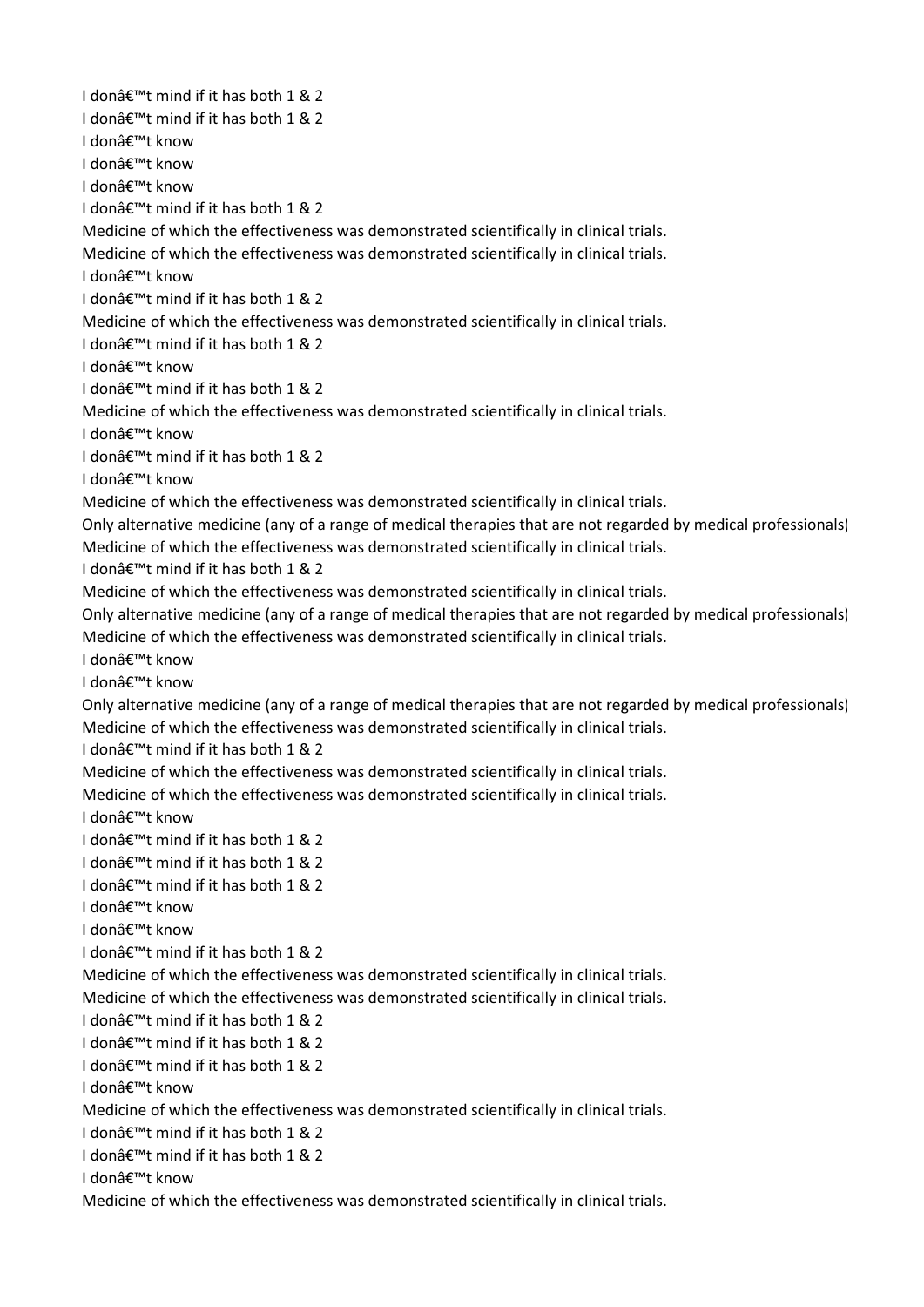Medicine of which the effectiveness was demonstrated scientifically in clinical trials. I donâ€<sup>™</sup>t mind if it has both 1 & 2 I donâ€<sup>™</sup>t know I donâ€<sup>™†</sup> know I donâ€<sup>™</sup>t mind if it has both 1 & 2 Medicine of which the effectiveness was demonstrated scientifically in clinical trials. I don $\hat{\mathbf{a}} \in \mathbb{M}$ t mind if it has both 1 & 2 Medicine of which the effectiveness was demonstrated scientifically in clinical trials. I donâ€<sup>™</sup>t know I donâ€<sup>™</sup>t know I donâ€<sup>™</sup>t know I don't mind if it has both 1 & 2 Only alternative medicine (any of a range of medical therapies that are not regarded by medical professionals) I donâ€<sup>™</sup>t mind if it has both 1 & 2 I donâ€<sup>™</sup>t know I donâ€<sup>™</sup>t know Medicine of which the effectiveness was demonstrated scientifically in clinical trials. I don't know I donâ€<sup>™</sup>t mind if it has both 1 & 2 I don't know I don't know Medicine of which the effectiveness was demonstrated scientifically in clinical trials. I donâ€<sup>™</sup>t mind if it has both 1 & 2 I donâ€<sup>™</sup>t mind if it has both 1 & 2 Medicine of which the effectiveness was demonstrated scientifically in clinical trials. Medicine of which the effectiveness was demonstrated scientifically in clinical trials. I donâ€<sup>™</sup>t mind if it has both 1 & 2 I donâ€<sup>™</sup>t mind if it has both 1 & 2 Medicine of which the effectiveness was demonstrated scientifically in clinical trials. Medicine of which the effectiveness was demonstrated scientifically in clinical trials. I donâ€<sup>™</sup>t know Medicine of which the effectiveness was demonstrated scientifically in clinical trials. I don't mind if it has both 1 & 2 Medicine of which the effectiveness was demonstrated scientifically in clinical trials. I donâ€<sup>™</sup>t know I donâ€<sup>™</sup>t know Medicine of which the effectiveness was demonstrated scientifically in clinical trials. Medicine of which the effectiveness was demonstrated scientifically in clinical trials. I donâ€<sup>™</sup>t mind if it has both 1 & 2 I donâ€<sup>™</sup>t mind if it has both 1 & 2 I donâ€<sup>™</sup>t mind if it has both 1 & 2 I donâ€<sup>™</sup>t mind if it has both 1 & 2 Medicine of which the effectiveness was demonstrated scientifically in clinical trials. Medicine of which the effectiveness was demonstrated scientifically in clinical trials. Only alternative medicine (any of a range of medical therapies that are not regarded by medical professionals) I don $\hat{\mathbf{a}} \in \mathbb{M}$ t mind if it has both 1 & 2 I donâ€<sup>™</sup>t know Medicine of which the effectiveness was demonstrated scientifically in clinical trials. I donâ€<sup>™</sup>t know Medicine of which the effectiveness was demonstrated scientifically in clinical trials.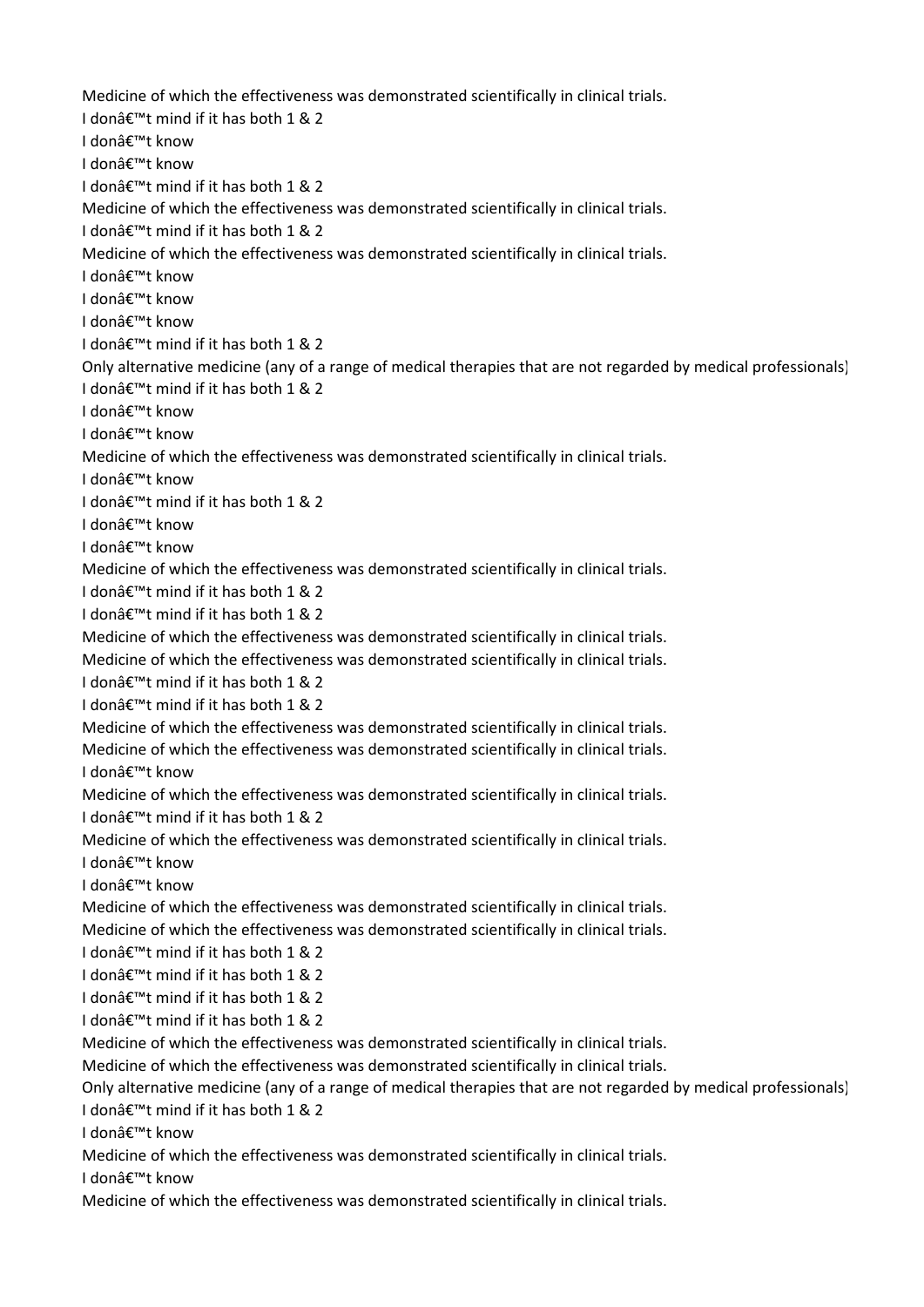Medicine of which the effectiveness was demonstrated scientifically in clinical trials.

I donâ€<sup>™</sup>t mind if it has both 1 & 2

I donâ€<sup>™</sup>t mind if it has both 1 & 2

I donâ€<sup>™†</sup> know

Medicine of which the effectiveness was demonstrated scientifically in clinical trials.

I don't mind if it has both 1 & 2

Only alternative medicine (any of a range of medical therapies that are not regarded by medical professionals) Medicine of which the effectiveness was demonstrated scientifically in clinical trials.

I donâ€<sup>™</sup>t mind if it has both 1 & 2

Only alternative medicine (any of a range of medical therapies that are not regarded by medical professionals) I donâ€<sup>™</sup>t mind if it has both 1 & 2

I don't mind if it has both 1 & 2

Medicine of which the effectiveness was demonstrated scientifically in clinical trials.

Only alternative medicine (any of a range of medical therapies that are not regarded by medical professionals) I don $\hat{\mathbf{a}} \in \mathbb{M}$ t mind if it has both 1 & 2

I donâ€<sup>™</sup>t know

I donâ€<sup>™</sup>t know

I donâ€<sup>™</sup>t know

I donâ€<sup>™</sup>t know

Medicine of which the effectiveness was demonstrated scientifically in clinical trials.

Medicine of which the effectiveness was demonstrated scientifically in clinical trials.

I donâ€<sup>™</sup>t mind if it has both 1 & 2

Medicine of which the effectiveness was demonstrated scientifically in clinical trials.

I don't know

I donâ€<sup>™</sup>t know

Only alternative medicine (any of a range of medical therapies that are not regarded by medical professionals) I donâ€<sup>™</sup>t mind if it has both 1 & 2

Medicine of which the effectiveness was demonstrated scientifically in clinical trials.

I donâ€<sup>™</sup>t know

I donâ€<sup>™</sup>t mind if it has both 1 & 2

Medicine of which the effectiveness was demonstrated scientifically in clinical trials.

I donâ€<sup>™</sup>t mind if it has both 1 & 2

I donâ€<sup>™</sup>t mind if it has both 1 & 2

I donâ€<sup>™</sup>t know

I donâ€<sup>™</sup>t mind if it has both 1 & 2

I donâ€<sup>™</sup>t mind if it has both 1 & 2

I donâ€<sup>™</sup>t know

I donâ€<sup>™</sup>t mind if it has both 1 & 2

I donâ€<sup>™</sup>t mind if it has both 1 & 2

Medicine of which the effectiveness was demonstrated scientifically in clinical trials. Medicine of which the effectiveness was demonstrated scientifically in clinical trials. Medicine of which the effectiveness was demonstrated scientifically in clinical trials. I donâ€<sup>™</sup>t know

Medicine of which the effectiveness was demonstrated scientifically in clinical trials. Medicine of which the effectiveness was demonstrated scientifically in clinical trials. I donâ€<sup>™</sup>t mind if it has both 1 & 2

Medicine of which the effectiveness was demonstrated scientifically in clinical trials. I donâ€<sup>™</sup>t mind if it has both 1 & 2

Medicine of which the effectiveness was demonstrated scientifically in clinical trials. Medicine of which the effectiveness was demonstrated scientifically in clinical trials.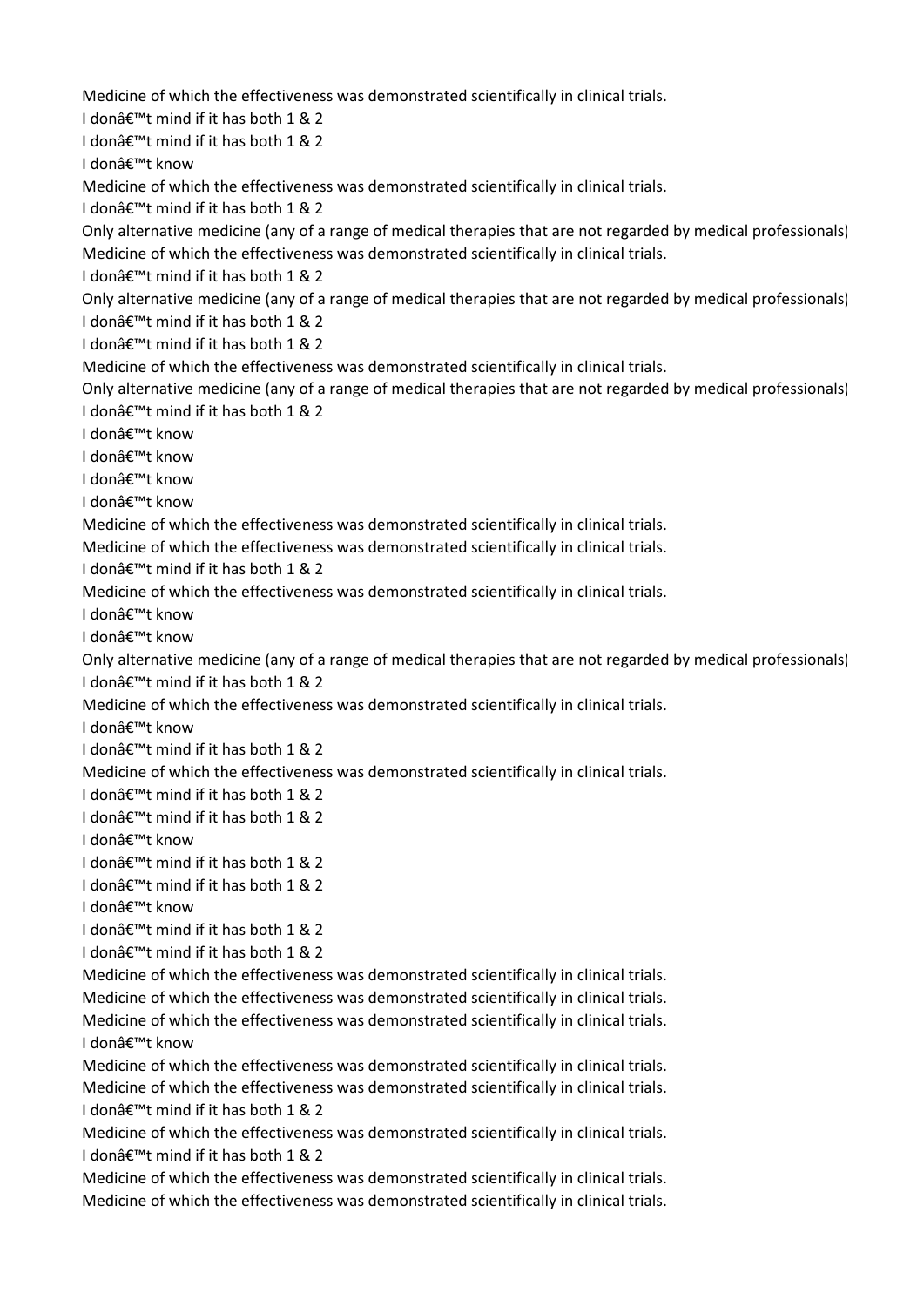I donâ€<sup>™</sup>t mind if it has both 1 & 2 I donâ€<sup>™</sup>t mind if it has both 1 & 2 I donâ€<sup>™</sup>t mind if it has both 1 & 2 Medicine of which the effectiveness was demonstrated scientifically in clinical trials. Medicine of which the effectiveness was demonstrated scientifically in clinical trials. Only alternative medicine (any of a range of medical therapies that are not regarded by medical professionals) I donâ€<sup>™</sup>t mind if it has both 1 & 2  $I$  don $\hat{A}$ €™t mind if it has both 1 & 2 Medicine of which the effectiveness was demonstrated scientifically in clinical trials. I donâ€<sup>™</sup>t mind if it has both 1 & 2 Medicine of which the effectiveness was demonstrated scientifically in clinical trials. I don't mind if it has both 1 & 2 I donâ€<sup>™</sup>t mind if it has both 1 & 2 I donâ€<sup>™</sup>t mind if it has both 1 & 2 I donâ€<sup>™</sup>t mind if it has both 1 & 2 I donâ€<sup>™</sup>t mind if it has both 1 & 2 I donâ€<sup>™</sup>t mind if it has both 1 & 2 Medicine of which the effectiveness was demonstrated scientifically in clinical trials. I donâ€<sup>™</sup>t mind if it has both 1 & 2 I donâ€<sup>™</sup>t mind if it has both 1 & 2 I donâ€<sup>™</sup>t mind if it has both 1 & 2 Medicine of which the effectiveness was demonstrated scientifically in clinical trials. I donâ€<sup>™</sup>t mind if it has both 1 & 2 I donâ€<sup>™</sup>t mind if it has both 1 & 2 Medicine of which the effectiveness was demonstrated scientifically in clinical trials. I donâ€<sup>™</sup>t mind if it has both 1 & 2 I donâ€<sup>™</sup>t mind if it has both 1 & 2 I donâ€<sup>™</sup>t know I donâ€<sup>™</sup>t mind if it has both 1 & 2 I donâ€<sup>™</sup>t mind if it has both 1 & 2 I donâ€<sup>™</sup>t mind if it has both 1 & 2 Medicine of which the effectiveness was demonstrated scientifically in clinical trials. Medicine of which the effectiveness was demonstrated scientifically in clinical trials. Medicine of which the effectiveness was demonstrated scientifically in clinical trials. I donâ€<sup>™</sup>t mind if it has both 1 & 2 I donâ€<sup>™</sup>t mind if it has both 1 & 2 Medicine of which the effectiveness was demonstrated scientifically in clinical trials. I donâ€<sup>™</sup>t mind if it has both 1 & 2 I donâ€<sup>™</sup>t mind if it has both 1 & 2 Medicine of which the effectiveness was demonstrated scientifically in clinical trials. Medicine of which the effectiveness was demonstrated scientifically in clinical trials. Medicine of which the effectiveness was demonstrated scientifically in clinical trials. I donâ€<sup>™</sup>t mind if it has both 1 & 2 I donâ€<sup>™</sup>t mind if it has both 1 & 2 Medicine of which the effectiveness was demonstrated scientifically in clinical trials. I donâ€<sup>™</sup>t mind if it has both 1 & 2 I donâ€<sup>™</sup>t mind if it has both 1 & 2 Medicine of which the effectiveness was demonstrated scientifically in clinical trials. I donâ€<sup>™</sup>t know I donâ€<sup>™</sup>t mind if it has both 1 & 2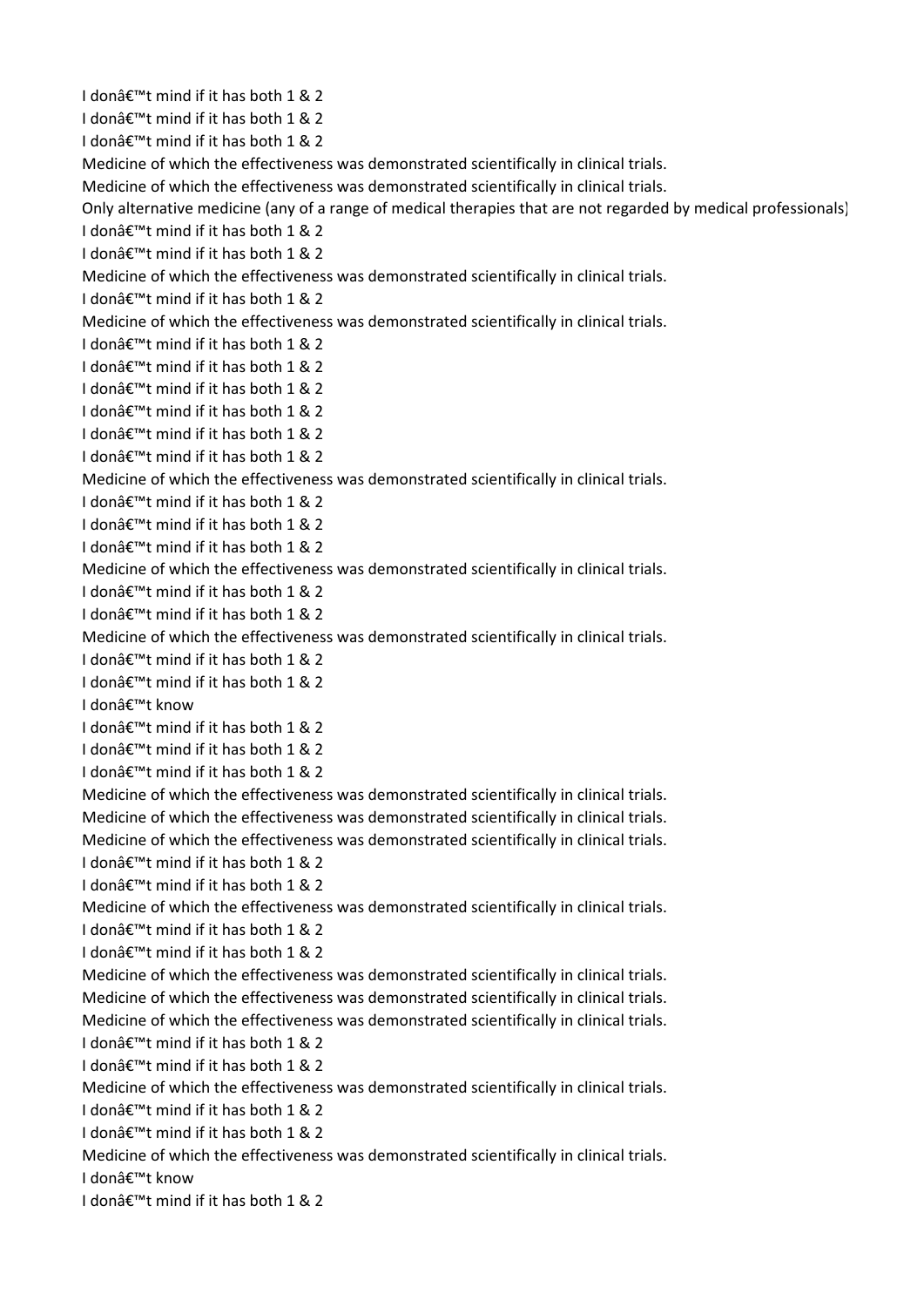Medicine of which the effectiveness was demonstrated scientifically in clinical trials.

I donâ€<sup>™</sup>t mind if it has both 1 & 2

I donâ€<sup>™</sup>t know

I don $\hat{a} \in \mathbb{M}$  mind if it has both 1 & 2

I donâ€<sup>™</sup>t mind if it has both 1 & 2

I don't know

I don $\hat{\mathbf{a}} \in \mathbb{M}$ t mind if it has both 1 & 2

Medicine of which the effectiveness was demonstrated scientifically in clinical trials.

Medicine of which the effectiveness was demonstrated scientifically in clinical trials.

Medicine of which the effectiveness was demonstrated scientifically in clinical trials.

Medicine of which the effectiveness was demonstrated scientifically in clinical trials.

I don $'t$  mind if it has both 1 & 2

I donâ€<sup>™</sup>t mind if it has both 1 & 2

Only alternative medicine (any of a range of medical therapies that are not regarded by medical professionals

I donâ€<sup>™</sup>t mind if it has both 1 & 2

I donâ€<sup>™</sup>t mind if it has both 1 & 2

I donâ€<sup>™</sup>t mind if it has both 1 & 2

Medicine of which the effectiveness was demonstrated scientifically in clinical trials.

I donâ€<sup>™</sup>t mind if it has both 1 & 2

I donâ€<sup>™</sup>t mind if it has both 1 & 2

I donâ€<sup>™</sup>t mind if it has both 1 & 2

I donâ€<sup>™</sup>t know

I donâ€<sup>™</sup>t mind if it has both 1 & 2

I donâ€<sup>™</sup>t mind if it has both 1 & 2

I donâ€<sup>™</sup>t mind if it has both 1 & 2

Only alternative medicine (any of a range of medical therapies that are not regarded by medical professionals) I donâ€<sup>™</sup>t know

Medicine of which the effectiveness was demonstrated scientifically in clinical trials.

Medicine of which the effectiveness was demonstrated scientifically in clinical trials.

I donâ€<sup>™</sup>t know

I donâ€<sup>™</sup>t mind if it has both 1 & 2

Medicine of which the effectiveness was demonstrated scientifically in clinical trials.

Only alternative medicine (any of a range of medical therapies that are not regarded by medical professionals) Medicine of which the effectiveness was demonstrated scientifically in clinical trials.

I donâ€<sup>™</sup>t mind if it has both 1 & 2

Medicine of which the effectiveness was demonstrated scientifically in clinical trials.

I donâ€<sup>™</sup>t know

I donâ€<sup>™</sup>t mind if it has both 1 & 2

Only alternative medicine (any of a range of medical therapies that are not regarded by medical professionals

I donâ€<sup>™</sup>t know

I donâ€<sup>™</sup>t know

I donâ€<sup>™</sup>t know

Medicine of which the effectiveness was demonstrated scientifically in clinical trials.

I donâ€<sup>™</sup>t know

I don't know

Medicine of which the effectiveness was demonstrated scientifically in clinical trials.

Medicine of which the effectiveness was demonstrated scientifically in clinical trials. I don't know

Medicine of which the effectiveness was demonstrated scientifically in clinical trials. Medicine of which the effectiveness was demonstrated scientifically in clinical trials.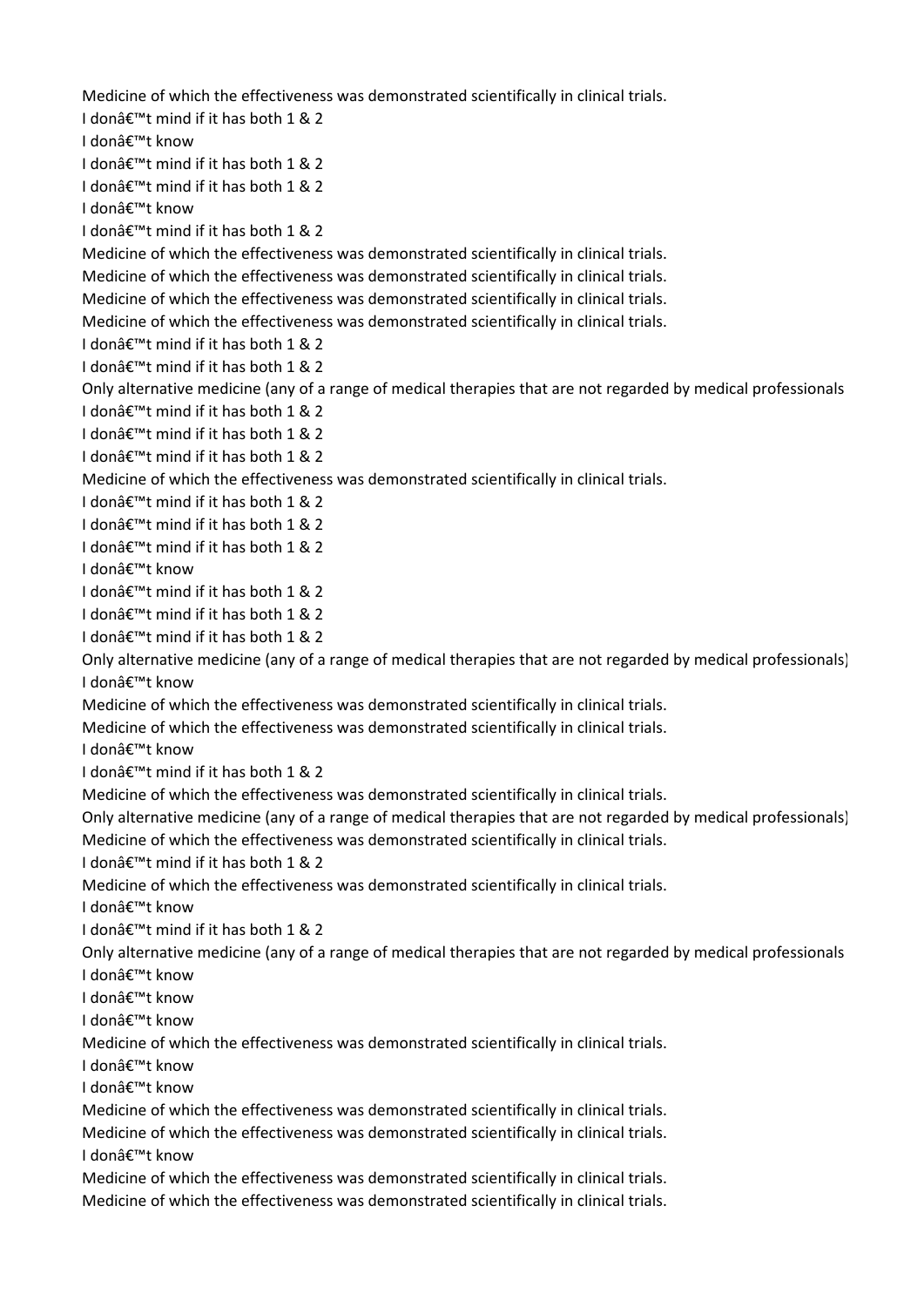Only alternative medicine (any of a range of medical therapies that are not regarded by medical professionals) I donâ€<sup>™</sup>t mind if it has both 1 & 2

Medicine of which the effectiveness was demonstrated scientifically in clinical trials.

I don $'t$  mind if it has both 1 & 2

I donâ€<sup>™</sup>t mind if it has both 1 & 2

I donâ€<sup>™</sup>t know

Medicine of which the effectiveness was demonstrated scientifically in clinical trials. Medicine of which the effectiveness was demonstrated scientifically in clinical trials. I donâ€<sup>™</sup>t mind if it has both 1 & 2

Medicine of which the effectiveness was demonstrated scientifically in clinical trials. I donâ€<sup>™</sup>t mind if it has both 1 & 2

I donâ€<sup>™</sup>t mind if it has both 1 & 2

Medicine of which the effectiveness was demonstrated scientifically in clinical trials. Medicine of which the effectiveness was demonstrated scientifically in clinical trials. Medicine of which the effectiveness was demonstrated scientifically in clinical trials. Medicine of which the effectiveness was demonstrated scientifically in clinical trials. I donâ€<sup>™</sup>t mind if it has both 1 & 2

I donâ€<sup>™</sup>t mind if it has both 1 & 2

Medicine of which the effectiveness was demonstrated scientifically in clinical trials. Medicine of which the effectiveness was demonstrated scientifically in clinical trials. Medicine of which the effectiveness was demonstrated scientifically in clinical trials. Medicine of which the effectiveness was demonstrated scientifically in clinical trials. I donâ€<sup>™</sup>t mind if it has both 1 & 2

Medicine of which the effectiveness was demonstrated scientifically in clinical trials. Medicine of which the effectiveness was demonstrated scientifically in clinical trials. Medicine of which the effectiveness was demonstrated scientifically in clinical trials. Medicine of which the effectiveness was demonstrated scientifically in clinical trials. Medicine of which the effectiveness was demonstrated scientifically in clinical trials. Medicine of which the effectiveness was demonstrated scientifically in clinical trials. I donâ€<sup>™</sup>t know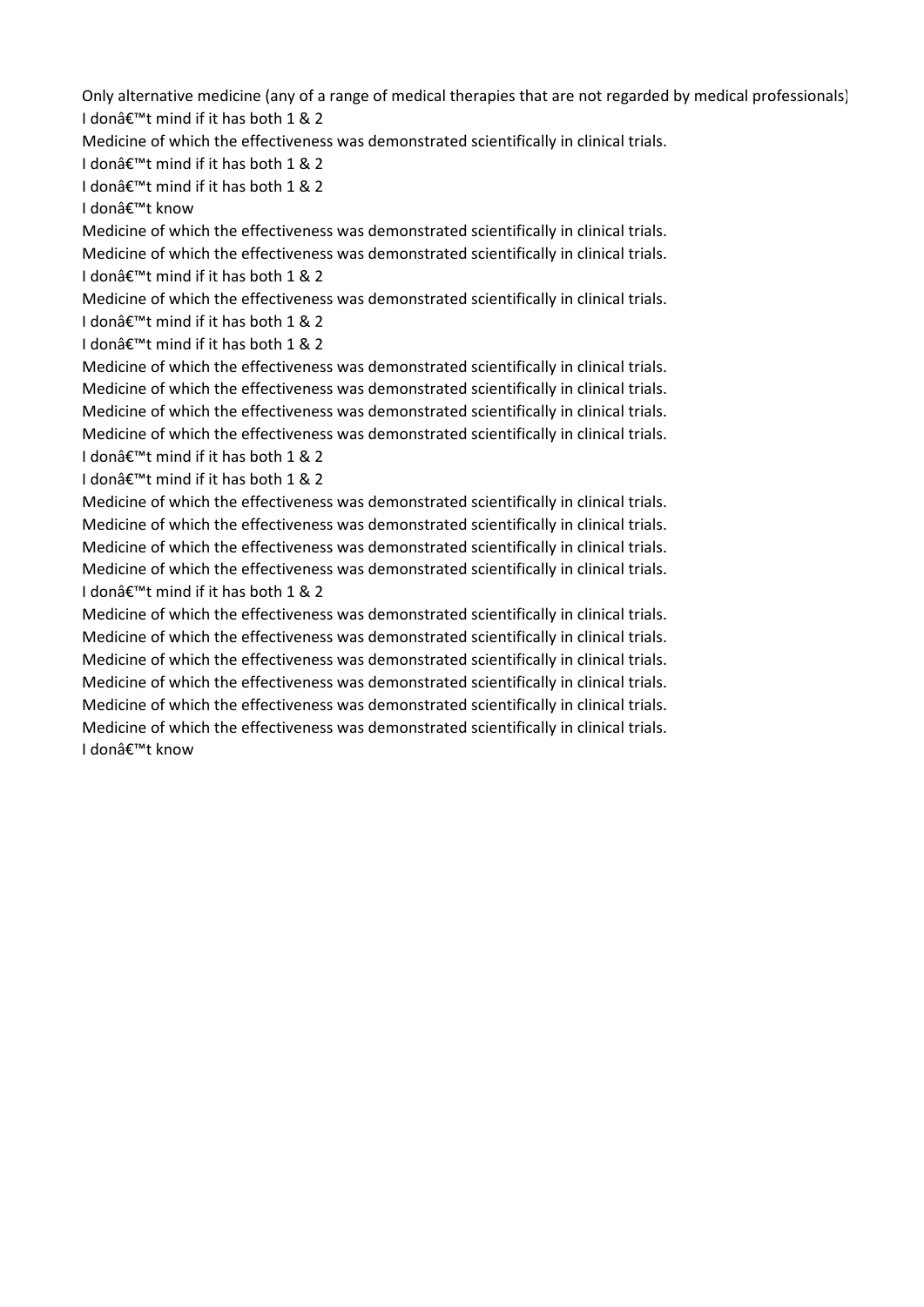Please provide any further comments (please suggest any features you think we didnâ€<sup>™</sup>t consider)

(b) (b) (b) (b)

OMAR ALBAITI

(b) (b) (b) (b)

(b) (b) (b) (b)

(b) (b) (b) (b)

(b) (b) (b) (b)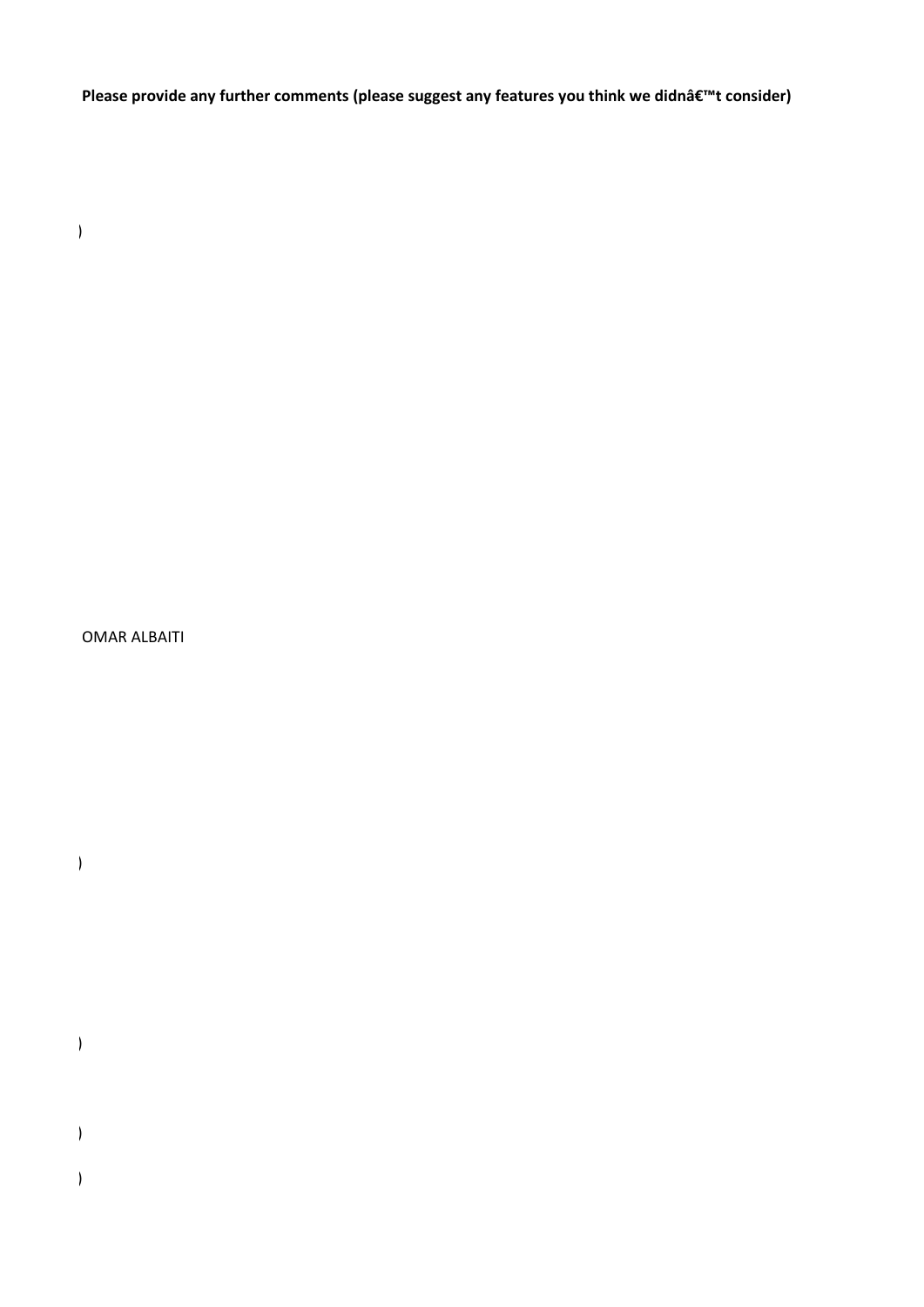First looking for Who is manage the web page if it a famos doctor that is ok for me if any computer technician

(b) (b) (b) (b) Some of questions need to be multiple choice.

(b) (b) (b) (b)

(b) (b) (b) (b) Well done .. you cover everything ..

U should right it by more than one language

Free downlaodable medical books are relaible and helpful in terms of lack of references in Yemen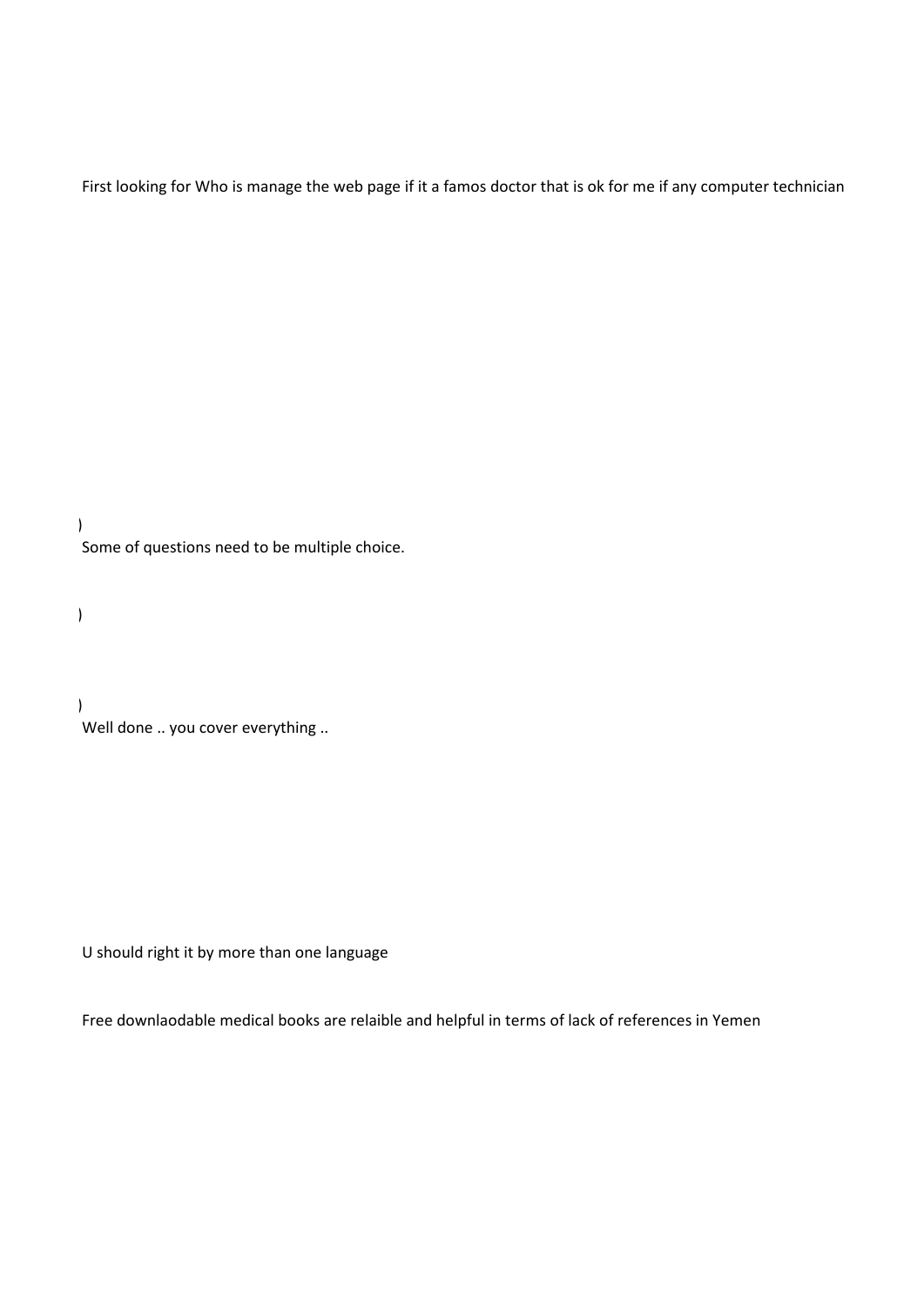i prefer a health webpage with experiences of people and interaction.

(b) (b) (b) (b)

don't also forget about the reliability of smart health wearable devices and diagnosis and prescriptions they gi

I think health webpages are supplementary you have to visit doctor

(b) (b) (b) (b)

i only look for the symptoms and for medications i search for the effect of the drug and it's side effects if any .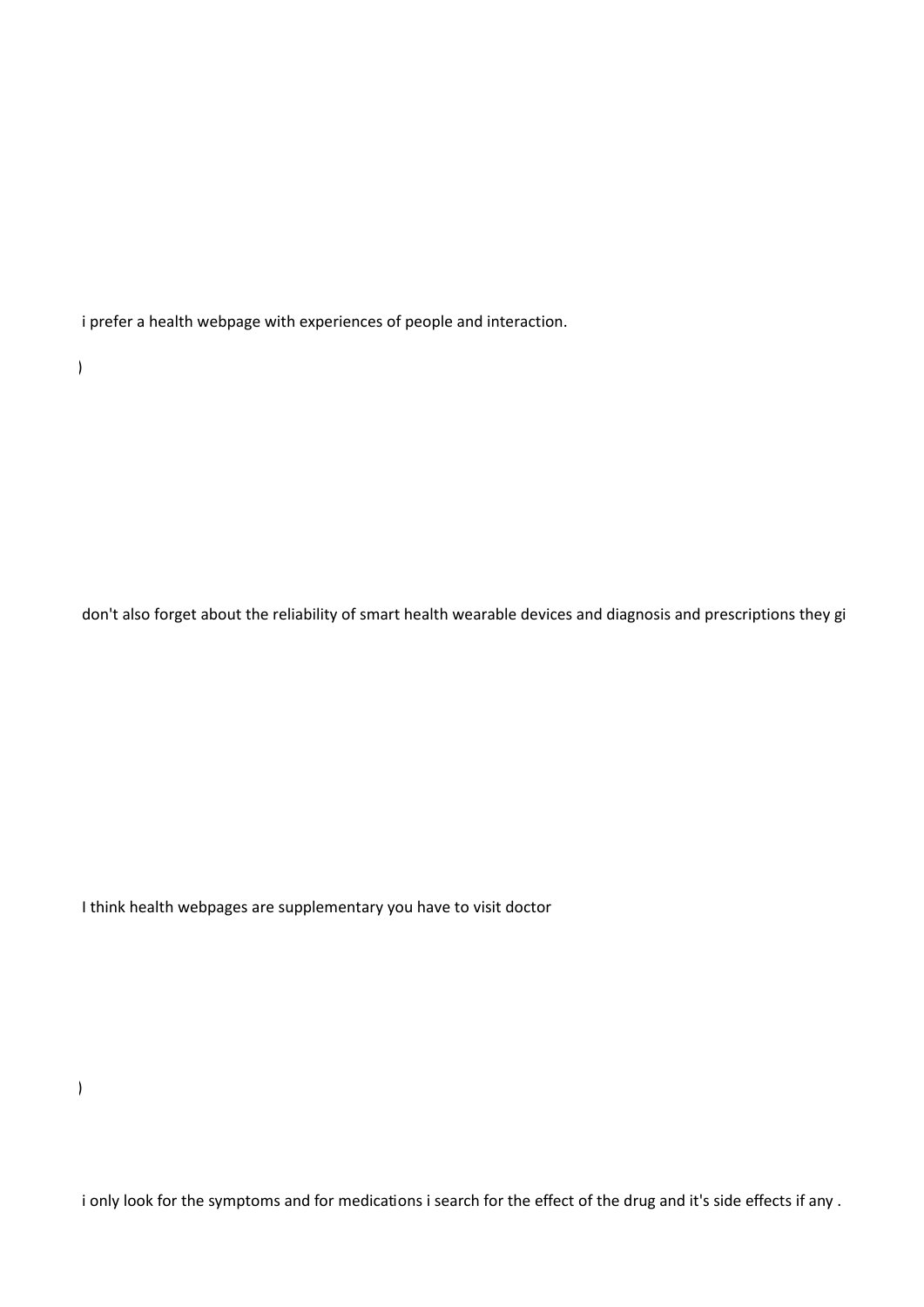Thank you very much for allowing me to participate in your questionnaire, clearly a strong focus on current aff

I like these qouestions

(b) (b) (b) (b)

(b) (b) (b) (b)

(b) (b) (b) (b)

(b) (b) (b) (b)

I never trust websites, but the information. Personally, I trust the agreed information among several websites I trust wesites that belong to hospitals.

For the last question, I can't trust any online prescriptions , because I may draw a wrong conclusion! I prefer local webpages that can provide specific information about the health issue as well as some available

think about having an access to previous patients that have been already cured. It could be trustworthy to get

I think it would be more helpfully if patient could contact a doctor in direct communication and ask for advices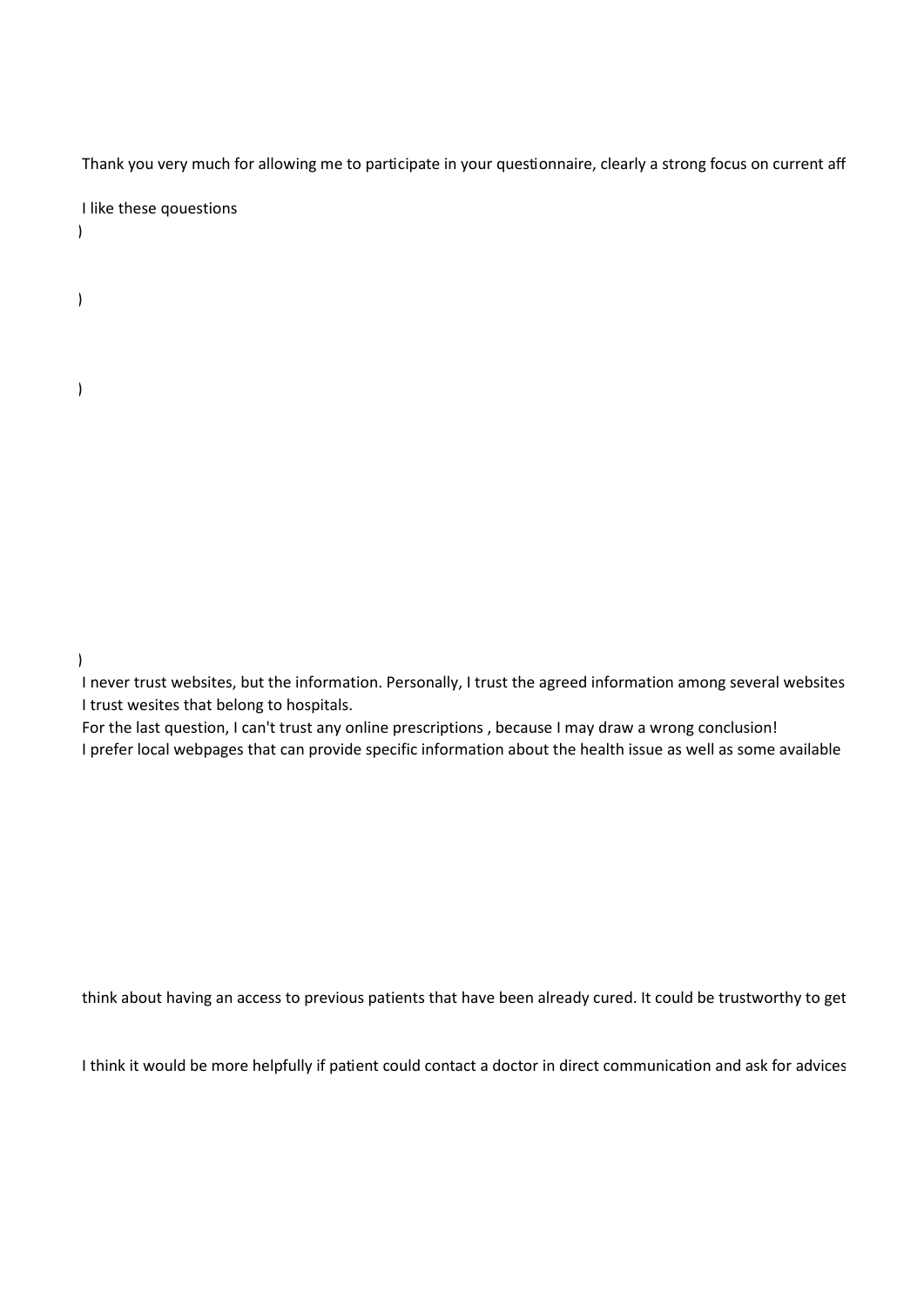(b) (b) (b) (b)

I would use the term medical condition rather than disease.

The country the webpage is from.

I generally only read NHS or similar reliable web sources for health info and ignore the more 'independent' we

It is very important to get the information from a reliable source that has a reputation and valid information s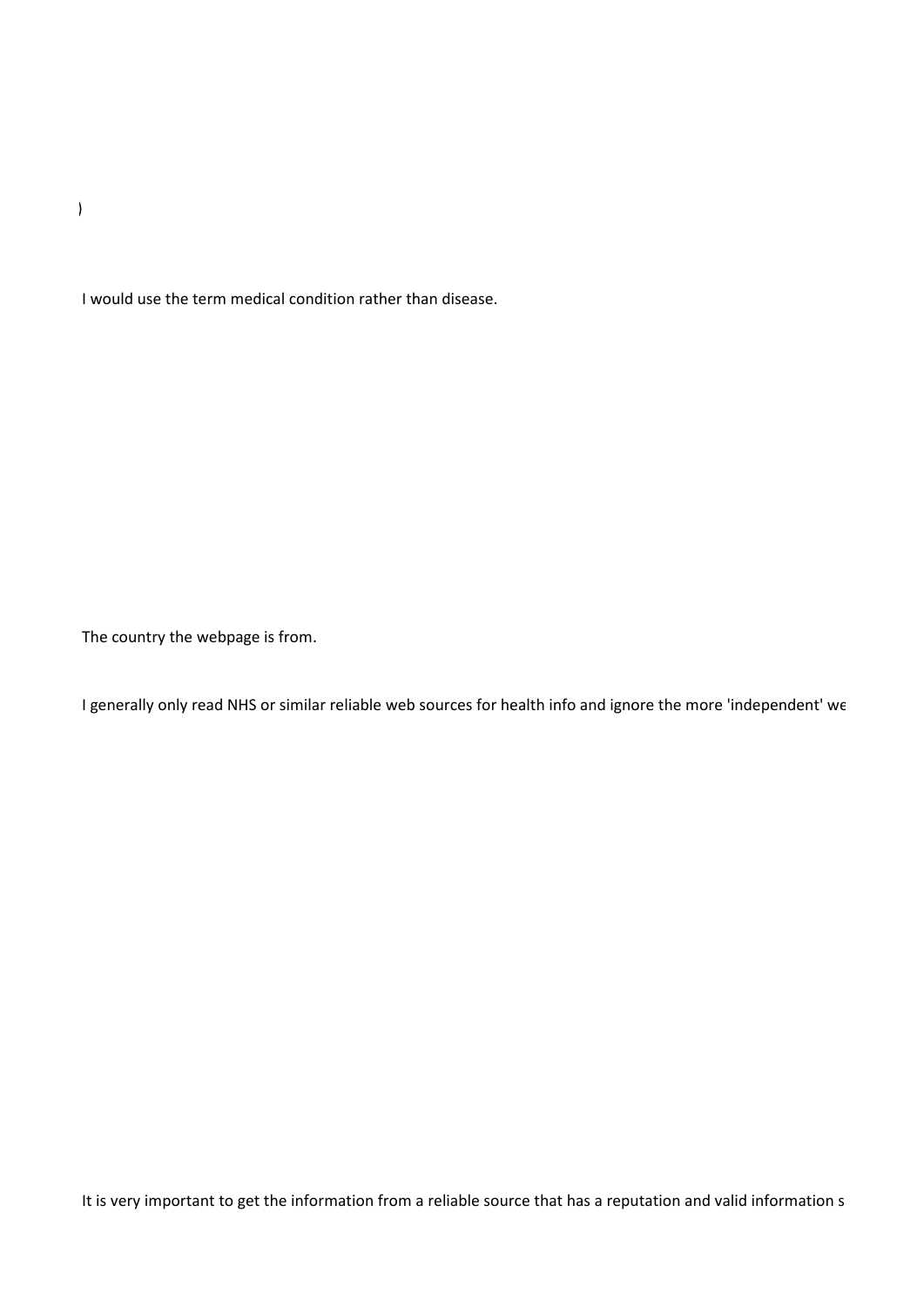Some of these questions are so leading that your results will not be valid - you can probably just go ahead and

Health is maintained through nutrition self medication and knowledge Ù"ا ÙŠÙ^جØ<sup>-</sup>

Apps/sites that are recommended by a healthcare professional. Services that are a known pathway (pharmac Websites which link to/are provided by official health providers (eg NHS) or physicians with genuine and demo

I find it annoying if I have to answer. Can I ask you why you do not have to ask for consent to take part in your

Websites that allows comments so I can read other people's complaints or experiences

(b) (b) (b) (b)

Age, gender ,race ,location ,level of education .....etc

Usually I prefer to take an information that come from accredited agency for example for drugs if it's approved (b) (b) (b) (b)

For question number 28 I prefer websites that presnts alternative medicine because I can't take medical treati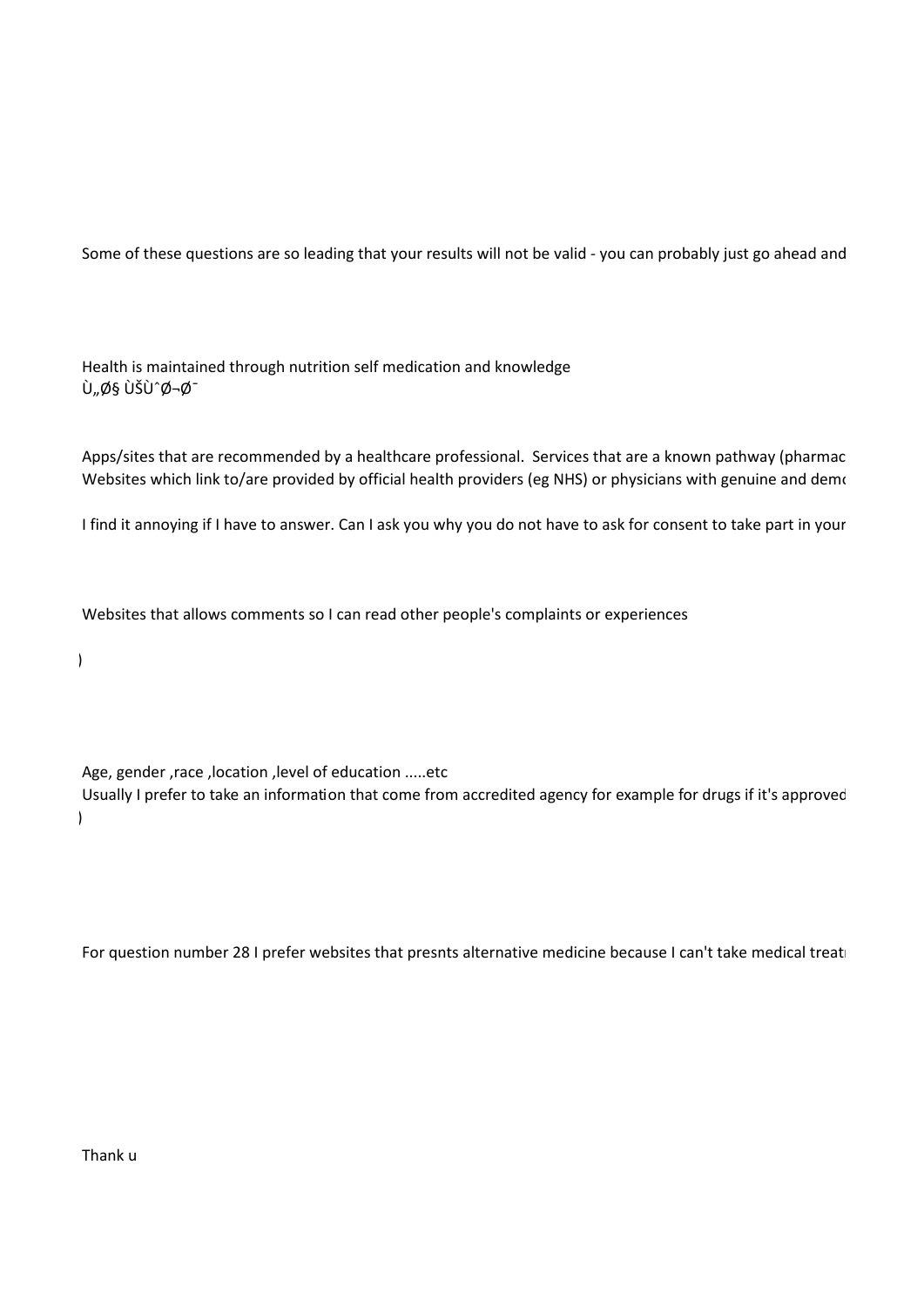Question 21 doesn't make sense, you can't see if it has pictures/videos before clicking on it.

I am a medical student, therefore I specifically go to sites like BMJ best practice or UpToDate if I want informa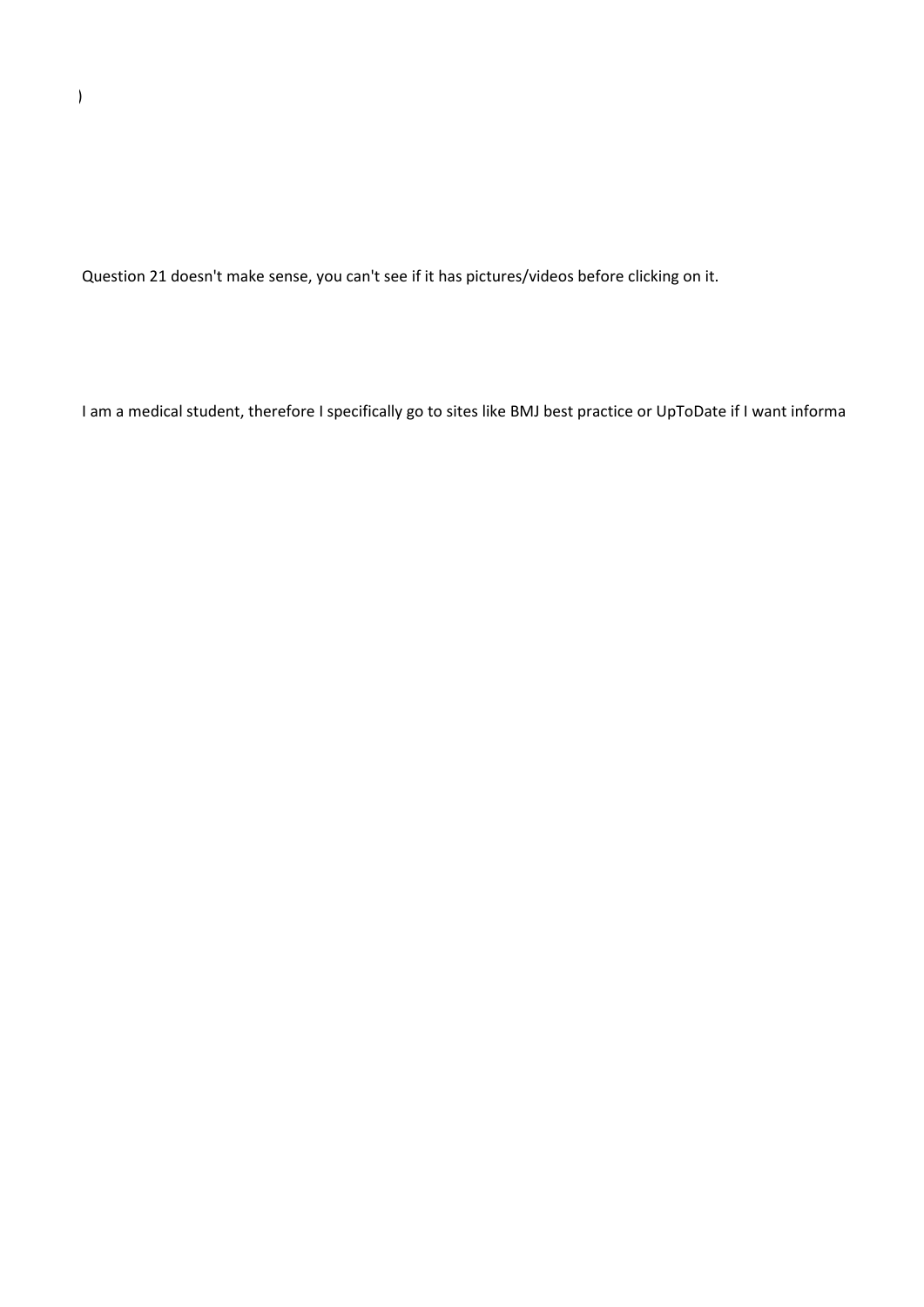| 1) What is your gender? | 2) What is your age group? | 3) What is your country of residence? |
|-------------------------|----------------------------|---------------------------------------|
| Male                    | 26-40                      | Saudi Arabia                          |
| Male                    | 18-25                      | Yemen                                 |
| Male                    | 26-40                      | Germany                               |
| Male                    | 26-40                      | Saudi Arabia                          |
| Male                    | 26-40                      | Algeria                               |
| Male                    | 18-25                      | Germany                               |
| Male                    | 26-40                      | <b>United Arab Emirates</b>           |
| Male                    | 26-40                      | Yemen                                 |
| Male                    | 18-25                      | United Kingdom                        |
| Female                  | 26-40                      | Saudi Arabia                          |
| Female                  | 26-40                      | United Kingdom                        |
| Male                    | 26-40                      |                                       |
| Male                    | 18-25                      | St Kitts & Nevis                      |
| Female                  | 26-40                      | Iraq                                  |
| Female                  | 26-40                      | United Kingdom                        |
| Male                    | 26-40                      | Yemen                                 |
| Male                    | 26-40                      | Saudi Arabia                          |
| Male                    | 41-60                      | Germany                               |
| Male                    | 41-60                      | Germany                               |
| Male                    | 41-60                      |                                       |
| Female                  | 26-40                      | United Kingdom                        |
| Male                    | 26-40                      | Jordan                                |
| Male                    | 26-40                      | United Kingdom                        |
| Male                    | 26-40                      | Saudi Arabia                          |
| Male                    | 18-25                      | United Kingdom                        |
| Male                    | 26-40                      | Jordan                                |
| Male                    | 26-40                      | Yemen                                 |
| Male                    | 18-25                      | Yemen                                 |
| Male                    | 26-40                      |                                       |
| Male                    | 26-40                      | Yemen                                 |
| Male                    | 26-40                      | Saudi Arabia                          |
| Male                    | 26-40                      | Canada                                |
| Male                    | 26-40                      | Canada                                |
| Male                    | 26-40                      | Iraq                                  |
| Male                    | 26-40                      | Germany                               |
| Male                    | 26-40                      | Yemen                                 |
| Male                    | 26-40                      | Saudi Arabia                          |
| Male                    | 26-40                      | Saudi Arabia                          |
| Male                    | 26-40                      | Saudi Arabia                          |
| Male                    | 18-25                      | United Kingdom                        |
| Male                    | 26-40                      |                                       |
| Male                    | 26-40                      |                                       |
| Male                    | 26-40                      | United Kingdom                        |
| Male                    | 26-40                      | Saudi Arabia                          |
| Male                    | 26-40                      | Egypt                                 |
| Male                    | 18-25                      | Saudi Arabia                          |
| Male                    | 41-60                      | Saudi Arabia                          |
| Female                  | 41-60                      |                                       |
| Female                  | 26-40                      | United Kingdom                        |
|                         |                            |                                       |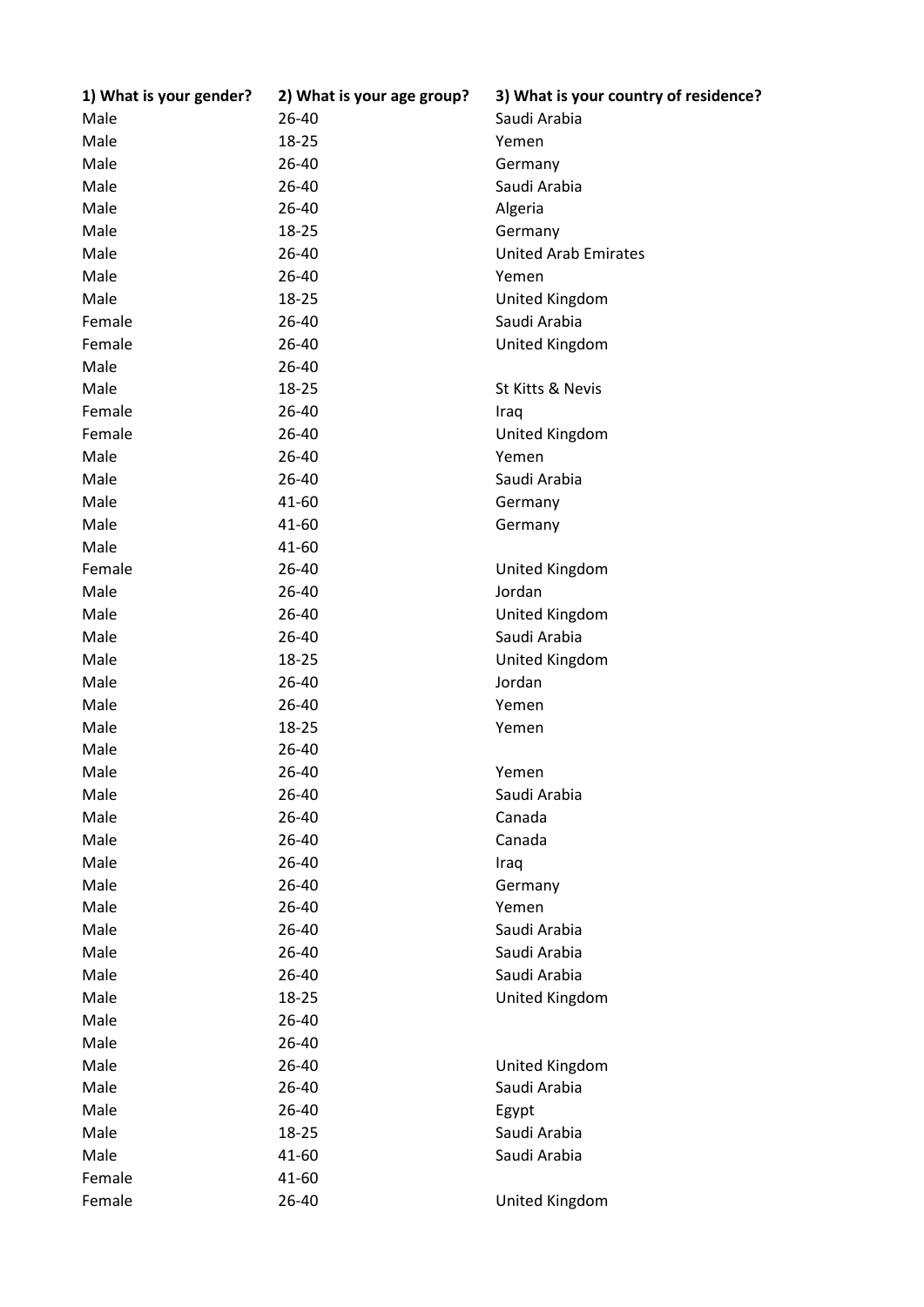| Male   | 26-40 | United Kingdom     |
|--------|-------|--------------------|
| Male   | 41-60 |                    |
| Male   | 41-60 |                    |
| Female | 26-40 | United Kingdom     |
| Male   | 26-40 | Saudi Arabia       |
| Male   | 26-40 | Germany            |
| Male   | 26-40 | Germany            |
| Male   | 26-40 | Yemen              |
| Male   | 26-40 | Saudi Arabia       |
| Male   | 18-25 | Germany            |
| Male   | 26-40 | Saudi Arabia       |
| Male   | 26-40 | Oman               |
| Male   | 26-40 |                    |
| Male   | 26-40 | United Kingdom     |
| Male   | 26-40 | Austria            |
| Male   | 26-40 | Yemen              |
| Female | 26-40 | Germany            |
| Male   | 26-40 | Saudi Arabia       |
| Female | 41-60 | United Kingdom     |
| Male   | 18-25 | United Kingdom     |
| Male   | 26-40 | Libya              |
| Female | 18-25 | Ireland {Republic} |
| Male   | 26-40 | Yemen              |
| Male   | 26-40 | Saudi Arabia       |
| Male   | 26-40 |                    |
|        |       | United Kingdom     |
| Male   | 26-40 | Saudi Arabia       |
| Male   | 26-40 | United Kingdom     |
| Female | 18-25 | Turkey             |
| Male   | 26-40 | United Kingdom     |
| Male   | 26-40 | Germany            |
| Female | 41-60 | United Kingdom     |
| Female | 18-25 | United Kingdom     |
| Male   | 26-40 | Saudi Arabia       |
| Male   | 26-40 | Malaysia           |
| Male   | 18-25 | Yemen              |
| Male   | 26-40 | United Kingdom     |
| Male   | 26-40 | United Kingdom     |
| Female | 18-25 | Saudi Arabia       |
| Male   | 26-40 | Yemen              |
| Male   | 26-40 | Yemen              |
| Male   | 26-40 | India              |
| Male   | 18-25 | Yemen              |
| Female | 18-25 | Yemen              |
| Male   | 26-40 | Egypt              |
| Male   | 26-40 | Yemen              |
| Female | 18-25 | United Kingdom     |
| Female | 18-25 | Yemen              |
| Female | 18-25 |                    |
| Male   | 26-40 | Yemen              |
| Male   | 26-40 | Yemen              |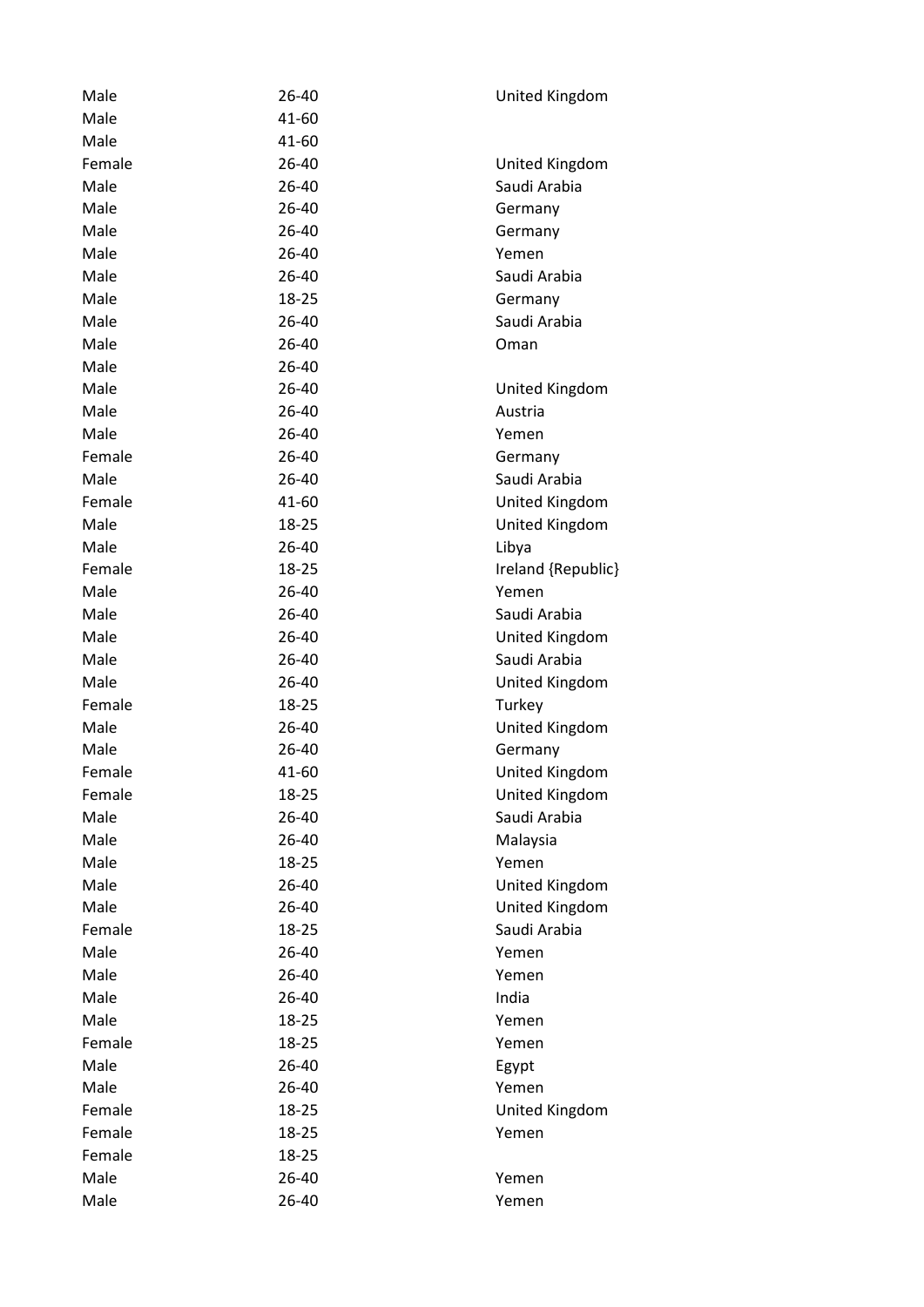| Male   | 26-40 | Saudi Arabia   |
|--------|-------|----------------|
| Male   | 18-25 | Saudi Arabia   |
| Male   | 26-40 | Yemen          |
| Male   | 26-40 | United Kingdom |
| Female | 18-25 | United Kingdom |
| Male   | 26-40 | Saudi Arabia   |
| Male   | 26-40 | United Kingdom |
| Female | 26-40 | Yemen          |
| Male   | 26-40 | Yemen          |
| Female | 18-25 | Yemen          |
| Female | 18-25 | Yemen          |
| Male   | 18-25 | Germany        |
| Male   | 26-40 | Saudi Arabia   |
| Male   | 26-40 | Yemen          |
| Male   | 26-40 |                |
| Male   | 41-60 | Saudi Arabia   |
| Female | 18-25 | Saudi Arabia   |
| Male   | 26-40 |                |
| Male   | 26-40 |                |
| Male   | 26-40 |                |
| Male   | 26-40 | Yemen          |
| Male   | 18-25 | Germany        |
| Male   | 18-25 | Italy          |
| Male   | 26-40 | Yemen          |
| Male   | 26-40 | Saudi Arabia   |
| Male   | 18-25 | Germany        |
| Male   | 26-40 | Saudi Arabia   |
| Male   | 26-40 | Japan          |
| Male   | 26-40 | Saudi Arabia   |
| Male   | 26-40 | Saudi Arabia   |
| Male   | 26-40 | Korea South    |
| Male   | 26-40 | Yemen          |
| Male   | 26-40 | Yemen          |
| Male   | 26-40 | Yemen          |
| Male   | 26-40 | Yemen          |
| Male   | 26-40 | Egypt          |
| Male   | 26-40 | Yemen          |
| Male   | 26-40 | United Kingdom |
| Female | 26-40 | Yemen          |
| Male   | 18-25 | United Kingdom |
| Male   | 26-40 | Saudi Arabia   |
| Male   | 18-25 | United Kingdom |
| Male   | 18-25 | United Kingdom |
| Male   | 18-25 | United Kingdom |
| Male   | 26-40 | Yemen          |
| Male   | 18-25 | Yemen          |
| Female | 26-40 | Saudi Arabia   |
| Male   | 41-60 | Yemen          |
| Male   | 26-40 | Yemen          |
| Male   | 18-25 | Turkey         |
|        |       |                |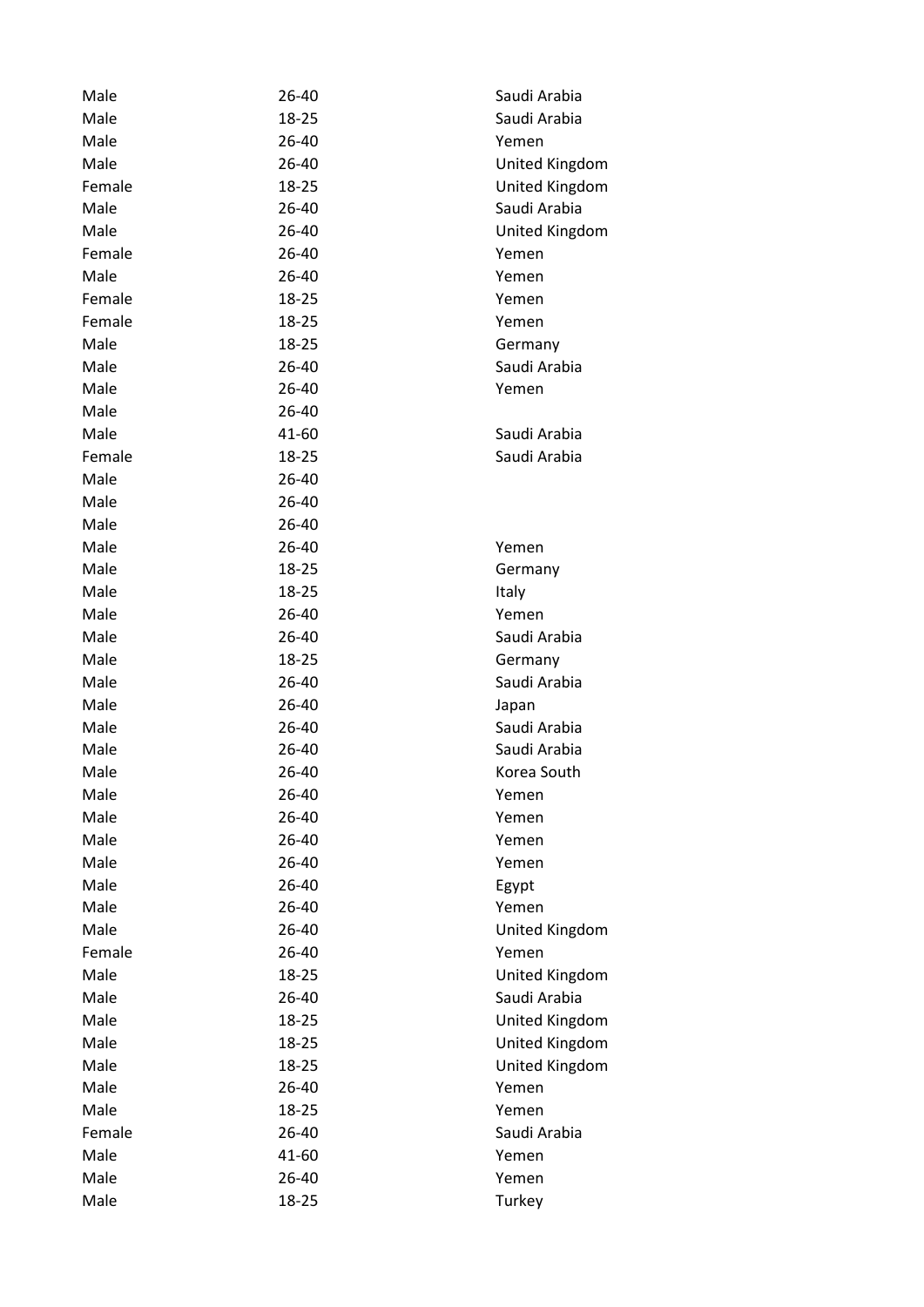| Male   | Prefer not to say | United Kingdom |
|--------|-------------------|----------------|
| Male   | 18-25             | United Kingdom |
| Male   | 18-25             | Kosovo         |
| Male   | 18-25             | United Kingdom |
| Male   | 41-60             | United Kingdom |
| Male   | 18-25             | Oman           |
| Male   | 18-25             | United Kingdom |
| Female | 26-40             | Indonesia      |
| Female | 18-25             | Kuwait         |
| Male   | 26-40             | Turkey         |
| Male   | 18-25             | Turkey         |
| Male   | 18-25             | Azerbaijan     |
| Female | 18-25             | United Kingdom |
| Male   | 18-25             | United Kingdom |
| Male   | 26-40             | Yemen          |
| Male   | 18-25             | Oman           |
| Male   | 26-40             | Yemen          |
| Female | 26-40             | Yemen          |
| Female | 26-40             | Yemen          |
| Male   | 41-60             | Germany        |
| Male   | 18-25             | Germany        |
| Male   | 26-40             | Yemen          |
| Male   | 26-40             | Yemen          |
| Male   | 26-40             | Yemen          |
| Male   | 41-60             |                |
| Male   | 26-40             | Nigeria        |
| Male   | 26-40             | Saudi Arabia   |
| Male   | 26-40             | New Zealand    |
| Male   | 18-25             | Yemen          |
| Male   | 26-40             | New Zealand    |
| Male   | 41-60             | Indonesia      |
| Male   | 26-40             | Jordan         |
| Male   | 26-40             | New Zealand    |
| Male   | 18-25             | Canada         |
| Male   | 26-40             | Malaysia       |
| Male   | 26-40             | Australia      |
| Male   | 41-60             | Yemen          |
| Male   | 18-25             | Yemen          |
| Female | 26-40             | United Kingdom |
| Male   | 26-40             | United Kingdom |
| Male   | 26-40             | Saudi Arabia   |
| Male   | 26-40             | Saudi Arabia   |
| Male   | 26-40             | Yemen          |
| Male   |                   |                |
| Female | 18-25             | Oman           |
|        | 18-25             | United Kingdom |
| Male   | 26-40             | Yemen          |
| Male   | 41-60             | Saudi Arabia   |
| Female | 41-60             | United Kingdom |
| Female | 18-25             | United Kingdom |
| Female | 41-60             | United Kingdom |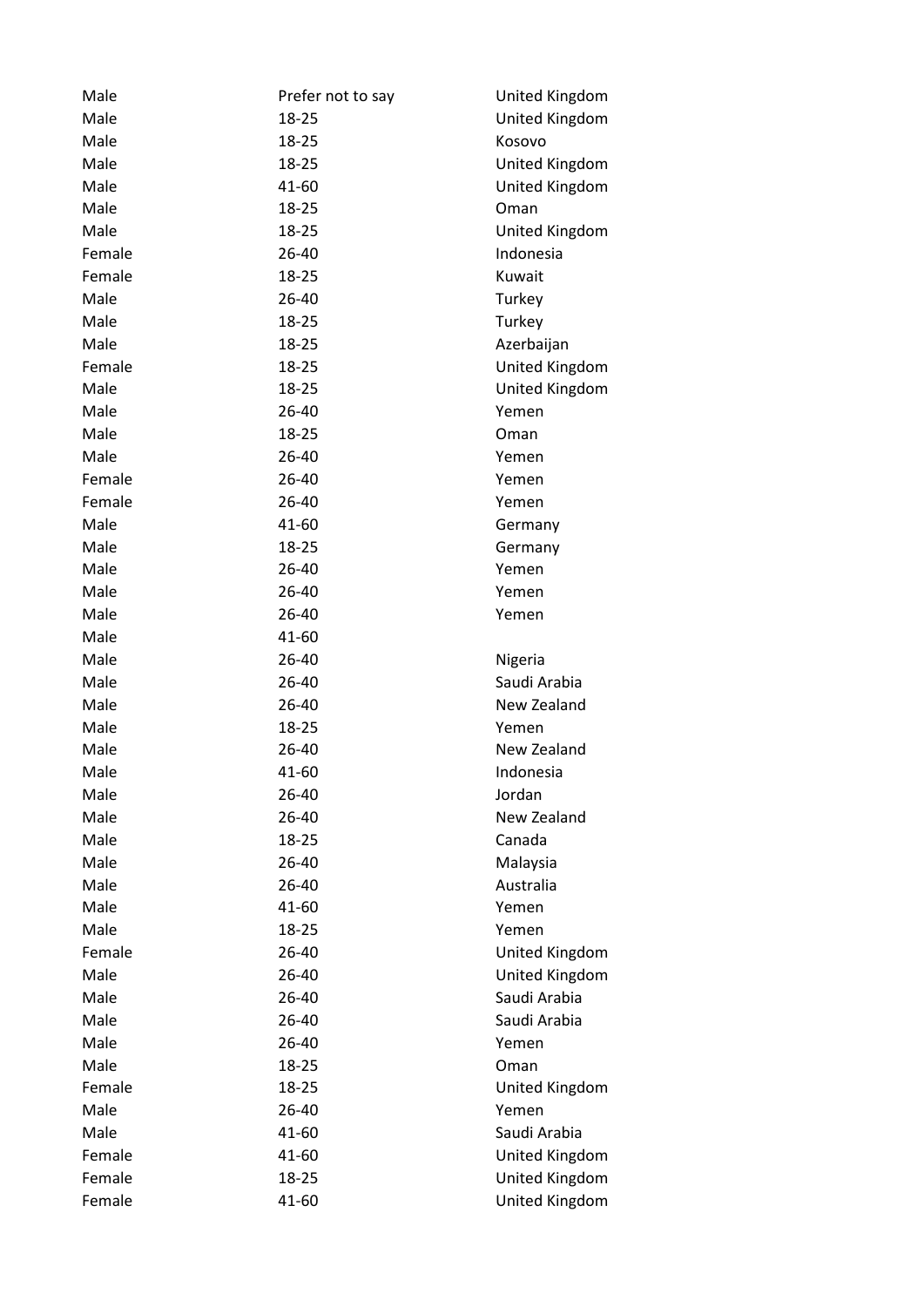| Male   | 41-60             | United Kingdom |
|--------|-------------------|----------------|
| Male   | 41-60             | United Kingdom |
| Male   | 41-60             | United Kingdom |
| Female | 26-40             | United Kingdom |
| Male   | 41-60             | United Kingdom |
| Female | 41-60             | United Kingdom |
| Male   | Prefer not to say | United Kingdom |
| Male   | 41-60             | United Kingdom |
| Female | 26-40             | United Kingdom |
| Female | 41-60             | United Kingdom |
| Female | 26-40             | United Kingdom |
| Female | 26-40             | United Kingdom |
| Female | 41-60             | United Kingdom |
| Female | 26-40             | United Kingdom |
| Female | 26-40             | United Kingdom |
| Female | 41-60             | United Kingdom |
| Male   | 26-40             | Afghanistan    |
| Female | 41-60             | United Kingdom |
| Female | 41-60             | United Kingdom |
| Male   | 41-60             | United Kingdom |
| Female | 26-40             | United Kingdom |
| Female | 41-60             |                |
| Female | 26-40             | United Kingdom |
| Female | 26-40             | United Kingdom |
| Female | 41-60             | United Kingdom |
| Female | 41-60             | United Kingdom |
| Female | 26-40             | United Kingdom |
| Female | 41-60             | United Kingdom |
| Female | 41-60             | United Kingdom |
| Female | 41-60             | United Kingdom |
| Female | 26-40             | United Kingdom |
| Female | 26-40             | United Kingdom |
| Female | $>60$             | United Kingdom |
| Female | >60               | United Kingdom |
| Female | 26-40             | United Kingdom |
| Male   | 26-40             | United Kingdom |
| Male   | 26-40             | United Kingdom |
| Female | 41-60             | United Kingdom |
| Female | 41-60             | United Kingdom |
| Male   | $>60$             | United Kingdom |
| Female | 26-40             | United Kingdom |
| Female | 41-60             | United Kingdom |
| Female | 41-60             | United Kingdom |
| Female | 26-40             | United Kingdom |
| Male   | >60               | United Kingdom |
| Male   | 41-60             | United Kingdom |
| Female | 26-40             | United Kingdom |
| Female | 26-40             | United Kingdom |
| Male   | 26-40             | Yemen          |
| Male   | 26-40             | United Kingdom |
|        |                   |                |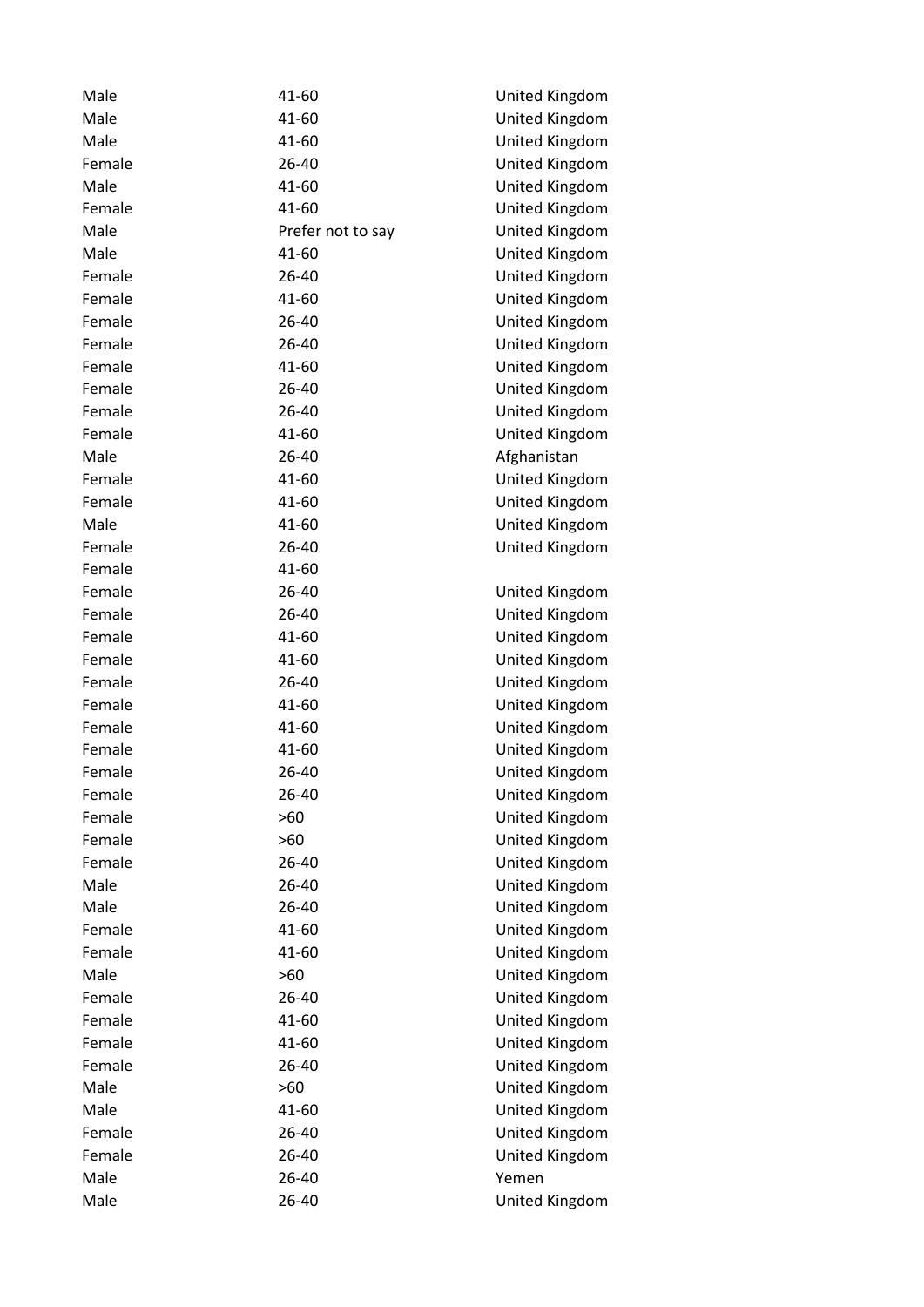| Male              | 26-40             | New Zealand          |
|-------------------|-------------------|----------------------|
| Female            | 41-60             | United Kingdom       |
| Female            | 41-60             | United Kingdom       |
| Female            | 41-60             | United Kingdom       |
| Female            | 26-40             | United Kingdom       |
| Female            | 41-60             | United Kingdom       |
| Male              | 41-60             | United Kingdom       |
| Female            | 41-60             | United Kingdom       |
| Female            | 41-60             | United Kingdom       |
| Female            | 41-60             | United Kingdom       |
| Female            | 41-60             | United Kingdom       |
| Female            | 41-60             | United Kingdom       |
| Prefer not to say | 41-60             | United Kingdom       |
| Male              | 41-60             | Yemen                |
| Female            | 41-60             | United Kingdom       |
| Female            | 41-60             | United Kingdom       |
| Female            | 41-60             | United Kingdom       |
| Male              | 41-60             | United Kingdom       |
| Male              | 18-25             | <b>United States</b> |
| Male              | Prefer not to say | United Kingdom       |
| Male              | 18-25             | Canada               |
| Male              | 26-40             | Canada               |
| Male              | 26-40             | Canada               |
| Female            | 18-25             | Canada               |
| Male              | 26-40             | Saudi Arabia         |
| Male              | 26-40             | Yemen                |
| Male              | 18-25             | Canada               |
| Female            | 18-25             | Canada               |
| Female            | 26-40             | Italy                |
| Male              | 18-25             | Saudi Arabia         |
| Male              | 26-40             | Saudi Arabia         |
| Male              | 26-40             | Yemen                |
| Male              | 26-40             | Malaysia             |
| Male              | 26-40             | Sudan                |
| Male              | 26-40             | Yemen                |
| Male              | 26-40             | Saudi Arabia         |
| Female            | 18-25             | Canada               |
| Male              | 18-25             | Yemen                |
| Female            | 18-25             | Jordan               |
| Male              | 26-40             | Saudi Arabia         |
| Male              | 26-40             | Canada               |
| Male              | 18-25             | Canada               |
| Male              | 18-25             | Yemen                |
| Male              | 26-40             | <b>United States</b> |
| Female            | 26-40             | Malaysia             |
| Male              | 18-25             | Yemen                |
| Male              | 18-25             | Yemen                |
| Male              | 18-25             | Yemen                |
| Female            | 26-40             | Yemen                |
| Female            | 41-60             | United Kingdom       |
|                   |                   |                      |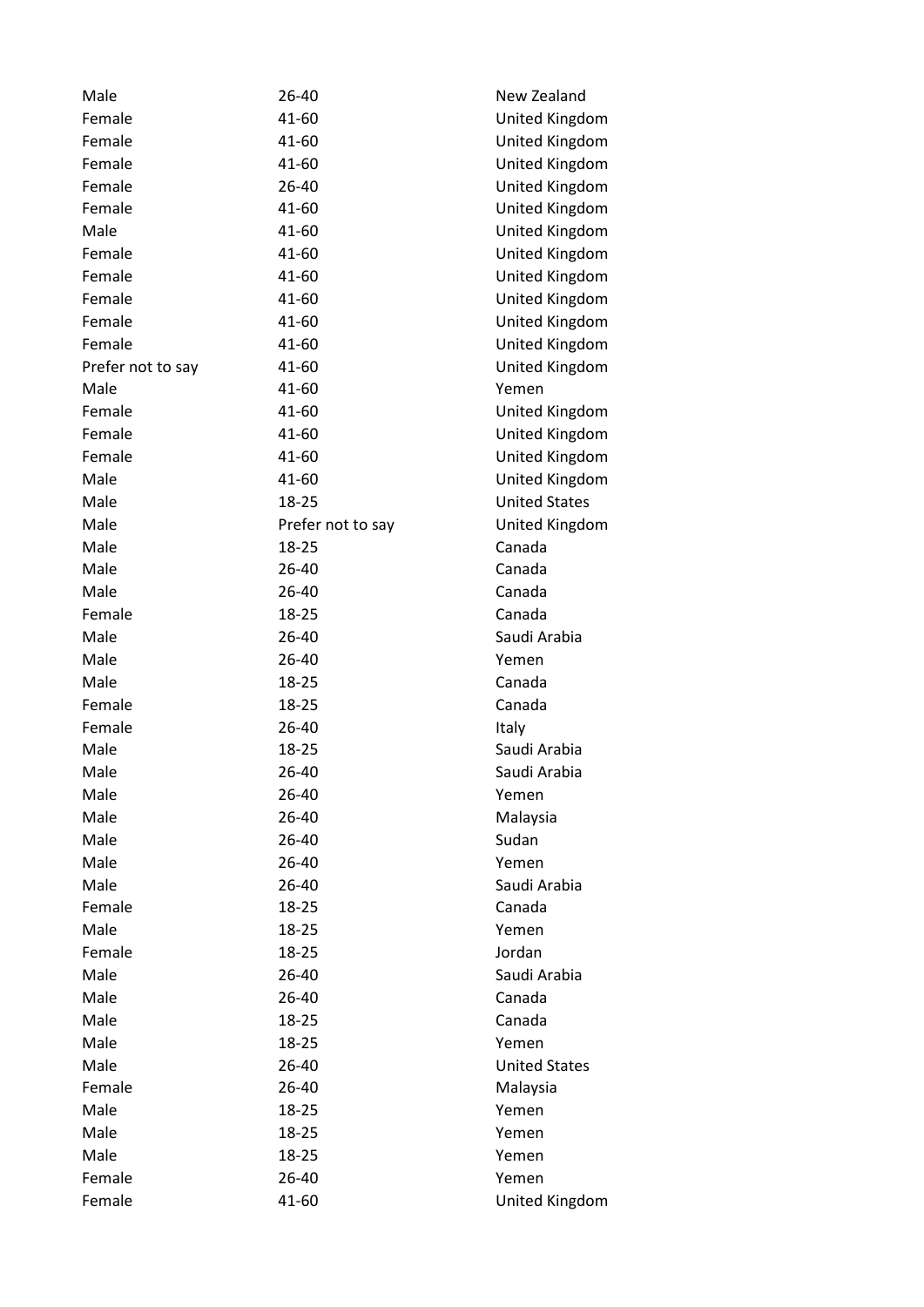| Male   | 18-25 | Yemen                |
|--------|-------|----------------------|
| Female | 18-25 | Yemen                |
| Male   | 18-25 | Yemen                |
| Male   | 18-25 | Saudi Arabia         |
| Female | 41-60 | United Kingdom       |
| Female | >60   | Yemen                |
| Male   | 18-25 | United Kingdom       |
| Male   | 18-25 | United Kingdom       |
| Male   | 18-25 | United Kingdom       |
| Male   | 26-40 | United Kingdom       |
| Female | 26-40 | United Kingdom       |
| Female | 18-25 | United Kingdom       |
| Female | 18-25 | United Kingdom       |
| Female | 18-25 | United Kingdom       |
| Male   | 26-40 | United Kingdom       |
| Female | 18-25 | United Kingdom       |
| Female | 18-25 | United Kingdom       |
| Female | 18-25 | United Kingdom       |
| Female | 41-60 | United Kingdom       |
| Female | 18-25 | United Kingdom       |
| Male   | 18-25 | United Kingdom       |
| Female | 18-25 | United Kingdom       |
| Female | 18-25 | United Kingdom       |
| Female | 26-40 | United Kingdom       |
| Female | 18-25 | Angola               |
| Female | 41-60 | United Kingdom       |
| Male   | 18-25 | United Kingdom       |
| Female | 26-40 | Germany              |
| Male   | 18-25 | <b>United States</b> |
| Female | 26-40 | United Kingdom       |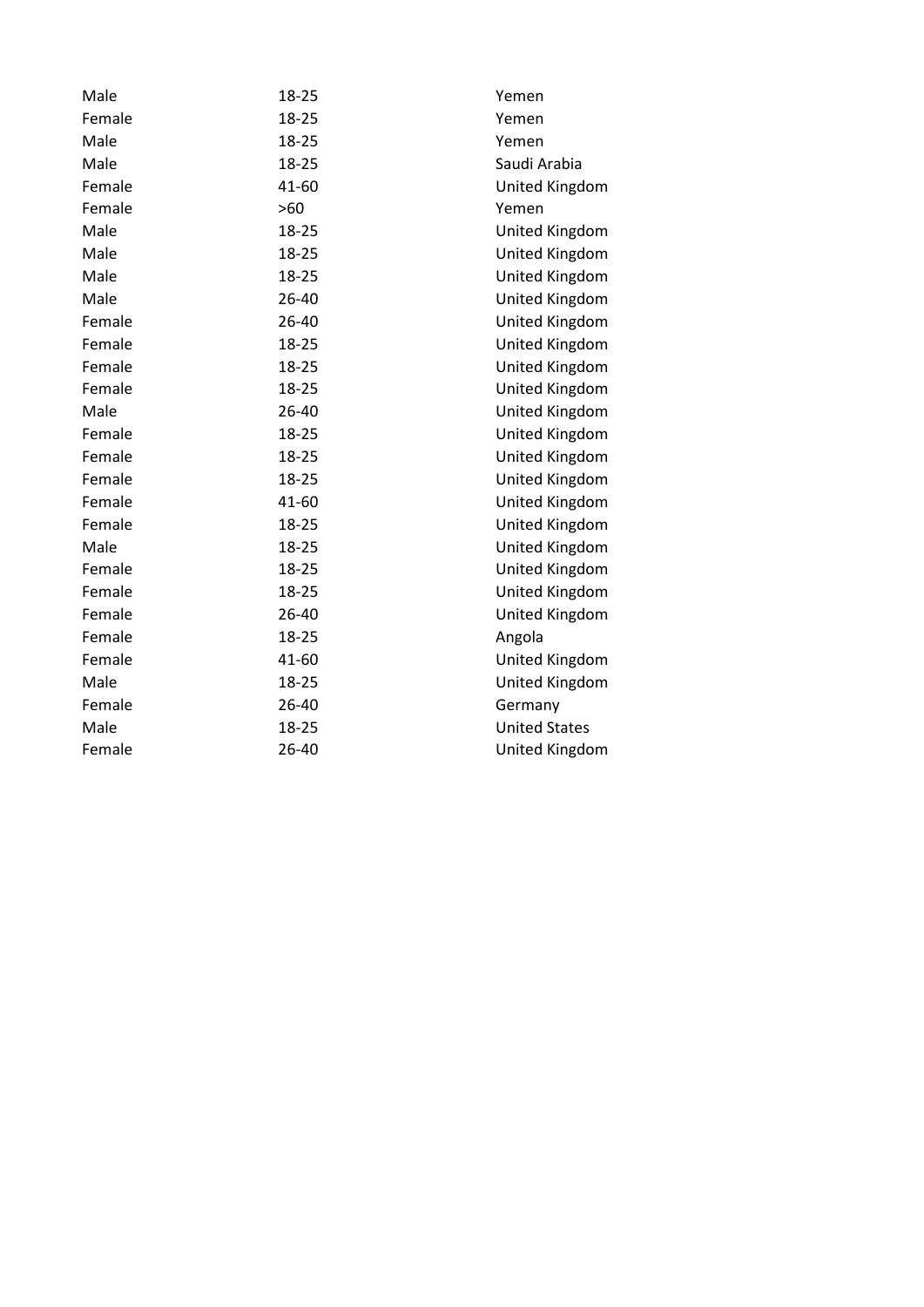## **4) What is your education level? 5) What is your subject area? (if applicable)**

Postgraduate Engineering/Math related Graduate/higher diploma Engineering/Math related Postgraduate Medical related Postgraduate Business related High school Medical related Postgraduate Engineering/Math related Graduate/higher diploma<br>
Business related Postgraduate Medical related Graduate/higher diploma Engineering/Math related Postgraduate Business related Postgraduate Engineering/Math related Graduate/higher diploma Engineering/Math related Graduate/higher diploma<br>
Business related Postgraduate Business related Postgraduate Engineering/Math related Postgraduate Engineering/Math related Postgraduate **Engineering/Math related** Postgraduate Medical related High school Engineering/Math related High school Postgraduate Engineering/Math related Graduate/higher diploma Engineering/Math related Postgraduate Arts related Graduate/higher diploma Graduate/higher diploma Computing Postgraduate Engineering/Math related Postgraduate Engineering/Math related Graduate/higher diploma Engineering/Math related Graduate/higher diploma E-commerce High school Business related Postgraduate Engineering/Math related Postgraduate Engineering/Math related Postgraduate Engineering/Math related Graduate/higher diploma Engineering/Math related Graduate/higher diploma<br>
Business related Graduate/higher diploma Engineering/Math related Graduate/higher diploma Engineering/Math related Postgraduate Engineering/Math related Graduate/higher diploma Engineering/Math related Postgraduate Business related Postgraduate Business related Graduate/higher diploma Engineering/Math related Graduate/higher diploma Engineering/Math related Graduate/higher diploma Medical related Graduate/higher diploma Arts related Postgraduate Engineering/Math related Graduate/higher diploma teacher Postgraduate

Postgraduate **Computer Information System**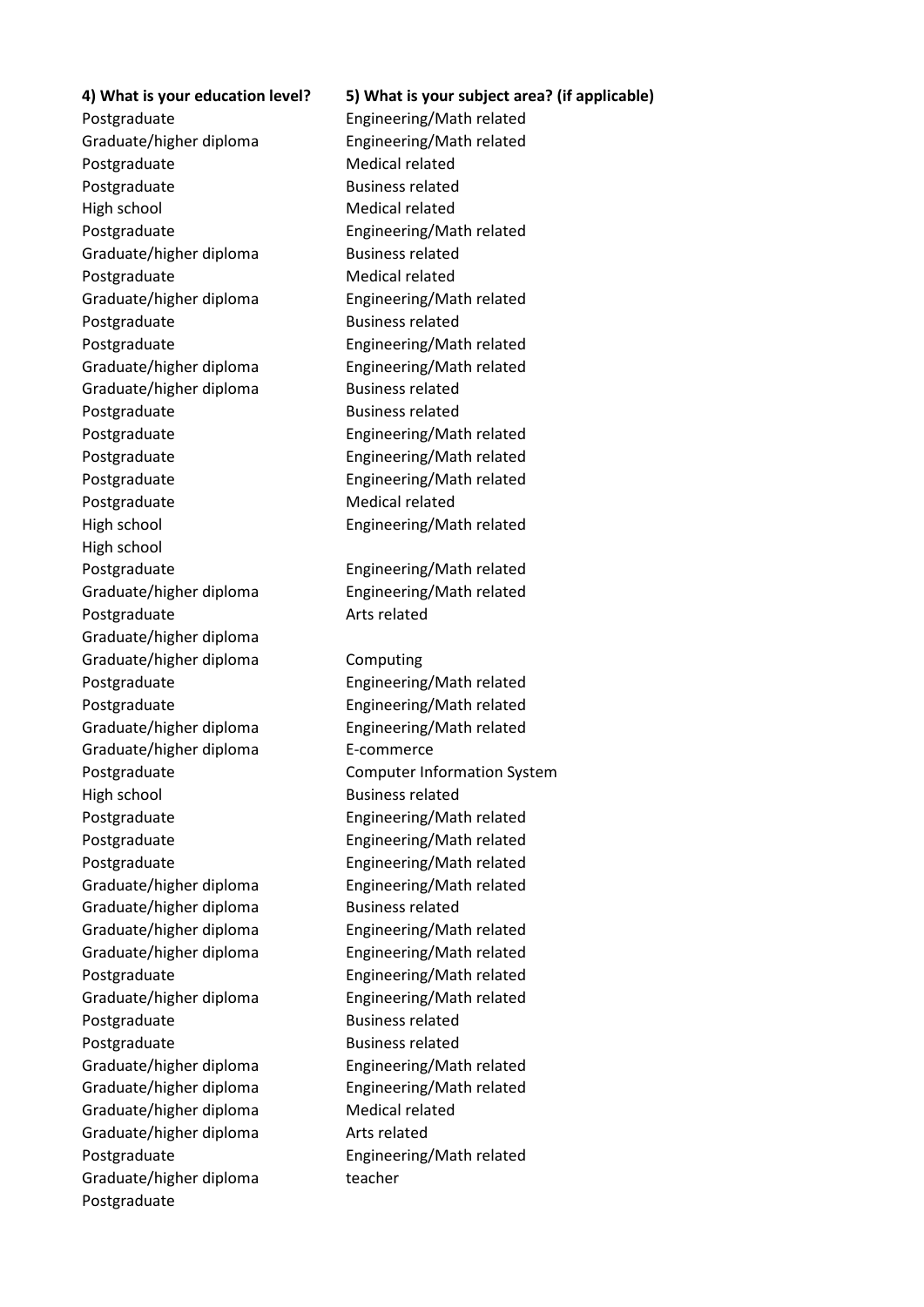Postgraduate Law Postgraduate Medical related Postgraduate Engineering/Math related Graduate/higher diploma Engineering/Math related Postgraduate Medical related Postgraduate Medical related Postgraduate Medical related Graduate/higher diploma<br>
Business related Postgraduate Engineering/Math related Postgraduate Computer field Postgraduate **Information Technology** Postgraduate Engineering/Math related High school and Business related Graduate/higher diploma Computer Science Graduate/higher diploma Postgraduate Marine Microbiology Postgraduate Engineering/Math related High school Graduate/higher diploma<br>
Medical related Postgraduate Medical related Postgraduate Medical related Graduate/higher diploma Computer Science Postgraduate Engineering/Math related Postgraduate Medical related Postgraduate **Computer science** Postgraduate Sciences Graduate/higher diploma Medical related Postgraduate Business related Postgraduate Medical related Graduate/higher diploma High school Engineering/Math related Graduate/higher diploma Engineering/Math related Postgraduate **Computer networking** Graduate/higher diploma Computer science Postgraduate **Computer Science** Postgraduate General management Graduate/higher diploma Medical related Postgraduate **Commercial** law Postgraduate Engineering/Math related Postgraduate Engineering/Math related Graduate/higher diploma Medical related Graduate/higher diploma<br>
Medical related Postgraduate Engineering/Math related Graduate/higher diploma Engineering/Math related Postgraduate Medical related Postgraduate Graduate/higher diploma Medical related High school Engineering/Math related Graduate/higher diploma Engineering/Math related

Postgraduate Mangment Information technology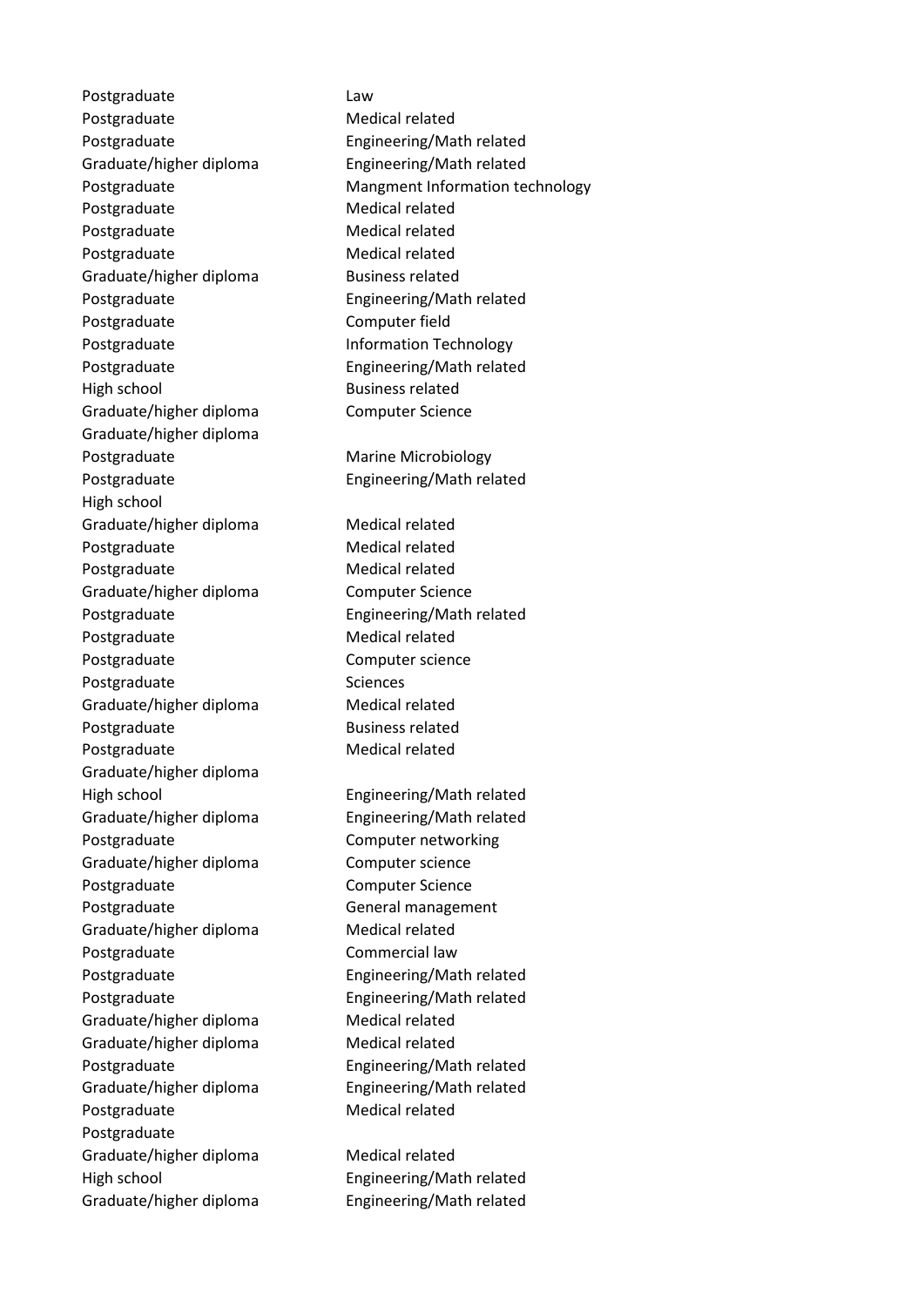High school Computer Science High school Engineering/Math related Postgraduate Engineering/Math related Postgraduate Engineering/Math related Graduate/higher diploma science related Postgraduate Engineering/Math related Postgraduate Business related Postgraduate Medical related Graduate/higher diploma Engineering/Math related Postgraduate English language Graduate/higher diploma Engineering/Math related High school Medical related Postgraduate **Computer Science** Postgraduate **Computer Scince** Postgraduate Postgraduate Engineering/Math related Postgraduate Science ( biology ) Postgraduate Engineering/Math related Postgraduate **Computer Science** Graduate/higher diploma science Graduate/higher diploma Medical related Graduate/higher diploma Engineering/Math related Graduate/higher diploma Medical related Graduate/higher diploma Engineering/Math related Postgraduate Engineering/Math related Graduate/higher diploma Engineering/Math related Graduate/higher diploma Engineering/Math related Postgraduate Engineering/Math related Postgraduate Engineering/Math related Graduate/higher diploma Computer science Graduate/higher diploma Engineering/Math related Graduate/higher diploma Engineering/Math related High school and Business related Graduate/higher diploma Engineering/Math related Graduate/higher diploma Engineering/Math related Postgraduate Medical related Graduate/higher diploma<br>
Business related High school Business related Postgraduate Medical related Graduate/higher diploma Medical related Graduate/higher diploma Engineering/Math related Graduate/higher diploma<br>
Business related High school and Business related Graduate/higher diploma Engineering/Math related Graduate/higher diploma Arts related Graduate/higher diploma Engineering/Math related Postgraduate 
and Deducation Graduate/higher diploma<br>
Business related

Graduate/higher diploma<br>
Medical related

Engineering/Math related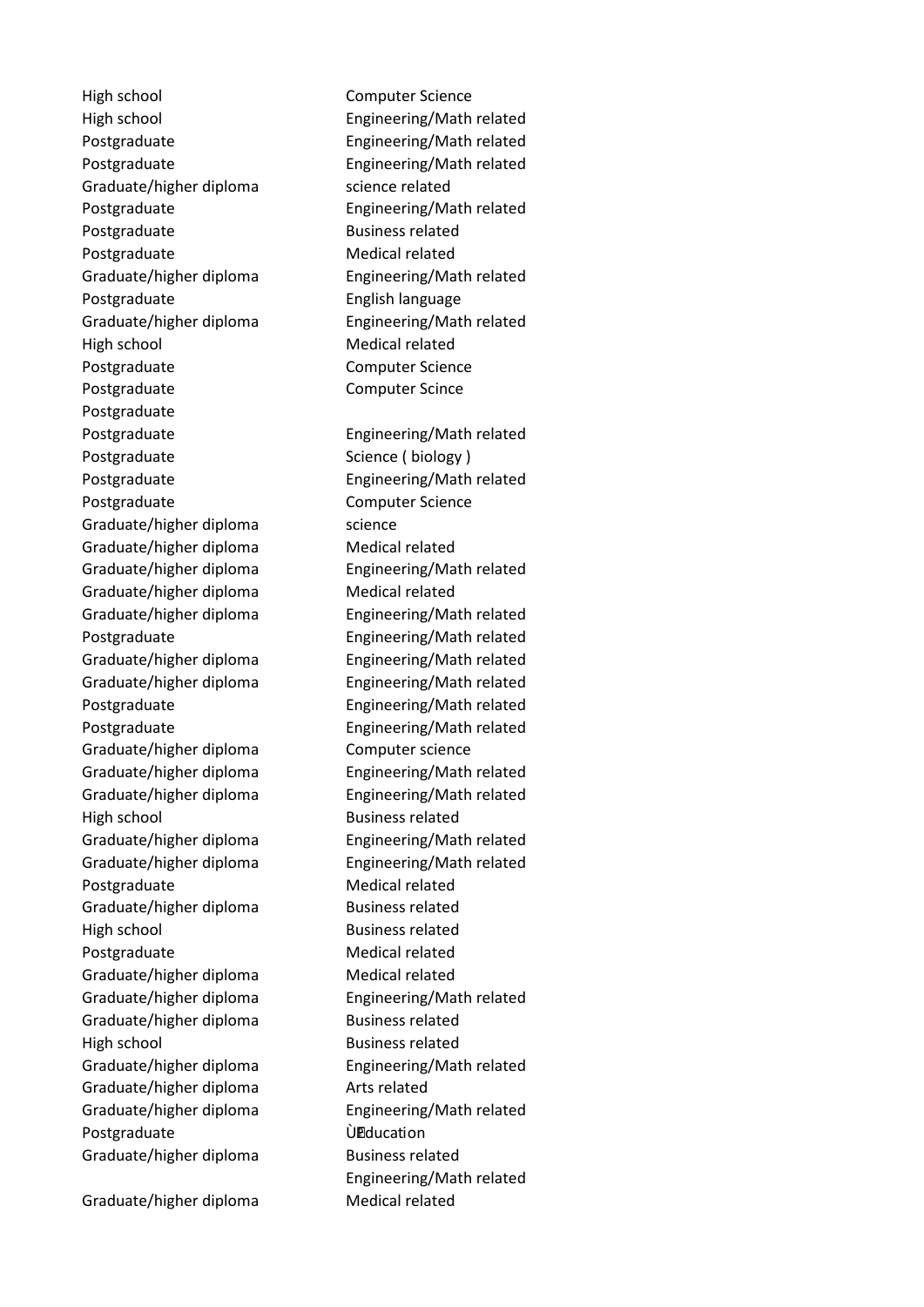Graduate/higher diploma Computer science Graduate/higher diploma Medical related Graduate/higher diploma Business related Postgraduate Business related Graduate/higher diploma Business related Graduate/higher diploma Graduate/higher diploma Medical related Postgraduate Demography Graduate/higher diploma Medical related Graduate/higher diploma Medical related Graduate/higher diploma Arts related High school and Business related Postgraduate Engineering/Math related Postgraduate Business related Postgraduate Business related Postgraduate Medical related Postgraduate Graduate/higher diploma Engineering/Math related High school Medical related Postgraduate Engineering/Math related Postgraduate Engineering/Math related Postgraduate Engineering/Math related Graduate/higher diploma<br>
Business related Postgraduate Engineering/Math related Graduate/higher diploma Engineering/Math related Postgraduate Arts related Graduate/higher diploma Engineering/Math related Postgraduate Engineering/Math related Postgraduate educational management Postgraduate Arts related Graduate/higher diploma<br>
Business related High school Engineering/Math related Graduate/higher diploma IT Postgraduate Engineering/Math related Graduate/higher diploma Engineering/Math related Graduate/higher diploma Engineering/Math related Postgraduate Business related Graduate/higher diploma Engineering/Math related Postgraduate Engineering/Math related Postgraduate Engineering/Math related Graduate/higher diploma<br>
Business related Graduate/higher diploma<br>
Business related Graduate/higher diploma Medical related Postgraduate Business related Graduate/higher diploma Engineering/Math related Postgraduate Medical related Graduate/higher diploma Graduate/higher diploma Arts related

High school Engineering/Math related Graduate/higher diploma Politics and International Relations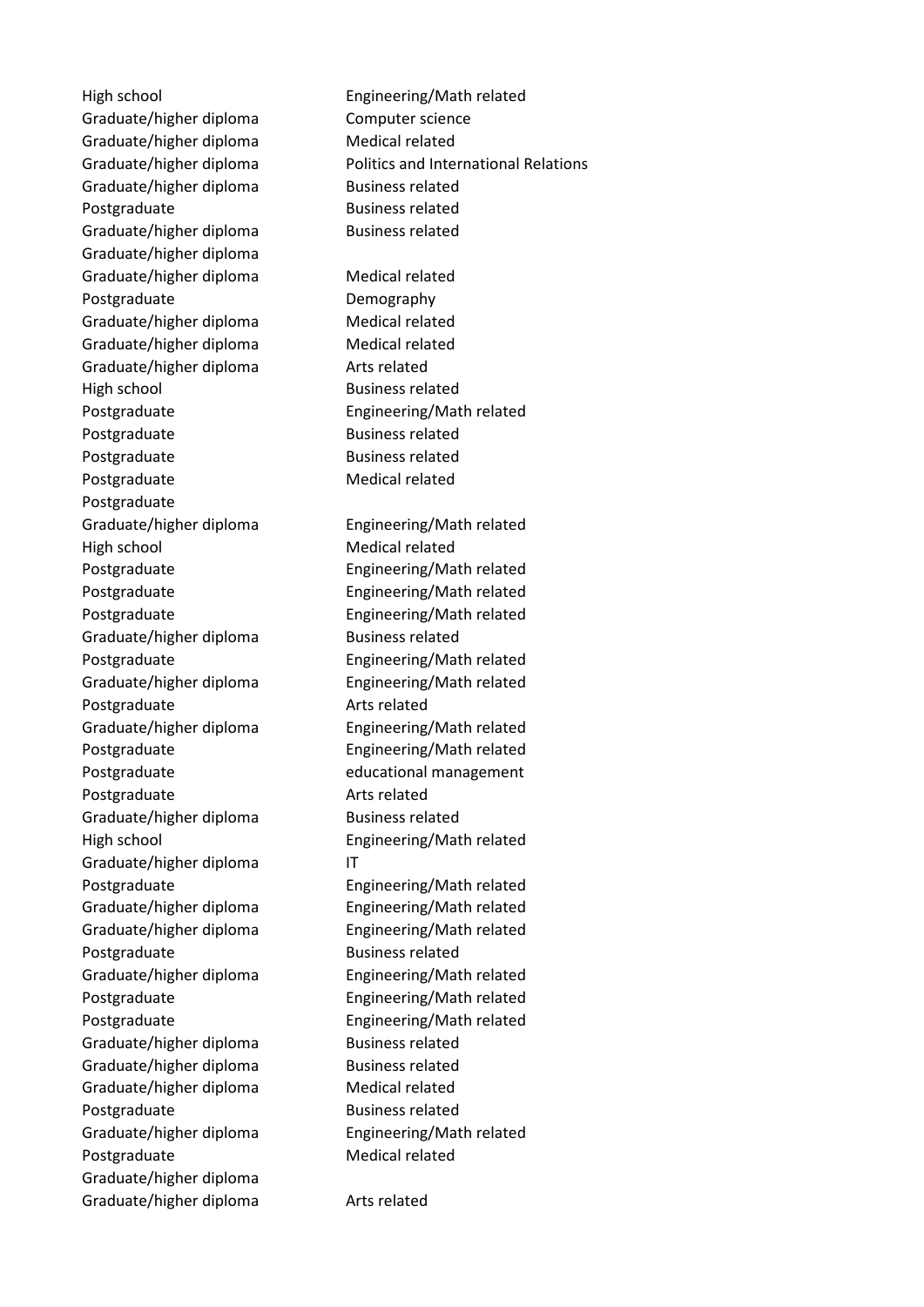Postgraduate Engineering/Math related Postgraduate Business related Graduate/higher diploma Arts related Graduate/higher diploma Arts related Graduate/higher diploma Business related Postgraduate Business related Postgraduate **Arts** related Postgraduate Computing Postgraduate Arts related Graduate/higher diploma<br>
Humanities Graduate/higher diploma<br>
Business related Postgraduate Arts related Postgraduate law Graduate/higher diploma Arts related Postgraduate Science and Social Science Postgraduate Engineering/Math related Postgraduate Medical related Graduate/higher diploma Information Graduate/higher diploma Arts related Postgraduate Medical related Graduate/higher diploma Arts related Postgraduate Medical related Graduate/higher diploma Medical related Postgraduate Arts related Postgraduate Medical related Postgraduate Medical related High school Postgraduate Arts related High school Postgraduate Medical related Graduate/higher diploma Science Postgraduate Graduate/higher diploma Arts related Graduate/higher diploma Humanities Postgraduate Engineering/Math related Postgraduate **Arts** related Postgraduate **Engineering/Math related** Postgraduate Arts related Postgraduate Business related Postgraduate Medical related Postgraduate Social Sciences Graduate/higher diploma Arts related Postgraduate Medical related High school Postgraduate Medical related Postgraduate **Enivronmental science** Postgraduate **Librarianship/** information Postgraduate **Engineering/Math related** Postgraduate computing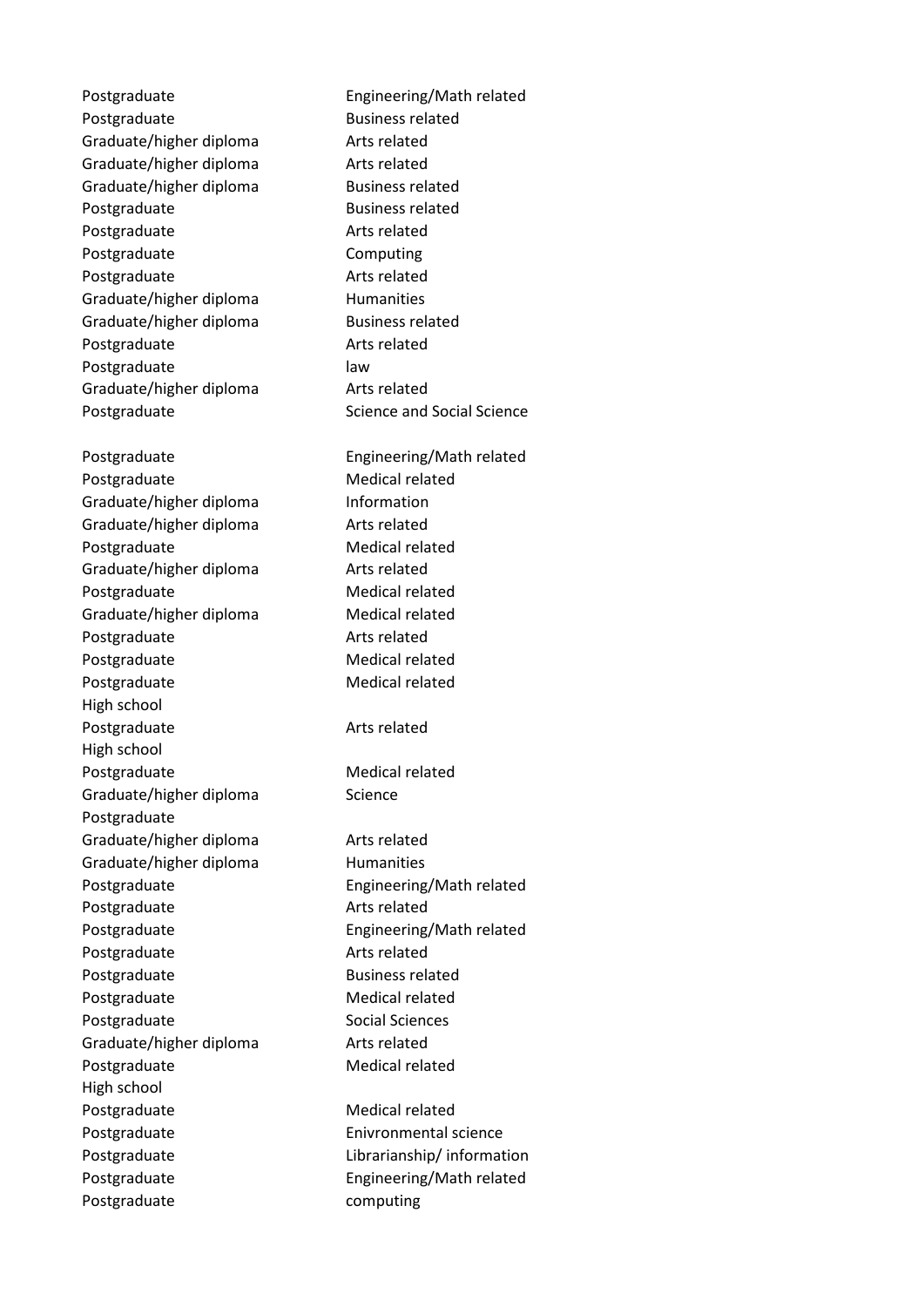Postgraduate Engineering/Math related Postgraduate Postgraduate Business related High school and Administration Graduate/higher diploma Arts related Postgraduate Arts related Graduate/higher diploma Postgraduate Medical related Postgraduate Medical related Postgraduate Postgraduate Business related Postgraduate Medical related Postgraduate **Environment** High school Engineering/Math related Postgraduate Graduate/higher diploma Education/Language Postgraduate Business related High school and Arts related Graduate/higher diploma Engineering/Math related Postgraduate Medical related Graduate/higher diploma Arts related Postgraduate Engineering/Math related Postgraduate Medical related High school and Arts related High school Engineering/Math related Graduate/higher diploma Medical related Postgraduate Engineering/Math related Graduate/higher diploma Engineering/Math related Postgraduate Medical related Postgraduate Engineering/Math related Postgraduate Medical related Graduate/higher diploma Quality managemetnt Postgraduate Engineering/Math related Postgraduate Medical related Postgraduate IT Graduate/higher diploma Medical related Postgraduate Business related Graduate/higher diploma<br>
Medical related Graduate/higher diploma<br>
Medical related Postgraduate Business related Postgraduate Engineering/Math related Graduate/higher diploma<br>
Business related Graduate/higher diploma psychology and math Postgraduate Business related Postgraduate **Information Technology** High school Medical related Postgraduate Medical related Graduate/higher diploma Medical related Graduate/higher diploma Medical related Postgraduate Medical related